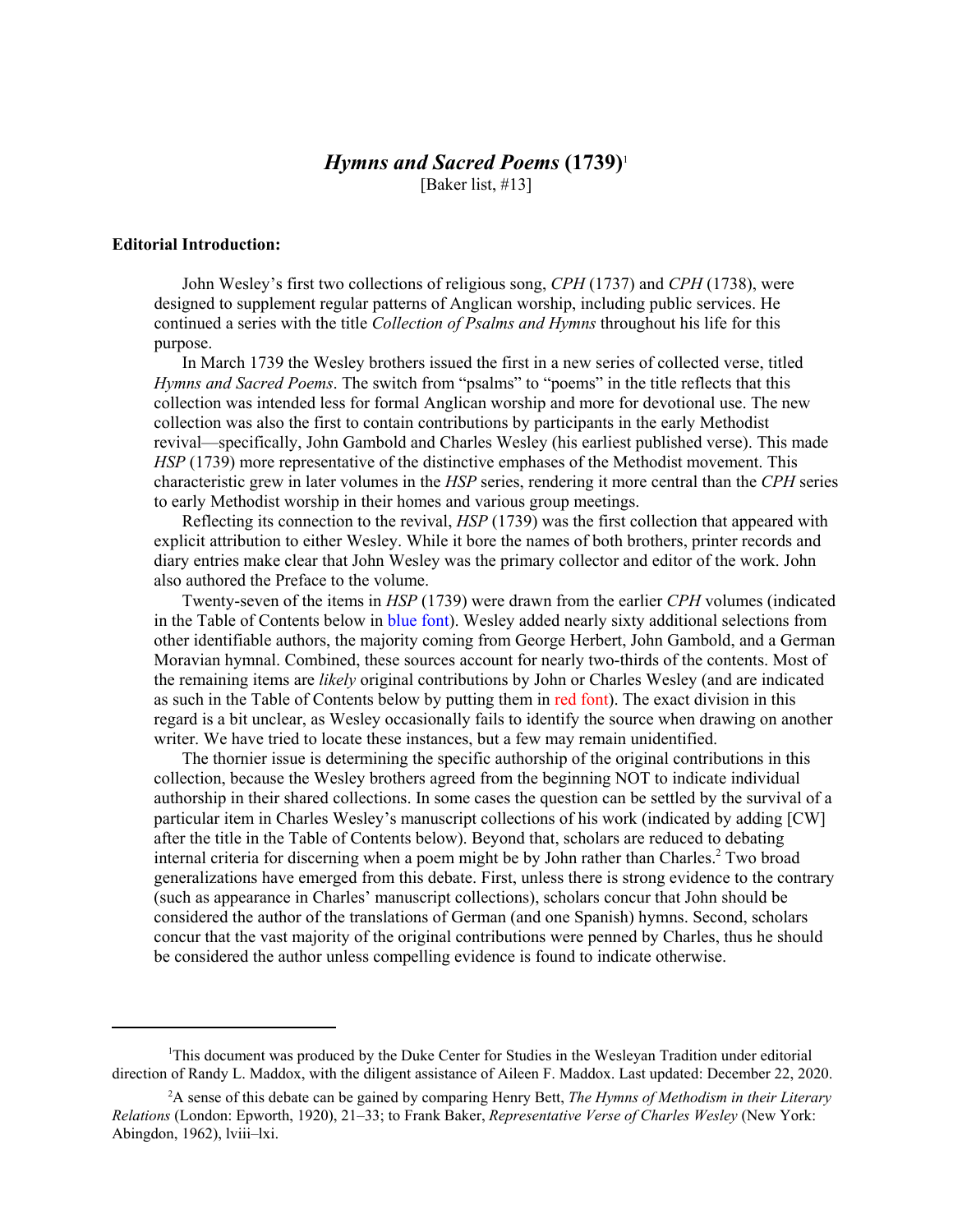#### **Editions**:

John and Charles Wesley. *Hymns and Sacred Poems*. London: Strahan, 1739.

- 2nd London: Strahan, 1739.
- 3rd London: Strahan, 1739.
- 4th Bristol: Farley, 1743 [incorporating *HSP* (1740)].
- 5th London, 1756 [incorporating *HSP* (1740)].

The second edition is significantly abridged, reducing the size of the volume by more than twenty percent. Among items removed are all of the selections from John Gambold, as well as Wesley's preface. The purpose of these revisions remains unclear. **It should be noted that this edition also includes** *five new hymns***, all likely by Charles Wesley**. However, these hymns do not recur in the third edition, being moved instead to the distinct *HSP* (1740) collection. Readers will find them in that collection, with their earlier appearance noted.

The third edition is a simple reprint of the first, with a few minor changes.

The fourth and fifth editions of *HSP* (1739) incorporate a second volume in the series, *HSP* (1740). To accommodate the combined publication, about twenty-five items were eliminated from the original list, the majority being poems adapted from George Herbert.

**NOTE:** John Wesley's personal copy of the  $5<sup>th</sup>$  edition is present in the remnants of his personal library at Wesley's House, London (shelfmark, J. 21). Notations that he made in this copy are mentioned in the notes.

The combined *HSP* (1739/40) was not reprinted after 1756 because Methodist worship relied increasingly on two alternative collections that John Wesley had introduced: *Hymns and Spiritual Songs* (1753) and *Select Hymns, with Tunes Annext* (1761). The most popular hymns from *HSP* (1739/40) were included in these collections.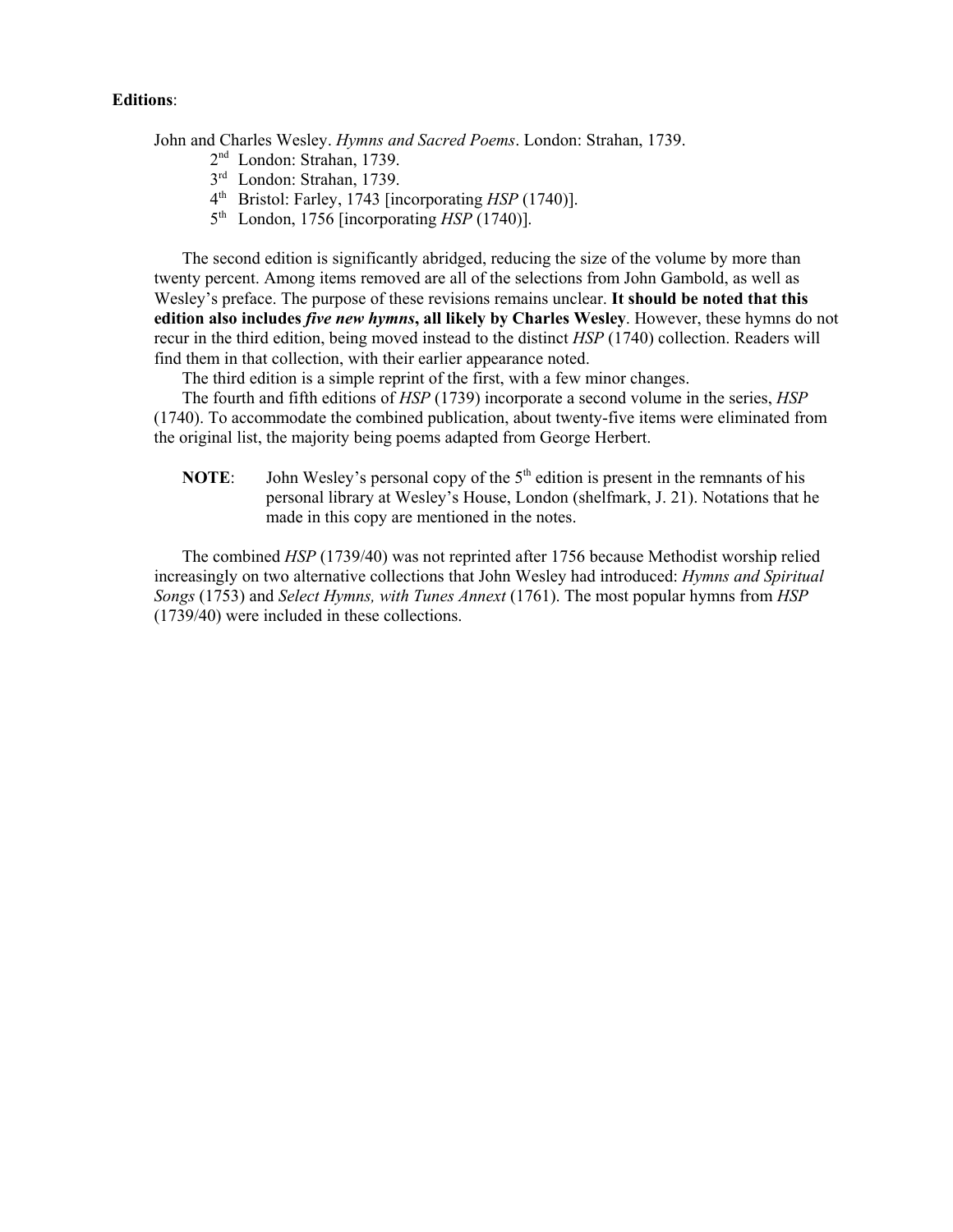## **Table of Contents**

| Preface | $iii-x$ |
|---------|---------|
| Part I. |         |

| Eupolis' Hymn to the Creator [Samuel Wesley Sr.] CPH (1737), 71–74           | $1 - 5$   |
|------------------------------------------------------------------------------|-----------|
| Solitude. From the Latin                                                     | $6 - 7$   |
| The Mystery of Life [John Gambold]                                           | $7 - 8$   |
| Epitaph [John Gambold]                                                       | 9         |
| Virtue. Altered from Herbert [George Herbert]                                | $9 - 10$  |
| Upon List'ning to the Vibrations of a Clock. [John Gambold]                  | 10        |
| Doomsday. From Herbert [George Herbert]                                      | $10 - 11$ |
| Spiritual Slumber. From the German [Sigismund Gmelin]                        | $12 - 13$ |
| Zeal                                                                         | $13 - 15$ |
| On Reading Monsr. de Renty's Life                                            | 16        |
| Vanity. From Herbert [George Herbert]                                        | $16 - 17$ |
| Farewell to the World. From the French [Antoinette Bourignon]                | $17 - 19$ |
| Giddiness. From Herbert [George Herbert]                                     | $19 - 20$ |
| To a Friend in Love [John Gambold]                                           | $20 - 23$ |
| 1 Timothy 5:6 [John Gambold]                                                 | $23 - 24$ |
| John 15:18, 19                                                               | $24 - 26$ |
| <b>Hymn</b> to Contempt                                                      | $26 - 28$ |
| The Agony. From Herbert [George Herbert]                                     | $28 - 29$ |
| The Thanksgiving. From the Same [George Herbert] CPH (1738), 41–42           | $29 - 30$ |
| The Reprizal. From the Same [George Herbert]                                 | 30        |
| Mattins. From the Same [George Herbert]                                      | 31        |
| Employment. From the Same [George Herbert]                                   | 32        |
| The Elixir. From the Same [George Herbert] CPH (1738), 38–39                 | $33 - 34$ |
| <b>Grace Before Meat</b>                                                     | 34        |
| Another                                                                      | $35 - 36$ |
| <b>Grace After Meat</b>                                                      | $36 - 37$ |
| On Clemens Alexandrinus's Description of a Perfect Christian [John Gambold?] | $37 - 38$ |
| Affliction. From Herbert [George Herbert]                                    | $39 - 40$ |
| Frailty. From the Same [George Herbert] CPH (1737), 49-50                    | 41        |
| The Collar. From the Same [George Herbert]                                   | $42 - 43$ |
| Grace. From the Same [George Herbert]                                        | $43 - 44$ |
| Gratefulness. From the Same [George Herbert]                                 | $45 - 46$ |
| The Method. From the Same [George Herbert]                                   | $46 - 47$ |
| Grieve Not the Holy Spirit. From the Same [George Herbert]                   | $47 - 48$ |
| The Sigh. From the Same [George Herbert]                                     | 48-49     |
| The Flower. From the Same [George Herbert]                                   | $49 - 51$ |
| Desertion. From the Same [George Herbert]                                    | $51 - 52$ |
| A True Hymn. From the Same [George Herbert]                                  | $52 - 53$ |
| The Temper. From the Same [George Herbert]                                   | $53 - 54$ |
| The Same. [George Herbert]                                                   | $54 - 55$ |
| Bitter-Sweet. From the Same [George Herbert]                                 | 55        |
| A Hymn for Midnight                                                          | $55 - 57$ |
| After Considering Some of His Friends [John Gambold?]                        | $57 - 58$ |
| Religious Discourse [John Gambold]                                           | $58 - 63$ |
| Man's Medley. From Herbert [George Herbert]                                  | $63 - 64$ |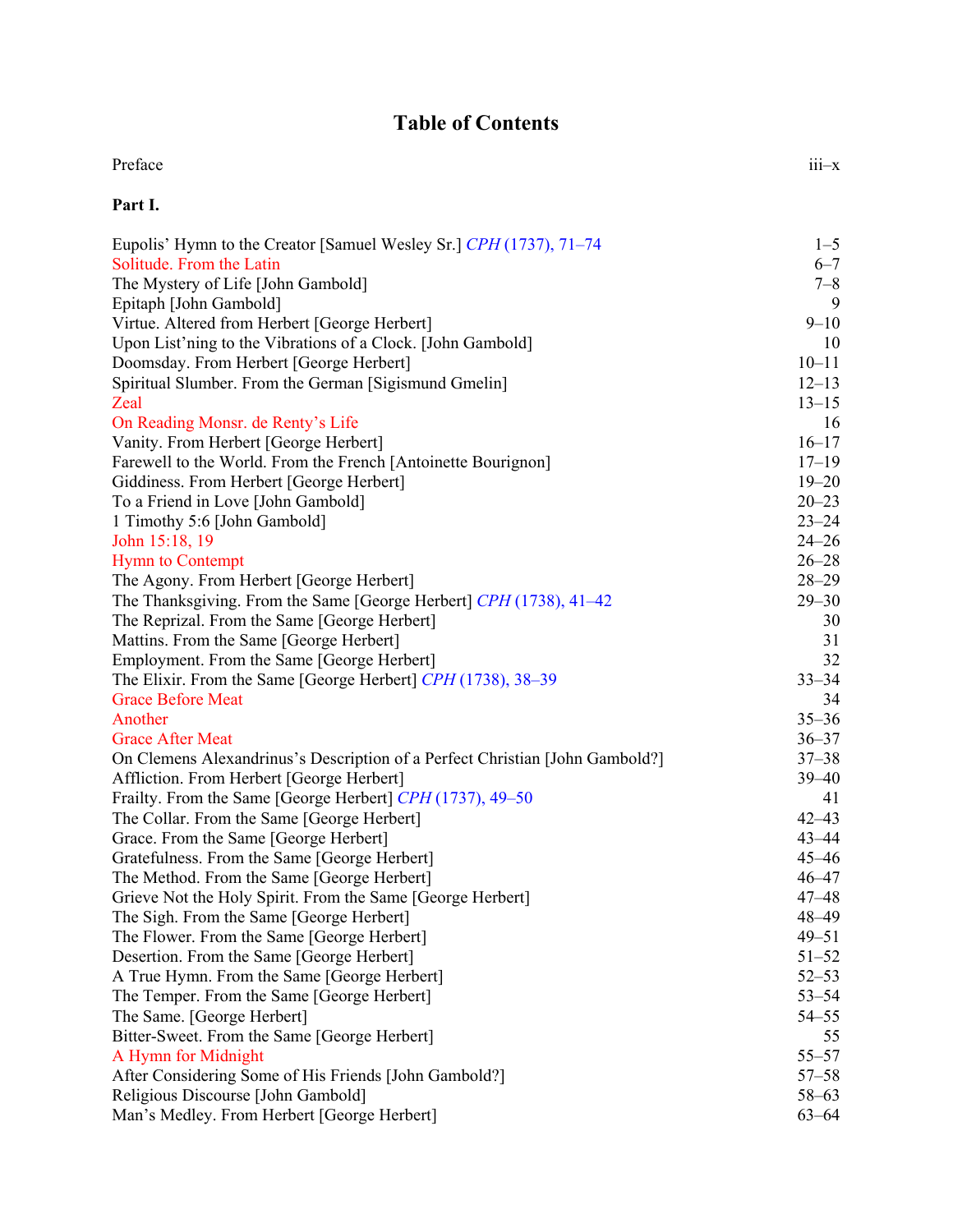| Misery. From the Same [George Herbert]                                            | $65 - 67$  |
|-----------------------------------------------------------------------------------|------------|
| The Sinner. From the Same [George Herbert]                                        | $67 - 68$  |
| Repentance. From the Same [George Herbert] CPH (1738), 61-62                      | $68 - 69$  |
| Complaining. From the Same [George Herbert]                                       | $69 - 70$  |
| Home. From the Same [George Herbert]                                              | $70 - 72$  |
| Longing. From the Same [George Herbert] CPH (1737), 52–54                         | $73 - 75$  |
| The Search. From the Same [George Herbert]                                        | $75 - 77$  |
| Discipline. From the Same [George Herbert] CPH (1737), 45–46                      | $77 - 78$  |
| Divine Love. From the German [Gerhard Tersteegen] CPH (1738), 51-53               | $78 - 80$  |
| Written in the Beginning of a Recovery from Sickness                              | $80 - 81$  |
| After a Recovery from Sickness                                                    | $82 - 84$  |
| <b>A Prayer Under Convictions</b>                                                 | $85 - 86$  |
| The 53 <sup>rd</sup> Chapter of Isaiah                                            | $87 - 90$  |
| Hebrews 12:2                                                                      | $91 - 92$  |
| Galatians 3:22                                                                    | $92 - 94$  |
| Hoping for Grace. From the German [Christian Friedrich Richter] CPH (1737), 56–58 | $94 - 96$  |
| The Dawning. From Herbert [George Herbert]                                        | $96 - 97$  |
| Matthew 5:3                                                                       | $97 - 99$  |
| The Change. From the German [Wolfgang Dessler]                                    | $99 - 100$ |

## **Part II.**

| <b>Christ the Friend of Sinners</b>                                                    | $101 - 3$  |
|----------------------------------------------------------------------------------------|------------|
| On the Conversion of a Common Harlot                                                   | $103 - 4$  |
| Romans 4:5                                                                             | 105        |
| Acts $1:4$                                                                             | $106 - 7$  |
| Hymn of Thanksgiving to the Father                                                     | $107 - 8$  |
| Hymn to the Son                                                                        | $108 - 10$ |
| Hymn to the Holy Ghost                                                                 | $111 - 13$ |
| Praise. From Herbert [George Herbert] CPH (1737), 21–22                                | $113 - 14$ |
| The Glance. From the Same [George Herbert]                                             | $115 - 16$ |
| Desiring to Praise Worthily. From the German [Johann Freylinghausen]                   | $116 - 17$ |
| <b>Free Grace</b>                                                                      | $117 - 19$ |
| The Call. From Herbert [George Herbert]                                                | 119        |
| True Praise. From the Same [George Herbert]                                            | $119 - 20$ |
| The Dialogue. From the Same [George Herbert]                                           | $120 - 21$ |
| Subjection to Christ. From the German [Nikolaus von Zinzendorf] CPH (1737), 26         | $122 - 23$ |
| Renouncing All for Christ. From the French [Antoinette Bourignon]                      | $123 - 24$ |
| The Invitation. From Herbert [George Herbert]                                          | $125 - 26$ |
| The Banquet. From the Same [George Herbert]                                            | $126 - 28$ |
| Therefore with Angels, etc.                                                            | 128        |
| Glory Be to God on High, etc.                                                          | $128 - 29$ |
| Hymn to Christ [William Birchley] CPH (1737), 18-19                                    | $130 - 31$ |
| On the Crucifixion [Samuel Wesley Sr.] CPH (1737), 46-47                               | $131 - 32$ |
| Part of the $63rd$ Chapter of Isaiah. Altered from Mr. [John] Norris CPH (1738), 24–25 | $132 - 33$ |
| The Magnificat                                                                         | $134 - 35$ |
| Psalm 46 [Henry Pitt] CPH (1737), 4                                                    | $135 - 36$ |
| Psalm 113 [Samuel Wesley Sr.] CPH (1737), 6-7                                          | $136 - 37$ |
| Psalm 116 [Samuel Wesley Sr.] CPH (1737), 8                                            | $138 - 39$ |
| Psalm 117 [Samuel Wesley Sr.] CPH (1737), 9                                            | 139        |
| Prayer. From Herbert [George Herbert] CPH (1737), 37-38                                | $140 - 41$ |
| Trust in Providence. From the German [Paul Gerhardt]                                   | $141 - 44$ |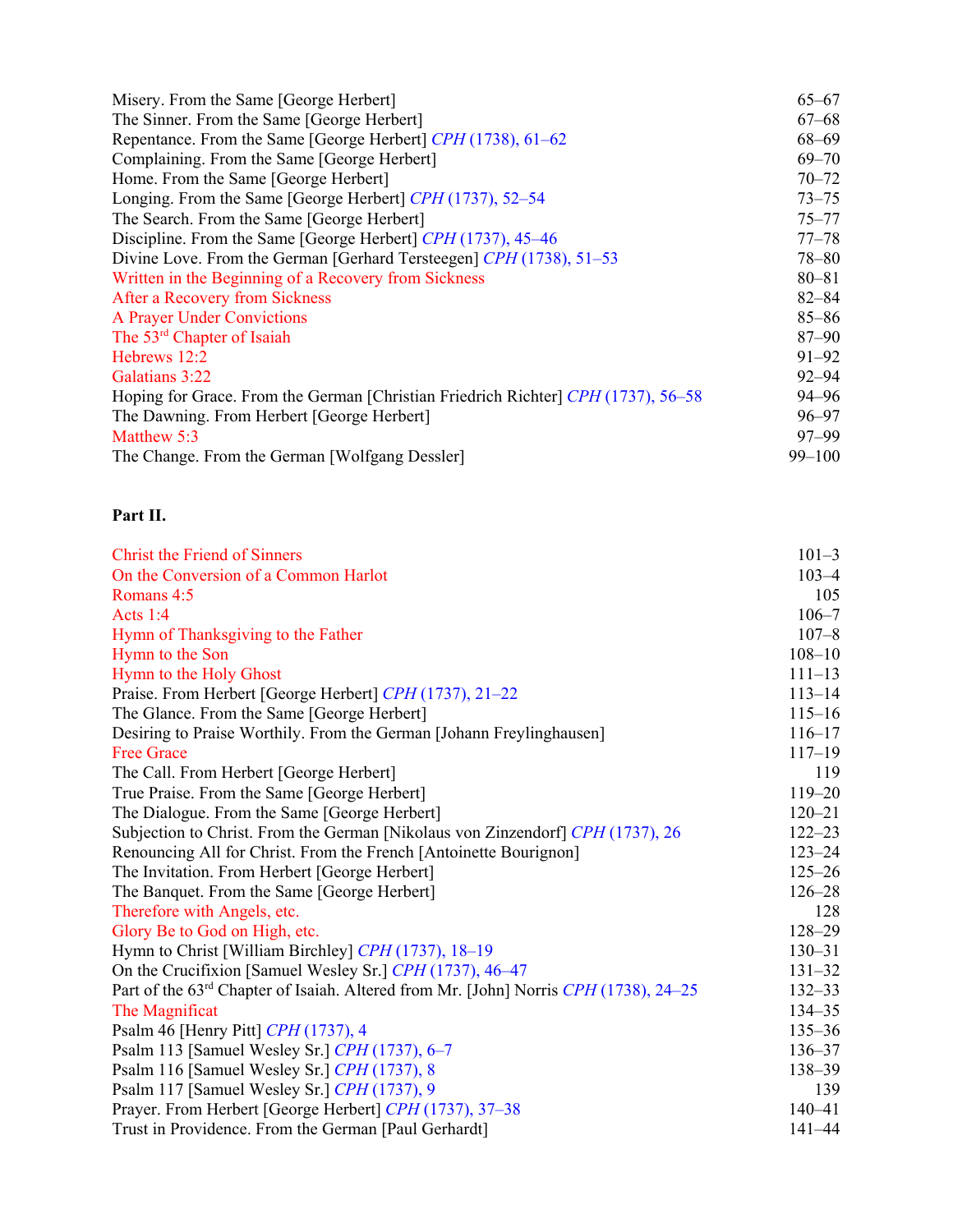| In Affliction                                                                                       | 144-45     |
|-----------------------------------------------------------------------------------------------------|------------|
| In Affliction, or Pain. From the German [Christian Friedrich Richter] CPH (1737), 51                | $145 - 46$ |
| Another [Nikolaus von Zinzendorf] CPH (1738), 62                                                    | $146 - 47$ |
| In Desertion or Temptation                                                                          | $147 - 50$ |
| Justified, But Not Sanctified                                                                       | $150 - 52$ |
| Isaiah 43:1, 2, 3                                                                                   | $153 - 54$ |
| The Believer's Support. From the German [Nikolaus von Zinzendorf] CPH (1738), 55–56                 | 154-55     |
| Living by Christ. From the German [Paul Gerhardt]                                                   | 156-59     |
| God's Love to Mankind. From the German [Johann Scheffler]                                           | $159 - 61$ |
| God's Greatness. From the German [Ernst Lange] CPH (1737), 15-18                                    | $161 - 64$ |
| Hymn on the Titles of Christ                                                                        | $165 - 68$ |
| Second Hymn to Christ                                                                               | $168 - 69$ |
| Third Hymn to Christ                                                                                | $170 - 71$ |
| Hymn to Christ the King                                                                             | $171 - 74$ |
| Second Hymn to Christ the King                                                                      | 174-75     |
| The Saviour Glorified by All. From the German [Johann Scheffler] CPH (1738), 36-38                  | $175 - 78$ |
| A Morning Hymn                                                                                      | 178-79     |
| A Morning Dedication of Ourselves to Christ. From the German [Joachim Lange]                        | 179-81     |
| Christ Protecting and Sanctifying. From the German [Johann Freylinghausen] CPH (1737), 38–39 181–82 |            |
| Supplication for Grace. From the German [Nikolaus von Zinzendorf]                                   | $182 - 84$ |
| Hymn to the Holy Ghost                                                                              | $184 - 85$ |
| On the Descent of the Holy Ghost at Pentecost. Altered from Dr. H[enry] More                        | 185-88     |
| Publick Worship. From the German [Gerhard Tersteegen]                                               | 188-89     |
| Prayer to Christ Before the Sacrament. From the German [Nikolaus von Zinzendorf]                    | 189-90     |
| Hymn After the Sacrament                                                                            | $190 - 92$ |
| Acts 2:41, etc.                                                                                     | $192 - 93$ |
| To Be Sung at Work                                                                                  | 193-94     |
| Another                                                                                             | 194-95     |
| God with Us. From the German [Nikolaus von Zinzendorf]                                              | 195-96     |
| God Our Portion. From the Spanish. [David Israel Lopez Laguna] CPH (1738), 6-7                      | 196-98     |
| Gratitude for Our Conversion. From the German [Johann Scheffler]                                    | 198-200    |
| Boldness in the Gospel. From the German [Johann Joseph Winckler] CPH (1738), 65–66                  | $200 - 1$  |
| <b>Acts 4:29</b>                                                                                    | $202 - 3$  |
| Congratulation to a Friend, Upon Believing in Christ                                                | $203 - 6$  |
| Hymn for Christmas-Day [CW]                                                                         | $206 - 8$  |
| Hymn for the Epiphany [CW]                                                                          | $208 - 9$  |
| Hymn for Easter-Day [CW]                                                                            | $209 - 11$ |
| Hymn for Ascension-Day [CW]                                                                         | $211 - 13$ |
| Hymn for Whitsunday [CW]                                                                            | $213 - 15$ |
| <b>Grace Before Meat</b>                                                                            | $215 - 16$ |
| <b>At Meals</b>                                                                                     | 216        |
| <b>Grace After Meat</b>                                                                             | 217        |
| Another                                                                                             | 218        |
| John 16:24                                                                                          | 219-21     |
| Isaiah 51:9, etc. [CW]                                                                              | $222 - 23$ |
|                                                                                                     |            |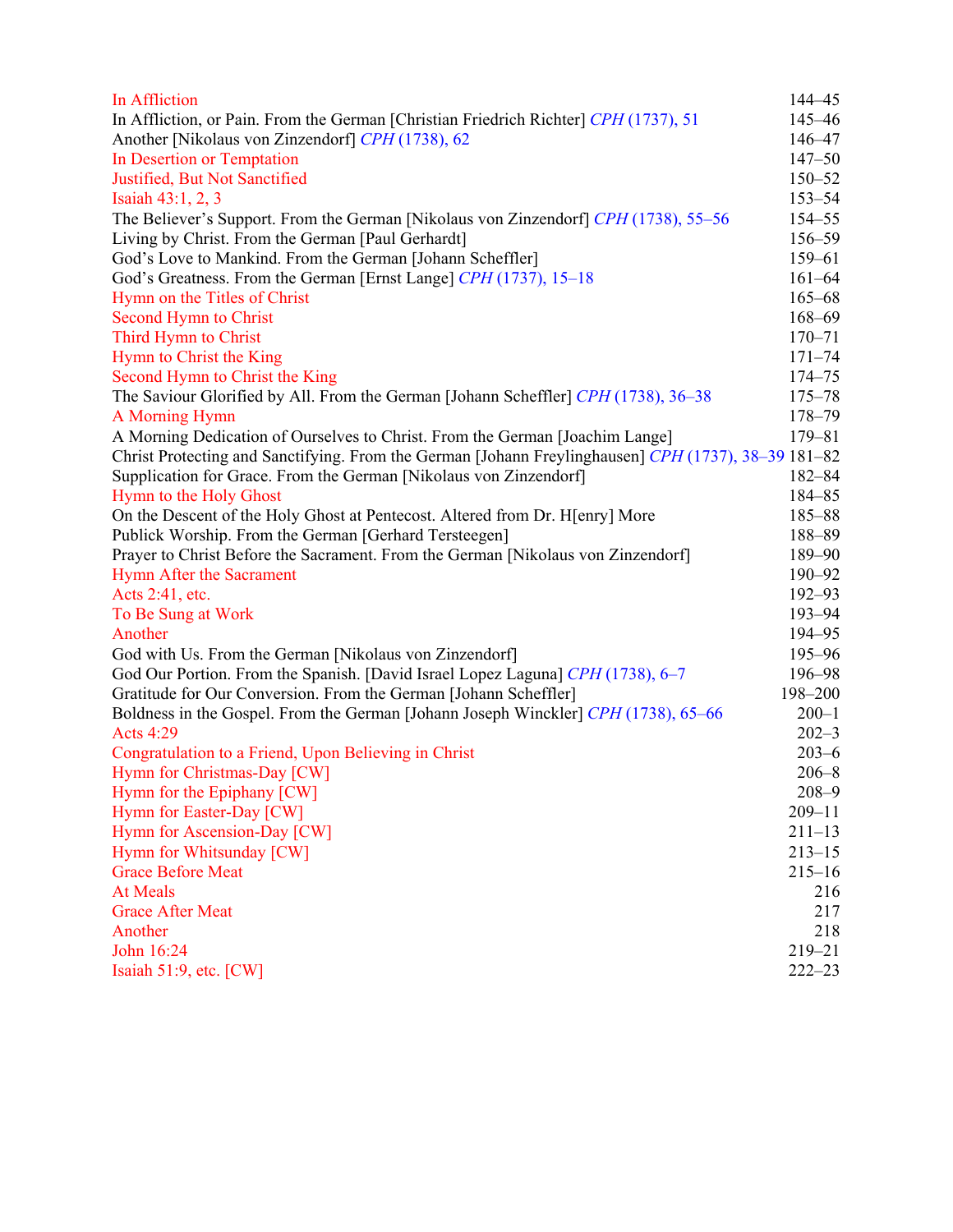[Page] iii

# **THE PREFACE**

1. Some verses, it may be observ'd, in the following collection, were wrote upon the scheme of the mystic divines. And these, 'tis own'd, we had once in great veneration, as the best explainers of the gospel of Christ. But we are now convinced that we therein "greatly err'd, not knowing the Scriptures, neither the power of God." And because this is an error which many serious minds are sooner or later exposed to, and which indeed most easily besets those who seek the Lord Jesus in sincerity, we believe ourselves indispensably obliged, in the presence of God, and angels, and men, to declare wherein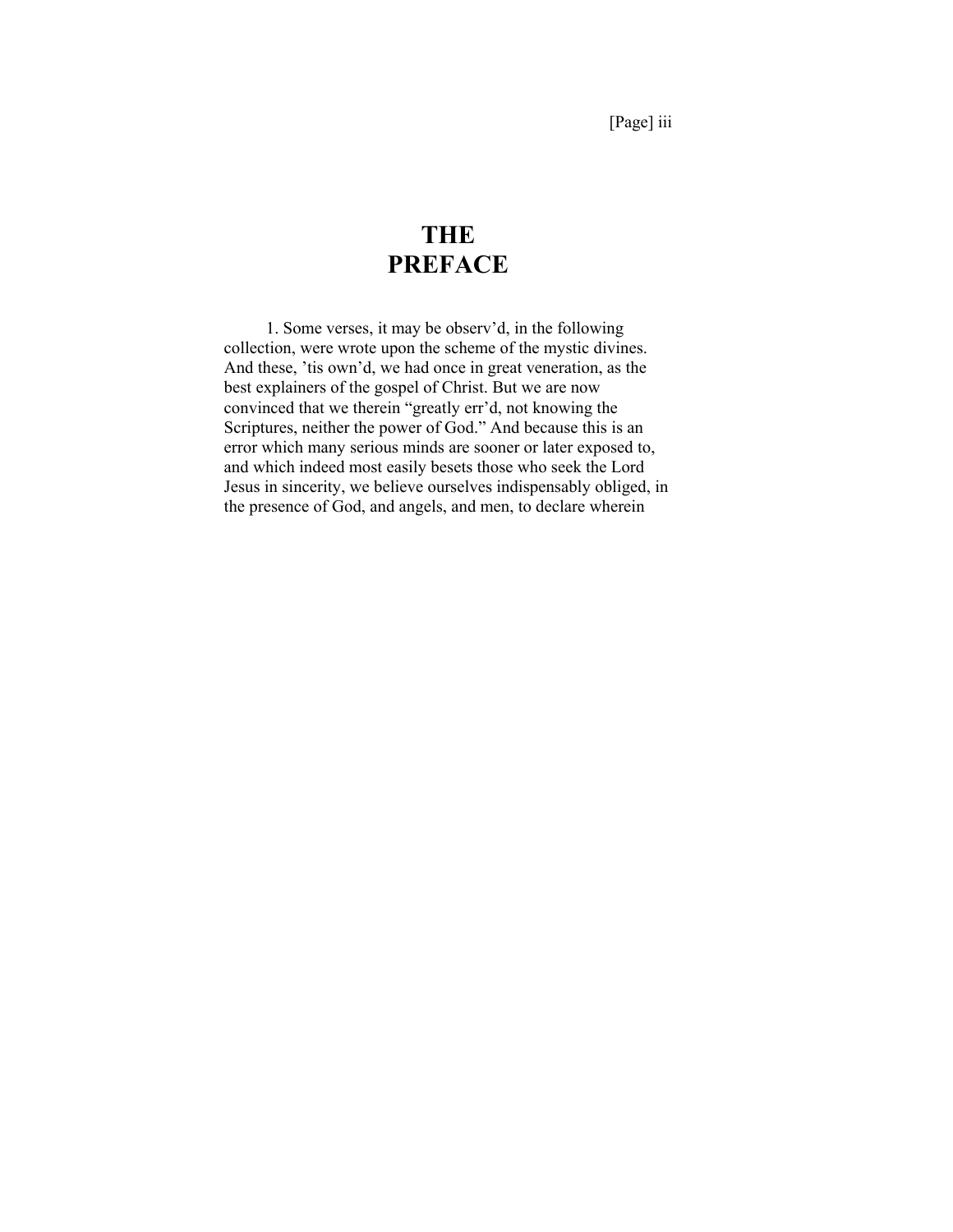we apprehend those writers not to teach "the truth as it is in Jesus."

2. And first, we apprehend them to lay another foundation. They are carefull, indeed, to pull down our own works, and to prove that "by the *deeds* of the law shall no flesh be justified." But why is this? Only "to establish our own righteousness" in the place of our own works. They speak largely and well against expecting to be accepted of God for our virtuous actions—and then teach that we are to be accepted for our virtuous habits or tempers. Still the ground of our acceptance is placed *in ourselves*. The difference is only this: common writers suppose we are to be justified for the sake of our outward righteousness. These suppose we are to be justified for the sake of our inward righteousness. Whereas in truth we are no more justified for the sake of one than of the other. For neither our own inward nor outward righteousness is the ground of our justification. Holiness of heart, as well as holiness of life, is not the cause but the effect of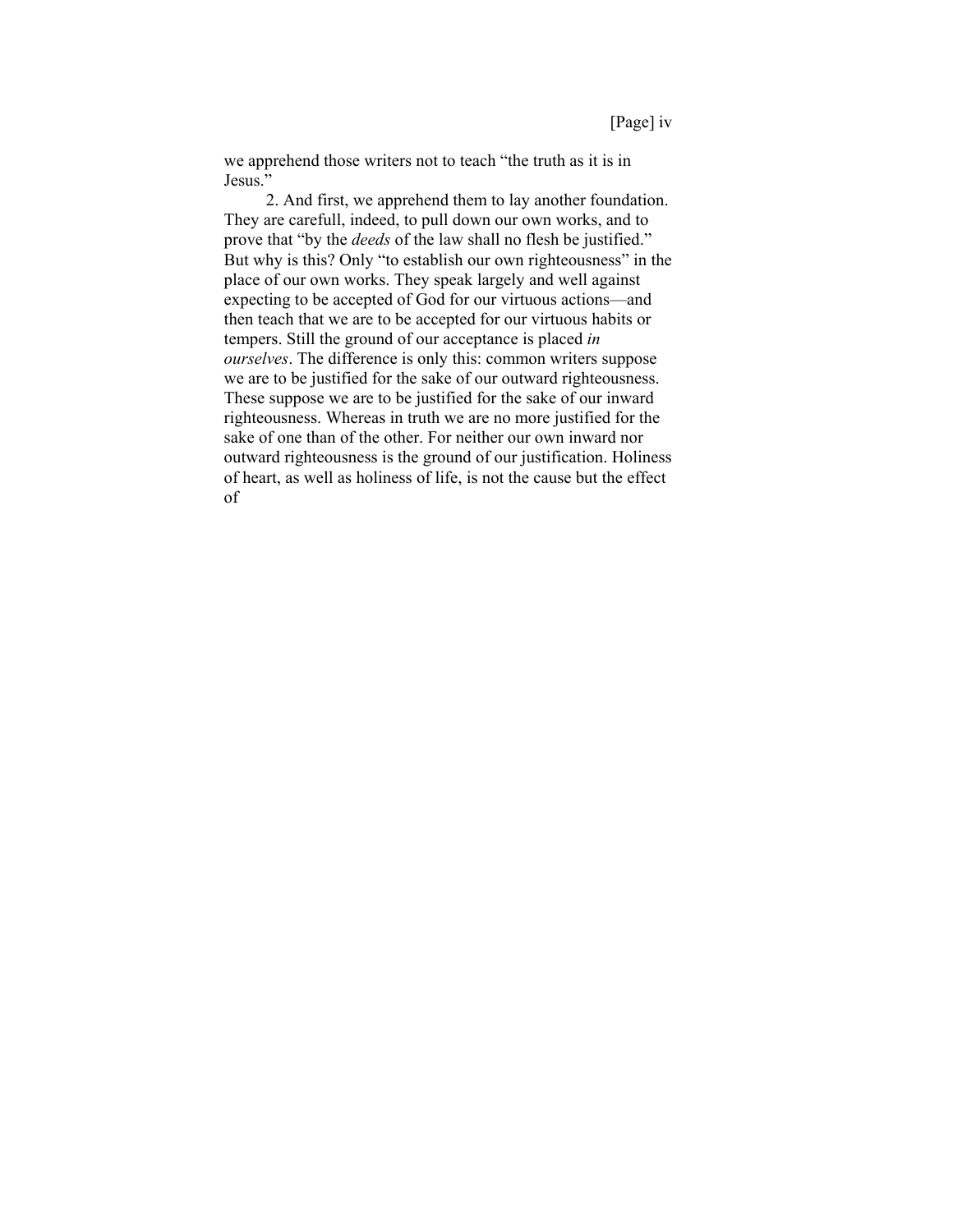it. The sole cause of our acceptance with God (or, that for the sake of which, on the account of which we are accepted) is the righteousness and the death of Christ, who fulfilled God's law and died in our stead. And even the condition of it is not (as they suppose) our holiness either of heart or life, but our faith alone, faith contradistinguish'd from holiness as well as from good works. Other foundation therefore can no man lay, without being an adversary to Christ and his gospel, than faith alone, faith, though necessarily producing both, yet not including either good works or holiness.

3. But supposing them to have laid the foundation right, the manner of building thereon which they advise is quite opposite to that prescribed by Christ. He commands to "build up one another." They advise, "To the desert, to the desert, and God will build you up." Numberless are the commendations that occur in all their writings, not of retirement intermix'd with conversation, but of an intire seclusion from men (perhaps for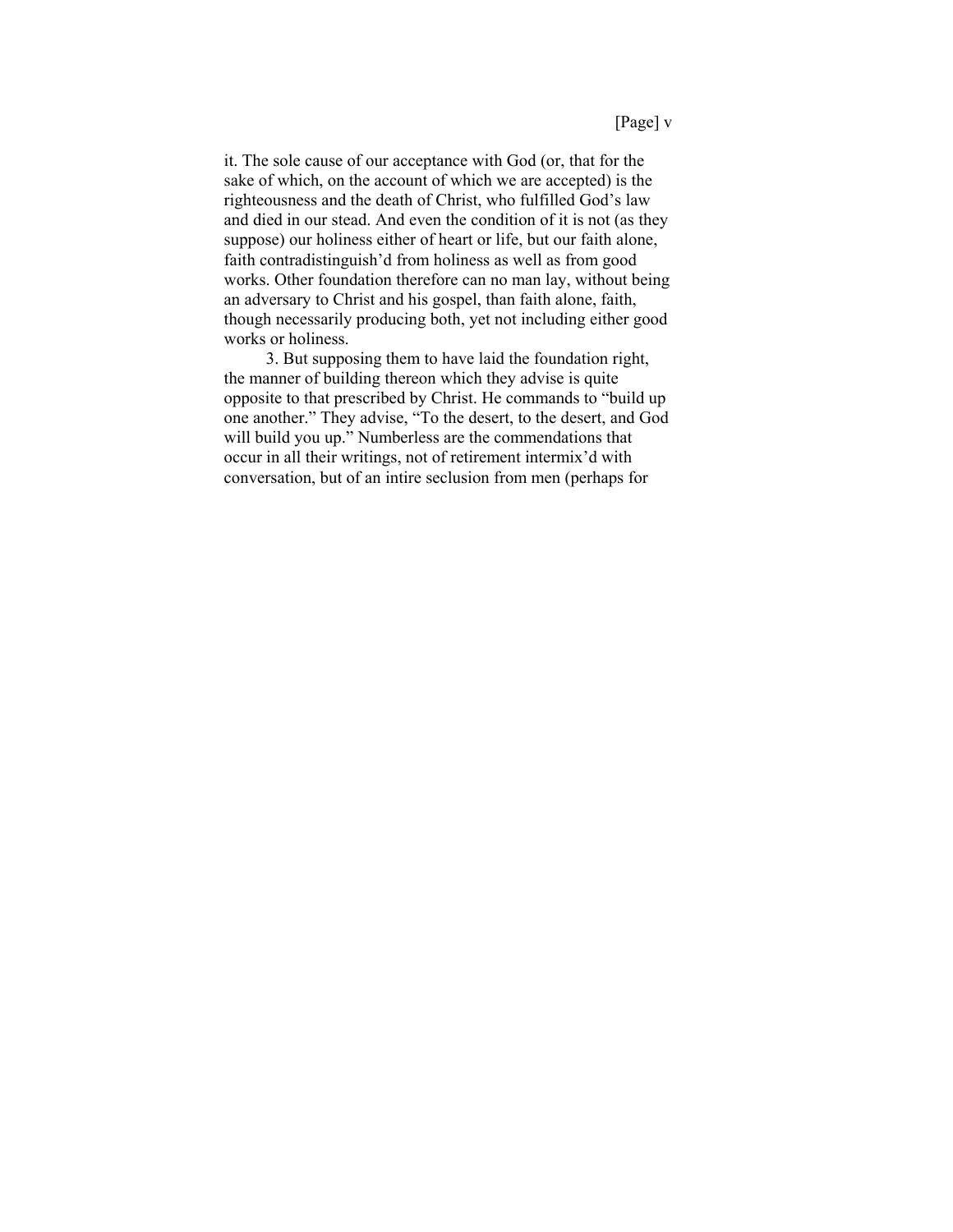#### [Page] vi

months or years), in order to purify the soul. Whereas, according to the judgment of our Lord and the writings of his apostles, it is only when we are "knit together" that we "have nourishment from him," and "increase with the increase of God." Neither is there any time when the weakest member can say to the strongest, or the strongest to the weakest, "I have no need of thee." Accordingly our blessed Lord, when his disciples were in their weakest state, sent them forth, not alone but *two by two*. When they were strengthened a little, not by solitude but by abiding with him and one another, he commanded them to "wait," not separate but *being assembled together*, "for the promise of the Father." And "they were all with one accord in one place" when they received the gift of the Holy Ghost. Express mention is made in the same chapter that when "there were added unto them three thousand souls," "all that believed were together," "and continued steadfastly" not only "in the apostles" doctrine," but also "in fellowship and in breaking of bread," and in praying "with one accord."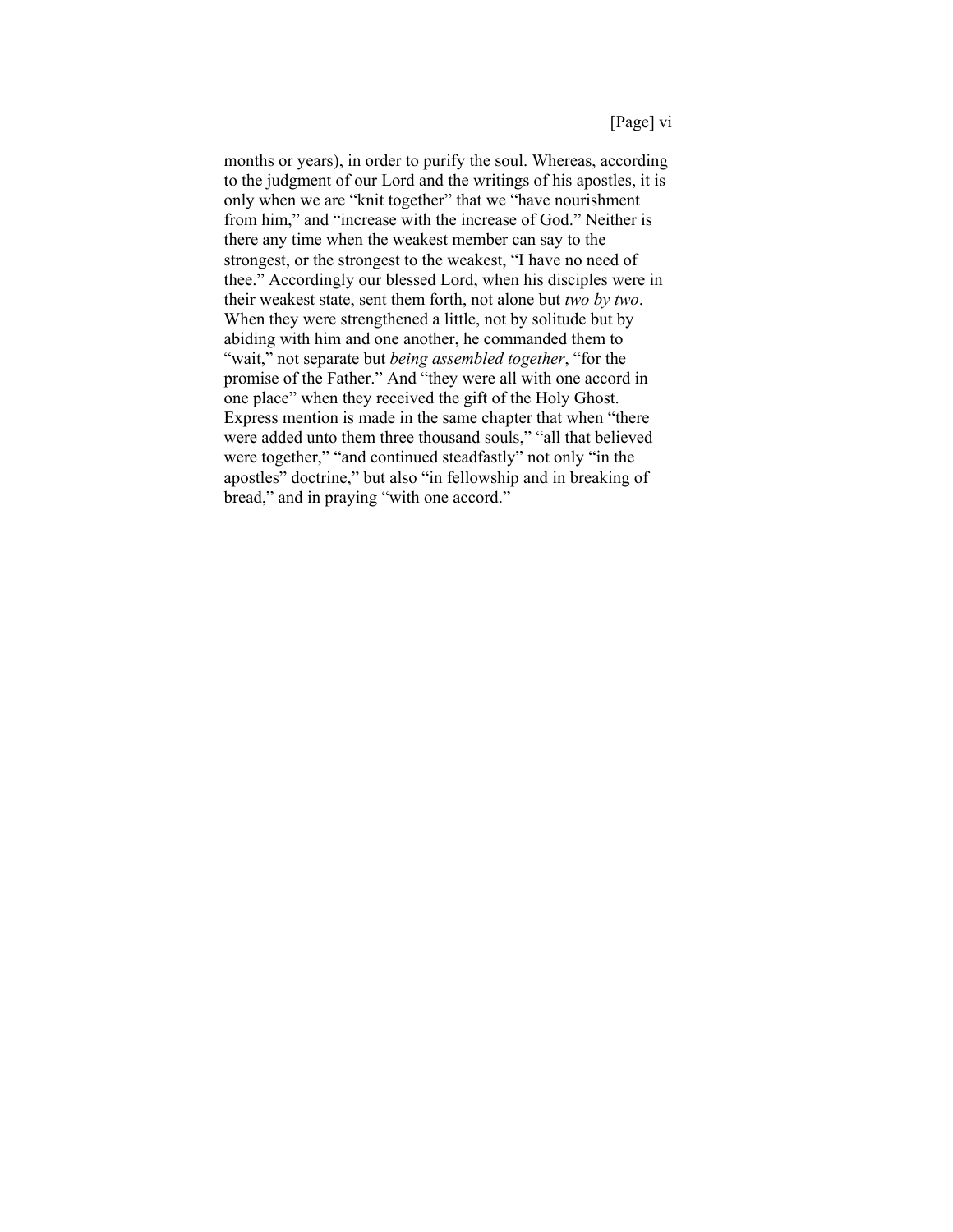Agreeable to which is the account the great Apostle gives of the manner which he had been taught of God, "for the perfecting of the saints," "for the edifying of the body of Christ," even to the end of the world. And according to St. Paul, "all" who will ever "come, in the unity of the faith, unto a perfect man, unto the measure of the stature of the fullness of Christ," must together "grow up into him, from whom the whole body fitly join'd together and compacted" (or strengthen'd) "by that which every joint supplieth, according to the effectual working in the measure of every part, maketh increase of the body, unto the edifying of itself in love." Ephesians iv. 15, 16.

4. So widely distant is the manner of building up souls in Christ taught by St. Paul from that taught by the mysticks! Nor do they differ as to the foundation, or the manner of building thereon, more than they do with regard to the superstructure. For the religion these authors wou'd edify us in is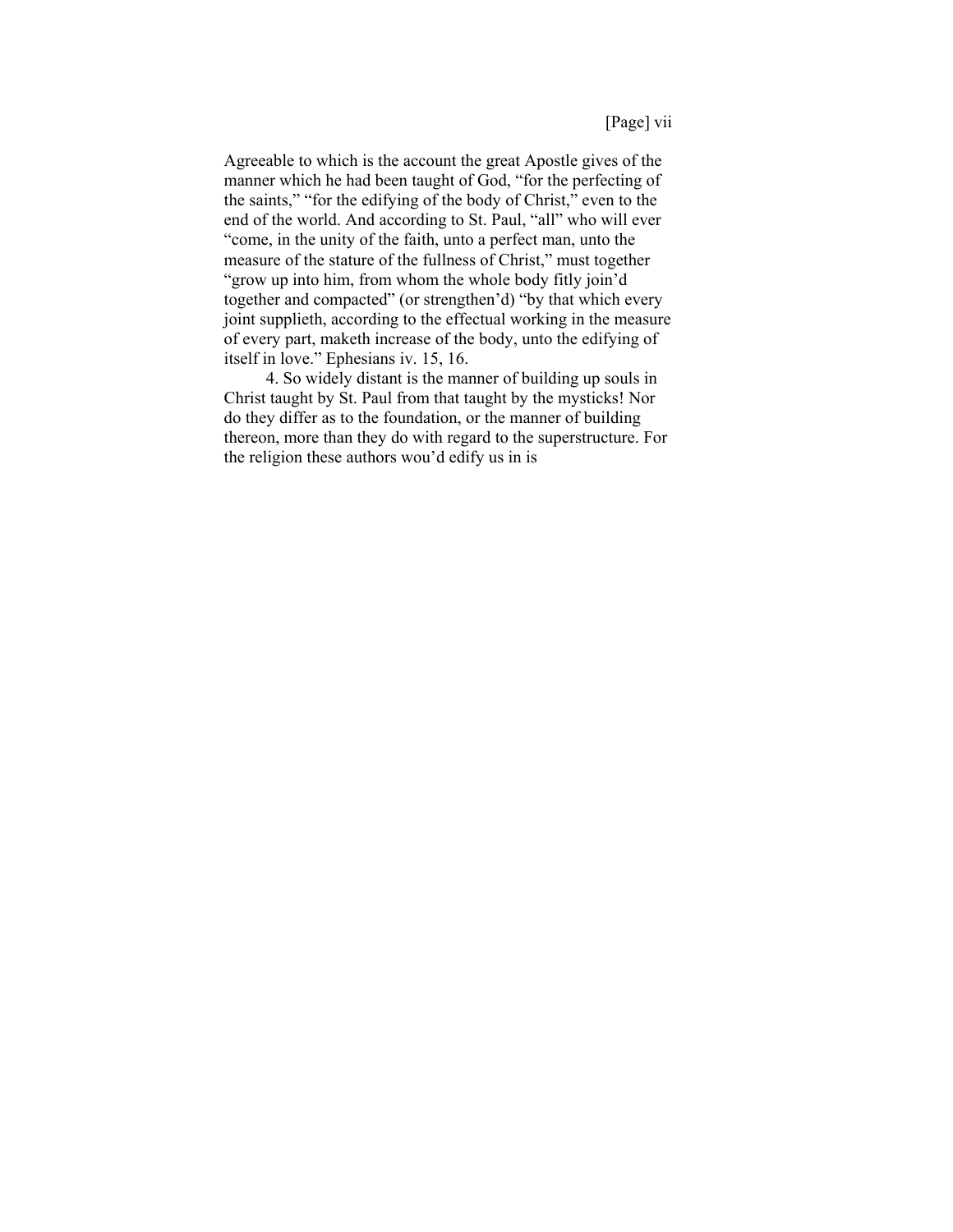solitary religion. If thou wilt be perfect, say they,

trouble not thyself about outward works. It is better to work virtues in the will. He hath attain'd the true resignation who hath estranged himself from all outward works, that God may work inwardly in him, without any turning to outward things. These are the true worshippers, who worship God in spirit and in truth.

For contemplation is with them the fulfilling of the law, even a contemplation that "consists in a cessation of all works."

5. Directly opposite to this is the gospel of Christ. Solitary religion is not to be found there. "Holy solitaries" is a phrase no more consistent with the gospel than holy adulterers. The gospel of Christ knows of no religion but social; no holiness but social holiness. "Faith working by love" is the length and breadth and depth and height of Christian perfection. "This commandment have we from Christ, that he who loveth<sup>3</sup> God love his brother also;" and that we manifest our love

 ${}^{3}$ Ori., "love"; corrected in 5<sup>th</sup> edn. (1756).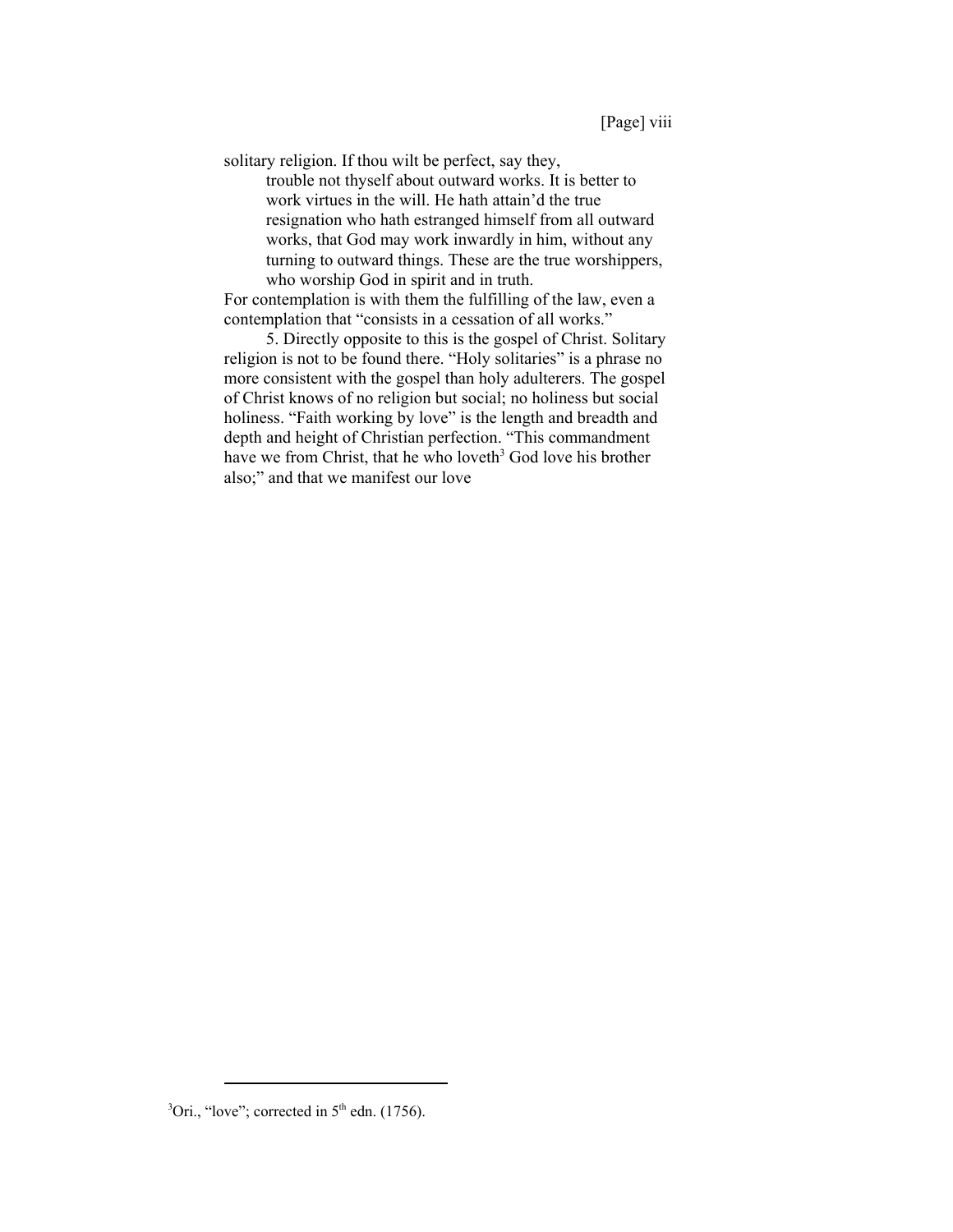"by doing good unto all men, especially to them that are of the household of faith." And in truth, whosoever loveth his brethren not in word only, but as Christ loved him, cannot but be "zealous of good works." He feels in his soul a burning, restless desire, of spending and being spent for them. "My father," will he say, "worketh hitherto, and I work." And at all possible opportunities he is, like his Master, "going about doing good."

6. This then is the way. Walk ye in it, whosoever ye are that have believed in his name. Ye know, "Other foundation can no man lay than that which is laid, even Jesus Christ." Ye feel that "by grace ye are saved through faith"; saved from sin by Christ form'd "in your hearts," and from fear by "his Spirit bearing witness with your spirit, that ye are the sons of God." Ye are taught of God, "not to forsake the assembling of yourselves together, as the manner of some is"; but to instruct, admonish, exhort, reprove, comfort, confirm, and every way build up one another. "Ye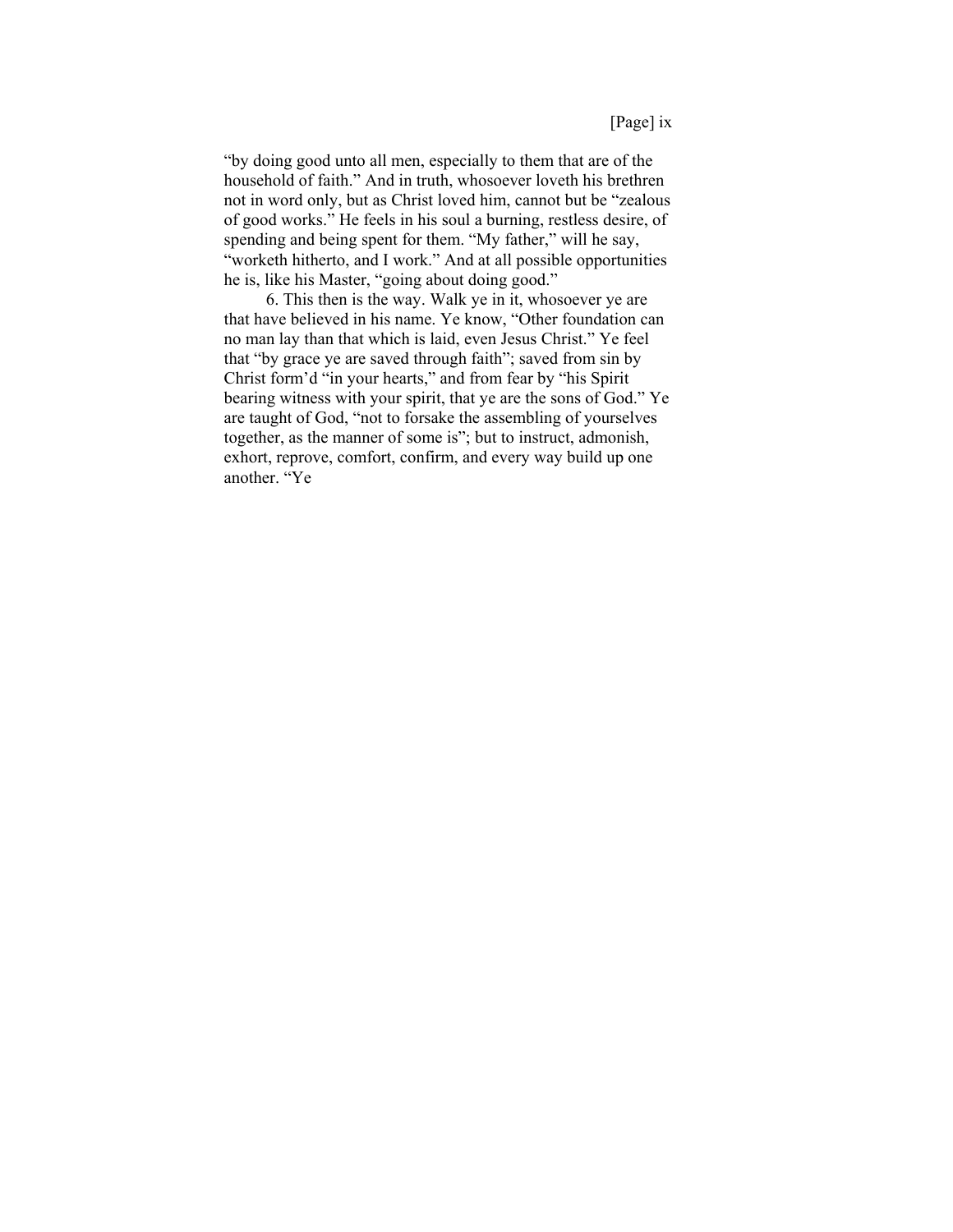have an unction from the Holy One" that teacheth you to renounce any other or higher perfection than "faith working by love," faith "zealous of good works," faith "as it hath opportunity doing good unto all men." "As ye have therefore received Jesus Christ the Lord, so walk ye in him; rooted and built up in him, and stablish'd in the faith, and abounding therein" more and more. Only, "Beware lest any man spoil you thro' philosophy and vain deceit, after the tradition of men, after the rudiments of the world, and not after Christ." For "ye are complete in him." "He is Alpha and Omega, the beginning and the ending, the first and the last." Only "continue in" him, "grounded and settled, and be not moved away from the hope of the gospel." "And when Christ, who is our life, shall appear, then shall ye also appear with him in glory!"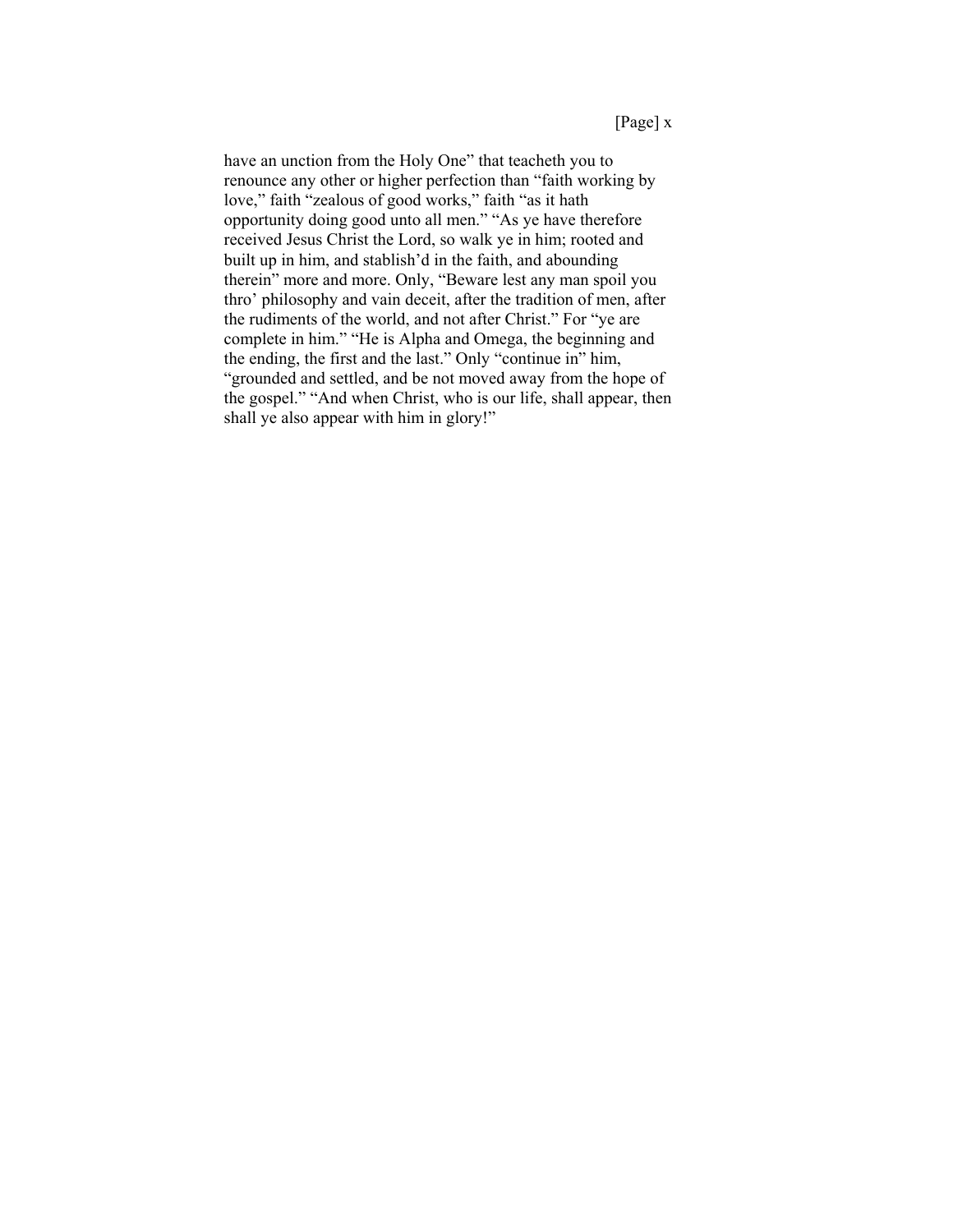## [Page] 1

## **HYMNS AND SACRED POEMS.**

## **Part I.**

#### **Eupolis' Hymn to the Creator.**<sup>1</sup>

- [1] Author of being, source of light, With unfading beauties bright, Fulness, goodness, rolling round Thy own fair orb without a bound: Whether thee thy supplicants $2$  call Truth, or good, or one, or all, Ei or Iao; thee we hail Essence that can never fail, Grecian or Barbaric name, Thy stedfast being still the same.
- [2] Thee, when morning greets the skies With rosy cheeks and humid eyes; Thee, when sweet-declining day Sinks in purple waves away; Thee will I sing, O parent Jove And teach the world to praise and love.

<sup>1</sup> Source: Samuel Wesley Sr., from the manuscript. First appeared in *CPH* (1737), 71–74, but in a version with more alterations of the elder Wesley's manuscript. When John Wesley published this hymn in *Arminian Magazine* 1 (1778): 39–45, he prefaced it with a *new* dialogue between Plato and Eupolis the provides the supposed occasion for the hymn.

<sup>&</sup>lt;sup>2</sup>"Supplicants" changed to "suppliants" in  $4<sup>th</sup>$  edn. (1743) and  $5<sup>th</sup>$  edn. (1756).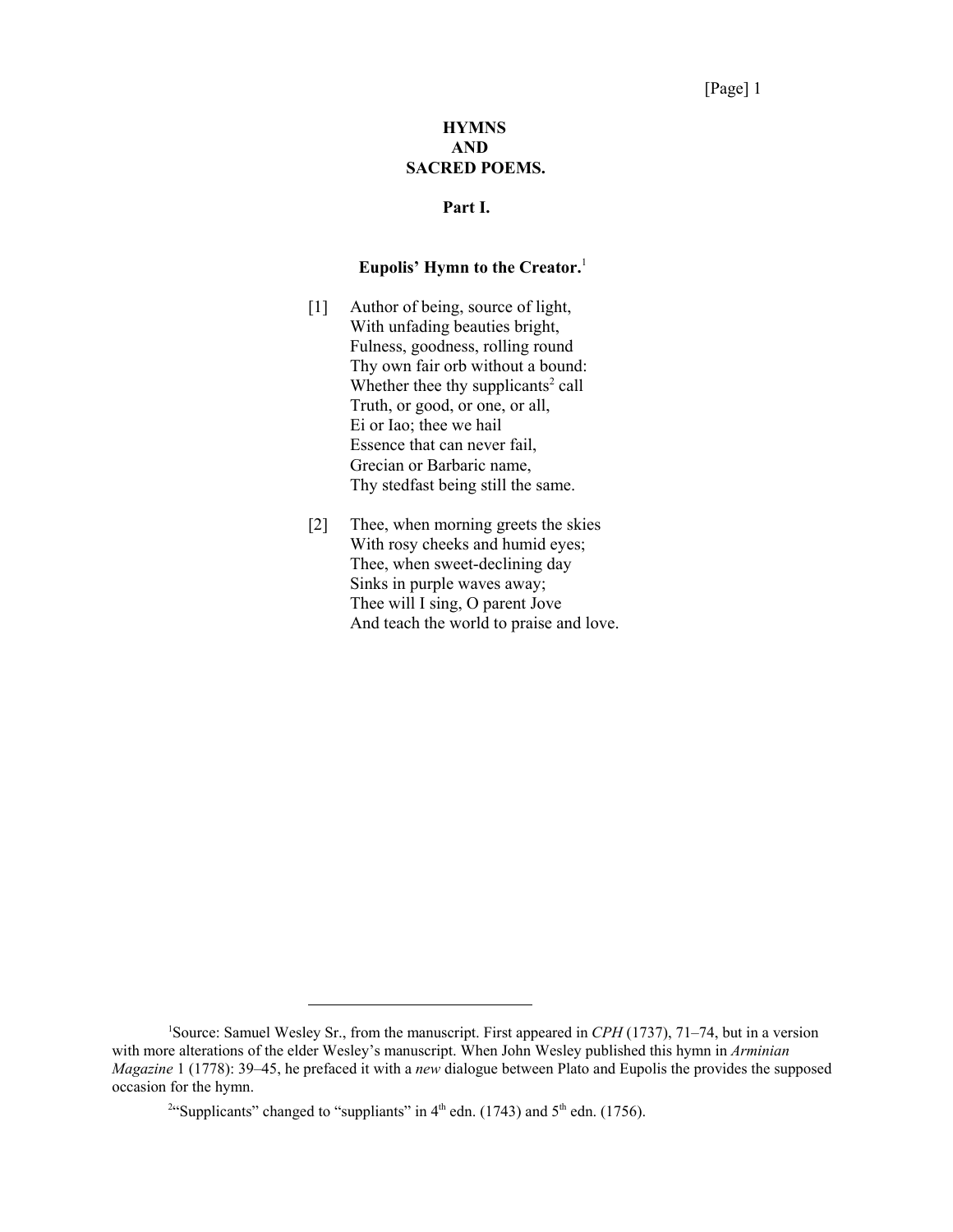- [3] Yonder azure vault on high, Yonder blue, low, liquid sky, Earth on its firm basis plac'd, And with circling waves embrac'd, All, creating pow'r confess, All their mighty Maker bless. Thou shak'st all nature with thy nod, Sea, earth and air confess thee<sup>3</sup> God: Yet does thy pow'rful hand sustain Both earth and heaven, both firm and main.
- [4] Scarce can our daring thought arise To thy pavilion in the skies; Nor can Plato's self declare The bliss, the joy, the rapture there. Barren above thou dost not reign, But circled with a glorious train, The sons of God, the sons of light, Ever joying in thy sight: (For thee their silver harps are strung,) Ever beauteous, ever young, Angelic forms their voices raise, And thro' heav'n's arch resound thy praise.
- [5] The feather'd souls that swim the air, And bathe in liquid ether there, The lark, precentor of their choir Leading them higher still and higher, Listen and learn; th' angelic notes Repeating in their warbling throats: And ere to soft repose they go, Teach them to their lords below: On the green turf, their mossy nest, The ev'ning anthem swells their breast. Thus like thy golden chain from high, Thy praise unites the earth and sky.

 ${}^{3}$ Ori., "the"; corrected in 5<sup>th</sup> edn. (1756).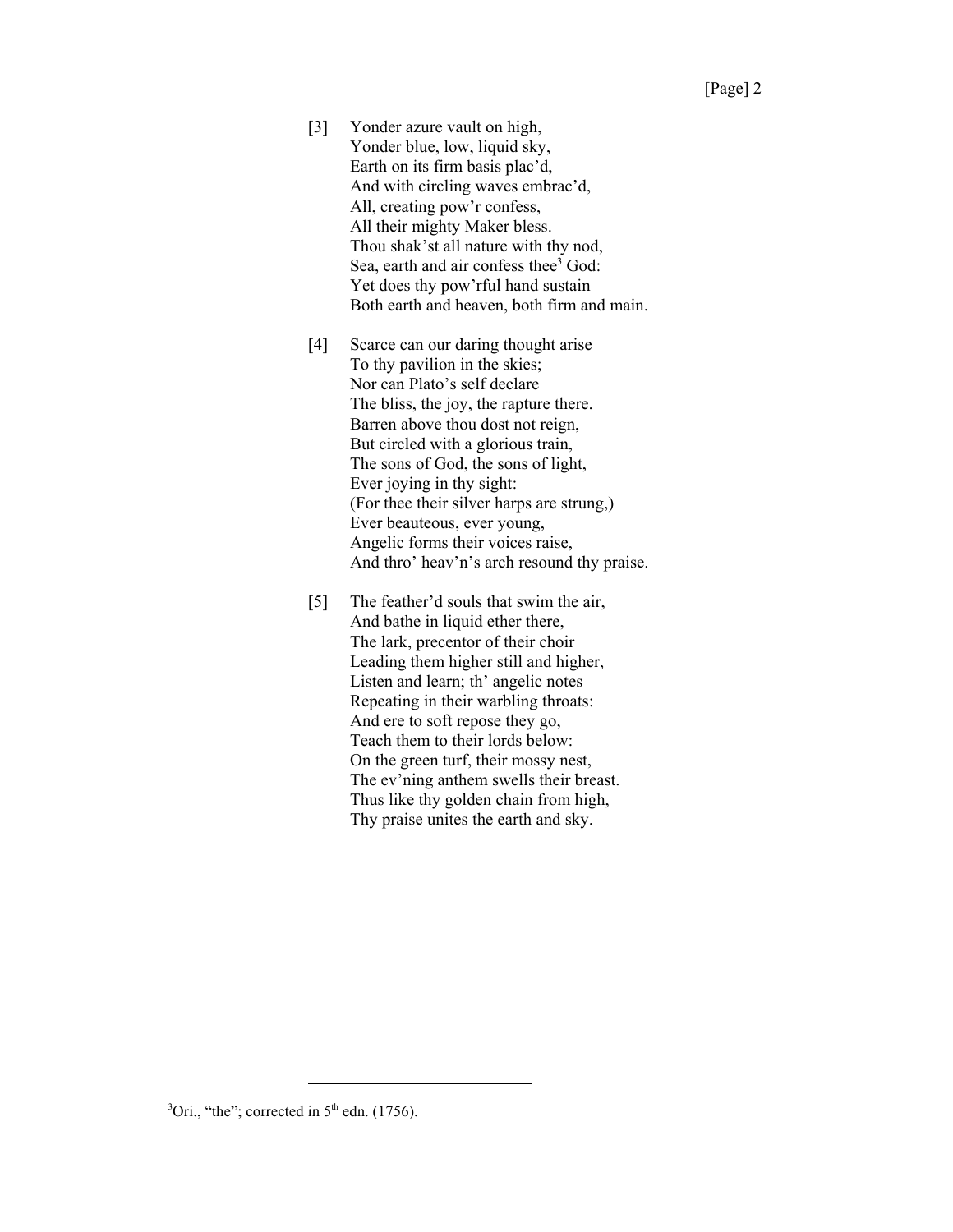- [6] Source of light, thou bidst the sun On his burning axles run; The stars like dust around him fly, And strew<sup>4</sup> the area of the sky. He drives so swift his race above, Mortals can't perceive him move: So smooth his course, oblique or strait, Olympus shakes not with his weight. As the queen of solemn night Fills at his vase her orb of light, Imparted lustre; thus we see, The solar virtue shines by thee.
- [7] Eiresione we'll no more, Imaginary pow'r, adore; Since oil, and wool, and chearing<sup>5</sup> wine, And life-sustaining bread are<sup>6</sup> thine.
- [8] Thy herbage, O great Pan, sustains The flocks that graze our Attic plains; The olive, with fresh verdure crown'd, Rises pregnant from the ground; At thy command it shoots and springs, And a thousand blessings brings. Minerva, only is thy mind, Wisdom, and bounty to mankind. The fragrant thyme, $<sup>7</sup>$  the bloomy rose,</sup> Herb and flow'r and shrub that grows On Thessalian Tempe's plain, Or where the rich Sabeans reign, That treat the taste or smell or sight, For food, for med'cine or delight; Planted by thy parent care, Spring and smile and flourish there.
- [9] O ye nurses of soft dreams, Reedy brooks and winding streams,

 ${}^{4}$ Ori., "shew"; corrected in 5<sup>th</sup> edn. (1756).

<sup>&</sup>lt;sup>5"</sup>Chearing" changed to "chearful" in  $4<sup>th</sup>$  edn. (1743) and  $5<sup>th</sup>$  edn. (1756).

<sup>&</sup>lt;sup>6</sup>Ori., "is"; corrected in 4<sup>th</sup> edn. (1743) and 5<sup>th</sup> edn. (1756).

<sup>&</sup>lt;sup>7</sup>"Thyme" misprinted as "theme" in  $4<sup>th</sup>$  edn. (1743).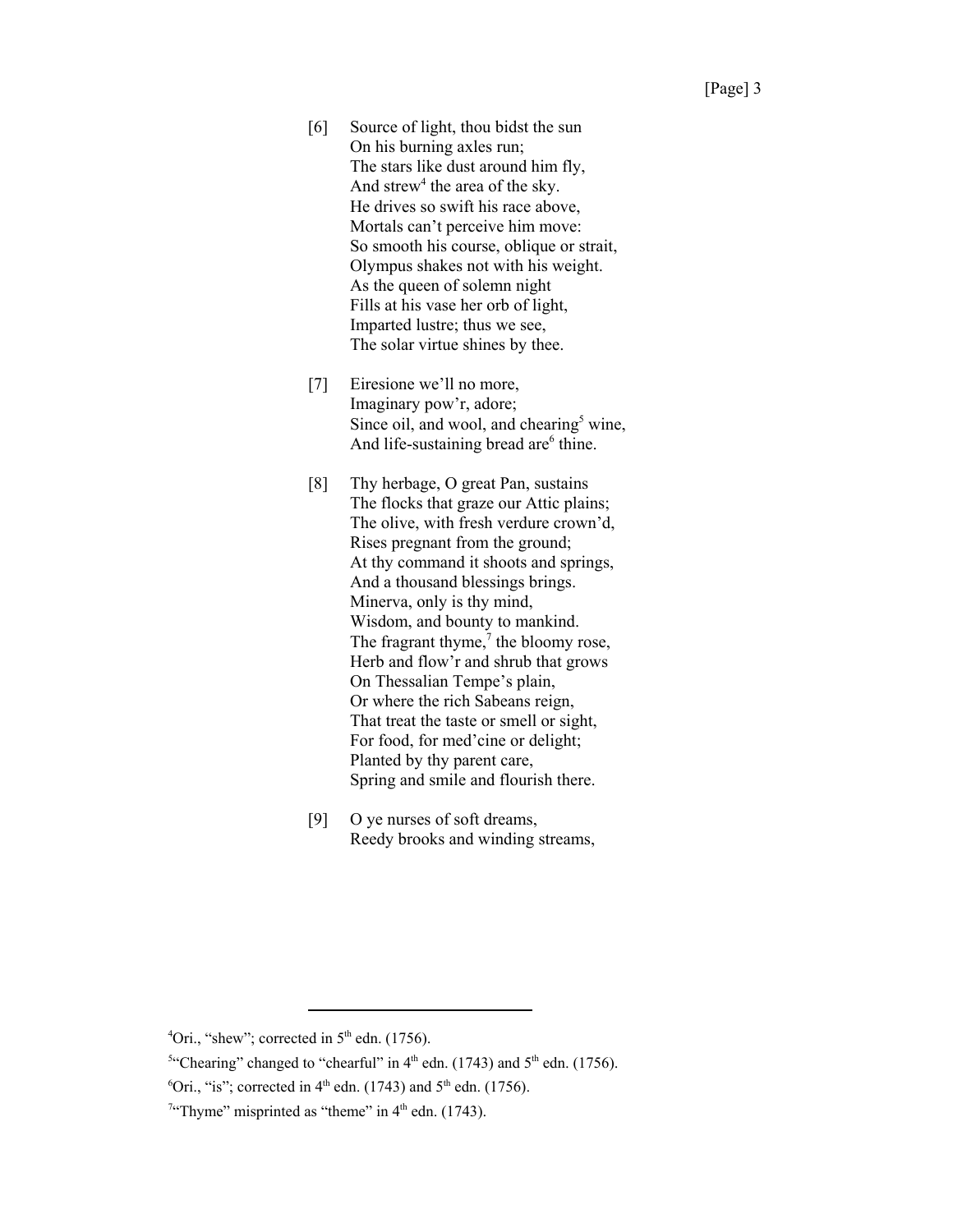Or murm'ring o'er the pebbles sheen, Or sliding thro' the meadows green, Or where thro' matted sedge you creep, Travelling to your parent deep: Sound his praise, by whom you rose, That sea, which neither ebbs nor flows.

- [10] O ye immortal woods and groves, Which the enamour'd student loves; Beneath whose venerable shade, For thought and friendly converse made, Fam'd Hecadem, old hero, lies, Whose shrine is shaded from the skies, And thro' the gloom of silent night Projects from far its trembling light; You, whose roots descend as low, As high in air your branches grow; Your leafy arms to heav'n extend, Bend your heads, in homage bend: Cedars and pines that wave above, And the oak belov'd of Jove.
- [11] Omen, monster, prodigy, Or nothing are, or Jove from thee! Whether various nature play, Or re-invers'd thy will obey, And to rebel man declare Famine, plague or wasteful war. Laugh, ye profane, who dare despise The threatning vengeance of the skies, Whilst the pious, on his guard, Undismay'd is still prepar'd: Life or death, his mind's at rest, Since what thou send'st must needs be best.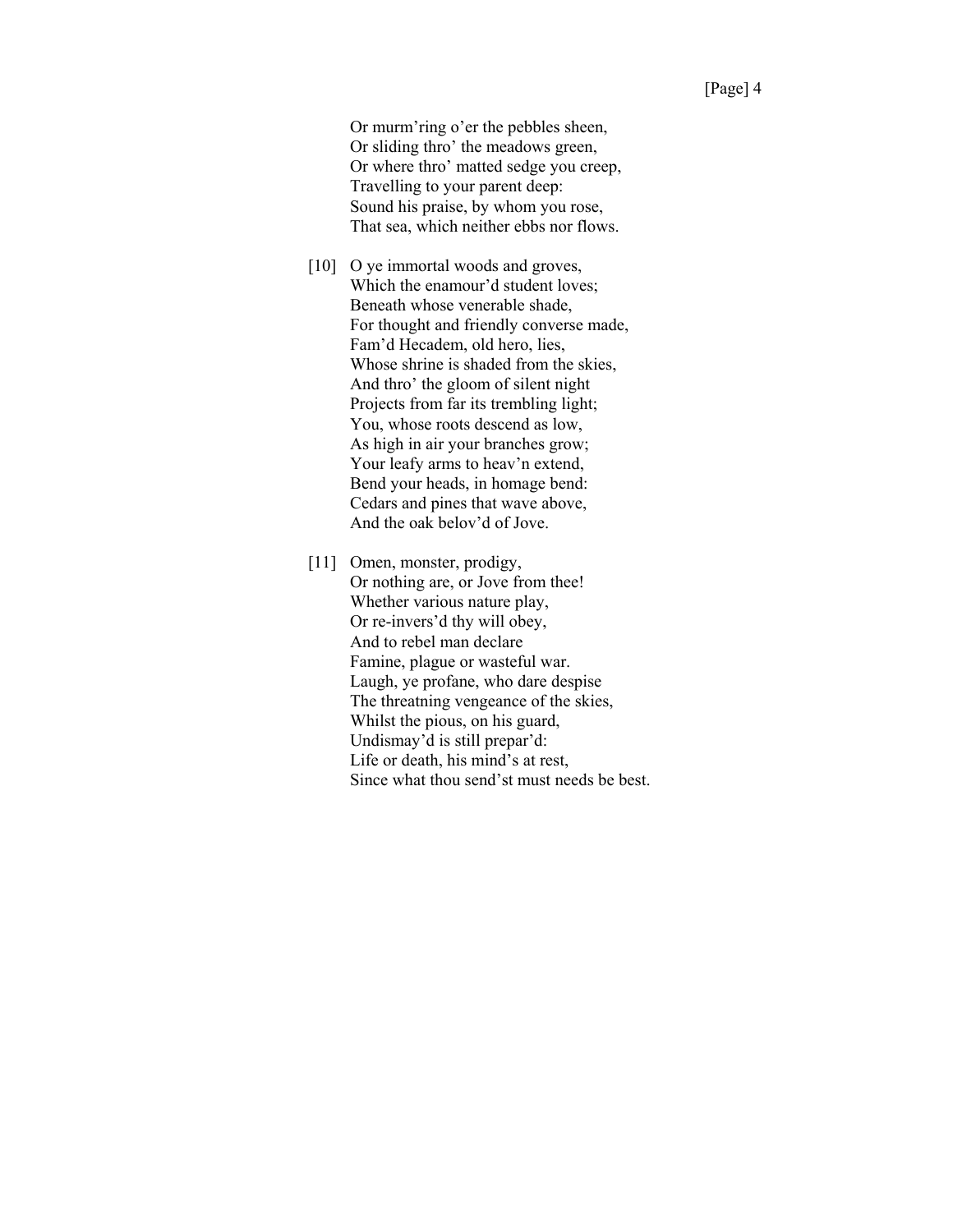- [12] No evil can from thee proceed: 'Tis only suffer'd, not decreed. Darkness is not from the sun, Nor mount the shades till he is gone: Then does night obscene arise From Erebus, and fill the skies, Fantastic forms the air invade, Daughters of nothing and of shade.
- [13] Can we forget thy guardian care, Slow to punish, prone to spare! Thou brak'st the haughty Persian's pride, That dar'd old ocean's pow'r deride; Their shipwrecks strew'd th' Eubean wave, At Marathon they found a grave. O ye blest Greeks who there expir'd, For Greece with pious ardor fir'd, What shrines or altars shall we raise To secure your endless praise? Or need we monuments supply, To rescue what can never die!
- [14] And yet a greater hero far (Unless great Socrates could err) Shall rise to bless some future day, And teach to live, and teach to pray. Come, unknown instructor, come! Our leaping hearts shall make thee room; Thou with Jove our vows shalt share, Of Jove and thee we are the care.
- [15] O Father King, whose heav'nly face Shines serene on all thy race, We thy magnificence adore, And thy well-known aid implore: Nor vainly for thy help we call; Nor can we want: for thou art all!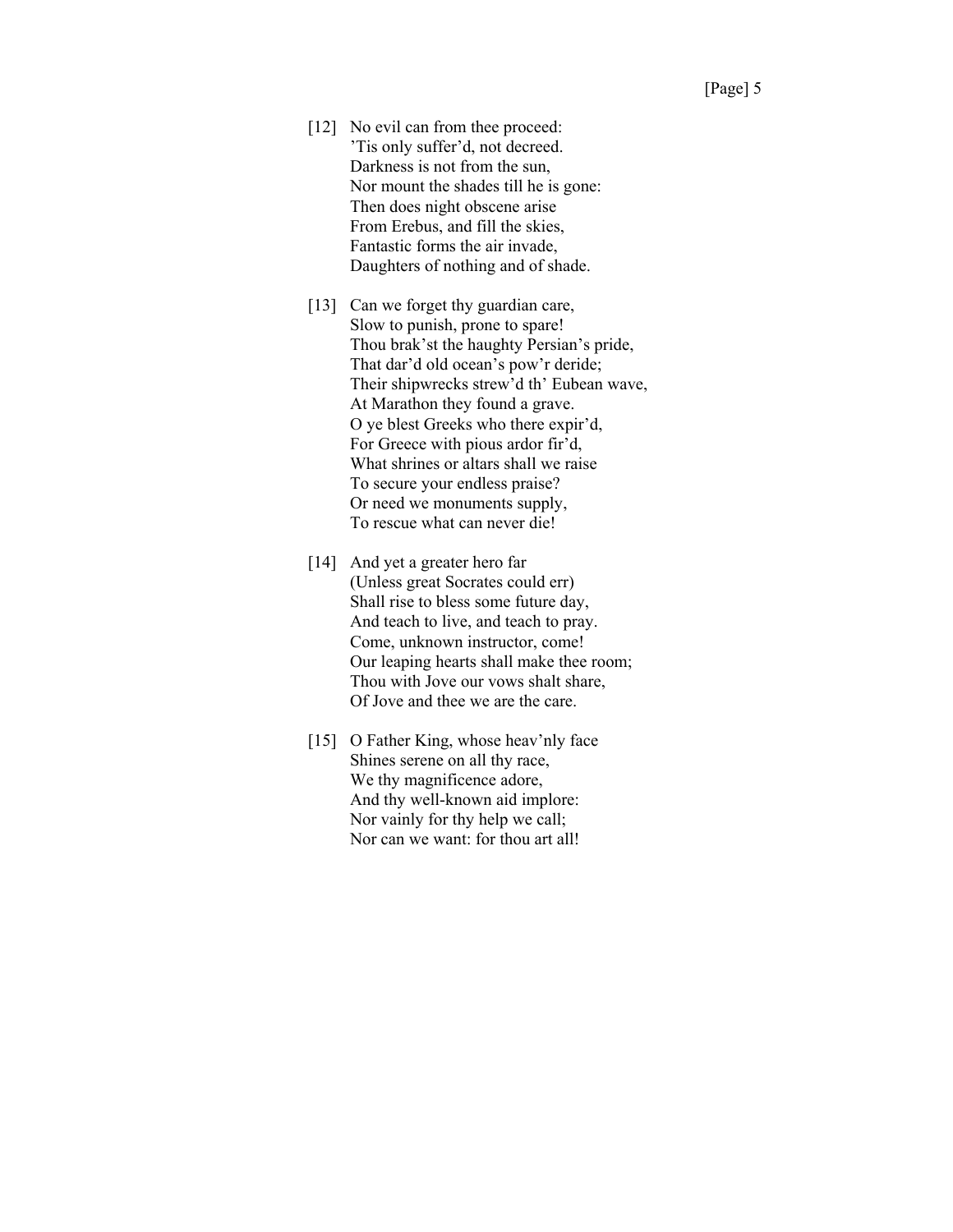#### **Solitude. From the Latin.**

- [1] Solitude! Where shall I find Thee, pleasing to the thoughtful mind! Sweet delights to thee belong, Untasted by the vulgar throng. Weary of vice and noise I flee, Sweetest comforter, to thee. Here the mild and holy dove Peace inspires and joy and love. Thy unmolested, silent shade No tumultuous sounds invade: No stain of guilt is seen in thee, To soil thy spotless purity. Here the smiling fields around Softest harmony resound. Here with angel quires combin'd, The lord of his own peaceful mind Glides thro' life, from business far, And noisy strife, and eating care. Here, retir'd from pomp and state (The envy'd torment of the great) Innocent he leads his days, Far from giddy thirst of praise. Here his accounts with studious care Preparing for the last great bar, He weeps the stains of guilt away, And ripens for eternal day.
- [2] Hoarded wealth desire who please, Tow'rs and gilded palaces. Fraudless silence may I find, Solitude and peace of mind;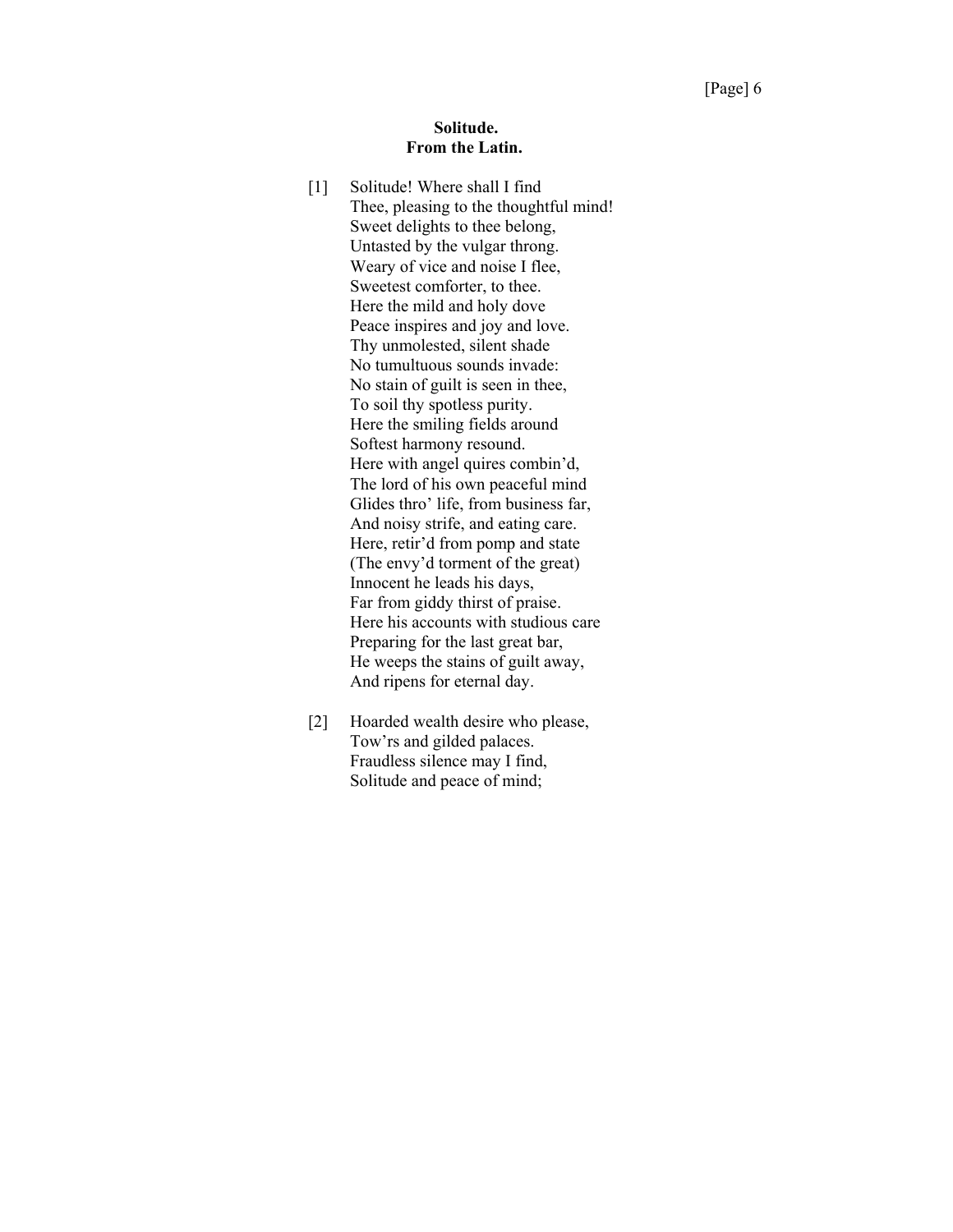[3] Ye rich, ye learn'd, ye great, confess This in life is happiness, To live (unknown to all abroad) To myself only and my God.

## **The Mystery of Life.**<sup>8</sup>

1 So many years I've seen the sun, And call'd these eyes and hands my own, A thousand little acts I've done And childhood have and manhood known: O what is life! And this dull round To tread, why was a spirit bound?

2 So many airy draughts and lines, And warm excursions of the mind, Have fill'd my soul with great designs, While practice grovel'd far behind: O what is thought! And where withdraw The glories which my fancy saw?

3 So many tender joys and woes Have on my quiv'ring soul had pow'r; Plain life with height'ning passions rose, The boast or burden of their hour: O what is all we feel! Why fled Those pains and pleasures o'er my head?

<sup>8</sup> Source: Rev. John Gambold (1711–71), manuscript; cf. *The Works of the late Rev. John Gambold* (Bath: S. Hazard, 1789), 263–64.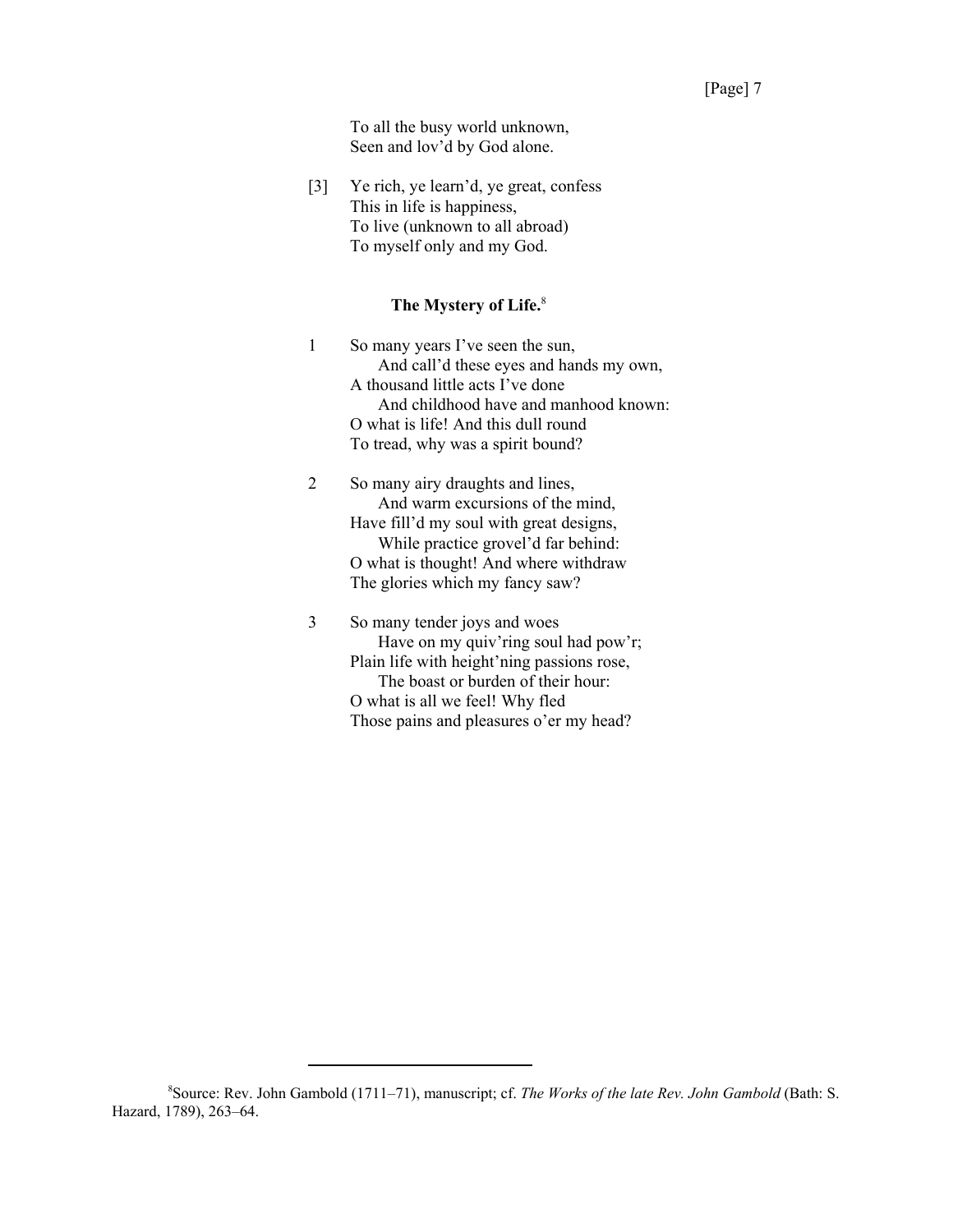4 So many human souls divine, Some at one interview display'd, Some oft and freely mixt with mine, In lasting bonds my heart have laid: O what is friendship! Why imprest On my weak, wretched, dying breast?

5 So many wondrous gleams of light, And gentle ardors from above, Have made me sit, like seraph bright, Some moments on a throne of love: O what is virtue! Why had I, Who am so low, a taste so high?

6 Ere long, when sov'reign wisdom wills, My soul an unknown path shall tread, And strangely leave, who strangely fills This frame, and waft me to the dead: O what is death?—'Tis life's last shore, Where vanities are vain no more; Where all pursuits their goal obtain, And life is all retouch'd again; Where in their bright result shall rise Thoughts, virtues, friendships, griefs and joys.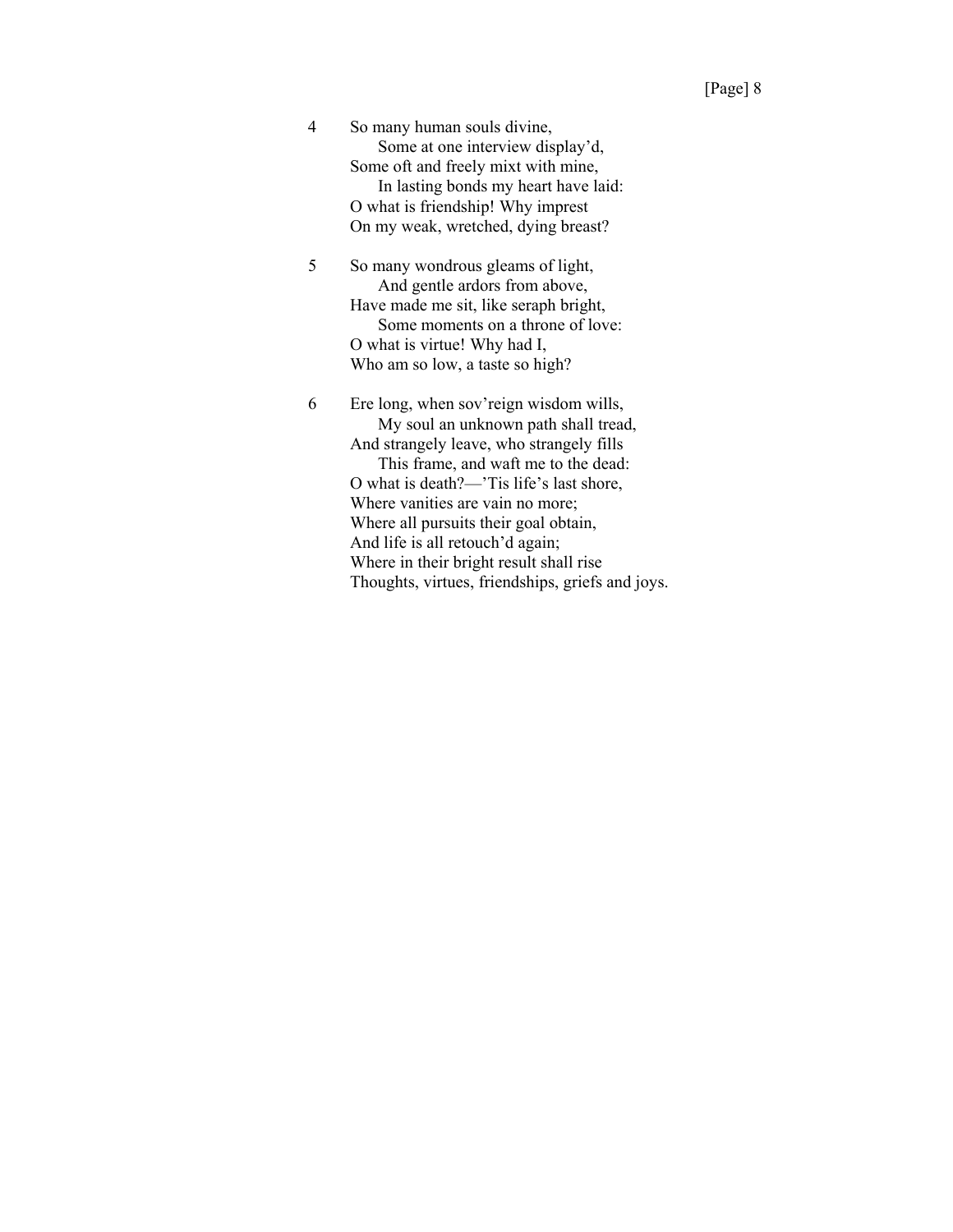## **Epitaph.**<sup>9</sup>

Ask not, who ended here his span? His name, reproach and praise, was man. Did no great deeds adorn his course? No deed of his, but shew'd him worse: One thing was great, which God supply'd, He suffer'd human life—and dy'd. What points of knowledge did he gain? That life was sacred all—and vain: Sacred how high, and vain how low? He knew not here, but dy'd to know.

## **Virtue. Altered from Herbert.**<sup>10</sup>

|               | Sweet Day, so cool, so calm, so bright,<br>The bridal of the earth and sky:<br>The dew shall weep thy fall to night,<br>For thou with all thy sweets must die!                                                  |
|---------------|-----------------------------------------------------------------------------------------------------------------------------------------------------------------------------------------------------------------|
| $\mathcal{L}$ | Sweet Rose, so fragrant and so brave,<br>Dazling the rash beholder's eye:<br>Thy root is ever in its grave,<br>And thou with all thy sweets must die!                                                           |
|               | $\mathbf{C}$ , $\mathbf{C}$ , $\mathbf{C}$ , $\mathbf{C}$ , $\mathbf{C}$ , $\mathbf{D}$ , $\mathbf{D}$ , $\mathbf{D}$ , $\mathbf{D}$ , $\mathbf{D}$ , $\mathbf{D}$ , $\mathbf{D}$ , $\mathbf{D}$ , $\mathbf{D}$ |

3 Sweet Spring, so beauteous and so gay, Storehouse, where sweets unnumber'd lie: Not long thy fading glories stay, But thou with all thy sweets must die!

<sup>9</sup> Source: Rev. John Gambold (1711–71), manuscript; cf. *The Works of the late Rev. John Gambold* (Bath: S. Hazard, 1789), 276.

<sup>&</sup>lt;sup>10</sup>Source: George Herbert, *The Temple* (Cambridge: Buck & Daniel, 1633), 80 (#63).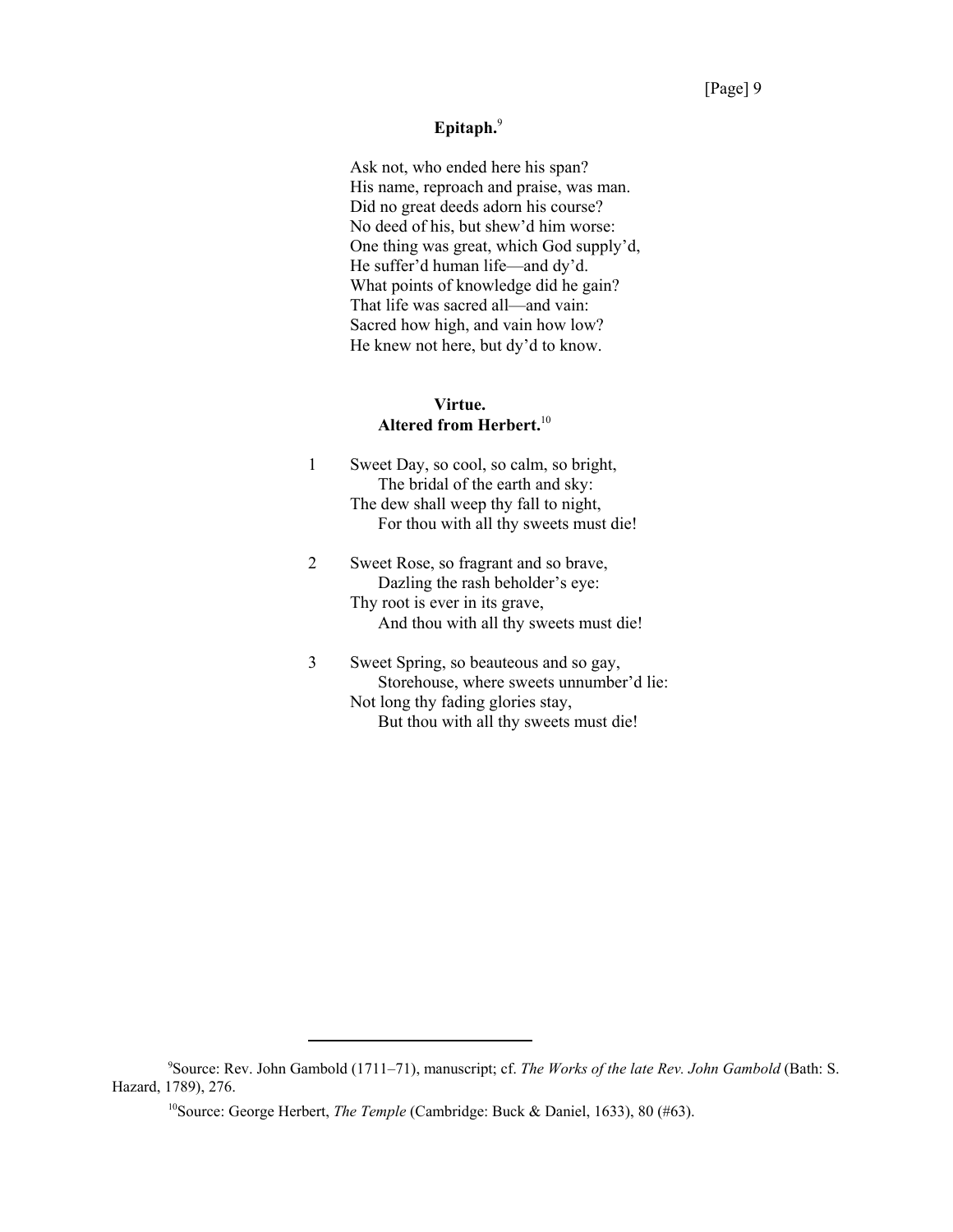4 Only a sweet and virtuous mind, When nature all in ruins lies, When earth and heav'n a period find, Begins a life that never dies!

## Upon List'ning to the Vibrations of a Clock.<sup>11</sup>

Instructive sound! I'm now convinc'd by thee Time in its womb may bear infinity. How the past moment dies, and throbs no more! What worlds of parts compose the rolling hour! The least of these a serious care demands; For tho' they're little, yet they're golden sands: By some great deeds distinguish'd all in heav'n, For the same end to me by number giv'n! Cease, man, to lavish sums thou ne'er hast told! Angels, tho' deathless, dare not be so bold!

#### **Doomsday. From Herbert.**<sup>12</sup>

1 "Come to judgment, come away!" (Hark, I hear the angel say, Summoning the dust to rise) "Haste, resume, and lift your eyes; Hear, ye sons of Adam, hear, Man, before thy God appear!"

<sup>11</sup>Source: Rev. John Gambold (1711–71), manuscript; cf. *The Works of the late Rev. John Gambold* (Bath: S. Hazard, 1789), 265–66.

<sup>&</sup>lt;sup>12</sup>Source: George Herbert, *The Temple* (Cambridge: Buck & Daniel, 1633), 181 (#159).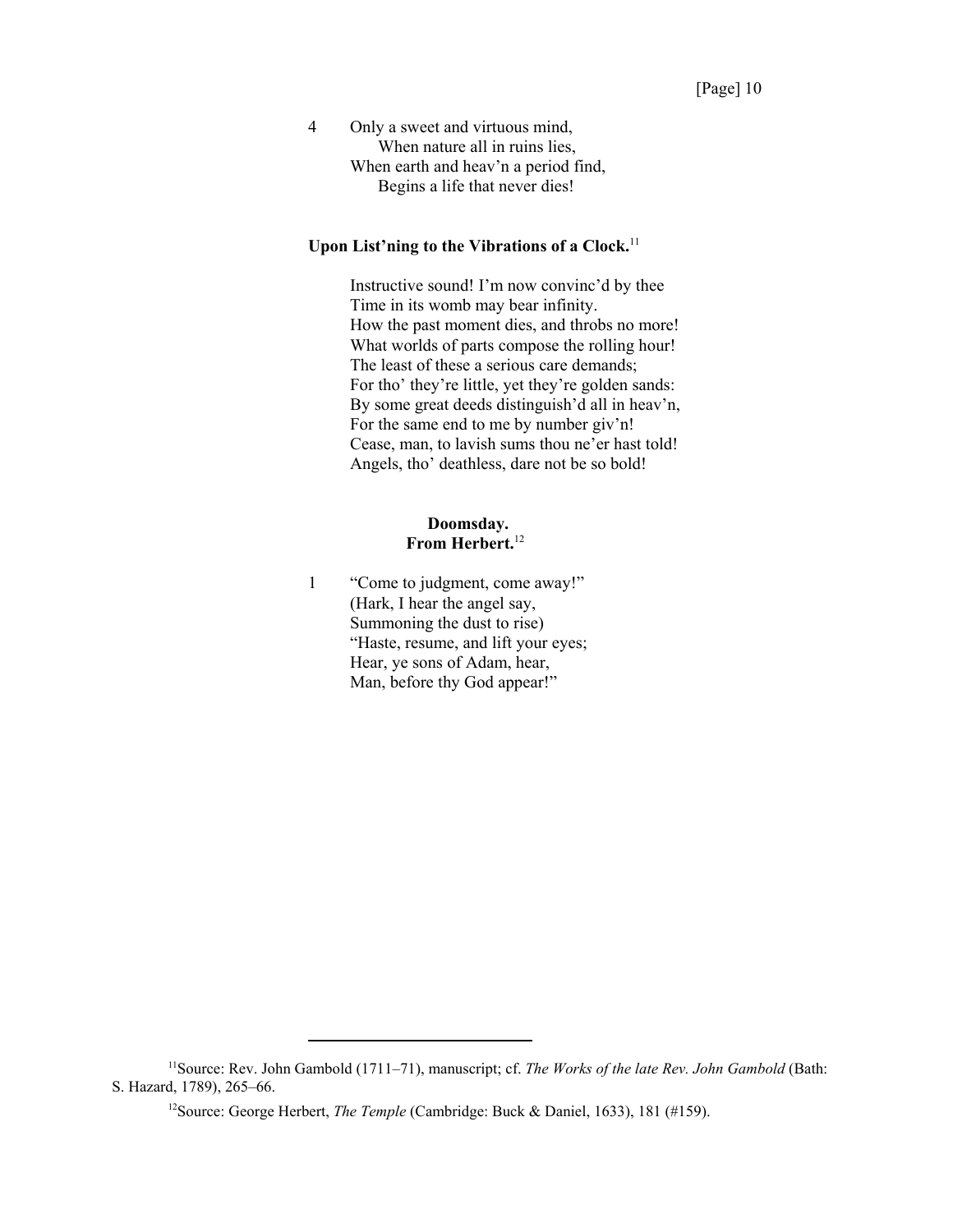- 2 Come to judgment, come away! This the last, the dreadful day. Sov'reign author, judge of all, Dust obeys thy quick'ning call, Dust no other voice will heed: Thine the trump that wakes the dead.
- 3 Come to judgment, come away! Lingring man no longer stay; Thee let earth at length restore, Pris'ner in her womb no more; Burst the barriers of the tomb, Rise to meet thy instant doom!
- 4 Come to judgment, come away! Wide disperst howe'er ye stray, Lost in fire, or air, or main, Kindred atoms meet again; Sepulchred where'er ye rest, Mix'd with fish, or bird, or beast.
- 5 Come to judgment, come away! Help, O Christ, thy work's decay: Man is out of order hurl'd, Parcel'd out to all the world; Lord, thy broken concert raise, And the musick shall be praise.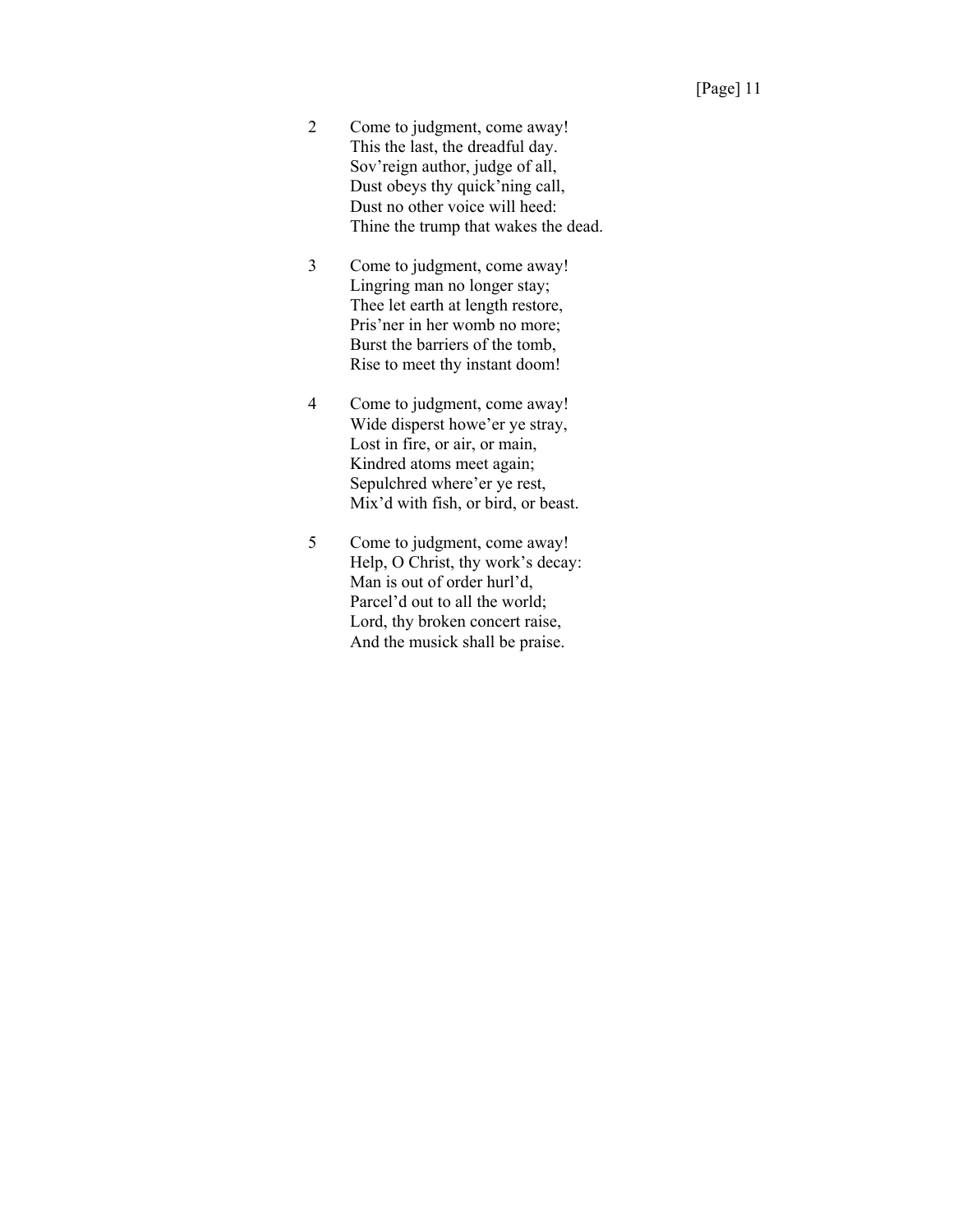#### **Spiritual Slumber. From the German.**<sup>13</sup>

- 1 O thou, who all things canst controul, Chase this dead slumber from my soul; With joy and fear, with love and awe Give me to keep thy perfect law.
- 2 O may one beam of thy blest light Pierce thro', dispel the shades of night: Touch my cold breast with heav'nly fire, With holy, conq'ring zeal inspire.
- 3 For zeal I sigh, for zeal I pant; Yet heavy is my soul and faint: With steps unwav'ring, undismay'd Give me in all thy paths to tread.
- 4 With out-stretch'd hands, and streaming eyes Oft I begin to grasp the prize; I groan, I strive, I watch, I pray: But ah! How soon it dies away!
- 5 The deadly slumber soon I feel Afresh upon my spirit steal: Rise, Lord; stir up thy quick'ning pow'r, And wake me that I sleep no more.

<sup>13</sup>Source: Nikolaus Ludwig von Zinzendorf, ed. *Das Gesang-Buch der Gemeine in Herrn-Huth* (Halle: Wäysenhaus, 1737), 222–23 (#231, by Sigismund Gmelin).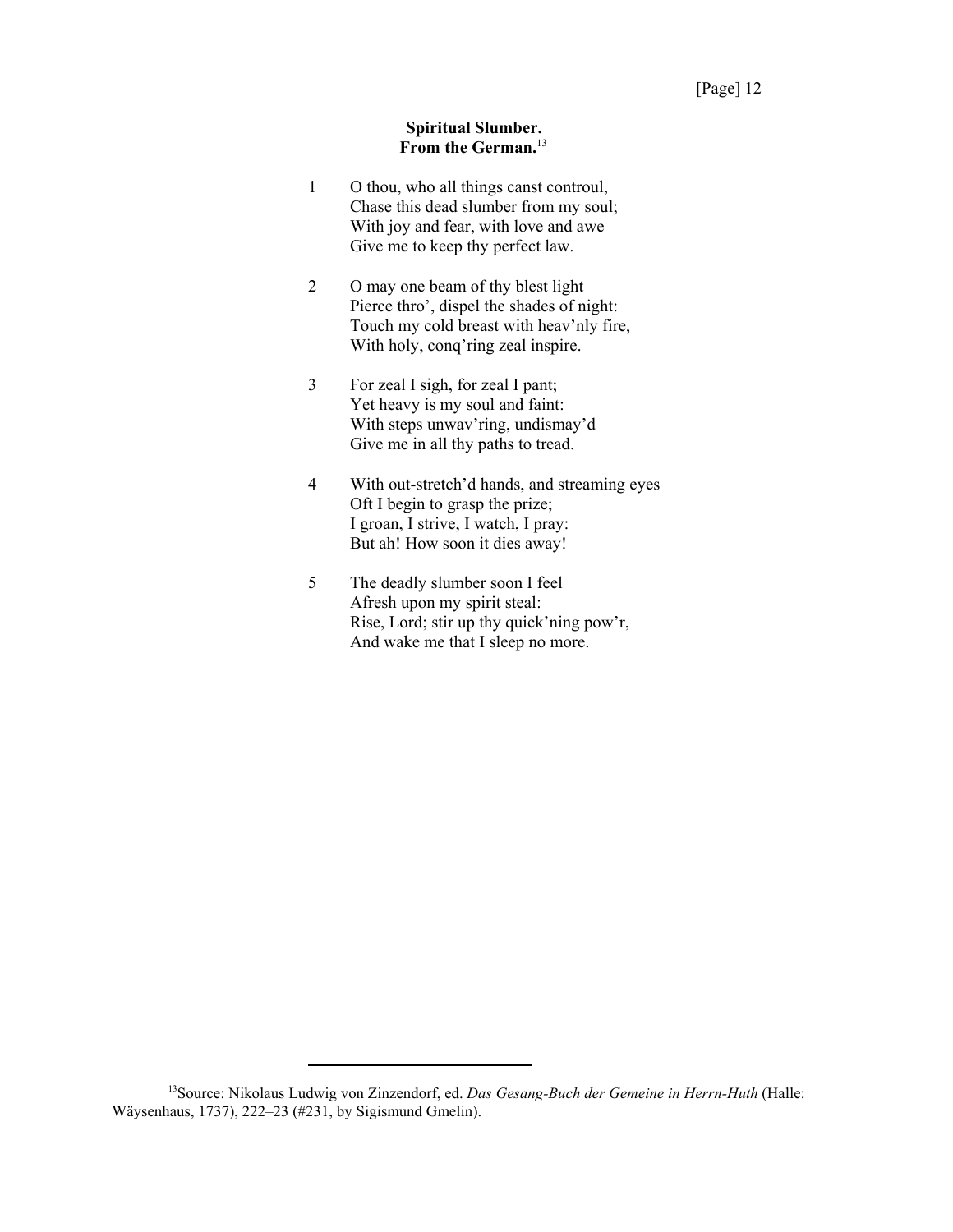6 Single of heart O may I be, Nothing may I desire but thee: Far, far from me the world remove, And all that holds me from thy love!

#### **Zeal.**

- 1 Dead as I am, and cold my breast, Untouch'd by thee, celestial zeal, How shall I sing th' unwonted guest? How paint the joys I cannot feel?
- 2 Assist me thou, at whose command The heart exults, from earth set free! 'Tis thine to raise the drooping hand, Thine to confirm the feeble knee.
- 3 'Tis zeal must end this inward strife, Give me to know that warmth divine! Thro' all my verse, thro' all my life The active principle shall shine.
- 4 Where shall we find its high abode? To heav'n the sacred ray aspires, With ardent love embraces God, Parent and object of its fires.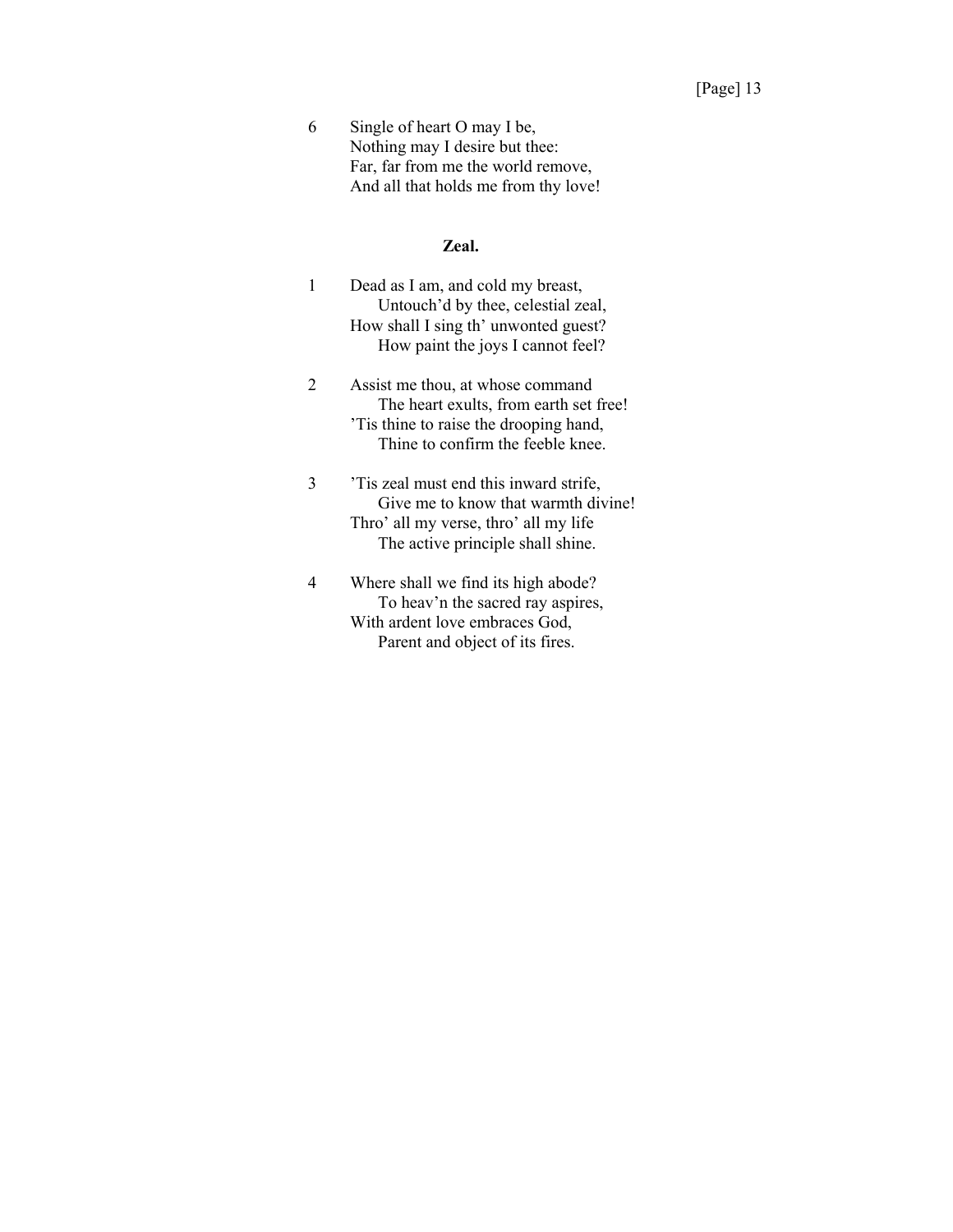- 5 There its peculiar influence known In breasts seraphic learns to glow; Yet darted from th' eternal throne, It sheds a chearing light below.
- 6 Thro' earth diffus'd, the active flame Intensely for God's glory burns, And always mindful whence it came, To heav'n in ev'ry wish returns.
- 7 Yet vain the fierce enthusiast's aim With this to sanctify his cause; To skreen beneath this awful name The persecuting sword he draws.
- 8 In vain the mad fanatick's dreams To this mysteriously pretend; On fancy built, his airy schemes Or slight the means, or drop the end.
- 9 Where zeal holds on its even course, Blind rage, and bigotry retires; Knowledge assists, not checks its force, And prudence guides, not damps its fires.

10 Resistless then it wins its way; Yet deigns in humble hearts to dwell: The humble hearts confess its sway, And pleas'd the strange expansion feel.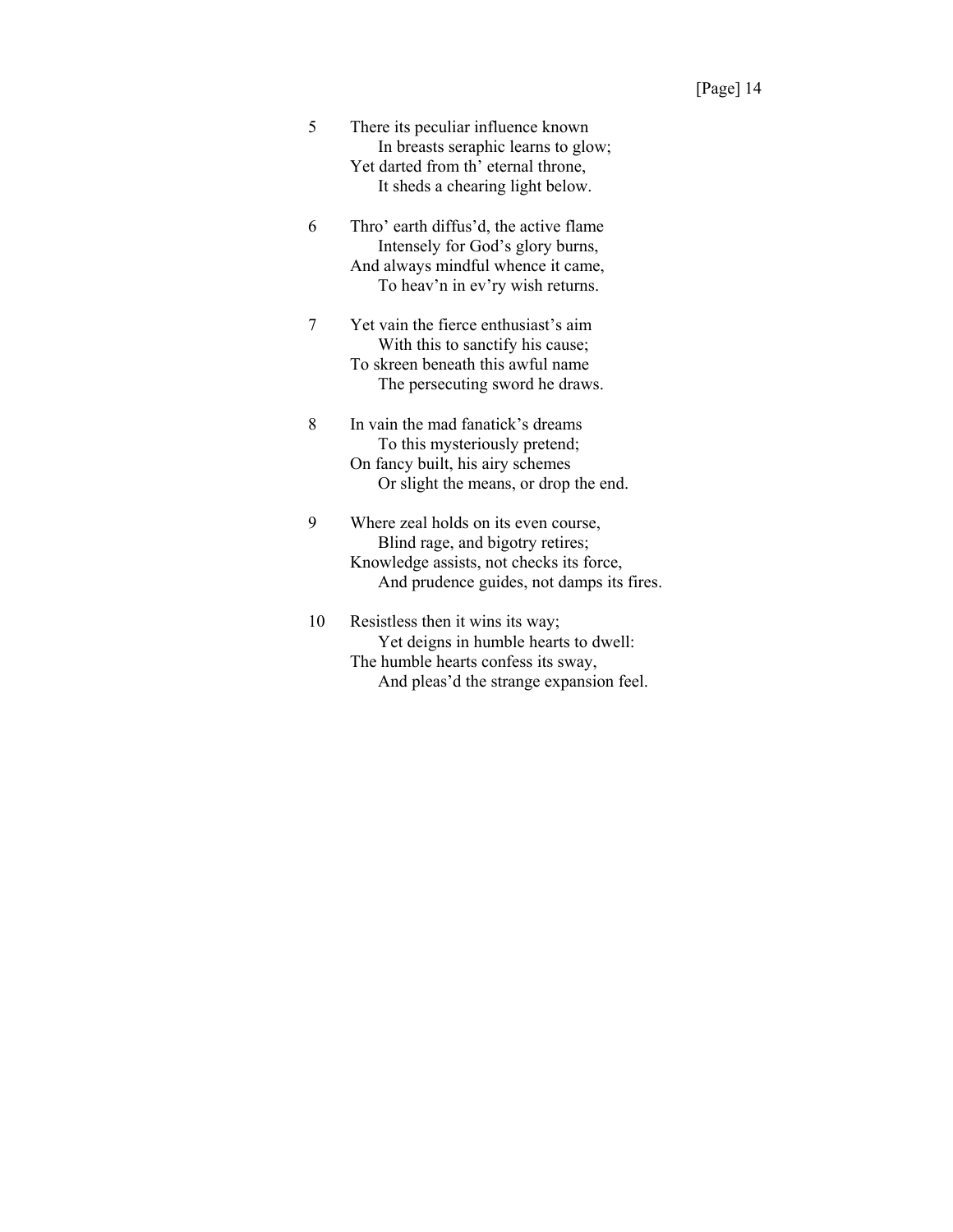- 11 Superior far to mortal things, In grateful extasy they own, (Such antedated heav'n it brings,) That zeal and happiness are one.
- 12 Now vary'd deaths their terrors spread, Now threat'ning thousands rage—in vain! Nor tortures can arrest its speed, Nor worlds its energy restrain.

13 That energy, which quells the strong, Which cloaths with strength the abject weak, Looses the stamm'ring infant's tongue, And bids the sons of thunder speak.

- 14 While zeal its heav'nly influence sheds, What light o'er Moses' visage plays! It wings th' immortal prophet's steeds, And brightens fervent Stephen's face.
- 15 Come then, bright flame, my breast inspire; To me, to me be thou but giv'n, Like them I'll mount my car of fire, Or view from earth an op'ning heav'n.
- 16 Come then, if mighty to redeem, Christ purchas'd thee with blood divine: Come, holy zeal! For thou thro' him, Jesus himself thro' thee is mine!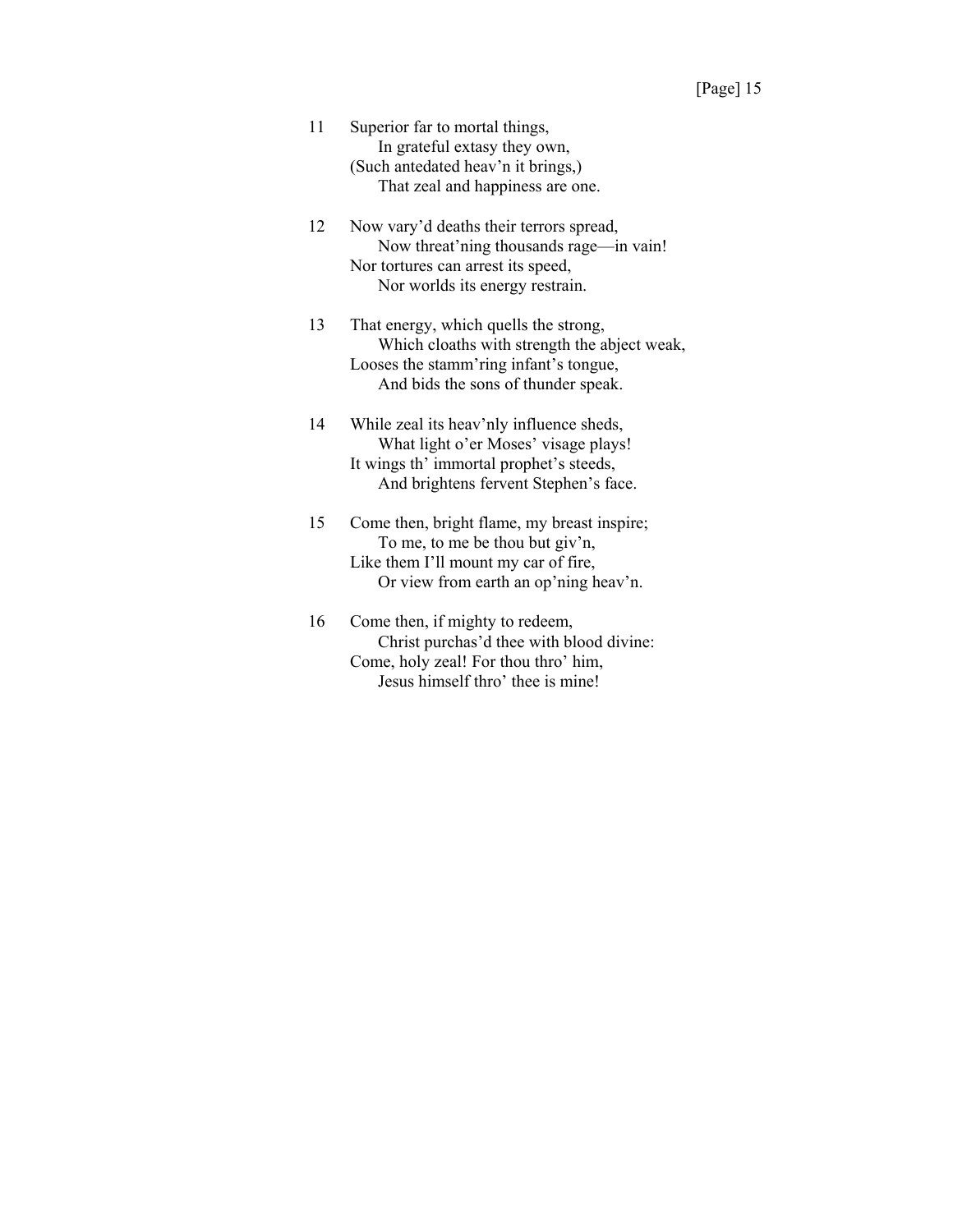#### **On Reading Monsr. de Renty's Life.**

- [1] We deem the saints, from mortal flesh releas'd, With brighter day, and bolder raptures blest: Sense now no more precludes the distant thought, And naked souls now feel the God they sought, But thy great soul, which walk'd with God on earth Can scarce be nearer by that second birth: By change of place dull bodies may improve, But spirits to their bliss advance by love. Thy change insensible brought no surprize, Inur'd to innocence and paradise: For earth, not heav'n, thou thro' a glass didst view, The glass was love; and love no evil knew, But in all places only heav'n did shew.
- [2] Canst thou love more, when from a body freed, Which so much life, so little had of need? So pure, it seem'd for this alone design'd, To usher forth the virtues of the mind! From nature's chain, from earthly dross set free, One only appetite remained in thee: That appetite it mourn'd but once deny'd, For when it ceas'd from serving God, it dy'd.

## **Vanity. From Herbert.**<sup>14</sup>

1 The fleet astron'mer travels o'er The spheres with his sagacious mind, Their stations views from door to door, As if to purchase he design'd:

<sup>14</sup>Source: George Herbert, *The Temple* (Cambridge: Buck & Daniel, 1633), 77–78 (#61). This hymn appears only in the  $1<sup>st</sup>$  and  $3<sup>rd</sup>$  edns.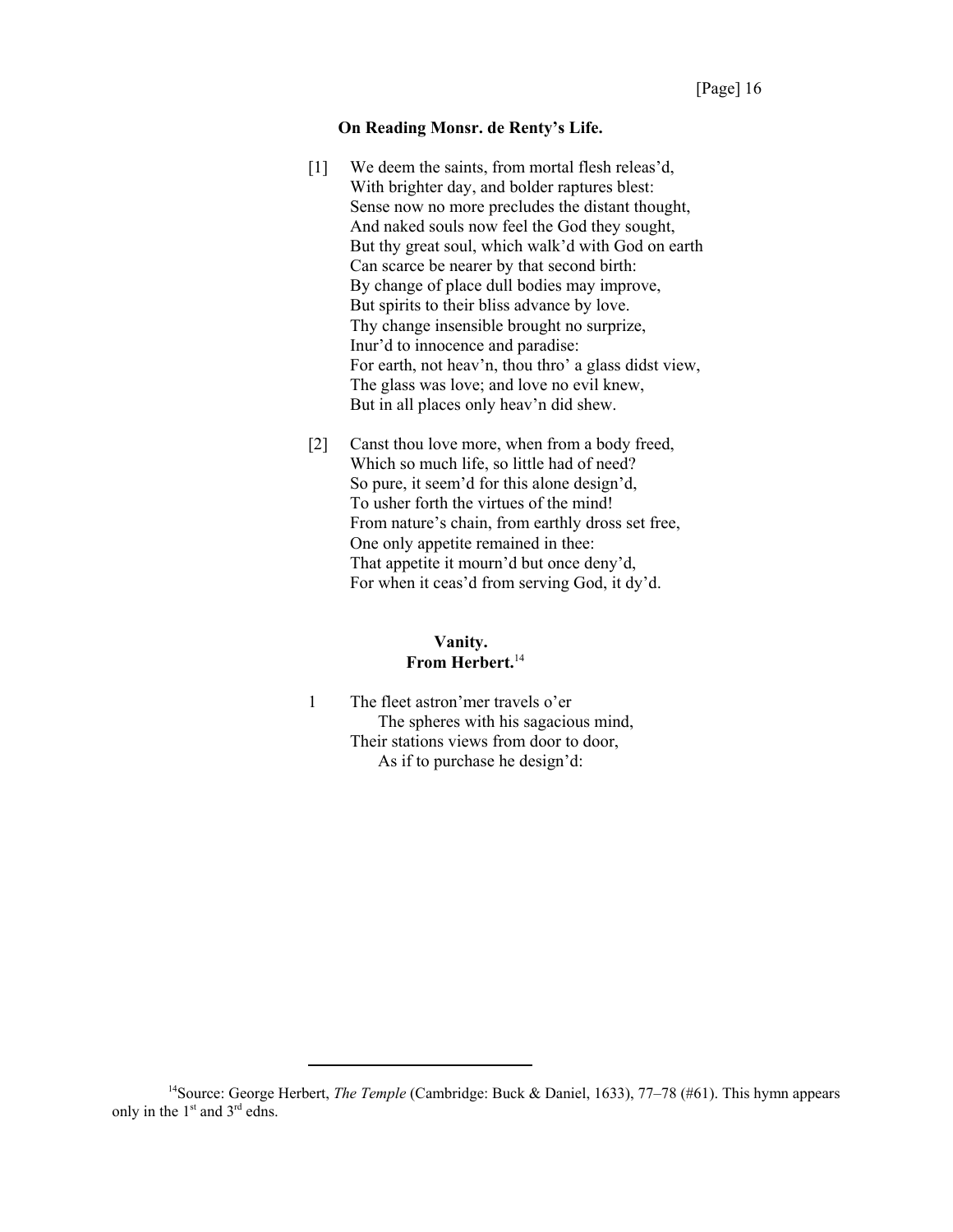Thro' all their circling orbs he goes, And all their mazy wandrings knows.

|   | The nimble diver with his side         |
|---|----------------------------------------|
|   | Cuts thro' the working waves his way,  |
|   | To fetch the pearl which God did hide  |
|   | On purpose from the view of day,       |
|   | That he might save his life, and hers  |
|   | Whose pride the costly danger wears.   |
| 3 | The subtle chymist can divest          |
|   | Gay nature of her various hue;         |
|   | Stript of her thousand forms, confest  |
|   | She stands, and naked to his view:     |
|   | At distance other suitors stand;       |
|   | Her inmost stores wait his command.    |
|   | What has not man sought out and found, |
|   | But God? Who yet his glorious law      |

Plants in us; mellowing the ground With show'rs and frost, with love and awe. Poor, busy, foolish man! For death In fire, and air, and sea, and land, Thro' heav'n above, and earth beneath Thou seek'st; but missest life at hand.

#### **Farewell to the World. From the French.**<sup>15</sup>

1 World adieu, thou real cheat! Oft have thy deceitful charms

<sup>15</sup>Source: Pierre Poiret, *La Vie continuee de Dammle. Antoinette Bourignon* (Amsterdam: Pierre Arentz, 1682), 56. This translation was provided to the Wesley brothers by John Byrom (1692–1763); see Byrom's letter of Nar, 3, 1738 to CW, in Richard Parkinson (ed.), *The Private Journal and Literary Remains of John Byrom* (Manchester: Chetham Society, 1856), 2:195–97.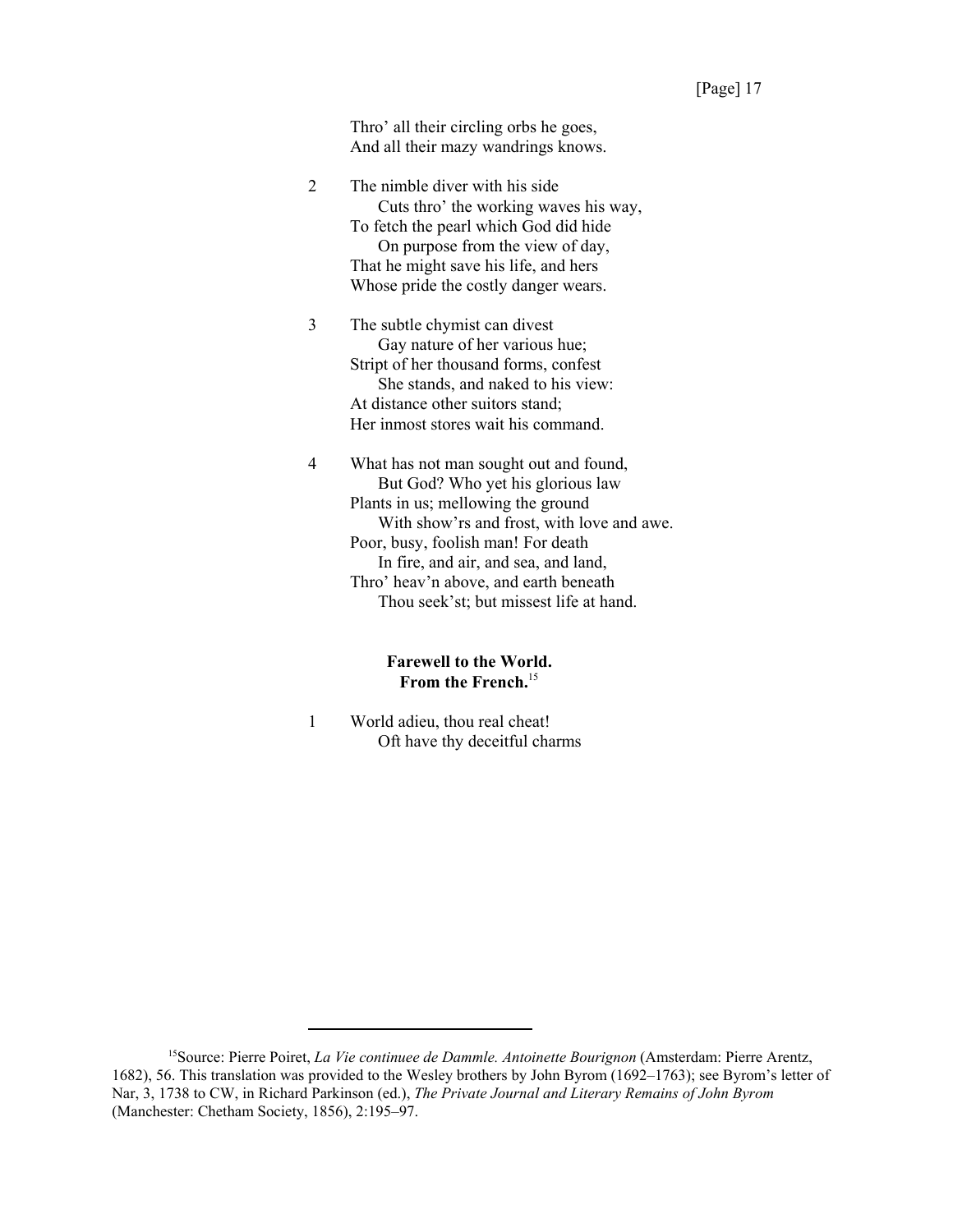Fill'd my heart with fond conceit, Foolish hopes and false alarms: Now I see as clear as day, How thy follies pass away.

2 Vain thy entertaining sights, False thy promises renew'd, All the pomp of thy delights Does but flatter and delude: Thee I quit for heav'n above, Object of the noblest love.

3 Farewell honour's empty pride! Thy own nice, uncertain gust, If the least mischance betide, Lays thee lower than the dust: Worldly honours end in gall, Rise to day, to morrow fall.

4 Foolish vanity farewell, More inconstant than the wave! Where thy soothing fancies dwell, Purest tempers they deprave: He, to whom I fly, from thee Jesus Christ shall set me free.

5 Never shall my wand'ring mind Follow after fleeting toys, Since in God alone I find Solid and substantial joys: Joys that never overpast, Thro' eternity shall last.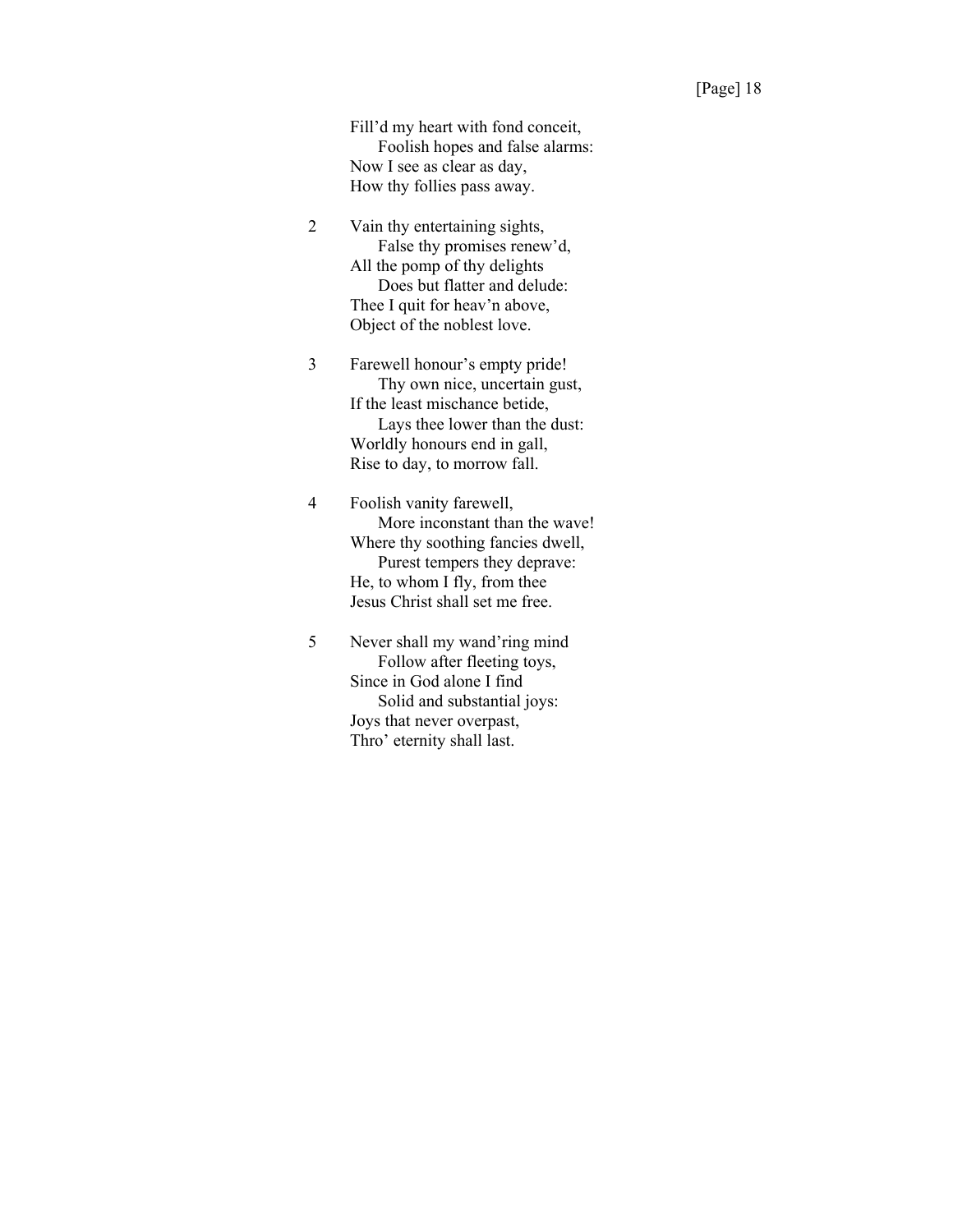6 Lord, how happy is a heart After thee while it aspires! True and faithful as thou art, Thou shalt answer its desires: It shall see the glorious scene Of thy everlasting reign.

#### **Giddiness. From Herbert.**<sup>16</sup>

- 1 O what a thing is man! From rest How widely distant, and from pow'r! Some twenty sev'ral men at least He seems, he is, each sev'ral hour.
- 2 Heav'n his sole treasure now he loves; But let a tempting thought creep in, His coward soul he soon reproves, That starts t' admit a pleasing sin.

## 3 Eager he rushes now to war, Inglorious now dissolves in ease: Wealth now engrosses all his care; And lavish now he scorns increase.

4 A stately dome he raises now: But soon the dome his change shall feel; See, level lies its lofty brow, Crush'd by the whirlwind of his will.

<sup>16</sup>Source: George Herbert, *The Temple* (Cambridge: Buck & Daniel, 1633), 119–20 (#99).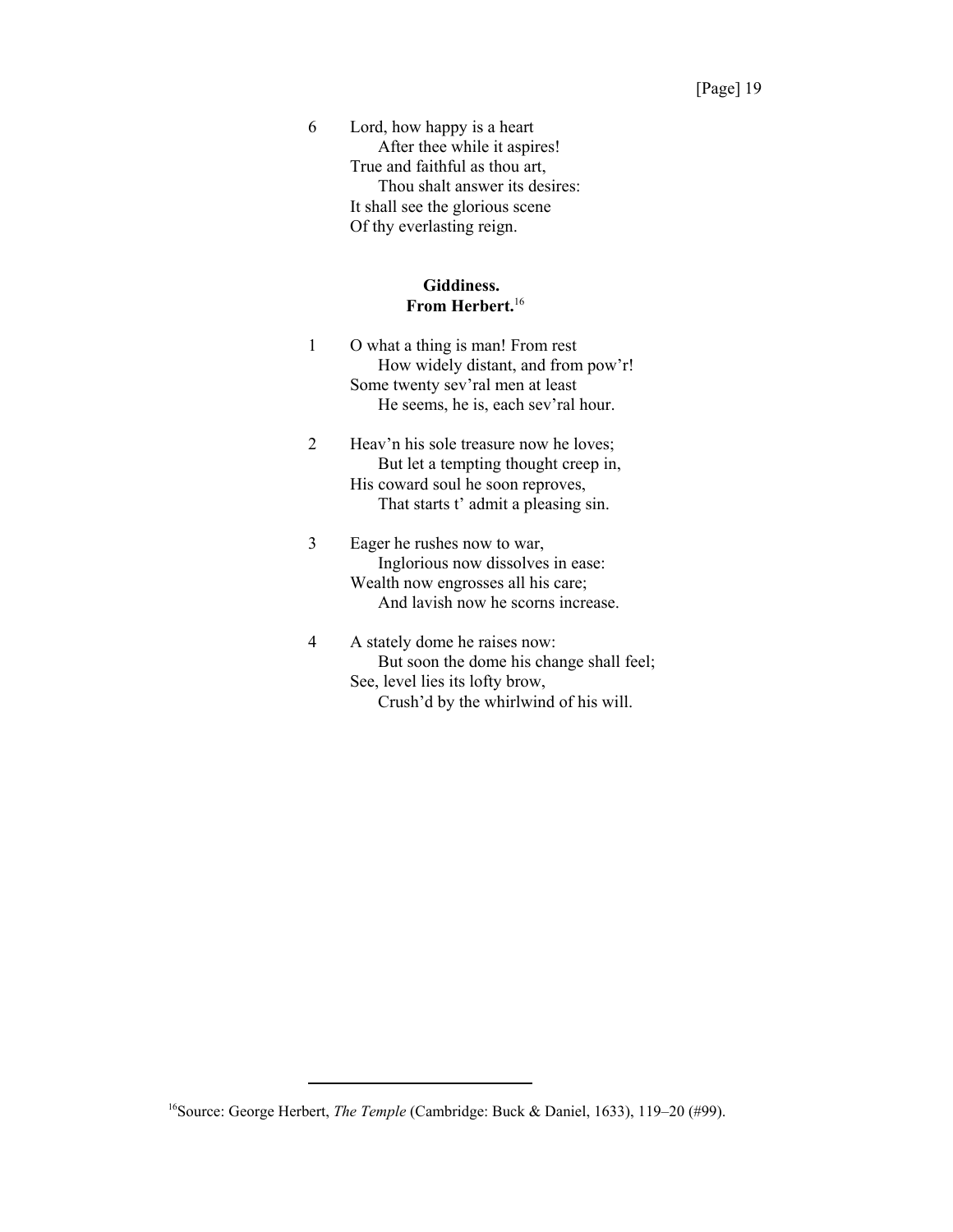- 5 O what were man, if his attire Still vary'd with his varying mind! If we his ev'ry new desire Stamp'd on his alt'ring form could find.
- 6 Could each one see his neighbour's heart, Brethren and social made in vain, All would disband and range apart, And man detest the monster man.
- 7 If God refuse our heart to turn, Vain will his first creation be: O make us daily! Or we spurn Our own salvation, Lord, and thee!

## **To a Friend in Love.**<sup>17</sup>

- [1] Accept, dear youth, a sympathizing lay, The only tribute pitying love can pay. Tho' vain the hope thine anguish to asswage, Charm down desire, or calm fierce passion's rage; Yet still permit me in thy griefs to grieve, Relief to offer, if I can't relieve; Near thy sick couch with fond concern t' attend, And reach out cordials to my dying friend.
- [2] Poor hapless youth! What words can ease thy pain, When reason pleads, and wisdom cries in vain!

<sup>&</sup>lt;sup>17</sup>Source: Rev. John Gambold (1711–71), manuscript; cf. *The Works of the late Rev. John Gambold* (Bath: S. Hazard, 1789), 258–60.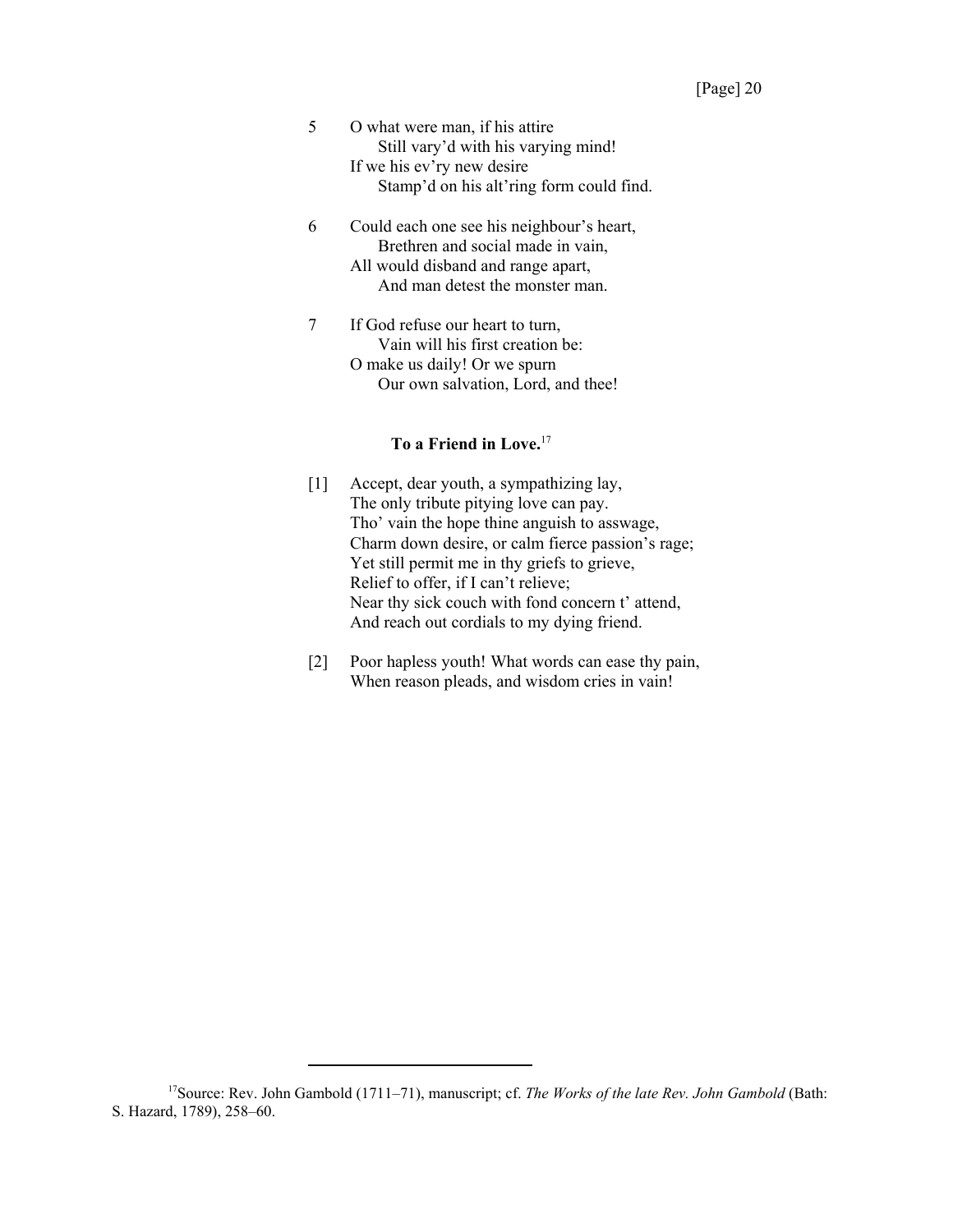Can feeble verse impetuous nature guide, Or stem the force of blind affection's tide? If reason checks, or duty disallows, "Reason, you cry, and duty are my foes: Religion's dictates ineffectual prove, And God himself's impertinence in love."

[3] What art thou, love? Thou strange mysterious ill, Whom none aright can know, tho' all can feel. From careless sloth thy dull existence flows, And feeds the fountain whence itself arose: Silent its waves with baleful influence roll, Damp the young mind, and sink th' aspiring soul Poison its virtues, all its pow'rs restrain, And blast the promise of the future man. To thee, curst fiend, the captive wretch consign'd, "His passions rampant, and his reason blind," Reason, heav'n's great vicegerent, dares disown, And place a foolish idol in its throne: Or wildly raise his frantic raptures higher, And pour out blasphemies at thy desire. At thy desire he bids a creature shine, He decks a worm with attributes divine; Hers to angelic beauties dares prefer, "Angels are painted fair to look like her!" Before her shrine the lowly suppliant laid, Adores the idol that himself has made: From her almighty breath<sup>18</sup> his doom receives, Dies by her frown, as by her smile he lives. Supreme she reigns in all-sufficient state, To her he bows, from her expects his fate, "Heav'n in her love, damnation in her hate." He rears unhallow'd altars to her name, Where lust lights up a black, polluted flame;

<sup>&</sup>lt;sup>18"</sup>Breath" misprinted as "breadth" in  $3<sup>rd</sup>$  edn. (1739).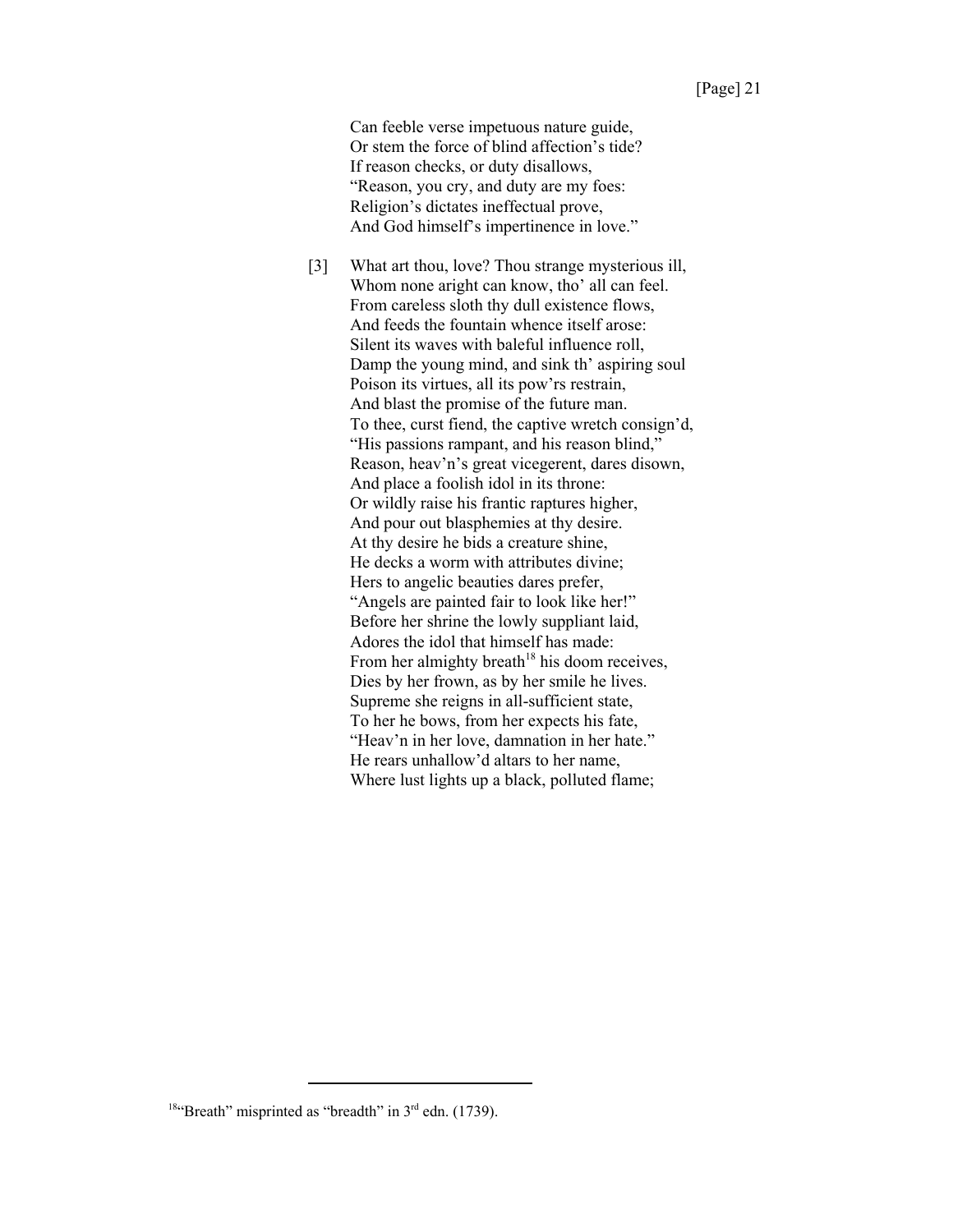Where sighs impure, as impious incense rise, Himself the priest, his heart the sacrifice: And thus God's sacred word his horrid pray'r supplies.

- [4] "Center of all perfection, source of bliss, In whom thy creature lives and moves and is, Save, or I perish! Hear my humble pray'r, Spare thy poor servant—O in mercy spare. Thou art my joy, on thee depends my trust, $19$ Hide not thy face, nor frown me into dust. Send forth thy breath, and rais'd again I see My joy, my life, my final bliss in thee. For thee I am: for thee I all resign, Be thou my one thing needful, ever mine!"
- [5] But O forbear, presumptuous muse forbear, Nor wound with rant profane the Christian ear: A just abhorrence in my friend I see, He starts from love, when love's idolatry. "Give me thy heart," if the Creator cries, "Tis giv'n the creature," what bold wretch replies? Not so my friend—he wakes, he breathes again, And "Reason takes once more the slacken'd rein." In vain rebellious nature claims a part, When heav'n requires, he gives up all his heart: ("For love divine no partnership allows, And heav'n averse rejects divided vows") Fixt tho' she be, he rends the idol thence, Nor lets her pow'r exceed omnipotence. Commands his God, "Cut off th' offending hand?" He hears, obedient to his God's command: "Pluck out thine eye," let the Redeemer say; He tears, and casts the bleeding orb away.

<sup>&</sup>lt;sup>19</sup>Changed to "on thee alone I trust" in  $4<sup>th</sup>$  edn. (1743) and  $5<sup>th</sup>$  edn. (1756).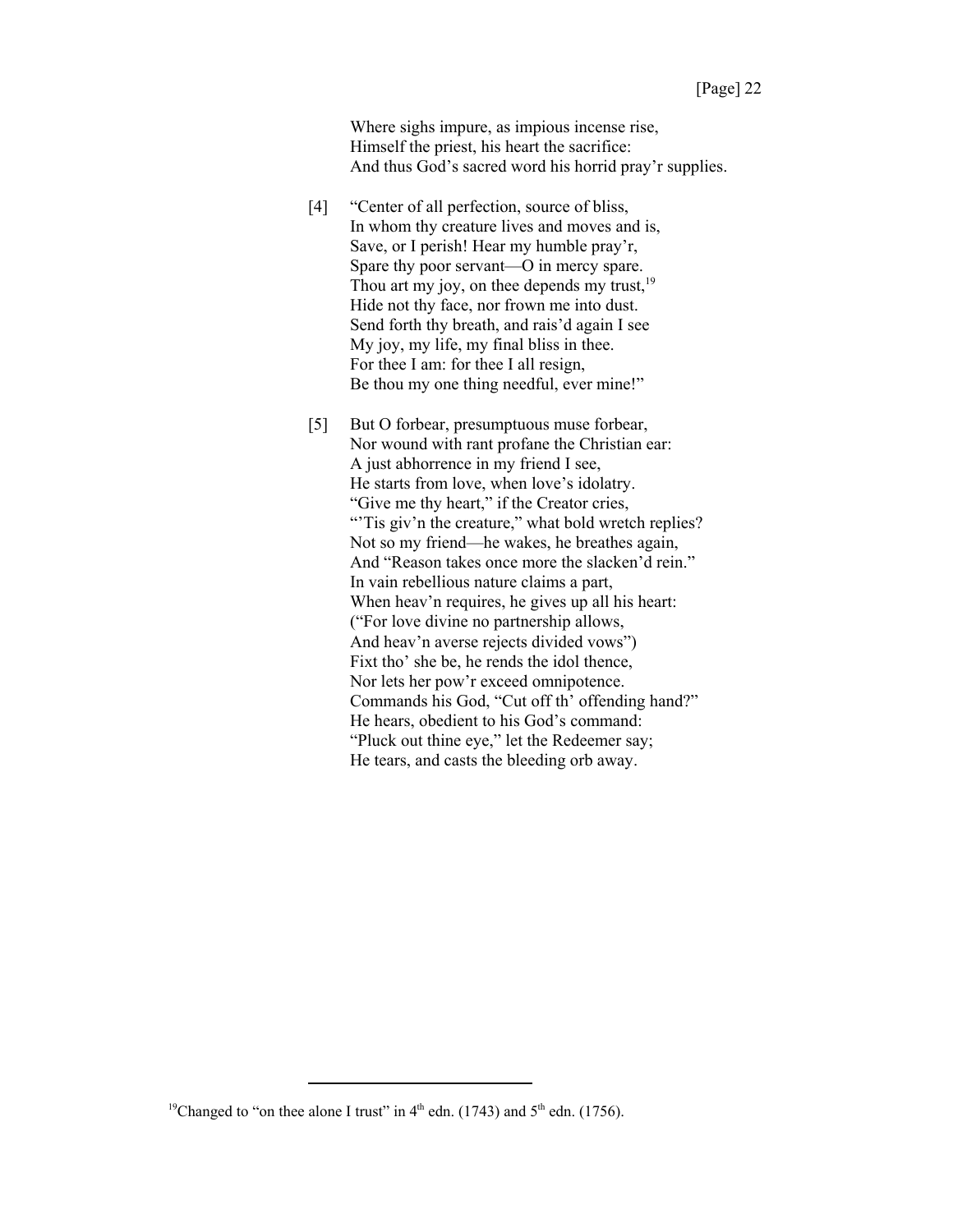Victorious now to nobler joys aspires, His bosom, touch'd with more than earthly fires: He leaves rough passion for calm virtue's road, Gives earth for heav'n, and quits a worm for God.

## **1 Tim. v. 6.**<sup>20</sup>  **"She that liveth in pleasure, is dead while she liveth."**

- [1] How hapless is th' applauded virgin's lot, Her God forgetting, by her God forgot! Stranger to truth, unknowing to obey, In error nurst, and disciplin'd to stray; Swoln with self-will, and principled with pride, Sense all her good, and passion all her guide: Pleasure its tide, and flatt'ry lends its breath, And smoothly waft her to eternal death!
- [2] A goddess here, she sees her vot'ries meet, Crowd to her shrine, and tremble at her feet; She hears their vows, believes their life and death Hangs on the wrath and mercy of her breath; Supreme in fancy'd state she reigns her hour, And glories in her plenitude of pow'r: Herself the only object worth her care, Since all the kneeling world was made for her.
- [3] For her, creation all its stores displays, The silkworms labour, and the diamonds blaze: Air, earth, and sea conspire to tempt her taste, And ransack'd nature furnishes the feast. Life's gaudiest pride attracts her willing eyes, And balls, and theaters, and courts arise:

<sup>20</sup>Source: Rev. John Gambold (1711–1771), manuscript; cf. *The Works of the late Rev. John Gambold* (Bath: S. Hazard, 1789), 270–71.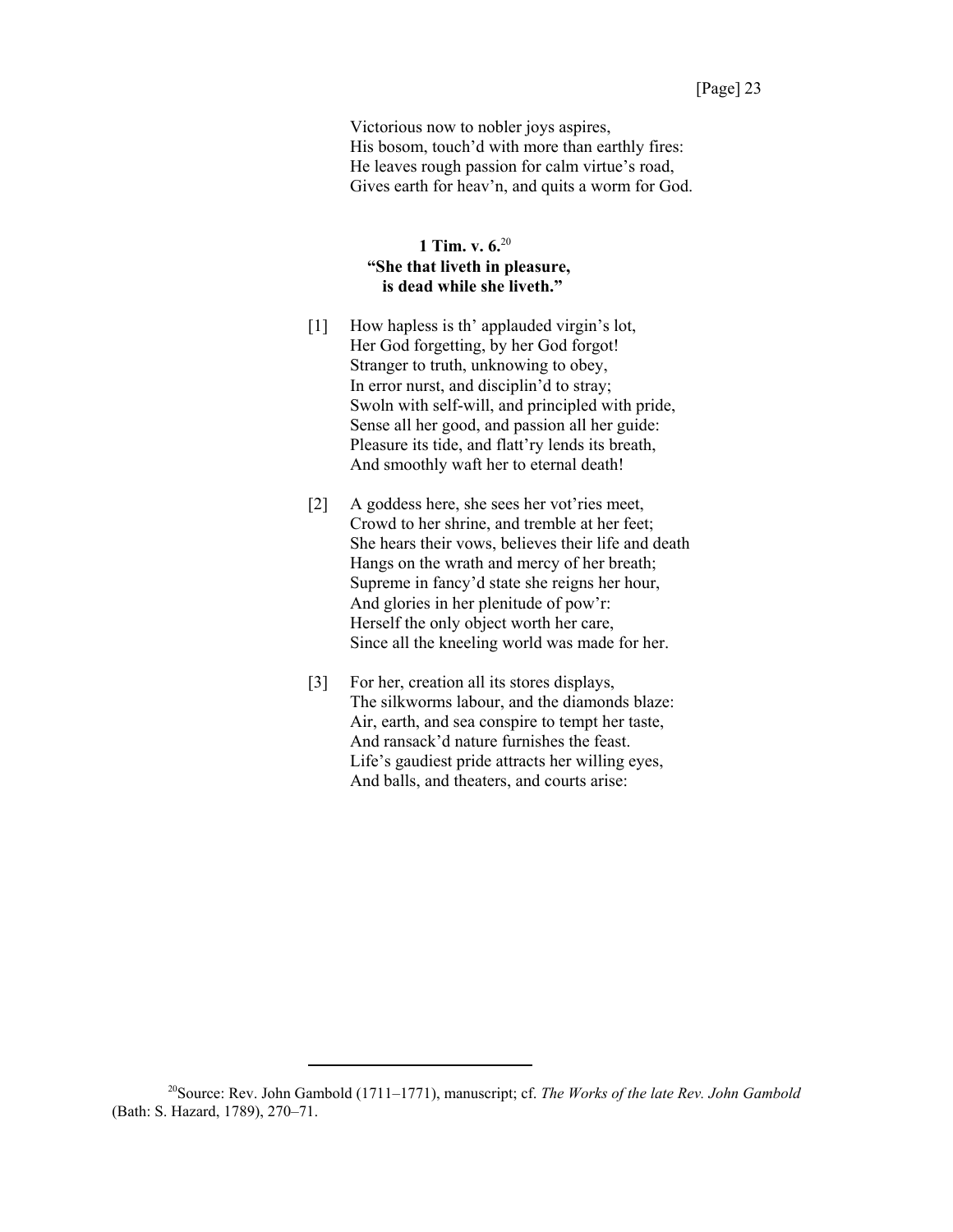Italian songsters pant her ear to please, Bid the first cries of infant reason cease, Save her from thought, and lull her soul to peace.

[4] Deep sunk in sense th' imprison'd soul remains, Nor knows its fall from God, nor feels its chains: Unconscious still, sleeps on in error's night, Nor strives to rise, nor struggles into light: Heav'n-born in vain, degen'rate cleaves to earth, (No pangs experienc'd of the second birth) She only faln, yet unawaken'd found, While all th' enthrall'd creation groans around.

# **John xv. 18, 19.**<sup>21</sup>

- 1 Where has my slumb'ring spirit been, So late emerging into light? So imperceptible, within, The weight of this Egyptian night!
- 2 Where have they hid the *WORLD* so long, So late presented to my view? Wretch! Tho' myself increas'd the throng, Myself a part I never knew.
- 3 Secure beneath its shade I sat, To me were all its favours shown: I could not taste its scorn or hate; Alas, it ever lov'd its own!

<sup>&</sup>lt;sup>21</sup>Titled by James 4:4 ("Know ye not that the friendship of the world is enmity with God") in the  $4<sup>th</sup>$  edn.  $(1743)$  and  $5^{\text{th}}$  edn.  $(1756)$ .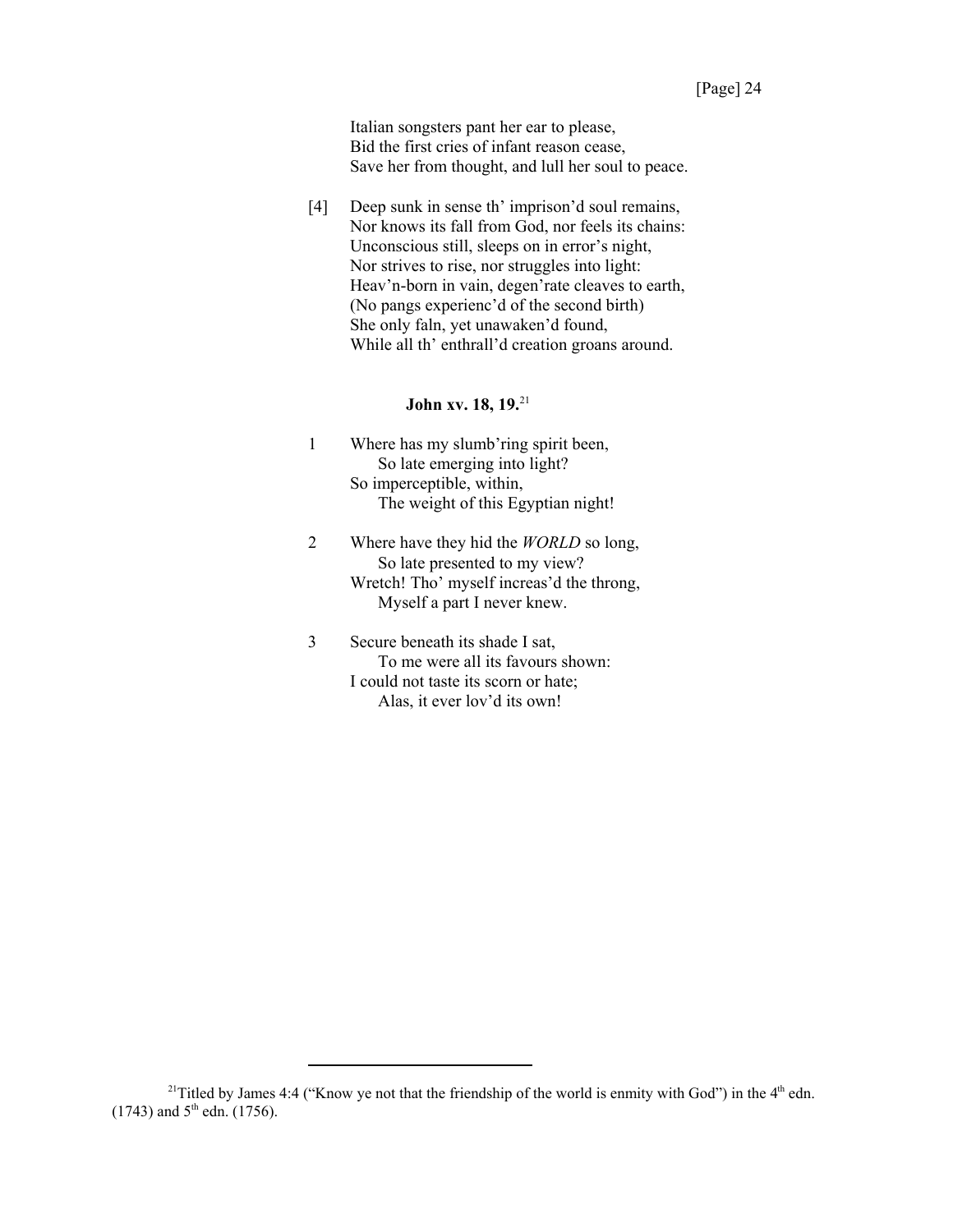- 4 Jesus, if half discerning now, From thee I gain this glimm'ring light, Retouch my eyes, anoint them thou, And grant me to receive my sight.
- 5 O may I of thy grace obtain The world with other eyes to see: Its judgments false, its pleasures vain, Its friendship enmity with thee.
- 6 Delusive world, thy hour is past, The folly of thy wisdom shew! It cannot now retard my haste, I leave thee for the holy few.
- 7 No! Thou blind leader of the blind, I bow my neck to thee no more; I cast thy glories all behind, And slight thy smiles, and dare thy pow'r.
- 8 Excluded from my Saviour's pray'r, Stain'd, yet not hallow'd, with his blood, Shalt thou my fond affection share, Shalt thou divide my heart with God?
- 9 No! Tho' it rouze thy utmost rage, Eternal enmity I vow: Tho' hell with thine its pow'rs engage, Prepar'd I meet your onset now.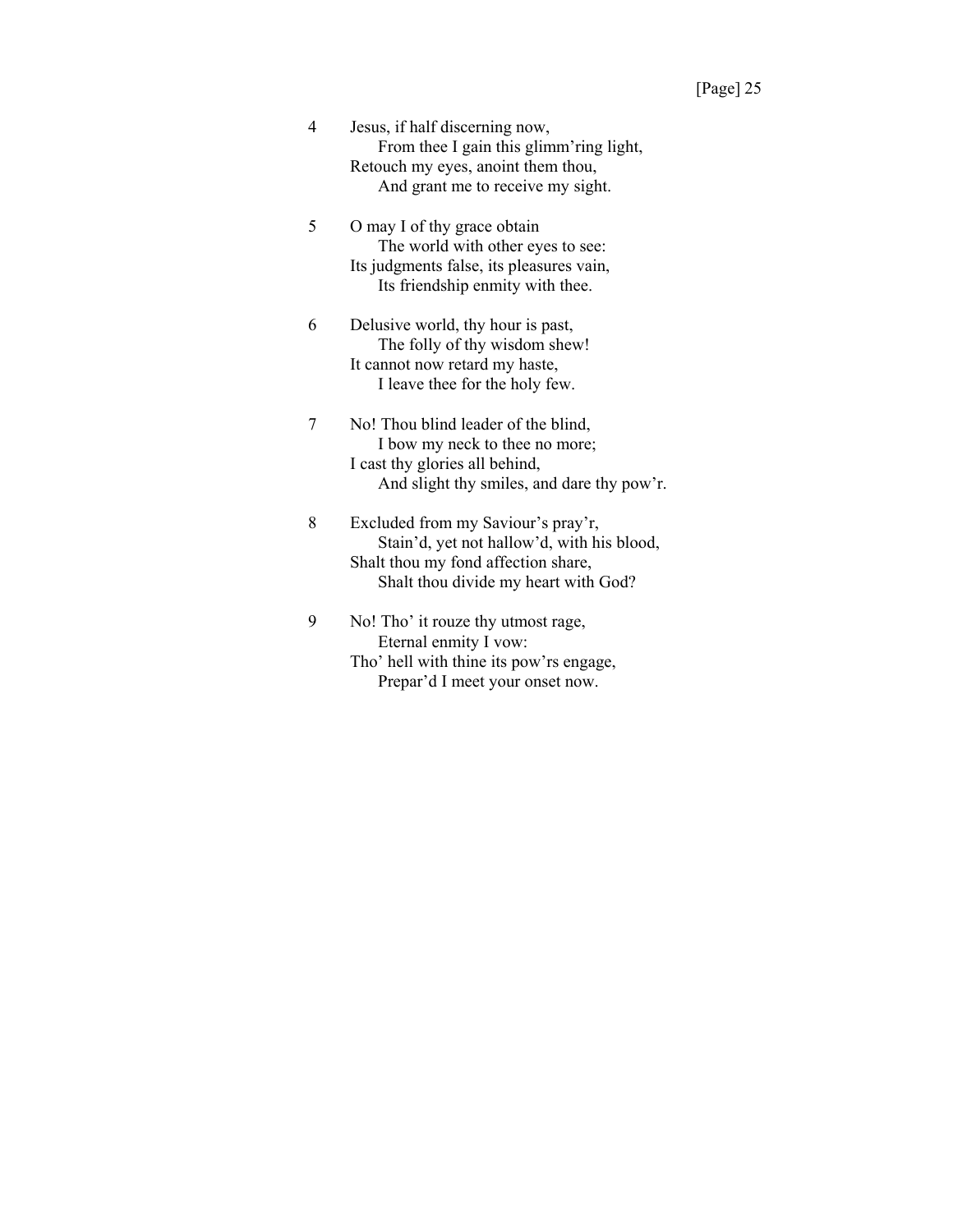- 10 Load me with scorn, reproach and shame; My patient Master's portion give; As evil still cast out my name, Nor suffer such a wretch to live.
- 11 Set to thy seal that I am his; Vile as my Lord I long to be: My hope, my crown, my glory this, Dying to conquer sin and thee!

### **Hymn to Contempt.**

- 1 Welcome, contempt! Stern, faithful guide, Unpleasing, healthful food! Hail pride-sprung antidote of pride, Hail evil turn'd to good!
- 2 Thee when with awful pomp array'd Ill-judging mortals see, Perverse they fly with coward speed, To guilt they fly from thee.
- 3 Yet if one haply longing stands To choose a nobler part, Ardent from sin's ensnaring bands To vindicate his heart: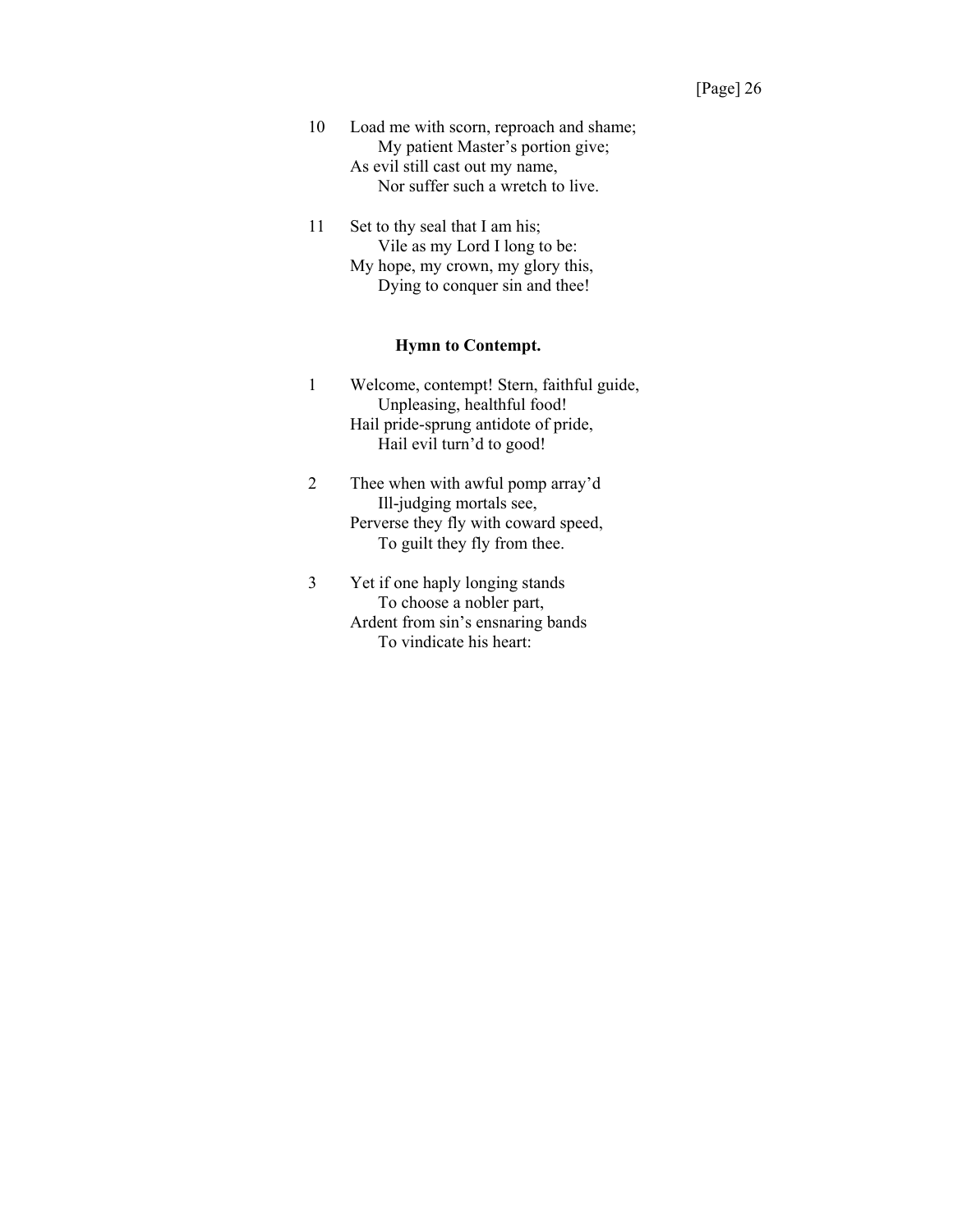- 4 Present to end the doubtful strife, Thy aid he soon shall feel; Confirm'd by thee, tho' warm in life, Bid the vain world farewell.
- 5 Thro' thee he treads the shining way That saints and martyrs trod, Shakes off the frailty of his clay, And wings his soul for God.
- 6 His portion thou, he burns no more, With fond desire to please; The fierce, distracting conflict's o'er And all his thoughts are peace.
- 7 Sent by almighty pity down, To thee alone 'tis giv'n With glorious infamy to crown The favourites of heav'n.
- 8 With thee heav'n's fav'rite Son, when made Incarnate, deign'd t' abide; To thee he meekly bow'd his head, He bow'd his head, and dy'd.
- 9 And shall I still the cup decline, His suff'rings disesteem, Disdain to make this portion mine When sanctify'd by him?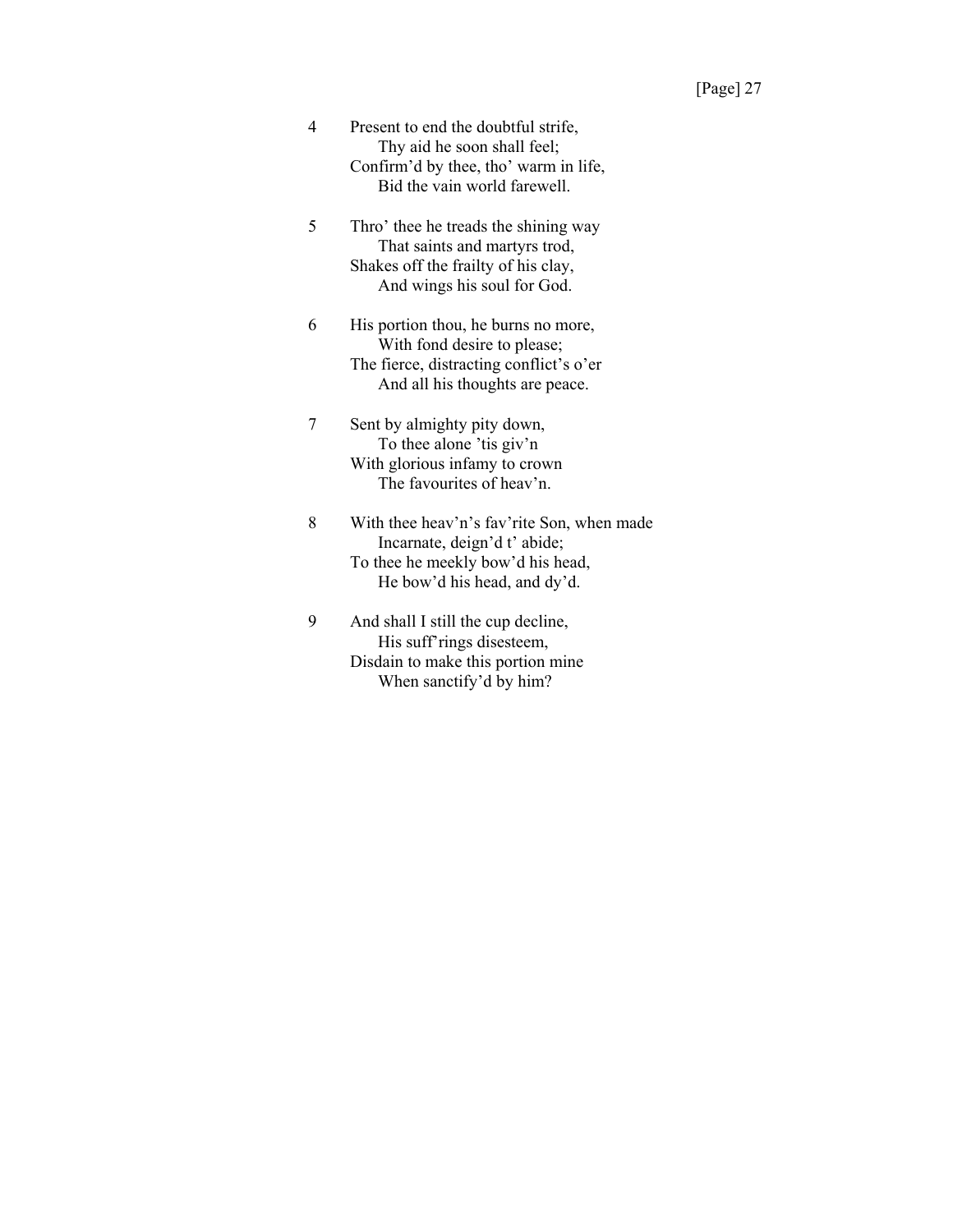- 10 Or firm thro' him and undismay'd, Thy sharpest darts abide? Sharp as the thorns that tore his head, The spear that pierc'd his side.
- 11 Yes—since with thee my lot is cast, I bless my God's decree, Embrace with joy what he embrac'd, And live and die with thee!
- 12 So when before th' angelic host To each his lot is giv'n, Thy name shall be in glory lost, And mine be found in heav'n!

#### **The Agony. From Herbert.**<sup>22</sup>

- 1 Vain man has measur'd land and sea, Fathom'd the depths of states and kings, O'er earth and heav'n explor'd his way: Yet there are two vast spacious things, To measure which doth more behove, Yet few that sound them! Sin and love.
- 2 Who would know sin, let him repair To Calvary: there shall he see A man so pain'd, that all his hair, His skin, his garments bloody be!

<sup>&</sup>lt;sup>22</sup>Source: George Herbert, *The Temple* (Cambridge: Buck & Daniel, 1633), 29 (#7). This hymn found only in 1<sup>st</sup> and 3<sup>rd</sup> edns.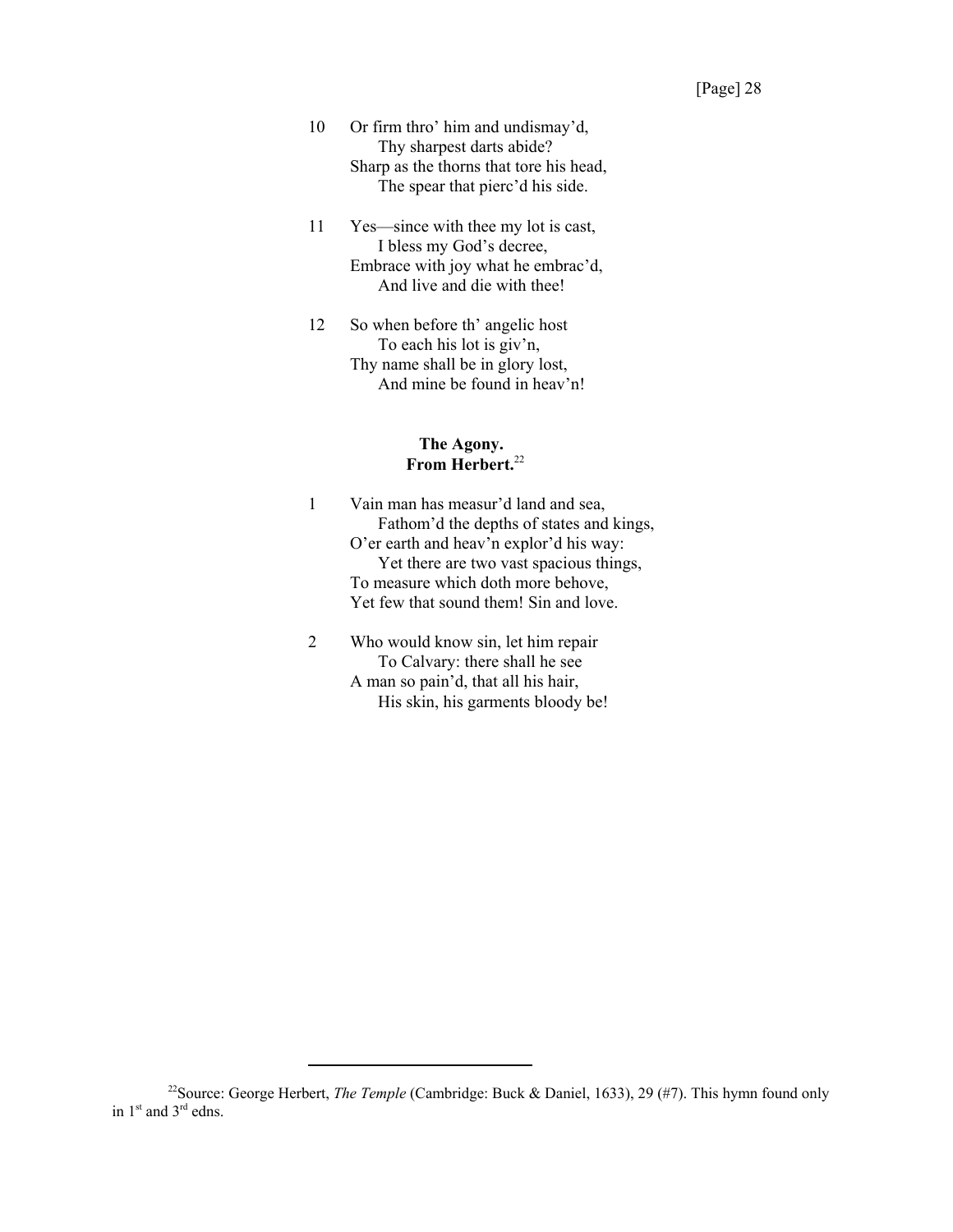Sin is that rack, which forces pain To hunt its food thro' ev'ry vein.

3 Wouldst thou know love? Behold the God, The man, who for thy ransom dy'd: Go taste the sacred fount that flow'd Fast-streaming from his wounded side! Love, is that liquor most divine, God feels as blood, but I as wine.

#### **The Thanksgiving. From the Same [Herbert].**<sup>23</sup>

- 1 O King of grief, (how strange and true The name, to Jesus only due!) How, Saviour, shall I grieve for thee? Who in all griefs preventest me.
- 2 Then let me vie with thee in love, And try who there shall conq'ror prove. Giv'st thou me wealth? I will restore All back unto thee by the poor.
- 3 Giv'st thou me honour? All shall see The honour doth belong to thee: A bosom-friend? If false he prove To thee, I will tear thence his love.
- 4 Thee shall my musick find: each string Shall have his attribute to sing;

<sup>23</sup>Source: George Herbert, *The Temple* (Cambridge: Buck & Daniel, 1633), 27–28 (#5), much shortened and revised. First appeared in *CPH* (1738), 41–42 (with 7 stanzas; stanza 2 omitted here and stanza 1 revised). This hymn omitted from 4<sup>th</sup> and 5<sup>th</sup> edns.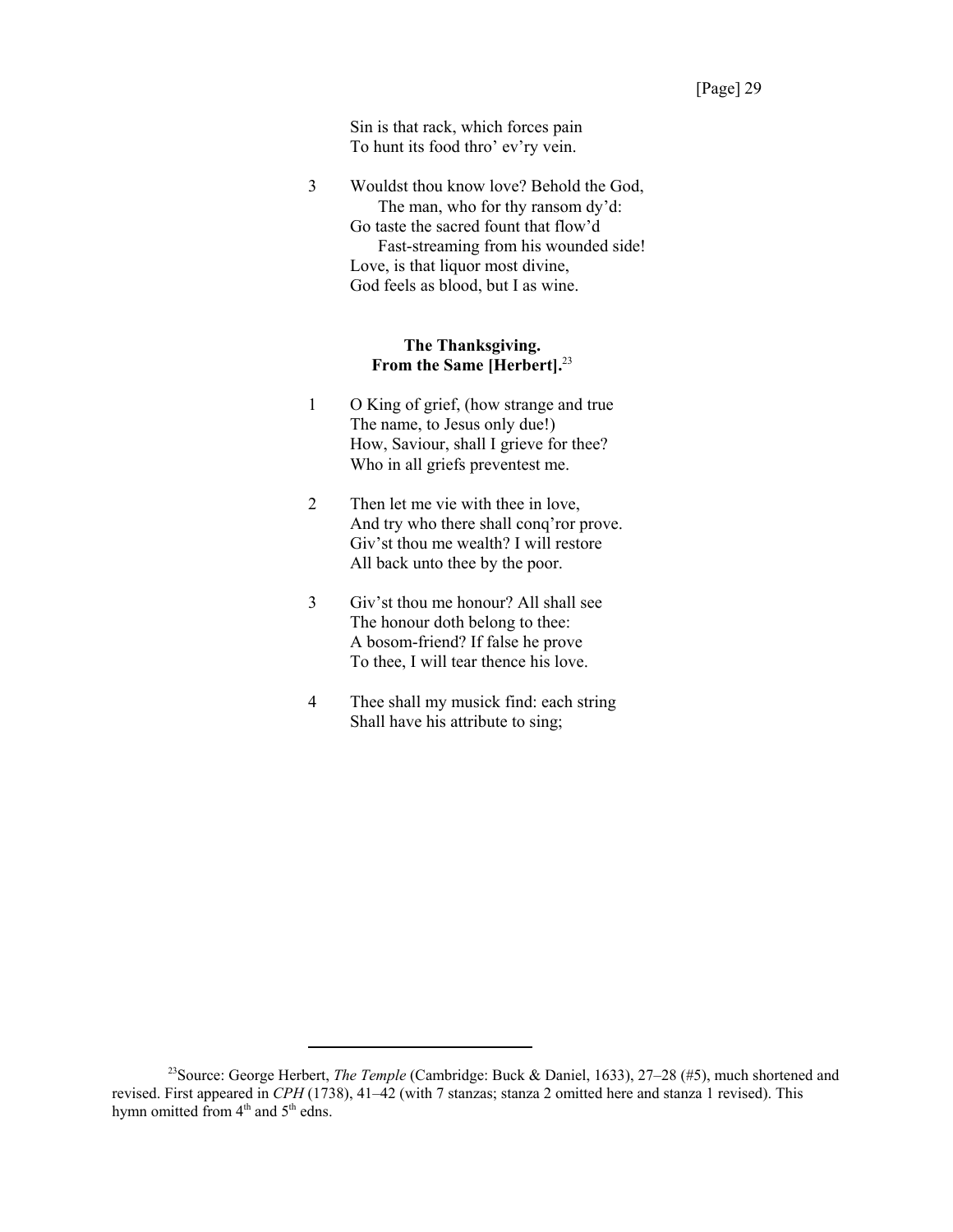And ev'ry note accord in thee, And prove one God, one harmony.

- 5 Giv'st thou me knowledge? It shall still Search out thy ways, thy works, thy will: Yea I will search thy book, nor move Till I have found therein thy love.
- 6 Thy love I will turn back on thee: O my dear Saviour, victory! Then for thy passion, I for that Will do—alas, I know not what!

#### **The Reprizal. From the Same [Herbert].**<sup>24</sup>

- 1 Well have I weigh'd it, Lord, and find Thy mighty passion mocks my skill: Tho' I die for thee, I'm behind; My sins deserve the death to feel.
- 2 O were I innocent, that I Might bring thee off'rings pure and free! Still my attempt thy wounds defy, For they require me dead for thee.
- 3 Yet will I share the conquest too: Tho' I can do against thee nought, In thee, O Lord, I will subdue The man that once against thee fought!

<sup>24</sup>Source: George Herbert, *The Temple* (Cambridge: Buck & Daniel, 1633), 28–29 (#6). This hymn omitted from the  $4<sup>th</sup>$  and  $5<sup>th</sup>$  edns.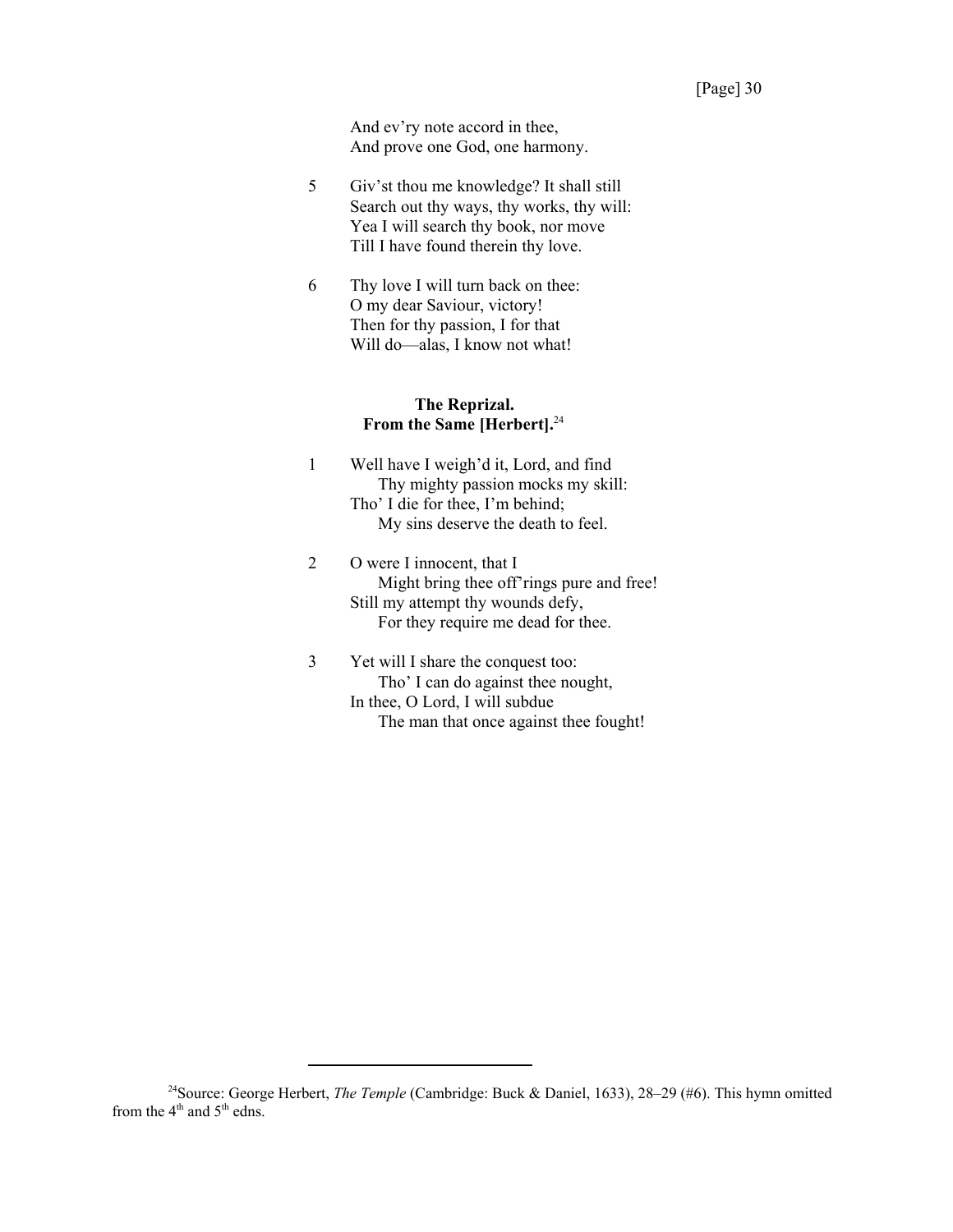# **Mattins. From the Same [Herbert].**<sup>25</sup>

| 1 | I cannot open, Lord, mine eyes,<br>But thou art ready still to claim<br>My morning soul in sacrifice:<br>Thine then the foll'wing day I am.              |
|---|----------------------------------------------------------------------------------------------------------------------------------------------------------|
| 2 | My God, what is a human heart?<br>Silver or gold, or precious stone;<br>Or star, or rainbow; or a part<br>Of all, or all thy world in one?               |
| 3 | My God, what is a human heart?<br>Thou soft'nest it with heav'nly dew,<br>Thou pour'st upon it all thy art,<br>As all thy business were to woo.          |
| 4 | To serve his God, is man's estate;<br>This glorious task asks all his care:<br>He did not earth and heav'n create,<br>But may know him by whom they are. |
| 5 | Teach me at last thy love to know-<br>That this new light which now I see<br>May both the work and workman show:<br>A sun-beam lifts me then to thee!    |

<sup>&</sup>lt;sup>25</sup>Source: George Herbert, *The Temple* (Cambridge: Buck & Daniel, 1633), 54 (#34). This hymn appears only in the  $1<sup>st</sup>$  and  $3<sup>rd</sup>$  edns.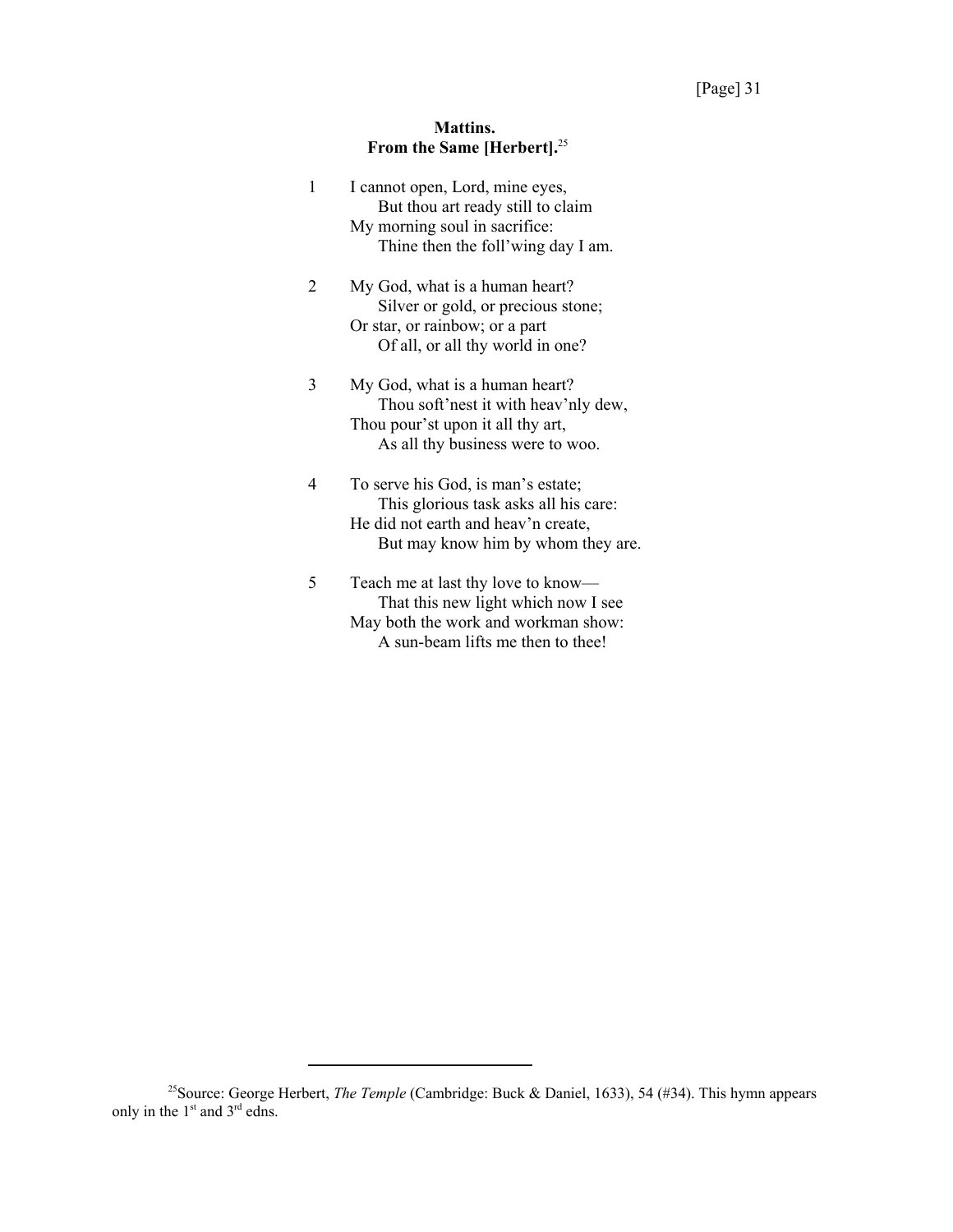#### **Employment. From the Same [Herbert].**<sup>26</sup>

| 1              | The flow'r now blooms, now hangs its head,<br>So fleets my shortliv'd day!<br>O may my useful fragrance spread<br>Before I fade away!                  |
|----------------|--------------------------------------------------------------------------------------------------------------------------------------------------------|
| $\overline{2}$ | What tho' the throne I then should fill<br>At the great day, were mine?<br>The sweetness, which thy gracious skill<br>Diffus'd, its praise were thine. |
| 3              | Let me not languish then, and spend<br>A life dead to thy praise,<br>As is the dust to which I tend<br>By sure tho' slow decays!                       |
| 4              | All things are busy round but I:<br>Nor honey with the bees,<br>Nor scent with flow'rs, nor husbandry<br>Have I to water these.                        |
| 5              | I am no link of thy great chain,<br>A cumbrous, fruitless weed:<br>O mend my musick! Give one strain                                                   |

Ev'n to my useless reed!

<sup>&</sup>lt;sup>26</sup>Source: George Herbert, *The Temple* (Cambridge: Buck & Daniel, 1633), 49 (#28). This hymn appears only in the  $1<sup>st</sup>$  and  $3<sup>rd</sup>$  edns.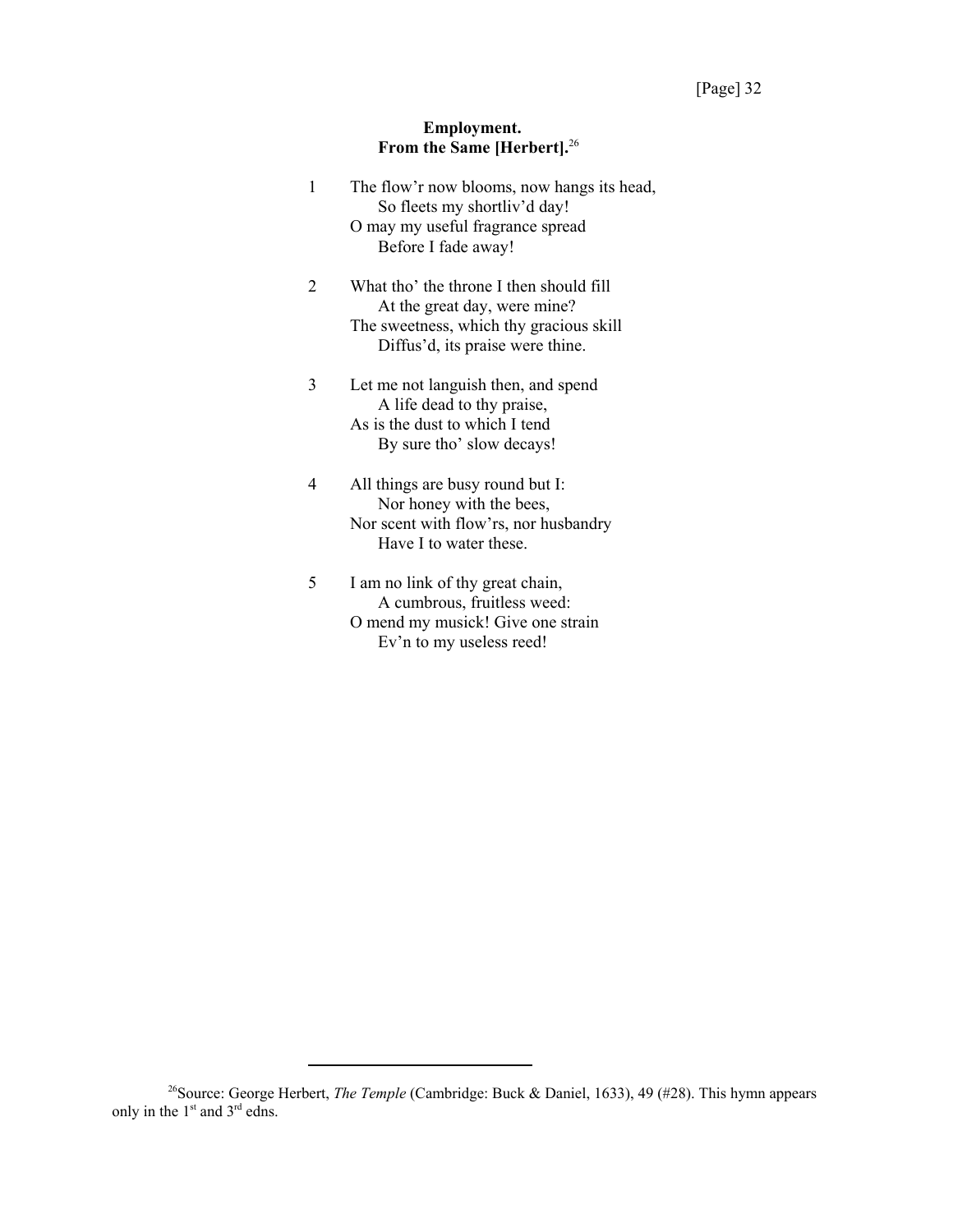# **The Elixir. From the Same [Herbert].**<sup>27</sup>

| 1 | Teach me, my God and King,<br>In all things thee to see;<br>And what I do in any thing,<br>To do it as for thee!              |
|---|-------------------------------------------------------------------------------------------------------------------------------|
| 2 | To scorn the senses' sway,<br>While still to thee I tend:<br>In all I do, be thou the way,<br>In all, be thou the end.        |
| 3 | A man that looks on glass,<br>On that may fix his eye;<br>Or unoppos'd may thro' it pass,<br>And heav'n behind descry.        |
| 4 | All may of thee partake:<br>Nothing so small can be,<br>But draws, when acted for thy sake,<br>Greatness and worth from thee. |
| 5 | If done t' obey thy laws,<br>Ev'n servile labours shine;<br>Hallow'd is toil, if this the cause,<br>The meanest work divine.  |

<sup>27</sup>Source: George Herbert, *The Temple* (Cambridge: Buck & Daniel, 1633), 178–79 (#156). First appeared in *CPH* (1738), 38–39. Wesley restores the title used in *CPH* (1738), "A Single Eye," in the 2nd edn. (1739); restores title above in 3<sup>rd</sup> edn. (1739); then omits hymn from 4<sup>th</sup> and 5<sup>th</sup> edns.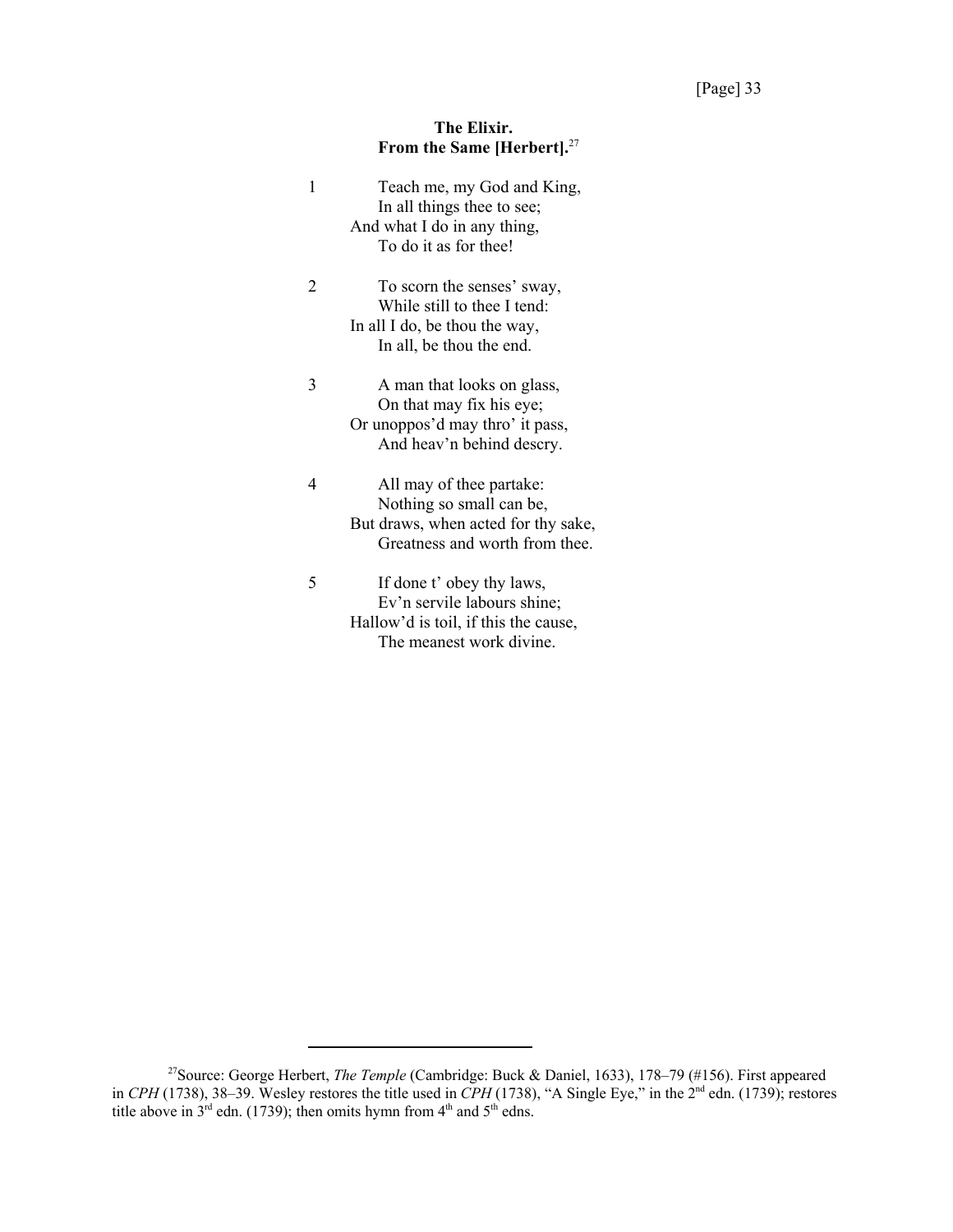6 Th' elixir this, the stone<sup>28</sup> That all converts to gold: For that which God for his doth own, Cannot for less be told.

#### **Grace Before Meat.**

- 1 Fountain of being, source of good! At whose almighty breath The creature proves our bane or food, Dispensing life or death:
- 2 Thee we address with humble fear, Vouchsafe thy gifts to crown; Father of all, thy children hear, And send a blessing down.
- 3 O may our souls for ever pine Thy grace to taste and see; Athirst for righteousness divine, And hungry after thee!
- 4 For this we lift our longing eyes, We wait the gracious word; Speak—and our hearts from earth shall rise, And feed upon the Lord.

<sup>&</sup>lt;sup>28</sup>Wesley restores his original wording of *CPH* (1738), "This is the long-sought stone," in 2<sup>nd</sup> edn. (1739); but reverts to wording above in  $3^{rd}$  edn. (1739).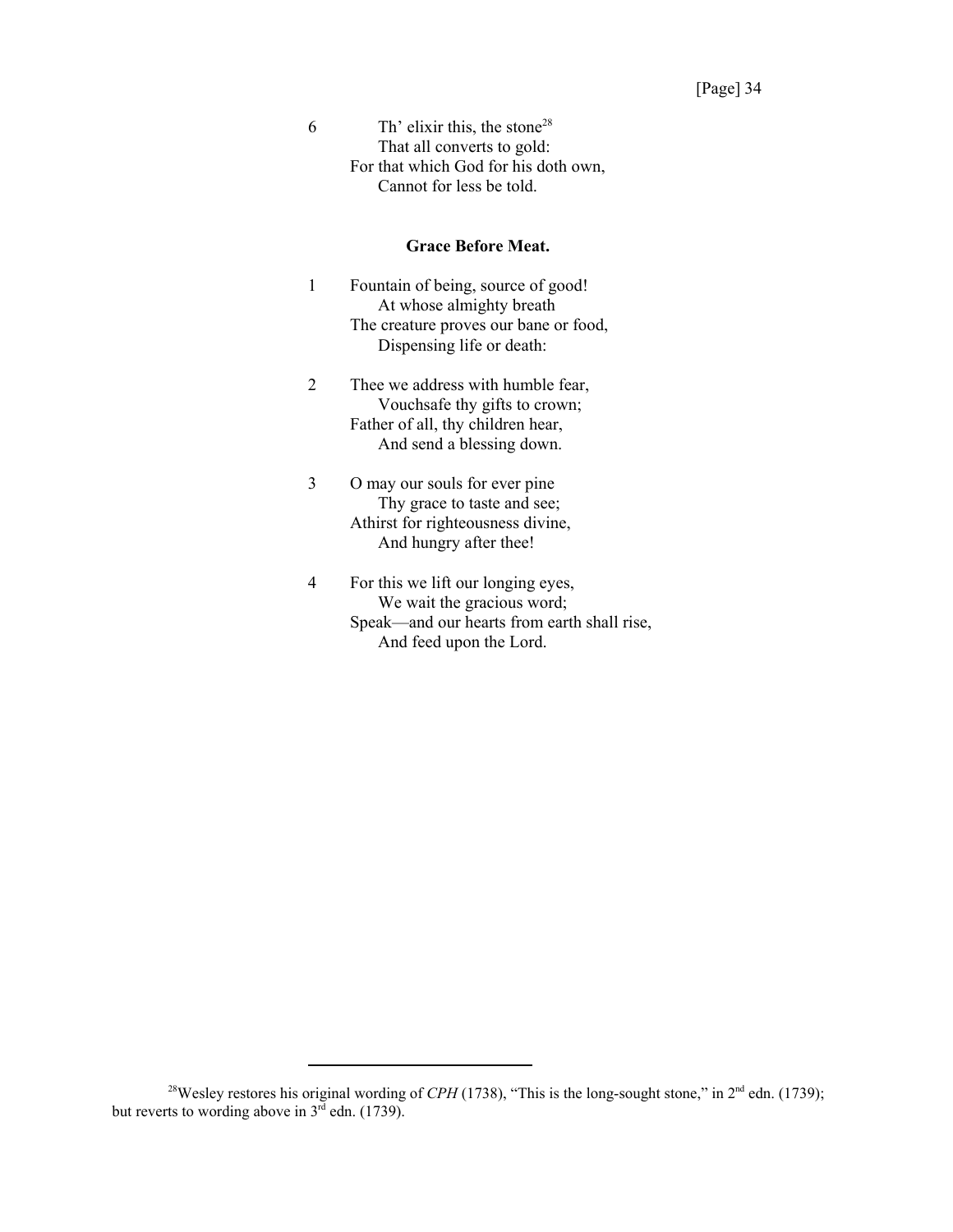#### **Another [Grace Before Meat].**

| 1 | Enslav'd to sense, to pleasure prone, |
|---|---------------------------------------|
|   | Fond of created good;                 |
|   | Father, our helplessness we own,      |
|   | And trembling taste our food.         |
|   |                                       |

- 2 Trembling we taste: for ah! No more To thee the creatures lead; Chang'd they exert a fatal pow'r, And poison while they feed.
- 3 Cursed for the sake of wretched man, They now engross him whole, With pleasing force on earth detain, And sensualize his soul.
- 4 Grov'ling on earth we still must lie Till Christ the curse repeal; Till Christ descending from on high Infected nature heal.
- 5 Come then, our heav'nly Adam, come! Thy healing influence give; Hallow our food, reverse our doom, And bid us eat and live.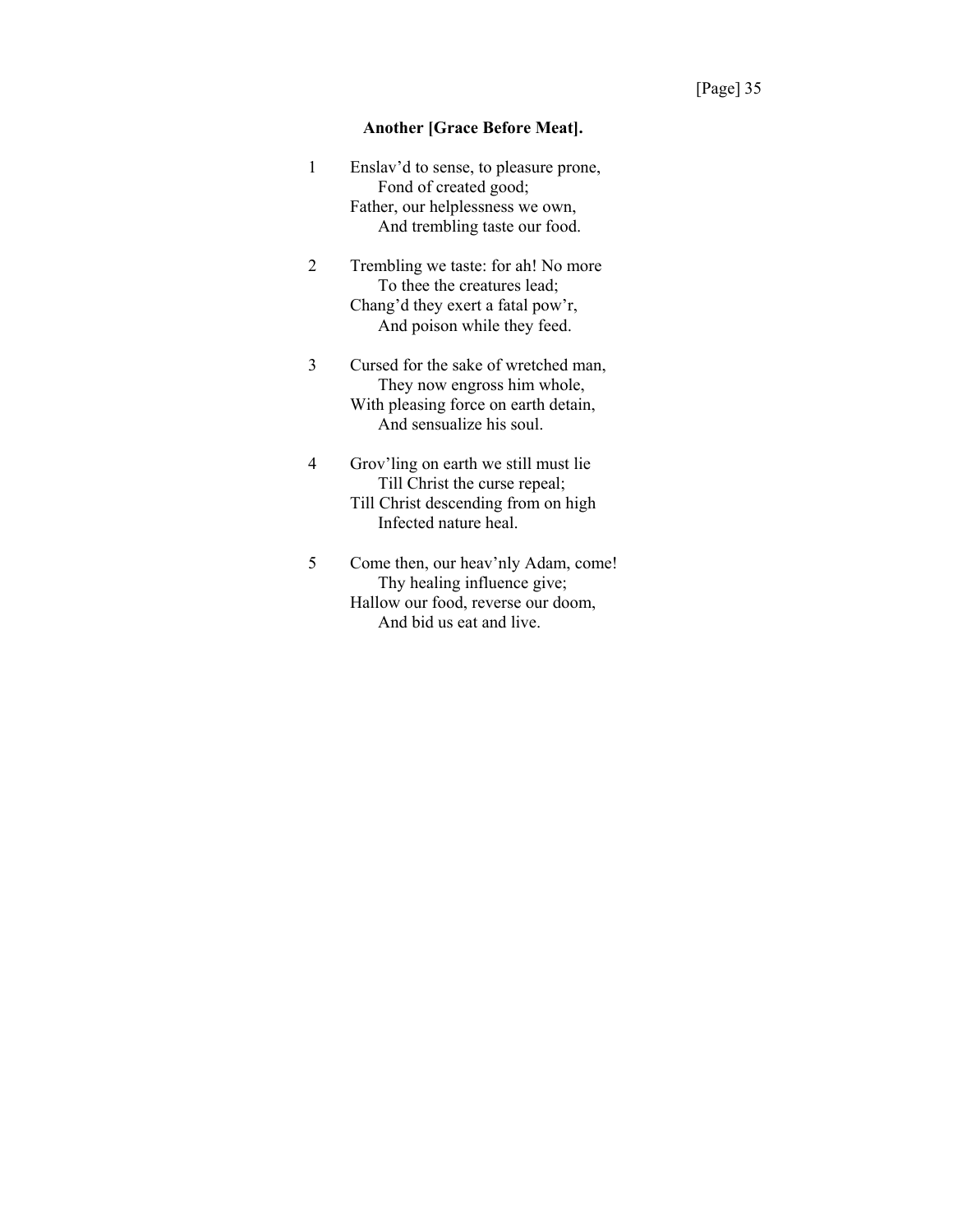- 6 The bondage of corruption break! For this our spirits groan; Thy only will we fain would seek; O save us from our own.
- 7 Turn the full stream of nature's tide: Let all our actions tend To thee their source; thy love the guide, Thy glory be the end.
- 8 Earth then a scale to heav'n shall be, Sense shall point out the road; The creatures then $^{29}$  shall lead to thee, And all we taste be God!

### **Grace After Meat.**

- 1 Being of beings, God of love, To thee our hearts we raise; Thy all-sustaining pow'r we prove, And gladly sing thy praise.
- 2 Thine, wholly thine we pant to be, Our sacrifice receive; Made, and preserv'd, and sav'd by thee, To thee ourselves we give.

<sup>&</sup>lt;sup>29</sup>"Then" changed to "all" in  $4<sup>th</sup>$  edn. (1743) and  $5<sup>th</sup>$  edn. (1756).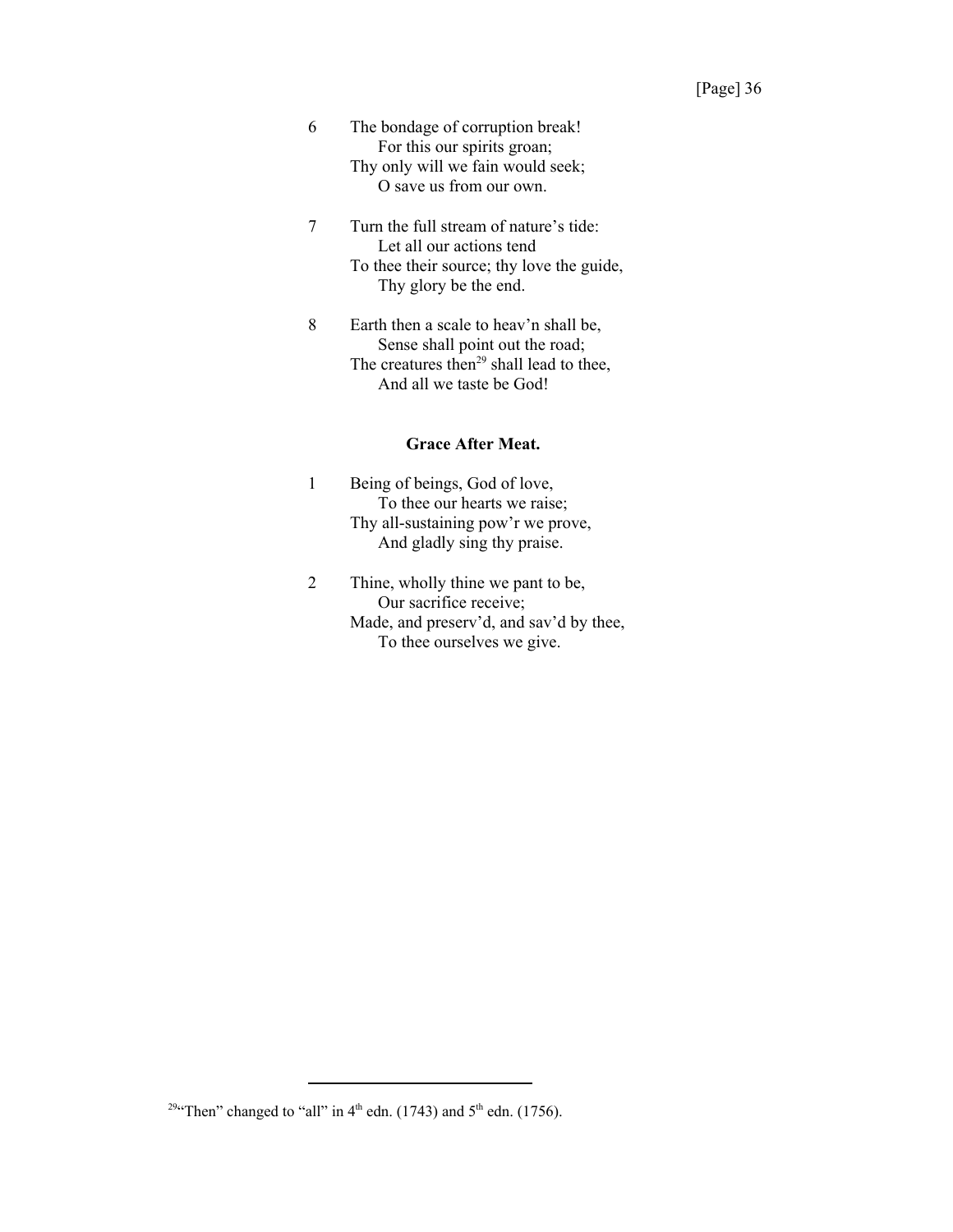- 3 Heav'nward our ev'ry wish aspires: For all thy mercy's store The sole return thy love requires, Is that we ask for more.
- 4 For more we ask, we open then Our hearts t' embrace thy will: Turn and beget us, Lord, again, With all thy fulness fill!
- 5 Come, Holy Ghost, the Saviour's love Shed in our hearts abroad; So shall we ever live and move, And be, with Christ, in God.

# **On Clemens Alexandrinus's Description of a Perfect Christian.**<sup>30</sup>

- 1 Here from afar the finish'd height Of holiness is seen: But O what heavy tracts of toil, What deserts lie between?
- 2 Man for the simple life divine What will it cost to break; Ere pleasure soft and wily pride No more within him speak?

 $30$ This is most likely by Rev. John Gambold (1711–71), taken from manuscript, even though it does not appear in his posthumous *Works of the late Rev. John Gambold* (Bath: S. Hazard, 1789). Note how it is included in a set of other poems by Gambold in Wesley's *Collection of Moral and Sacred Poems* (1744) 3:193–205, *prior* to the poems that are specifically identified as being by John or Charles Wesley (see 3:206).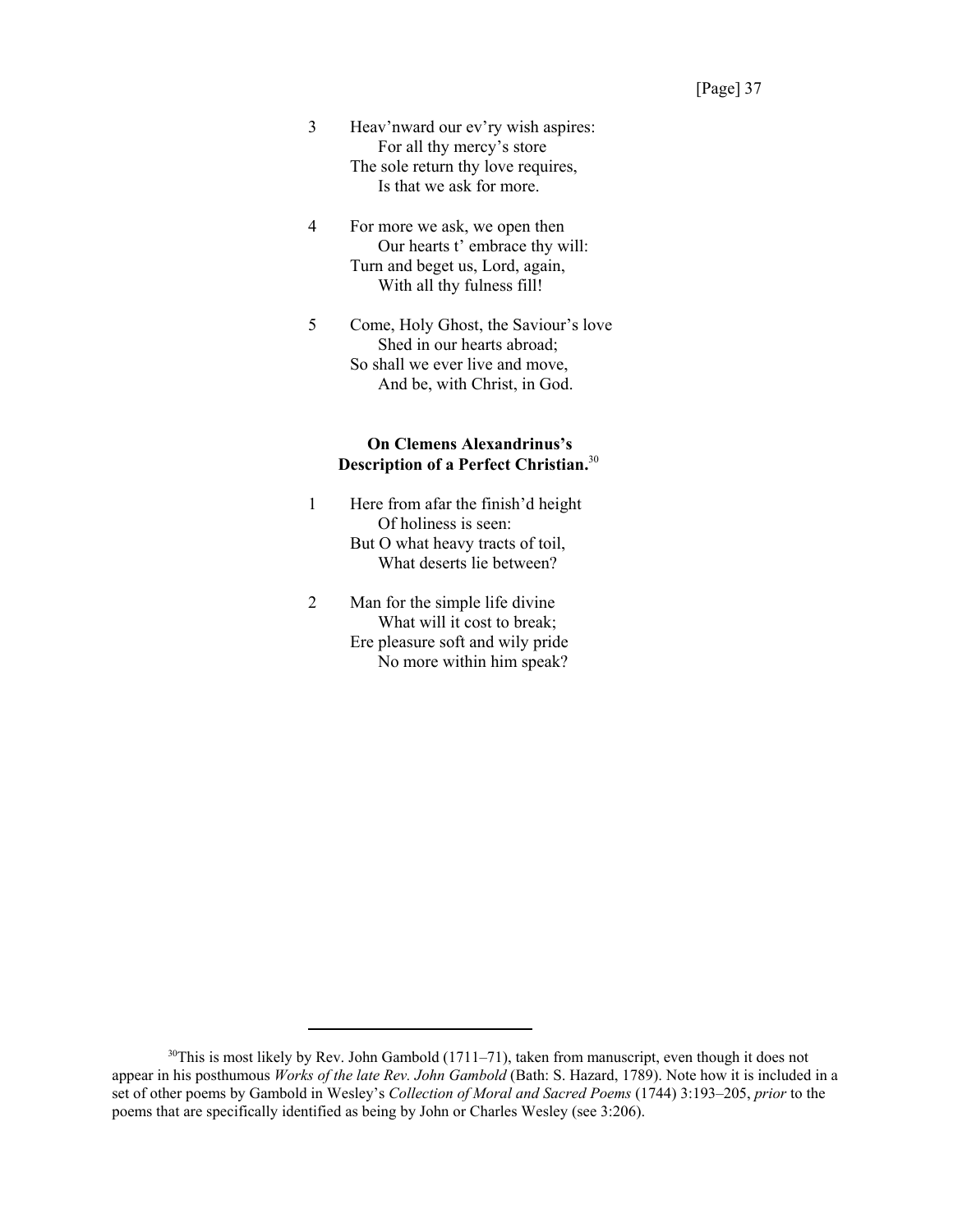- 3 What lingring anguish must corrode The root of nature's joy? What secret shame and dire defeats The pride of heart destroy?
- 4 Learn thou the whole of mortal state In stilness to sustain; Nor sooth with false delights of earth Whom God has doom'd to pain.
- 5 Thy mind now multitude of thoughts, Now stupor shall distress; The venom of each latent vice Wild images impress.
- 6 Yet darkly safe with God thy soul His arm still onward bears, Till thro' each tempest on her face A peace beneath appears.
- 7 'Tis in that peace we see and act By instincts from above; With finer taste of wisdom fraught, And mystic pow'rs of love.
- 8 Yet ask not in mere ease and pomp Of ghostly gifts to shine: Till death the lownesses of man, And decent<sup>31</sup> griefs are thine.

<sup>&</sup>lt;sup>31</sup>"Decent" changed to "pitying" in  $4<sup>th</sup>$  edn. (1743) and  $5<sup>th</sup>$  edn. (1756).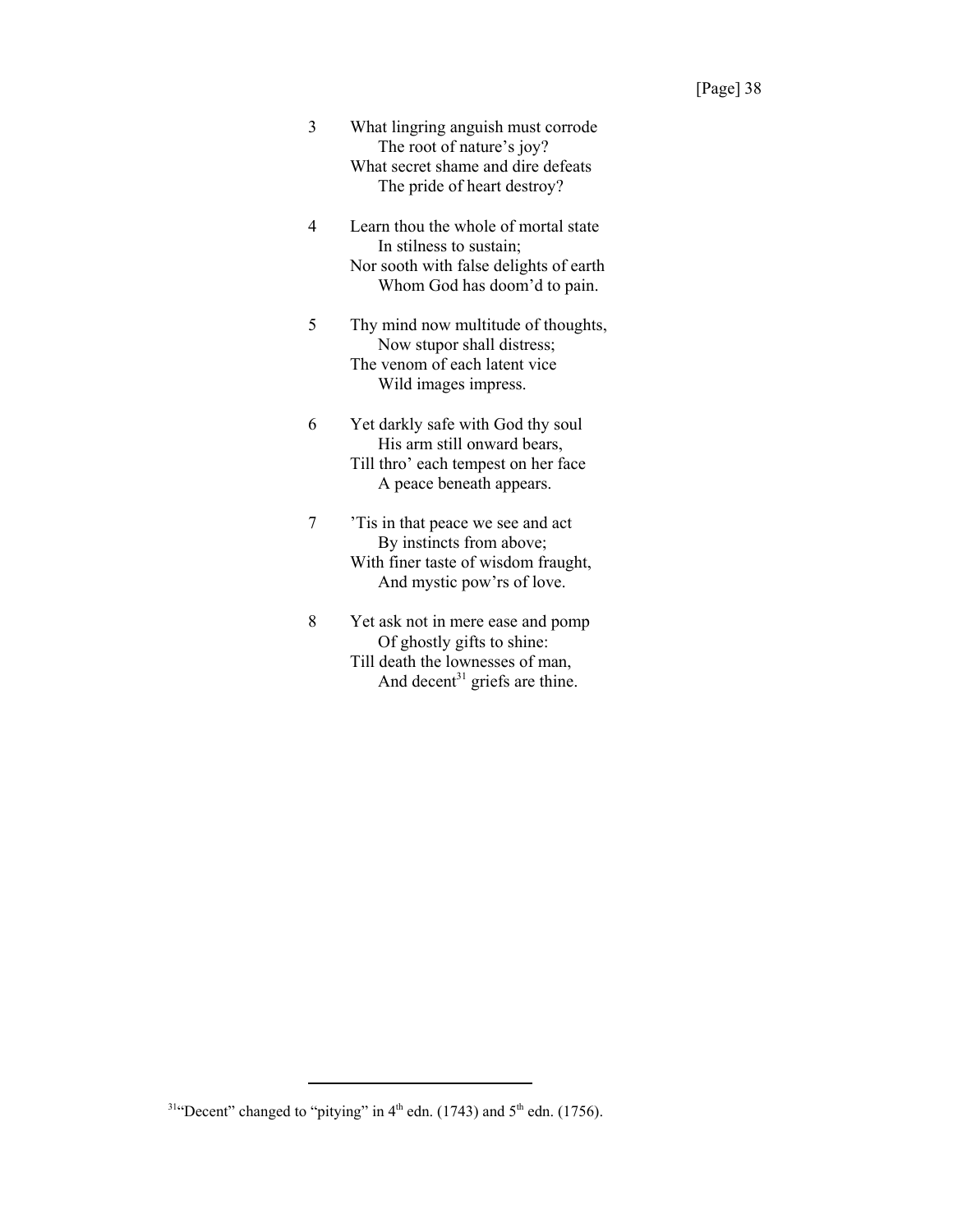# **Affliction. From Herbert.**<sup>32</sup>

| 1 | When first thou didst entice my heart<br>To thee, I thought the service brave;<br>So many joys I for my part<br>Set down; besides what I might have<br>Out of my stock of natural delights,                                                                   |
|---|---------------------------------------------------------------------------------------------------------------------------------------------------------------------------------------------------------------------------------------------------------------|
|   | Augmented by thy gracious benefits.                                                                                                                                                                                                                           |
| 2 | I view'd thy furniture so fine,<br>So gay, so rich; and all for me!<br>Strongly it spoke the hand divine,<br>And lur'd my ravish'd soul to thee.<br>Such stars I counted mine: both heav'n and earth<br>Paid me my wages in a world of mirth.                 |
|   |                                                                                                                                                                                                                                                               |
| 3 | What pleasures could I want who serv'd<br>A king, where joys my fellows were?<br>Still my fond hopes no place reserv'd<br>For pining grief, or anxious fear:<br>Thus did my simple soul thy yoke embrace,<br>And made her youth and fierceness seek thy face. |
| 4 | At first thou gav'st me sweetnesses,<br>And strew'dst with flow'rs the narrow way:<br>Smoothly my soul sunk down to peace,<br>My ev'ry joyous month was May.<br>But with my years sorrow did twist and grow,<br>And made a party unawares for woe.            |

<sup>32</sup>Source: George Herbert, *The Temple* (Cambridge: Buck & Daniel, 1633), 38–40 (#18). This hymn appears in only the  $1<sup>st</sup>$  and  $3<sup>rd</sup>$  edns.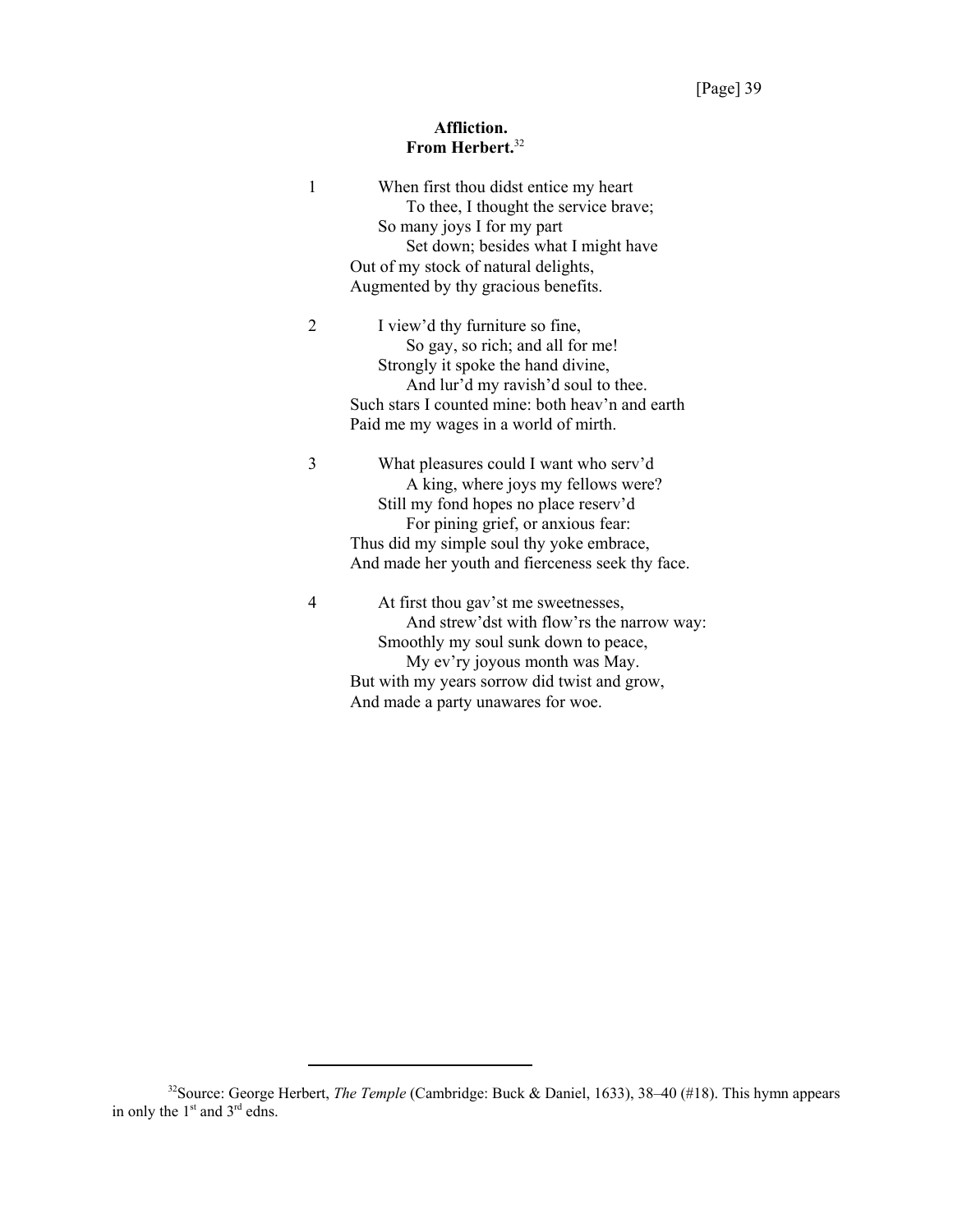| 5 | My flesh chastis'd with tort'ring pain            |
|---|---------------------------------------------------|
|   | My soul, and sickness clave my bones;             |
|   | Pale agues dwelt in ev'ry vein,                   |
|   | And sadly tun'd my breath to groans.              |
|   | Sorrow was all my soul; I scarce perceiv'd,       |
|   | But by the pains I suffer'd, that I liv'd.        |
| 6 | Health's slowly-lingring, vain return             |
|   | A far severer loss attends;                       |
|   | Sudden my ravish'd life I mourn,                  |
|   | I lose it in my dying friends.                    |
|   | Defenceless now, my ev'ry comfort fled,           |
|   | While grief's whole sea is empty'd on my head.    |
| 7 | How thou wilt now thy servant use,                |
|   | Not one of all my books can say.                  |
|   | On thy ignobler works I muse,                     |
|   | And wish like them my God t' obey:                |
|   | Blest, could I emulate the lifeless mass,         |
|   | Flow like the stream, or flourish like the grass. |
|   |                                                   |
| 8 | Yet must I, tho' opprest, submit                  |
|   | Strongly my mis'ry to sustain-                    |
|   | Or I will now the service quit,                   |
|   | And strait some other master gain-                |
|   | Ah! My dear Lord, tho' I am clean forgot,         |
|   | Let me not love thee, if I love thee not!         |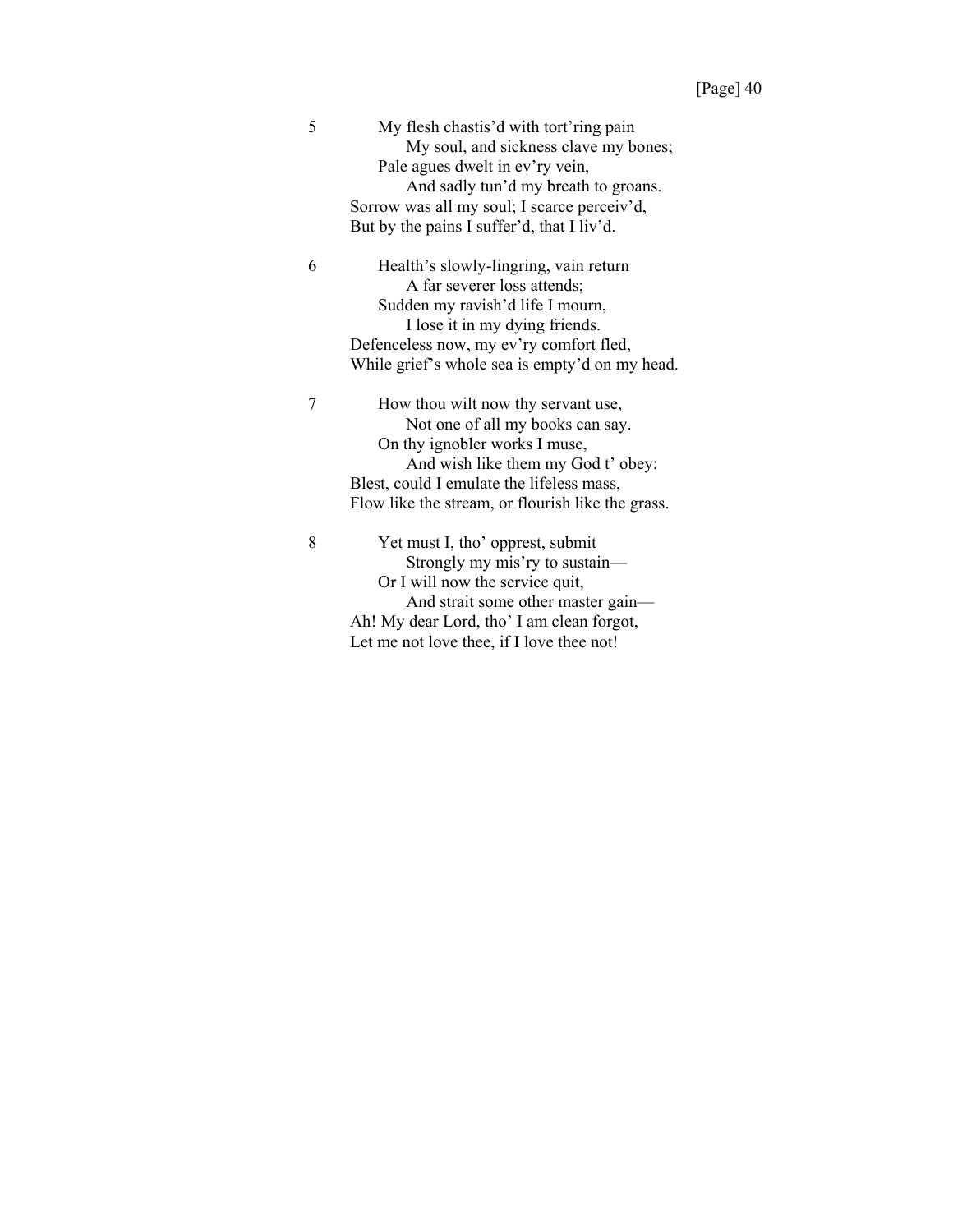# **Frailty. From the Same [Herbert].**<sup>33</sup>

| 1 | Lord, how in silence I despise<br>The giddy worldling's snare!<br>This beauty, riches, honour, toys<br>Not worth a moment's care.<br>Hence painted dust, and gilded clay!<br>You have no charms for me:<br>Delusive breath, be far away!<br>I waste no thought on thee.         |
|---|---------------------------------------------------------------------------------------------------------------------------------------------------------------------------------------------------------------------------------------------------------------------------------|
| 2 | But when abroad at once I view<br>Both the world's hosts and thine!<br>These simple, sad, afflicted, few,<br>These num'rous, gay and fine<br>Lost my resolves, my scorn is past,<br>I boast my strength no more;<br>A willing slave they bind me fast<br>With unresisted pow'r. |
| 3 | O brook not this; let not thy foes<br>Profane thy hallow'd shrine:<br>Thine is my soul, by sacred vows<br>Of strictest union thine!                                                                                                                                             |

Hear then my just, tho' late request, Once more the captive free; Renew thy image in my breast, And claim my heart for thee.

<sup>33</sup>Source: George Herbert, *The Temple* (Cambridge: Buck & Daniel, 1633), 62–63 (#46), paraphrased. First appeared in *CPH* (1737), 49–50 (reformatted and slight changes here). This hymn omitted from the 4<sup>th</sup> edn. (1743) and  $5<sup>th</sup>$  edn. (1756).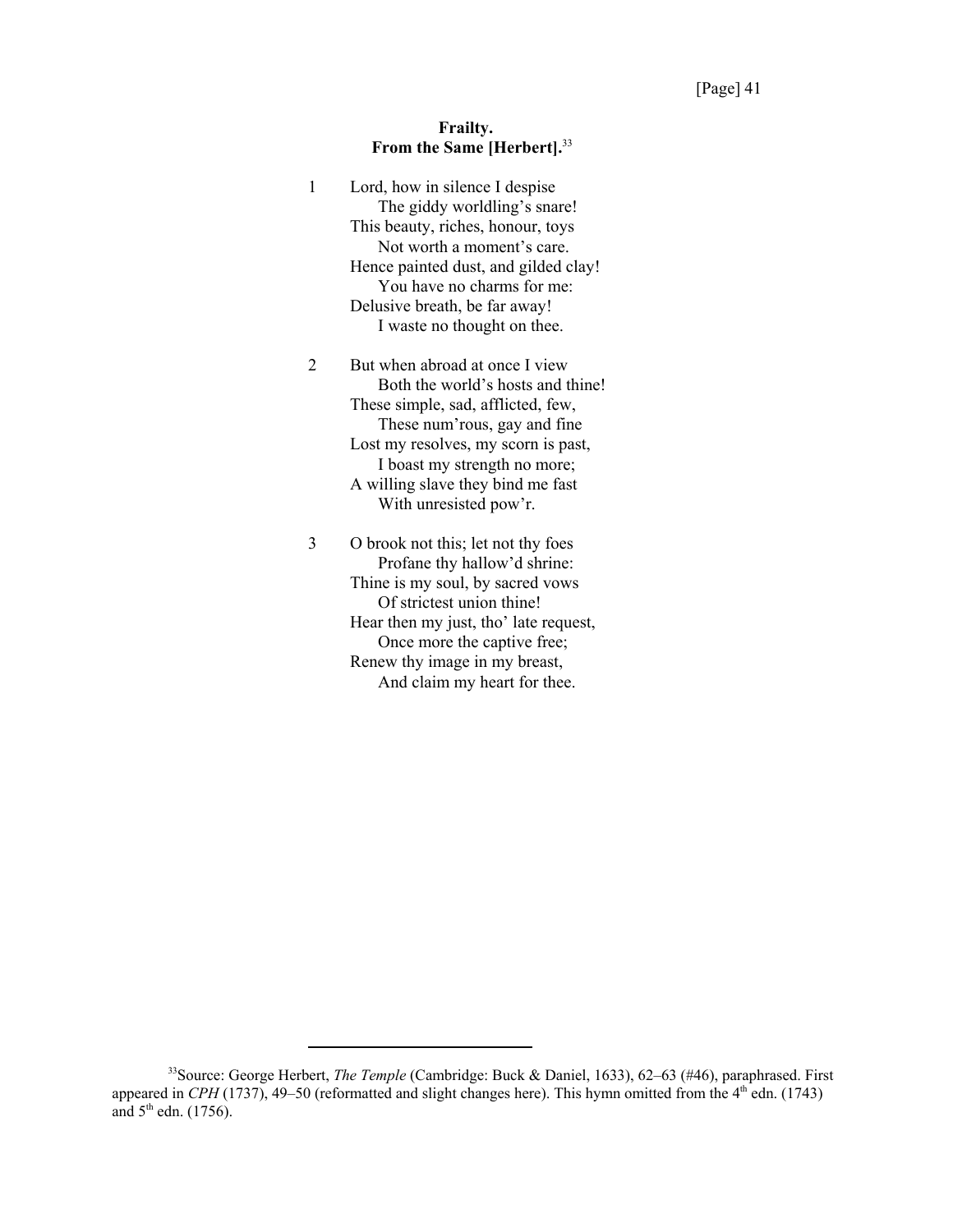# **The Collar. From the Same [Herbert].**<sup>34</sup>

| 1 | No more, I cry'd, shall grief be mine,<br>I will throw off the load;<br>No longer weep, and sigh, and pine<br>To find an absent God.         |
|---|----------------------------------------------------------------------------------------------------------------------------------------------|
| 2 | Free as the muse, my wishes move,<br>Thro' nature's wilds they roam:<br>Loose as the wind, ye wand'rers rove,<br>And bring me pleasure home! |
| 3 | Still shall I urge with endless toil,<br>Yet not obtain my suit?<br>Still shall I plant th' ungrateful soil,<br>Yet never taste the fruit?   |
| 4 | Not so, my heart!—For fruit there is,<br>Seize it with eager haste;<br>Riot in joys, dissolve in bliss,<br>And pamper ev'ry taste.           |
| 5 | On right and wrong thy thoughts no more<br>In cold dispute employ;<br>Forsake thy cell, the bounds pass o'er,                                |

And give a loose to joy.

<sup>&</sup>lt;sup>34</sup>Source: George Herbert, *The Temple* (Cambridge: Buck & Daniel, 1633), 147 (#122).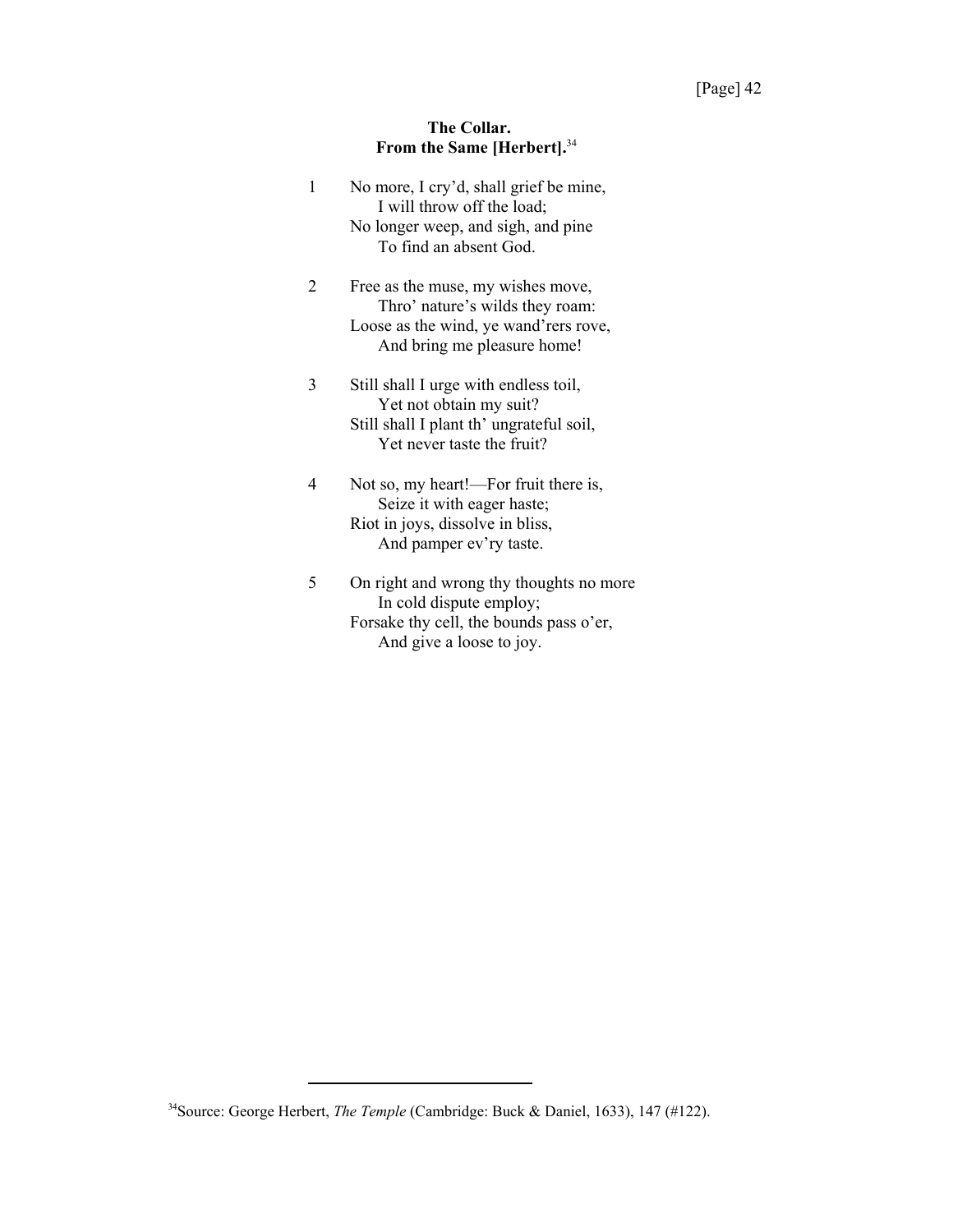- 6 Conscience and reason's pow'r deride, Let stronger nature draw, Self be thy end, and sense thy guide, And appetite thy law.
- 7 Away, ye shades, while light I rise, I tread you all beneath! Grasp the dear hours my youth supplies, Nor idly dream of death.
- 8 Whoe'er enslav'd to grief and pain, Yet starts from pleasure's road, Still let him weep, and still complain, And sink beneath his load—
- 9 But as I rav'd, and grew more wild And fierce at ev'ry word, Methought I heard one calling "Child!" And I reply'd—"My Lord!"

# **Grace. From the Same [Herbert].**<sup>35</sup>

1 My stock lies dead, and no increase Does thy past gifts improve: O let thy graces without cease Drop gently $36$  from above.

<sup>35</sup>Source: George Herbert, *The Temple* (Cambridge: Buck & Daniel, 1633), 52 (#31).

<sup>&</sup>lt;sup>36</sup>"Gently" changed to "plenteous" in 3<sup>rd</sup> edn. (1739) only.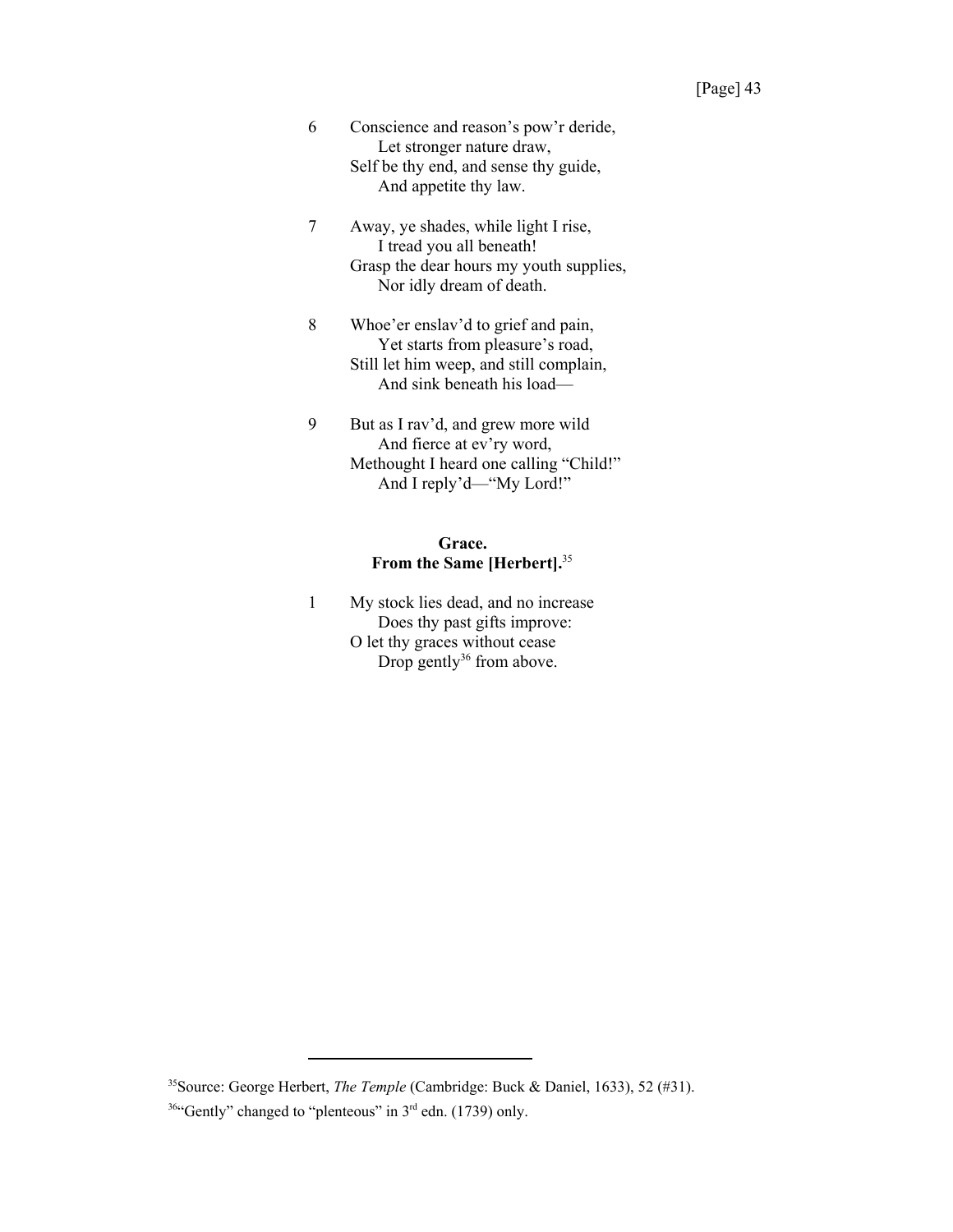- 2 If still the sun should hide his face, Earth would a dungeon prove, Thy works night's captives: O let grace Drop gently from above.
- 3 The dew unsought each morning falls, Less bounteous is thy dove? The dew for which my spirit calls, Drop gently from above.
- 4 Death is still digging like a mole My grave, where'er I move; Let grace work too, and on my soul Drop gently from above.
- 5 Sin is still spreading o'er my heart A hardness void of love; Let suppling grace, to cross her art, Drop gently from above.
- 6 O come; for thou dost know the way! Or if thou wilt not move, Translate me, where I need not say Drop gently from above.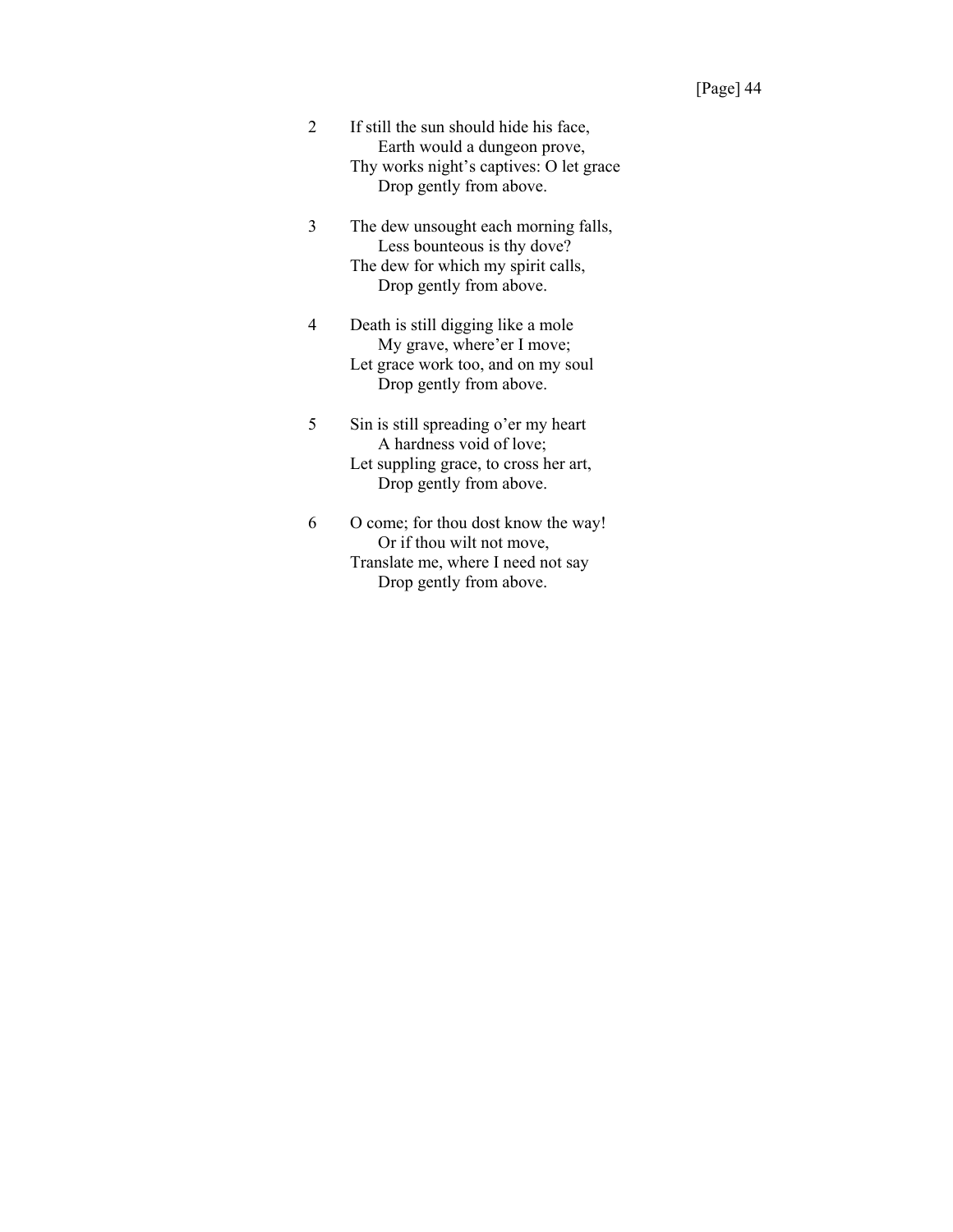# **Gratefulness. From the Same [Herbert].**<sup>37</sup>

| 1 | Thou, who hast giv'n so much to me,<br>O give a grateful heart:<br>See how thy beggar works on thee<br>By acceptable art!                    |
|---|----------------------------------------------------------------------------------------------------------------------------------------------|
| 2 | He makes thy gifts occasion more;<br>And says, if here he's crost,<br>All thou hast giv'n him heretofore,<br>Thyself, and all is lost.       |
| 3 | But thou didst reckon, when at first<br>Our wants thy aid did crave,<br>What it would come to at the worst<br>Such needy worms to save.      |
|   | Perpetual knockings at thy door,<br>Tears sullying all thy rooms;<br>Gift upon gift; much would have more,<br>And still thy suppliant comes. |
| 5 | Yet thy unweary'd love went on;<br>Allow'd us all our noise;<br>Nay thou hast dignify'd a groan,                                             |

And made a sigh thy joys.

37Source: George Herbert, *The Temple* (Cambridge: Buck & Daniel, 1633), 116–17 (#96).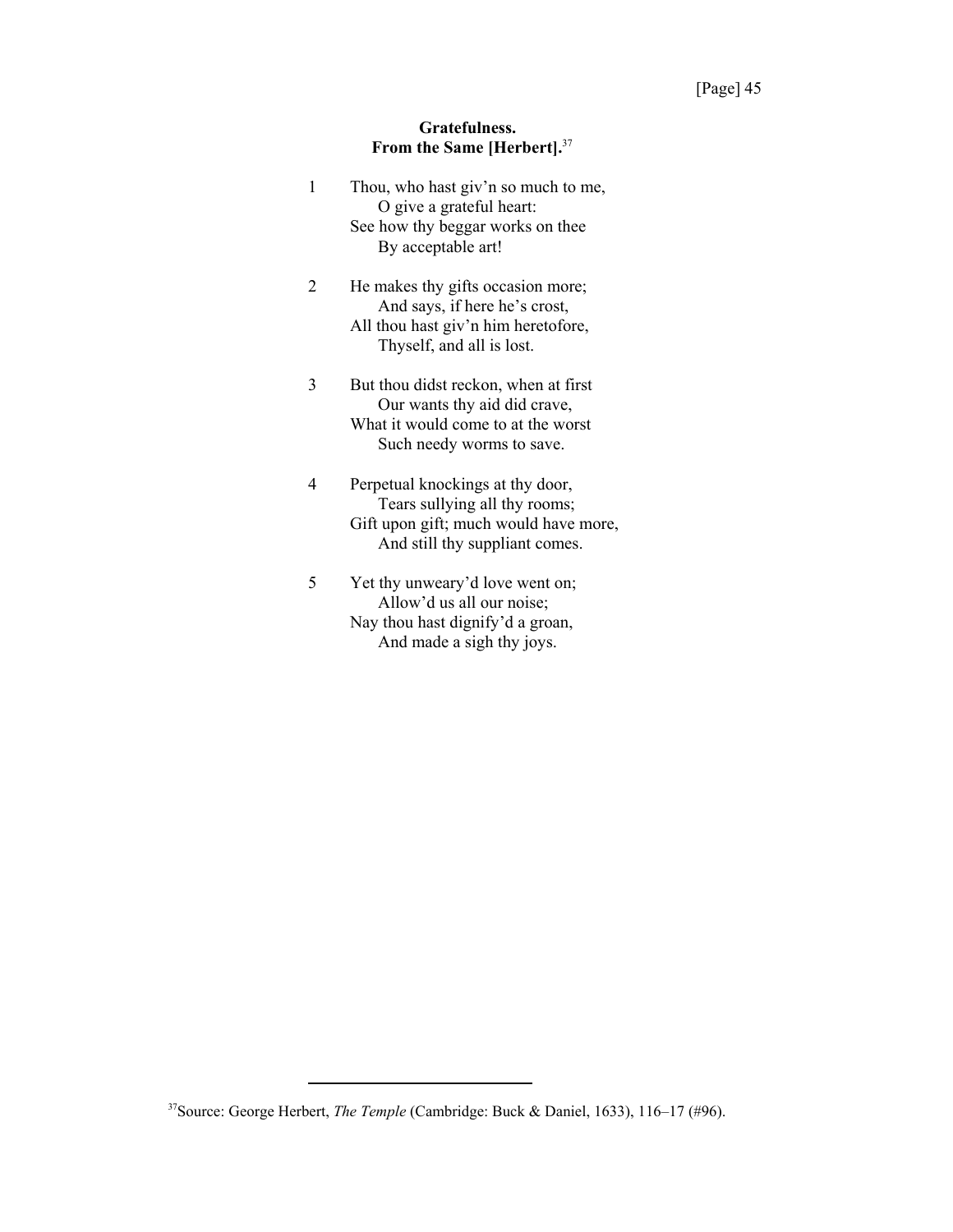- 6 Wherefore I cry, and cry again, Nor canst thou quiet be, Till my repeated suit obtain A thankful heart from thee.
- 7 Hear then, and thankfulness impart Continual as thy grace; O add to all thy gifts a heart Whose pulse may be thy praise!

# **The Method. From the Same [Herbert].**<sup>38</sup>

- 1 Lament, unhappy heart, lament! Since God refuses still To hear thy pray'r, some discontent Unknown must cool his will.
- 2 Doubtless thy heav'nly Father could Give all thy suit does move; For he is pow'r: and sure he would Give all; for he is love.
- 3 Go then the secret cause explore, Go search thy inmost soul: Let earth divide thy care no more, Since heav'n requires the whole.

<sup>38</sup>Source: George Herbert, *The Temple* (Cambridge: Buck & Daniel, 1633), 126–27 (#105). This hymn omitted from the 4<sup>th</sup> and 5<sup>th</sup> edns.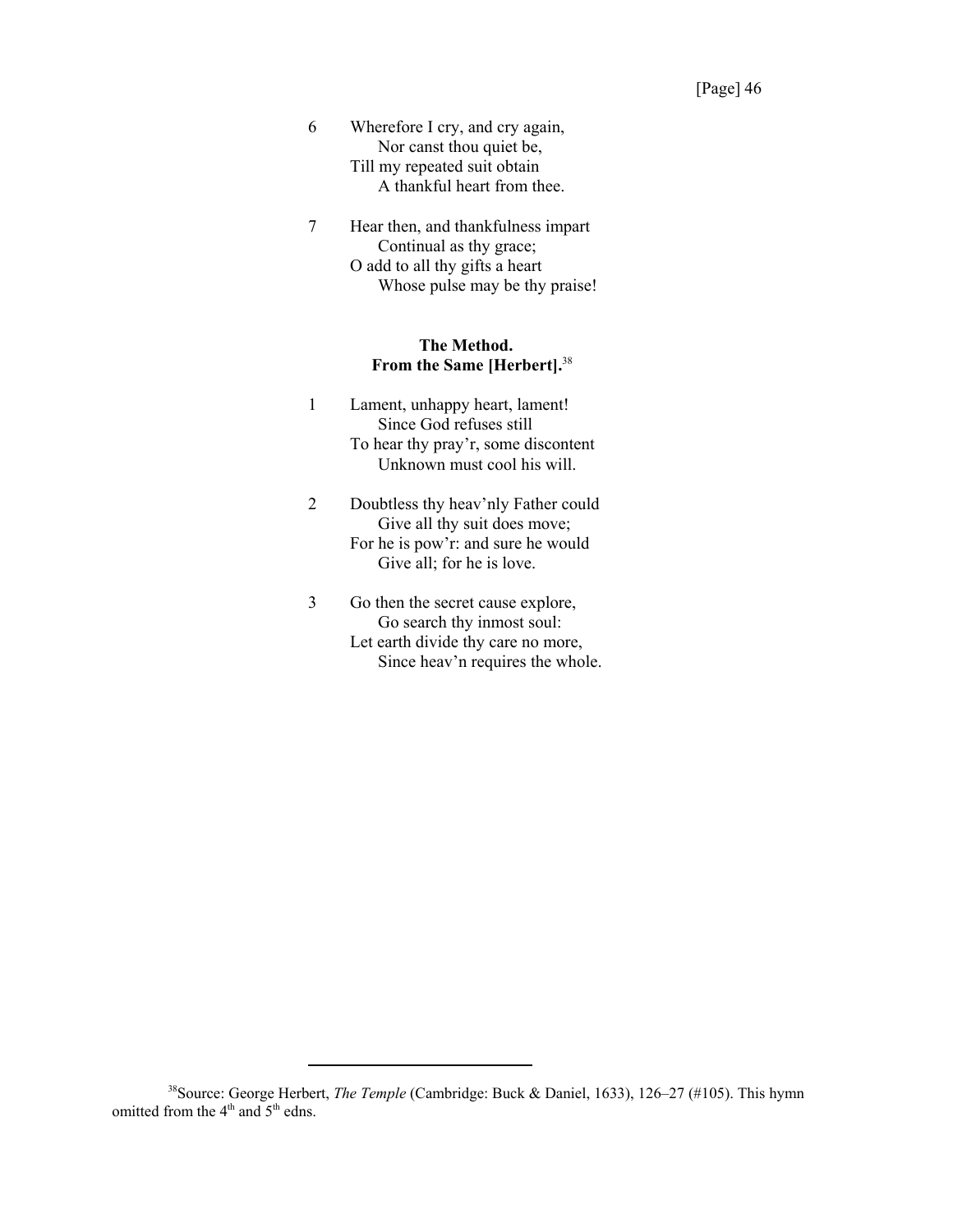- 4 Ha! What do I here written see? It tells me "Yesterday Cold I prefer'd my careless plea, And only seem'd to pray."
- 5 But stay—what read I written there? "Something I would have done; His Spirit mov'd me to forbear, Yet boldly I went on."
- 6 Then bend once more thy knees and pray, Once more lift up thy voice: Seek pardon first; and God will say "Again, glad heart, rejoice."

# **Grieve Not the Holy Spirit. From the Same [Herbert].**<sup>39</sup>

- 1 And art thou griev'd, O sacred Dove, When I despise or cross thy love? Griev'd for a worm; when ev'ry tread Crushes, and leaves the reptile dead!
- 2 Then mirth be ever banish'd hence, Since thou art pain'd by my offence; I sin not to my grief alone, The Comforter within doth groan.

<sup>39</sup>Source: George Herbert, *The Temple* (Cambridge: Buck & Daniel, 1633), 128–29 (#107). This hymn omitted from the 4<sup>th</sup> and 5<sup>th</sup> edns.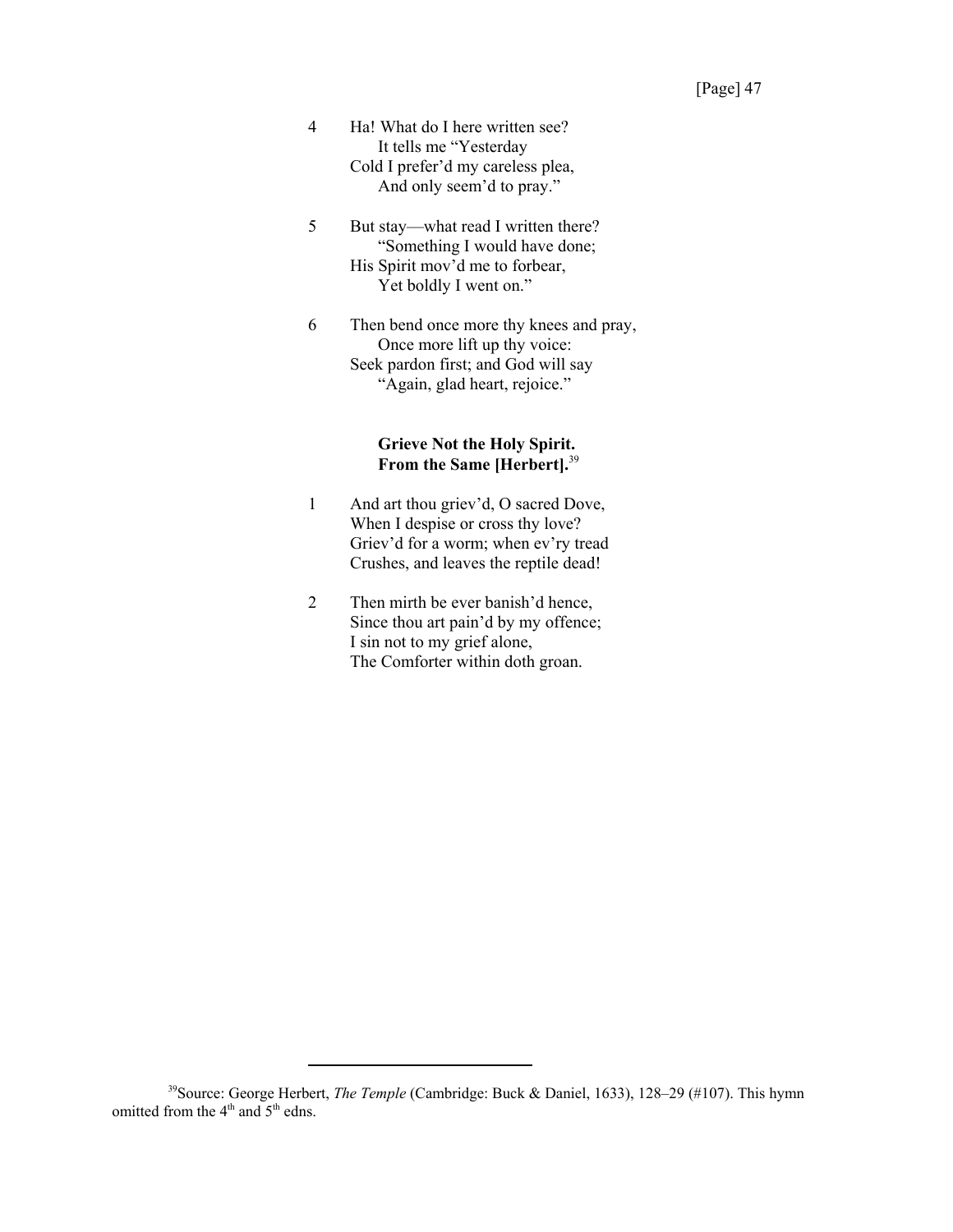- 3 Then weep, my eyes, for God doth grieve! Weep, foolish heart, and weeping live: Tears for the living mourner plead, But ne'er avail the hopeless dead.
- 4 Lord, I adjudge myself to grief, To endless tears without relief: Yet O! T' exact thy due forbear, And spare a feeble creature, spare!
- 5 Still if I wail not, (still to wail Nature denies, and flesh would fail) Lord, pardon—for thy Son makes good My want of tears, with store of blood.

### **The Sigh. From the Same [Herbert].**<sup>40</sup>

- 1 My heart did heave, and there came forth "O God!" By that I knew that thou wast in the grief, (Making a golden sceptre of thy rod) To guide and govern it to my relief. Hadst thou not had a more than equal part, Sure the unruly sigh had broke my heart.
- 2 But since thy will my bounds of life assign'd, Thou know'st my frame: and if a single sigh Ask so much breath, what then remains behind? Why! If some years of life together fly,

<sup>40</sup>Source: George Herbert, *The Temple* (Cambridge: Buck & Daniel, 1633), 64–65 (#48). This hymn omitted from the  $4<sup>th</sup>$  and  $5<sup>th</sup>$  edns.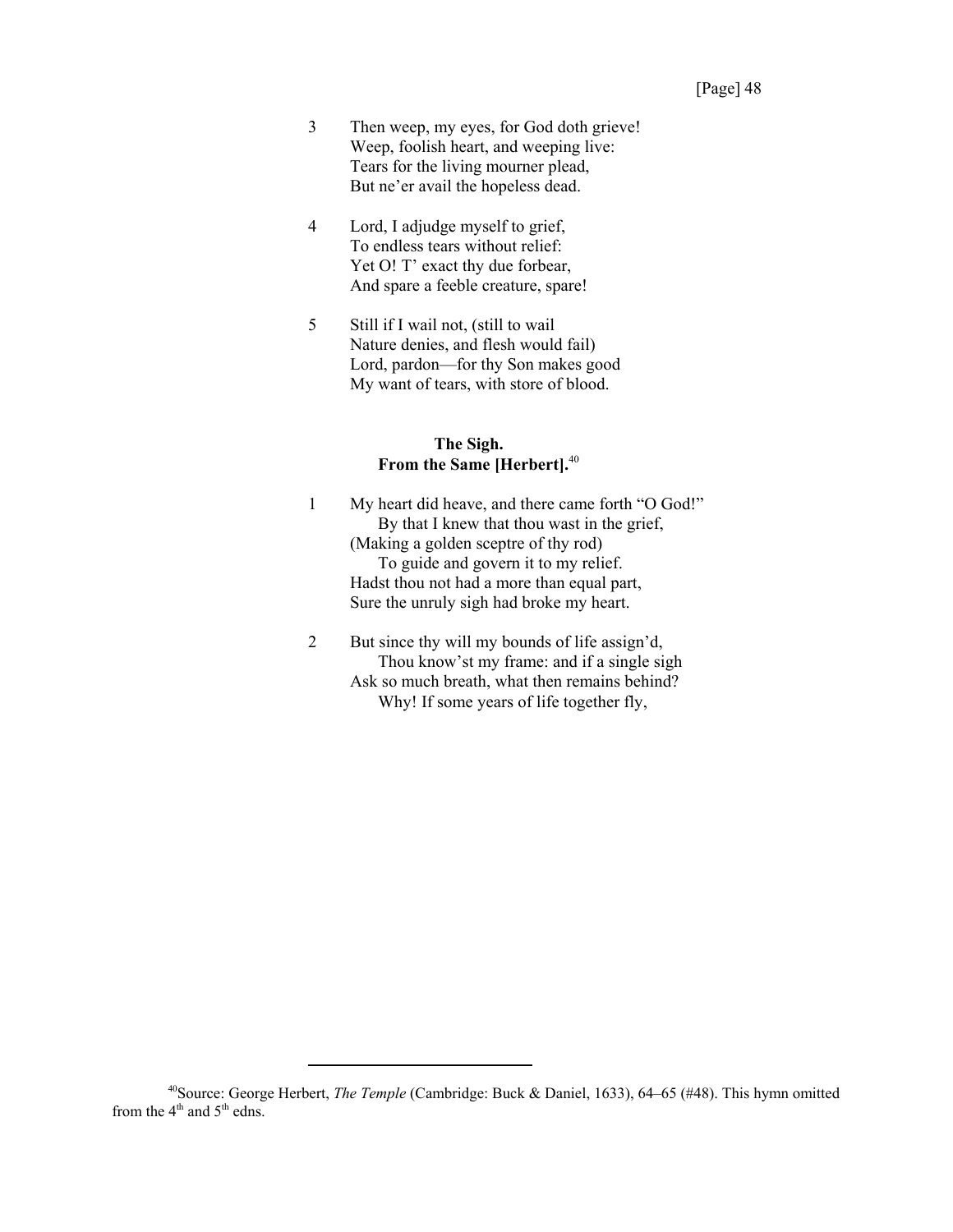The swiftly-wafting sigh then only is A gale to bring me sooner to my bliss!

3 Thy life on earth was grief: to this thou still Art constant, while thy suff'ring majesty Touch'd with my mis'ry, feels whate'er I feel, Adopts my woes, and daily grieves in me. Thy death was but begun on Calvary; Thou ev'ry hour dost in thy members die!

#### **The Flower. From the Same [Herbert].**<sup>41</sup>

- 1 While sad my heart, and blasted mourns, How chearing, Lord, are thy returns, How sweet the life, the joys they bring! Grief in thy presence melts away. Refresh'd I hail the gladsome day, As flow'rs salute the rising spring.
- 2 Who would have thought my wither'd heart Again should feel thy sov'reign art, A kindly warmth again should know? Late like the flow'r, whose drooping head Sinks down, and seeks its native bed To see the mother-root below.
- 3 These are thy wonders, Lord of pow'r, Killing and quick'ning! One short hour Lifts up to heav'n, and sinks to hell:

<sup>41</sup>Source: George Herbert, *The Temple* (Cambridge: Buck & Daniel, 1633), 160–61 (#134).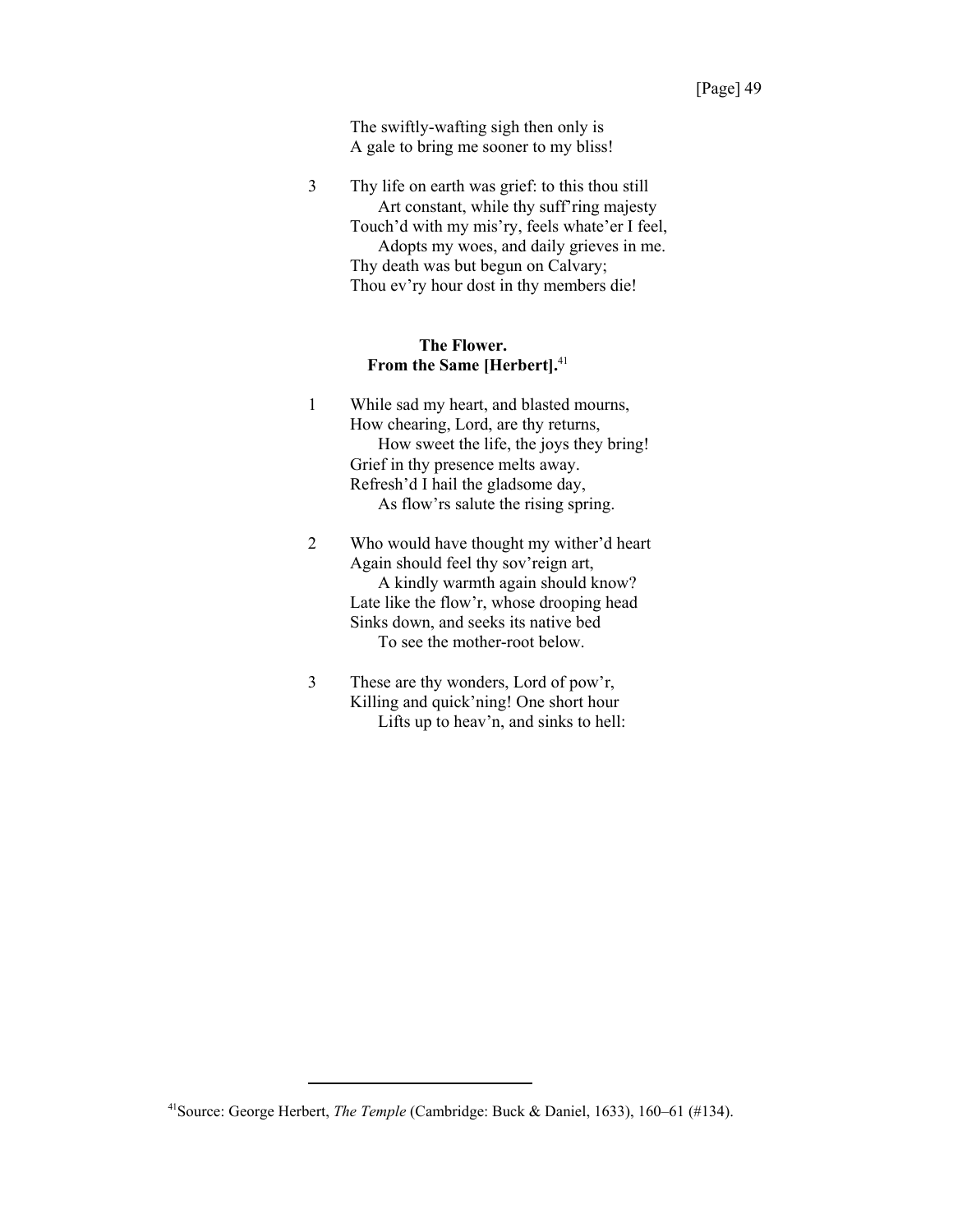Thy will supreme disposes all; We prove thy justice in our fall, Thy mercy in our rise we feel.

- 4 O that my latest change were o'er! O were I plac'd where sin no more With its attendant grief, could come! Stranger to change, I then should rise Amidst the plants of paradise, And flourish in eternal bloom.
- 5 Many a spring since here I grew, I seem'd my verdure to renew, And higher still to rise and higher: Water'd by tears, and fan'd by sighs, I pour'd my fragrance thro' the skies, And heav'nward ever seem'd t' aspire.
- 6 But while I grow, as heav'n were mine, Thine anger comes, and I decline; Faded my bloom, my glory lost: Who can the deadly cold sustain, Or stand beneath the chilling pain When blasted by thine anger's frost?
- 7 And now in age I bud again, Once more I feel the vernal rain, Tho' dead so oft I live and write: Sure I but dream! It cannot be That I, my God, that I am he On whom thy tempests fell all night!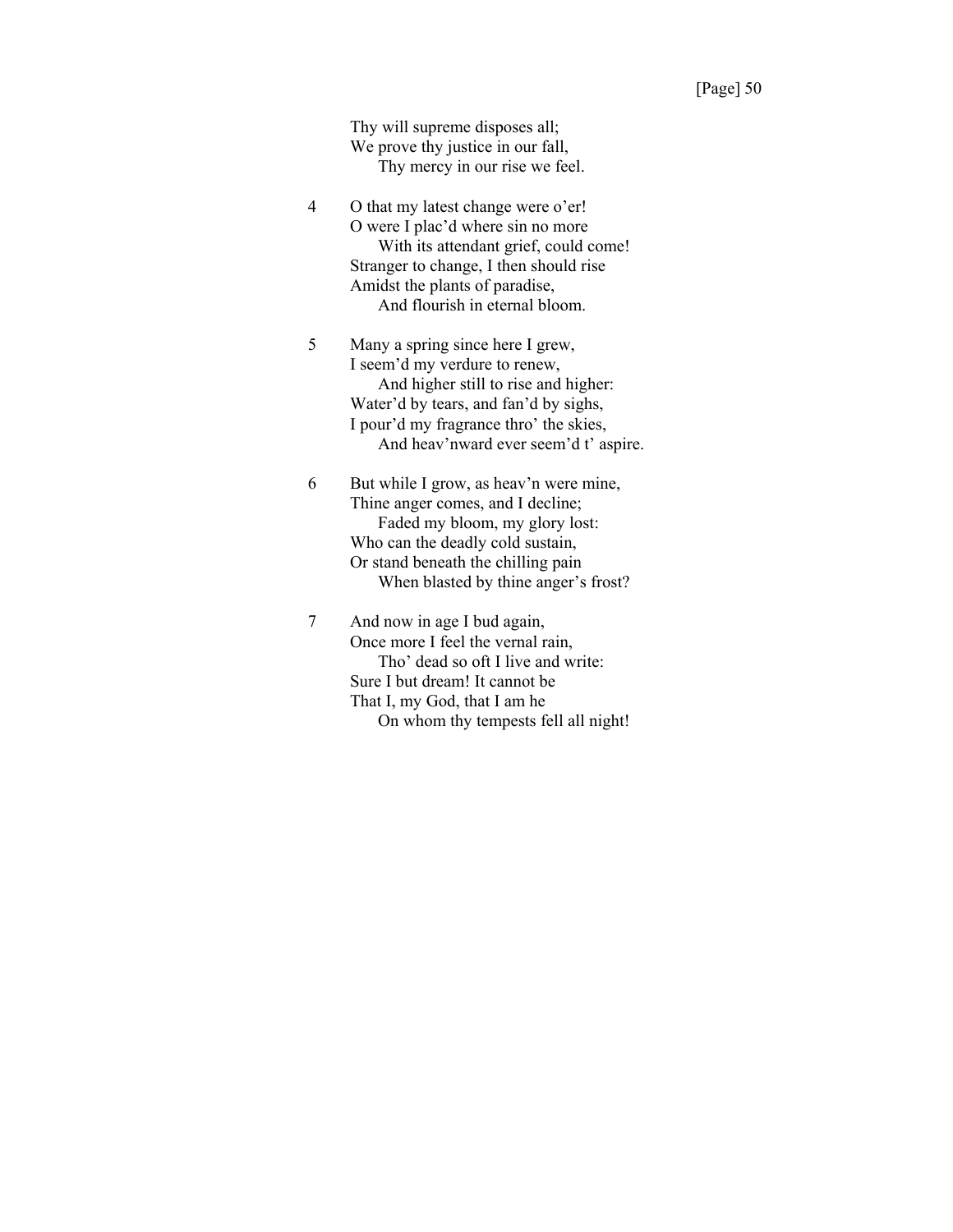8 These are thy wonders, Lord of love, Thy mercy thus delights to prove We are but flow'rs that bloom and die! Soon as this saving truth we see, Within thy garden plac'd by thee, Time we survive, and death defy.

# **Desertion. From the Same [Herbert].**<sup>42</sup>

- 1 Joy of my soul, when thou art gone, And I (which cannot be) alone; (It cannot, Lord! For I on thee Depend, and thou abid'st in me.)
- 2 But when thou dost the sense repress, Th' extatic influence of thy grace; Seem to desert thy lov'd abode, And leave me sunk beneath my load:
- 3 O what a damp and deadly shade, What horrors then my soul invade! Less ghastly low'rs the gloomiest night Than the eclipse that veils thy light.
- 4 O do not, do not thus withdraw, Lest sin surprize me void of awe, And when thou dost but shine less clear, Say boldly, that thou art not here.

<sup>42</sup>Source: George Herbert, *The Temple* (Cambridge: Buck & Daniel, 1633), 177–78 (#155). This hymn omitted from the 4<sup>th</sup> and 5<sup>th</sup> edns.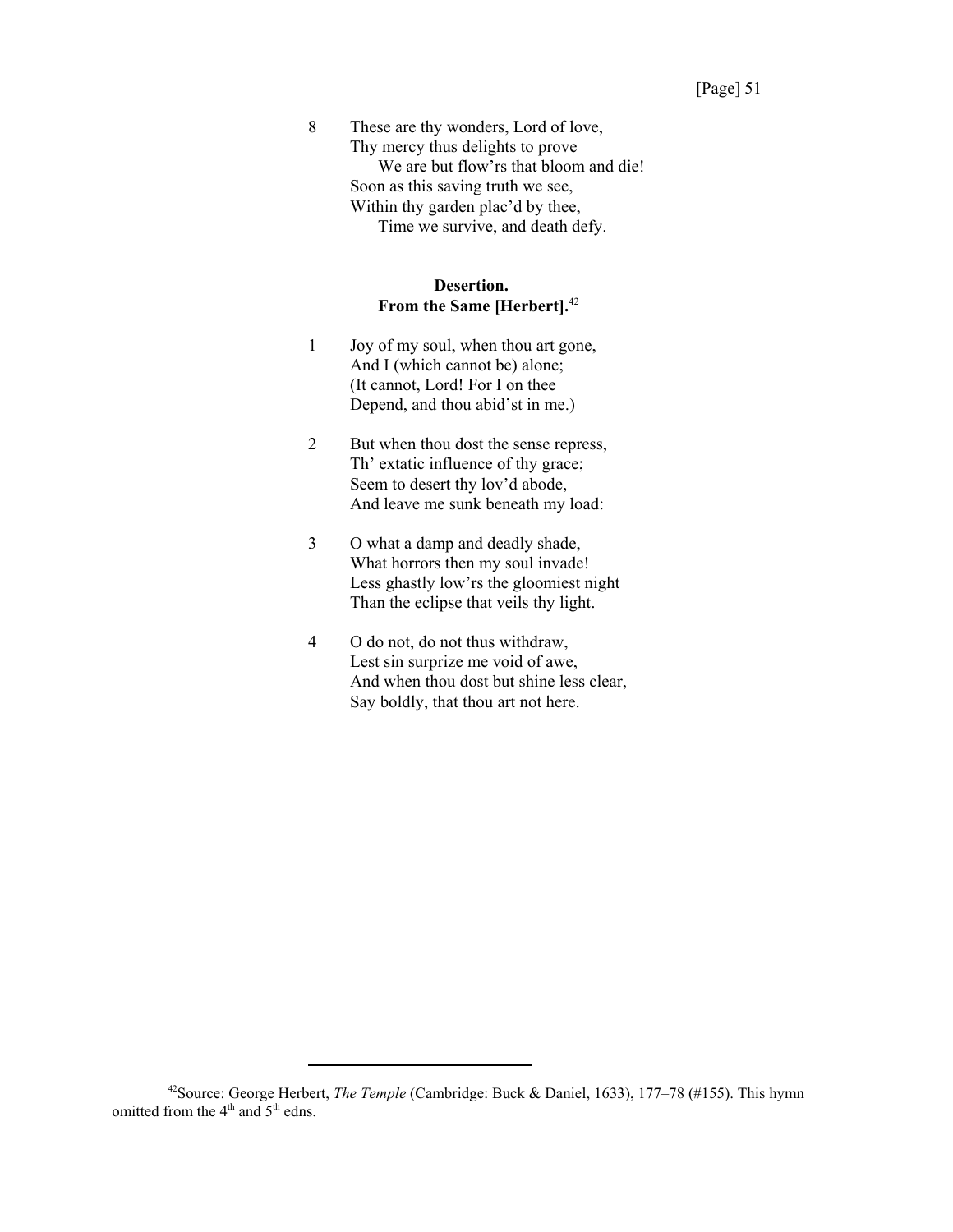- 5 Thou, Lord, and only thou canst tell How dead the life which then I feel; Pursu'd by sin's insulting boast, That "I may seek—but thou art lost!"
- 6 I half believe (the deadly cold Does all my pow'rs so fast infold) That sin says true. But while I grieve, Again I see thy face, and live!

### **A True Hymn. From the Same [Herbert].**<sup>43</sup>

- 1 My joy, my life, my crown of bliss, My heart was musing all the day, Fain would it speak; yet only this, "My joy, my life, my crown," could say.
- 2 Few as they are, and void of art, Yet slight not, Lord, these humble words: Fine is that hymn which speaks the heart, The heart that to the lines accords.
- 3 He, who requires his creature's time, And all his soul, and strength and mind, Complains, if heartless flows the rhyme, What makes the hymn is still behind:

<sup>43</sup>Source: George Herbert, *The Temple* (Cambridge: Buck & Daniel, 1633), 162–63 (#137). This hymn omitted from the 4<sup>th</sup> and 5<sup>th</sup> edns.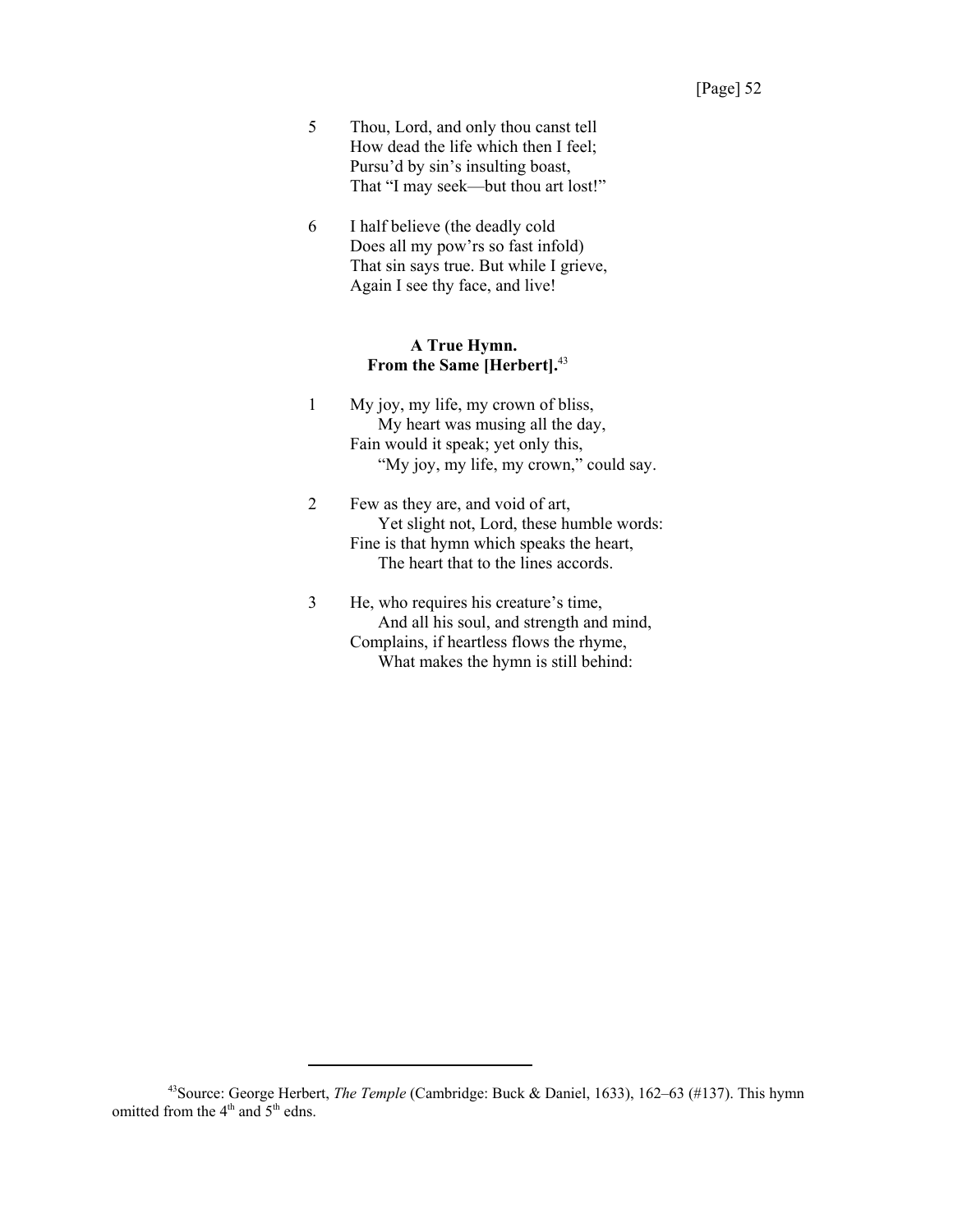4 The scanty verse himself supplies, Let but the fervent heart be mov'd; And when it says with longing sighs "O could I love!" God writeth "Lov'd!"

#### **The Temper. From the Same [Herbert].**<sup>44</sup>

- 1 O Lord, how gladly would my rhymes Engrave thy love in steel, If what my soul doth feel sometimes, My soul might ever feel!
- 2 Tho' there were forty heav'ns or more, Sometimes I mount them all; Sometimes I hardly reach a score, Sometimes to hell I fall.
- 3 Rack me not to such vast extent; These lengths belong to thee; The world's too little for thy tent, A grave too big for me.
- 4 O mete not arms with man, nor stretch A worm from heav'n to hell! Strive not with dust, nor let a wretch Thy pow'r almighty feel.

<sup>44</sup>Source: George Herbert, *The Temple* (Cambridge: Buck & Daniel, 1633), 46–47 (#25) This hymn omitted from the  $4<sup>th</sup>$  and  $5<sup>th</sup>$  edns.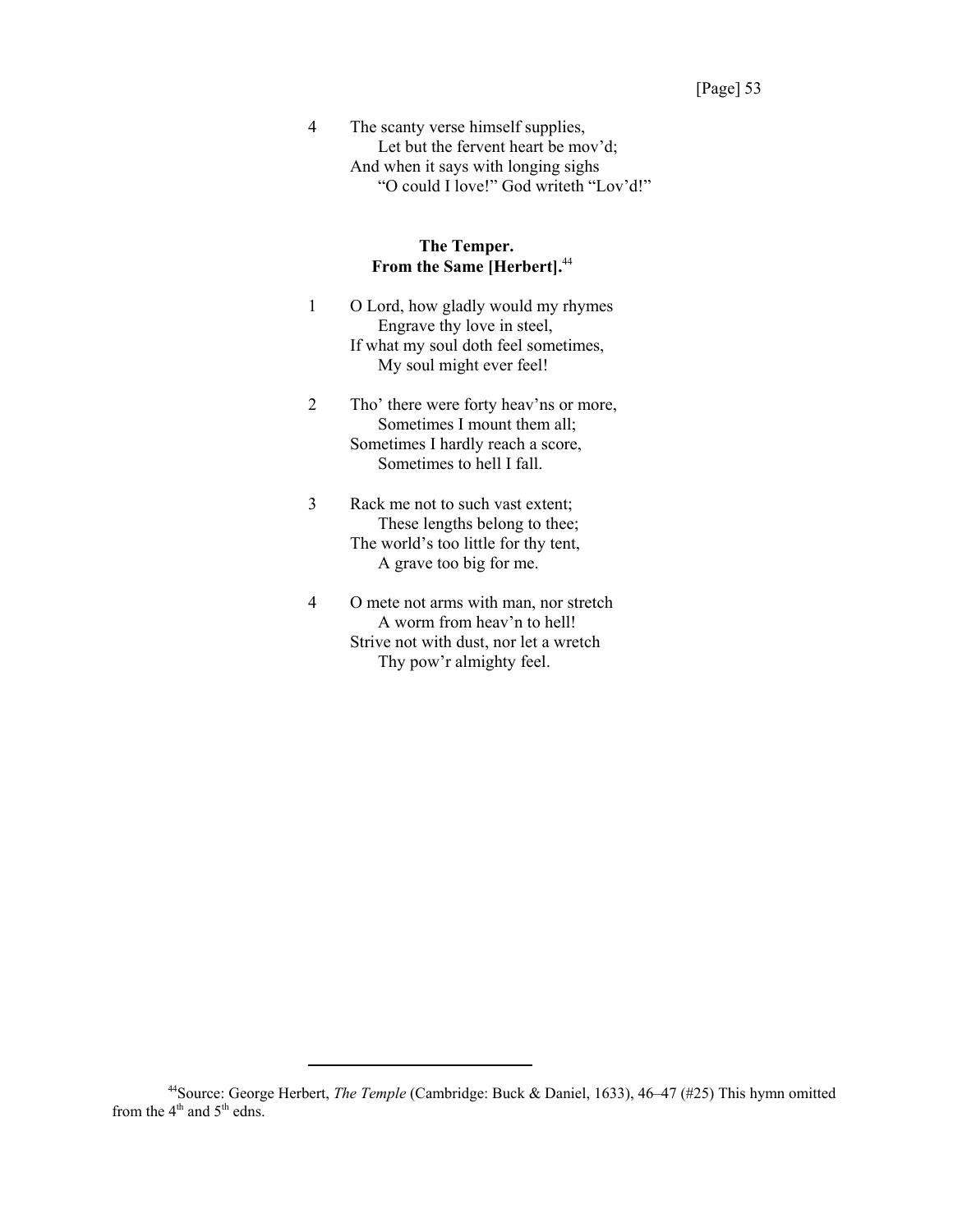- 5 Yet take thy way: thy way is best; Grant or deny me ease: This is but tuning of my breast, To make the musick please.
- 6 Rise I to heav'n, or sink to dust, In both, thy hands appear; Thy pow'r and love, my love and trust Make one place ev'ry where!

#### **The Same [The Temper]. [From Herbert].**<sup>45</sup>

- 1 It cannot be! Is this the heart That swelled so late with mighty joy? Lord, if thou needs must use thy dart, Spare thy own gifts, and sin destroy.
- 2 The greater world knows no decay; But thy diviner world of grace A new Creator ev'ry day Thou suddenly dost rear or rase.
- 3 Set up thy kingdom in my heart, That all my pow'rs thy sway may own: For ah! My Lord, if thou depart, Strait rebel nature mounts thy throne.

<sup>45</sup>Source: George Herbert, *The Temple* (Cambridge: Buck & Daniel, 1633), 47–48 (#26).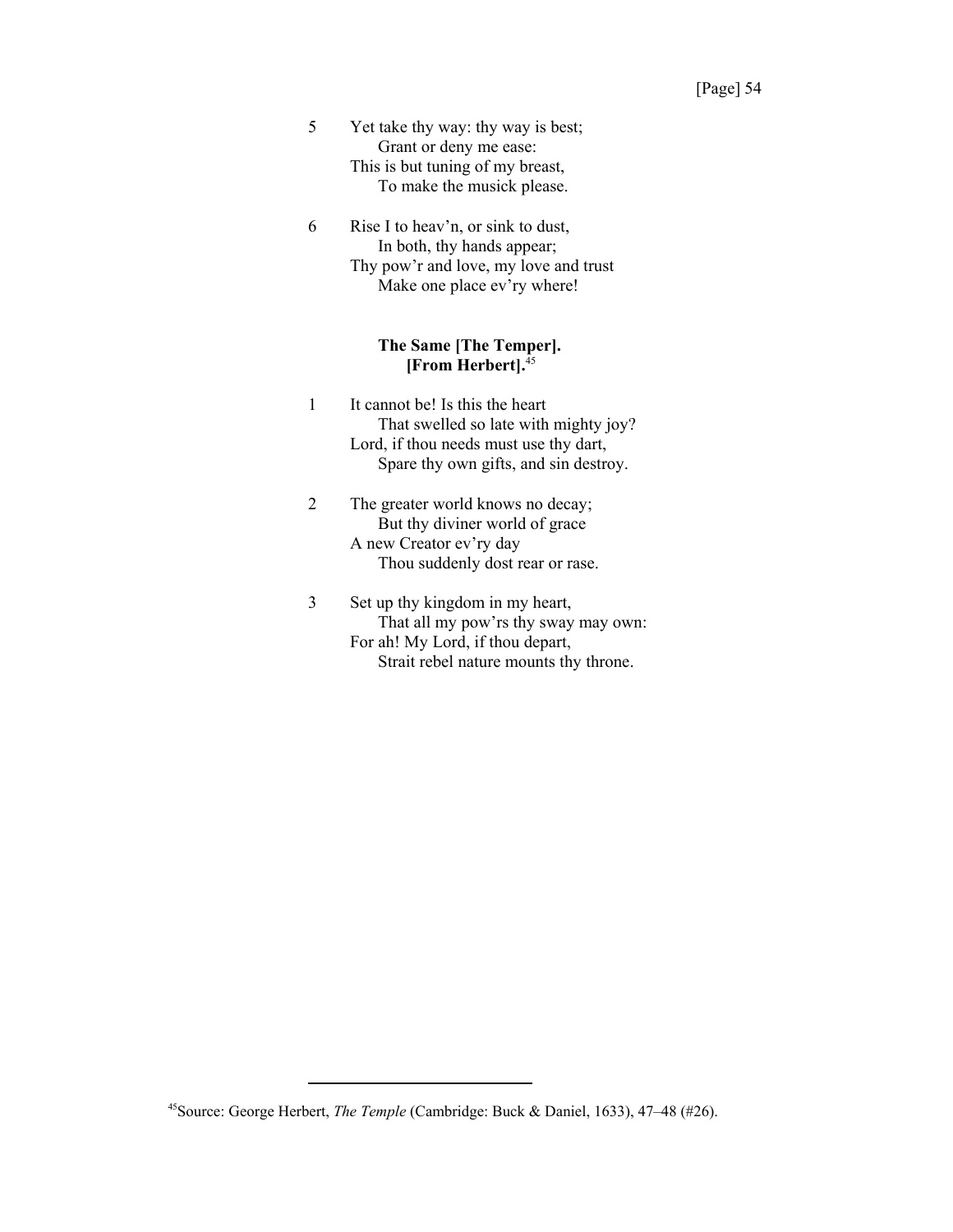4 Tho' heav'n be mov'd, may I remain Stedfast, and centred firm on thee: Here fix thy court, and still maintain A standing majesty in me!

### **Bitter-Sweet. From the Same [Herbert].**<sup>46</sup>

- 1 Ah my dear, angry Lord, Since thou dost love, yet strike, Cast down, and yet thy help afford, Sure I will do the like.
- 2 I will complain, yet praise, Bewail, and yet approve, And all my mournful, joyful days I will lament, and love.

### **A Hymn for Midnight.**<sup>47</sup>

1 While midnight shades the earth o'erspread, And veil the bosom of the deep, Nature reclines her weary head, And care respires and sorrows sleep: My soul still aims at nobler rest, Aspiring to her Saviour's breast.

<sup>46</sup>Source: George Herbert, *The Temple* (Cambridge: Buck & Daniel, 1633), 165–66 (#142).

 $47$ Title changed in  $4<sup>th</sup>$  edn. (1743) to "A Midnight Hymn for One under the Law." John Wesley corrects this title by hand in his personal copy of the 5<sup>th</sup> edn. (1756) to "A Midnight Hymn for One Convinced of Sin."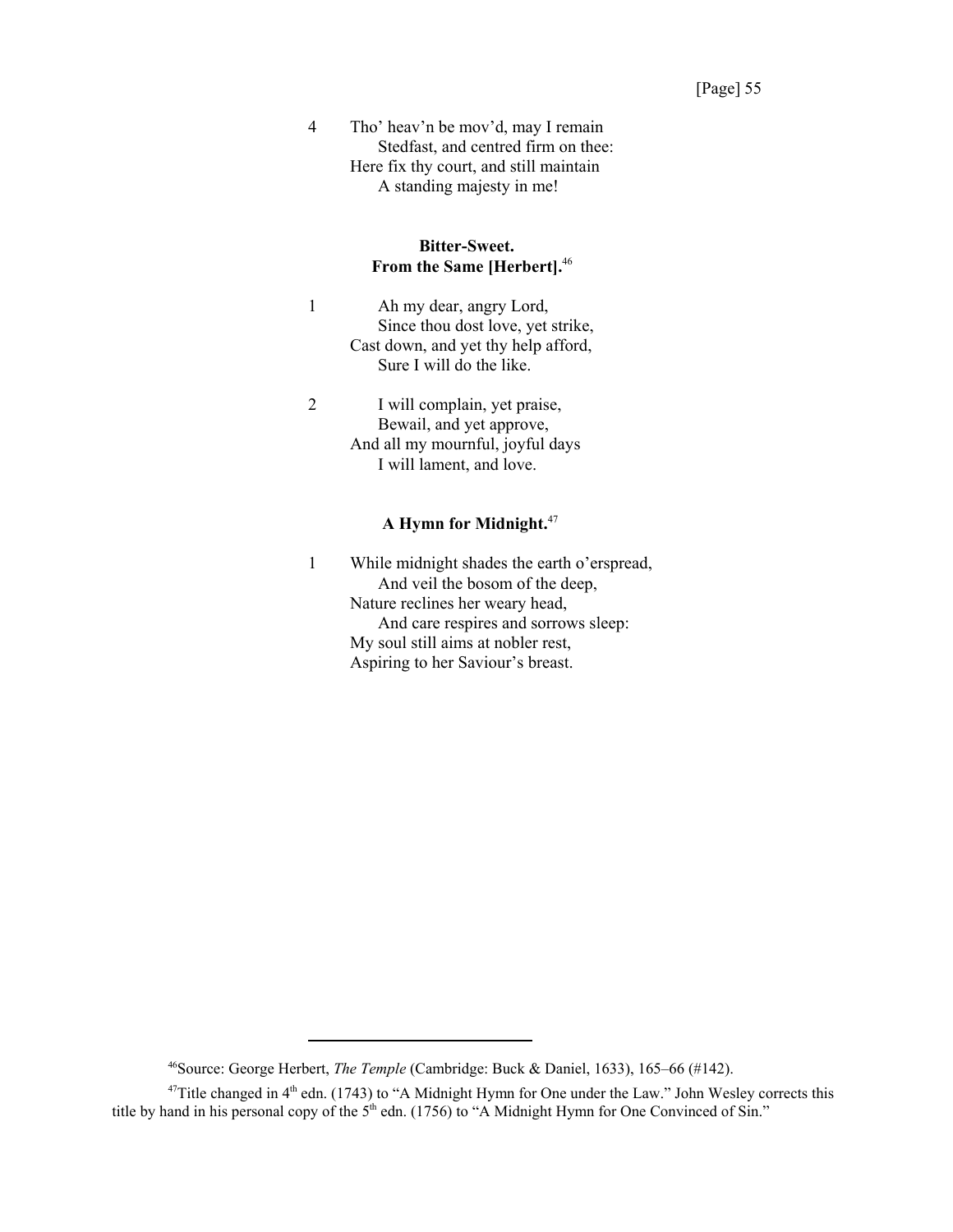2 Aid me, ye hov'ring spirits near, Angels and ministers of grace; Who ever, while you guard us here, Behold your heav'nly Father's face! Gently my raptur'd soul convey To regions of eternal day.

3 Fain would I leave this earth below, Of pain and sin the dark abode; Where shadowy joy, or solid woe Allures, or tears me from my God: Doubtful and insecure of bliss, Since death alone confirms me his.48

4 Till then, to sorrow born I sigh, And gasp, and languish after home; Upward I send my streaming eye, Expecting till the Bridegroom come: Come quickly, Lord! Thy own receive, Now let me see thy face, and live.

5 Absent from thee, my exil'd soul Deep in a fleshly dungeon groans; Around me clouds of darkness roll, And lab'ring silence speaks my moans: Come quickly, Lord! Thy face display, And look my midnight into day.

 $6$  Error<sup>49</sup> and sin, and death are o'er If thou reverse the creature's doom; Sad, Rachel weeps her loss no more, If thou the God, the Saviour come:

 $48$ John Wesley inserted a manuscript "NO" at the end of this line in his personal copy of the  $5<sup>th</sup>$  edn. (1756). He changed the line to begin "Since faith alone ..." in *Hymns* (1780), #148.

<sup>49</sup>John Wesley changed "Error" to "Sorrow" in *Hymns* (1780), #148.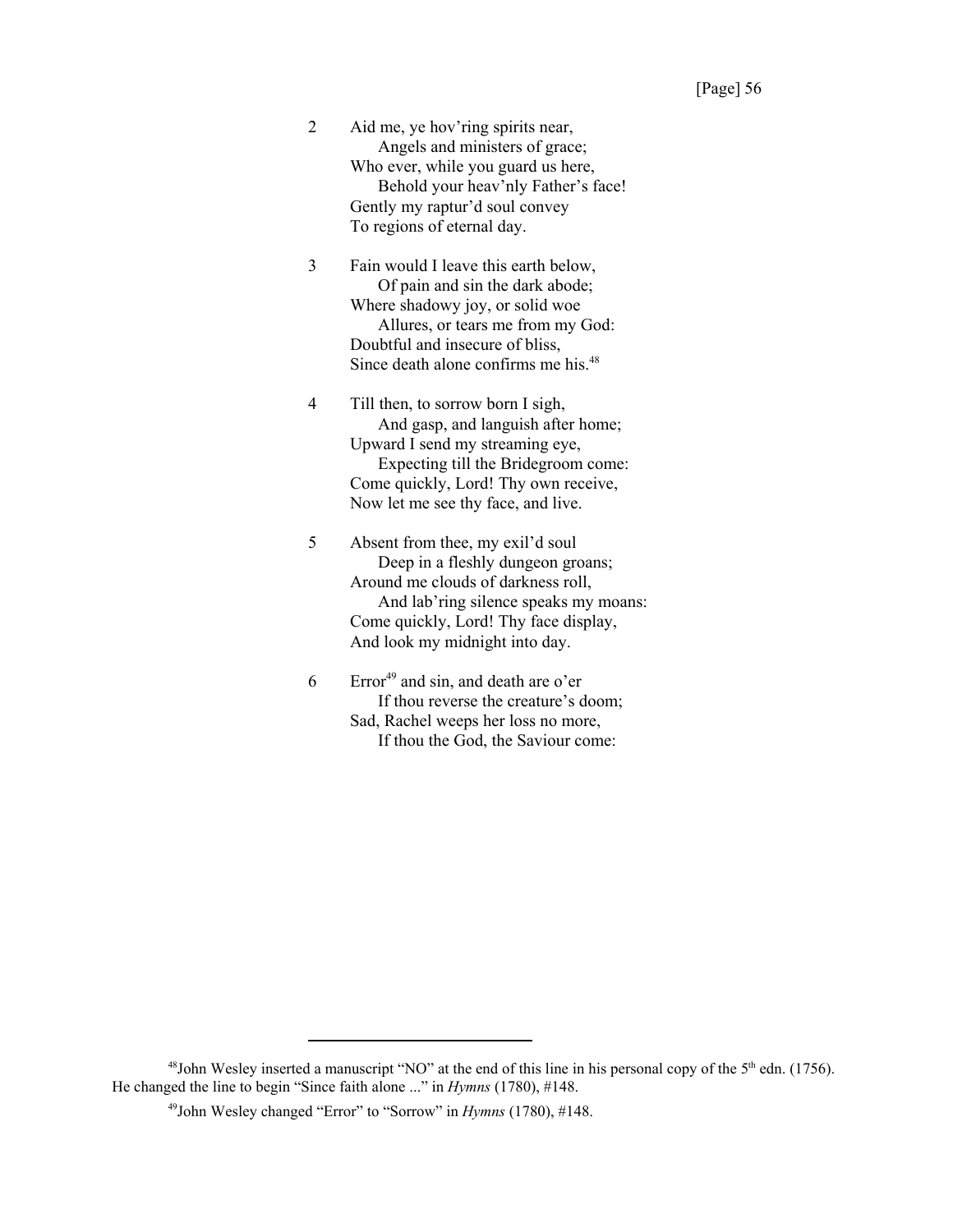Of thee possest, in thee we prove The light, the life, the heav'n of love.

# **After Considering Some of His Friends.**<sup>50</sup>

- 1 Why do the deeds of happier men Into a mind return, Which can, opprest by bands of sloth, With no such ardors burn?
- 2 God of my life and all my pow'rs, The everlasting friend! Shall life so favour'd in its dawn, Be fruitless in its end?
- 3 To thee, O Lord, my tender years A trembling duty paid, With glimpses of the mighty God Delighted and afraid.
- 4 From parents' eye, and paths of men, Thy touch I ran to meet; It swell'd the hymn, and seal'd the pray'r, 'Twas calm, and strange, and sweet!
- 5 Oft when beneath the work of sin Trembling and dark I stood, And felt the edge of eager thought, And felt the kindling blood:

 $50$ This is most likely by Rev. John Gambold (1711–71), taken from manuscript, even though it does not appear in his posthumous *Works of the late Rev. John Gambold* (Bath: S. Hazard, 1789). Note how it is included in a set of other poems by Gambold in Wesley's *Collection of Moral and Sacred Poems* (1744) 3:193–205, *prior* to the poems that are specifically identified as being by John or Charles Wesley (see 3:206).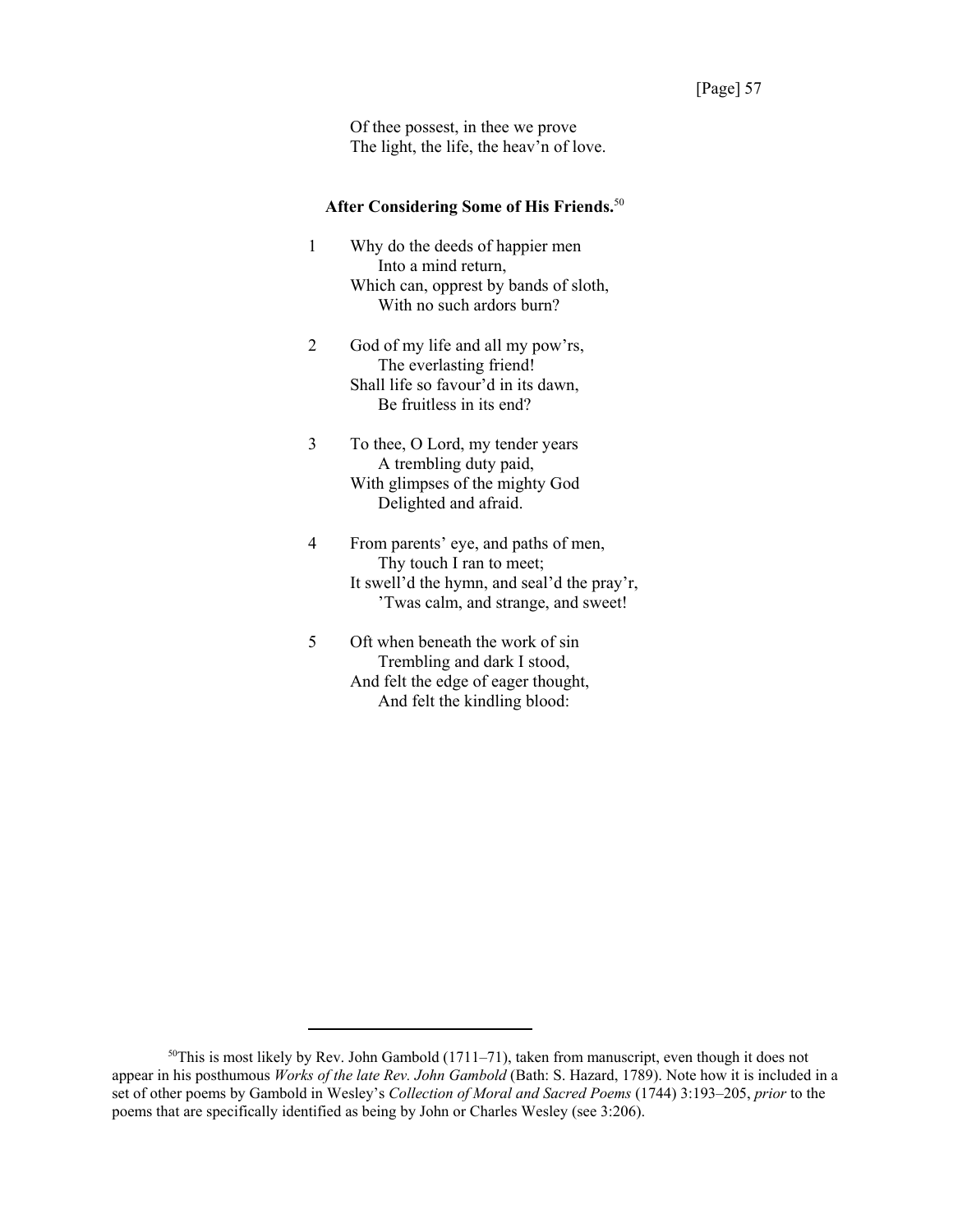- 6 Thy dew came down—my heart was thine, It knew nor doubt nor strife; Cool now and peaceful as the grave, And strong to second life.
- 7 Full of myself I oft forsook The now, the truth, and thee, For sanguine hope, or sensual gust, Or earth-born sophistry:
- 8 The folly thriv'd, and came in sight Too gross for life to bear; I smote the breast for man too base, I smote—and God was there!
- 9 Still will I hope for voice and strength To glorify thy name; Tho' I must die to all that's mine, And suffer all my shame.

# **Religious Discourse.**<sup>51</sup>

[1] To speak for God, to sound religion's praise, Of sacred passions the wise warmth to raise; T' infuse the contrite wish to conquest nigh, And point the steps mysterious as they lie; To seize the wretch in full career of lust, And sooth the silent sorrows of the just:

<sup>51</sup>Source: Rev. John Gambold (1711–1771), manuscript; cf. *The Works of the late Rev. John Gambold* (Bath: S. Hazard, 1789), 251–56.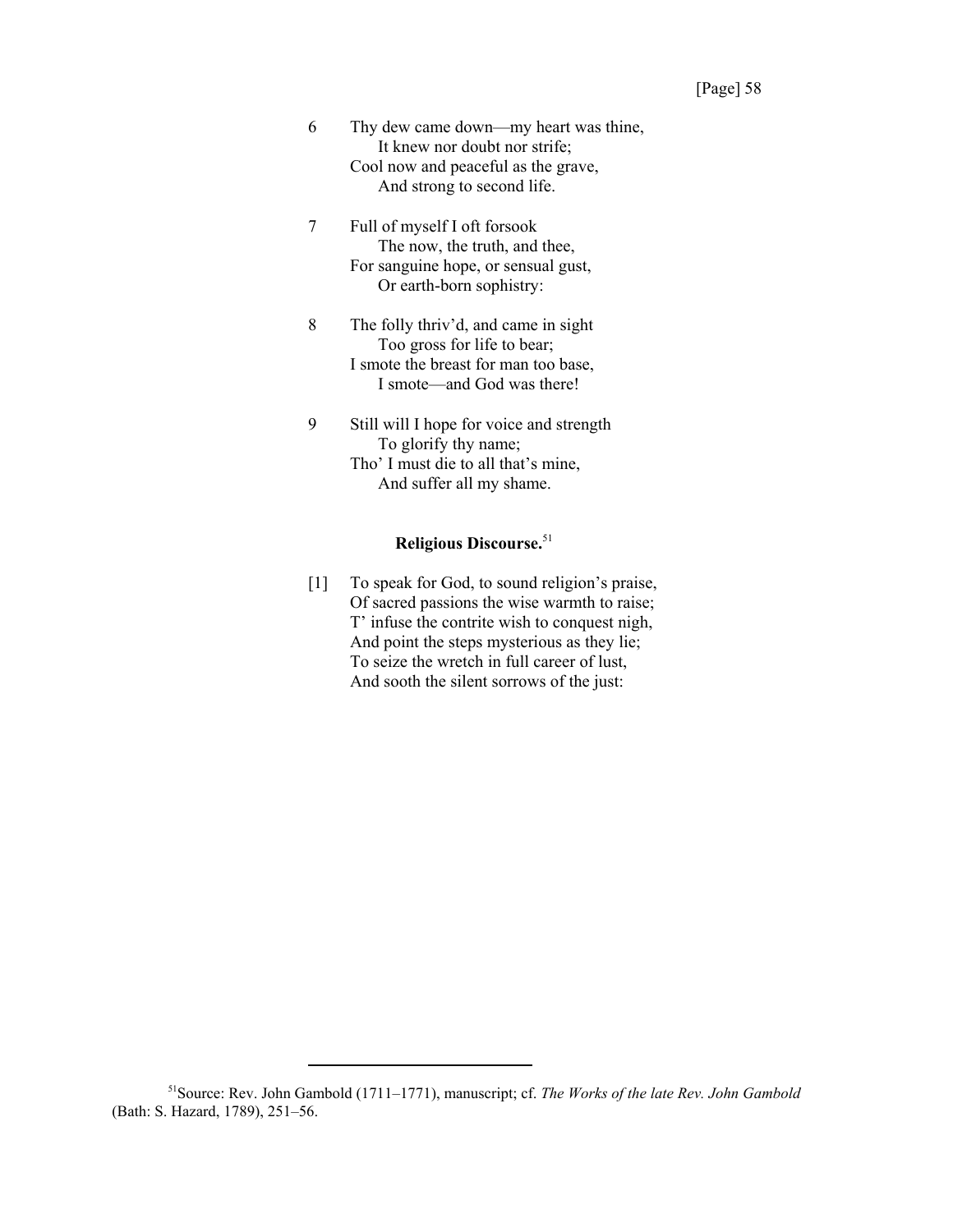Who would not bless for this the gift of speech, And in the tongue's beneficence be rich?

- [2] But who must talk? Not the mere modern sage Who suits the soften'd gospel to the age; Who ne'er to raise degen'rate practice strives, But brings the precept<sup>52</sup> down to Christian's lives, Not he, who maxims from cold reading took, And never saw himself but thro' a book: Not he, who hasty in the morn of grace, Soon sinks extinguish'd as a comet's blaze. Nor he, who strains in scripture-phrase t' abound Deaf to the sense, who stuns us with the sound: But he, who silence loves; and never dealt In the false commerce of a truth unfelt.
- [3] Guilty you speak, if subtle from within Blows on your words the self-admiring sin: If unresolv'd to choose the better part, Your forward tongue belies your languid heart, But then speak safely, when your peaceful mind Above self-seeking blest, on God reclin'd, Feels him at once suggest unlabour'd sense, And ope a sluce of sweet benevolence. Some high behasts of heav'n you then fulfil, Spring from his light your words, and issuing by his will.
- [4] Nor yet expect so *mystically* long, Till certain inspiration loose your tongue: Express the precept runs, "Do good to all;" Nor adds, "Whene'er you find an inward call." 'Tis God commands: no farther motive seek, Speak or without, or with reluctance speak: To love's habitual sense by acts aspire, And kindle, till you catch the gospel-fire.

 $52$ "Precept" changed to "precepts" in  $5<sup>th</sup>$  edn. (1756).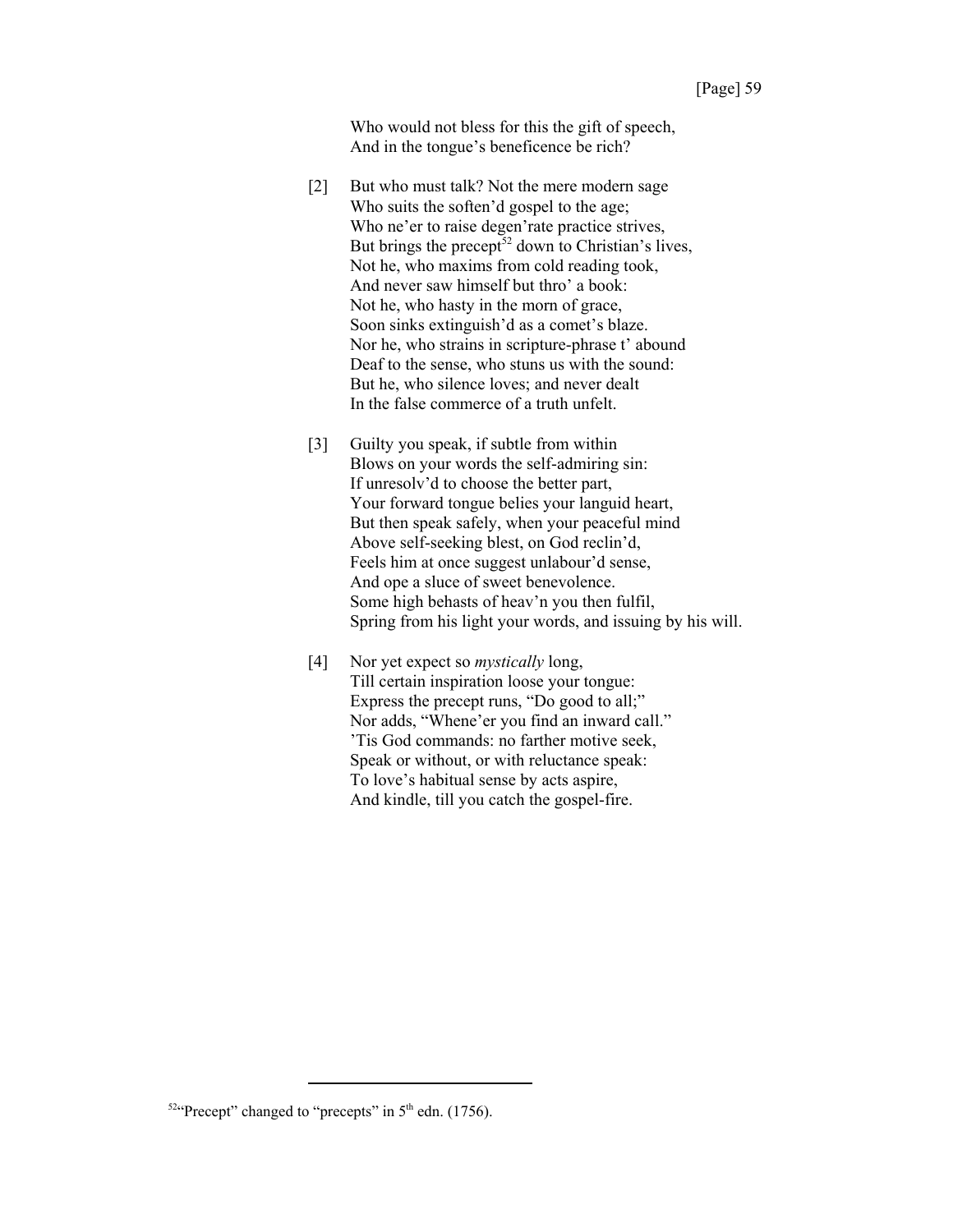- [5] Discoveries immature of truth decline, Nor prostitute the gospel pearl to swine. Beware, too rashly how you speak the whole, The vileness, or the treasures of your soul. If spurn'd by some, where weak on earth you lie, If judg'd a cheat or dreamer, where you fly; Here the sublimer strain, th' exerted air Forego; you're at the bar, not in the chair.
- [6] To the pert reas'ner if you speak at all, Speak what within his cognizance may fall: Expose not truths divine to reason's rack, Give him his own belov'd ideas back, Your notions till they look like his, dilute; Blind he must be—but save him from dispute! But when we're turn'd of reason's noontide glare, And things begin to shew us what they are, More free to such your true conceptions tell; Yet graft them on the arts where they excel. If sprightly sentiments detain their taste; If paths of various learning they have trac'd; If their cool judgment longs, yet fears to fix: Fire, erudition, hesitation mix.
- [7] All rules are dead: 'tis from the heart you draw The living lustre, and unerring law. A state of thinking in your manner show, Nor fiercely soaring, nor supinely low: Others their lightness and each inward fault Quench in the stilness of your deeper thought, Let all your gestures fixt attention draw, And wide around diffuse infectious awe; Present with God by recollection seem, Yet present, by your chearfulness, with them.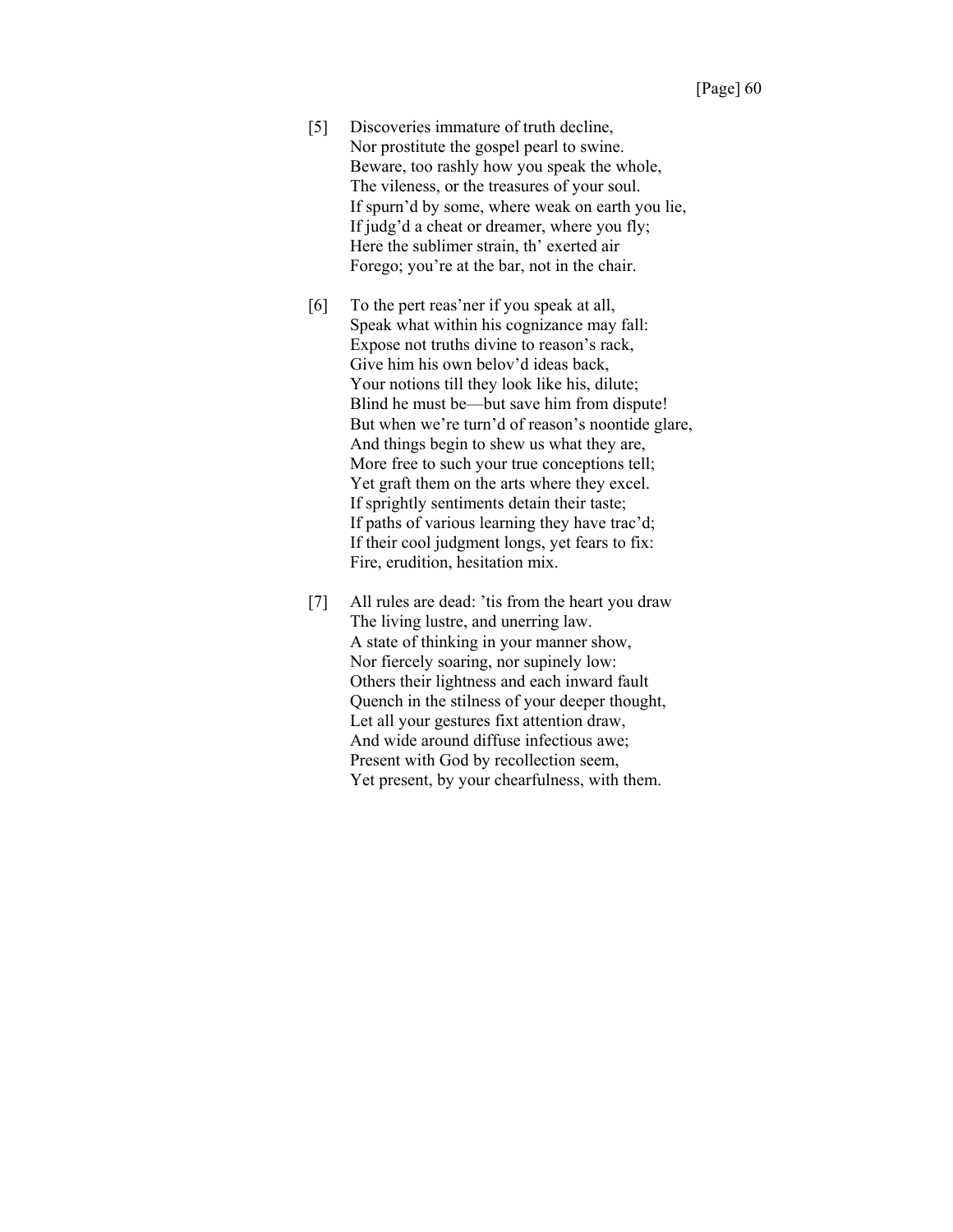- [8] Without elation Christian glories paint, Nor by fond am'rous phrase assume the saint. Greet not frail men with compliments untrue, With smiles to peace confirm'd and conquest due, There are who watch t' adore the dawn of grace, And pamper the young proselyte with praise: Kind, humble souls! They with a right good will Admire his progress—till he stands stock still.
- [9] Speak but to thirsty minds of things divine, Who strong for thought, are free in yours to join. The busy from his channel parts with pain, The lanquid loaths an elevated strain: With these you aim but at good-natur'd chat, Where all, except the love, is low and flat. $53$
- [10] Not one address will diff'rent tempers fit. The grave and gay, the heavy and the wit. Wits will sift you; and most conviction find Where least 'tis urg'd, and seems the least design'd. Slow minds are merely passive; and forget Truths not inculcated: to these repeat, Avow your counsel, nor abstain from heat.
- [11] Some gentle souls, to gay indiff'rence true, Nor hope, nor fear, nor think the more for you. Let love turn babbler here, and caution sleep, Blush not for shallow speech, nor muse for deep; These to your humour, not your sense attend, 'Tis not th' advice that sways them, but the friend. Others have large recesses in their breast, With pensive process all they hear digest: Here well-weigh'd words with wary foresight sow, For all you say will sink, and ev'ry seed will grow.

 $53$ John Wesley expressed dissent with this paragraph in his personal copy of the  $5<sup>th</sup>$  edn. (1756); he deleted the paragraph when he reprinted this poem in *Arminian Magazine* 4 (1781): 170–74 [see p. 172].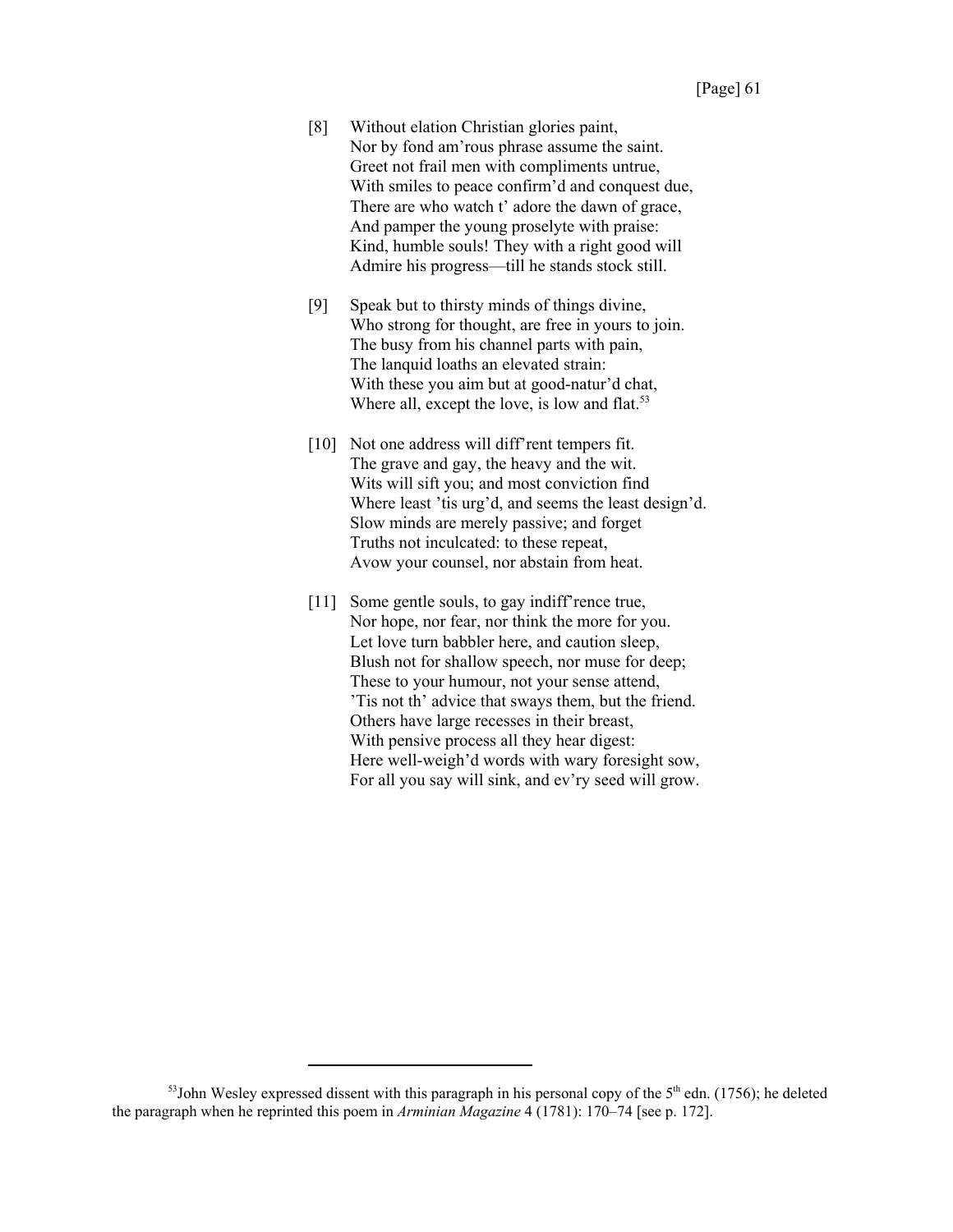- [12] At first acquaintance press each truth severe, Stir the whole odium of your character: Let harshest doctrines all your words engross, And nature bleeding on the daily cross. Then to yourself th' ascetic rule enjoin, To others stoop surprizingly benign; Pitying, if from themselves with pain they part, If stubborn nature long holds out the heart. Their outworks now are gain'd; forbear to press The more you urge them, you prevail the less; Let speech lay by its roughness to oblige, Your speaking life will carry on the siege: By your example struck, to God they strive To live, no longer to themselves alive.
- [13] To positive adepts insidious yield, T' ensure the conquest, seem to quit the field: Large in your grants; be their opinion shown: Approve, amend—and wind it to your own. Couch in your hints, if more resign'd they hear, Both what they will be soon, and what they are: Pleasing these words now to their conscious breast, Th' anticipating voice hereafter blest.
- [14] In souls just wak'd the paths of light to choose, Convictions keen, and zeal of pray'r infuse. Let them love rules; till freed from passion's reign, Till blameless moral rectitude they gain.
- [15] But lest reform'd from each extremer ill, They should but civilize old nature still, The loftier charms and energy display Of virtue model'd by the Godhead's ray; The lineaments divine, perfection's plan, And all the grandeur of the inner man.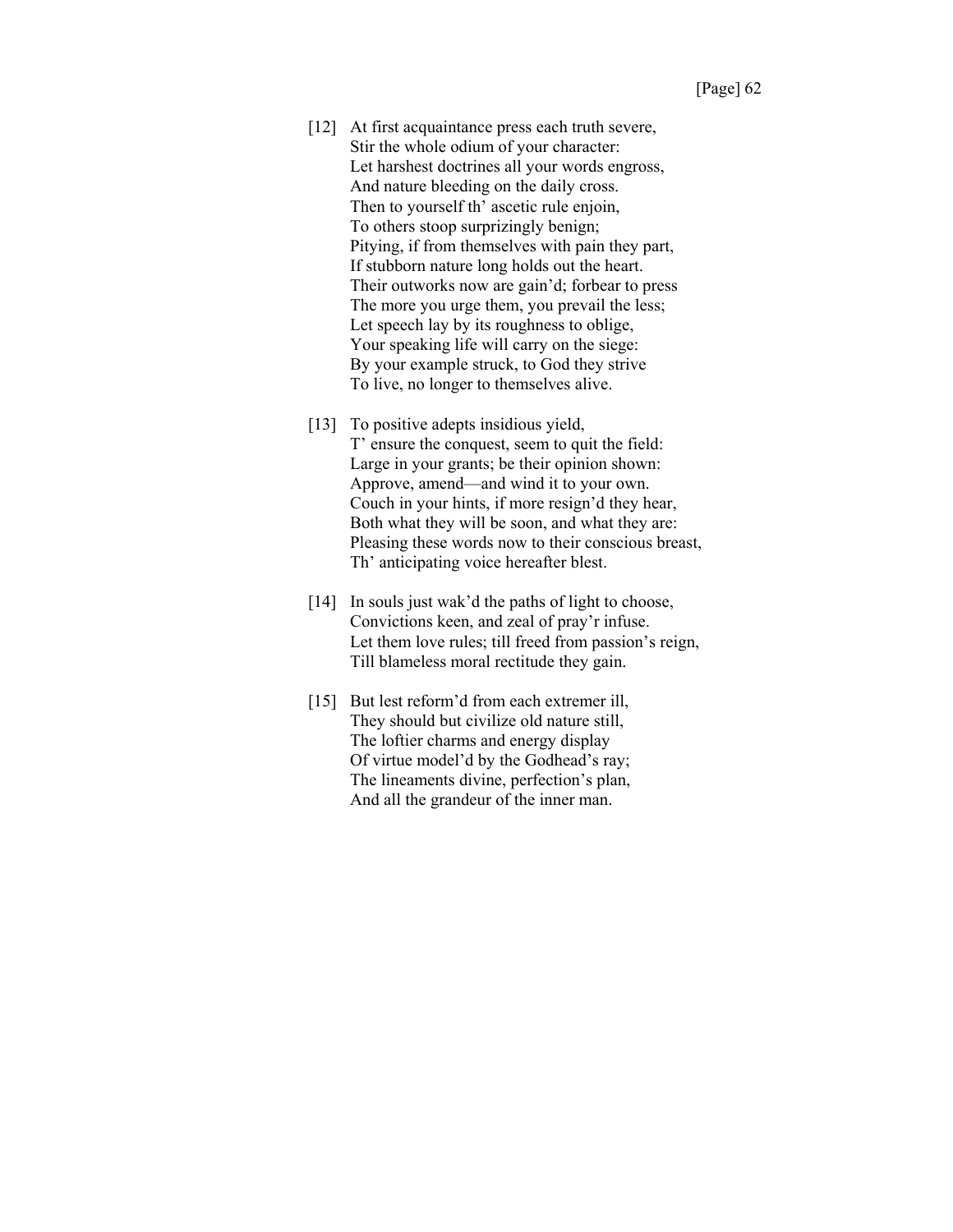Commences thus the agonizing strife Previous to nature's death, and second life: Struck by their own inclement piercing eye, Their feeble virtues blush, subside and die; They view the scheme that mimick nature made, A fancy'd goodness, and religion's shade; With angry scorn they now reject the whole, Unchang'd their heart, undeify'd their soul; Till indignation sleeps away to faith, And God's own pow'r and peace take root in sacred wrath.

[16] Aim less to teach than love. The work begun In words, is crown'd by artless warmth alone. Love to your friend a second office owes, Yourself and him before heav'ns footstool throws: You place his form as suppliant by your side, (A helpless worm, for whom the Saviour dy'd) Into his soul call down th' eternal beam, And longing ask to spend, and to be spent for him.

#### **Man's Medley. From Herbert.**<sup>54</sup>

- 1 Hark how the woods with musick ring, How sweet the feather'd minstrels sing! They have their joys, and man has his: Yet, if we judge our state aright, The present is not man's delight, Hereafter brings his perfect bliss.
- 2 This life belongs to things of sense, Justly to this they make pretence;

<sup>54</sup>Source: George Herbert, *The Temple* (Cambridge: Buck & Daniel, 1633), 123–24 (#102). This hymn omitted from the 4<sup>th</sup> and 5<sup>th</sup> edns.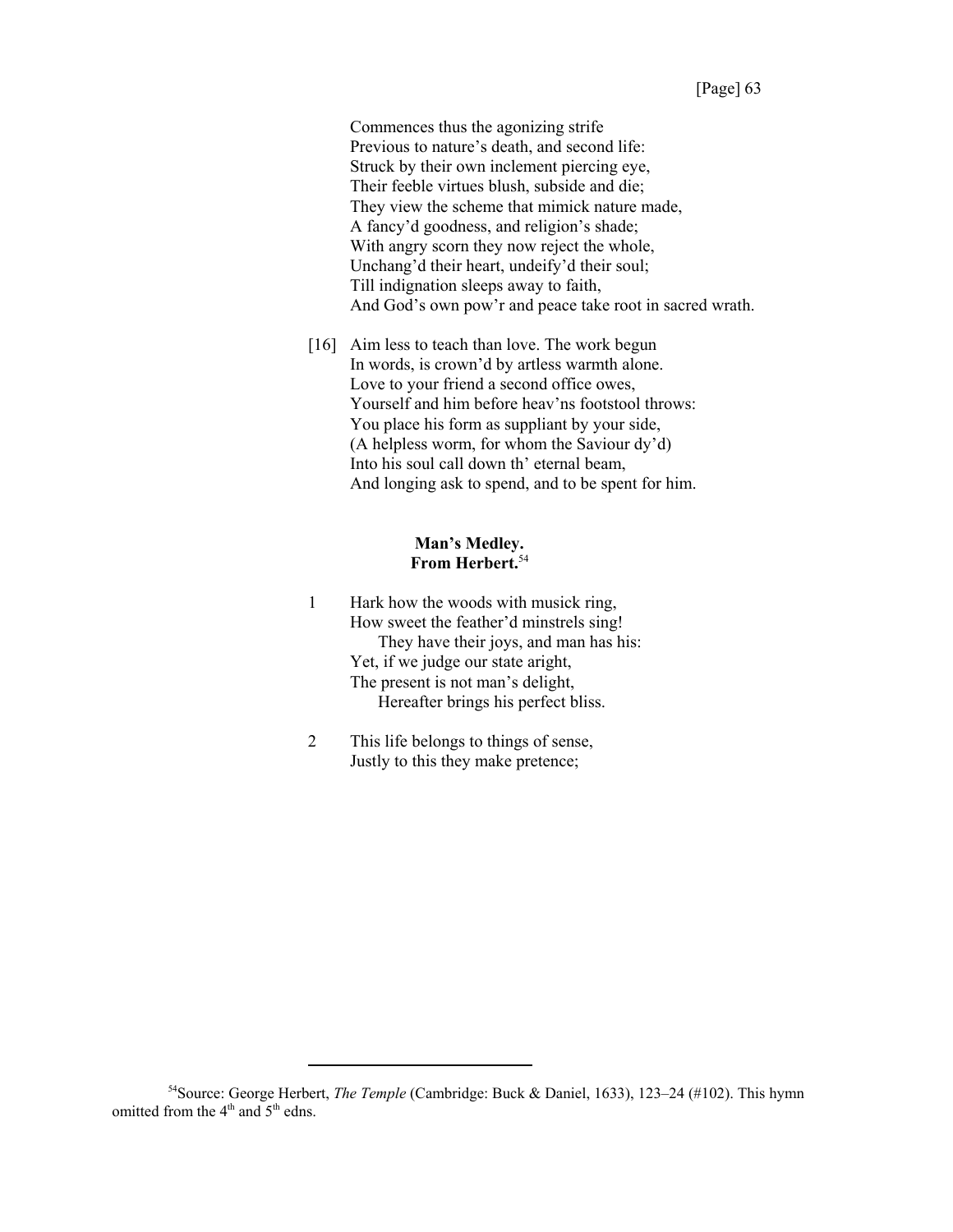Angels possess the next by birth: Man, grov'ling glorious man alone Angel and brute unites in one, While this hand heav'n, that touches earth.

3 Glorious in soul, he mounts and flies, Grov'ling in flesh, he sinks and dies: His treasure holds in earth confin'd— The body's calls forbid to hear, Born to regard with list'ning ear The dictates of his nobler mind.

4 Not but his gracious Master here Allows and bids him taste the cheer: As birds, that drinking lift their head, Thankful like them he bids him drink, And of those streams of pleasure think That ever chear th' immortal dead.

5 His joys are double—and his pains; While of two winters he complains, The brute creation feels but one: Round, and within him tempests roll; Frost chills his veins, and thought his soul; Two deaths he fears, and he alone.

6 Yet ev'n the sharpest heaviest grief May with it bring its own relief, If right his state the suff'rer weighs: Happy the man, who finds the art To turn, by thankfulness of heart, His double pains to double praise!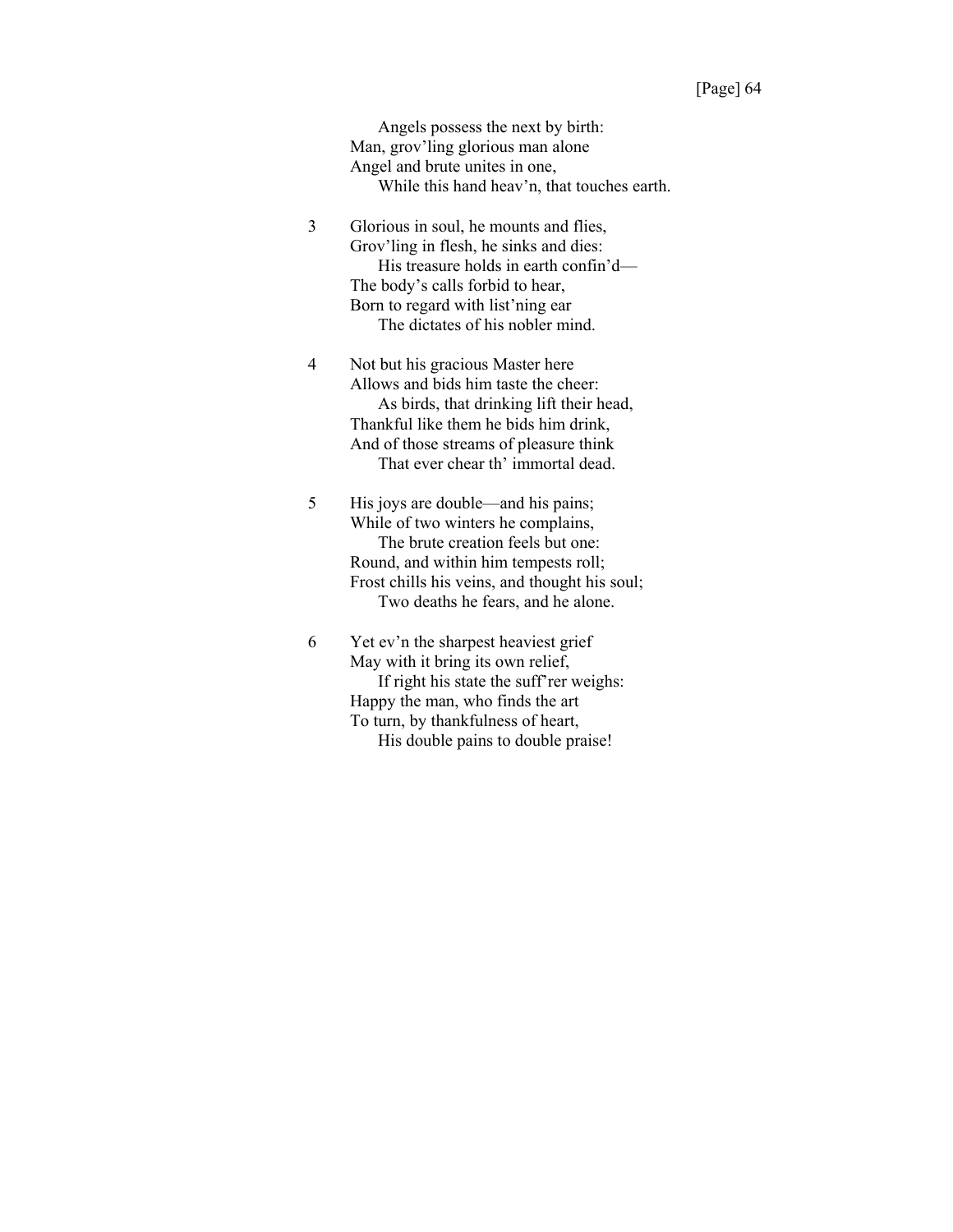# **Misery. From the Same [Herbert].**<sup>55</sup>

| Still burns his house, he still doth sing: |
|--------------------------------------------|
|                                            |
|                                            |
|                                            |
|                                            |
|                                            |
|                                            |
| When heedless of the voice divine,         |
|                                            |
|                                            |
|                                            |
| Nor aw'd by fear, nor charm'd by love.     |
|                                            |
|                                            |
|                                            |
| He strives in midnight shades to skreen:   |
|                                            |
|                                            |
|                                            |
|                                            |
|                                            |
| And when affliction calls them home,       |
|                                            |
|                                            |
| How canst thou brook his foolishness?      |

<sup>55</sup>Source: George Herbert, *The Temple* (Cambridge: Buck & Daniel, 1633), 92–94 (#76).

 $56$ John Wesley writes "No!" here in his personal copy of  $5<sup>th</sup>$  edn. (1756).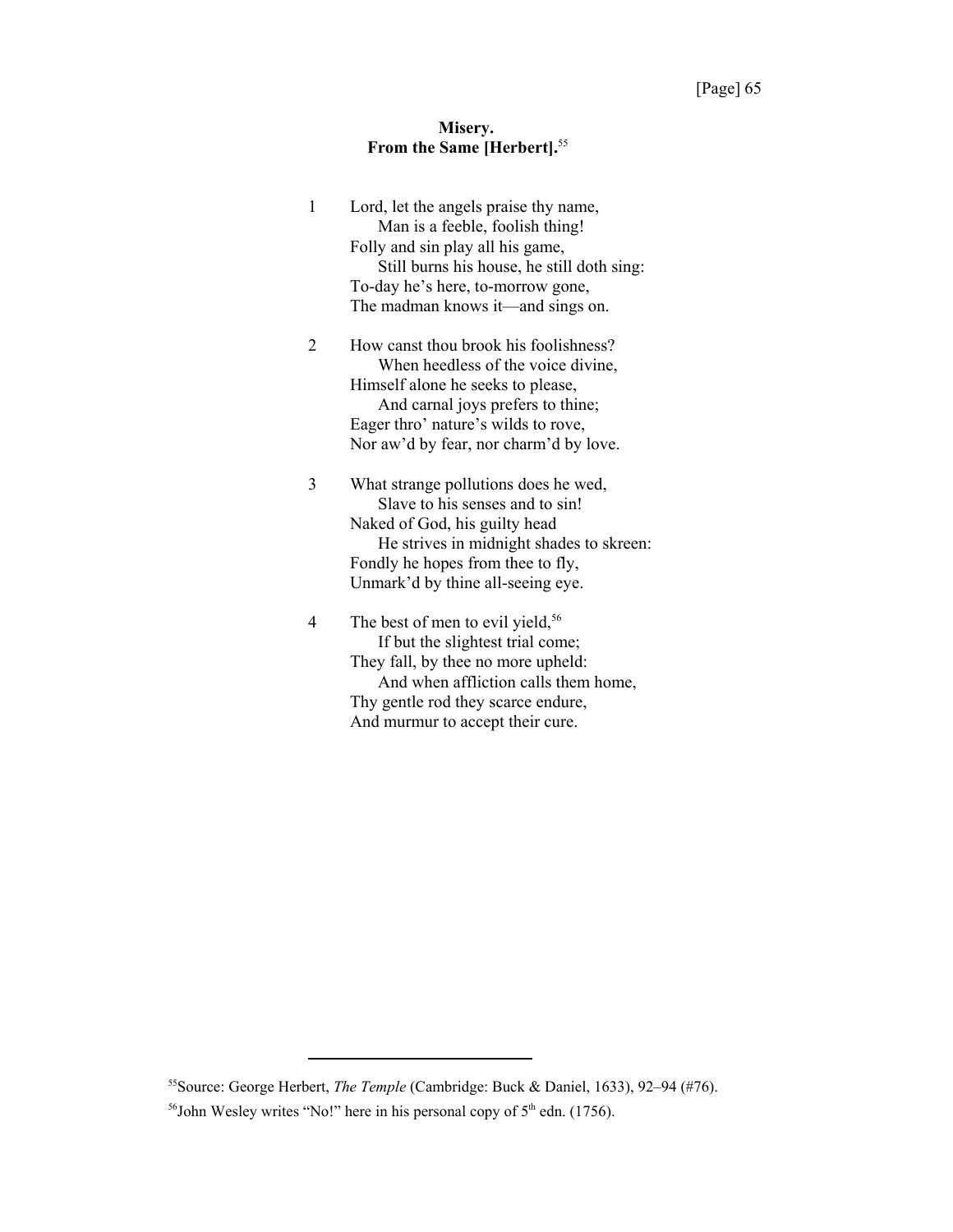| 5 | Wayward they haste, while nature leads,      |
|---|----------------------------------------------|
|   | To' escape thee; but thy gracious Dove       |
|   | Still mildly o'er their folly spreads        |
|   | The wings of his expanded love:              |
|   | Thou bring'st them back, nor suff'rest those |
|   | Who would be, to remain thy foes.            |
| 6 | My God, thy name man cannot praise,          |

All brightness thou, all purity! The sun in his meridian blaze Is darkness, if compar'd to thee. O how shall sinful worms proclaim, Shall man presume to speak thy name?

7 Man cannot serve thee: all his care Engross'd by grov'ling appetite, Is fixt on earth; his treasure there, His portion, and his base delight: He starts from virtue's thorny road, Alive to sin, but dead to God!

8 Ah foolish man, where are thine eyes? Lost in a crowd of earthly cares: Thy indolence neglects to rise, While husks to heav'n thy soul prefers; Careless the starry crown to seize, By pleasure bound, or lull'd by ease.

9 To God, thro' all creation's bounds Th' unconscious kinds their homage bring; His praise thro' ev'ry grove resounds, Nor know the warblers whom they sing: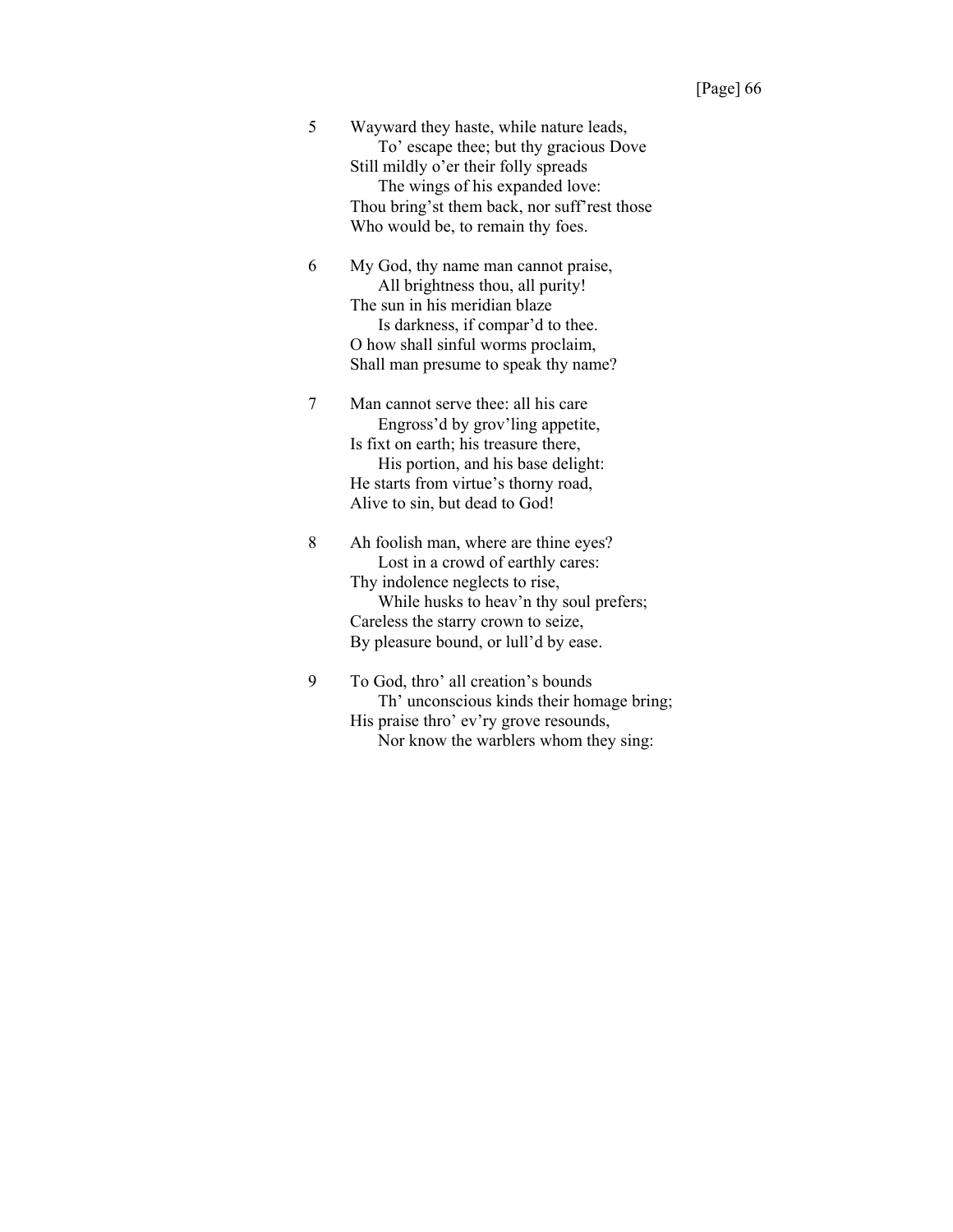But man, lord of the creatures, knows The Source from whence their being flows.

- 10 He owns a god—but eyes him not, But lets his mad disorders reign: They make his life a constant blot, And blood divine an off'ring vain. Ah wretch! Thy heart unsearchable, Thy ways mysterious who can tell!
- 11 Perfect at first, and blest his state, Man in his Maker's image shone; In innocence divinely great He liv'd; he liv'd to God alone: His heart was love, his pulse was praise, And light and glory deck'd his face.
- 12 But alter'd now and *faln* he is, Immerst in flesh, and *dead within*; Dead to the taste of native bliss, And ever sinking into sin: Nay by his wretched self undone. Such is man's state—and such *my own*!

#### **The Sinner. From the Same [Herbert].**<sup>57</sup>

1 When all the secrets of my heart With horror, Lord, I see, Thine is, I find, the smallest part, Tho' all be due to thee.

<sup>57</sup>Source: George Herbert, *The Temple* (Cambridge: Buck & Daniel, 1633), 30 (#8).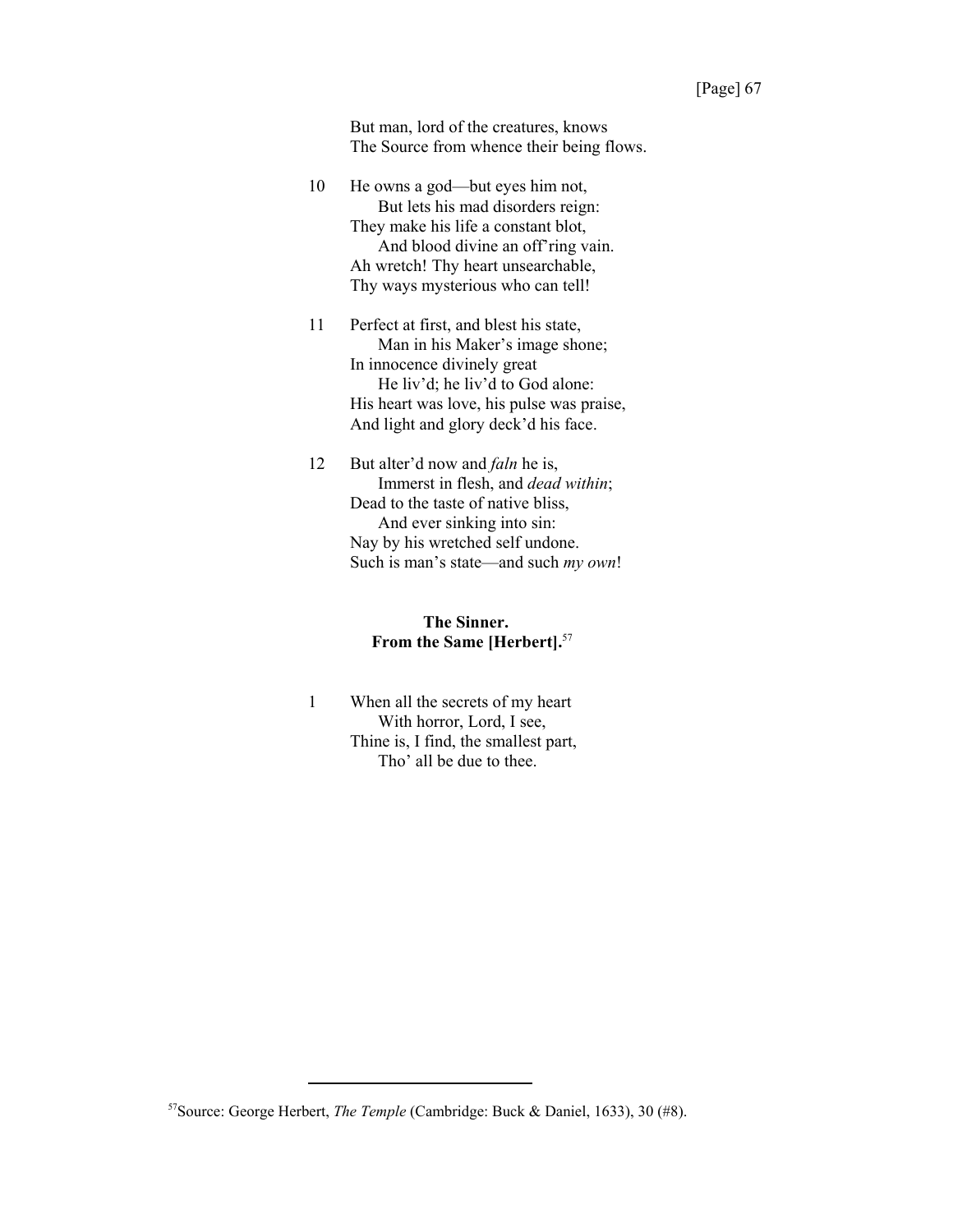Thy footsteps scarce appear within, But lusts a countless crowd; Th' immense circumference is sin, A point is all my good.

2 O break my bonds, let sin enthrall My struggling soul no more; Hear thy fall'n creature's feeble call, Thine image O restore! And tho' my heart senseless and hard To thee can scarcely groan, Yet O remember, gracious Lord, Thou once didst write in stone!

#### **Repentance. From the Same [Herbert].**<sup>58</sup>

- 1 Lord, I confess my sin is great, Great is my sin! O gently treat Thy tender flow'r, thy fading bloom, Whose life's still aiming at a tomb.
- 2 Have mercy, Lord! Lo I confess I feel, I mourn my foolishness: O spare me, whom thy hands have made, A with'ring leaf, a fleeting shade.
- 3 Sweeten at length this bitter bowl Which thou hast pour'd into my soul! O tarry not! If still thou stay, Here sets in death my short-liv'd day.

<sup>58</sup>Source: George Herbert, *The Temple* (Cambridge: Buck & Daniel, 1633), 40–41 (#19), much revised. First appeared in *CPH* (1738), 61–62. This hymn omitted from the  $4<sup>th</sup>$  and  $5<sup>th</sup>$  edns.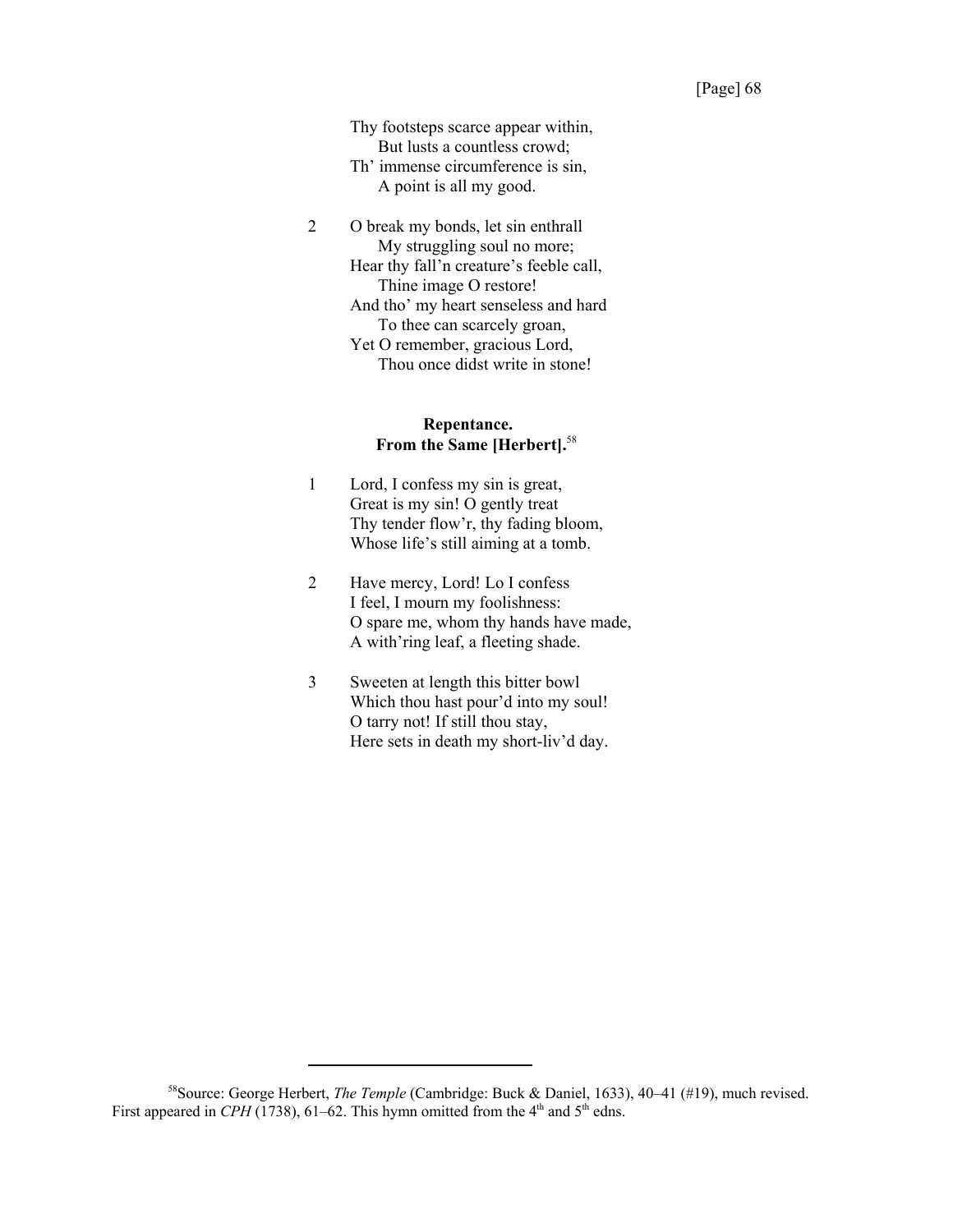- 4 When thou for sin rebukest man, His drooping heart is fill'd with pain; Blasted his strength, his beauty too Consumes away as morning dew.
- 5 When wilt thou sin and grief destroy That all the broken bones may joy; And at thy all-reviving word Dead sinners rise, and praise the Lord?

#### **Complaining. From the Same [Herbert].**<sup>59</sup>

- 1 Thou, Lord, my pow'r and wisdom art, O do not then reject my heart! Thy clay that weeps, thy dust I am That calls, O put me not to shame!
- 2 Thy glories, Lord, in all things shine, Thine is the deed, the praise is thine: A feeble helpless creature I Do at thy pleasure live or die.
- 3 Art thou all justice?—Shews thy word Thro' ev'ry page an angry Lord? Am I all tears?—Is this to live? Is all my business here, to grieve?

<sup>59</sup>Source: George Herbert, *The Temple* (Cambridge: Buck & Daniel, 1633), 137–38 (#115), much revised. This hymn omitted from the  $4<sup>th</sup>$  and  $5<sup>th</sup>$  edns. Note that Wesley combined the first two stanzas of this Herbert hymn with two stanzas from #107 as "A Sinner's Prayer" in *CPH* (1737), 47.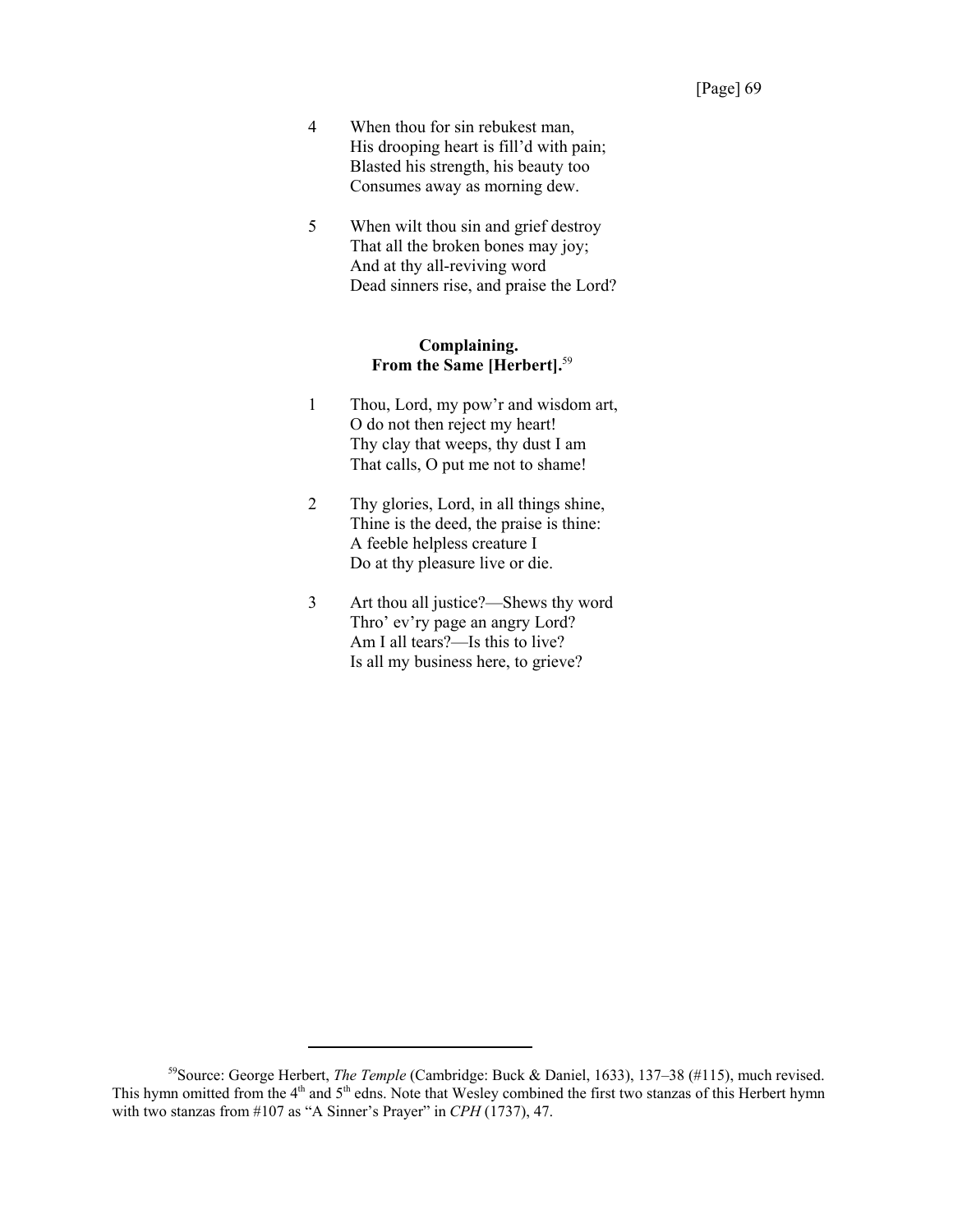4 Fill not my life's short hour with pain: Or, O contract the wretched span; So shall I mount from sorrow free, And find relief and heav'n in thee!

#### **Home. From the Same [Herbert].**<sup>60</sup>

- 1 Faint is my head, and sick my heart, While thou dost ever, ever stay! Fixt in my soul I feel thy dart, Groaning I feel it night and day: Come, Lord, and shew thyself to me, Or take, O take me up to thee!
- 2 Canst thou with-hold thy healing grace, So kindly lavish of thy blood; When swiftly trickling down thy face, For me the purple current flow'd! Come, Lord, and shew [thyself to me, Or take, O take me up to thee! $]^{61}$
- 3 When man was lost, *LOVE* look'd about, To see what help in earth or sky: In vain; for none appear'd without, The help did in thy bosom lie! Come, Lord, [and shew thyself to me, Or take, O take me up to thee! $]^{62}$

<sup>60</sup>Source: George Herbert, *The Temple* (Cambridge: Buck & Daniel, 1633), 99–100 (#82). Wesley included a very different adaptation of this hymn in *CPH* (1738), 63–64.

<sup>61</sup>Ori., ends this stanza: "Come, Lord, and shew, &c."

 $62$ Ori., ends this and next nine stanzas: "Come, Lord, &c."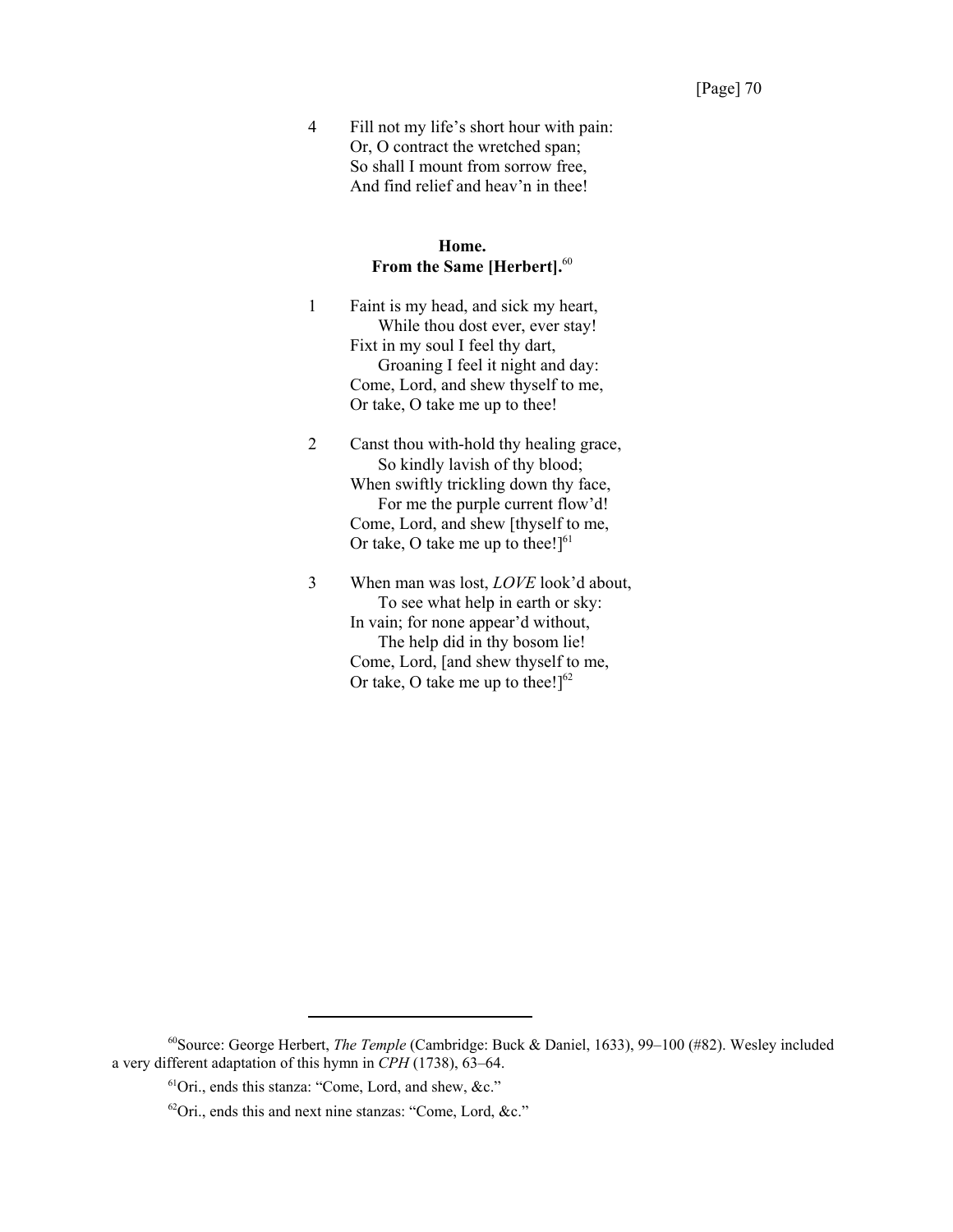4 There lay thy Son: but left his rest Thraldom and mis'ry to remove From those, who glory once possest, But wantonly abus'd thy love. Come, Lord, [and shew thyself to me, Or take, O take me up to thee!]

5 He came—O my Redeemer dear! And canst thou after this be strange? Not yet within my heart appear! Can love like thine or fail or change? Come, Lord, [and shew thyself to me, Or take, O take me up to thee!]

6 But if thou tarriest, why must I? My God, what is this world to me! This world of woe—hence let them fly, The clouds that part my soul and thee. Come, Lord, [and shew thyself to me, Or take, O take me up to thee!]

7 Why should this weary world delight, Or sense th' immortal Spirit bind? Why should frail beauty's charms invite, The trifling charms of womankind? Come, Lord, [and shew thyself to me, Or take, O take me up to thee!]

8 A sigh thou breath'st into my heart, And earthly joys I view with scorn: Far from my soul, ye dreams depart, Nor mock me with your vain return! Come, Lord, [and shew thyself to me, Or take, O take me up to thee!]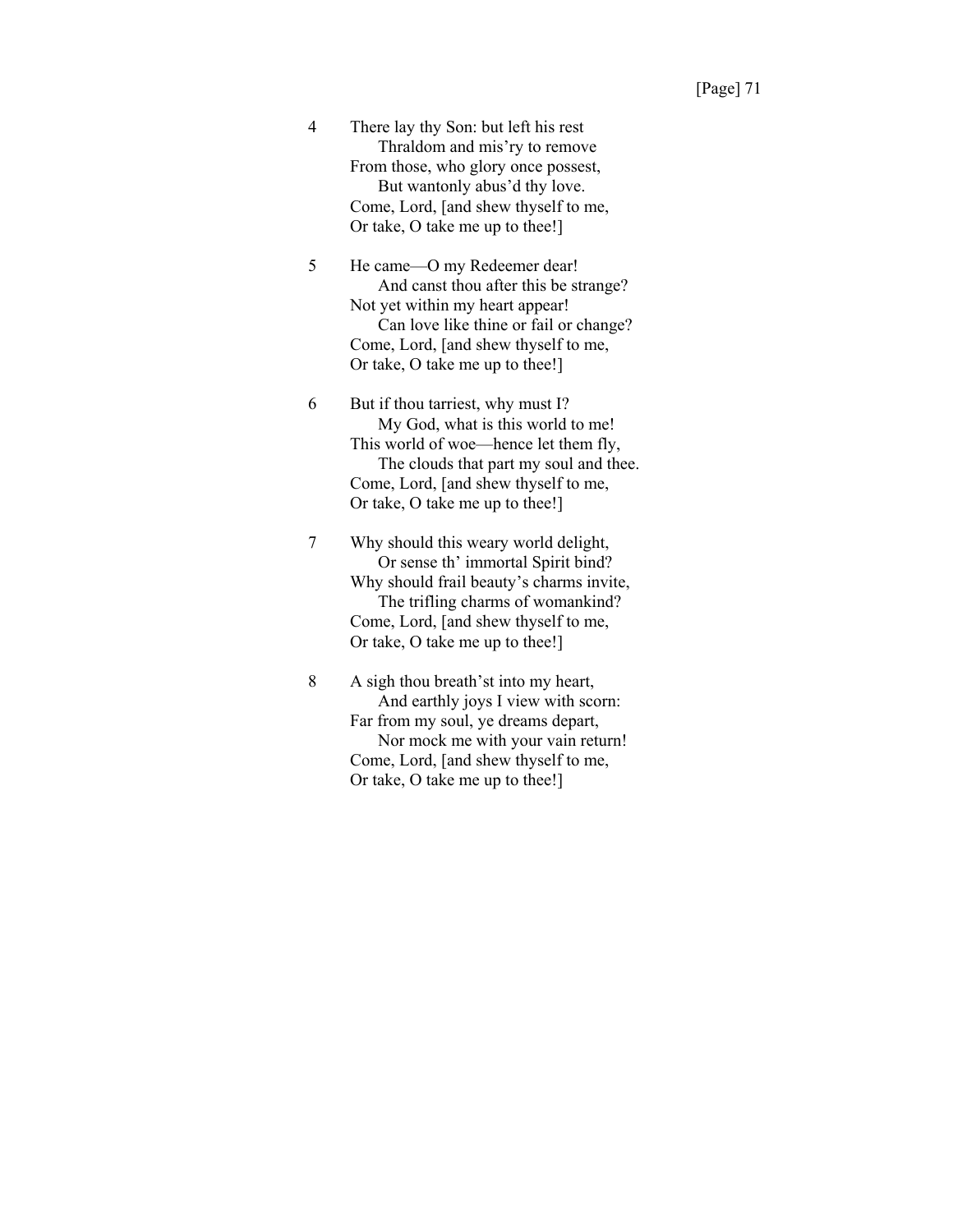9 Sorrow and sin, and loss and pain Are all that here on earth we see; Restless we pant for ease in vain, In vain—till ease we find in thee. Come, Lord, [and shew thyself to me, Or take, O take me up to thee!]

10 Idly we talk of harvests here, Eternity our harvest is: Grace brings the great sabbatic year, When ripen'd into glorious bliss. Come, Lord, [and shew thyself to me, Or take, O take me up to thee!]

11 O loose this frame, life's knot untie, That my free soul may use her wing; Now pinion'd with mortality, A weak, entangled, wretched thing! Come, Lord, [and shew thyself to me, Or take, O take me up to thee!]

12 Why should I longer stay and groan? The most of me to heav'n is fled: My thoughts and joys are thither gone; To all below I now am dead. Come, Lord, [and shew thyself to me, Or take, O take me up to thee!]

13 Come, dearest Lord! My soul's desire With eager pantings gasps for home: Thee, thee my restless hopes require; My flesh and spirit bid thee come! Come, Lord, and shew thyself to me, Or take, O take me up to thee!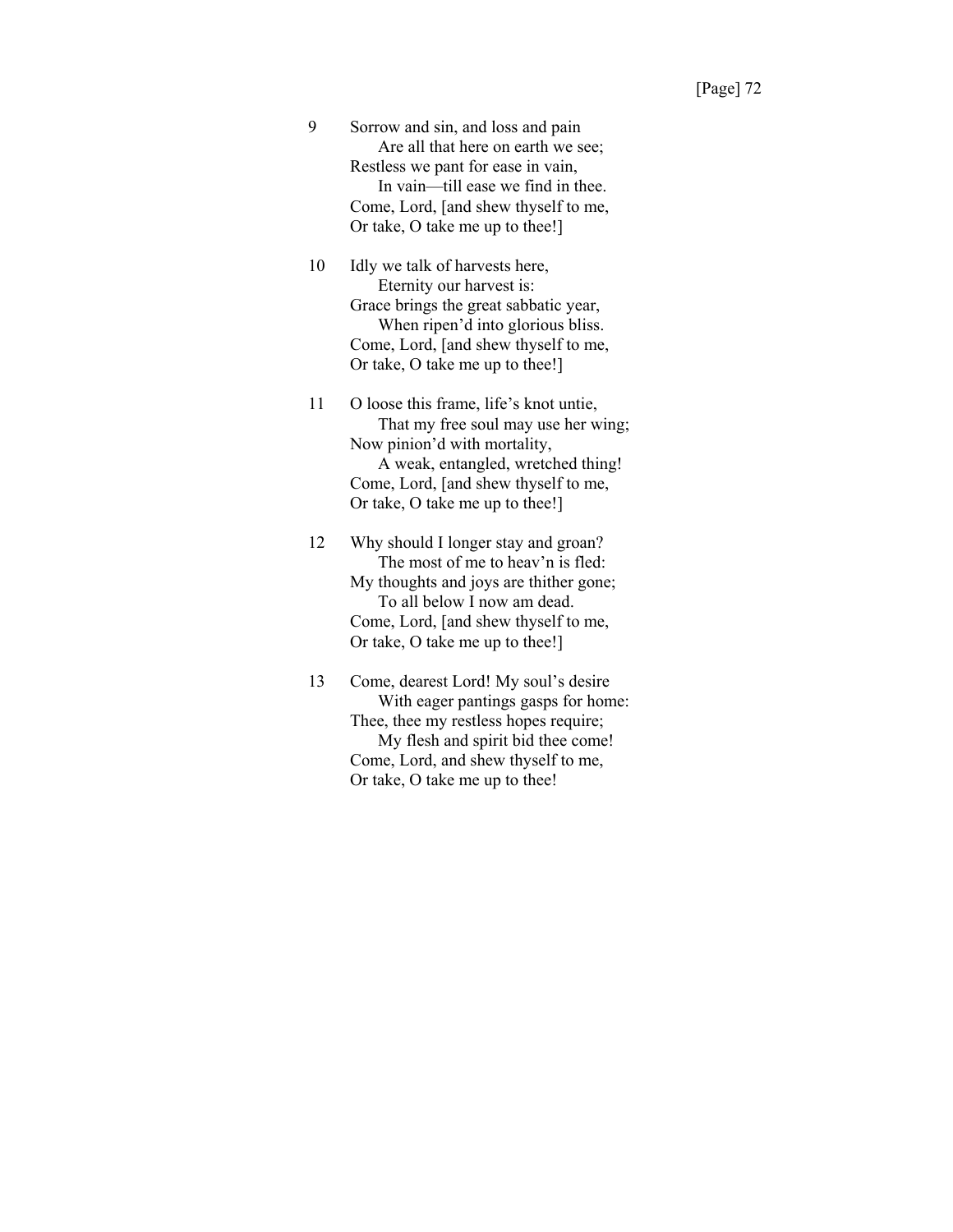#### **Longing. From the Same [Herbert].**<sup>63</sup>

- 1 With bending knees, and aking eyes, Weary and faint, to thee my cries, To thee my tears, my groans I send: O when shall my complainings end?
- 2 Wither'd my heart, like barren ground Accurst of God; my head turns round, My throat is hoarse: I faint, I fall, Yet falling still for pity call.
- 3 Eternal streams of pity flow From thee their source to earth below: Mothers are kind, because thou art, Thy tenderness o'erflows their heart.
- 4 Lord of my soul, bow down thine ear, Hear, bowels of compassion, hear! O give not to the winds my pray'r: Thy name, thy hallow'd name is there!
- 5 Look on my sorrows, mark them well, The shame, the pangs, the fires I feel: Consider, Lord; thine ear incline! Thy Son hath made my suff'rings thine.

<sup>63</sup>Source: George Herbert, *The Temple* (Cambridge: Buck & Daniel, 1633), 142–45 (#119). First appeared in *CPH* (1737), 52–54 (several small revisions, and one new stanza [#10] in this setting).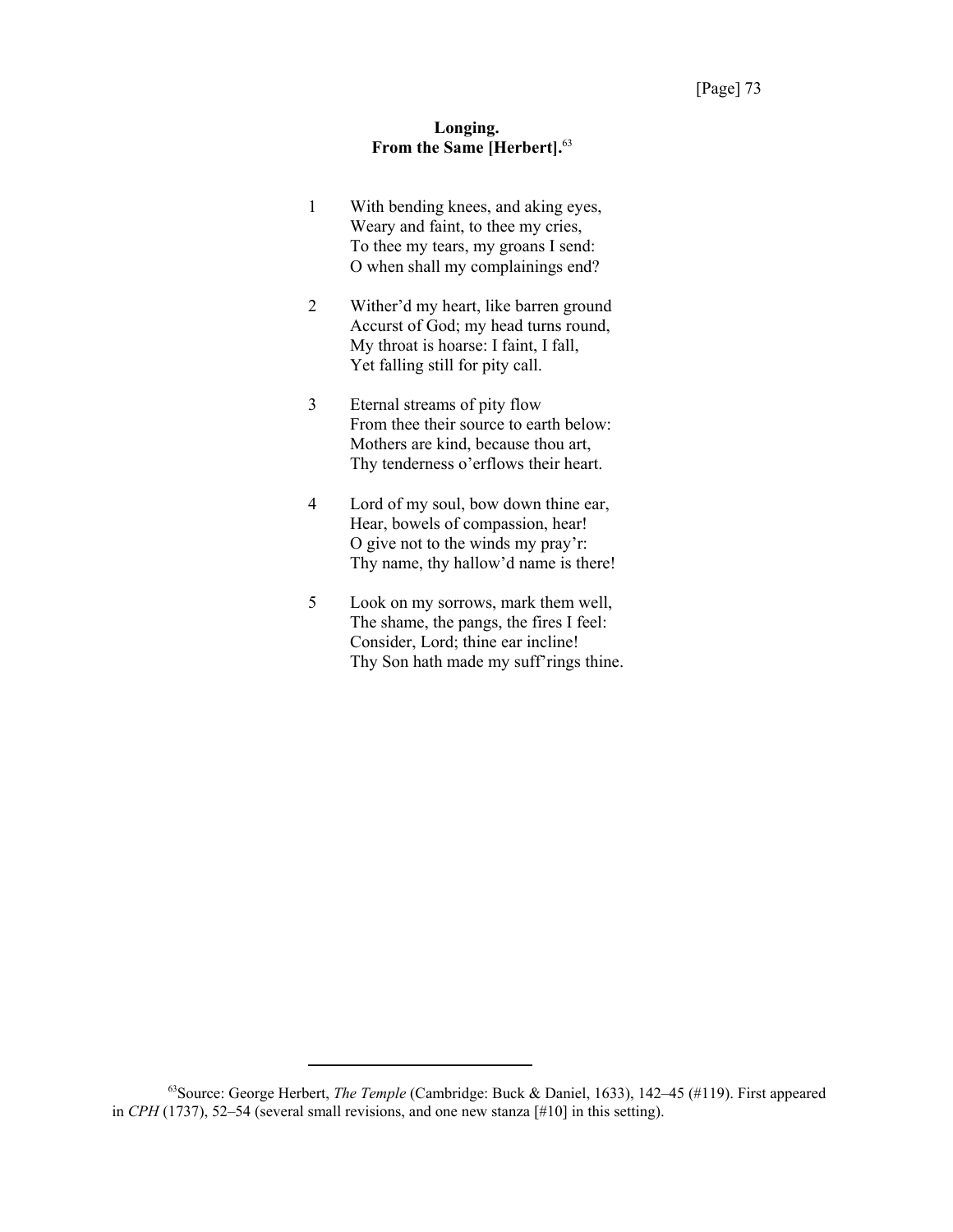- 6 Thou, Jesu, on th' accursed tree Didst bow thy dying head for me; Incline it now! Who made the ear, Shall he, shall he forget to hear!
- 7 See thy poor dust, in pity see, It stirs, it creeps, it aims at thee! Haste, save it from the greedy tomb! Come!—Ev'ry atom bids thee come!
- 8 'Tis thine to help! Forget me not! O be thy mercy ne'er forgot! Lock'd is thy ear? Yet still my plea May speed: for mercy keeps the key.
- 9 Thou tarriest, while I sink, I die, And fall to nothing! Thou on high Seest me undone. Yet am I stil'd By thee (lost as I am) thy child!
- 10 Didst thou for this forsake thy throne? Where are thy ancient mercies gone? Why should my pain my guilt survive, And sin be dead, yet sorrow live?
- 11 Yet sin is dead; and yet abide Thy promises; they speak, they chide: They in my bosom pour my tears, And my complaints present as theirs.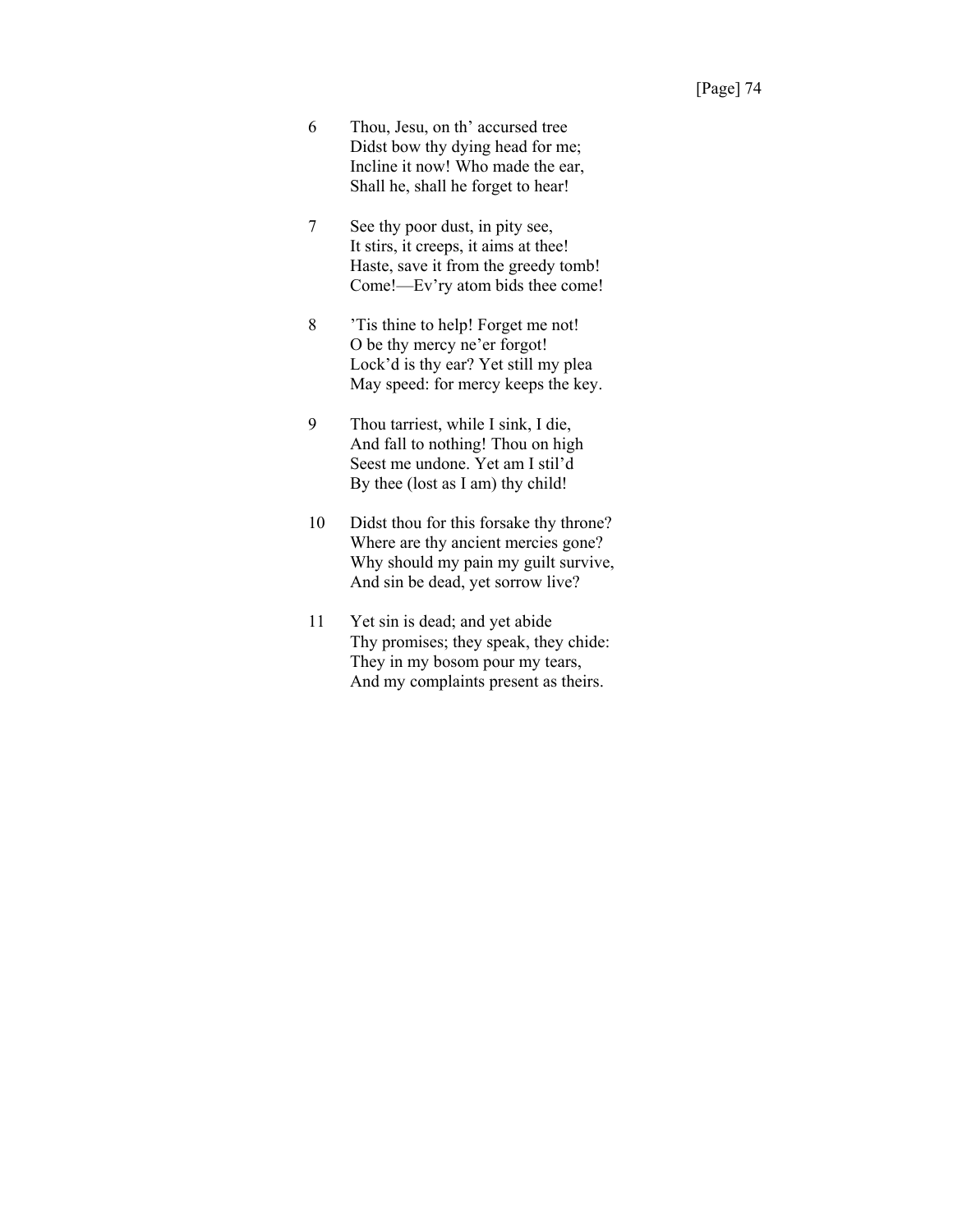- 12 Hear, Jesu! Hear my broken heart! Broken so long, that ev'ry part Hath got a tongue that ne'er shall cease, Till thou pronounce "Depart in peace."
- 13 My love, my Saviour, hear my cry; By these thy $^{64}$  feet at which I lie! Pluck out thy dart! Regard my sighs; Now heal my soul, or now it dies.

#### **The Search. From the Same [Herbert].**<sup>65</sup>

- 1 Whither, O whither art thou fled, My Saviour and my love? My searches are my daily bread, Yet unsuccessful prove. My knees on earth, on heav'n mine eye Is fixt; and yet the sphere, And yet the center both deny That thou, my God, art there. 2 Yet can I mark that herbs below Their fragrant greens display,
	- As if to meet thee they did know, While wither'd I decay. Yet can I mark how stars above With conscious lustre shine, Their glories borrowing from thy love, While I in darkness pine.

 $64$ <sup>4</sup> Thy" changed to "dear" in 4<sup>th</sup> edn. (1743) and 5<sup>th</sup> edn. (1756).

<sup>65</sup>Source: George Herbert, *The Temple* (Cambridge: Buck & Daniel, 1633), 156–57 (#131).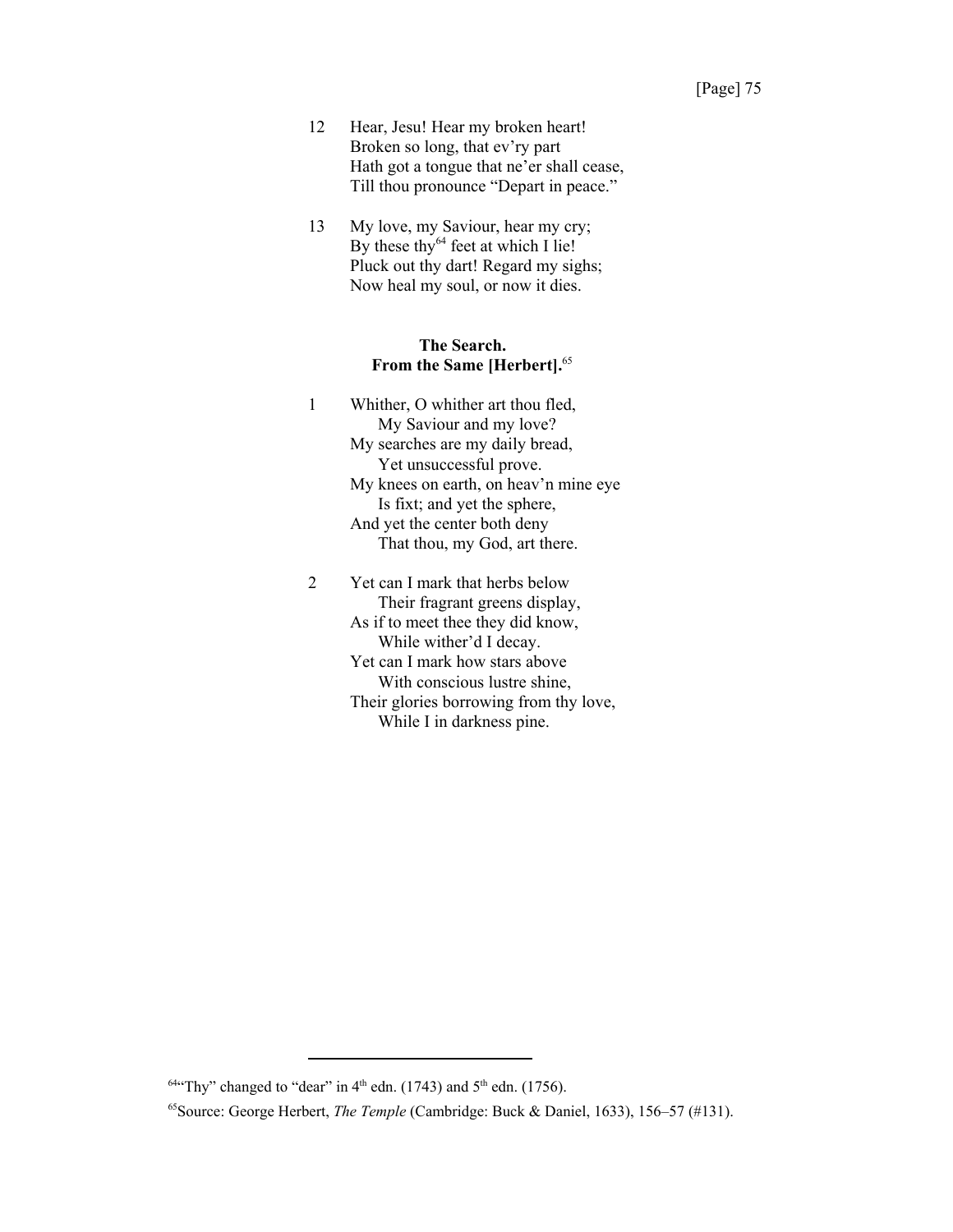3 I sent a sigh to seek thee out, Drawn from my heart in pain, Wing'd like an arrow; but my scout Return'd alas! In vain. Another from my endless store I turn'd into a groan, Because the search was dumb before: But all alas! Was one.

4 Where is my God? What secret place Still holds, and hides thee still? What covert dares eclipse thy face?— Is it thy awful will? O let not that thy presence bound: Rather let walls of brass, Let seas and mountains gird thee round, And I thro' all will pass.

5 Thy will so vast a distance is, Remotest points combine, East touches west, compared to this, And heav'n and hell conjoin. Take then these bars, these lengths away, Turn and restore my soul: Thy love omnipotent display, Approach! And make me whole.

6 When thou, my Lord, my God art nigh, Nor life, nor death can move, Nor deepest hell, nor pow'rs on high Can part me from thy love.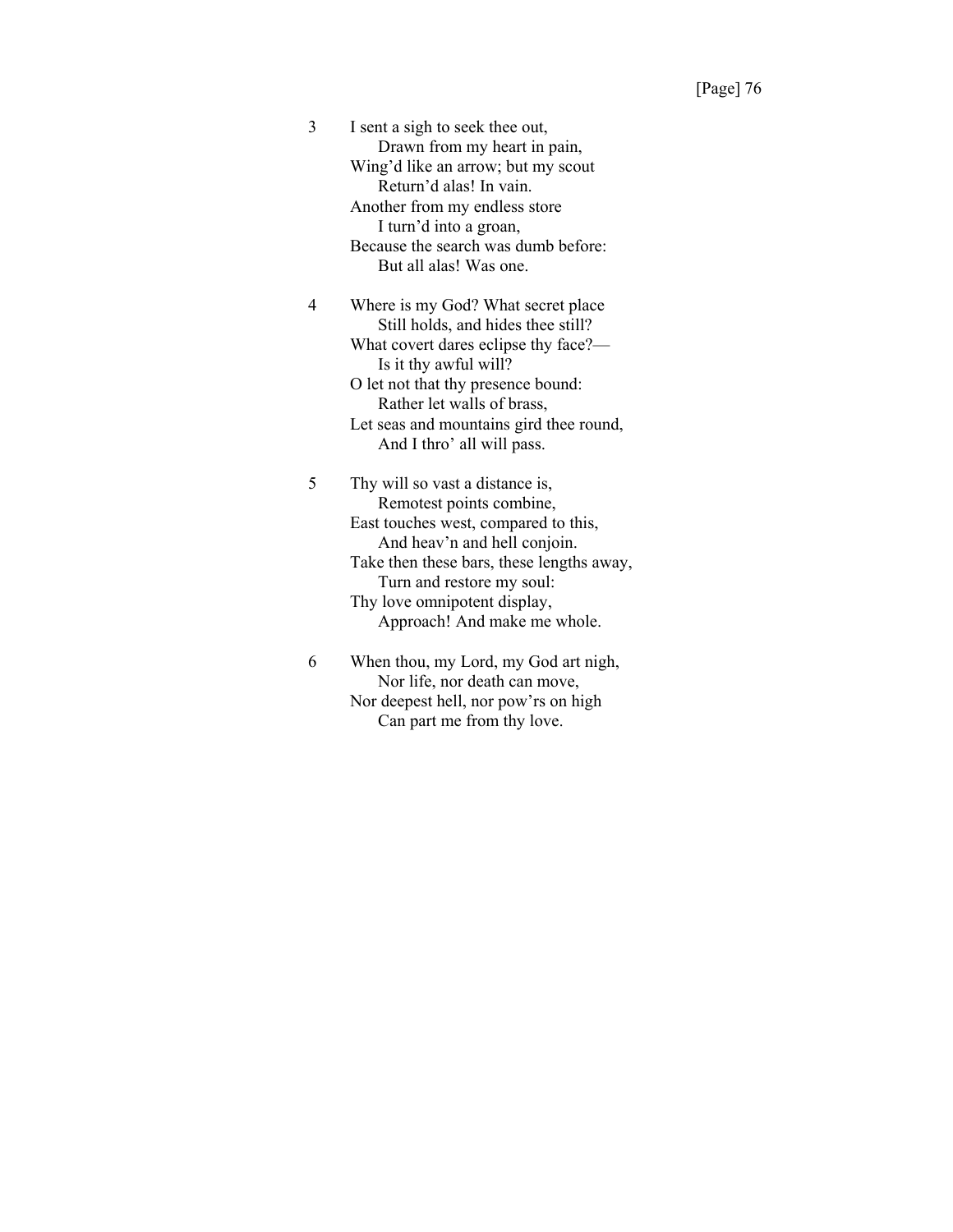For as thy absence passes far The widest distance known, Thy presence brings my soul so near, That thou and I are one!

## **Discipline. From the Same [Herbert].**<sup>66</sup>

| 1 | O throw away thy rod,<br>O throw away thy wrath!<br>My gracious Saviour and my God,<br>O take the gentle path.                    |
|---|-----------------------------------------------------------------------------------------------------------------------------------|
| 2 | Thou seest, my heart's desire<br>Still unto thee is bent:<br>Still does my longing soul aspire<br>To an entire consent.           |
| 3 | Not ev'n a word or look<br>Do I approve or own,<br>But by the model of thy book,<br>Thy sacred book alone.                        |
| 4 | Altho' I fail, I weep;<br>Altho' I halt in pace,<br>Yet still with trembling steps I creep<br>Unto the throne of grace.           |
| 5 | O then let wrath remove:<br>For love will do the deed!<br>Love will the conquest gain; with love<br>Ev'n stony hearts will bleed. |

<sup>66</sup>Source: George Herbert, *The Temple* (Cambridge: Buck & Daniel, 1633), 173–74 (#151). First appeared in *CPH* (1737), 45–46.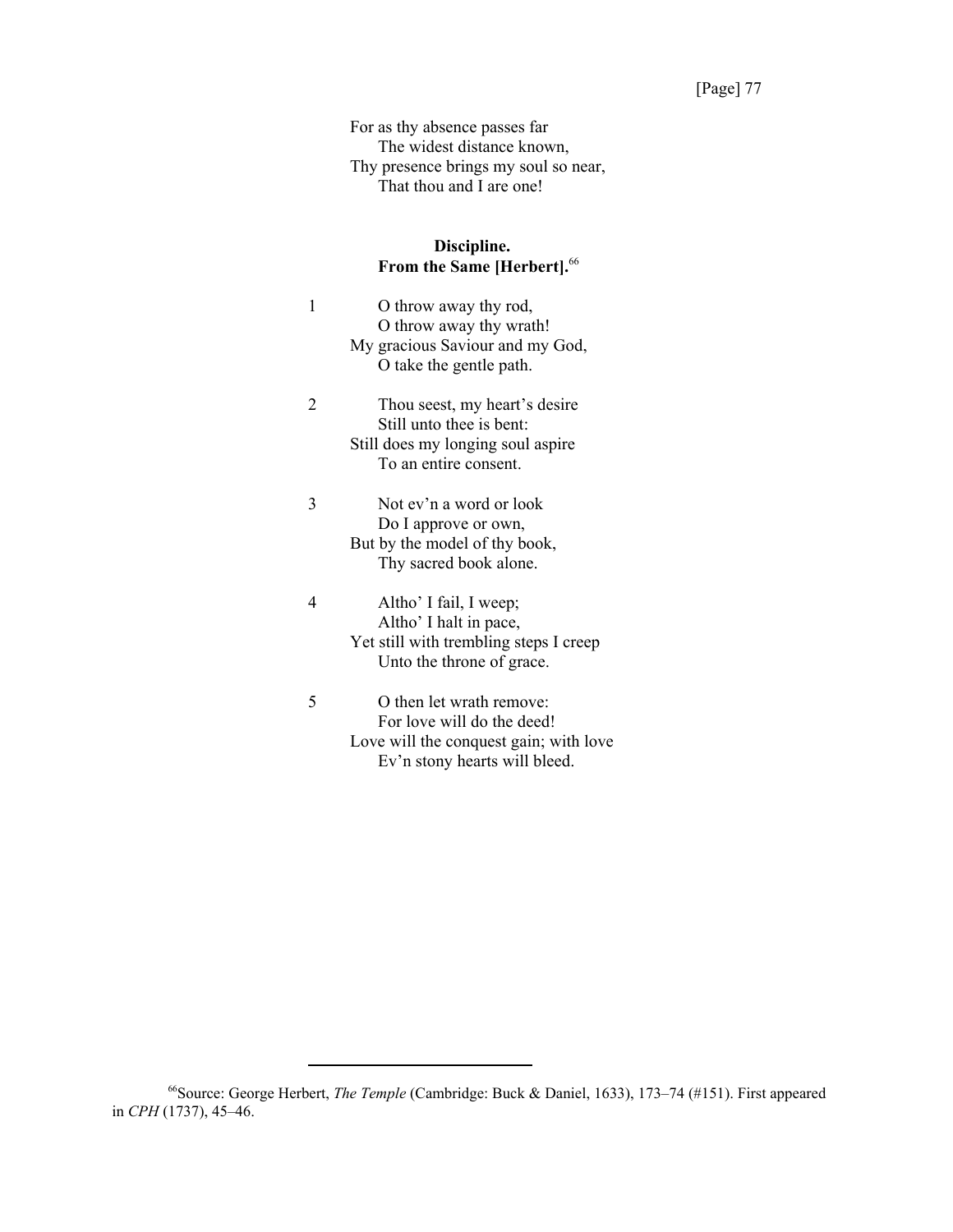6 For love is swift of foot, Love is a man of war; Love can resistless arrows shoot, And hit the mark from far.

7 Who can escape his bow? That which hath wrought on thee, Which brought the King of Glory low, Must surely work on me.

8 O throw away thy rod; What tho' man frailties hath? Thou art my Saviour and my God! O throw away thy wrath!

#### **Divine Love. From the German.**<sup>67</sup>

1 Thou hidden love of God, whose height, Whose depth unfathom'd no man knows, I see from far thy beauteous light, Inly I sigh for thy repose. My heart is pain'd, nor  $68$  can it be At rest, till it finds rest in thee.

2 Thy secret voice invites me still The sweetness of thy yoke to prove; And fain I would: but tho' my will Be<sup>69</sup> fixt, yet wide my passions rove. Yet hindrances strew all the way; I aim at thee, yet from thee stray.

<sup>67</sup>Source: Nikolaus Ludwig von Zinzendorf, ed. *Das Gesang-Buch der Gemeine in Herrn-Huth* (Halle: Wäysenhaus, 1737), 483–84 (#542, by Gerhard Tersteegen). First appeared in *CPH* (1738), 51–53.

<sup>68</sup>Ori., "not"; a misprint, as seen in *CPH* (1738), 51.

 $69$ <sup>4</sup> Be" changed to "Seem" in 4<sup>th</sup> edn. (1743) and 5<sup>th</sup> edn. (1756).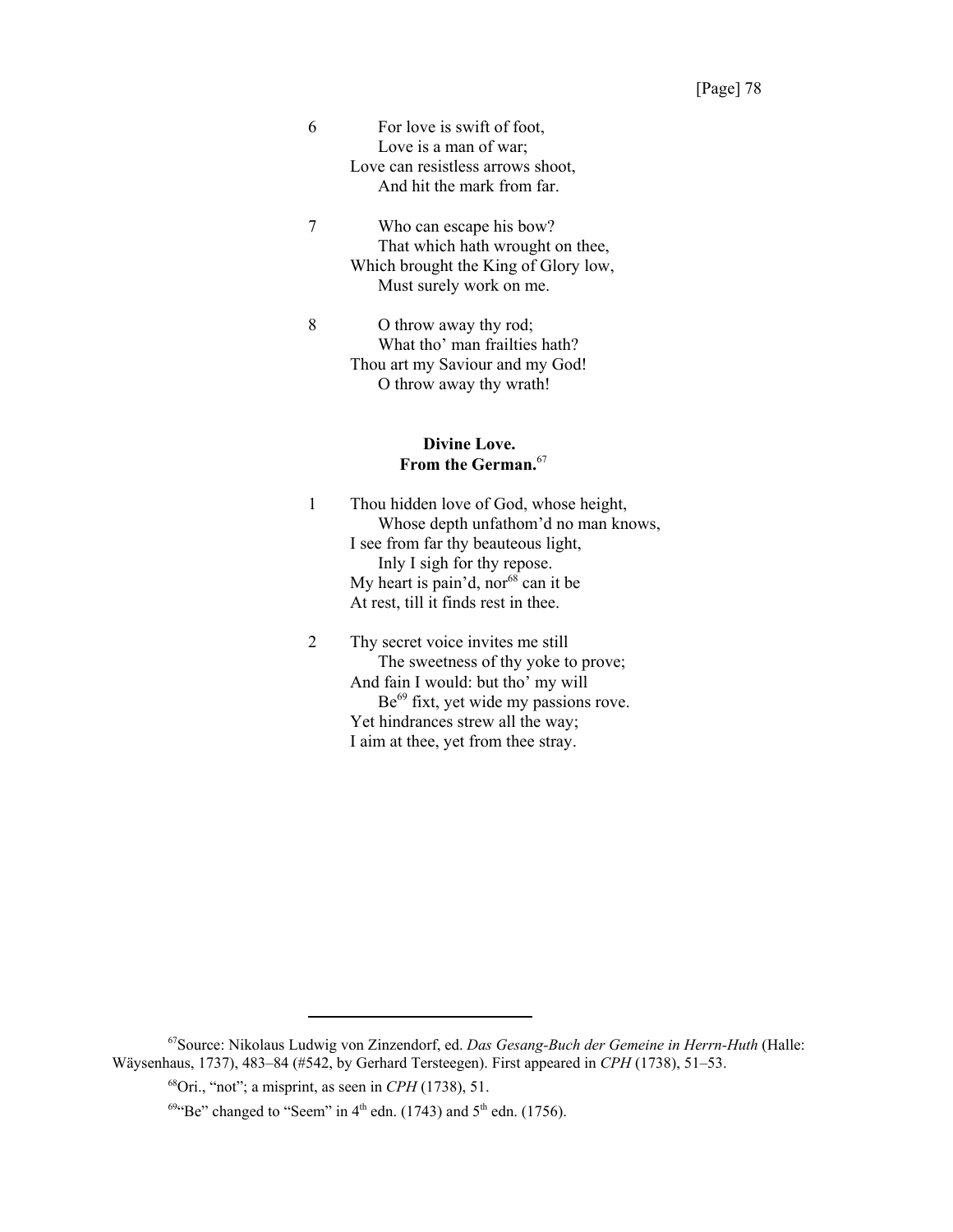3 'Tis mercy all, that thou hast brought My mind to seek her peace in thee! Yet while I seek, but find thee not, No peace my wandring soul shall see. O when shall all my wandrings end, And all my steps to thee-ward tend?

4 Is there a thing beneath the sun, That strives with thee my heart to share? Ah tear it thence, and reign alone, The Lord of ev'ry motion there: Then shall my heart from earth be free, When it has found repose in thee.

5 O hide this SELF from me, that I No more, but Christ in me may live! My vile affections crucify, Nor let one darling lust survive. In all things nothing may I see, Nothing desire, or seek but thee!

6 O LOVE, thy sov'reign aid impart, To save me from low-thoughted care: Chase this self-will thro' all my heart, Thro' all its latent mazes there. Make me thy duteous child, that I Ceaseless may Abba Father cry.

7 Ah no! Ne'er will I backward turn: Thine wholly, thine alone I am!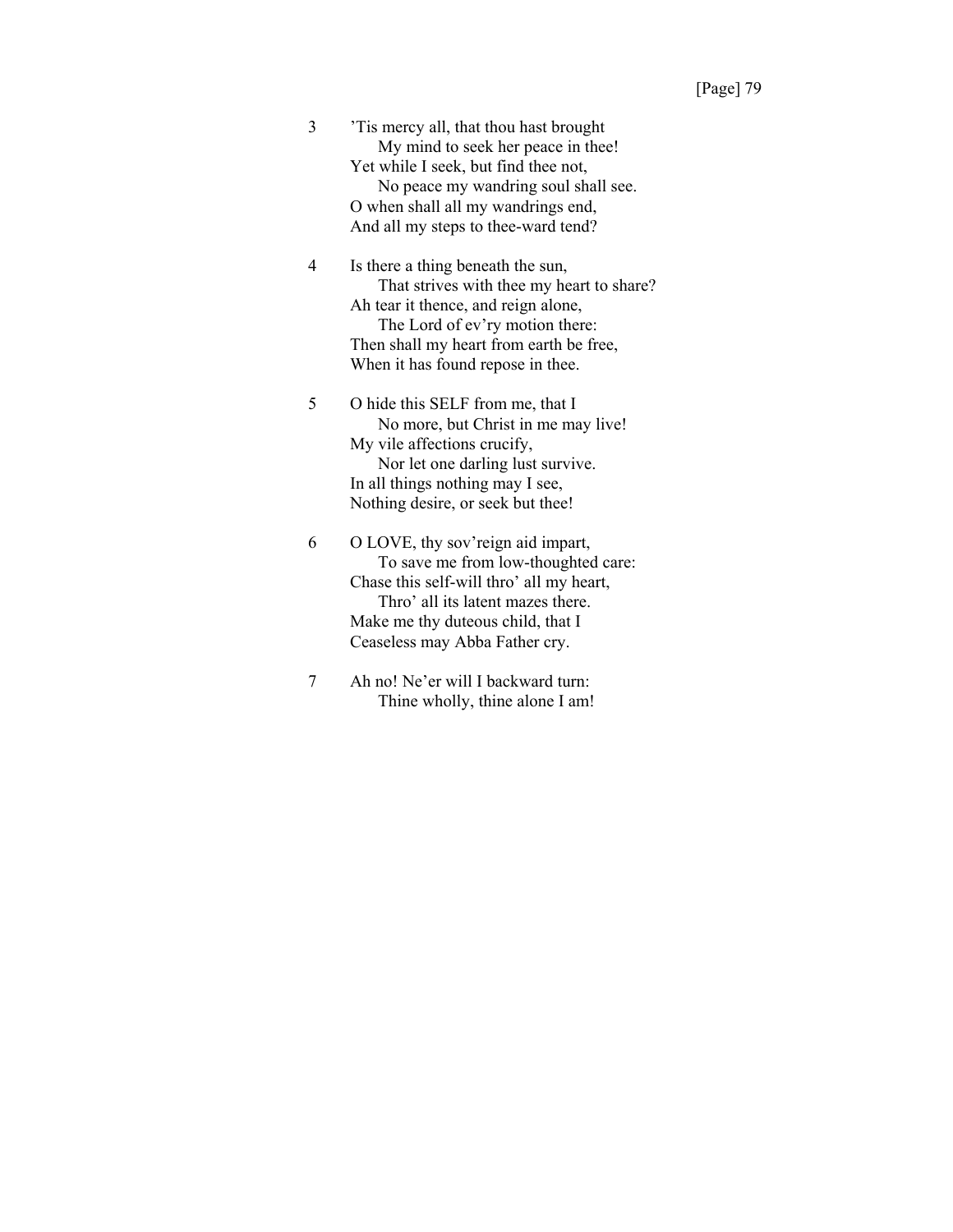Thrice happy he, who views with scorn Earth's toys for thee his constant flame. O help, that I may never move From the blest footsteps of thy love!

8 Each moment draw from earth away My heart, that lowly waits thy call: Speak to my inmost soul, and say I am thy love, thy God, thy all! To feel thy pow'r, to hear thy voice, To taste thy love is all my choice!

#### **Written in the Beginning of a Recovery from Sickness.**

- 1 Peace, flutt'ring soul! The storm is o'er, Ended at last the doubtful<sup>70</sup> strife: Respiring now, the cause explore That bound thee to a wretched life.
- 2 When on the margin of the grave, Why did I doubt my Saviour's art? Ah! Why mistrust his will to save? What meant that fault'ring of my heart?
- 3 'Twas not the searching pain within That fill'd my coward flesh with fear; Nor conscience of uncancel'd  $\sin$ ;<sup>71</sup> Nor sense of dissolution near.

<sup>&</sup>lt;sup>70</sup>Ori., "doubtless"; corrected 3<sup>rd</sup> edn. (1739) by ms. insert; and in 4<sup>th</sup> edn. (1743) and 5<sup>th</sup> edn. (1756).

<sup>&</sup>lt;sup>71</sup>Changed to read "Nor consciousness of outward sin" in  $4<sup>th</sup>$  edn. (1743) and  $5<sup>th</sup>$  edn. (1756).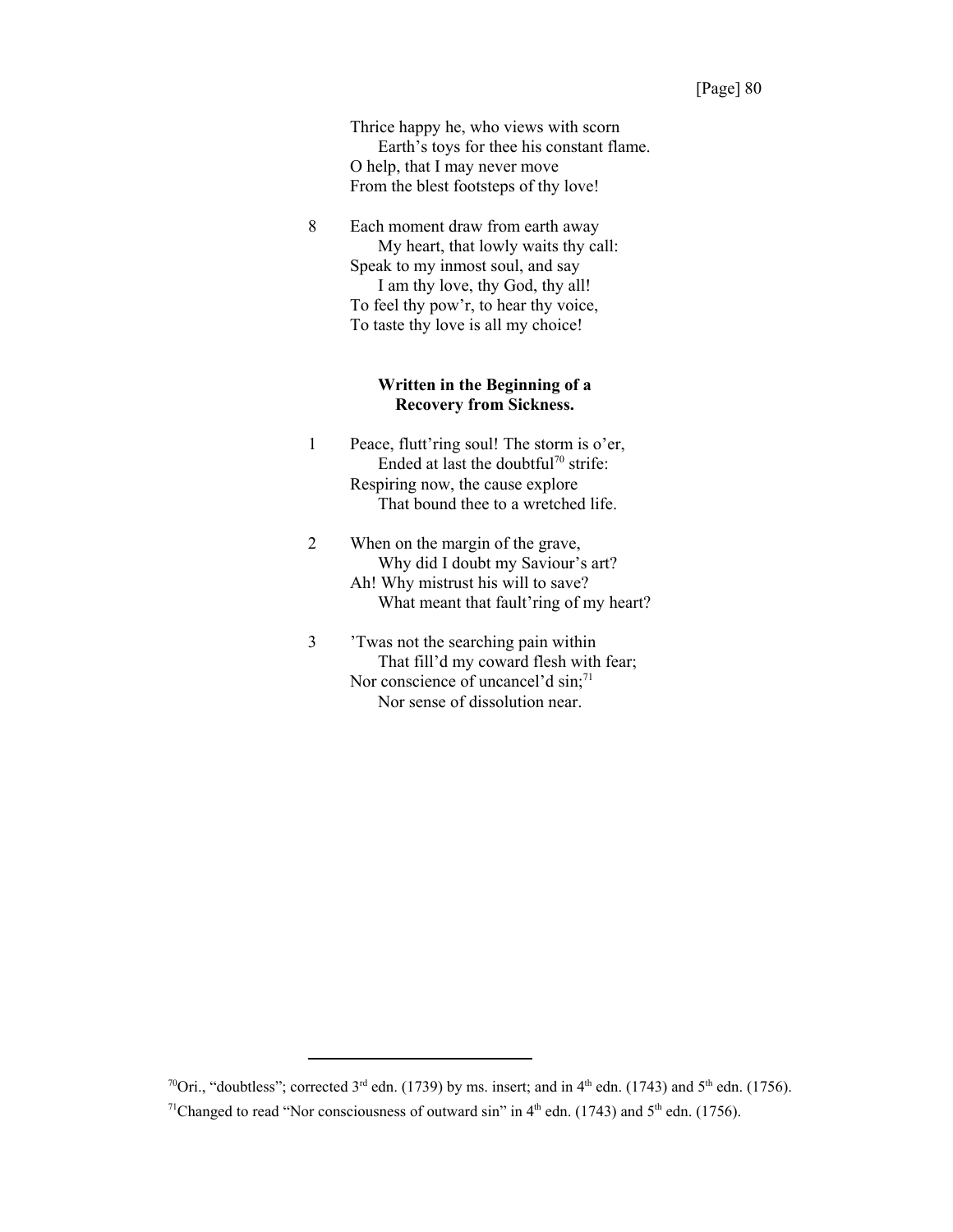- 4 Of hope I felt no joyful ground, The fruit of righteousness alone; Naked of Christ my soul I found, And started from a God unknown.
- 5 Corrupt my will, nor half subdu'd, Could I his purer presence bear? Unchang'd, unhallow'd, unrenew'd Could I before his face appear?
- 6 Father of mercies, hear my call! Ere yet returns the fatal hour, Repair my loss, retrieve my fall, And raise me by thy quick'ning pow'r.
- 7 My nature re-exchange for thine; Be thou my life, my hope, my gain; Arm me in panoply divine, And death shall shake his dart in vain.
- 8 When I thy promis'd Christ have seen, And clasp'd him in my soul's embrace, Possest of my salvation, then— Then, let me, Lord, depart in peace!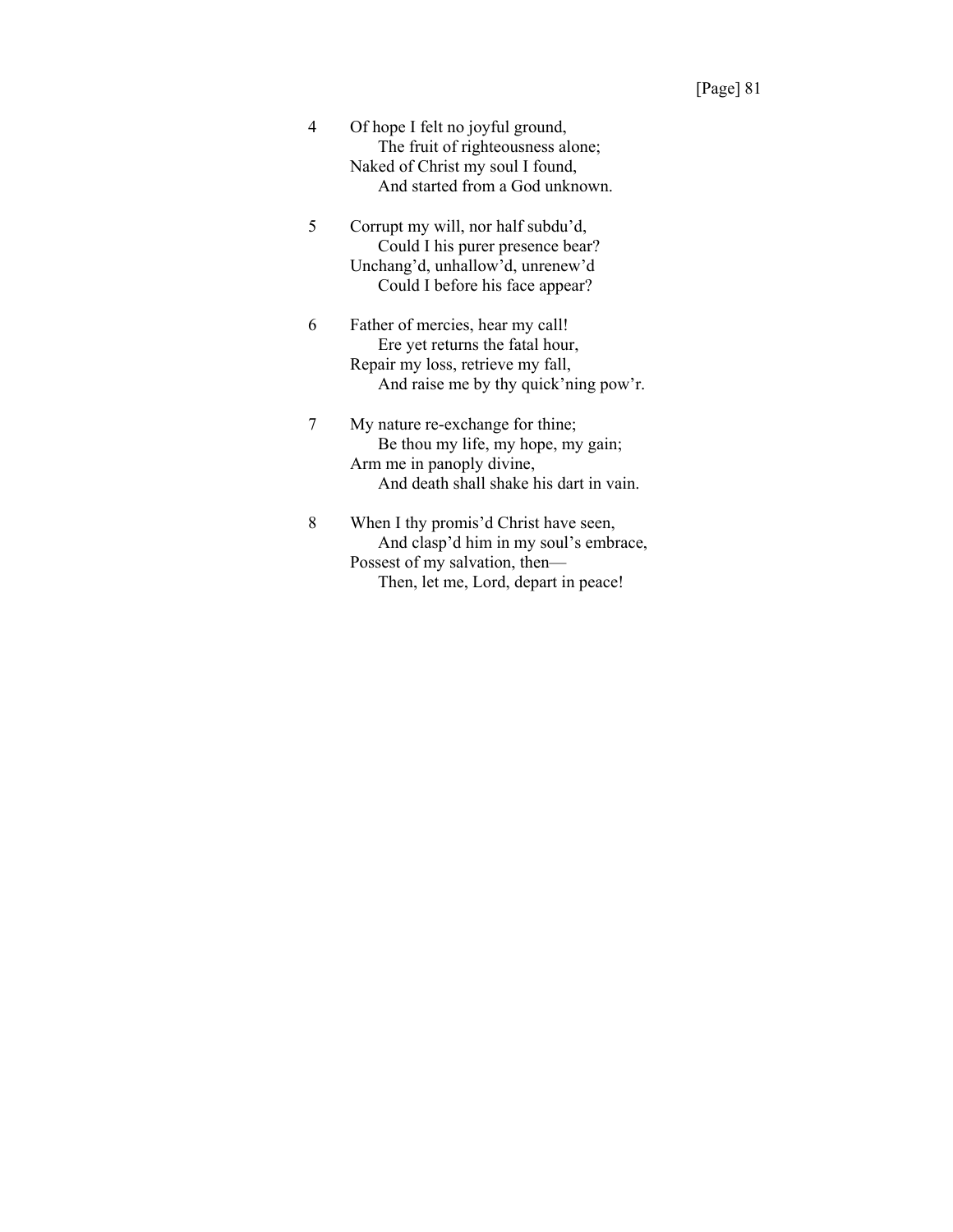#### **After a Recovery from Sickness.**

| 1 | And live I yet by pow'r divine?    |
|---|------------------------------------|
|   | And have I still my course to run? |
|   | Again brought back in its decline  |
|   | The shadow of my parting sun?      |

2 Wondring I ask, is this the breast Struggling so late and torn with pain! The eyes that upward look'd for rest, And dropt their weary lids again!

3 The recent horrors still appear: O may they never cease to awe! Still be the king of terrors near, Whom late in all his pomp I saw.

4 Torture and sin prepar'd his way, And pointed to a yawning tomb! Darkness behind eclips'd the day, And check'd my forward hopes of home.

5 My feeble flesh refus'd to bear Its strong redoubled agonies: When mercy heard my speechless pray'r, And saw me faintly gasp for ease.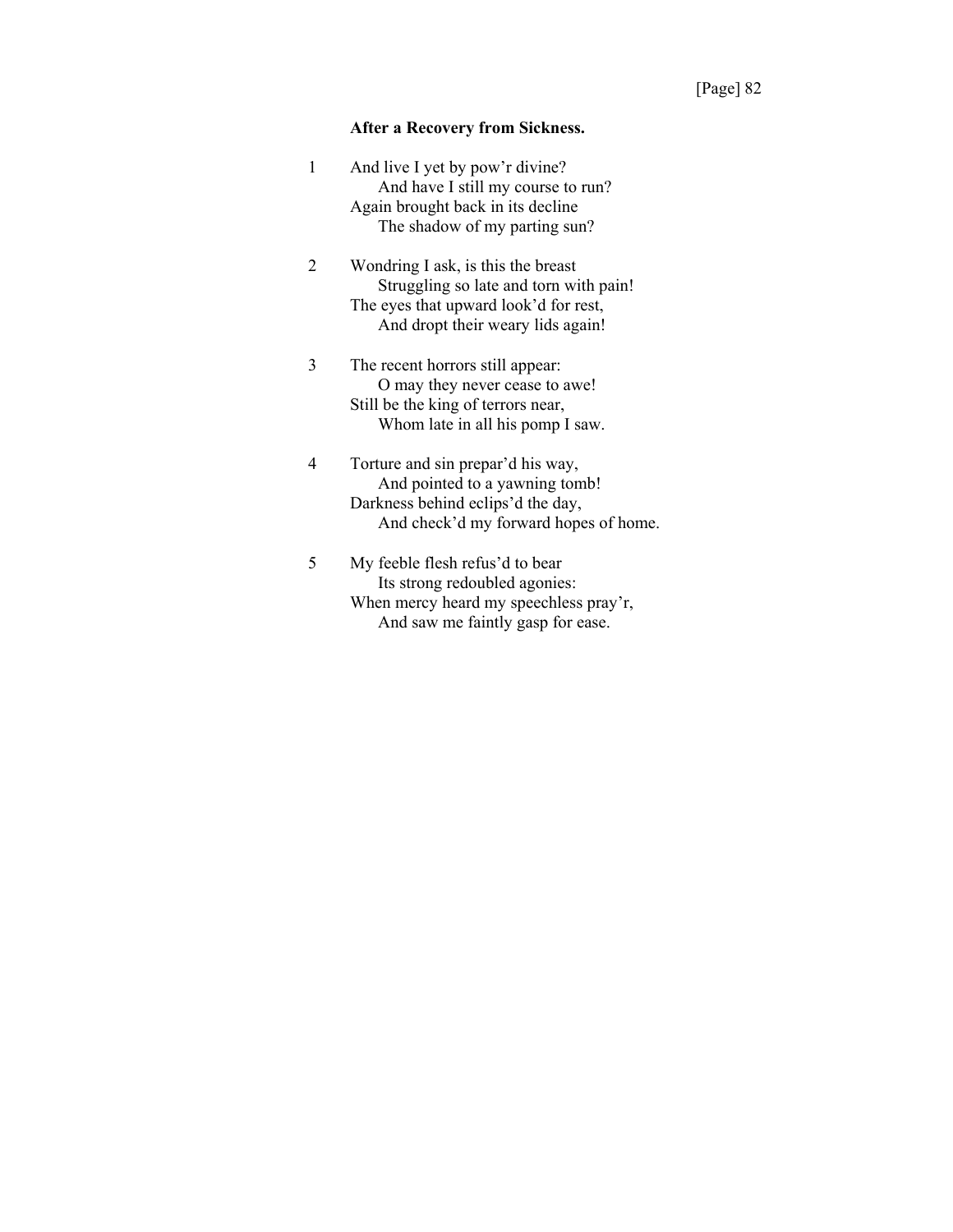- 6 Jesus to my deliv'rance flew, Where sunk in mortal pangs I lay: Pale death his ancient conq'ror knew, And trembled, and ungrasp'd his prey!
- 7 The fever turn'd its backward course, Arrested by almighty pow'r; Sudden expir'd its fiery force, And anguish gnaw'd my side no more.
- 8 God of my life, what just return Can sinful dust and ashes give? I only live my sin to mourn, To love my God I only live!
- 9 To thee, benign and saving pow'r I consecrate my lengthen'd days; While mark'd with blessings, ev'ry hour Shall speak thy co-extended praise.
- 10 How shall I teach the world to love, Unchang'd myself, unloos'd my tongue? Give me the pow'r of faith to prove, And mercy shall be all my song.
- 11 Be all my added life employ'd Thy image in my soul to see: Fill with thyself the mighty void; Enlarge my heart to compass thee!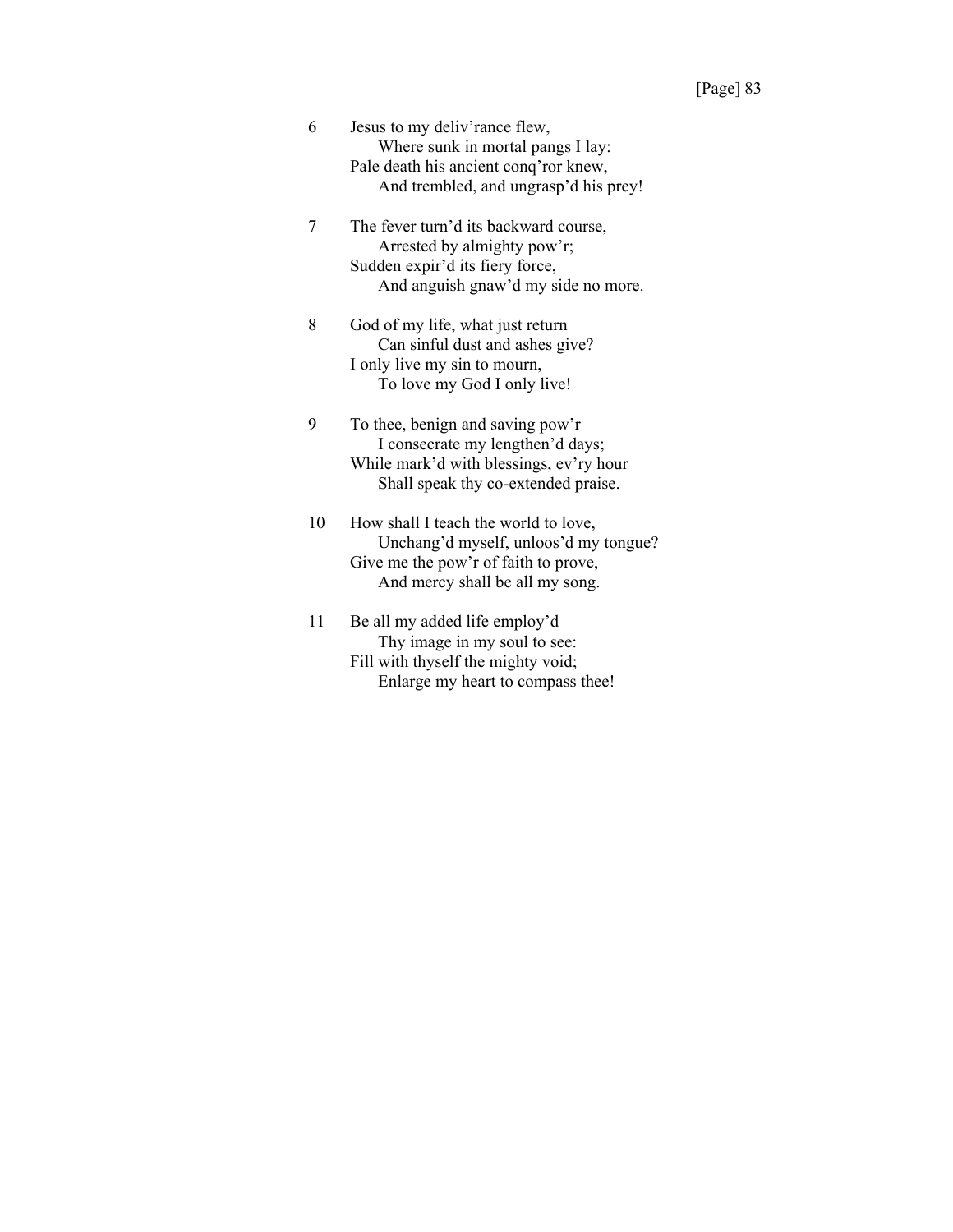- 12 O give me, Saviour, give me more! Thy mercies to my soul reveal: Alas! I *see* their endless store, Yet O! I cannot, cannot *feel*!
- 13 The blessing of thy love bestow: For this my cries shall never fail; Wrestling I will not let thee go, I will not, till my suit prevail.
- 14 I'll weary thee with my complaint; Here at thy feet for ever lie, With longing sick, with groaning faint: O give me love, or else I die!
- 15 Without this best, divinest grace 'Tis death, 'tis worse than death to live; 'Tis hell to want thy blissful face, And saints in thee their heav'n receive.
- 16 Come then, my hope, my life, my Lord, And fix in me thy lasting home! Be mindful of thy gracious word, Thou with thy promis'd Father, come!
- 17 Prepare, and then possess my heart, O take me, seize me from above: Thee do I love, for God thou art; Thee do I feel, for God is love!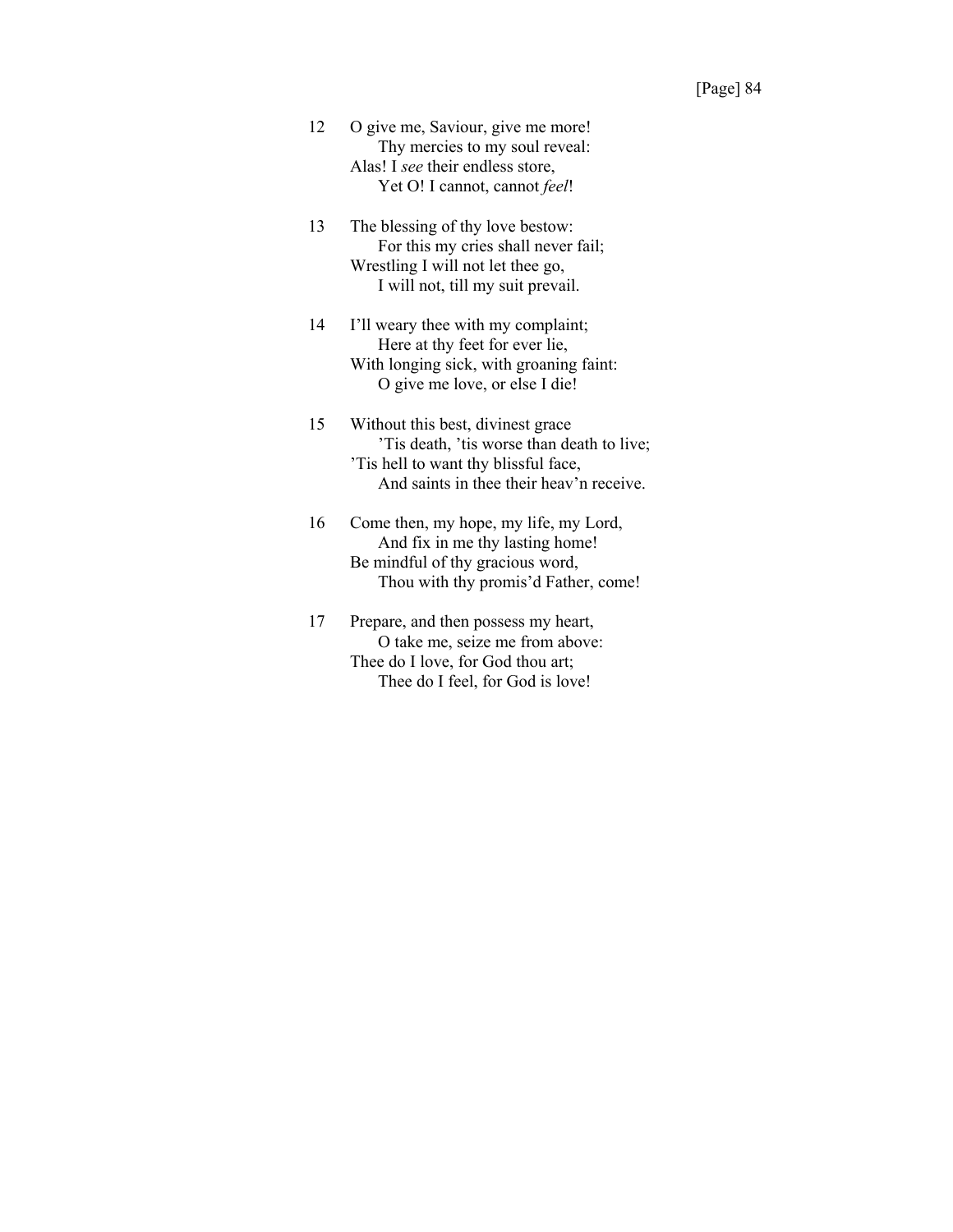#### **A Prayer Under Convictions.**

- 1 Father of light, $72$  from whom proceeds Whate'er thy ev'ry creature needs, Whose goodness providently nigh Feeds the young ravens when they cry; To thee I look; my heart prepare, Suggest, and hearken to my pray'r.
- 2 Since by thy light myself I see Naked, and poor, and void of thee, Thine eyes must all my thoughts survey, Preventing what my lips would say: Thou seest my wants; for help they call, And ere I speak, thou know'st them all.
- 3 Thou know'st the baseness of my mind Wayward, and impotent and blind, Thou know'st how unsubdu'd my will, Averse to good, and prone to ill: Thou know'st how wide my passions rove, Nor check'd by fear, nor charm'd by love.
- 4 Fain would I know, as known by thee, And feel the indigence I see; Fain would I all my vileness own, And deep beneath the burden groan: Abhor the pride that lurks within, Detest and loath myself and sin.

<sup>&</sup>lt;sup>72</sup>Only the  $2<sup>nd</sup>$  edn. (1739) uses "Father of lights," as in James 1:17.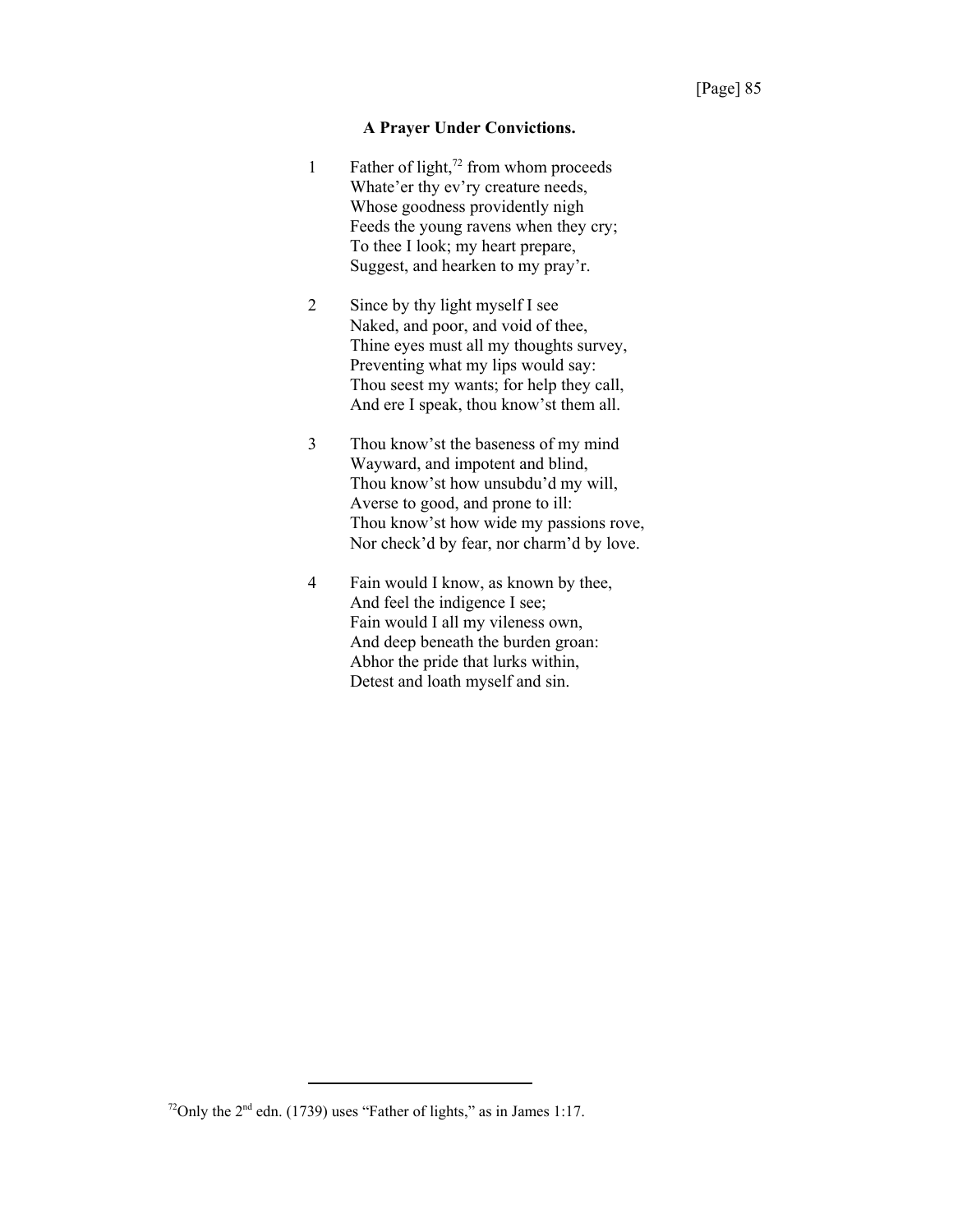- 5 Ah give me, Lord, myself to feel, My total misery reveal: Ah give me, Lord, (I still would say) A heart to mourn, a heart to pray; My business this, my only care, My life, my ev'ry breath be pray'r.
- 6 Scarce I begin my sad complaint, When all my warmest wishes faint; Hardly I lift my weeping eye, When all my kindling ardors die; Nor hopes nor fears my bosom move, For still I cannot, cannot love.
- 7 Father, I want a thankful heart; I want to taste how good thou art, To plunge me in thy mercy's sea, And comprehend thy love to me; The breadth, and length, and depth, and height Of love divinely infinite.
- 8 Father, I long my soul to raise And dwell for ever on thy praise, Thy praise with glorious joy to tell, In extasy unspeakable; While the full pow'r of FAITH I know, And reign triumphant here below.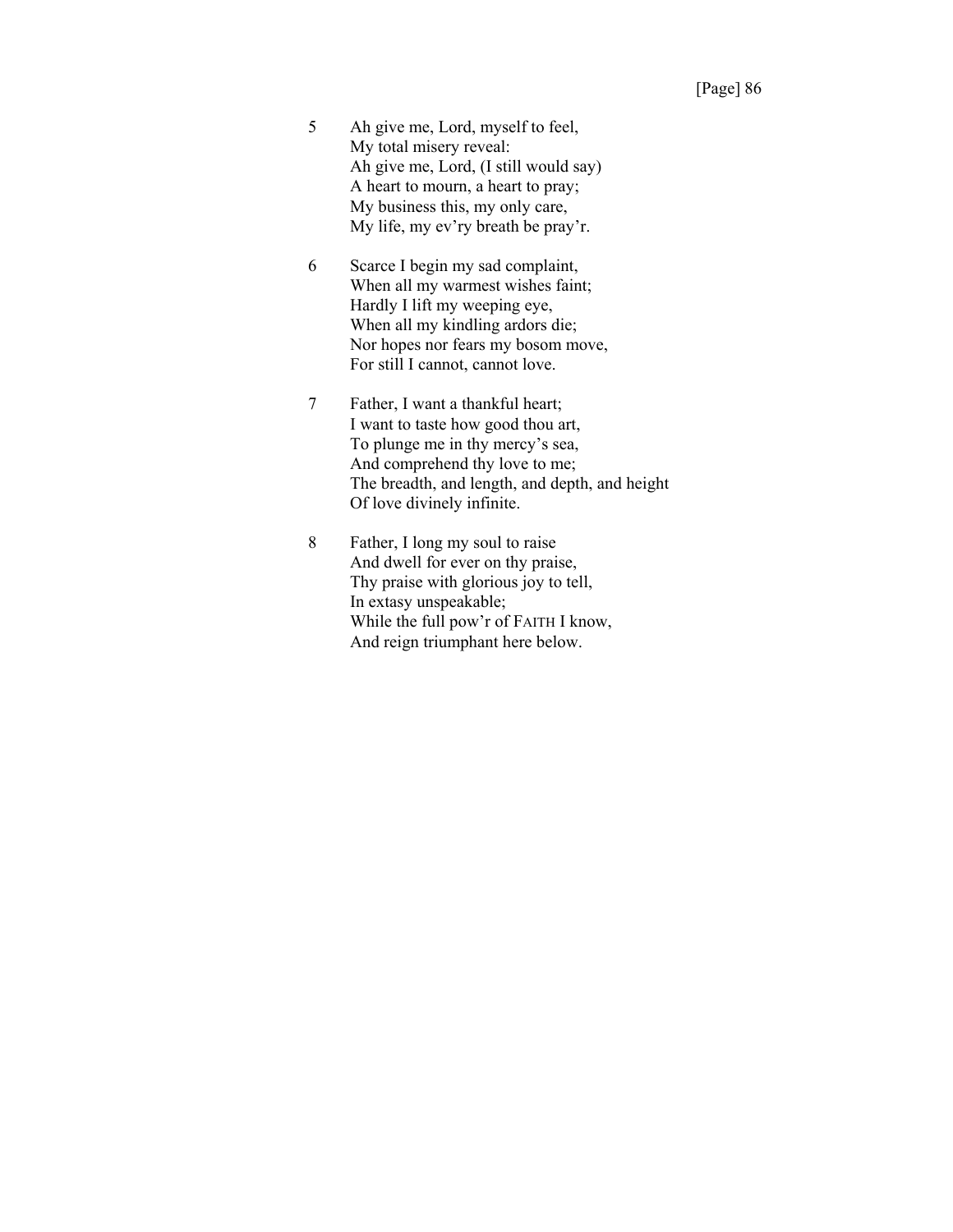#### **The 53d Chapter of Isaiah.**

| 1 | Who hath believ'd the tidings? Who?<br>Or felt the joys our words impart?                                                                                                                                                                                                                                                                                 |
|---|-----------------------------------------------------------------------------------------------------------------------------------------------------------------------------------------------------------------------------------------------------------------------------------------------------------------------------------------------------------|
|   | Gladly confess'd our record true,                                                                                                                                                                                                                                                                                                                         |
|   | And found the Saviour in his heart?                                                                                                                                                                                                                                                                                                                       |
|   | Planted in nature's barren ground,                                                                                                                                                                                                                                                                                                                        |
|   | And cherish'd by Jehovah's care,                                                                                                                                                                                                                                                                                                                          |
|   | There shall th' immortal seed be found,                                                                                                                                                                                                                                                                                                                   |
|   | The root divine shall flourish there!                                                                                                                                                                                                                                                                                                                     |
| 2 | See the desire of nations comes;                                                                                                                                                                                                                                                                                                                          |
|   | Nor outward pomp bespeaks him near,                                                                                                                                                                                                                                                                                                                       |
|   | A veil of flesh the God assumes,                                                                                                                                                                                                                                                                                                                          |
|   | A servant's form he stoops to wear;                                                                                                                                                                                                                                                                                                                       |
|   | He lays his every glory by;                                                                                                                                                                                                                                                                                                                               |
|   | Ignobly low, obscurely mean,                                                                                                                                                                                                                                                                                                                              |
|   | Of beauty void, in reason's eye,                                                                                                                                                                                                                                                                                                                          |
|   | The source of loveliness is seen.                                                                                                                                                                                                                                                                                                                         |
| 3 | Rejected and despis'd of men,                                                                                                                                                                                                                                                                                                                             |
|   | A Man of Griefs, inur'd to woe;                                                                                                                                                                                                                                                                                                                           |
|   | His only intimate is pain,                                                                                                                                                                                                                                                                                                                                |
|   | And grief is all his life below.                                                                                                                                                                                                                                                                                                                          |
|   | We saw, and from the irksome sight                                                                                                                                                                                                                                                                                                                        |
|   | Disdainfully our faces turn'd;                                                                                                                                                                                                                                                                                                                            |
|   | Hell follow'd him with fierce despight,                                                                                                                                                                                                                                                                                                                   |
|   | And earth the humble abject <sup>73</sup> scorn'd.                                                                                                                                                                                                                                                                                                        |
| 4 | Surely for us he humbled was,                                                                                                                                                                                                                                                                                                                             |
|   | $\lambda$ and $\lambda$ and $\lambda$ and $\lambda$ and $\lambda$ and $\lambda$ and $\lambda$ and $\lambda$ and $\lambda$ and $\lambda$ and $\lambda$ and $\lambda$ and $\lambda$ and $\lambda$ and $\lambda$ and $\lambda$ and $\lambda$ and $\lambda$ and $\lambda$ and $\lambda$ and $\lambda$ and $\lambda$ and $\lambda$ and $\lambda$ and $\lambda$ |

And griev'd with sorrows not his own: Of all his woes were we the cause, We fill'd his soul with pangs unknown.

<sup>&</sup>lt;sup>73</sup>Ori., "object"; corrected in  $2<sup>nd</sup>$  edn. (1739) and following.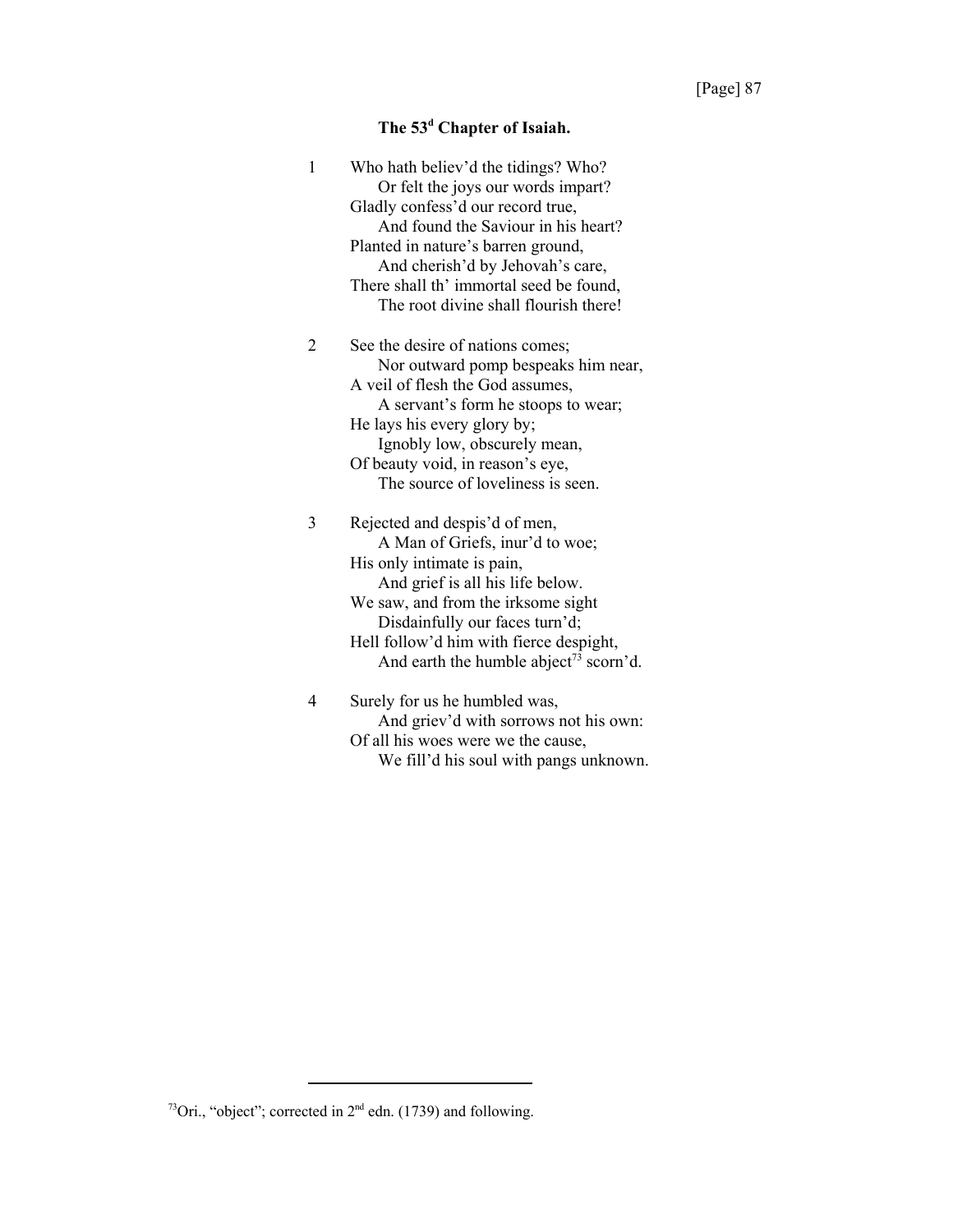#### [Page] 88

Yet him th' offender we esteem'd, Stricken by heaven's vindictive rod, Afflicted for himself we deem'd, And punish'd by an angry God.

5 But O! With our transgressions stain'd, For our offence he wounded was; Ours were the sins that bruis'd and pain'd And scourg'd, and nail'd him to the cross. The chastisement that bought our peace, To sinners due, on him was laid: Conscience be still! Thy terrors cease! The debt's discharg'd, the ransom's paid.

6 What tho' we all as wandring sheep Have left our God, and lov'd to stray, Refus'd his mild commands to keep, And madly urg'd the downward way; Father, on him thy bolt did fall, The mortal law thy Son fulfill'd, Thou laid'st on him the guilt of all, And by his stripes we all are heal'd.

7 Accused his mouth he open'd not, He answer'd not by wrongs opprest; Pure tho' he was from sinful spot *Our*74 guilt he *silently* confest! Meek as a lamb to slaughter led, A sheep before his shearers dumb To suffer in the sinner's stead Behold the spotless victim come!

8 Who could his heavenly birth declare When bound by man he silent stood, When worms arraign'd him at their bar, And doom'd to death th' eternal God!

<sup>&</sup>lt;sup>74</sup>Ori., "What"; corrected in  $2<sup>nd</sup>$  edn. (1739) and following.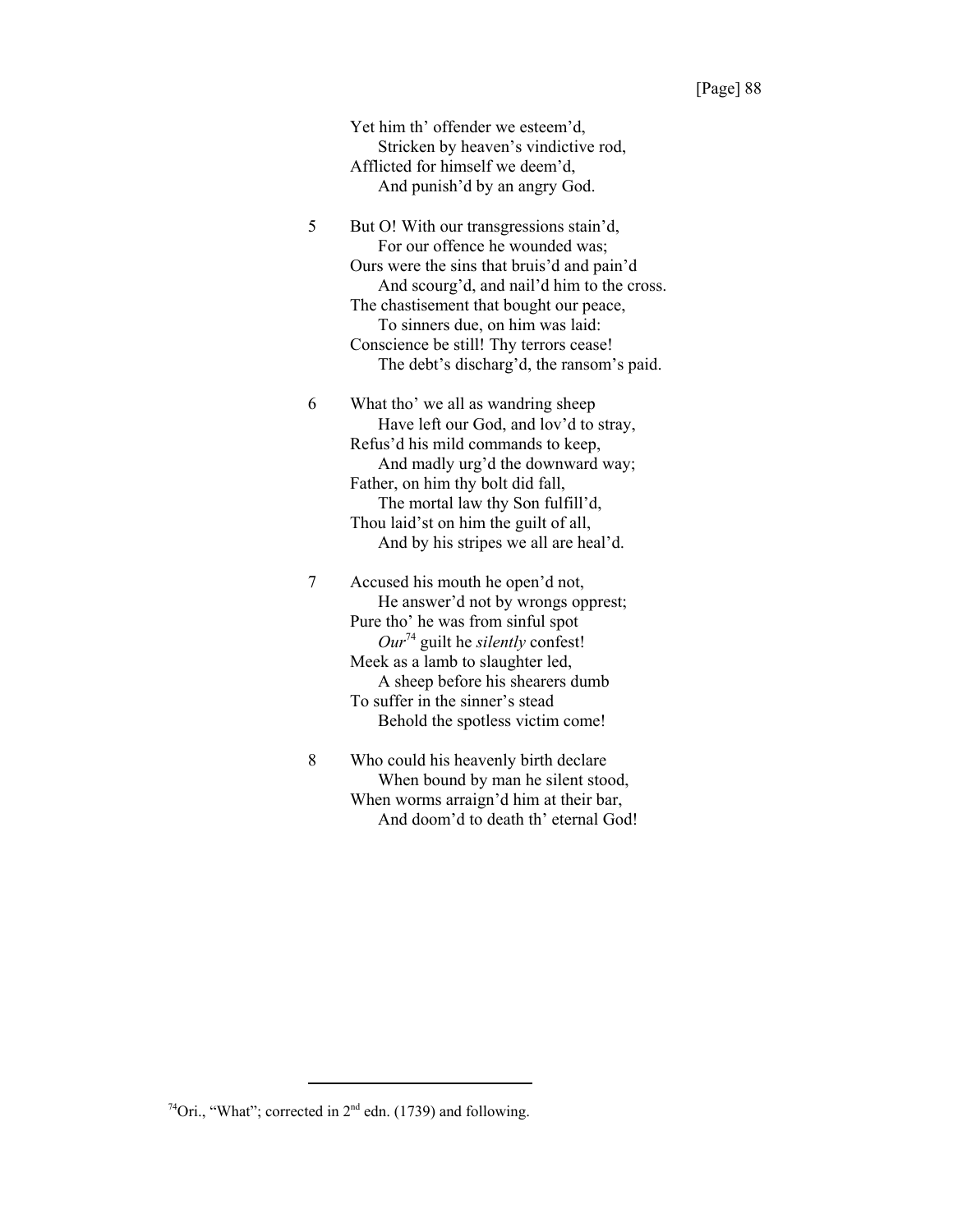Patient the sufferings to sustain The vengeance to transgressors due, Guiltless he groan'd and died for man: Sinners rejoice, he died for you!

9 For your *imputed* guilt he bled, Made sin a sinful world to save; Meekly he sunk among the dead: The rich supplied an honour'd grave? For O! Devoid of sin, and free From actual or intail'd offence, No sinner in himself was he, But pure and perfect innocence.

10 Yet him th' Almighty Father's will With bruising chastisements pursu'd, Doom'd him the weight of sin to feel, And sternly just requir'd his blood. But lo! The mortal debt is paid, The costly sacrifice is o'er, His soul for sin an offering made Revives, and he shall die no more.

11 His numerous seed he now shall see, Scatter'd thro' all the earth abroad, Blest with his immortality, Begot by him, and born of God. Head to his church o'er all below Long shall he here his sons sustain; Their bounding hearts his power shall know, And bless the lov'd Messiah's reign.

12 'Twixt God and them he still shall stand The children whom his Sire hath given,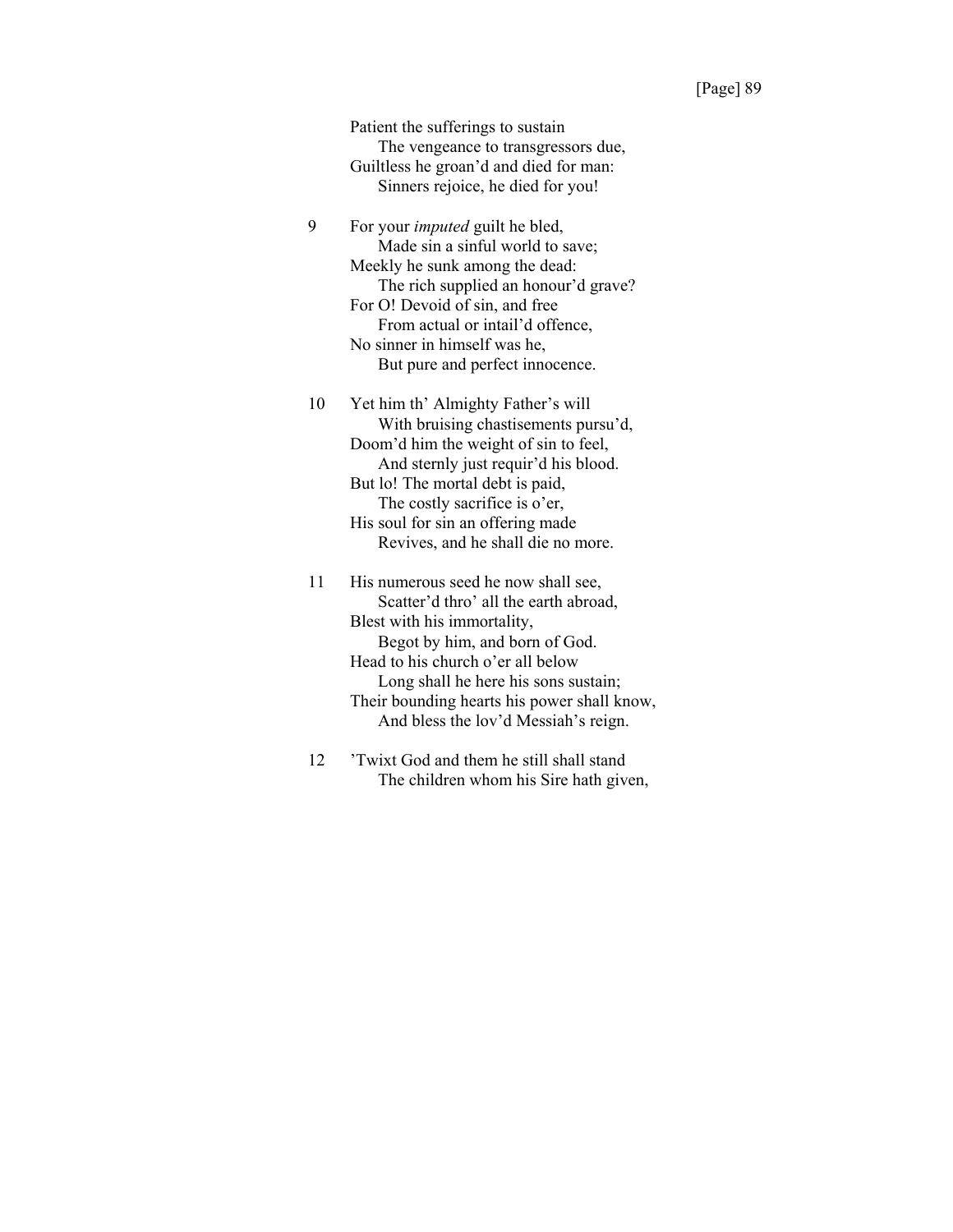Their cause shall prosper in his hand While RIGHTEOUSNESS looks down from heaven. While pleas'd he counts the ransom'd race, And calls and draws them from above; The travail of his soul surveys, And rests in his redeeming love.

13 'Tis done! My justice asks no more, The satisfaction's fully made: Their sins he in his body bore; Their surety all the debt has paid. My righteous servant and my son Shall each believing sinner clear, And all, who stoop t' abjure their own, Shall in his righteousness appear.

14 Them shall he claim his just desert, Them his inheritance receive, And many a contrite humble heart Will I for his possession give. Satan he thence shall chase away, Assert his right, his foes o'ercome; Stronger than hell, retrieve the prey, And bear the spoil triumphant home.

15 For charg'd with all their guilt he stood, Sinners from suffering to redeem, For them he pour'd out all his blood, Their substitute, he died for them. He died; and rose his death to plead, To testify their sins forgiven— And still I hear him interceed, And still he makes their claim to heaven!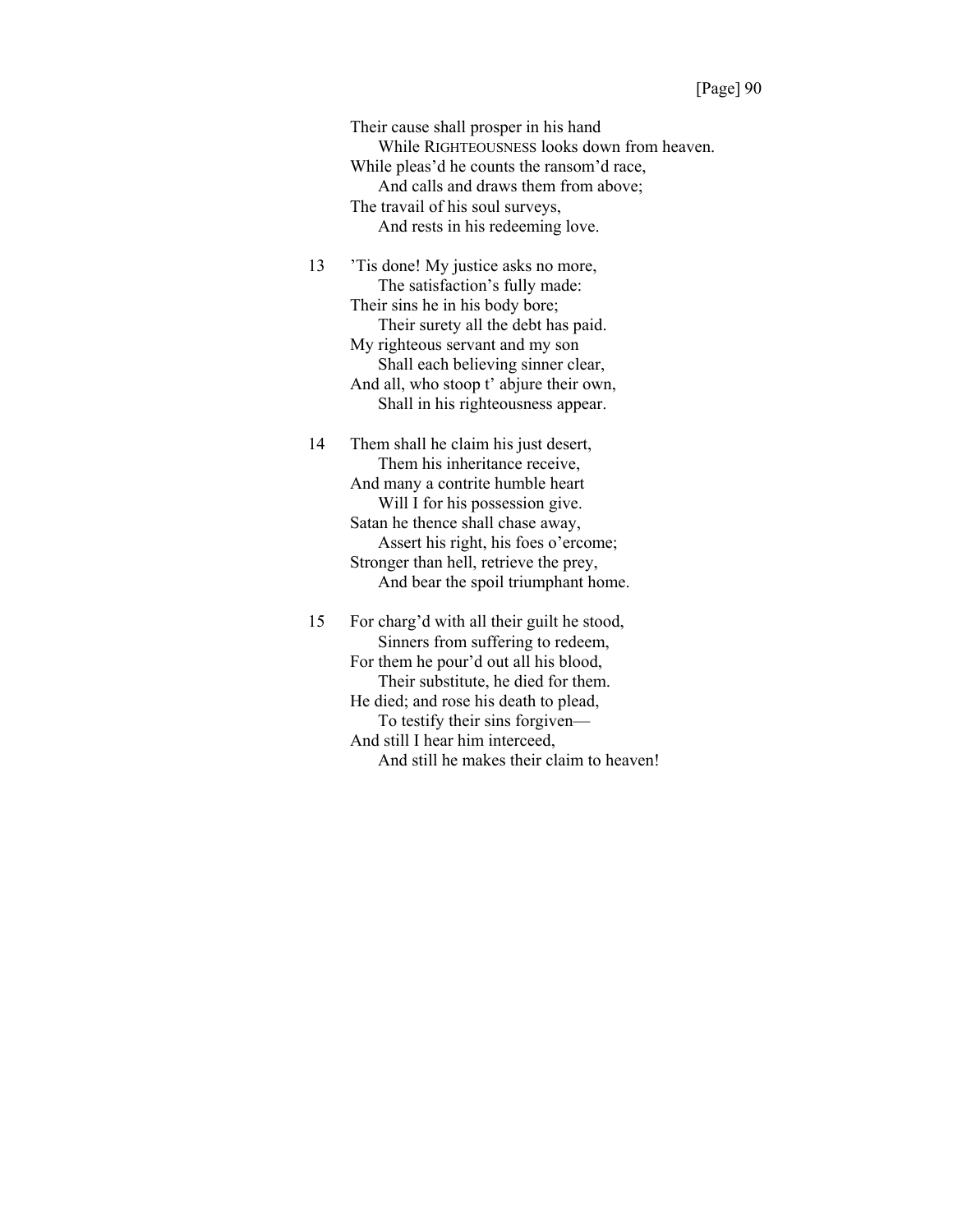### **Heb[rews] xii. 2. "Looking unto Jesus, the author and finisher of our faith."**

- 1 Weary of struggling with my pain, Hopeless to burst my nature's chain, Hardly I give the contest o'er, I seek to free myself no more.
- 2 From my own works at last I cease, God that creates must seal my peace;<sup>75</sup> Fruitless my toil and vain my care, And76 all my fitness is despair.
- 3 Lord, I despair myself to heal, I see my sin, but cannot feel: I cannot, till thy Spirit blow, And bid th' obedient waters flow.
- 4 'Tis thine a heart of flesh to give, Thy gifts I only can receive: Here then to thee I all resign, To draw, redeem, and seal is thine.
- 5 With simple faith, to thee I call, My light, my life, my Lord, my all: I wait the moving of the pool; I wait the word that speaks me whole.

<sup>&</sup>lt;sup>75</sup>Changed to "God must create and seal my peace" in  $4<sup>th</sup>$  edn. (1743) and  $5<sup>th</sup>$  edn. (1756).

 $764$ And" changed to "for" in 4<sup>th</sup> edn. (1743) and 5<sup>th</sup> edn. (1756).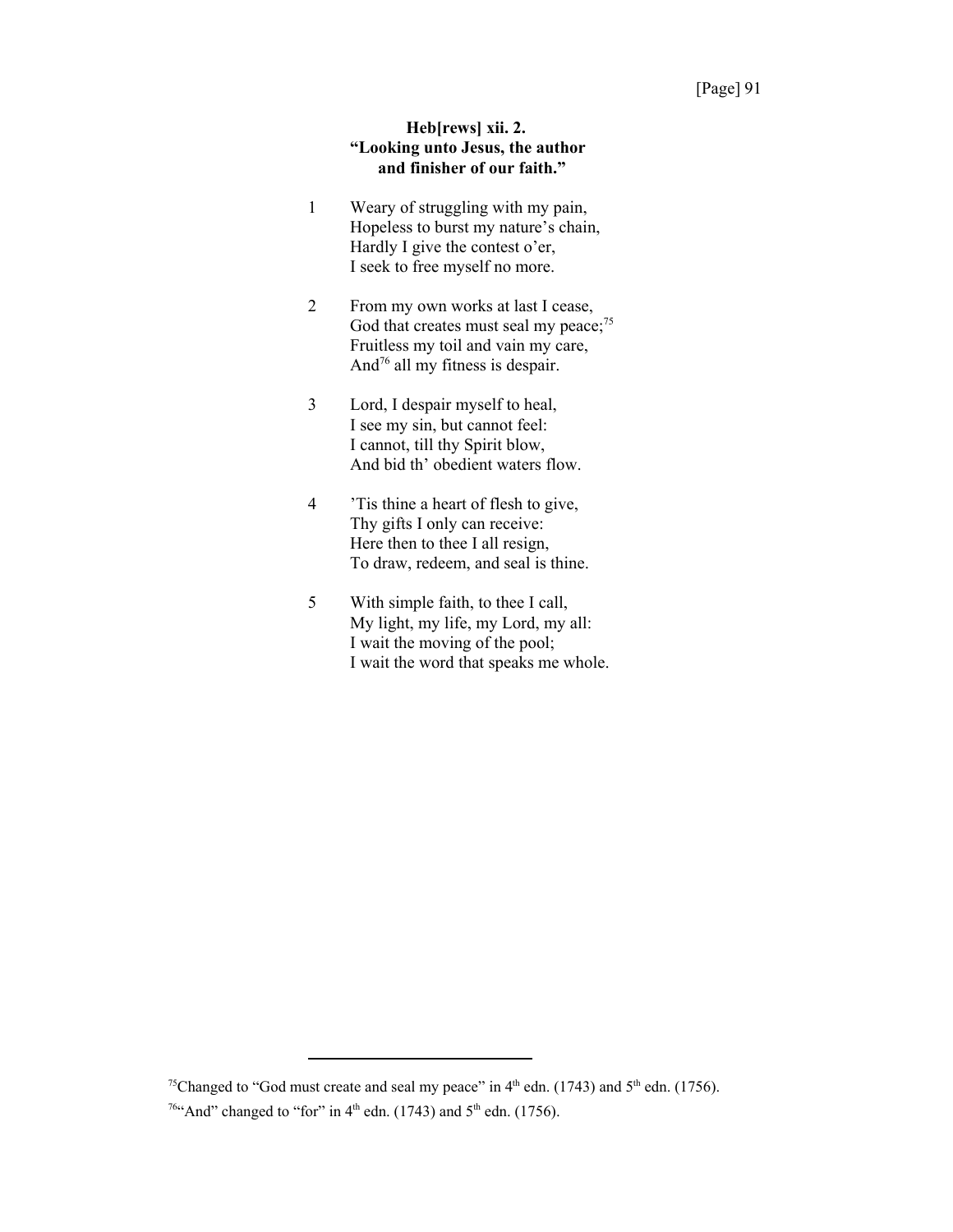6 Speak gracious Lord, my sickness cure, Make my infected nature pure; Peace, righteousness and joy impart, And pour thyself into my heart.

### **Gal[atians] iii. 22. "The scripture hath concluded all under sin, that the promise by faith of Jesus Christ might be given to them that believe."**

- 1 Jesu, the sinner's friend, to thee Lost and undone for aid I flee, Weary of earth, myself, and sin— Open thine arms, and take me in.
- 2 Pity and heal my sin-sick soul, 'Tis thou alone canst make me whole, Fal'n, till in me thine image shine, And cursed I am till thou art mine.
- 3 Hear, Jesu, hear my helpless cry, O save a wretch condemn'd to die! The sentence in myself I feel, And all my nature teems with hell.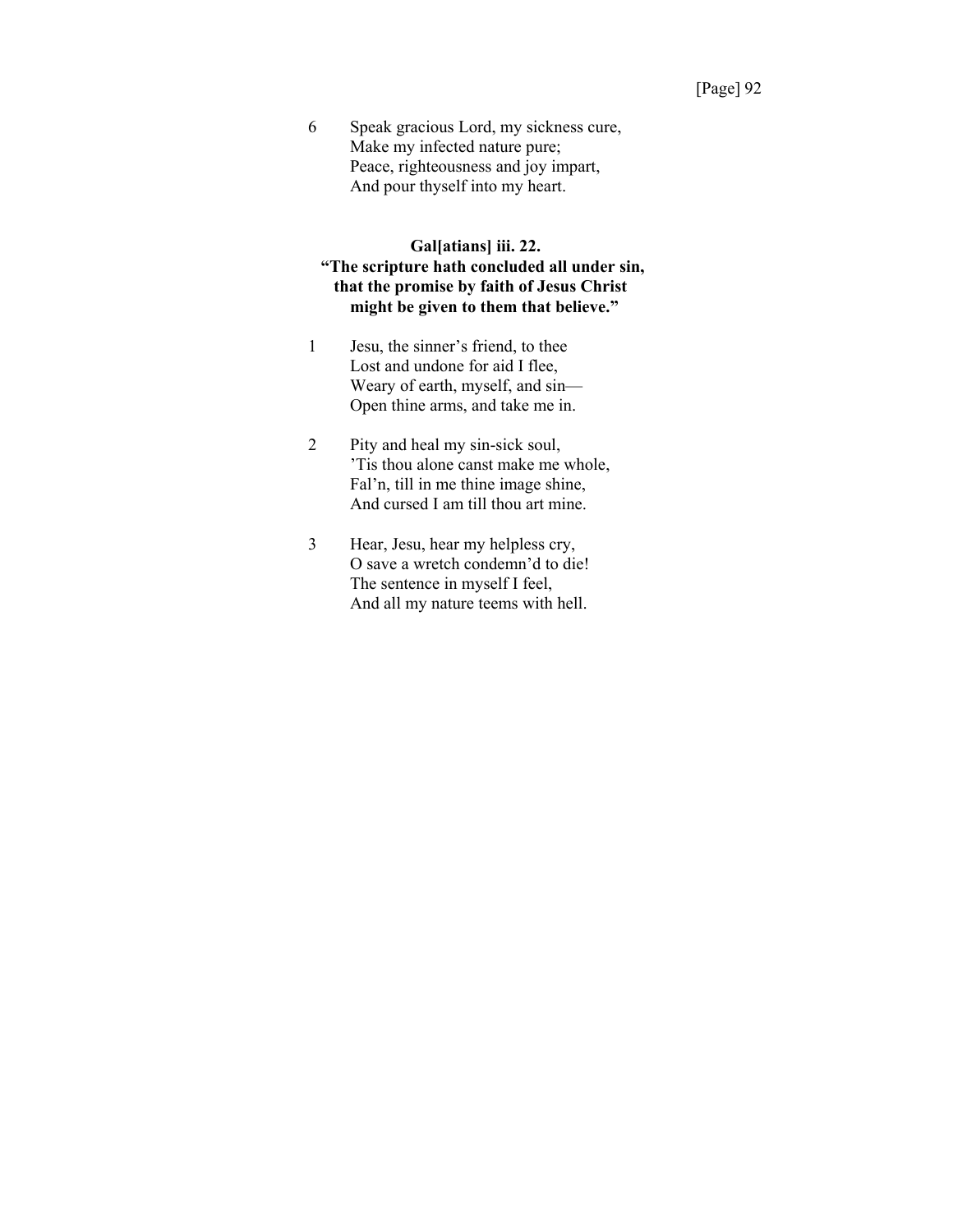- 4 When shall concupiscence and pride No more my tortur'd heart divide! When shall this agony be o'er, And the old Adam rage no more!
- 5 Awake, the woman's conqu'ring seed, Awake, and bruise the serpent's head, Tread down thy foes, with power controul The beast and devil in my soul.
- 6 The mansion for thyself prepare, Dispose my heart by entring there! 'Tis this alone can make me clean, 'Tis this alone can cast out sin.
- 7 Long have I vainly hop'd and strove To force my hardness into love, To give thee all thy laws require; And labour'd in the purging fire.
- 8 A thousand specious arts essay'd, Call'd the deep *Mystic* to my aid: His boasted skill the brute refin'd, But left the subtler fiend behind.
- 9 Frail, dark, impure, I still remain, Nor hope to break my nature's chain: The fond self-emptying scheme is past, And lo! Constrain'd I yield at last.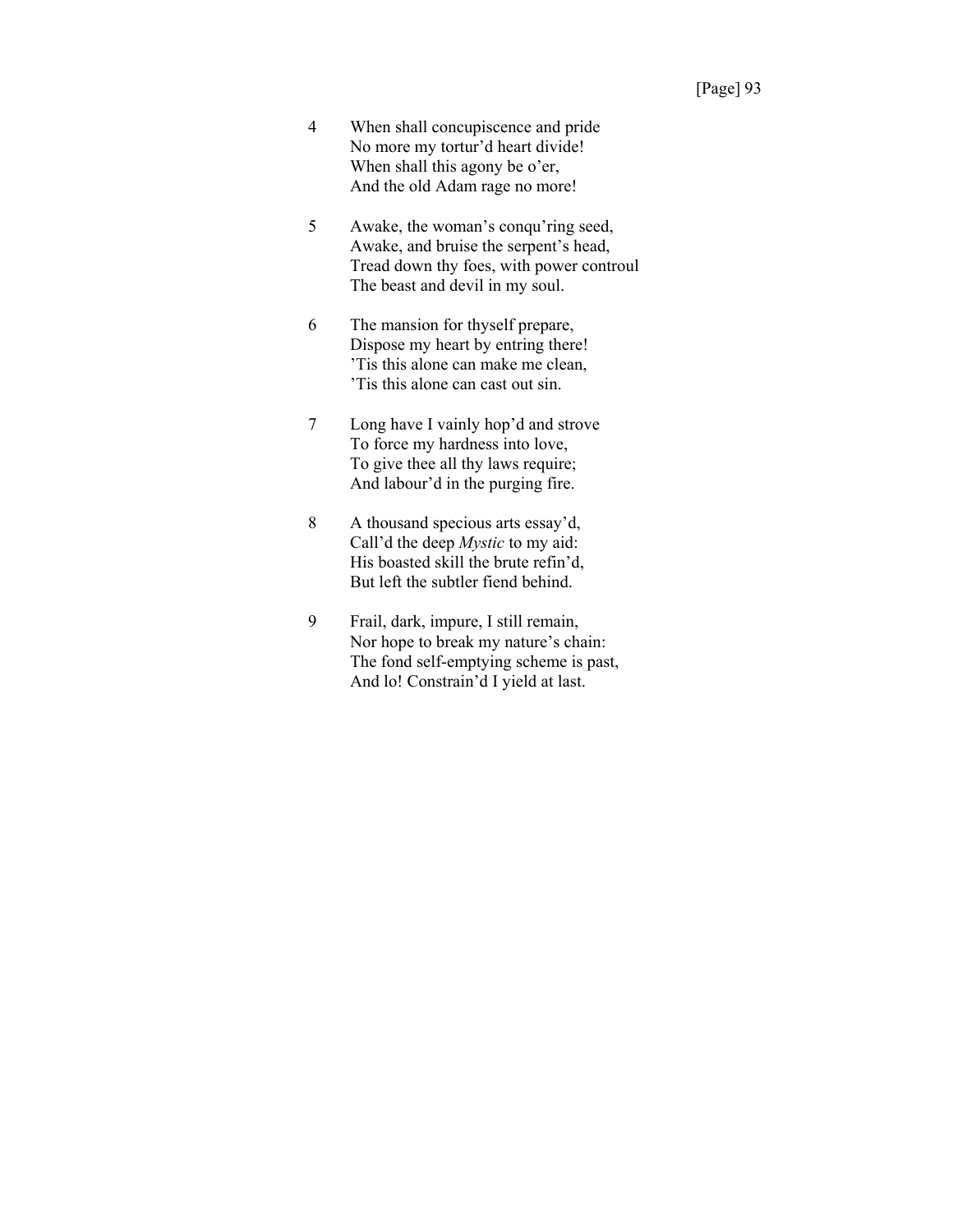- 10 At last I own it cannot be That I should fit myself for thee: Here then to thee, I all resign, Thine is the work, and only thine.
- 11 No more to lift my eyes I dare Abandon'd to a just despair; I have my punishment in view. I feel a thousand hells my due.
- 12 What shall I say thy grace to move? Lord I am sin—but thou art love: I give up every plea beside "Lord I am damn'd—but thou hast died!"
- 13 While groaning at thy feet I fall Spurn me away, refuse my call, If *love* permit, contract thy brow, And, if thou canst, destroy me now!

### **Hoping for Grace. From the German.**<sup>77</sup>

1 My soul before thee prostrate lies, To thee her source my spirit flies, My wants I mourn, my chains I see: O let thy presence set me free!

<sup>77</sup>Source: Nikolaus Ludwig von Zinzendorf, ed. *Das Gesang-Buch der Gemeine in Herrn-Huth* (Halle: Wäysenhaus, 1737), 724–25 (#804, omitting stanza 5; by Christian Friedrich Richter). First appeared in *CPH* (1737), 56–58 (stanza 4 omitted in this setting).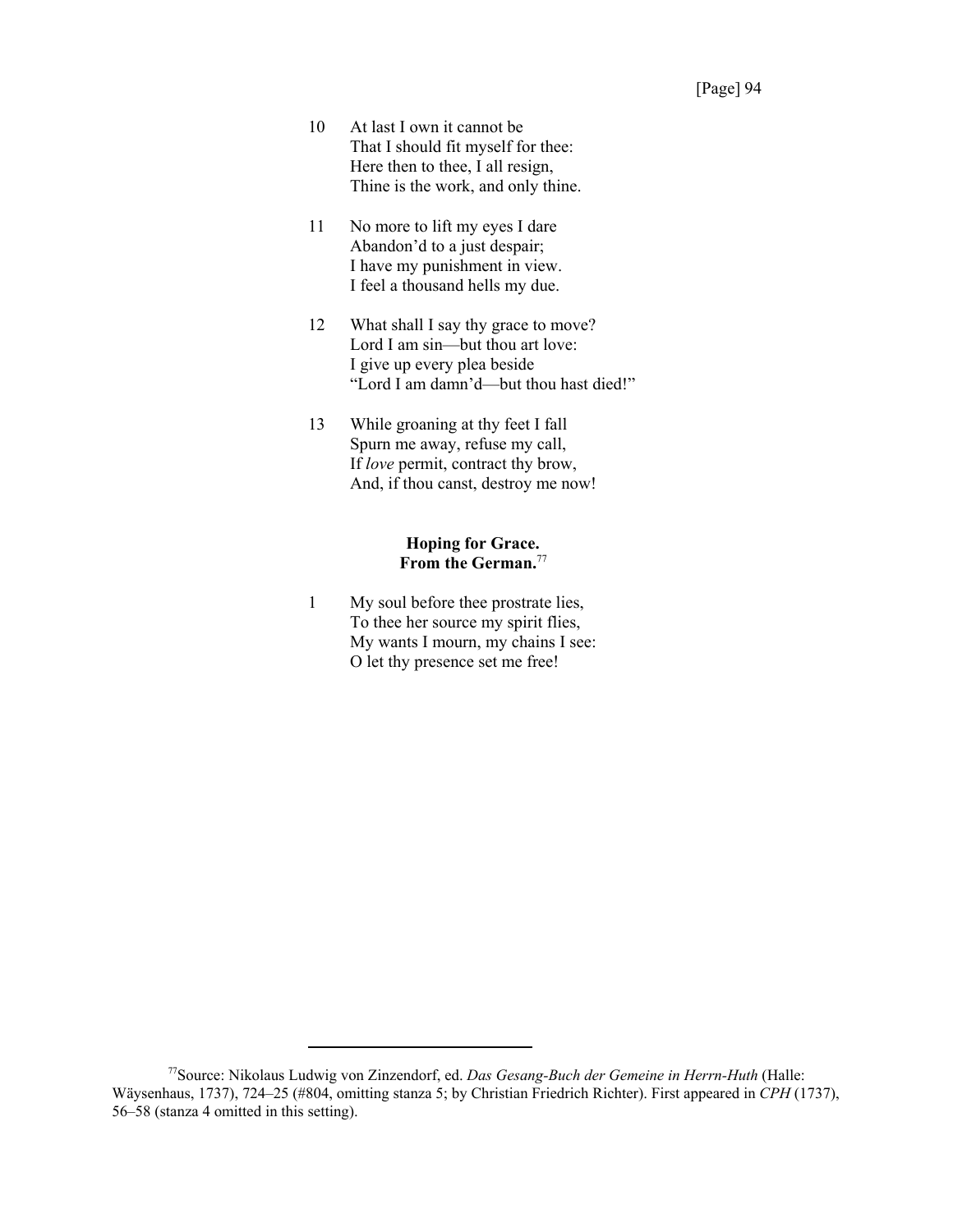- 2 Lost and undone, for aid I cry; In thy death, Saviour, let me die! Griev'd with thy grief, pain'd with thy pain, Ne'er may I feel self-love again.
- 3 Jesu, vouchsafe my heart and will With thy meek lowliness to fill; No more her pow'r let nature boast, But in thy will may mine be lost.
- 4 In life's short day let me yet more Of thy enliv'ning pow'r implore: My mind must deeper sink in thee, My foot stand firm from wandring free.
- 5 Ye sons of men, here nought avails Your strength, here all your wisdom fails; Who bids a sinful heart be clean? Thou only, Lord, supreme of men.
- 6 And well I know thy tender love; Thou never didst unfaithful prove: And well I know thou stand'st by me, Pleas'd from myself to set me free.
- 7 Still will I watch, and labour still To banish ev'ry thought of ill; Till thou in thy good time appear, And sav'st me from the fowler's snare.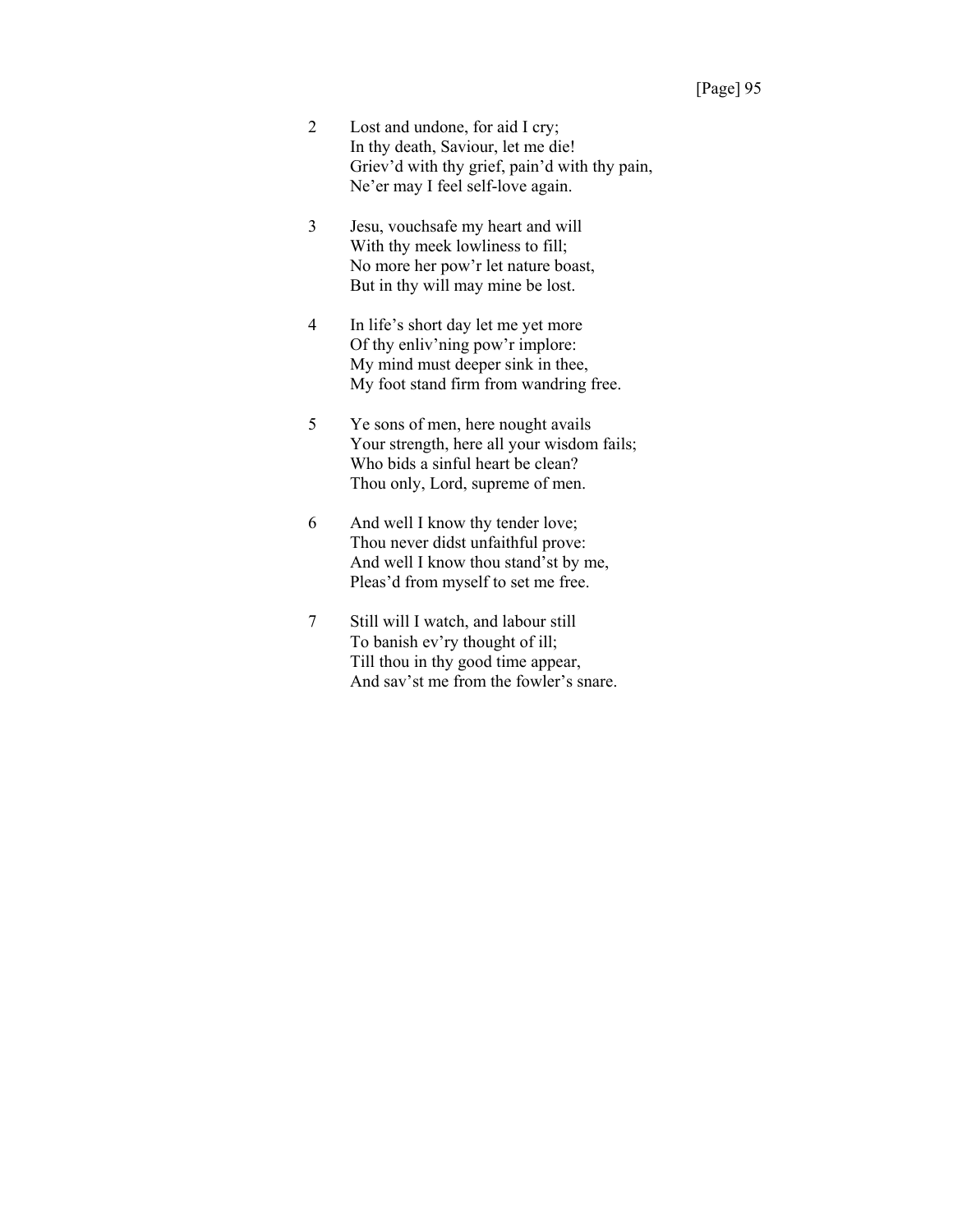- 8 Already springing hope I feel; God will destroy the pow'r of hell: God from the land of wars and pain Leads me, where peace and safety reign.
- 9 One only care my soul shall know, Father, all thy commands to do: Ah deep engrave it on my breast, That I in thee ev'n now am blest.
- 10 When my warm'd thoughts<sup>78</sup> I fix on thee, And plunge me in thy mercy's sea, Then ev'n on me thy face shall shine, And quicken this dead heart of mine.
- 11 So ev'n in storms my zeal<sup>79</sup> shall grow; So shall I thy hid sweetness know; And feel (what endless age shall prove) That thou, my Lord, my God, art love!

# **The Dawning. From Herbert.**<sup>80</sup>

1 Awake, sad heart, whom sorrows drown, Lift up thine eyes, and cease to mourn, Unfold thy forehead's settled frown; Thy Saviour, and thy joys return.

<sup>&</sup>lt;sup>78"</sup>Warm'd thoughts" changed to "warm thought" in  $4<sup>th</sup>$  edn. (1743) and  $5<sup>th</sup>$  edn. (1756).  $79$ "Zeal" changed to "soul" in  $3<sup>rd</sup>$  edn. (1739) only.

<sup>80</sup>Source: George Herbert, *The Temple* (Cambridge: Buck & Daniel, 1633), 104–5 (#86).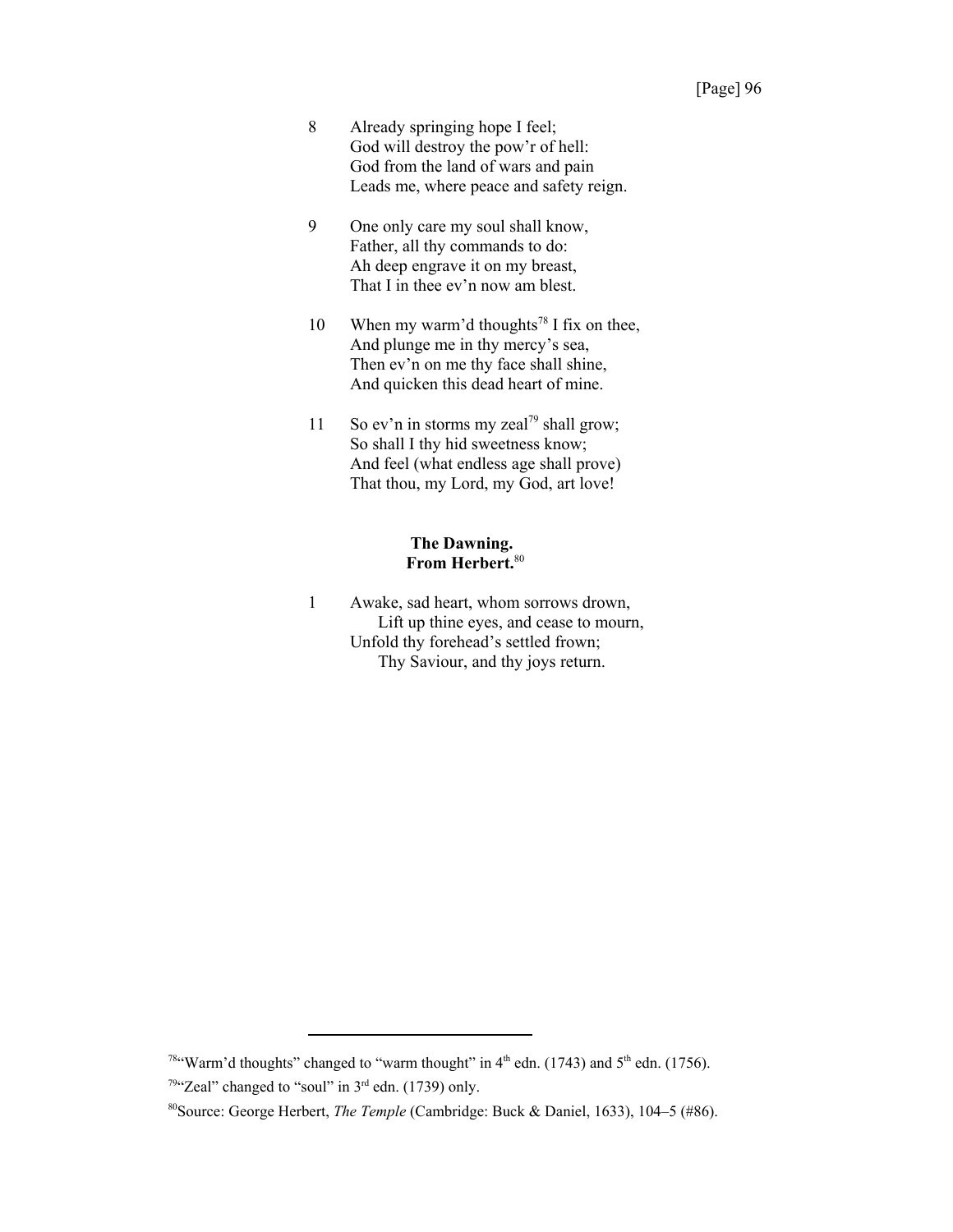- 2 Awake, sad drooping heart, awake! No more lament, and pine, and cry: His death thou ever dost partake, Partake at last his victory.
- 3 Arise; if thou dost not withstand, Christ's resurrection thine may be: O break not from the gracious hand Which, as it rises, raises thee.
- 4 Chear'd by thy Saviour's sorrows rise; He griev'd, that thou mayst cease to grieve; Dry with his burial clothes thine eyes, He dy'd himself, that thou mayst live!

## **Matth[ew] v. 3. "Blessed are they that mourn."**<sup>81</sup>

1 Jesu! My great high-priest above, My friend before the throne of love! If now for me prevails thy prayer, If now I find thee pleading there; If thou the secret wish convey, And sweetly prompt my heart to pray, Hear; and my weak petitions join, Almighty advocate, to thine!

<sup>81</sup>In 2nd edn. (1739) and following this is titled: "Psalm CXXXIX. 23 [BCP]. 'Try me, O God, and seek the ground of my heart."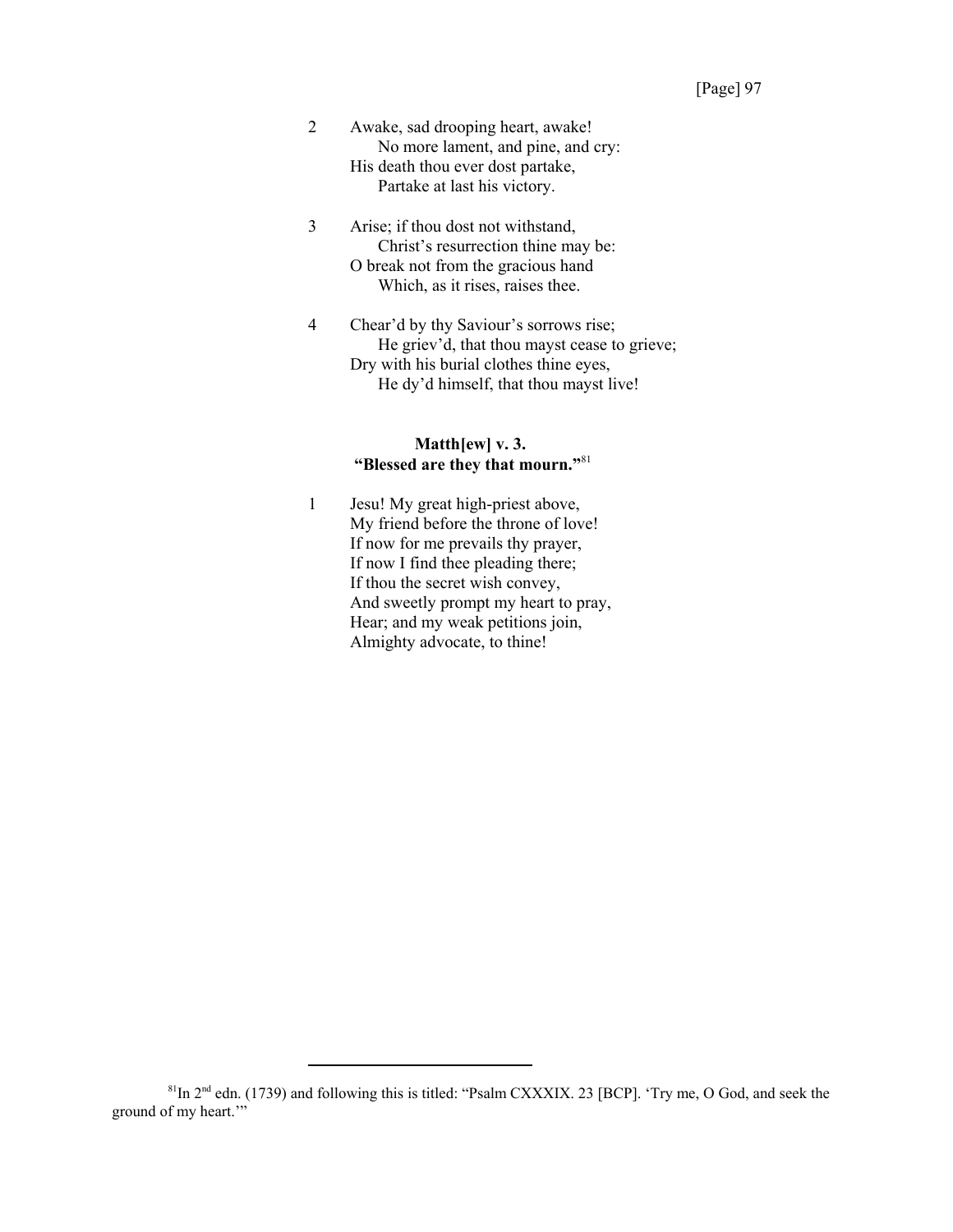- 2 Fain would I know my utmost ill, And groan my nature's weight to feel, To feel the clouds that round me roll, The night that hangs upon my soul. The darkness of my carnal mind, My will perverse, my passions blind, Scatter'd o'er all the earth abroad, Immeasurably far from God.
- 3 Jesu! My heart's desire obtain, My earnest suit present and gain, My fulness of corruption show, The knowledge of myself bestow; A deeper displicence<sup>82</sup> at sin, A sharper sense of hell within, A stronger struggling to get free, A keener appetite for thee.
- 4 For thee my spirit often pants, Yet often in pursuing faints, Drooping it soon neglects t' aspire, To  $tan^{83}$  the ever-dying fire: No more thy glory's skirts are seen, The world, the creature steals between; Heavenward no more my wishes move, And I forget that thou art love.
- 5 O sovereign love, to thee I cry, Give me thyself, or else I die. Save me from death, from hell set free, Death, hell, are but the want of thee.

<sup>82</sup>A rare word meaning "dislike."

 $83$ <sup>4</sup>To fan" changed to "Nor fans" in 4<sup>th</sup> edn. (1743) and 5<sup>th</sup> edn. (1756).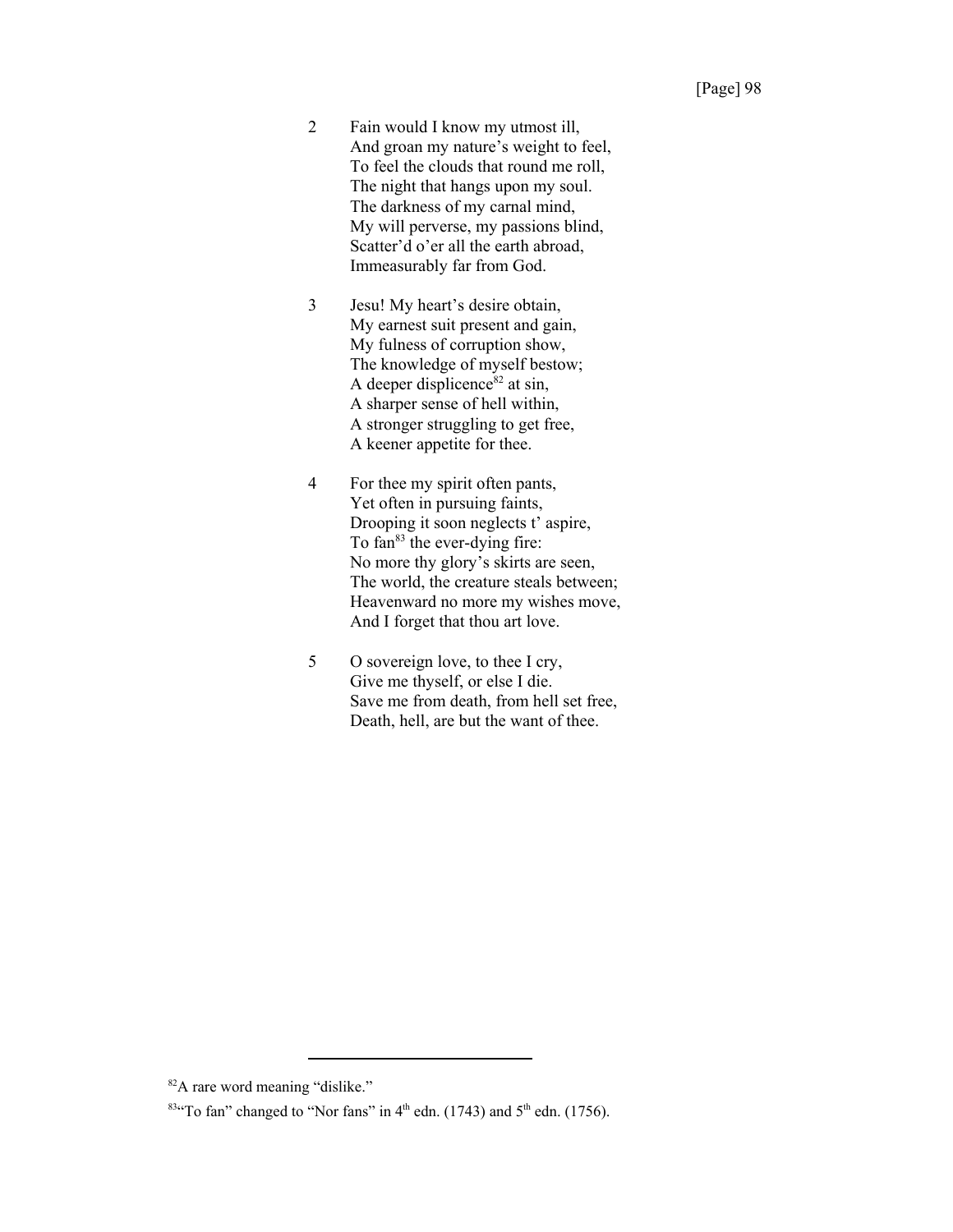Quicken'd by thy imparted flame, Sav'd, when possest of thee, I am; My life, my only heav'n thou art: And lo! I feel $84$  thee in my heart!

#### **The Change. From the German.**<sup>85</sup>

1 Jesu, whose glory's streaming rays, Tho' duteous to thy high command Not seraphs view with open face, But veil'd before thy presence stand: How shall weak eyes of flesh, weigh'd down With sin, and dim with error's night, Dare to behold thy awful throne, Or view thy unapproached light?

2 Restore my sight! Let thy free grace An entrance to the holiest give! Open my eyes of faith! Thy face So shall I see; yet seeing live. Thy golden scepter from above Reach forth: see my whole heart I bow: Say to my soul, "Thou art my love, My chosen 'midst ten thousand thou."

3 O Jesu, full of grace! The sighs Of a sick heart with pity view! Hark how my silence<sup>86</sup> speaks; and cries, "Mercy, thou God of mercy, shew!" I know thou canst not but be good! How shouldst thou, Lord, thy grace restrain?

<sup>&</sup>lt;sup>84</sup>Changed to "When shall I feel" in 3<sup>rd</sup> edn. (1739); and to "O might I feel" in 4<sup>th</sup> edn. (1743) and 5<sup>th</sup> edn. (1756).

<sup>85</sup>Source: Nikolaus Ludwig von Zinzendorf, ed. *Das Gesang-Buch der Gemeine in Herrn-Huth* (Halle: Wäysenhaus, 1737), 250–51 (#256, by Wolfgang Dessler).

<sup>86&</sup>quot;Silence" changed to "misery" in 2nd edn. (1739) only.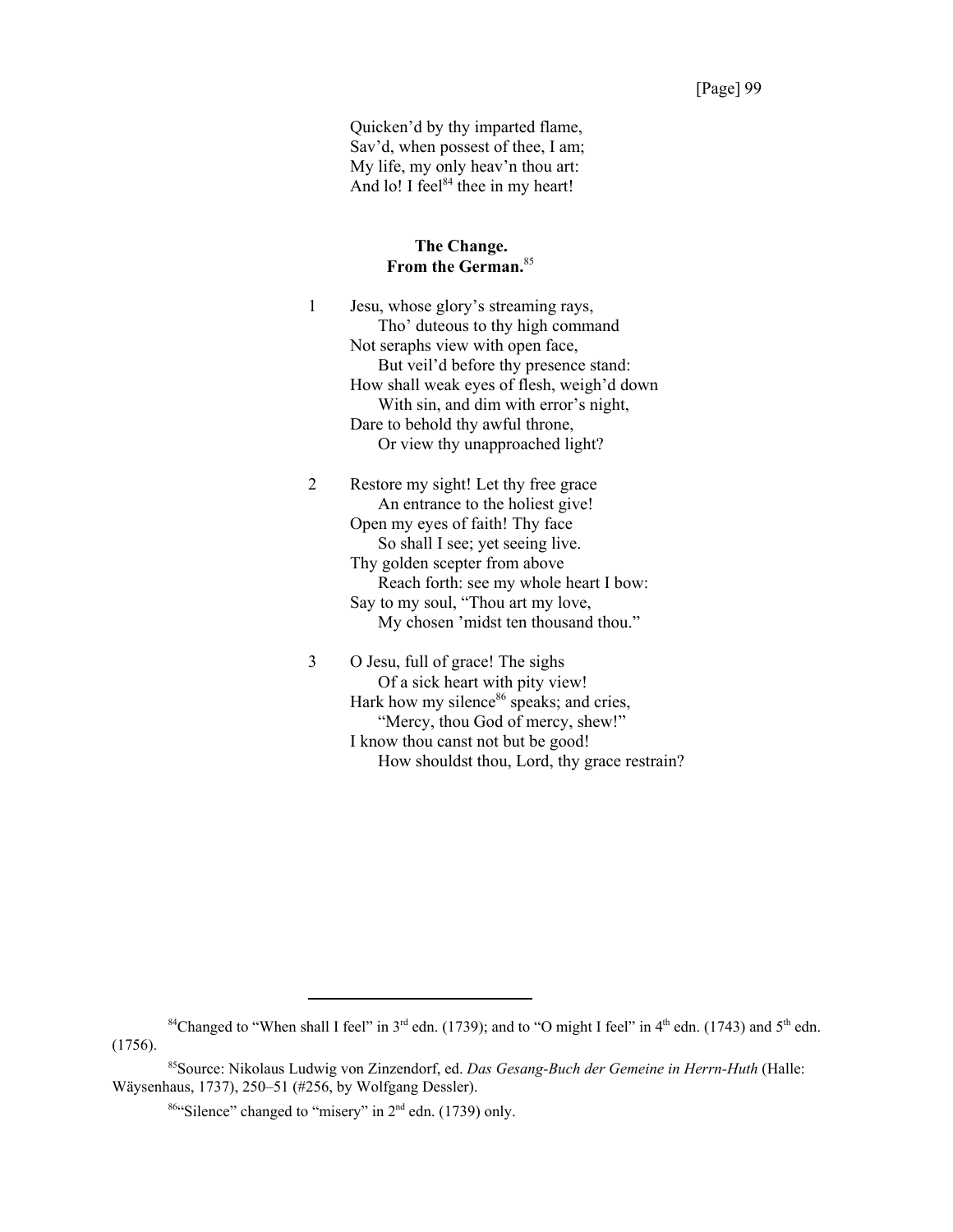Thou, Lord, whose blood so largely flow'd To save me from all guilt and pain.

4 Into thy gracious hands I fall, And with the arms of faith embrace! O King of Glory, hear my call! O raise me, heal me by thy grace! —Now righteous thro' thy wounds I am: No condemnation now I dread: I taste salvation in thy name, Alive in thee my living head! 5 Still let thy wisdom be my guide, Nor take thy light from me away: Still with me let thy grace abide, That I from thee may never stray. Let thy word richly in me dwell; Thy peace and love my portion be, My joy t' endure, and do thy will,

Till perfect I am found in thee! 6 Arm me with thy whole armour, Lord, Support my weakness with thy might: Gird on my thigh thy conq'ring sword, And shield me in the threat'ning fight. From faith to faith, from grace to grace, So in thy strength shall I go on, Till heav'n and earth flee from thy face,

And glory end what grace begun.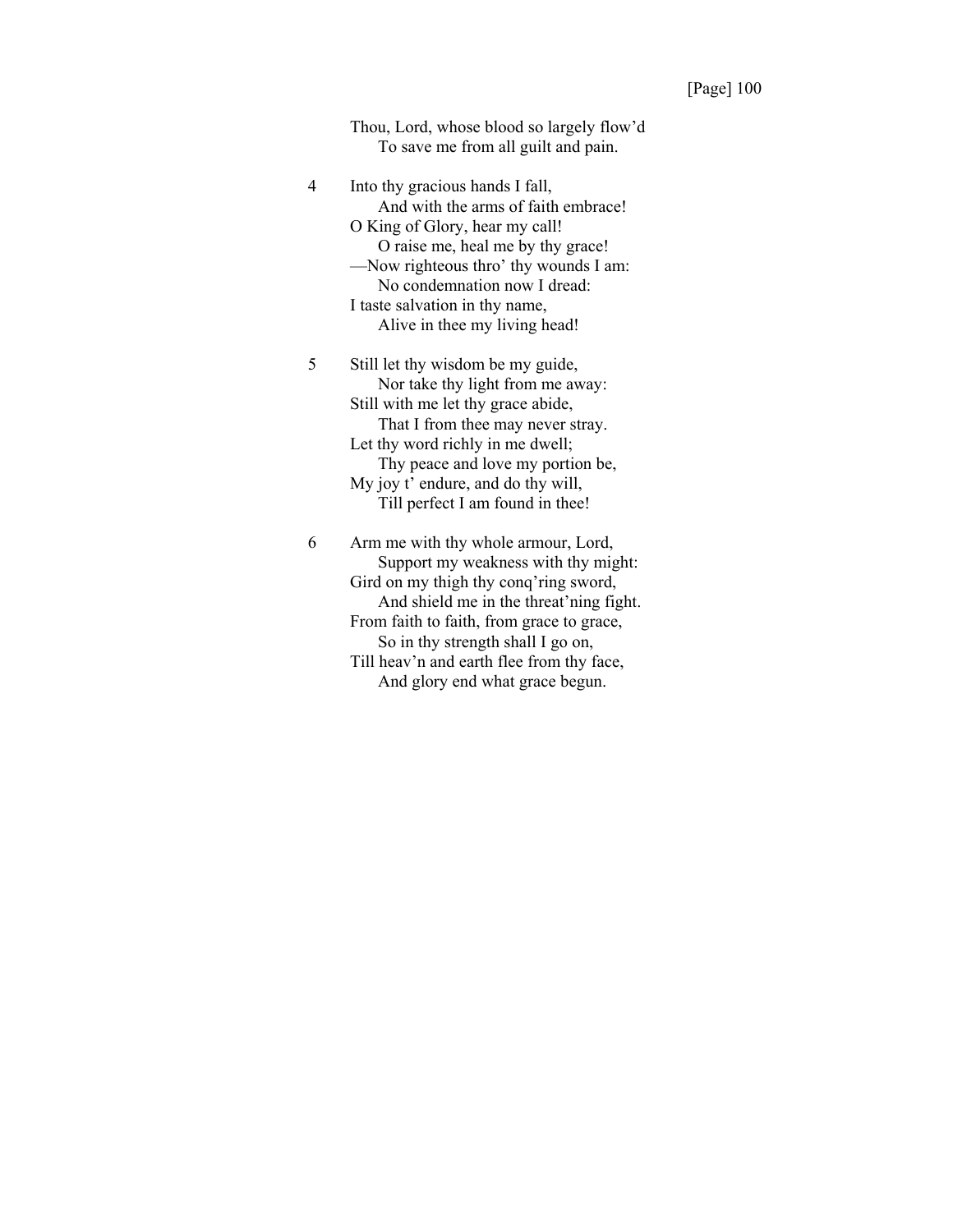# **HYMNS AND SACRED POEMS.**

# **Part II.**

# **Christ the Friend of Sinners.**<sup>87</sup>

1 Where shall my wond'ring soul begin? How shall I all to heaven aspire? A slave redeem'd from death and sin, A brand pluck'd from eternal fire, How shall I equal triumphs raise, And sing my great Deliverer's praise!

# 2 O how shall I the goodness tell, Father, which thou to me hast show'd, That I, a child of wrath, and hell, I should be call'd a child of God!<sup>88</sup> Should know, should feel my sins forgiven, Blest with this antepast of heaven!

<sup>87</sup>This is likely the "hymn on his conversion" that Charles records writing in *MS Journal* (May 23, 1738).

<sup>&</sup>lt;sup>88</sup>Charles Wesley changes line in *All in All* (1761) to read: "Should now be called a child of God."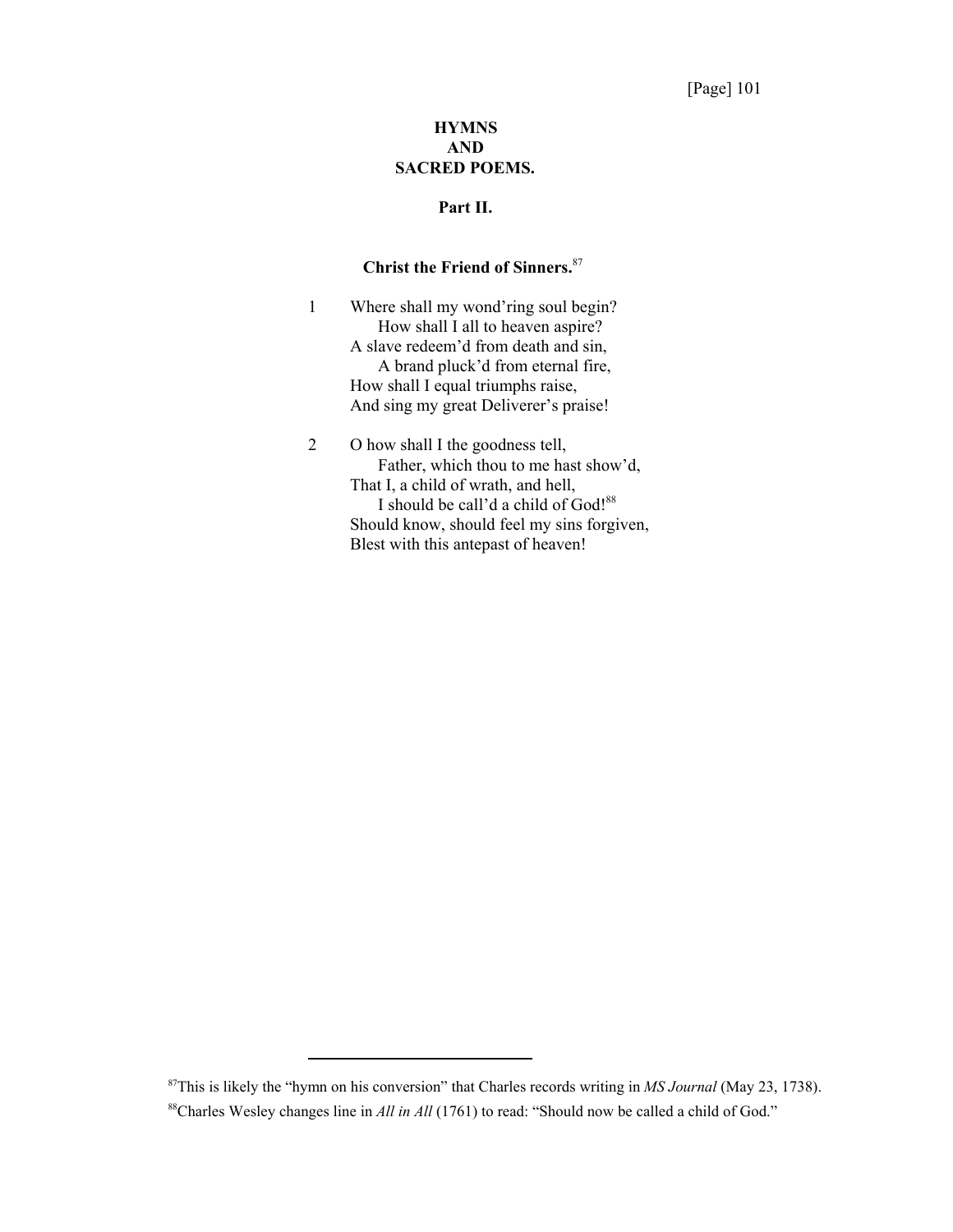3 And shall I slight my Father's love, Or basely fear his gifts to own? Unmindful of his favours prove? Shall I the hallow'd cross to shun Refuse his righteousness t' impart By hiding it within my heart?

4 No—tho' the antient dragon rage And call forth all his hosts $89$  to war, Tho' earth's self-righteous sons engage; Them, and their god alike I dare: Jesus the sinner's friend proclaim, Jesus, to sinners still the same.

5 Outcasts of men, to you I call, Harlots and publicans, and thieves! He spreads his arms t' embrace you all; Sinners alone his grace receives: No need of him the righteous have, He came the lost to seek and save!

6 Come all ye Magdalens in lust, Ye ruffians fell in murders old; $90$ Repent, and live: despair and trust! Jesus for you to death was sold; Tho' hell protest, and earth repine, He died for crimes like yours—and mine.

7 Come O my guilty brethren come, Groaning beneath your load of sin!

<sup>&</sup>lt;sup>89</sup>"Hosts" changed to "host" in  $4<sup>th</sup>$  edn. (1743) and  $5<sup>th</sup>$  edn. (1756).

<sup>90</sup>This line is borrowed from Samuel Wesley Jr., "Upon Bishop Atterbury's Birthday," st. 6, *Poems* (1863),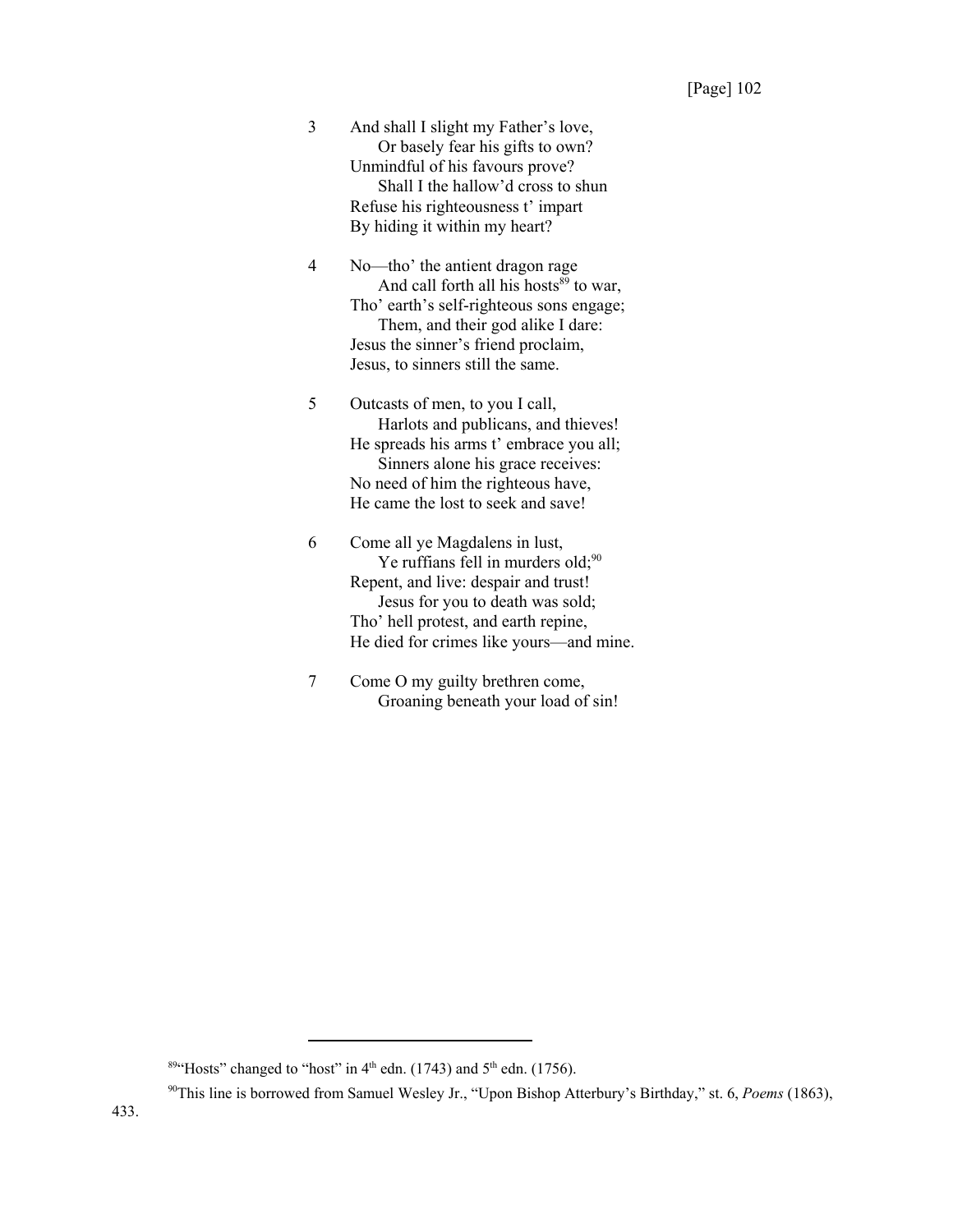## [Page] 103

His bleeding heart shall make you room, His open side shall take you in. He calls you now, invites you home— Come, O my guilty brethren, come!

8 For you the purple current flow'd In pardons from his wounded side: Languish'd for you th' eternal God, For you the Prince of Glory dy'd. *Believe*; and all your guilt's<sup>91</sup> forgiven, *Only believe*—and yours is heaven.

# **On the Conversion of a Common Harlot.**<sup>92</sup>

# **Luke xv. 10. "There is joy in the presence of the angels of God over one sinner that repenteth."**

- 1 Sing, ye heavens, and earth rejoice, Make to God a chearful noise, He the work alone hath done, He hath glorified his Son.
- 2 Sons of God exulting rise Join the triumph of the skies, See the prodigal is come, Shout to bear the wanderer home!

<sup>&</sup>lt;sup>91"</sup>Guilt's" changed to "sin's" in 4<sup>th</sup> edn. (1743) and 5<sup>th</sup> edn. (1756).

<sup>92</sup>Charles records writing this hymn in his *MS Journal* on February 20, 1739.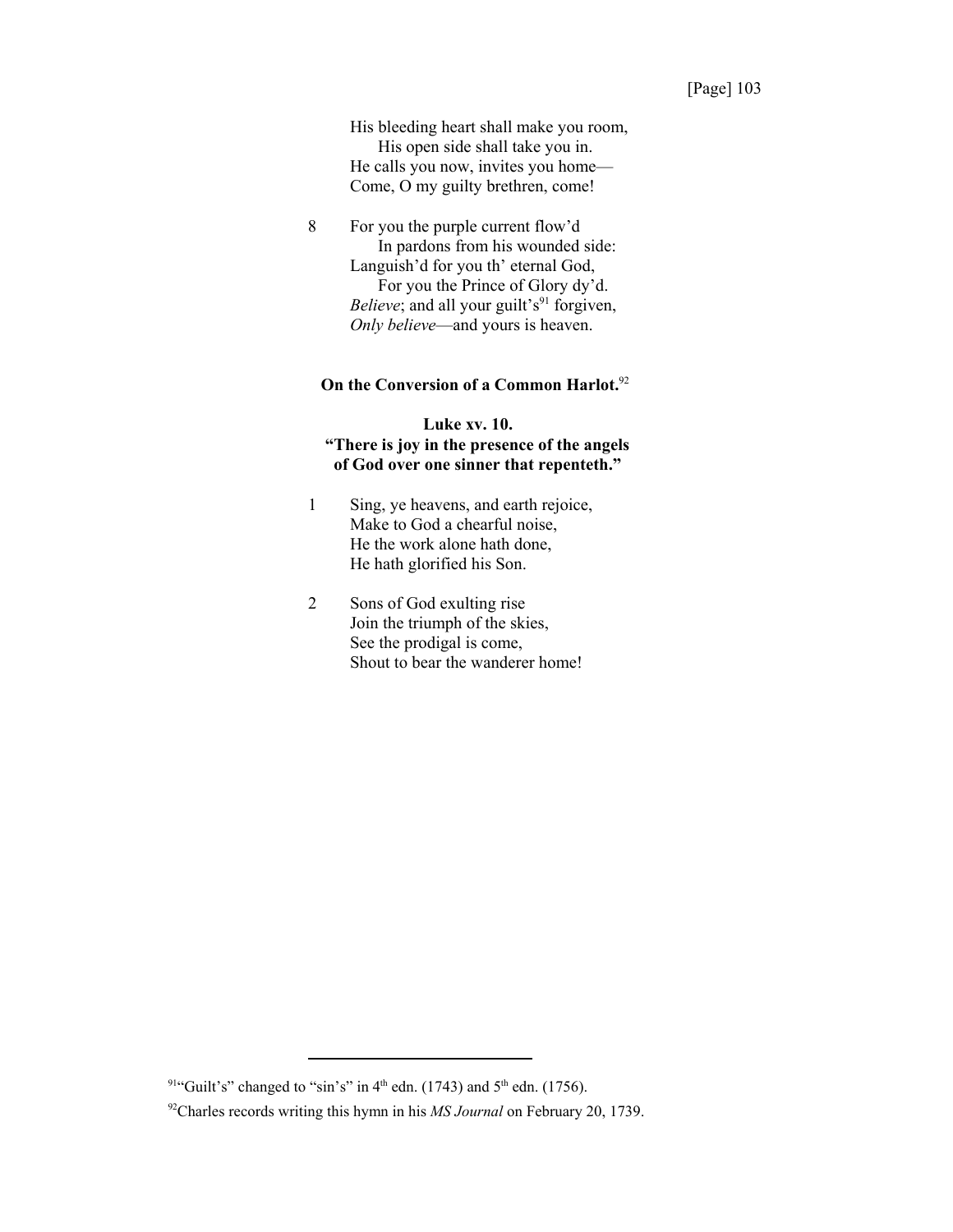- 3 Strive in joy with angels strive, Dead she was, but now's alive, Loud repeat the glorious sound, Lost she was, but now is found!
- 4 This through ages all along, This be still the joyous song, Wide diffus'd o'er earth abroad, Music in the ears of God.
- 5 Rescued from the fowler's snare, Jesus spreads his arms for her, Jesu's arms her sacred fence:— Come, ye fiends, and pluck her thence!
- 6 Thence she never shall remove, Safe in his redeeming love: This the purchase of his groans! This the soul he died for once!
- 7 Now the gracious Father smiles, Now the Saviour boasts his spoils; Now the Spirit grieves no more: Sing ye heav'ns, and earth adore! *Hallelujah*.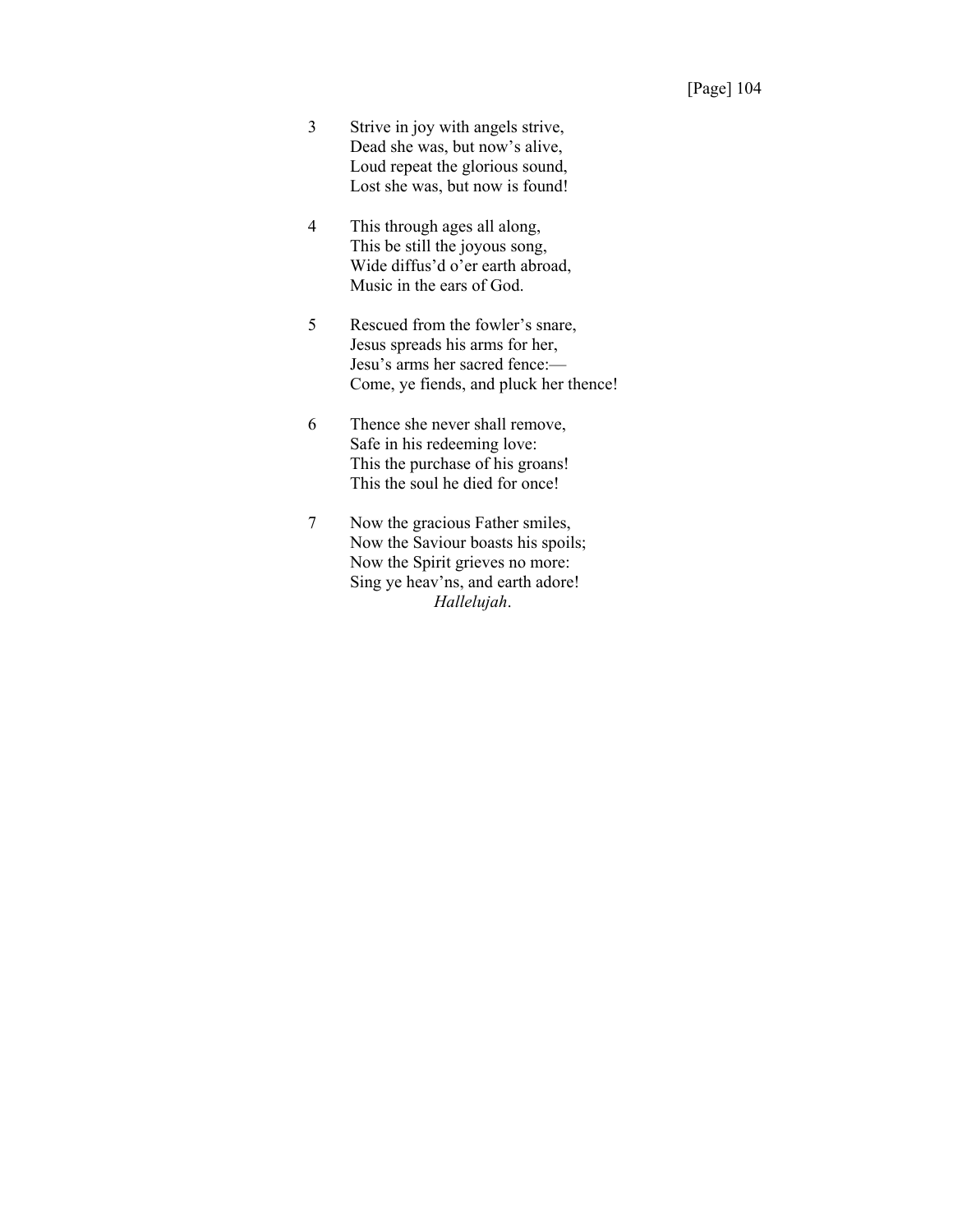# **Rom[ans] iv. 5. "To him that worketh not, but believeth on him that justifieth the ungodly, his faith is counted for righteousness."**<sup>93</sup>

- 1 Lord, if to me thy grace hath given, A spark of life, a taste of heaven, The gospel-pearl, the woman's seed, The bruiser of the serpent's head;
- 2 Why sleeps my principle divine? Why hastens not my spark to shine? The Saviour in my heart to move And all my soul to flame with love?
- 3 Buried, o'erwhelm'd, and lost in sin, And seemingly extinct within, Th' immortal seed unactive lies, The heav'nly Adam sinks and dies:
- 4 Dies, and revives the dying flame. Cast down, but not destroy'd I am, 'Midst thousand lusts I still respire, And tremble, unconsum'd in fire.
- 5 Suffer'd awhile to want my God, To groan beneath my nature's load, That all may own, that all may see *Th' ungodly justify'd in me*.

<sup>93</sup> Title changed to "Looking unto Jesus, the Author and Finisher of Our Faith" in 4<sup>th</sup> edn. (1743) and 5<sup>th</sup> edn. (1756).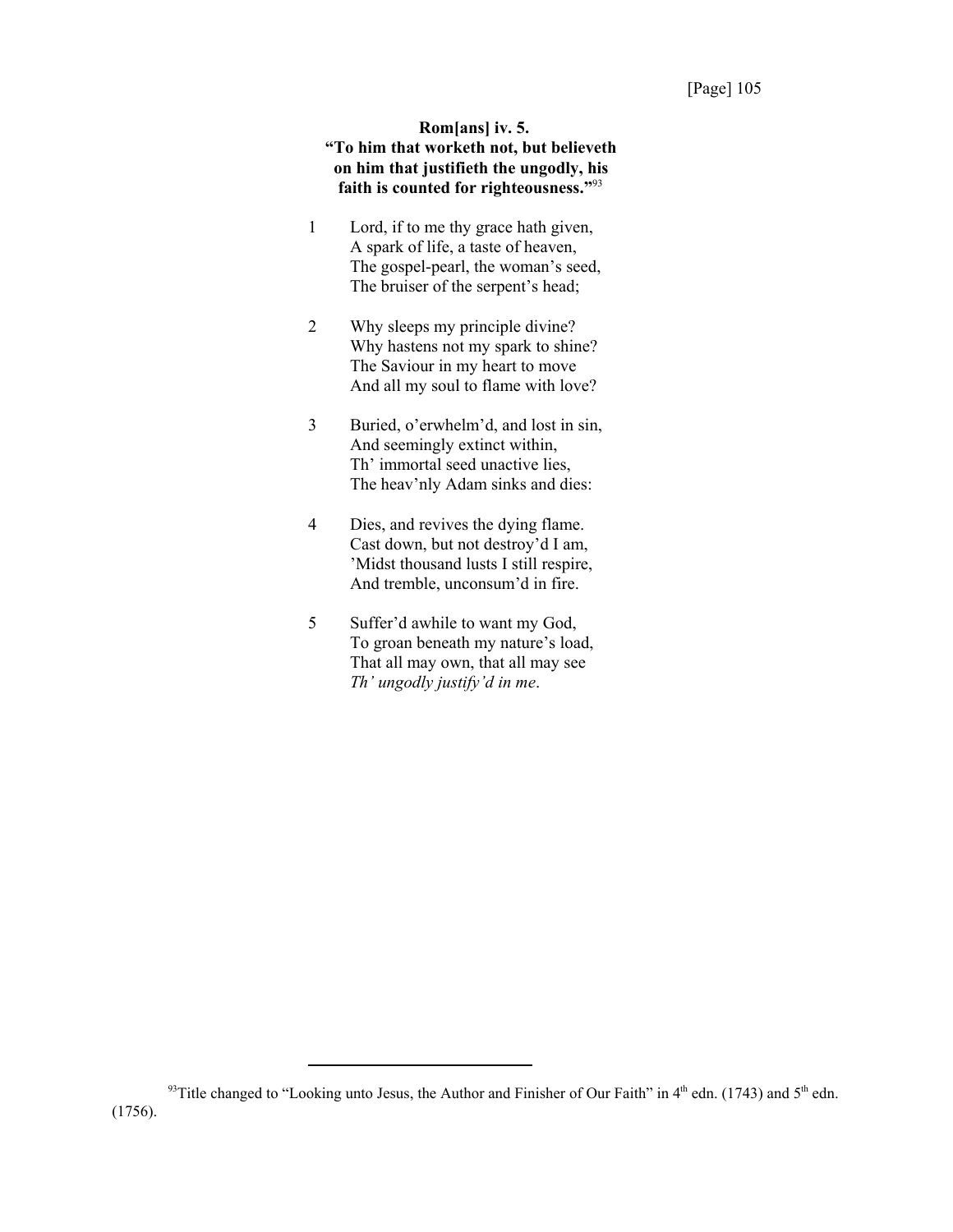# **Acts i. 4. "Wait for the promise of the Father, which ye have heard of me."**<sup>94</sup>

- 1 Saviour of men, how long shall I Forgotten at thy footstool lie! Wash'd in<sup>95</sup> the fountain of thy blood, Yet groaning still to be renew'd;
- 2 A miracle of grace and sin, Pardon'd, yet still alas unclean! Thy righteousness is *counted* mine: When will it in my nature shine?
- 3 Darksom I still remain and void, And painfully unlike my God, Till thou diffuse a brighter ray, And turn the glimm'ring into day.
- 4 Why didst thou the first gift impart, And sprinkle with thy blood my heart, But that my sprinkled heart might prove, The life and liberty of love?
- 5 Why didst thou bid my terrors cease, And sweetly fill my soul with peace, But that my peaceful soul might know The joys that from believing flow?

<sup>&</sup>lt;sup>94</sup>Title changed to "Another" in  $4<sup>th</sup>$  edn. (1743) and  $5<sup>th</sup>$  edn. (1756).

<sup>&</sup>lt;sup>95"</sup>Wash'd in" changed to "Close by" in  $4<sup>th</sup>$  edn. (1743) and  $5<sup>th</sup>$  edn. (1756).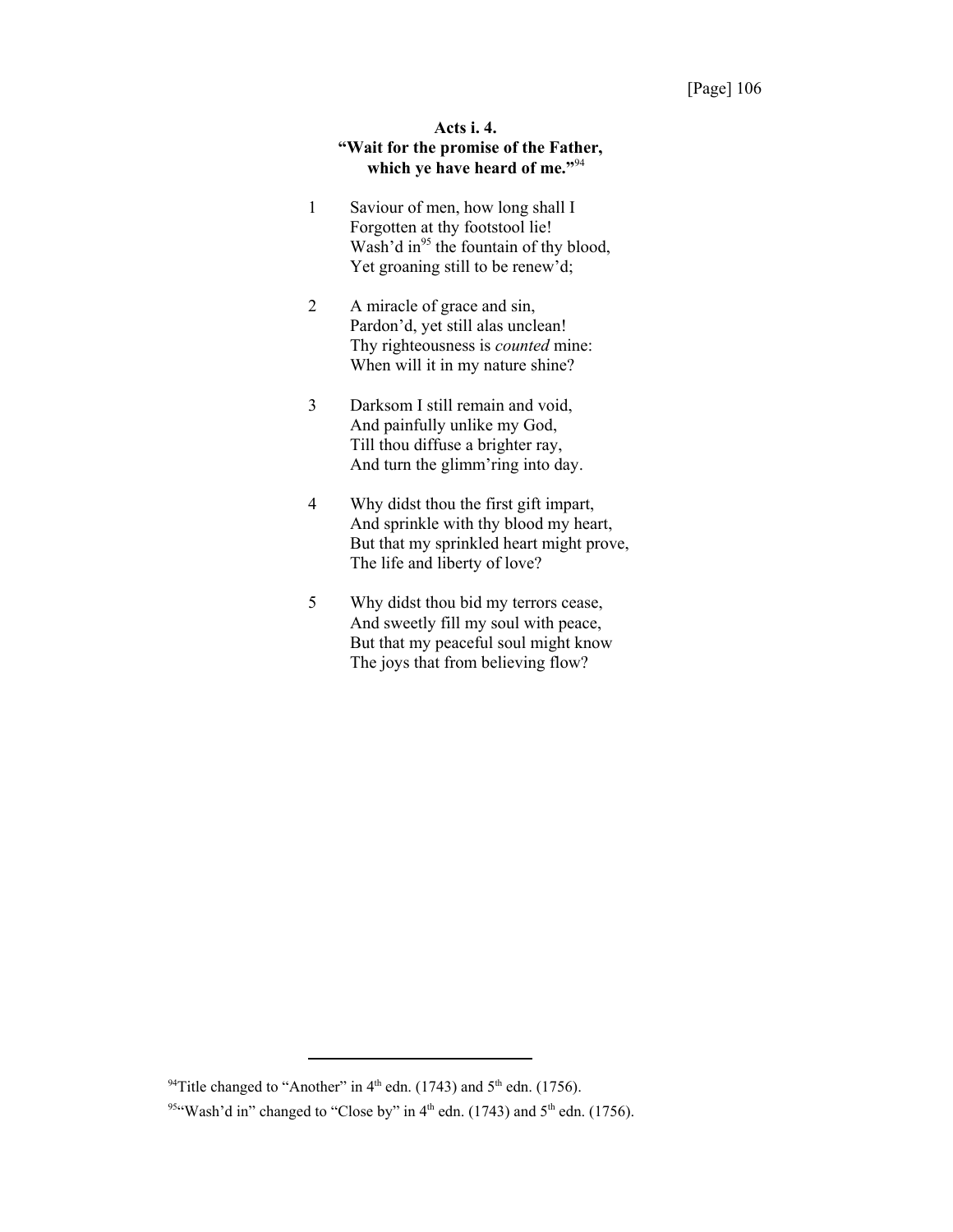- 6 See then thy ransom'd servant, see, I hunger, Lord, I thirst for thee! Feed me with love, thy Spirit give, I gasp, in him, in thee to live.
- 7 The promis'd Comforter impart, Open the fountain in my heart; There let him flow with springing joys, And into life eternal rise.
- 8 There let him ever, ever dwell, The pledge, the witness, and the seal; I'll glory then in sin forgiven, In Christ my life, my love, my heaven!

## **Hymn of Thanksgiving to the Father.**<sup>96</sup>

- 1 Thee, O my God and King, My Father, thee I sing! Hear well-pleas'd the joyous sound, Praise from earth and heav'n receive; Lost, I now in Christ am found, Dead, by faith in Christ I live.
- 

2 Father, behold thy son, In Christ I am thy own.

<sup>96</sup>Charles records singing this hymn in his *MS Journal* as early as July 10, 1738.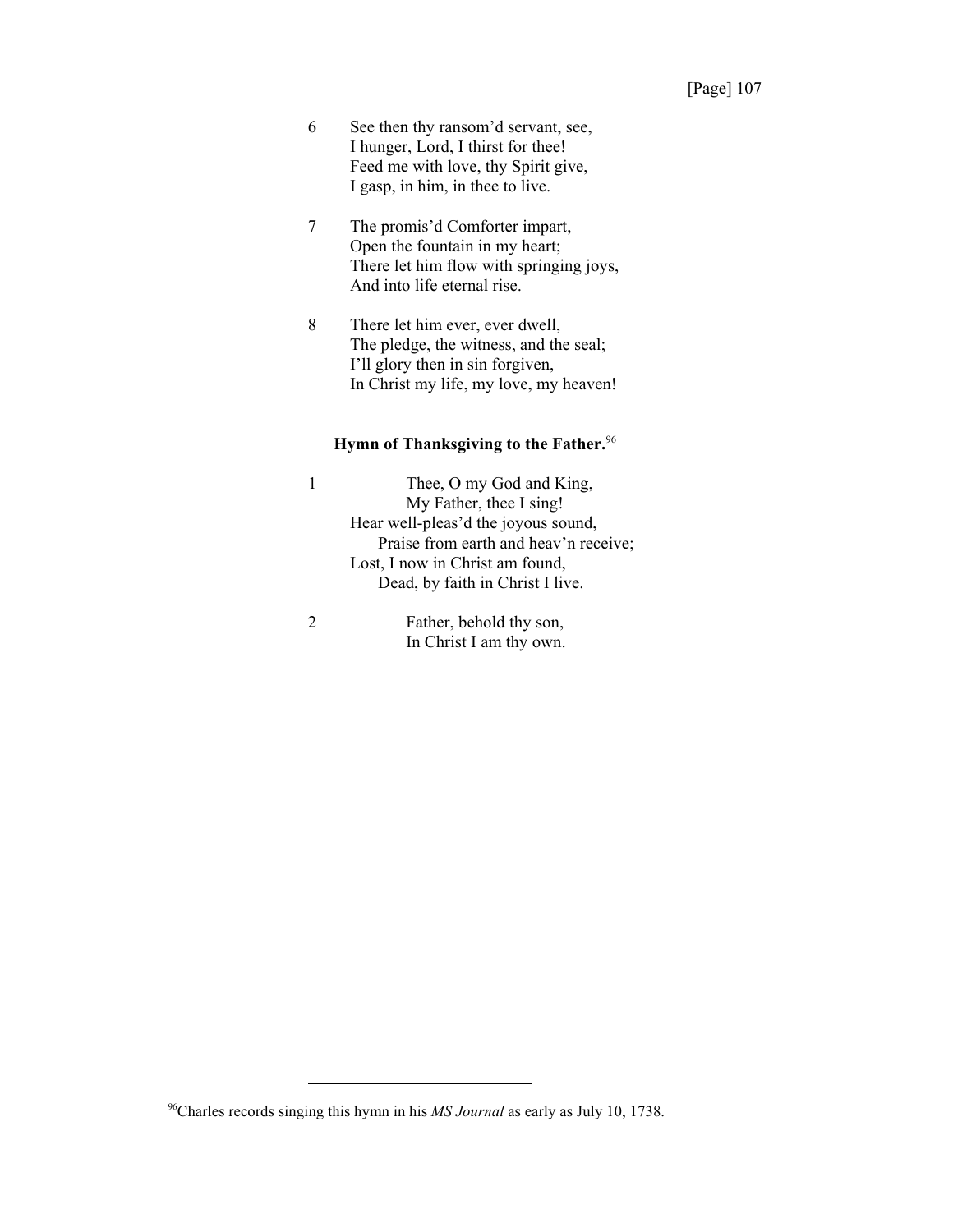Stranger long to thee and rest, See the prodigal is come: Open wide thine arms and breast, Take the weary wand'rer home.

3 Thine eye observ'd from far, Thy pity look'd me near: Me thy bowels yearn'd to see, Me thy mercy ran to find, Empty, poor, and void of thee, Hungry, sick, and faint, and blind.

4 Thou on my neck didst fall, Thy kiss forgave me all: Still the gracious words I hear, Words that made the Saviour mine, "Haste, for him the robe prepare, His be righteousness divine!"

5 Thee then, my God and King, My Father, thee I sing! Hear well-pleas'd the joyous sound, Praise from earth and heav'n receive; Lost, I now in Christ am found, Dead, by faith in Christ I live.

# **Hymn to the Son.**<sup>97</sup>

| O filial deity,         |
|-------------------------|
| Accept my new-born cry! |

<sup>97</sup>Charles records singing this hymn in his *MS Journal* as early as July 2, 1738.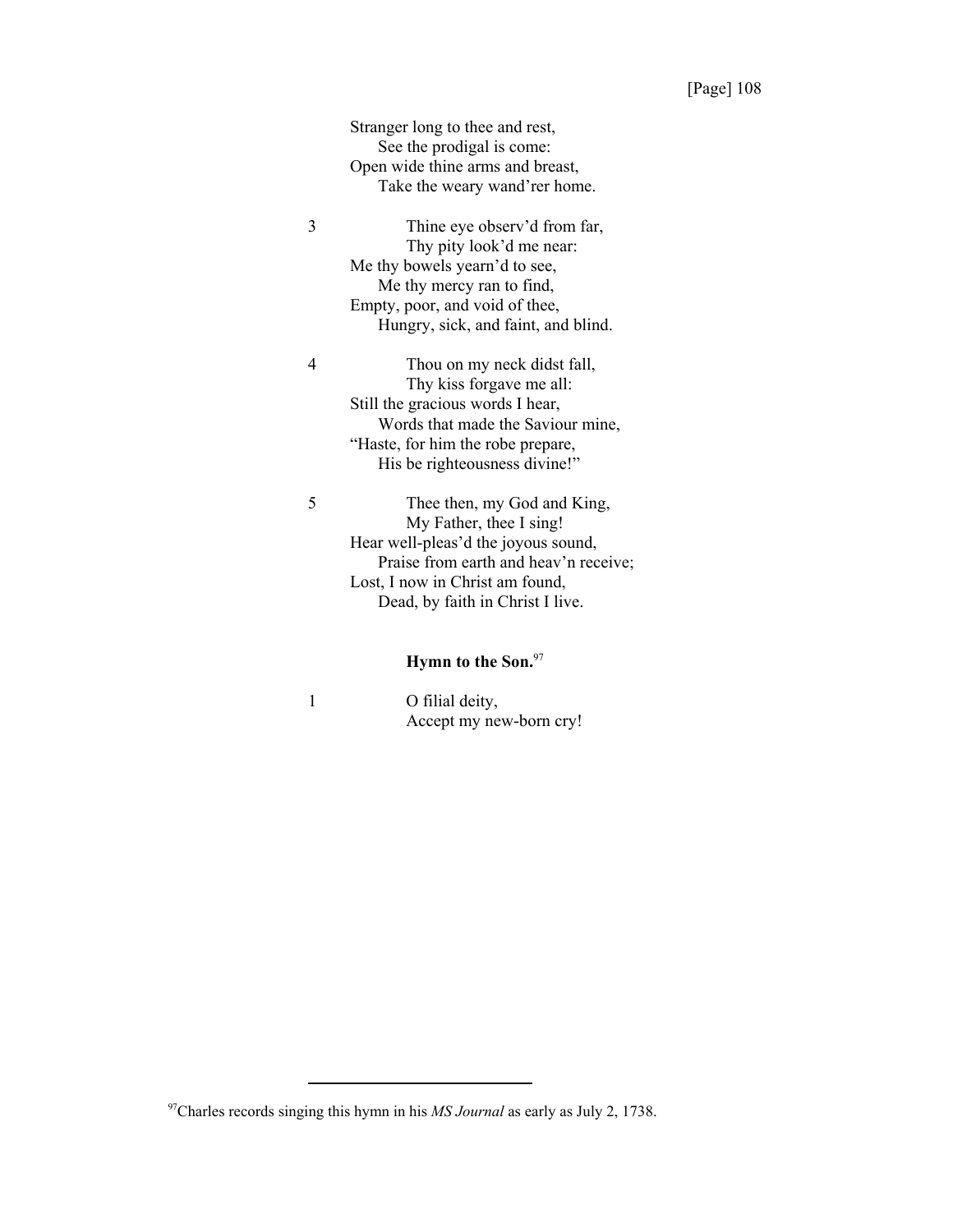See the travail of thy soul, Saviour, and be satisfy'd; Take me now, possess me whole, Who for *me*, for *me* hast dy'd!

2 Of life thou art the tree, My immortality! Feed this tender branch of thine, Ceaseless influence derive, Thou the true, the heav'nly vine, Grafted into thee I live.

3 Of life the fountain thou, I know—I feel it now! Faint and dead no more I droop: Thou art in me: thy supplies Ev'ry moment springing up Into life eternal rise.

4 Thou the good shepherd art, From thee I ne'er shall part: Thou my keeper and my guide, Make me still thy tender care, Gently lead me by thy side, Sweetly in thy bosom bear.

5 Thou art my daily bread; O Christ, thou art my head: Motion, virtue, strength to me, Me thy living member flow; Nourish'd I, and fed by thee, Up to thee in all things grow.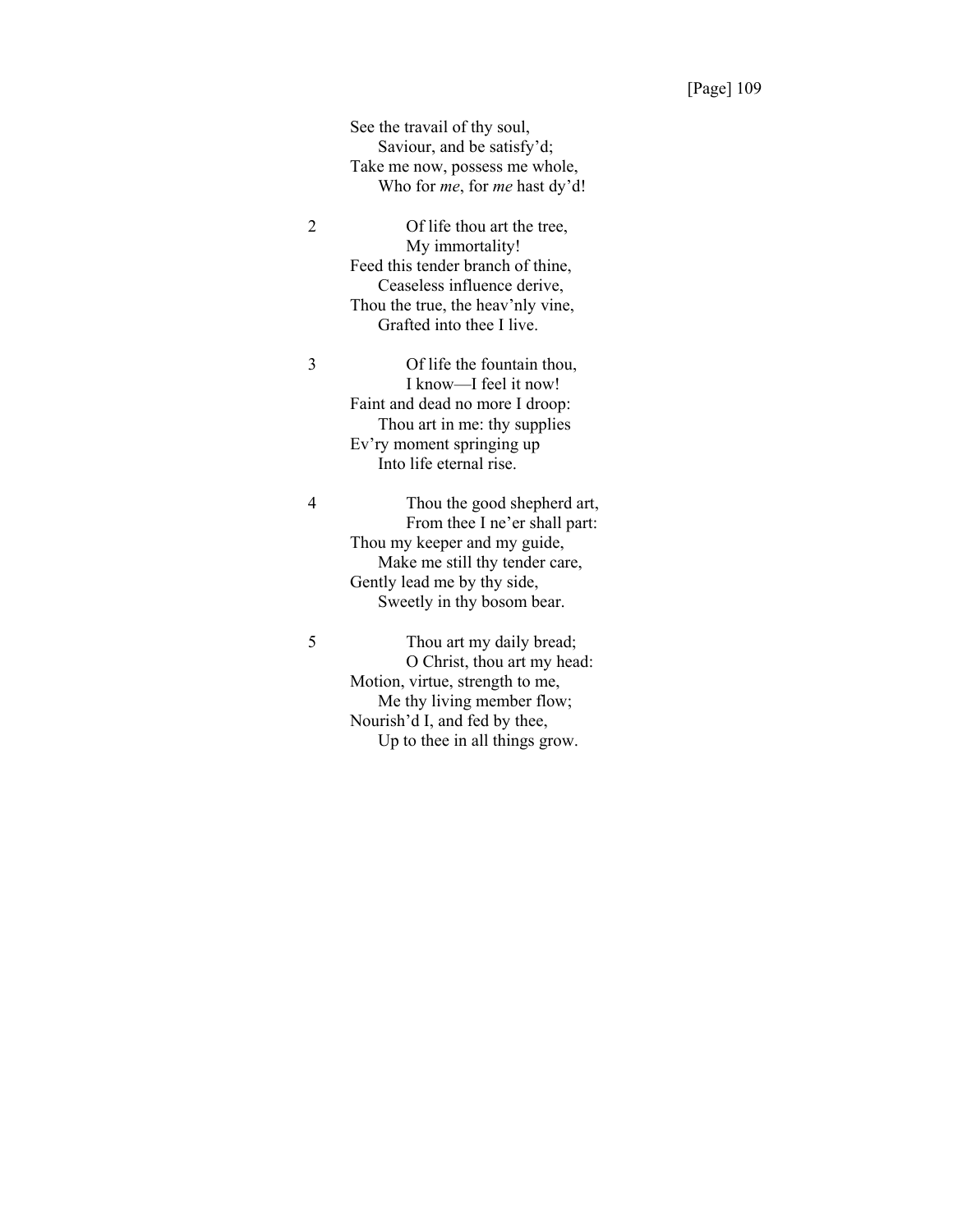6 Prophet, to me reveal Thy Father's perfect will. Never mortal spake like thee, Human prophet like divine; Loud and strong their voices be, Small and still and inward thine!

7 On thee my priest I call, Thy blood aton'd for all. Still the Lamb as slain appears, Still thou stand'st before the throne, Ever off'ring up my<sup>98</sup> pray'rs, *These* presenting with thy own.

8 Jesu!<sup>99</sup> Thou art my King, From thee my strength I bring! Shadow'd by thy mighty hand, Saviour, who shall pluck me thence? Faith supports, by faith I stand Strong as thy omnipotence.

9 O filial deity,

Accept my new-born cry! See the travail of thy soul, Saviour, and be satisfy'd; Take me now, possess me whole, Who for me, for me hast dy'd!

98Ori., "thy"; a misprint, not corrected until the 3rd edn. (1782) of *Hymns* (1780).

<sup>99</sup>Charles Wesley changes "Jesu!" to "Jesus," in *All in All* (1761).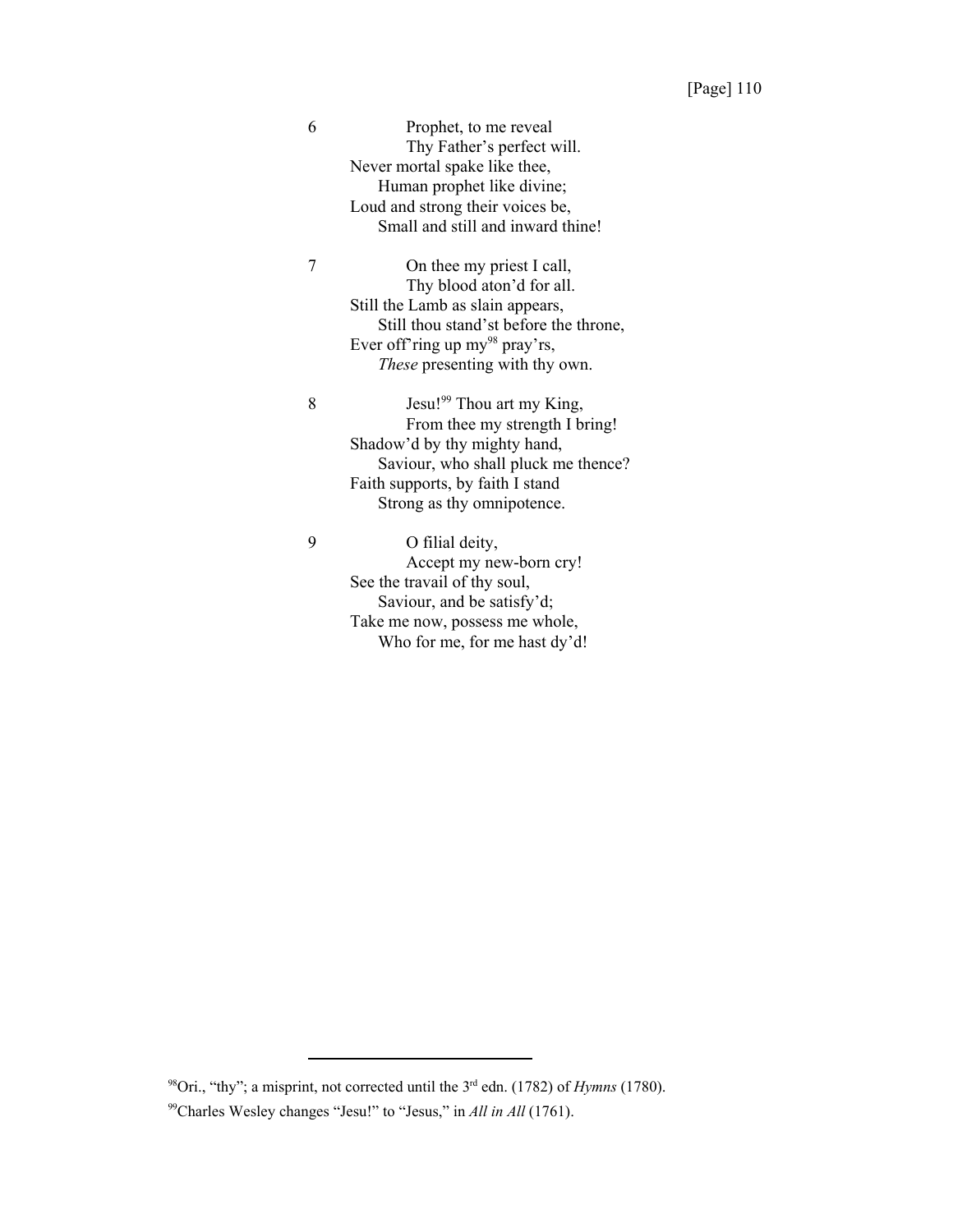# **Hymn to the Holy Ghost.**<sup>100</sup>

| 1              | Hear, Holy Spirit, hear,<br>My inward Comforter! |
|----------------|--------------------------------------------------|
|                | Loos'd by thee my stamm'ring tongue              |
|                | First essays to praise thee now,                 |
|                | This the new, the joyful song,                   |
|                | Hear it in thy temple thou!                      |
| $\overline{c}$ | Long o'er my formless soul                       |
|                | The dreary waves did roll;                       |
|                | Void I lay and sunk in night:                    |
|                | Thou, the overshadowing Dove,                    |
|                | Call'dst the chaos into light,                   |
|                | Bad'st me be, and live, and love.                |
|                |                                                  |
| 3              | Thee I exult to feel,                            |
|                | Thou in my heart dost dwell:                     |
|                | There thou bear'st thy witness true,             |
|                | Shed'st the love of God abroad;                  |
|                | I in Christ a creature new,                      |
|                | I, ev'n I am born of God!                        |
| 4              | Ere yet the time was come                        |
|                | To fix in me thy home,                           |
|                | With me oft thou didst reside:                   |
|                | Now, my God, thou in me art!                     |
|                | Here thou ever shalt abide;                      |
|                |                                                  |

One we are, no more to part.

<sup>100</sup>Charles records use of this hymn in his *MS Journal* as early as July 11, 1738.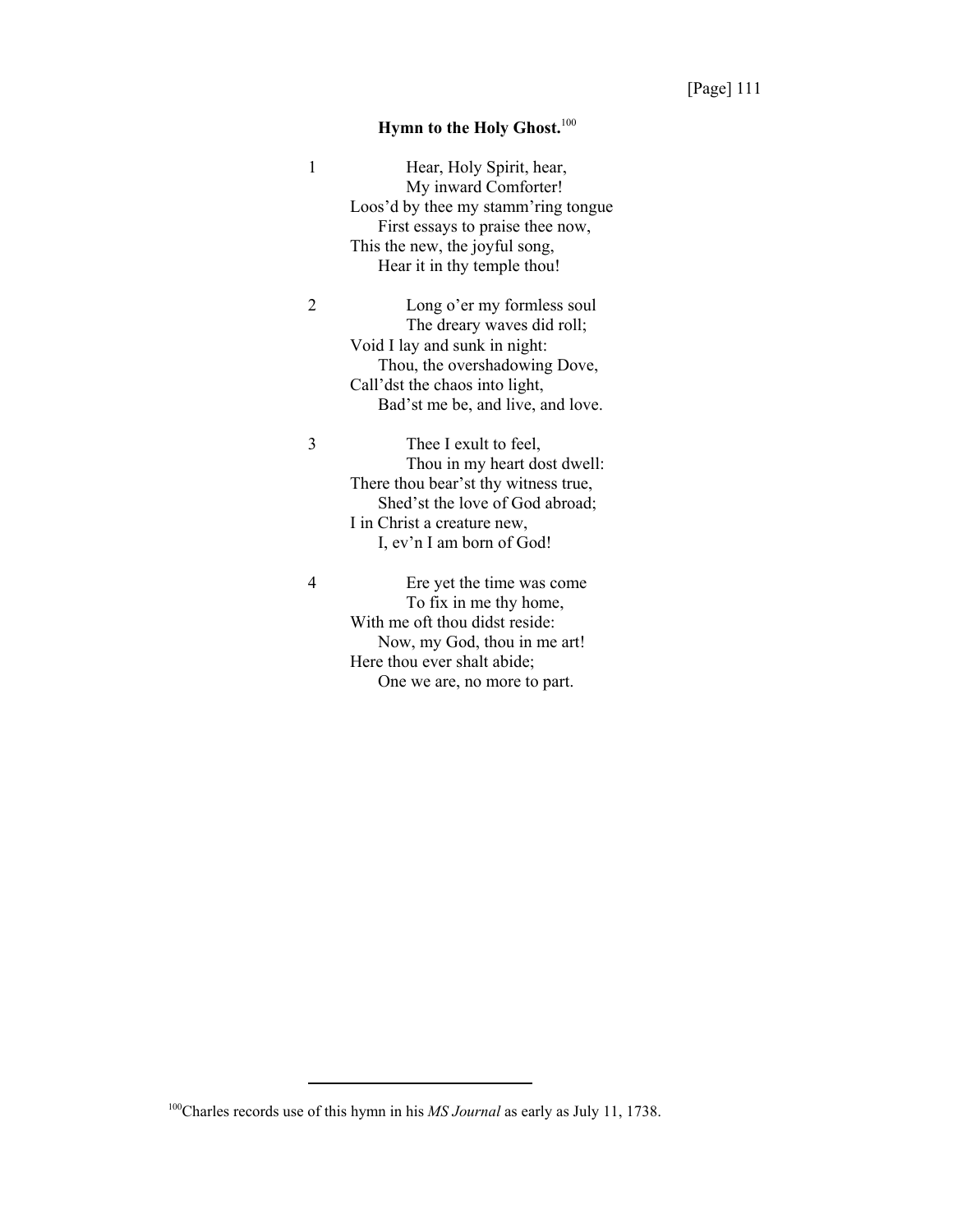| 5 | Fruit of the Saviour's pray'r,        |
|---|---------------------------------------|
|   | My promis'd Comforter!                |
|   | Thee the world cannot receive,        |
|   | Thee they neither know nor see,       |
|   | Dead is all the life they live,       |
|   | Dark their light, while void of thee. |
| 6 | Yet I partake thy grace               |
|   | Thro' Christ my righteousness;        |
|   | Mine the gifts thou dost impart,      |
|   | Mine the unction from above,          |
|   | Pardon written on my heart,           |
|   | Light, and life, and joy, and love.   |
|   | Thy gifts, blest Paraclete,           |
|   | I glory to repeat:                    |
|   | Sweetly sure of grace I am,           |
|   | Pardon to my soul apply'd,            |
|   | Int'rest in the spotless Lamb;        |
|   | Dead for all, for me he dy'd.         |
|   |                                       |

8 Thou art thyself the seal; I more than pardon feel, Peace, unutterable peace, Joy that ages ne'er can move, Faith's assurance, hope's increase, All the confidence of love!

9 Pledge of thy promise giv'n, My antepast of heav'n;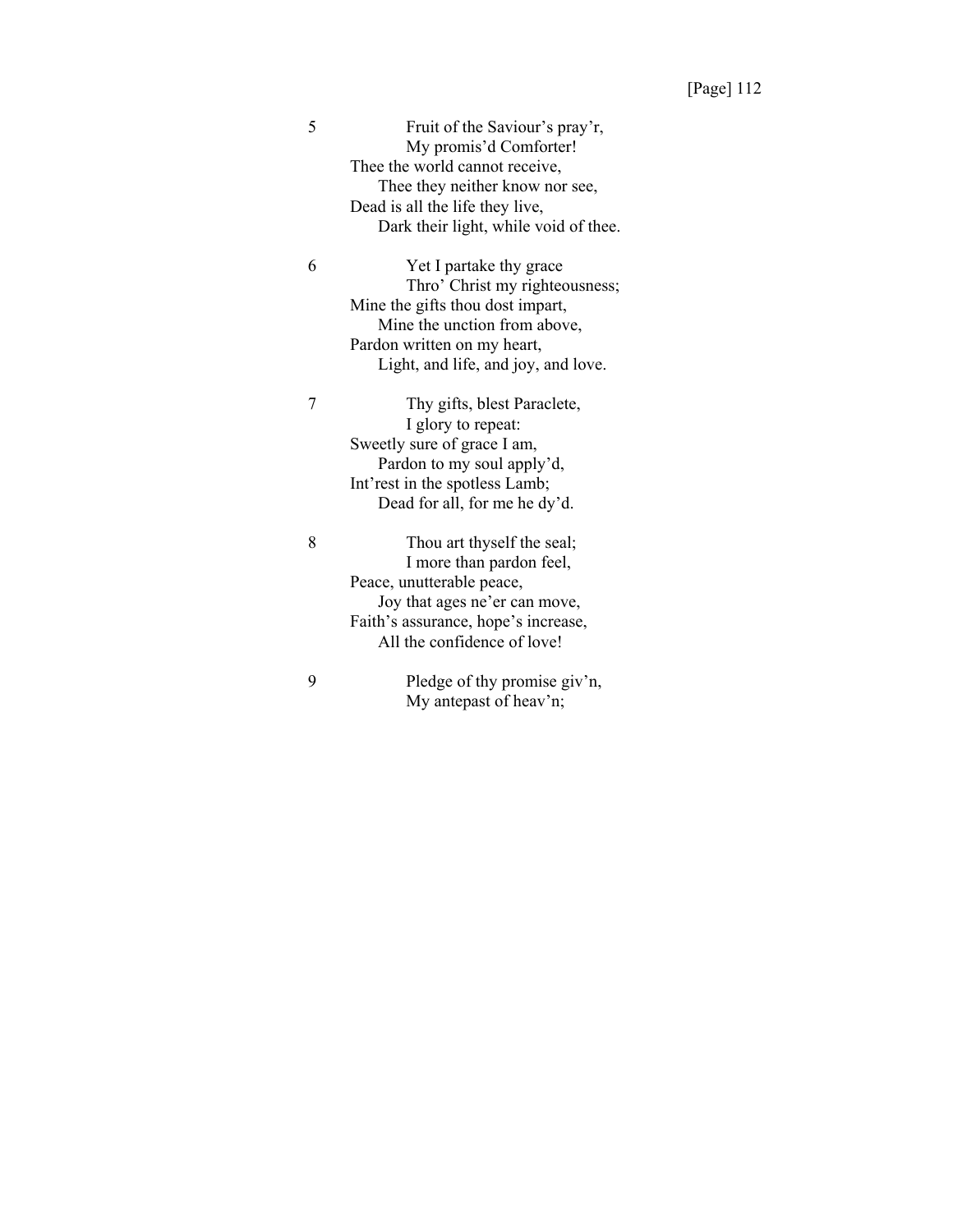Earnest thou of joys divine, Joys divine on me bestow'd, Heav'n and Christ, and all is mine, All the plenitude of God.

10 Thou art my inward guide, I ask no help beside: Arm of God, to<sup>101</sup> thee I call, Weak as helpless infancy! Weak I am—yet cannot fall Stay'd by faith, and led by thee!

11 Hear, Holy Spirit, hear, My inward Comforter! Loos'd by thee my stamm'ring tongue First essays to praise thee now; This the new, the joyful song, Hear it in thy temple thou!

# **Praise. From Herbert.**<sup>102</sup>

- 1 O King of Glory, King of Peace, Thee only will I love: Thee, that my love may never cease, Incessant will I move!
- 2 For thou hast granted my request, For thou my cries hast heard, Mark'd all the workings of my breast, And hast in mercy spar'd.

<sup>&</sup>lt;sup>101</sup>"To" changed to "on" in 4<sup>th</sup> edn. (1743) and 5<sup>th</sup> edn. (1756).

<sup>&</sup>lt;sup>102</sup>Source: George Herbert, *The Temple* (Cambridge: Buck & Daniel, 1633), 140 (#117), much altered. First appeared in *CPH* (1737), 21–22 (several slight revisions in this setting). This hymn omitted from  $4<sup>th</sup>$  and  $5<sup>th</sup>$  edns.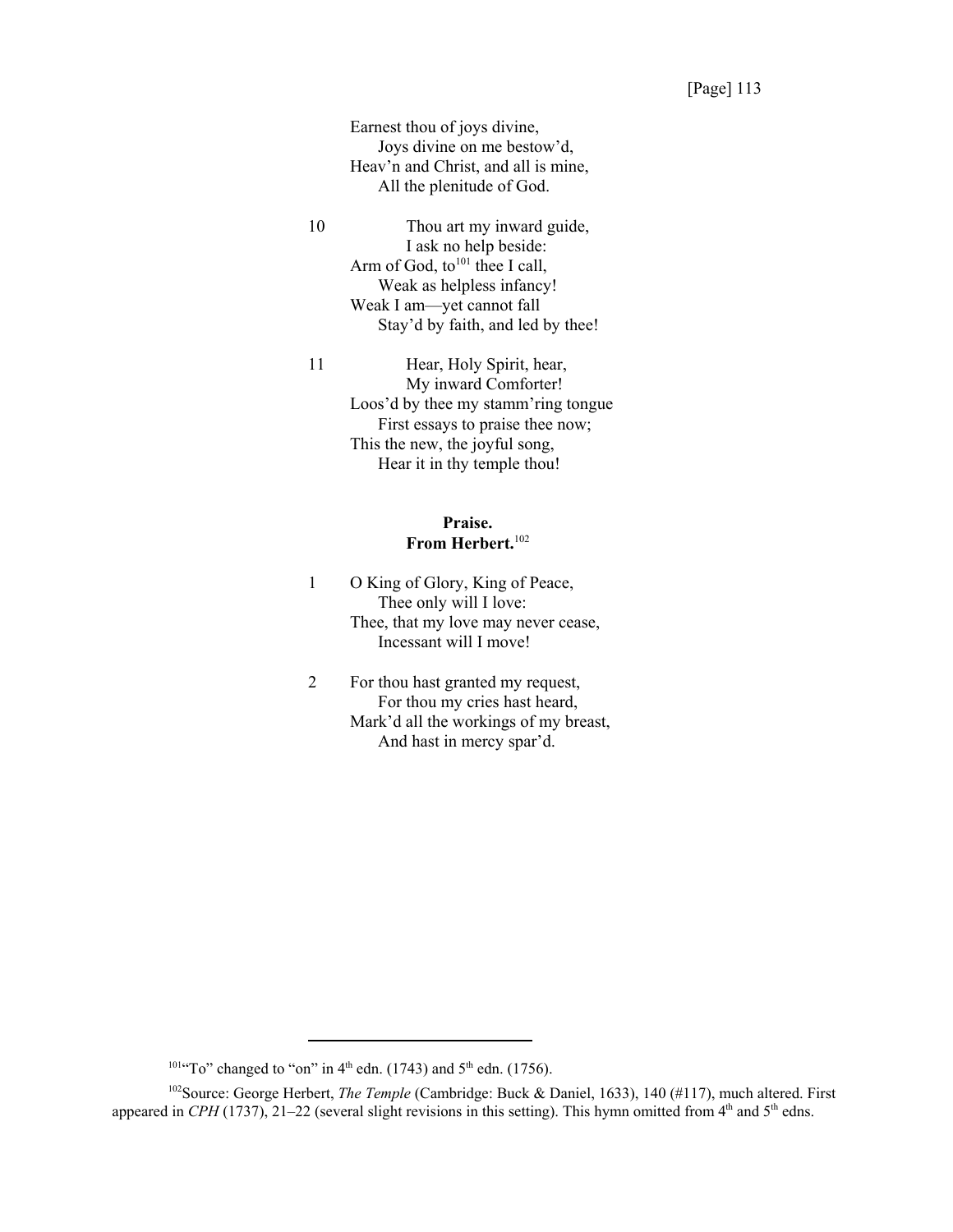- 3 Wherefore with all my strength and art Thy mercy's praise I sing; To thee the tribute of my heart, My soul, my all I bring.
- 4 What tho' my sins against me cry'd? Thou didst the sinner spare: In vain th' accuser still reply'd, For love had charm'd thy ear.
- 5 Thee sev'n whole days, not one in sev'n, Unweary'd will I praise, And in my heart, a little heav'n, Thy throne triumphant raise.
- 6 Soften'd and vanquish'd by my tears Thou could'st no more withstand, But when stern justice call'd for fears, Disarm'd her lifted hand.
- 7 Small is it in this humble sort Thy mercy's pow'r to raise: For ev'n eternity's too short To utter all thy praise.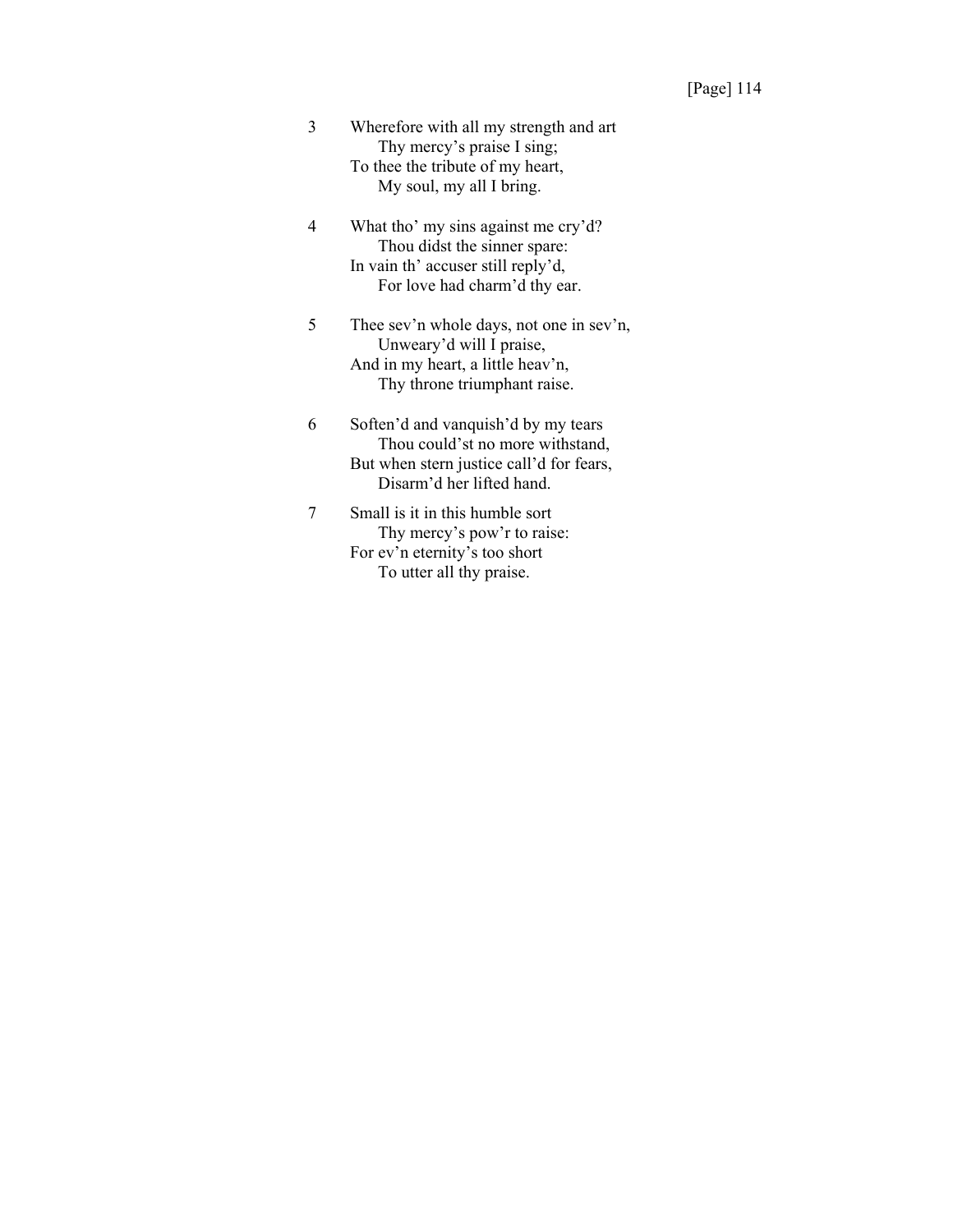# **The Glance. From the Same [Herbert].**<sup>103</sup>

| 1 | When first thy gracious eye's survey,<br>Ev'n in the midst of youth and night, |
|---|--------------------------------------------------------------------------------|
|   | Mark'd me, where sunk in sin I lay;                                            |
|   | I felt a strange unknown delight.                                              |
| 2 | My soul in all its pow'rs renew'd <sup>104</sup>                               |
|   | Own'd <sup>105</sup> the divine Physician's art,                               |
|   | So swift the healing look bedew'd,                                             |
|   | Embalm'd, o'er-ran and fill'd my heart.                                        |
| 3 | Since then I many a bitter storm                                               |
|   | Have felt, and feeling sure had dy'd,                                          |
|   | Had the malicious fatal harm                                                   |
|   | Roll'd on its unmolested tide:                                                 |
| 4 | But working still, within my soul,                                             |
|   | Thy sweet original joy remain'd;                                               |
|   | Thy love did all my griefs controul,                                           |
|   | Thy love the victory more than gain'd.                                         |
| 5 | If the first glance, but open'd now                                            |
|   | And now seal'd up, so powerful prove,                                          |
|   | What wondrous transports shall we know                                         |

What wondrous transports shall we know When glorying in thy full-ey'd love!

<sup>103</sup>Source: George Herbert, *The Temple* (Cambridge: Buck & Daniel, 1633), 166 (#143).

<sup>&</sup>lt;sup>104</sup>Changed to "I seem'd in all my pow'rs renew'd" in  $2<sup>nd</sup>$  edn. (1739) and  $3<sup>rd</sup>$  edn. (1739); then changed to "My soul, as all at once renew'd" in  $4<sup>th</sup>$  edn. (1743) and  $5<sup>th</sup>$  edn. (1756).

 $105$ "Own'd" changed to "By" in  $2<sup>nd</sup>$  edn. (1739) and  $3<sup>rd</sup>$  edn. (1739).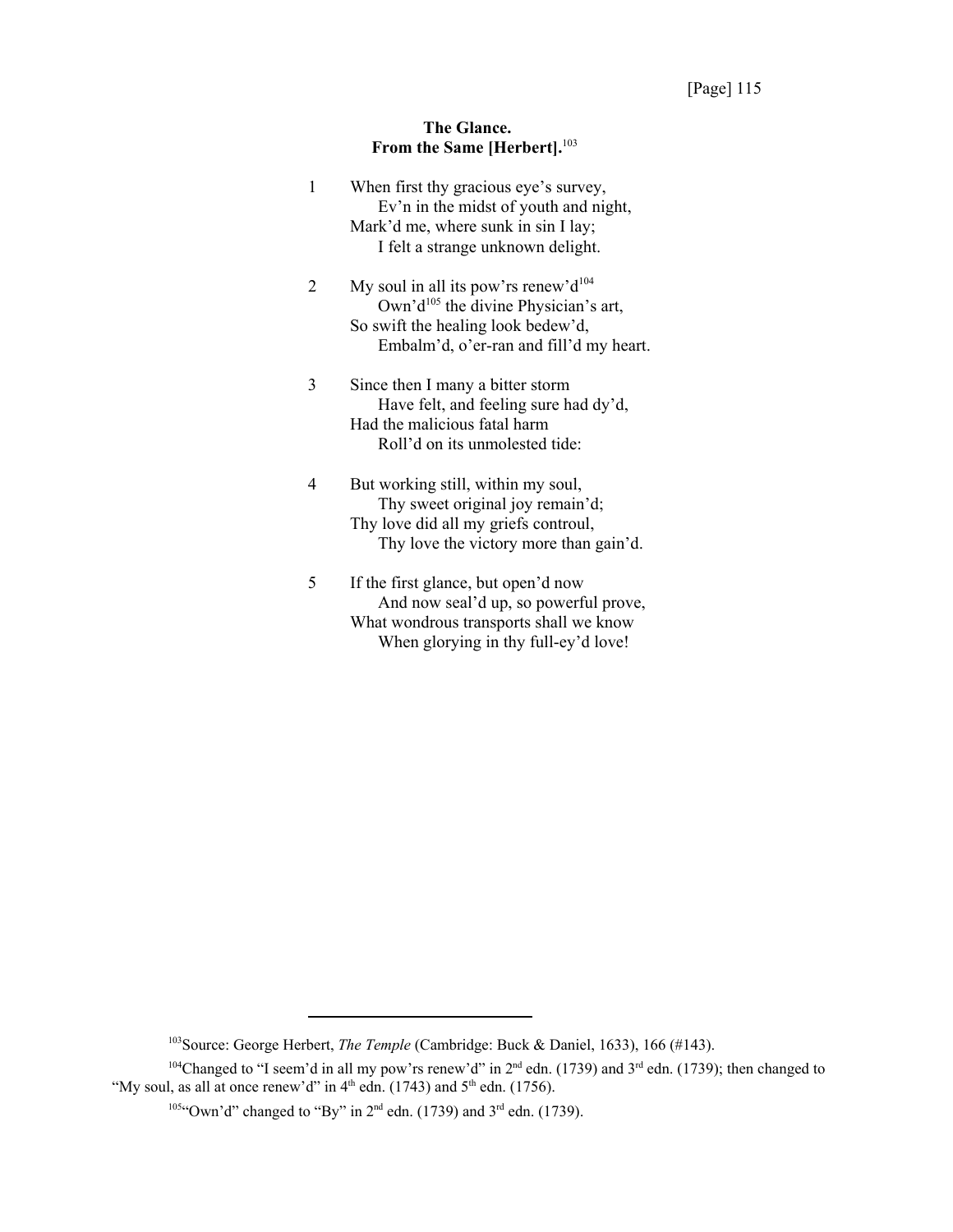6 When thou shalt look us out of pain, And raise us to thy blissful sight, With open face strong to sustain The blaze of thy unclouded light!

#### **Desiring to Praise Worthily. From the German.**<sup>106</sup>

- 1 Monarch of all, with lowly fear To whom heaven's host their voices raise, Even earth and dust thy bounties share: Let earth and dust attempt thy praise.
- 2 Before thy face, O Lord most high, Sinks all created glory down: Yet be not wroth with me, that I Vile worm, draw near thy awful throne.
- 3 Of all thou the beginning art, Of all things thou alone the end: On thee still fix my stedfast heart; To thee let all my actions tend.
- 4 Thou, Lord, art light: thy native ray No shade, no variation knows— On my dark soul (ye clouds away) The brightness of thy face disclose.

<sup>106</sup>Source: Nikolaus Ludwig von Zinzendorf, ed. *Das Gesang-Buch der Gemeine in Herrn-Huth* (Halle: Wäysenhaus, 1737), 2–3 (#3, by Johann Freylinghausen). This hymn omitted from the  $4<sup>th</sup>$  and  $5<sup>th</sup>$  edns.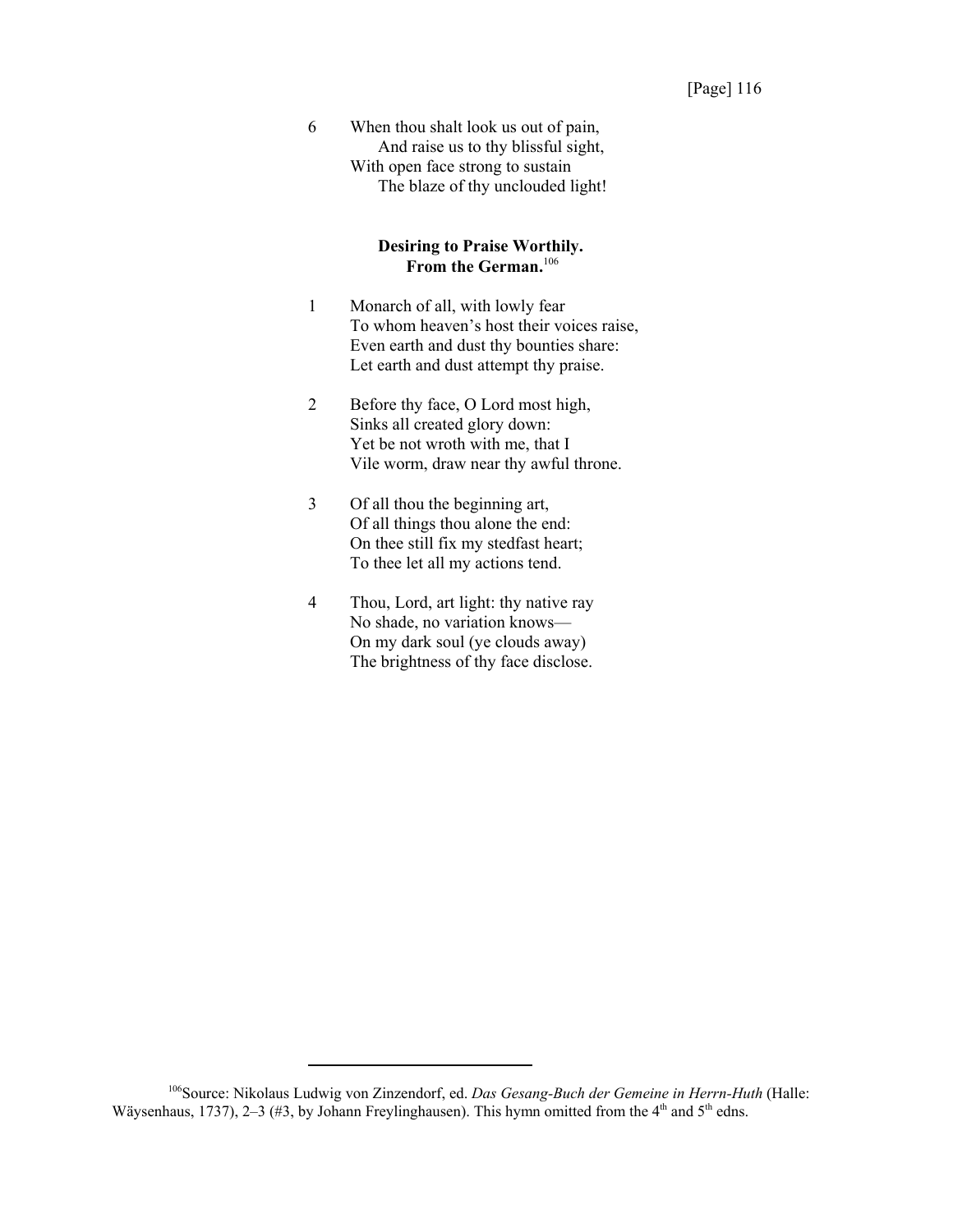- 5 Thou, Lord, art love: from thee pure love Flows forth in unexhausted streams; Let me its quickning influence prove, Fill my whole heart with sacred flames.
- 6 Thou, Lord, art good, and thou alone: With eager hope, with warm desire, Thee may I still my portion own, To thee in every thought aspire.
- 7 So shall my every power to thee In love, thanks, praise incessant rise, Yea my whole soul and flesh shall be One holy, living sacrifice.
- 8 Lord God of armies, ceaseless praise In heaven thy throne to thee is given, Here as in heaven thy name we raise, For where thy presence shines, is heaven.

#### **Free Grace.**

1 And can it be, that I should gain An int'rest in the Saviour's blood! Dy'd he for me?—Who caus'd his pain! For me?—Who him to death pursu'd. Amazing love! How can it be That thou, my God, shouldst die for me?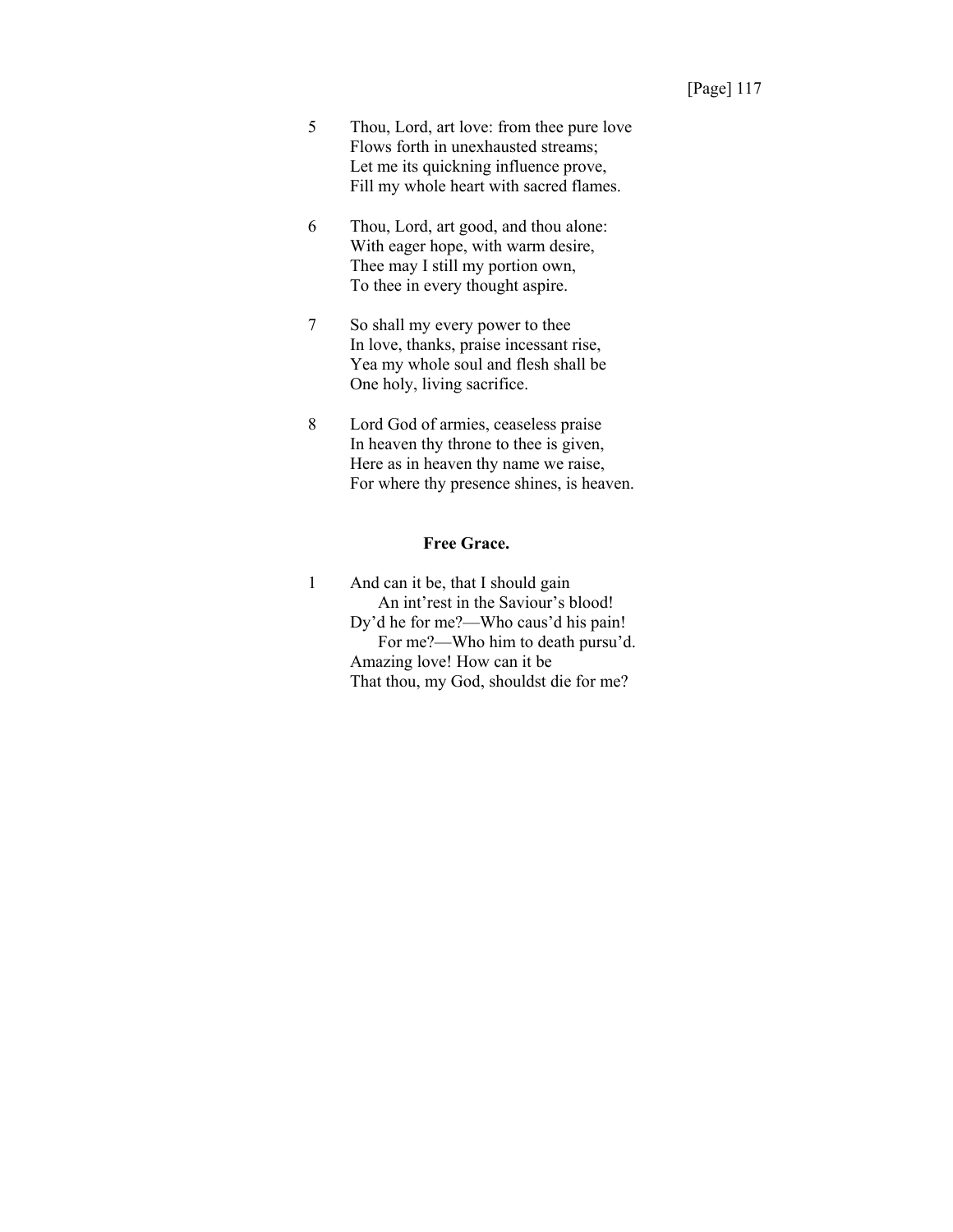2 'Tis myst'ry all! Th' immortal dies! Who can explore his strange design? In vain the first-born seraph tries To sound the depths of love divine. 'Tis mercy all! Let earth adore; Let angel minds enquire no more.

3 He left his Father's throne above, (So free, so infinite his grace!) Empty'd himself of all but love, And bled for Adam's helpless race: 'Tis mercy all, immense and free! For O my God! It found out me!

4 Long my imprison'd spirit lay, Fast bound in sin and nature's night: Thine eye diffus'd a quick'ning ray; I woke; the dungeon flam'd with light; My chains fell off, my heart was free, I rose, went forth, and follow'd thee.

5 Still the small inward voice I hear, That whispers all my sins forgiv'n; Still the atoning<sup>107</sup> blood is near, That quench'd the wrath of hostile heav'n: I feel the life his wounds impart; I feel my Saviour in my heart.

6 No condemnation now I dread, Jesus, and all in him, is mine:

<sup>&</sup>lt;sup>107</sup>Ori., "attoning"; corrected in  $5<sup>th</sup>$  edn. (1756).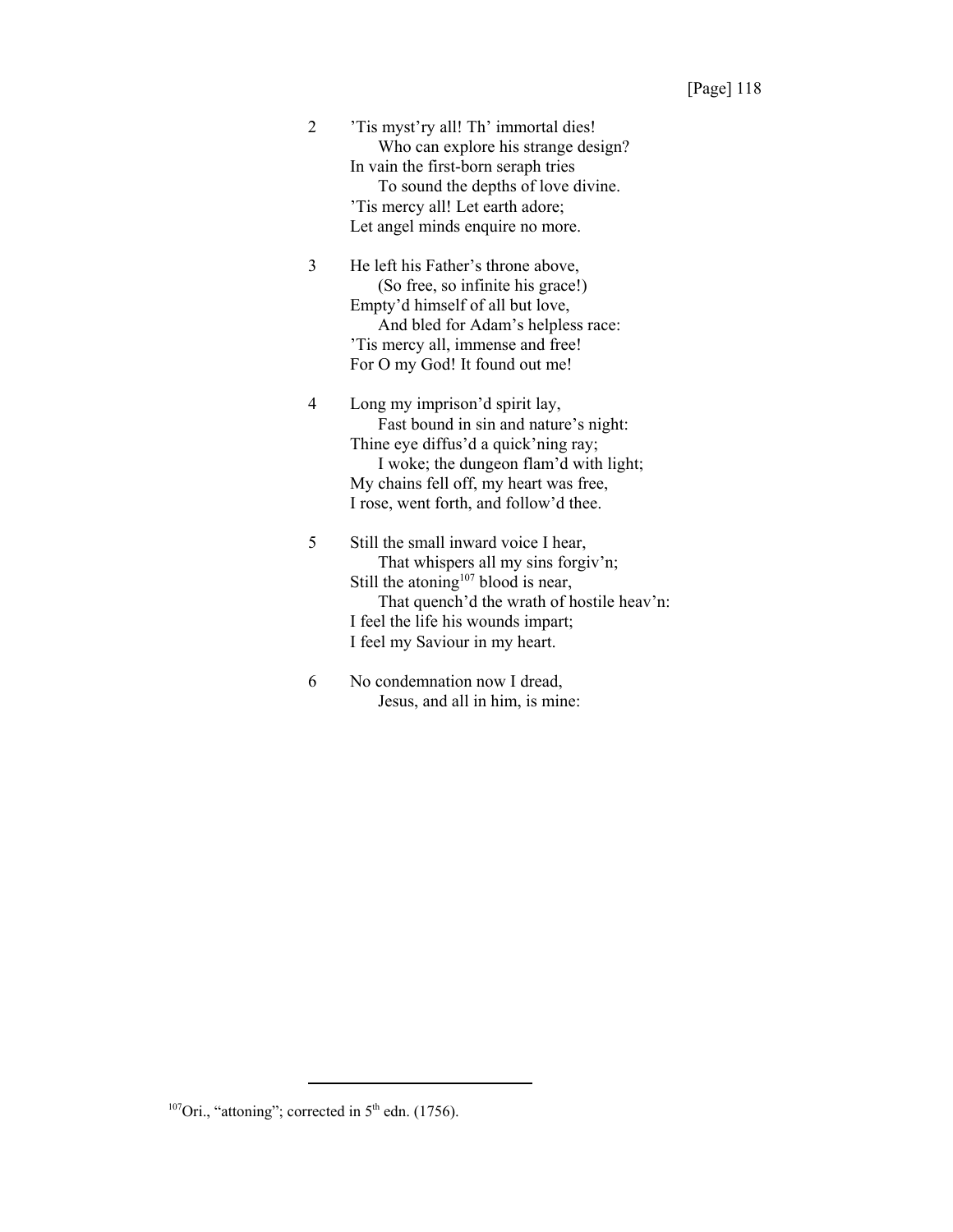Alive in him, my living head, And cloath'd in righteousness divine, Bold I approach th' eternal throne, And claim the crown, thro' Christ, my own.

#### **The Call. From Herbert.**<sup>108</sup>

- 1 Come, O my Way, my Truth, my Life! A Way that gives us breath, A Truth that ends its followers' strife, A Life that conquers death!
- 2 Come, O my Light, my Feast, my Strength! A Light that shews a feast; A Feast that still improves by length, A Strength that makes the guest!
- 3 Come, O my Joy, my Love, my Heart! A Joy that none can move; A Love that none can ever part, A Heart that joys in love!

# **True Praise. From the Same [Herbert].**<sup>109</sup>

1 When first my feeble verse essay'd, Of heav'nly joys to sing, Fancy was summon'd to my aid Her choicest stores to bring.

<sup>108</sup>Source: George Herbert, *The Temple* (Cambridge: Buck & Daniel, 1633), 150 (#125).

<sup>109</sup>Source: George Herbert, *The Temple* (Cambridge: Buck & Daniel, 1633), 95 (#77). This hymn omitted from the  $4<sup>th</sup>$  and  $5<sup>th</sup>$  edns.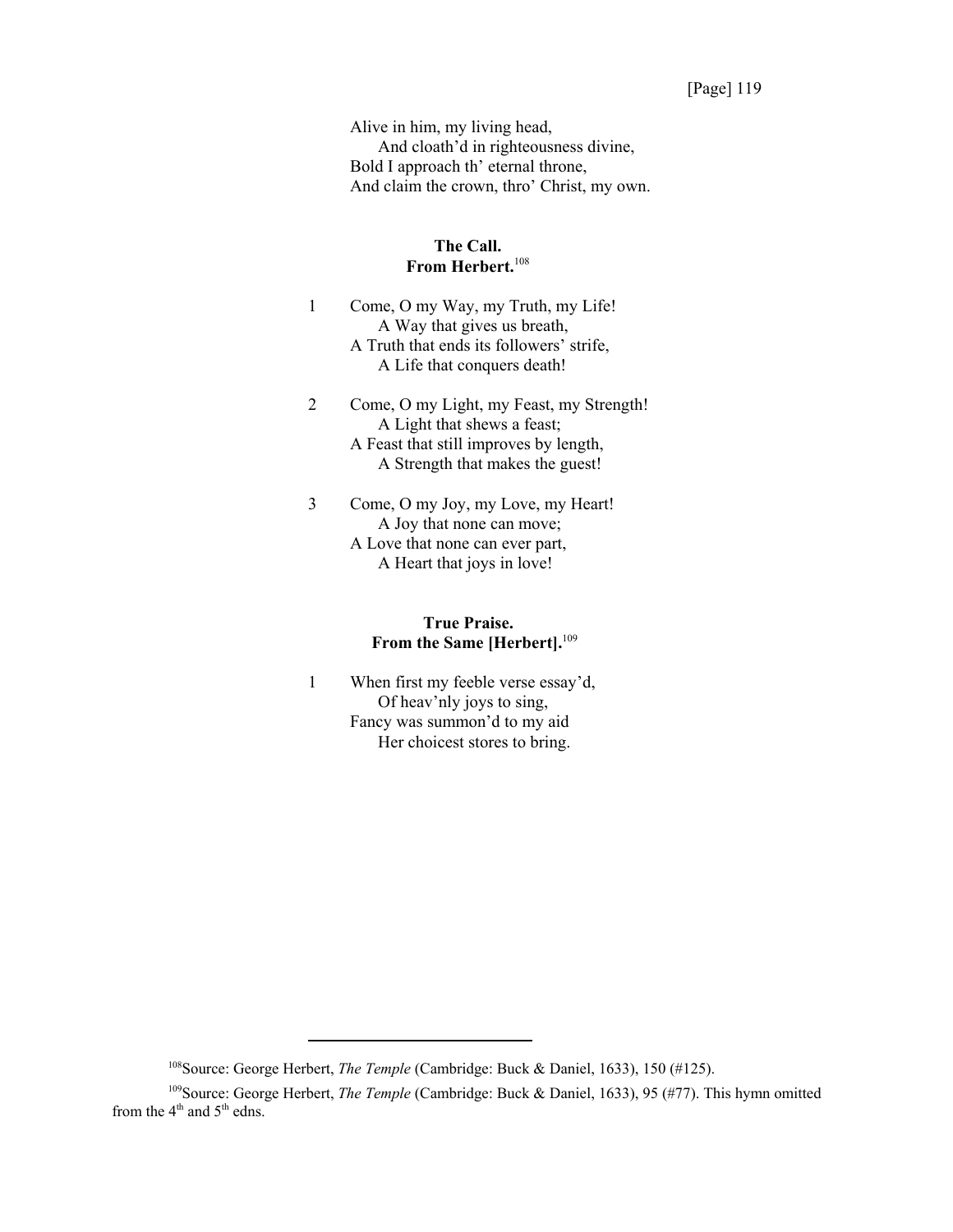- 2 With study'd words each rising thought I deck'd, with nicest art, And shining metaphors I sought To burnish ev'ry part.
- 3 Thousands of notions swift did run, And fill'd my lab'ring head; I blotted oft' what I begun, This was too flat, that dead.
- 4 To cloath the sun, no dress too fine I thought, no words too gay, Much less the realms that glorious shine In one eternal day.
- 5 Mean while I whisp'ring heard a friend, "Why all this vain pretence? Love has a sweetness ready penn'd, Take that, and save expence."

# **The Dialogue. From the Same [Herbert].**<sup>110</sup>

[Saint]

1 Saviour, if thy precious love Could be merited by mine, Faith these mountains would remove; Faith would make me ever thine: But when all my care and pains, Worth can ne'er create in me,

<sup>110</sup>Source: George Herbert, *The Temple* (Cambridge: Buck & Daniel, 1633), 107 (#89).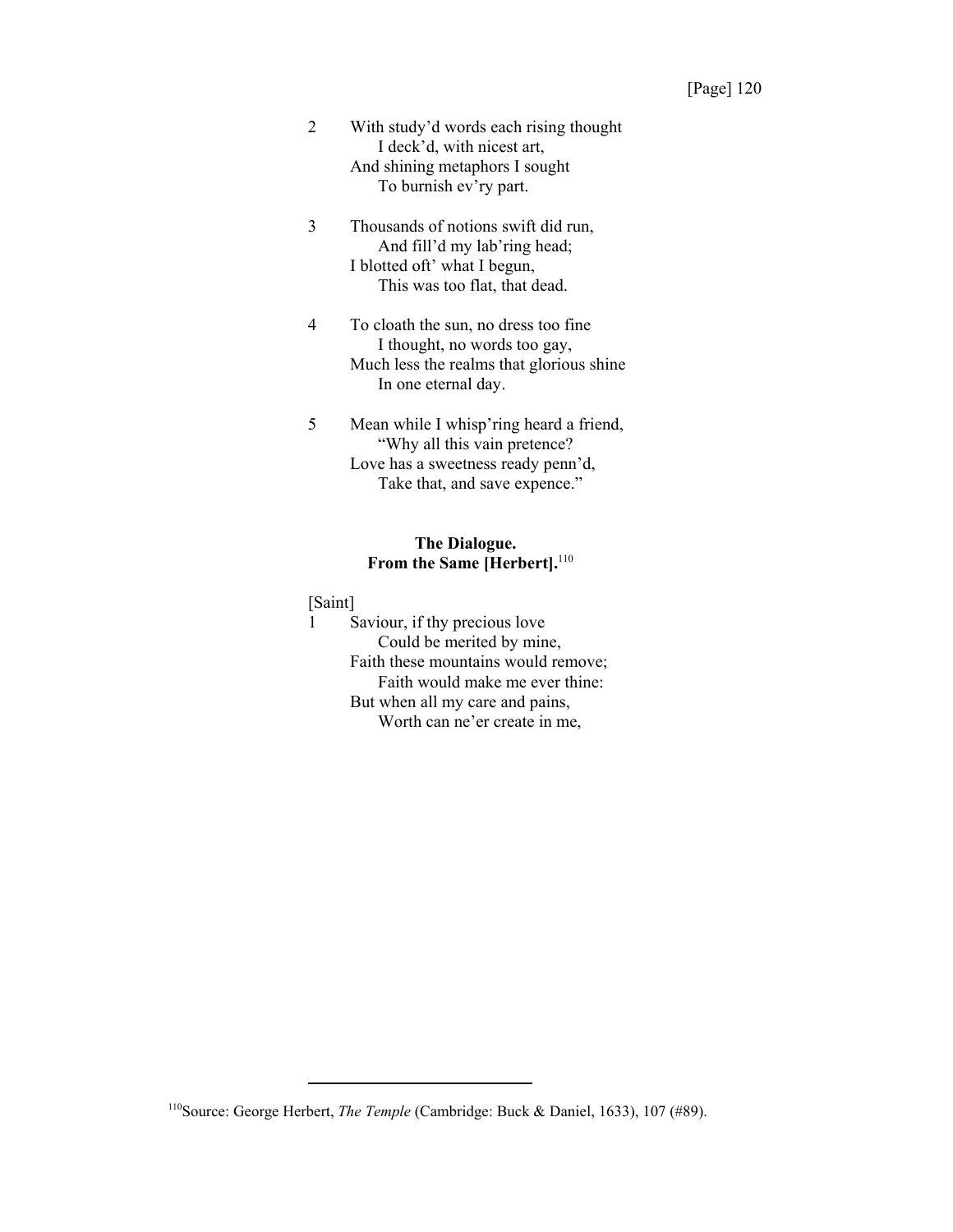Nought by me thy fulness gains; Vain the hope to purchase thee.

#### C[hrist]

2 Cease, my child, thy worth to weigh, Give the needless contest o'er: Mine thou art! While thus I say, Yield thee up, and ask no more. What thy estimate may be, Only can by him be told, Who to ransom wretched thee, Thee to gain, himself was sold.

#### S[aint]

3 But when all in me is sin, How can I thy grace obtain? How presume thyself to win? God of love, the doubt explain— Or if thou the means supply, Lo! To thee I all resign! Make me, Lord, (I ask not why, How, I ask not) ever thine!

#### C[hrist]

4 This I would—that humbly still Thou submit to my decree, Blindly $111$  subjecting thy will, Meekly $112$  copying after me: That as I did leave my throne; Freely from my glory part; Die, to make thy heart my own— S[aint] Ah! No more—thou break'st my heart!

<sup>&</sup>lt;sup>111</sup>"Blindly" changed to "Gladly" in  $2^{nd}$  edn. (1739) and  $3^{rd}$  edn. (1739); then to "Meekly" in  $4^{th}$  edn. (1743) and  $5<sup>th</sup>$  edn. (1756).

<sup>&</sup>lt;sup>112</sup>"Meekly" changed to "Closely" in  $4<sup>th</sup>$  edn. (1743) and  $5<sup>th</sup>$  edn. (1756).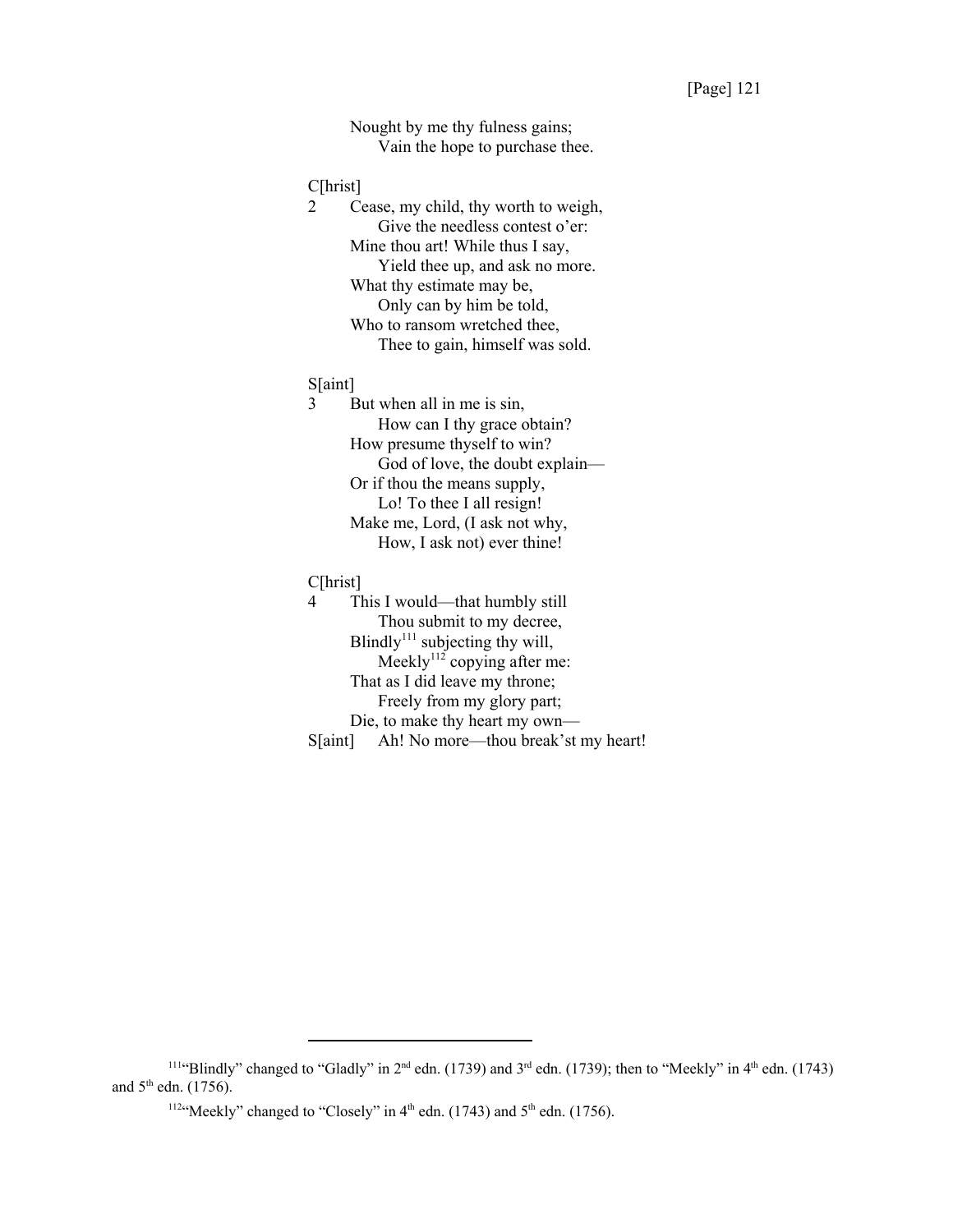## **Subjection to Christ.** From the German.<sup>113</sup>

| 1 | Jesu, to thee my heart I bow,<br>Strange flames far from my soul remove;<br>Fairest among ten thousand thou,<br>Be thou my Lord, my life, my love.                     |
|---|------------------------------------------------------------------------------------------------------------------------------------------------------------------------|
| 2 | All heav'n thou fill'st with pure desire;<br>O shine upon my frozen breast;<br>With sacred warmth my heart inspire,<br>May I too thy hid sweetness taste.              |
| 3 | I see thy garments roll'd in blood,<br>Thy streaming head, thy hands, thy side:<br>All hail, thou suff'ring, conquering God!<br>Now man shall live; for God hath dy'd. |
| 4 | O kill in me this rebel sin,<br>And triumph o'er my willing breast:<br>Restore thy image, Lord, therein,<br>And lead me to my Father's rest.                           |
| 5 | Ye earthly loves, be far away!<br>Saviour, be thou my love alone;<br>No more may mine usurp the sway,                                                                  |

But in me thy great will be done!

<sup>113</sup>Source: Nikolaus Ludwig von Zinzendorf, ed. *Das Gesang-Buch der Gemeine in Herrn-Huth* (Halle: Wäysenhaus, 1737), 215–16 (#225, stanzas 1, 10–12, 16–17; by Zinzendorf). First appeared in *CPH* (1737), 26. Note that Charles made several revisions when including in *All in All* (1761), 11–12.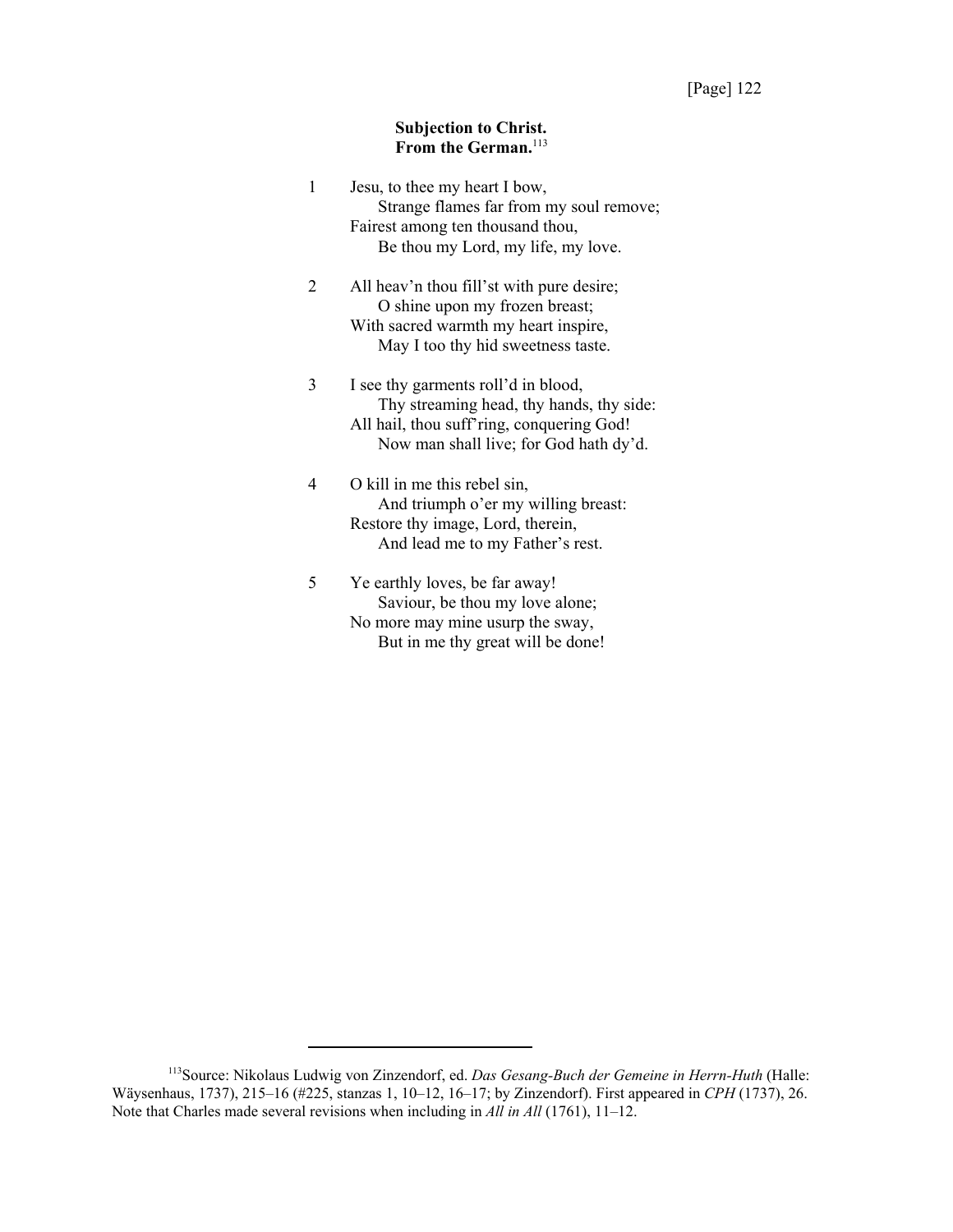6 Yea thou true witness, spotless Lamb, All things for thee I count but loss; My sole desire, my constant aim, My only glory be thy cross!

#### **Renouncing All for Christ.** From the French.<sup>114</sup>

- 1 Come, Saviour Jesu, from above, Assist me with thy heav'nly grace, Withdraw my heart from worldly love, And for thyself prepare the place.
- 2 O let thy sacred presence fill And set my longing spirit free, Which pants to have no other will, But night and day to feast on thee.
- 3 While in these regions here below, No other good will I pursue; I'll bid this world of noise and show With all its flatt'ring snares adieu.
- 4 That path with humble speed I'll seek Wherein my Saviour's footsteps shine, Nor will I hear, nor will I speak Of any other love than thine.

<sup>114</sup>Source: Pierre Poiret, *La Vie continuee de Dammle. Antoinette Bourignon* (Amsterdam: Pierre Arentz, 1682), 65. This translation was provided to the Wesley brothers by John Byrom (1692–1763); see Byrom's letter of Nar, 3, 1738 to CW, in Richard Parkinson (ed.), *The Private Journal and Literary Remains of John Byrom* (Manchester: Chetham Society, 1856), 2:195–97.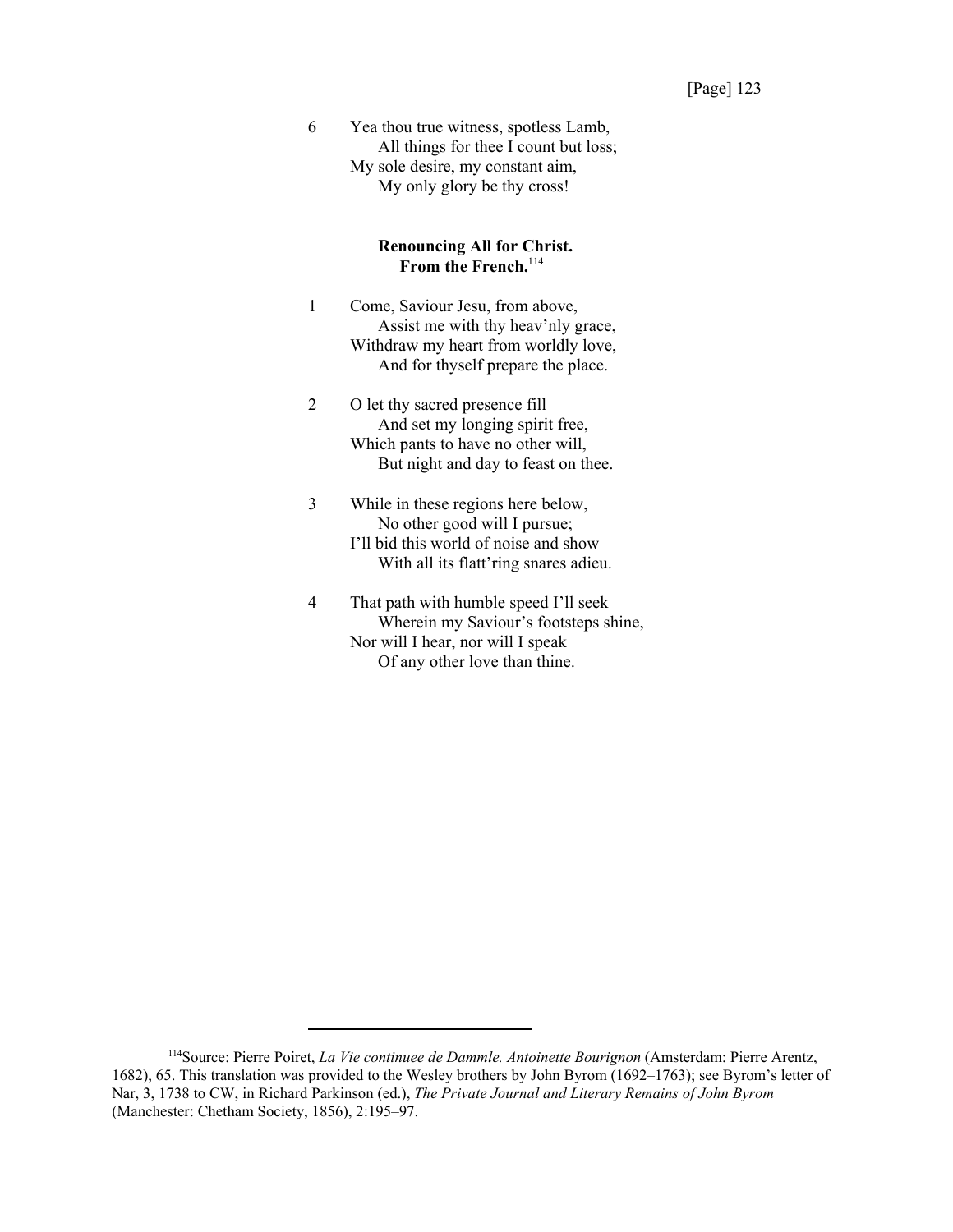- 5 To thee my earnest soul aspires, To thee I offer all my vows, Keep me from false and vain desires, My God, my Saviour and my spouse.
- 6 Henceforth may no profane delight Divide this consecrated soul; Possess it thou, who hast the right, As Lord and master of the whole.
- 7 Wealth, honour, pleasure, or what else This short enduring world can give, Tempt as you will, my heart repels, To Christ alone resolv'd to live.
- 8 Thee I can love and thee alone With holy peace and inward bliss; To find thou tak'st me for thy own, O what a happiness is this!
- 9 Nor heav'n nor earth do I desire But thy pure love within my breast, This, this I always will require, And freely give up all the rest.
- 10 Thy gifts, if call'd for, I resign, Pleas'd to receive, pleas'd to restore; Gifts are thy work; it shall be mine The giver only to adore.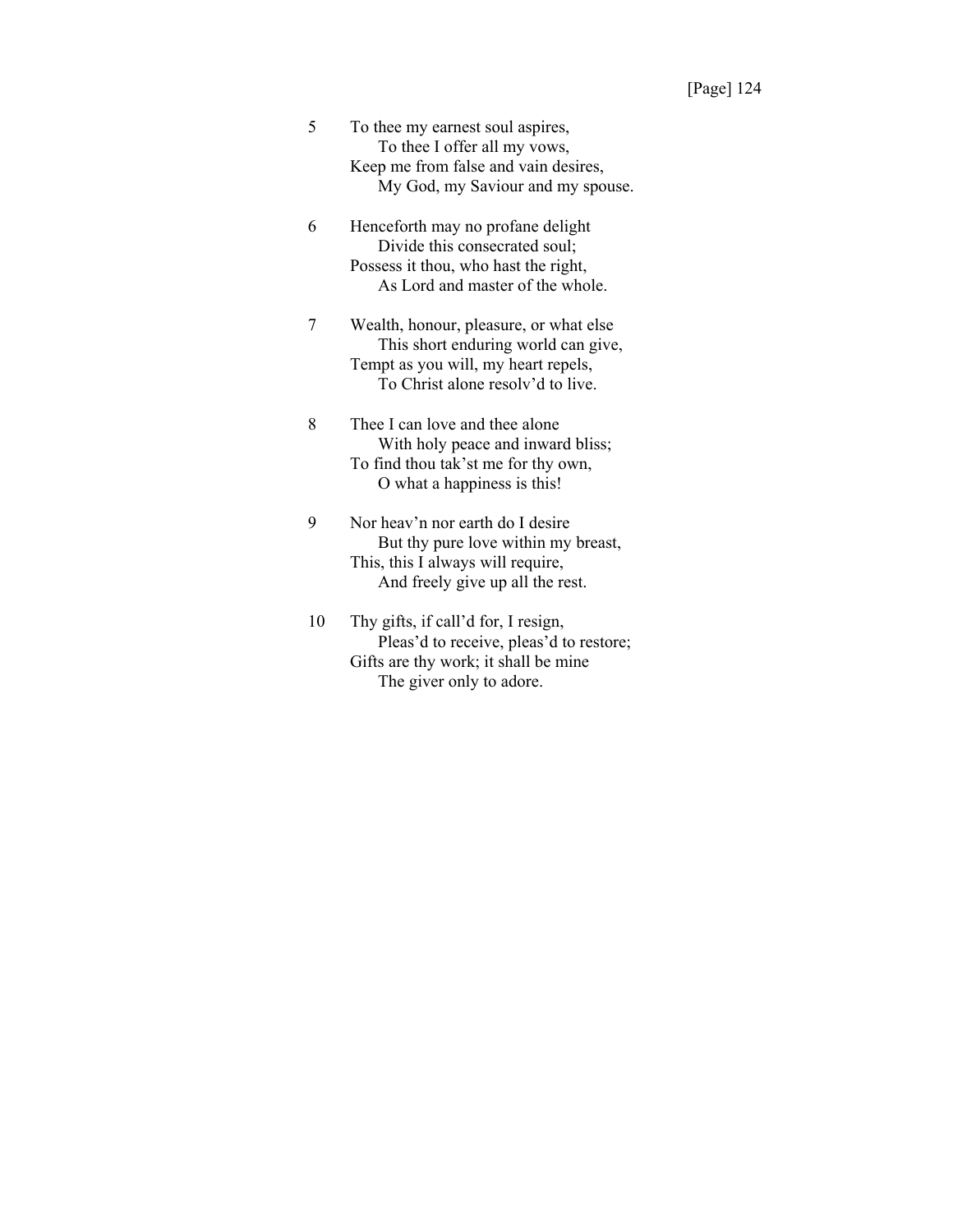#### **The Invitation.** From Herbert.<sup>115</sup>

| $\mathbf{1}$   | Come hither all, whose grov'ling taste<br>Inslaves your souls, and lays them waste;<br>Save your expence, and mend your cheer:<br>Here God himself's prepar'd and drest,<br>Himself vouchsafes to be your feast,<br>In whom alone all dainties are.               |
|----------------|-------------------------------------------------------------------------------------------------------------------------------------------------------------------------------------------------------------------------------------------------------------------|
| $\overline{2}$ | Come hither all, whom tempting wine<br>Bows to your father Belial's shrine,<br>Sin all your boast, and sense your God:<br>Weep now for what you've <sup>116</sup> drank amiss,<br>And lose your taste for sensual bliss<br>By drinking here your Saviour's blood. |
| 3              | Come hither all, whom searching pain,<br>Whom $117$ conscience's loud cries arraign<br>Producing all your sins to view:<br>Taste; and dismiss your guilty fear,<br>O taste and see that God is here<br>To heal your souls and sin subdue.                         |
| 4              | Come hither all, whom careless joy<br>$Does118$ with alluring force destroy,<br>While loose ye range beyond your bounds:<br>True joy <sup>119</sup> is here, that passes quite<br>And all your transient mean delight<br>Drowns, as a flood the lower grounds.    |

<sup>115</sup>Source: George Herbert, *The Temple* (Cambridge: Buck & Daniel, 1633), 174–75 (#152). This hymn not reprinted in later editions of *HSP*, but moved to *HLS* (1745), Hymn IX.

<sup>&</sup>lt;sup>116</sup>"You've" changed to "ye've" in *HLS* (1745).

<sup>&</sup>lt;sup>117</sup>"Whom" changed to "And" in *HLS* (1745).

<sup>&</sup>lt;sup>118</sup>"Does" changed to "Doth" in *HLS* (1745).

<sup>&</sup>lt;sup>119</sup>"Joy" changed to "love" in *HLS* (1745).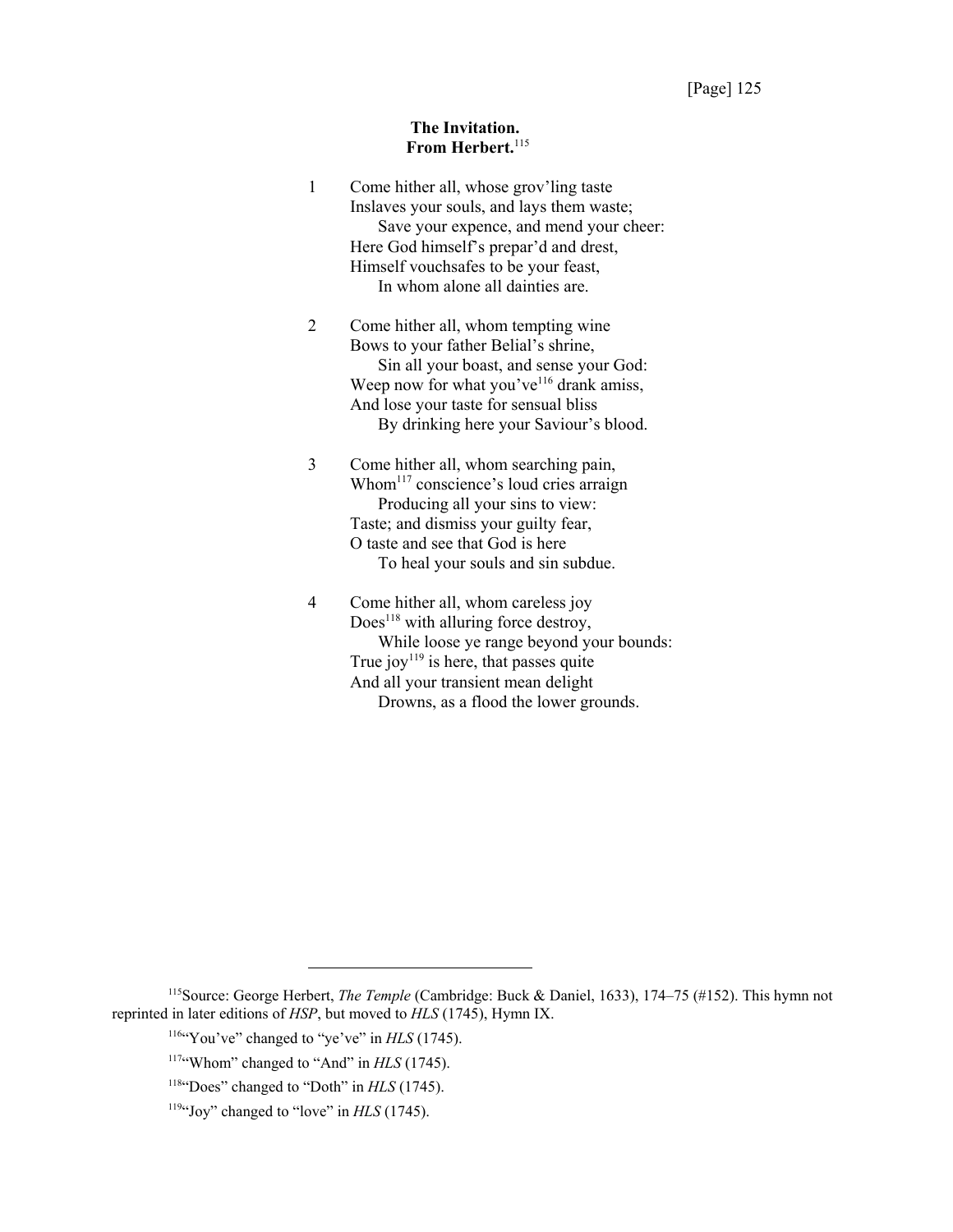5 Come hither all, whose idol-love, While fond the pleasing pain ye prove, Raises your foolish raptures high: True love is here; whose dying breath Gave life to us; who tasted death, And tasting<sup>120</sup> once no more can die.

6 Lord, I have now invited all, And instant still the guests shall call, Still shall I all invite to thee: For, O my God, it seems but right In mine, thy meanest servant's sight, That where all is, there all should be!

## **The Banquet.** From the Same [Herbert].<sup>121</sup>

1 Welcome, delicious sacred chear, Welcome, my God, my Saviour dear, O with me, in me live and dwell! Thine, earthly joy surpasses quite, The depths of thy supreme delight Not angel tongues can taste or $^{122}$  tell.

2 What streams of sweetness from the bowl Surprize and deluge all my soul, Sweetness that  $123$  is, and makes divine! Surely from God's right hand they flow, From thence deriv'd to earth below To chear us with immortal wine.

<sup>120 $\cdot$ </sup>Tasting" changed to "dying" in  $HLS$  (1745).

<sup>&</sup>lt;sup>121</sup>Source: George Herbert, *The Temple* (Cambridge: Buck & Daniel, 1633), 175–77 (#153). This hymn was included in *HLS* (1745) as Hymn CLX (omitting stanza 7).

<sup>&</sup>lt;sup>122</sup>"Taste or" changed to "fully" in *HLS* (1745).

<sup>&</sup>lt;sup>123</sup>"That" changed to "which" in *HLS* (1745).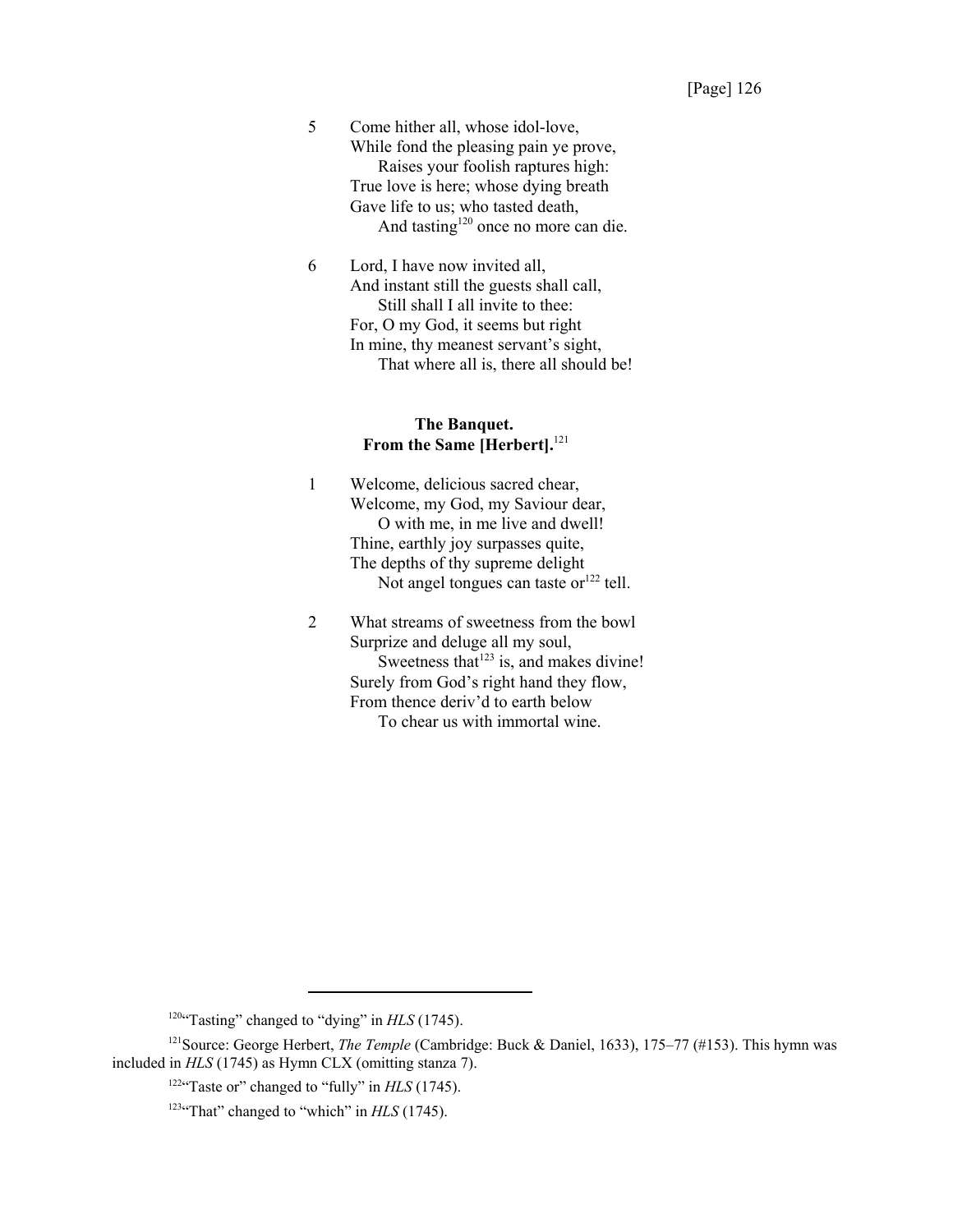3 Soon as I taste the heav'nly bread, What manna o'er my soul is shed, Manna that angels never knew! Victorious sweetness fills my heart, Such as my God delights t' impart, Mighty to save, and sin subdue.

4 I had forgot my heav'nly birth, My soul degen'rate clave to earth, In sense and sin's base pleasures drown'd: When God assum'd humanity, And spilt his sacred blood for me, To find me grov'ling on the ground.<sup>124</sup>

5 Soon as his love has rais'd me up, He mingles blessings in a cup, And sweetly meets my ravish'd taste, Joyous I now throw off my load, I cast my sins and care on God, And wine becomes a wing at last.

6 Upborn on this, I mount, I fly; Regaining swift my native sky,— I wipe my streaming eyes and see Him, whom I seek, for whom I sue, My God, my Saviour there I view, Him, who has done so much for me!<sup>125</sup>

7 O let thy wondrous mercy's praise Inspire and consecrate my lays,

<sup>&</sup>lt;sup>124</sup>Line changed to "To wash, and lift me from the ground" in *HLS* (1745).

<sup>&</sup>lt;sup>125</sup>Line changed to "And live with him who dy'd for me" in *HLS* (1745).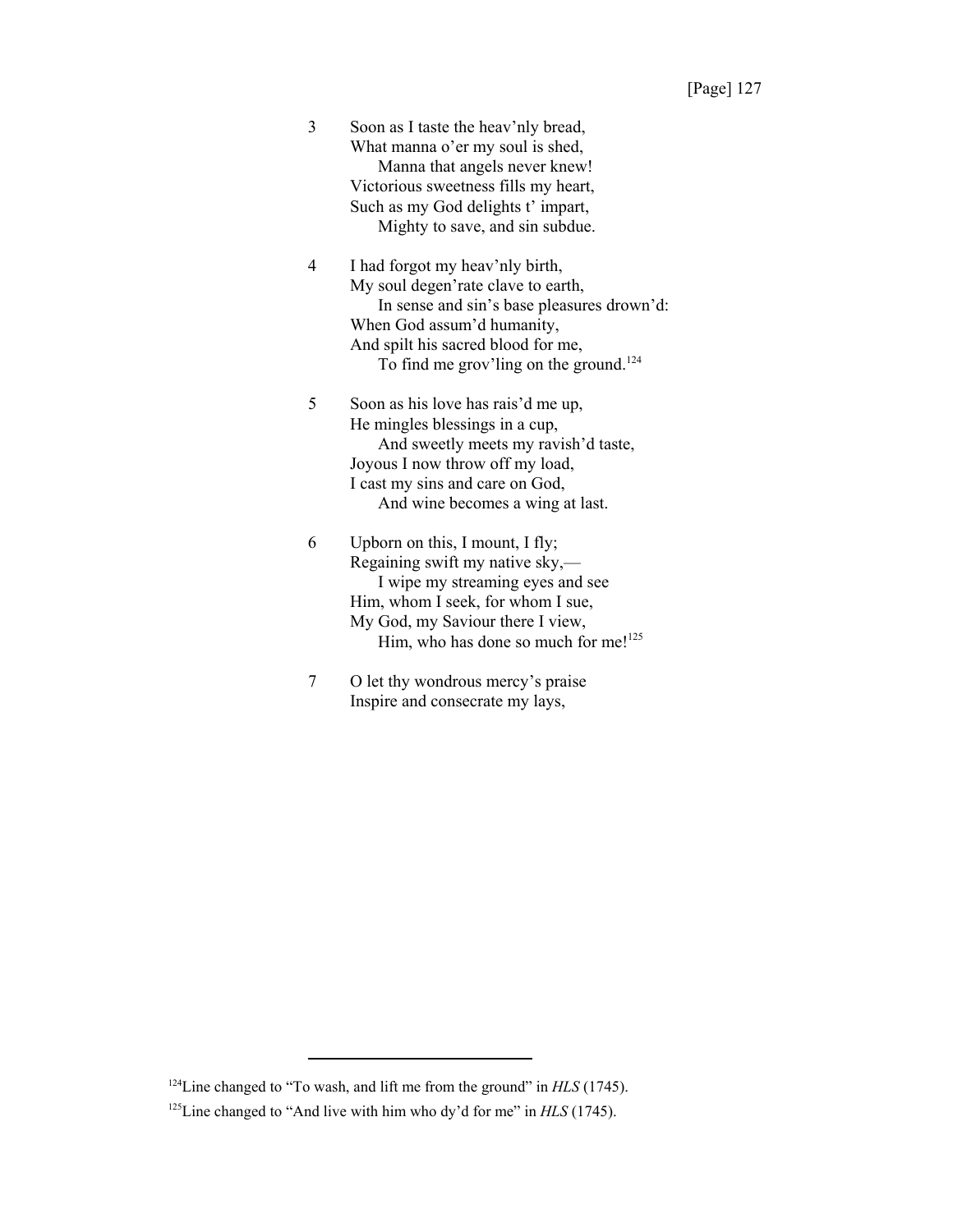And take up all my lines and life; Thy praise my ev'ry breath employ: Be all my business, all my joy To strive in this, and love the strife!

# **"Therefore with Angels, &c."**<sup>126</sup>

- 1 Lord and God of heav'nly pow'rs, Theirs—yet Oh! Benignly ours, Glorious King, let earth proclaim, Worms attempt to chant thy name.
- 2 Thee to laud in songs divine Angels and archangels join; We with them our voices raise, Echoing thy eternal praise:
- 3 "Holy, holy, holy Lord, Live by heav'n and earth ador'd!" Full of thee, they ever cry "Glory be to God most high!"

# **"Glory Be to God on High, &c."**<sup>127</sup>

1 Glory be to God on high, God whose glory fills the sky: Peace on earth to man forgiv'n, Man the well-belov'd of heav'n!

<sup>&</sup>lt;sup>126</sup>From the Preface to the Sanctus in the liturgy of Holy Communion, BCP. This hymn included later in *HLS* (1745), as Hymn CLXI.

<sup>127</sup>The Gloria in the liturgy of Holy Communion, BCP. This hymn included later in *HLS* (1745), as Hymn CLXIII.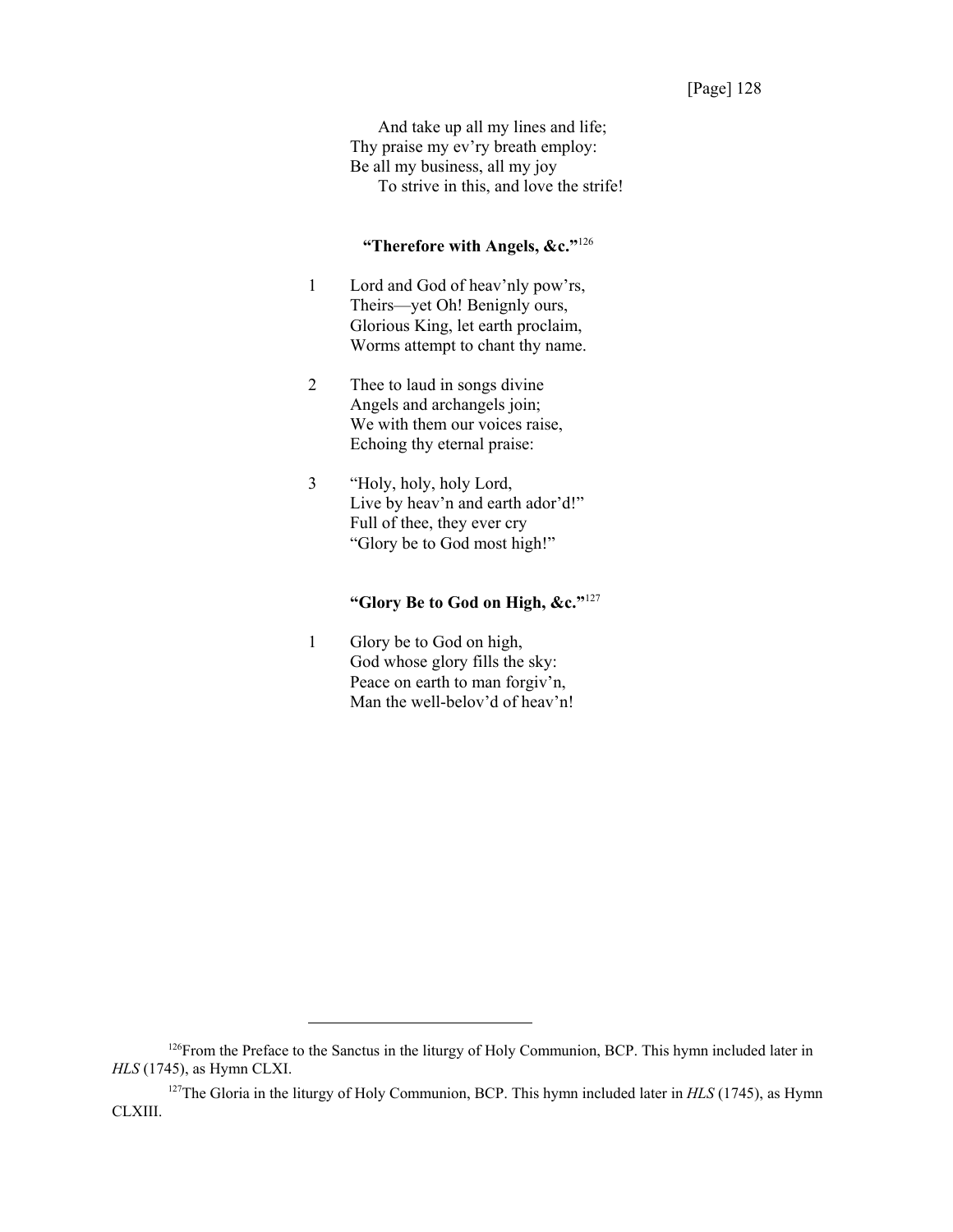- 2 Sov'reign Father, heav'nly King! Thee we now presume to sing; Glad thine attributes confess, Glorious all and numberless.
- 3 Hail! By all thy works ador'd, Hail! The everlasting Lord! Thee with thankful hearts we prove Lord of pow'r, and God of love.
- 4 Christ our Lord and God we own, Christ the Father's only Son! Lamb of God for sinners slain, Saviour of offending man!
- 5 Bow thine ear, in mercy bow, Hear, the world's attonement thou! Jesu, in thy name we pray, Take, O take our sins away.
- 6 Pow'rful advocate with God, Justify us by thy blood! Bow thine ear, in mercy bow, Hear, the world's attonement thou!
- 7 Hear; for thou, O Christ alone With thy glorious Sire art one!<sup>128</sup> One the Holy Ghost with thee, One supreme eternal Three.

<sup>&</sup>lt;sup>128</sup>Line changed to "Art with thy great Father one" in  $4<sup>th</sup>$  edn. (1743) and  $5<sup>th</sup>$  edn. (1756).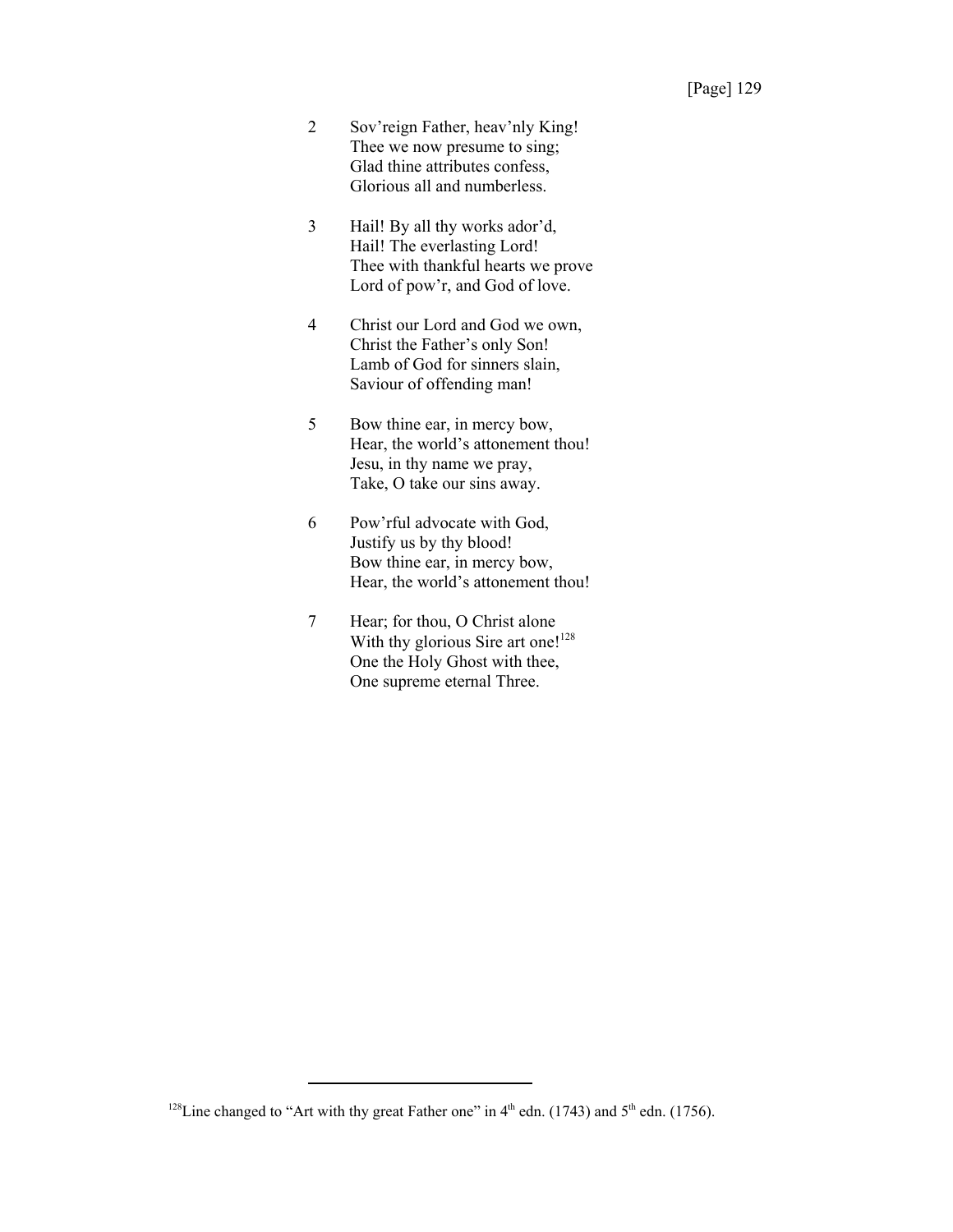#### **Hymn to Christ. Altered from Dr. Hickes's Reform'd Devotions.**<sup>129</sup>

1 Jesu, behold the wise from far Led to thy cradle by a star, Bring gifts to thee their God and King! O guide us by thy light, that we The way may find, and still to thee Our hearts, our all for tribute bring. 2 Jesu, the pure, the spotless Lamb, Who to the temple humbly came Duteous the legal rights to pay:

> O make our proud, our stubborn will All thy wise, gracious laws fulfil, Whate'er rebellious nature say.

3 Jesu, who on the fatal wood Pour'dst out thy life's last drop of blood, Nail'd to th' accursed shameful cross: O may we bless thy love, and be Ready, dear Lord, to bear for thee All shame, all grief, all pain, all loss.

4 Jesu, who by thine own love slain, By thine own pow'r took'st life again, And Conqueror from the grave didst rise: O may thy death our souls revive, And ev'n on earth a new life give, A glorious life that never dies.

<sup>129</sup>Source: William Birchley [i.e., John Austin], *Devotions in the Ancient Way of Offices … Reformed by a Person of Quality* [Susanna Hopton] *and Published by George Hickes* (London: for J. Jones, 1700), Hymn 31, stanzas 2–7 (pp. 330–31). First appeared in *CPH* (1737), 18–19; minor changes in this setting.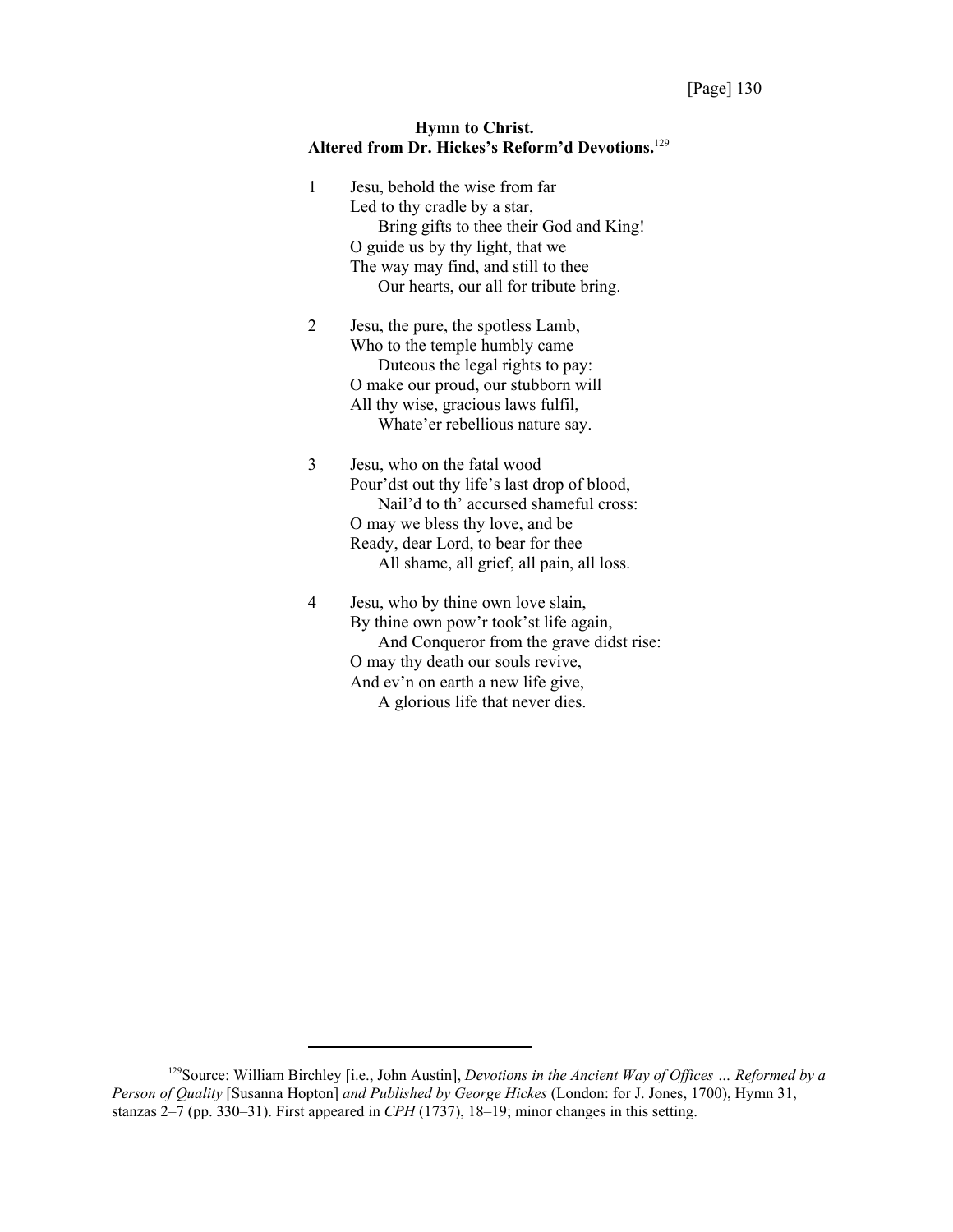5 Jesu, who to thy heav'n again Return'dst in triumph, there to reign Of men and angels sov'reign King: O may our parting souls take flight Up to that land of joy and light, And there for ever grateful sing.

6 All glory to the sacred Three, One undivided deity, All honour, pow'r, and love and praise; Still may thy blessed name shine bright In beams of uncreated light, Crown'd with its own eternal rays.

# **On the Crucifixion.**<sup>130</sup>

- 1 Behold the Saviour of mankind Nail'd to the shameful tree! How vast the love that him inclin'd To bleed and die for thee!
- 2 Hark how he groans! While nature shakes, And earth's strong pillars bend! The temple's veil in sunder breaks, The solid marbles rend.
- 3 'Tis done! The precious ransom's paid; Receive my soul, he cries; See where he bows his sacred head! He bows his head and dies.

<sup>130</sup> Source: Samuel Wesley Sr., a manuscript recovered after the rectory at Epworth was destroyed by fire. John Wesley omits stanzas 2 & 6 of the six-stanza original. First appeared in *CPH* (1737), 46–47.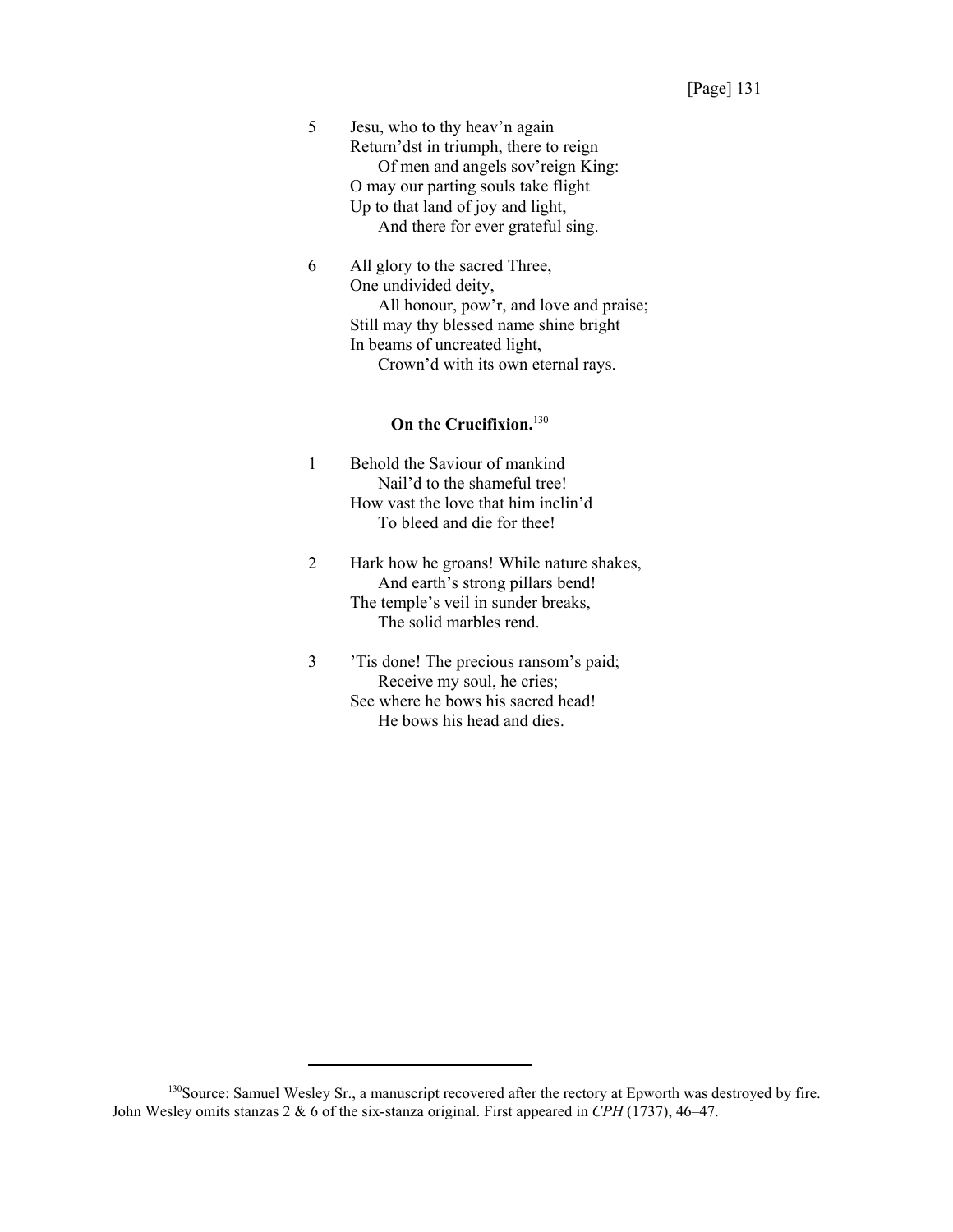4 But soon he'll break death's envious chain, And in full glory shine! O Lamb of God, was ever pain, Was ever love like thine!

#### **Part of the LXIII Chapter of Isaiah. Altered from Mr. Norris.**<sup>131</sup>

- 1 No common vision this I see In more than human majesty! Who is this mighty hero, who, With glorious terror on his brow? His deep dy'd crimson robes outvie The blushes of the morning sky: Lo, how triumphant he appears And vict'ry in his visage bears!
- 2 How strong, how stately does he go! Pompous and solemn is his pace, And full of majesty his face, Who is this mighty hero, who? 'Tis I, who to my promise stand: I, who sin, death, hell, and the grave Have foil'd with this all-conquering hand: 'Tis I, the Lord mighty to save.
- 3 Why wear'st thou then this crimson dye; Say thou all-conquering hero, why?

<sup>131</sup>Source: John Norris, *A Collection of Miscellanies* (Oxford: J. Crosely, 1687), 51–53. First appeared in  $CPH$  (1738), 24–25. Moved to *HSP* (1742), 8–9, where it was extended; so does appear in  $4<sup>th</sup>$  and  $5<sup>th</sup>$  edns.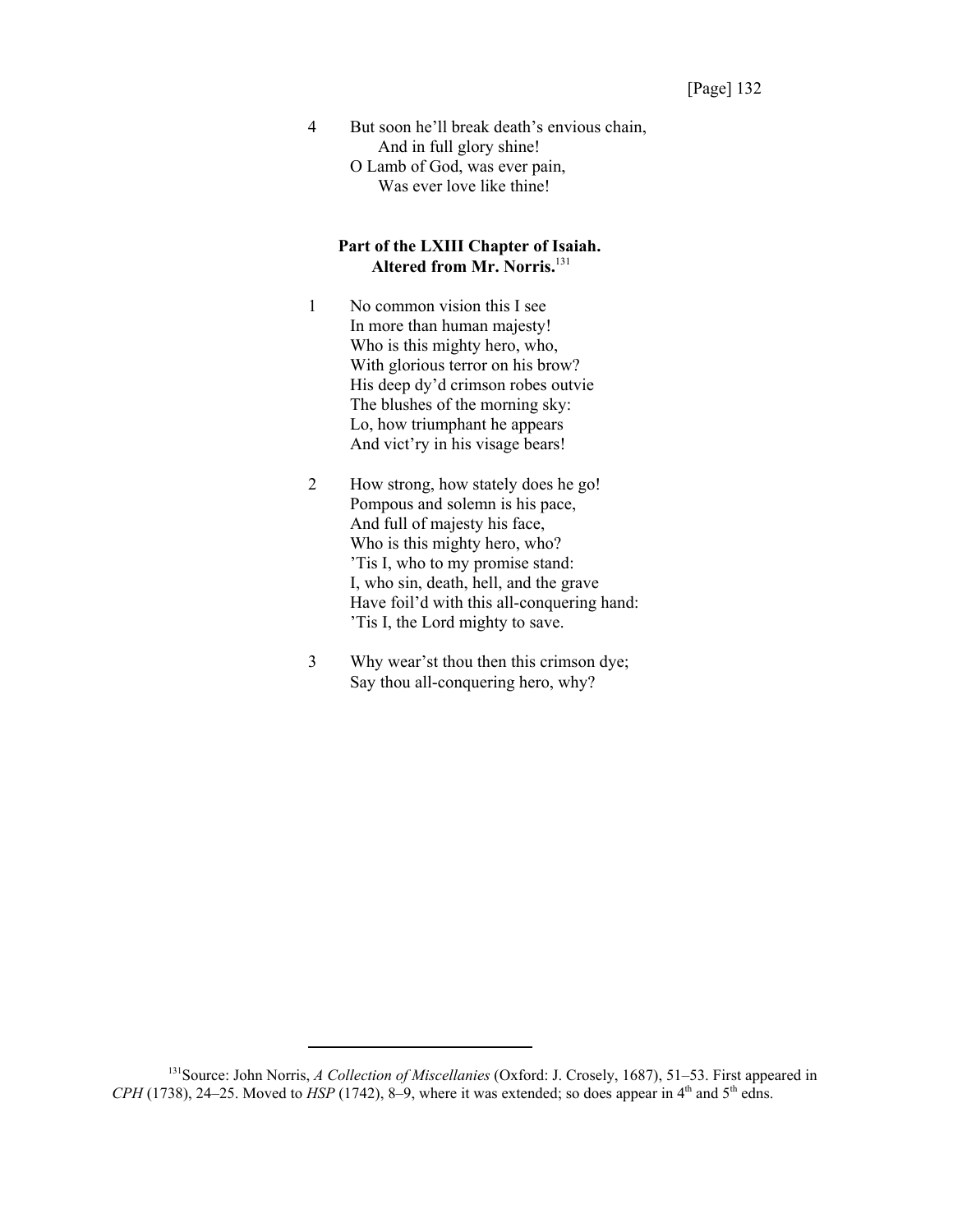Why do thy garments look all red Like them that in the wine-fat tread? The wine-press I alone have trod, That pond'rous mass I ply'd alone: And with me to assist was none: A task, worthy the Son of God!

- 4 Angels stood trembling at the sight, Inrag'd, I put forth all my might, And down the engine prest; the force Put frighted nature out of course; The blood gush'd out, and checquer'd o'er My garments with its deepest gore. With glorious stains bedeck'd I stood, And writ my victory in blood.
- 5 The day, the signal day is come Vengeance of all my foes to take; The day, when death shall have its doom, And the dark kingdom's pow'rs shall shake. I look'd, who to assist stood by: Trembled heav'n's hosts nor ventur'd nigh: Ev'n to my Father did I look In pain: my Father me forsook!
- 6 A while amaz'd I was to see None to uphold or comfort me: Then I arose in might array'd, And call'd my fury to my aid; My single arm the battle won, And strait th' acclaiming hosts above Hymn'd, in new songs of joy and love, Jehovah and his conquering Son.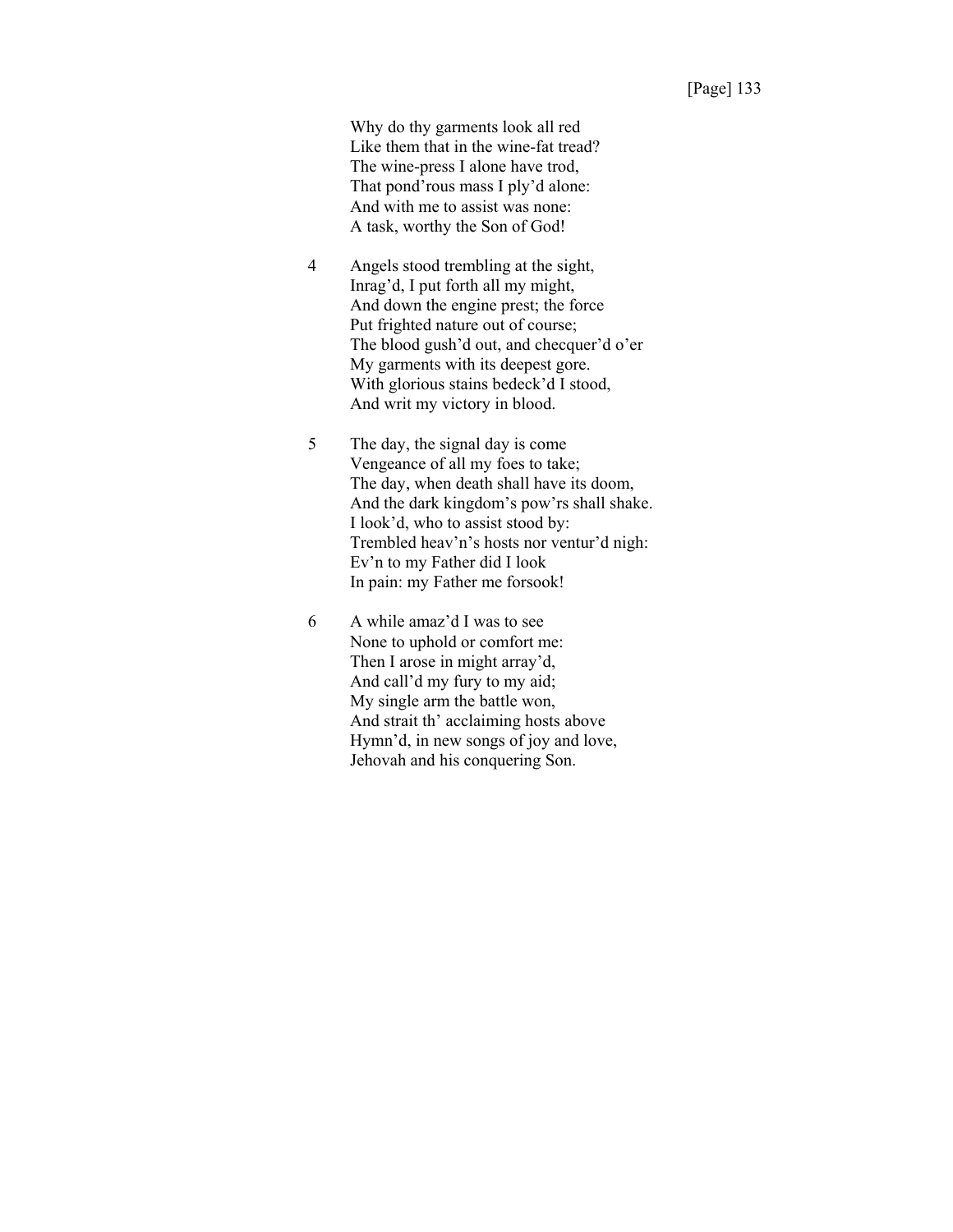# **The Magnificat.**<sup>132</sup>

| 1 | My soul extols the mighty Lord,<br>In God the Saviour joys my heart:<br>Thou hast not my low state abhorr'd;<br>Now know I, thou my Saviour art.         |
|---|----------------------------------------------------------------------------------------------------------------------------------------------------------|
| 2 | Sorrow and sighs are fled away,<br>Peace now I feel, and joy and rest:<br>Renew'd I hail the festal day,<br>Henceforth by endless ages blest.            |
| 3 | Great are the things which thou has done,<br>How holy is thy name, O Lord!<br>How wondrous is thy mercy shewn<br>To all that tremble at thy word!        |
| 4 | Thy conqu'ring arm with terror crown'd<br>Appear'd the humble to sustain:<br>And all the sons of pride have found<br>Their boasted wisdom void and vain. |
| 5 | The mighty from their native sky,<br>Cast down thou hast in darkness bound:<br>And rais'd the worms of earth on high<br>With majesty and glory crown'd.  |

<sup>&</sup>lt;sup>132</sup>From service of evening prayer, BCP. Cf. Luke 1:46-55.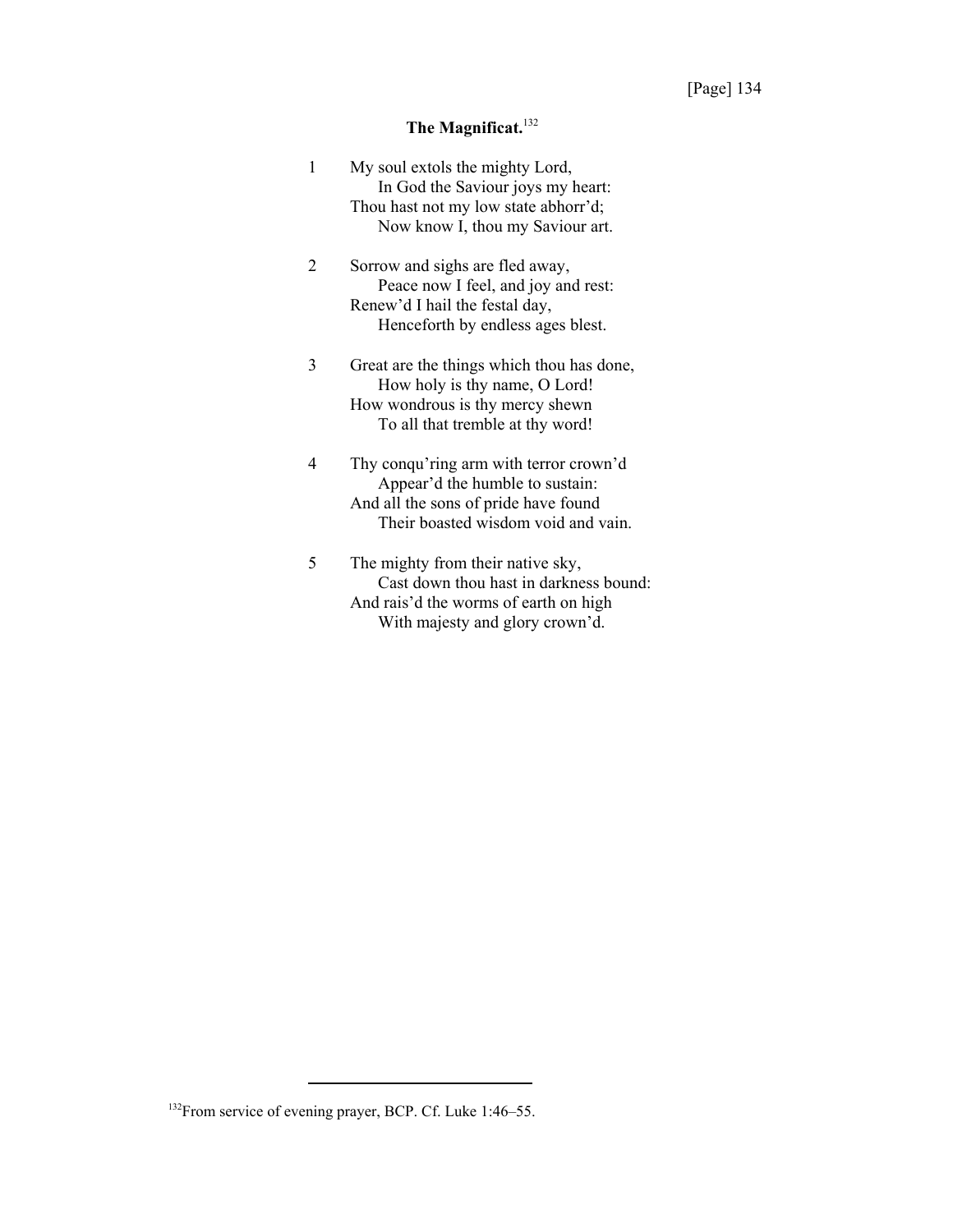- 6 The rich have pin'd amidst their store, Nor e'er the way of peace have trod; Mean while the hungry souls thy pow'r Fill'd with the fulness of their God.
- 7 Come, Saviour, come, of old decreed! Faithful and true be thou confest: By all earth's tribes in Abraham's seed Henceforth thro' endless ages blest.

#### **Psalm XLVI.**<sup>133</sup>

- 1 On God supreme our hope depends, Whose omnipresent sight Ev'n to the pathless realms extends Of uncreated night.
- 2 Plung'd in th' abyss of deep distress, To him we rais'd our cry: His mercy  $bad^{134}$  our sorrows cease, And fill'd our tongue with joy.
- 3 Tho' earth her ancient seat forsake By pangs convulsive torn, Tho' her self-balanc'd fabrick shake, And ruin'd nature mourn:

<sup>133</sup>Source: David Lewis, ed., *Miscellaneous Poems* (London: J. Watts, 1726), 255–56. By Henry Pitt, sent by John Wesley to Lewis; cf. Wesley, *Works*, 25:195–97. First appeared in *CPH* (1737), 4. This hymn omitted for the 4<sup>th</sup> and 5<sup>th</sup> edns.

 $134$ I.e., bade.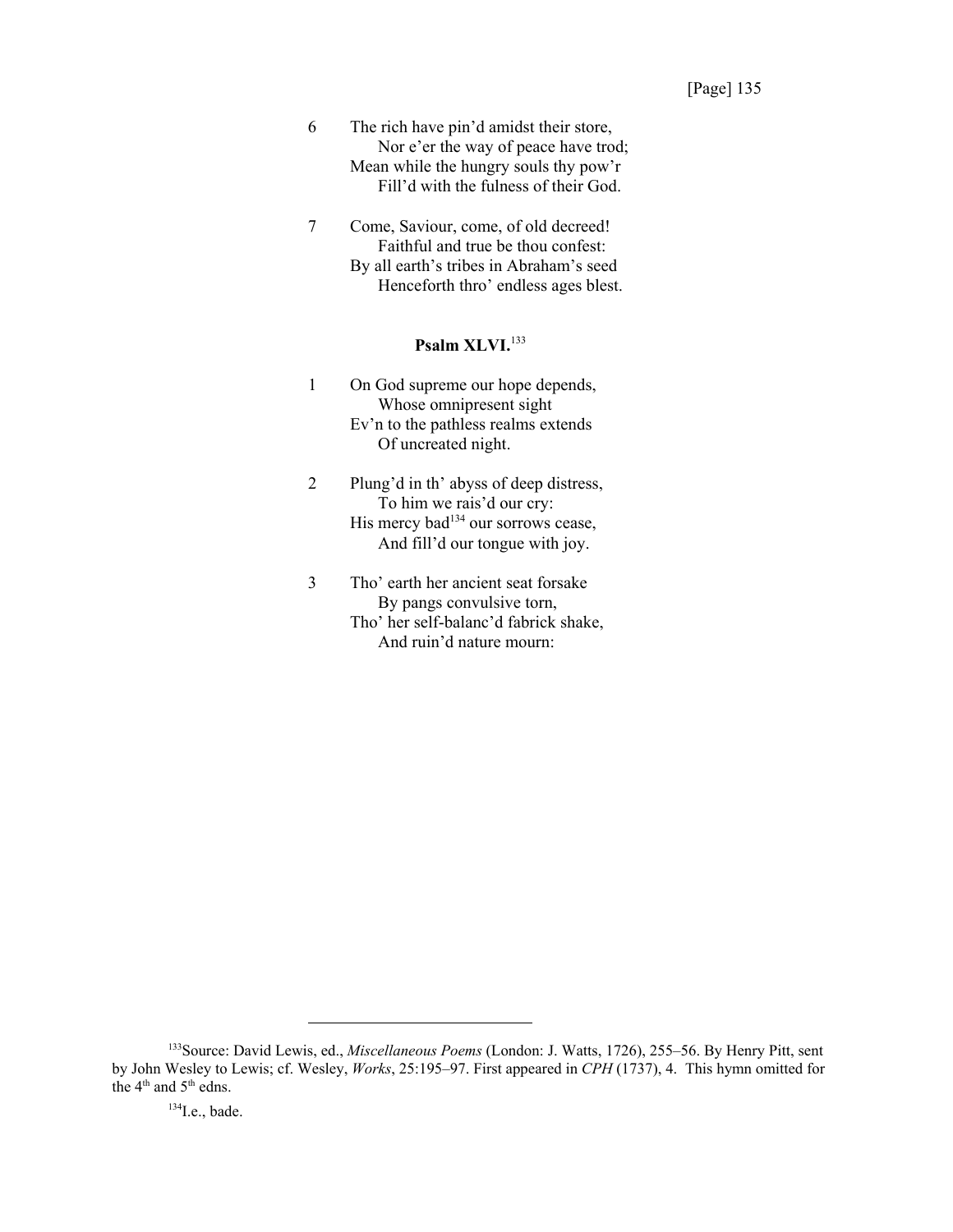- 4 Tho' hills be in the ocean lost With all their trembling load, No fear shall e'er disturb the just, Or shake his trust in God.
- 5 Nations remote and realms unknown In vain resist his sway; For lo! Jehovah's voice is shewn, And earth shall melt away.
- 6 Let war's devouring surges rise And swell on ev'ry side: The Lord of hosts our safeguard is, And Jacob's God our guide.

#### **Psalm CXIII.**<sup>135</sup>

- 1 Ye priests of God, whose happy days Are spent in your Creator's praise, Still more and more his fame express! Ye pious worshippers proclaim With shouts of joy his holy name; Nor satisfy'd with praising, bless.
- 2 Let God's high praises still resound Beyond old time's too scanty bound,

<sup>135</sup>Source: Samuel Wesley Sr., *The Pious Communicant Rightly Prepared* (London: Charles Harper, 1700), 251–53. First appeared in *CPH* (1737), 6–7 (with an additional stanza 6 that is deleted here). This hymn omitted for the 4<sup>th</sup> and 5<sup>th</sup> edns.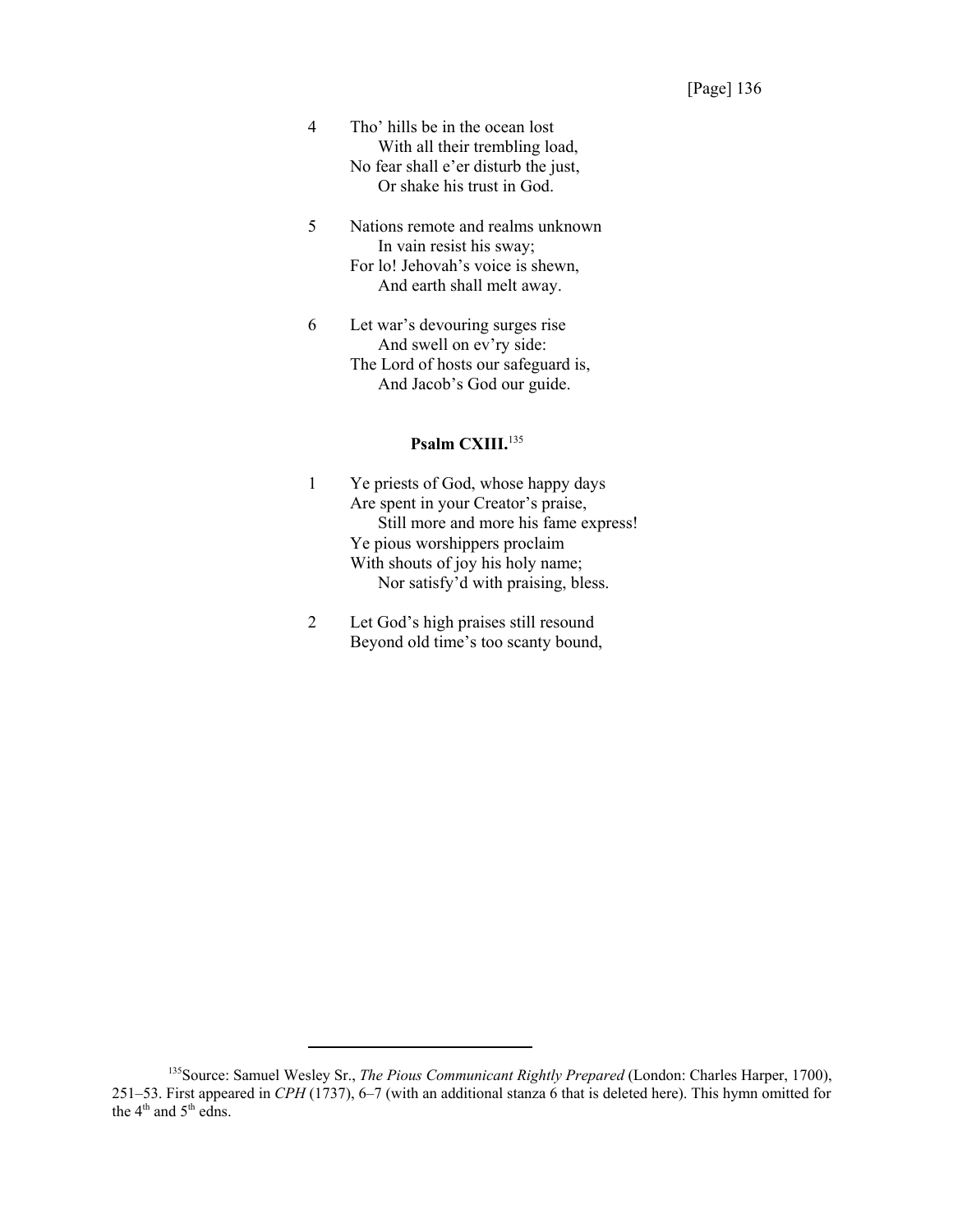And thro' eternal ages pierce, From where the sun first gilds the streams To where he sets with purpled beams, Thro' all the wide-stretch'd universe.

- 3 The various tribes of earth obey Thy awful and imperial sway; Nor earth thy sov'reign pow'r confines; Above the sun's all-chearing light, Above the stars, and far more bright Thy pure essential glory shines.
- 4 What mortal form'd of fading clay, What native of eternal day Can with the God of heav'n compare? Yet angels round thy glorious throne Thou stoop'st to view: nor they alone; Ev'n earth-born men thy goodness share.
- 5 The poor thou liftest from the dust; The sinner, if in thee he trust, From depths of guilt and shame thou'lt raise; That he, in peace and safety plac'd, With pow'r and love and wisdom grac'd, May sing aloud his Saviour's praise.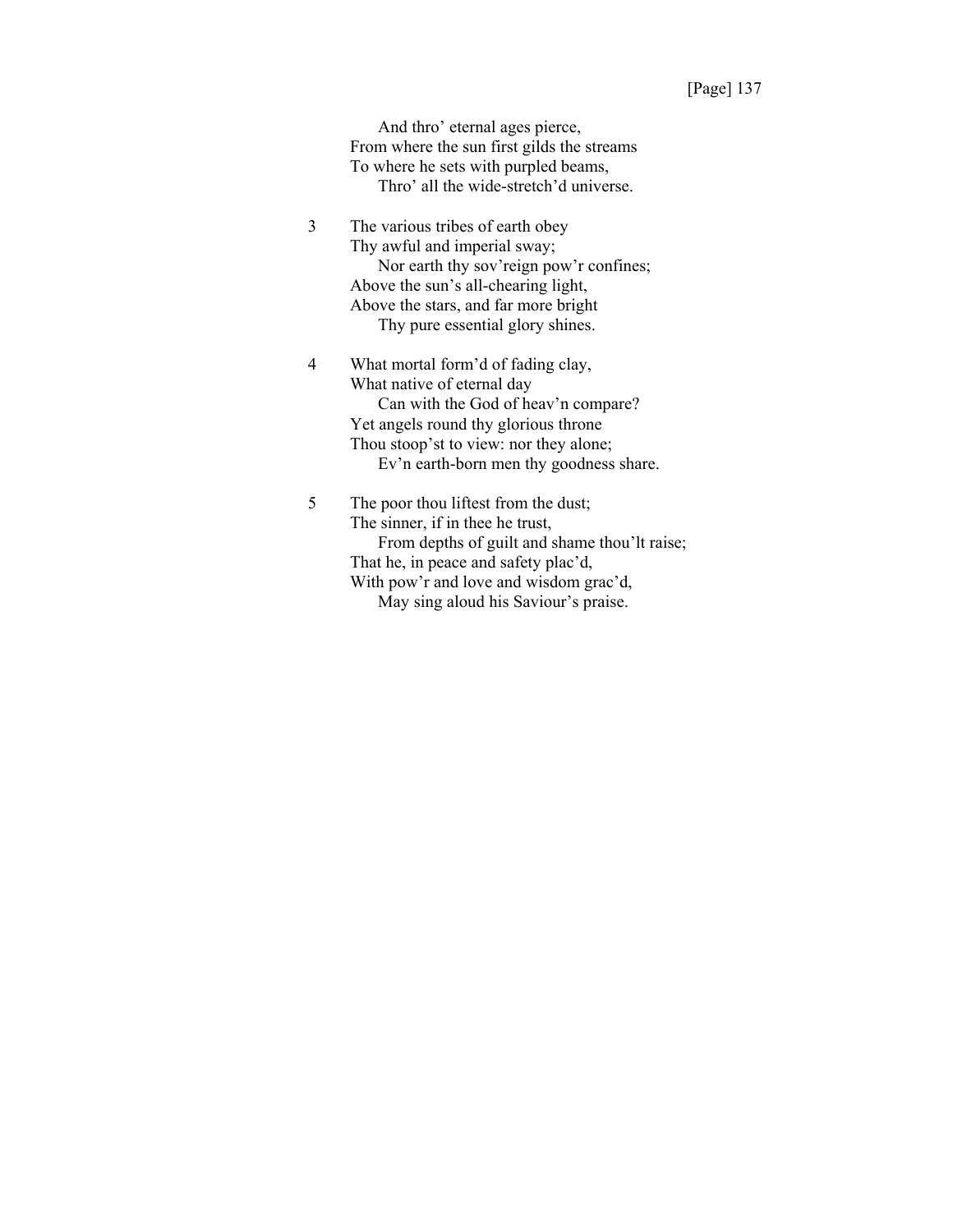## **Psalm CXVI.**<sup>136</sup>

| 1 | O thou, who when I did complain,<br>Didst all my griefs remove,<br>O Saviour, do not now disdain<br>My humble praise and love.     |
|---|------------------------------------------------------------------------------------------------------------------------------------|
| 2 | Since thou a pitying ear didst give<br>And hear me when I pray'd,<br>I'll call upon thee while I live,<br>And never doubt thy aid. |
| 3 | Pale death with all his ghastly train<br>My soul encompast round,<br>Anguish and sin, and dread and pain<br>On ev'ry side I found. |
|   | To thee, O Lord of life, I pray'd,<br>And did for succour flee:<br>O save (in my distress I said)<br>The soul that trusts in thee! |
| 5 | How good thou art! How large thy grace!<br>How easy to forgive!                                                                    |

The helpless thou delight'st to raise: And by thy love I live.

<sup>136</sup>Source: Samuel Wesley Sr., *The Pious Communicant Rightly Prepared* (London: Charles Harper, 1700), 257–59 (stanzas 1–7). First appeared in *CPH* (1737), 8. This hymn omitted for the  $4<sup>th</sup>$  and  $5<sup>th</sup>$  edns.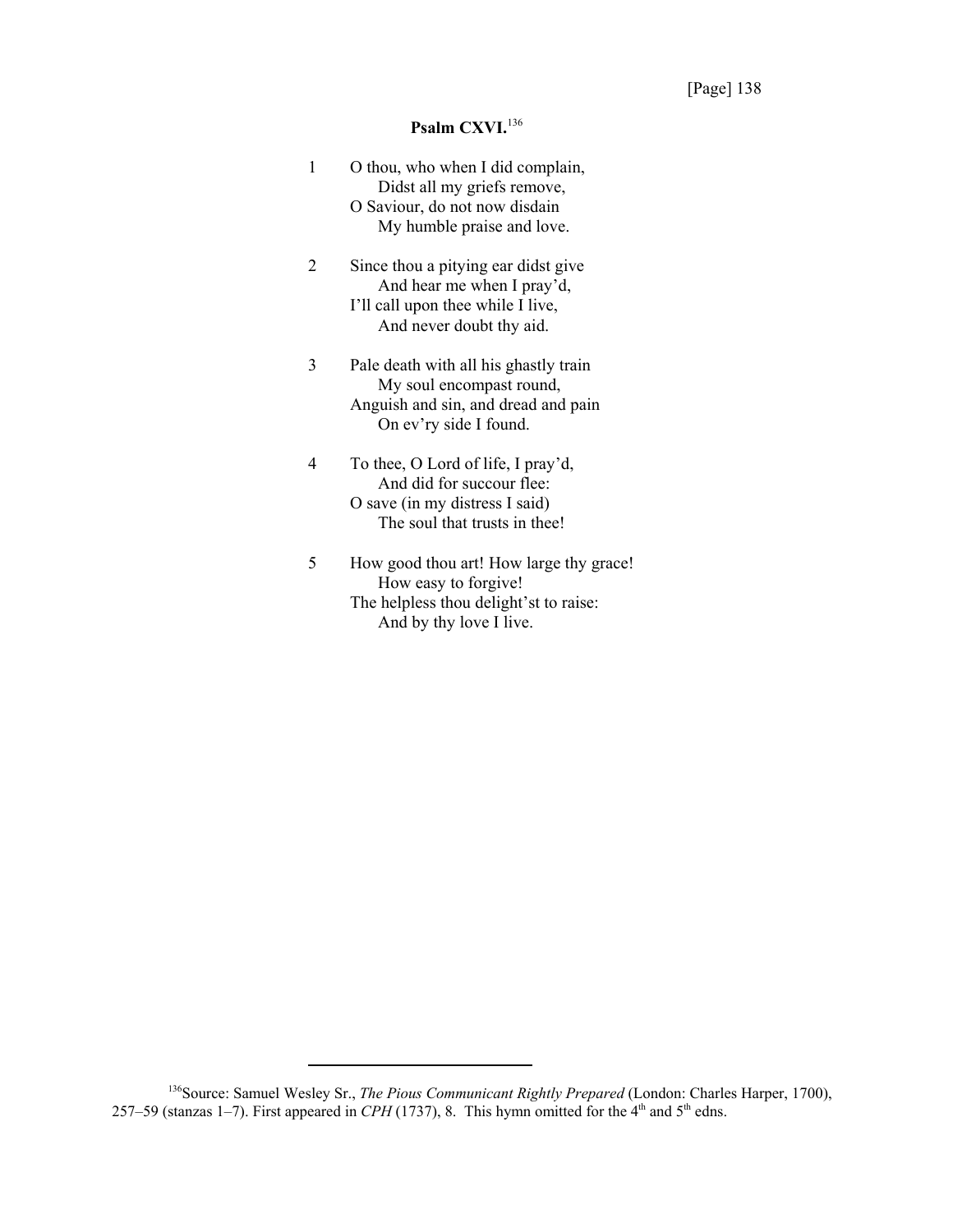- 6 Then, O my soul, be never more With anxious thoughts distrest, God's bounteous love doth thee restore To ease and joy and rest.
- 7 My eyes no longer drown'd in tears, My feet from falling free, Redeem'd from death, and guilty fears O Lord, I'll live to thee!

## **Psalm CXVII.**<sup>137</sup>

- 1 Ye nations, who the globe divide, Ye num'rous nations scatter'd wide, To God your grateful voices raise: To all his boundless mercy's shown, His truth to endless ages known Require our endless love and praise.
- 2 To him who reigns enthron'd on high, To his dear Son, who deign'd to die Our guilt and errors to remove; To that blest Spirit who grace imparts, Who rules in all believing hearts, Be ceaseless glory, praise and love!

<sup>137</sup>Source: Samuel Wesley Sr., *The Pious Communicant Rightly Prepared* (London: Charles Harper, 1700), 259–60. First appeared in *CPH* (1737), 9. This hymn omitted for the  $4<sup>th</sup>$  and  $5<sup>th</sup>$  edns.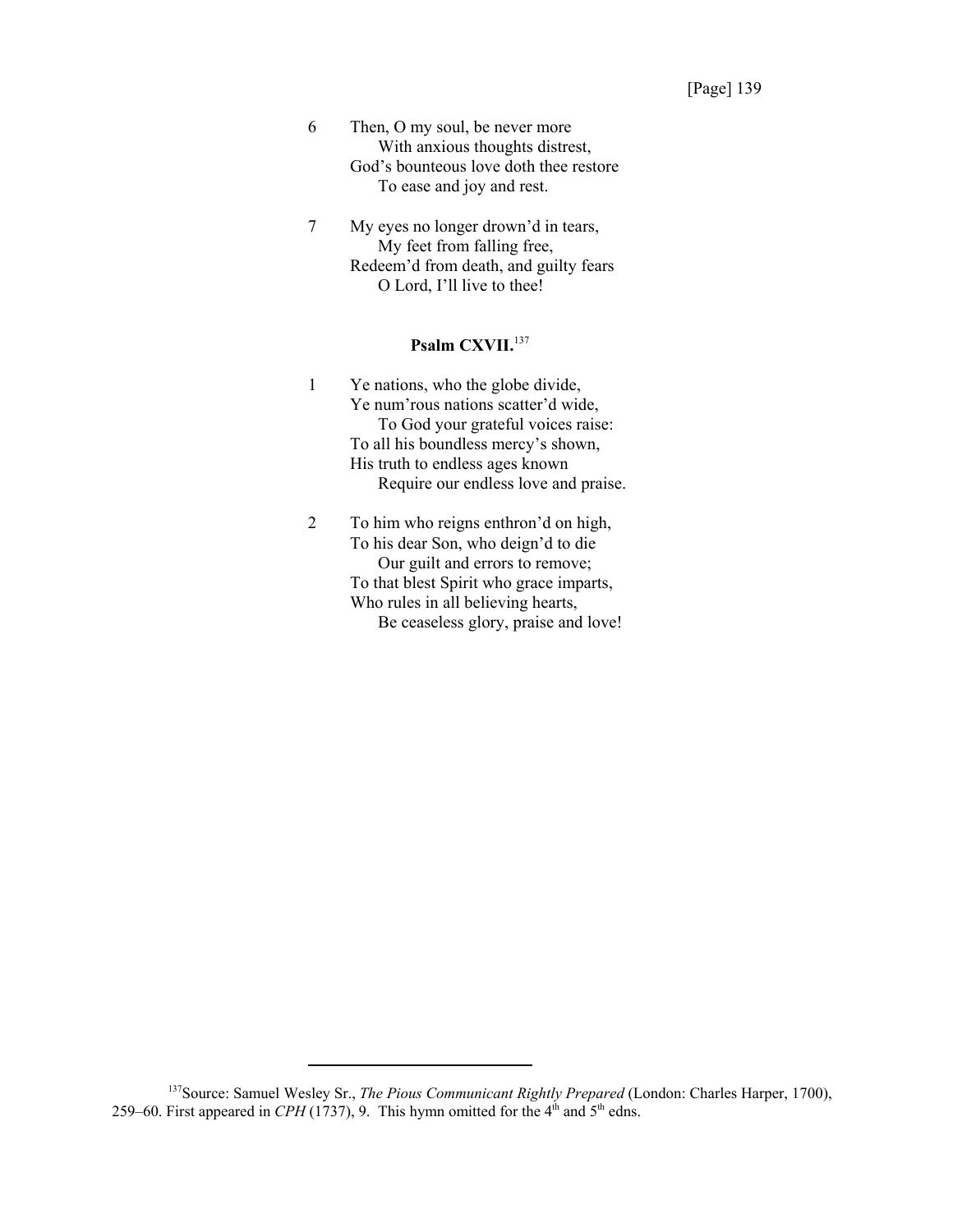## **Prayer. From Herbert.**<sup>138</sup>

| 1 | How swiftly wafted in a sigh,<br>Thou God that hear'st the pray'r,<br>Do our requests invade the sky,<br>And pierce thy bending ear?      |
|---|-------------------------------------------------------------------------------------------------------------------------------------------|
| 2 | My suit is made, my pray'r is o'er,<br>If I but lift my eye;<br>Thou, omnipresent, can'st no more<br>Not hear, than thou canst die.       |
| 3 | How shall we thy great arm revere,<br>Which gives this all to be,<br>Connects the center with the sphere,<br>And spans infinity!          |
| 4 | Whate'er our ardent souls require,<br>Whate'er we wish is there;<br>Thy pow'r exceeds our scant desire,<br>And chides our partial pray'r. |
| 5 | O how unbounded is thy love,<br>Which, when thou could'st not die,<br>Descending from thy throne above                                    |

Put on mortality!

<sup>138</sup>Source: George Herbert, *The Temple* (Cambridge: Buck & Daniel, 1633), 95–96 (#78), paraphrased. First appeared in  $\mathcal{CPH}$  (1737), 37–38. This hymn omitted for the 4<sup>th</sup> and 5<sup>th</sup> edns.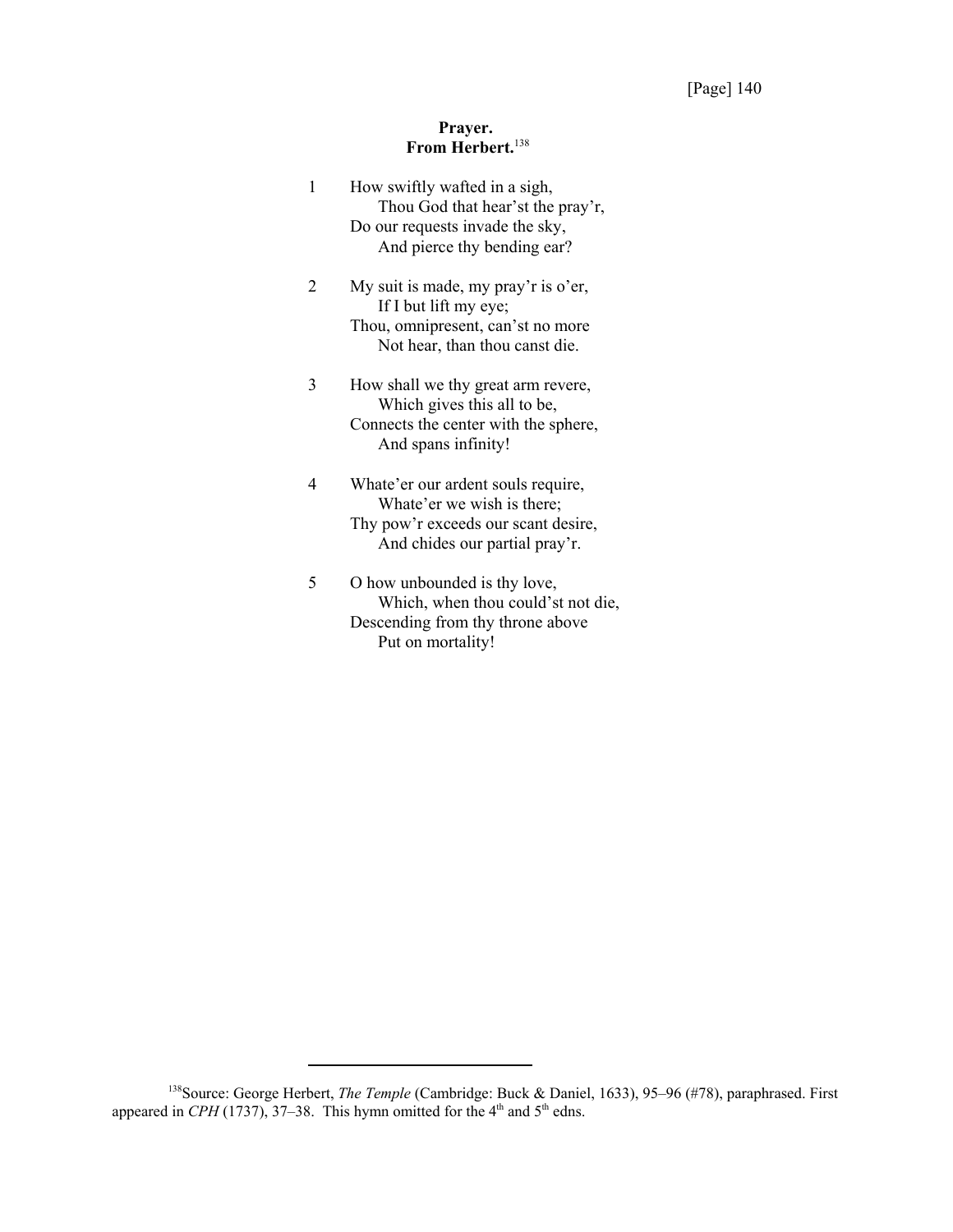- 6 Thou leav'st thy Father's blissful face Our guilt and curse t' assume, To burst the bars that stopp'd thy grace, And make thy bounty room.
- 7 Still then may pray'r with me remain, This my companion be; So shall I all my wants obtain, Obtain all heav'n in thee.

#### **Trust in Providence. From the German.**<sup>139</sup>

- 1 Commit thou all thy griefs And ways into his hands; To his sure truth and tender care, Who earth and heav'n commands.
- 2 Who points the clouds their course, Whom winds and seas obey; He shall direct thy wand'ring feet, He shall prepare thy way.
- 3 Thou on the Lord rely, So safe shalt thou go on; Fix on his work thy stedfast eye, So shall thy work be done.

<sup>139</sup>Source: Nikolaus Ludwig von Zinzendorf, ed. *Das Gesang-Buch der Gemeine in Herrn-Huth* (Halle: Wäysenhaus, 1737), 36–37 (#34, by Paul Gerhardt). Wesley's translation was republished in George Whitefield's *Continuation of the Rev. Mr. Whitefield's Journal, after his Arrival in Georgia to a Few Days after his Second Return thither from Philadelphia* (London: William Strahan, 1741), 56–58.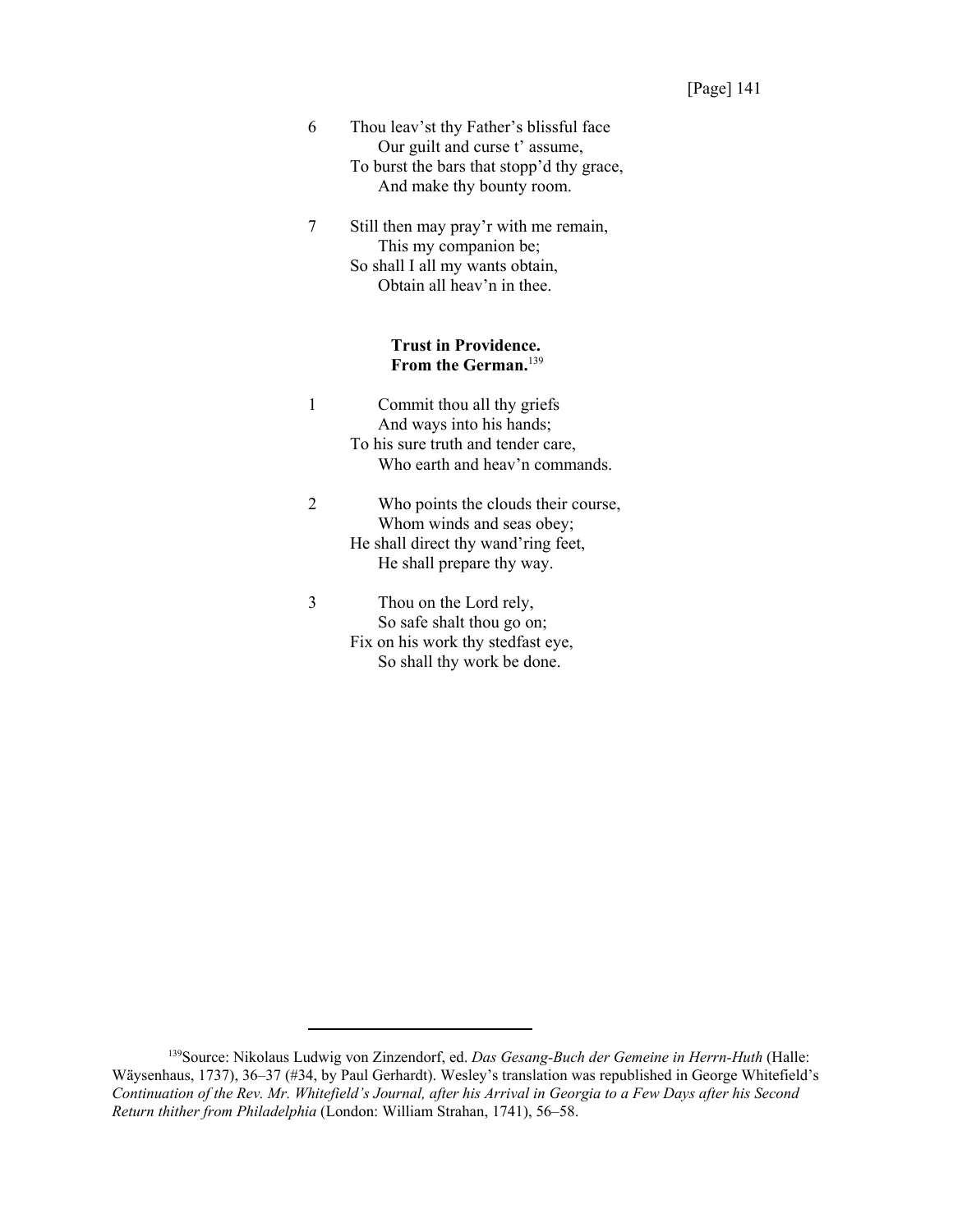| 4 | No profit canst thou gain                  |
|---|--------------------------------------------|
|   | By self-consuming care;                    |
|   | To him commend thy cause, his ear          |
|   | Attends the softest pray'r.                |
| 5 | Thy everlasting truth,                     |
|   | Father, thy ceaseless love                 |
|   | Sees all thy children's wants, and knows   |
|   | What best for each will prove.             |
| 6 | And whatsoe'er thou will'st,               |
|   | Thou dost, O King of kings;                |
|   | What thy unerring wisdom chose             |
|   | Thy pow'r to being brings.                 |
|   |                                            |
| 7 | Thou ev'ry where hast way,                 |
|   | And all things serve thy might;            |
|   | Thy ev'ry act pure blessing is,            |
|   | Thy path unsully'd light.                  |
|   |                                            |
| 8 | When thou arisest, Lord,                   |
|   | What shall thy work withstand?             |
|   | When all thy children want thou giv'st,    |
|   | Who, who shall stay thy hand?              |
| 9 | Give to the winds thy fears;               |
|   | Hope, and be undismay'd;                   |
|   | God hears thy sighs, and counts thy tears, |
|   | God shall lift up thy head.                |
|   |                                            |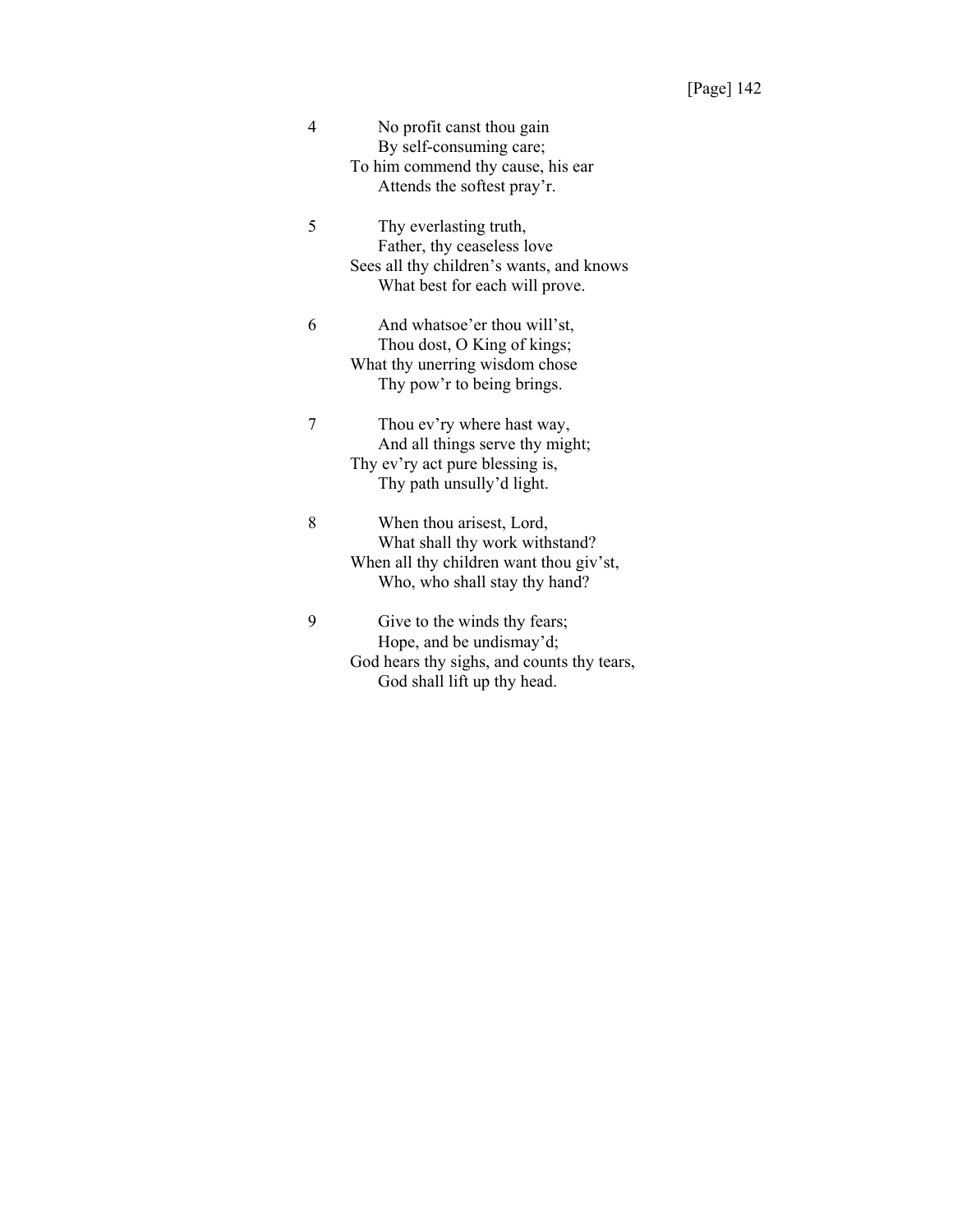| 10 | Thro' waves and clouds and storms<br>He gently clears thy way;<br>Wait thou his time, so shall this night<br>Soon end in joyous day. |
|----|--------------------------------------------------------------------------------------------------------------------------------------|
| 11 | Still heavy is thy heart?<br>Still sink thy spirits down?<br>Cast off the weight, let fear depart,<br>And ev'ry care be gone.        |
| 12 | What tho' thou rulest not?<br>Yet heav'n and earth and hell<br>Proclaim, God sitteth on the throne<br>And ruleth all things well!    |
| 13 | Leave to his sov'reign sway<br>To choose and to command;<br>So shalt thou wondring own, his way<br>How wise, how strong his hand.    |
| 14 | Far, far above thy thought<br>His counsel shall appear,<br>When fully he the work hath wrought,<br>That caus'd thy needless fear.    |
| 15 | Thou seest our weakness, Lord,<br>Our hearts are known to thee;<br>O lift thou up the sinking hand,<br>Confirm the feeble knee!      |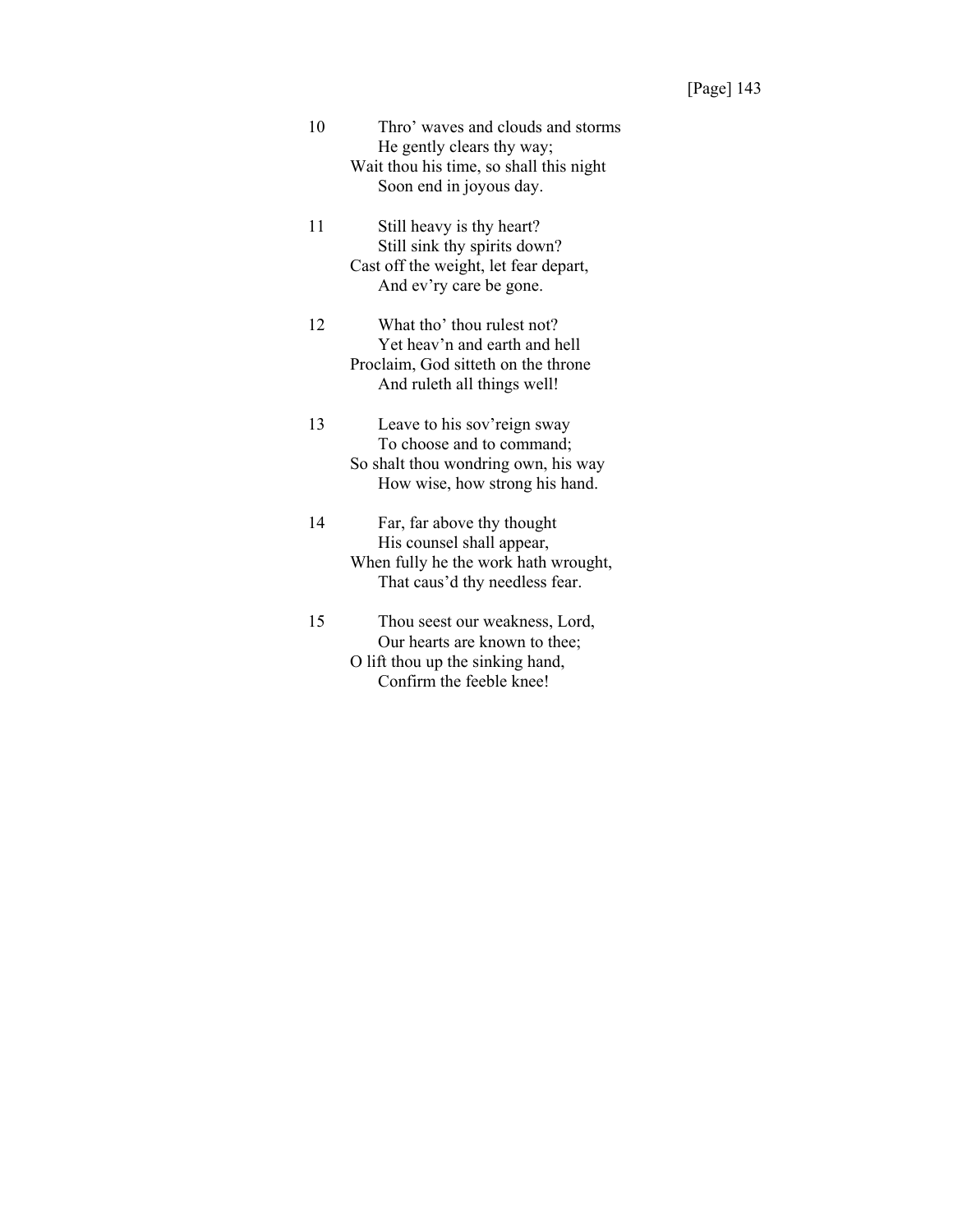16 Let us in life, in death, Thy stedfast truth declare, And publish with our latest breath Thy love and guardian care!

#### **In Affliction.**

- 1 Eternal beam of light divine, Fountain of unexhausted love, In whom the Father's glories shine, Thro' earth beneath, and heav'n above!
- 2 Jesu! The weary wand'rer's rest; Give me thy easy yoke to bear, With stedfast patience arm my breast, With spotless love and lowly fear.
- 3 Thankful I take the cup from thee, Prepar'd and mingled by thy skill: Tho' bitter to the taste it be, Pow'rful the wounded soul to heal.
- 4 Be thou, O Rock of Ages, nigh: So shall each murm'ring thought be gone, And grief, and fear, and care shall fly, As clouds before the mid-day sun.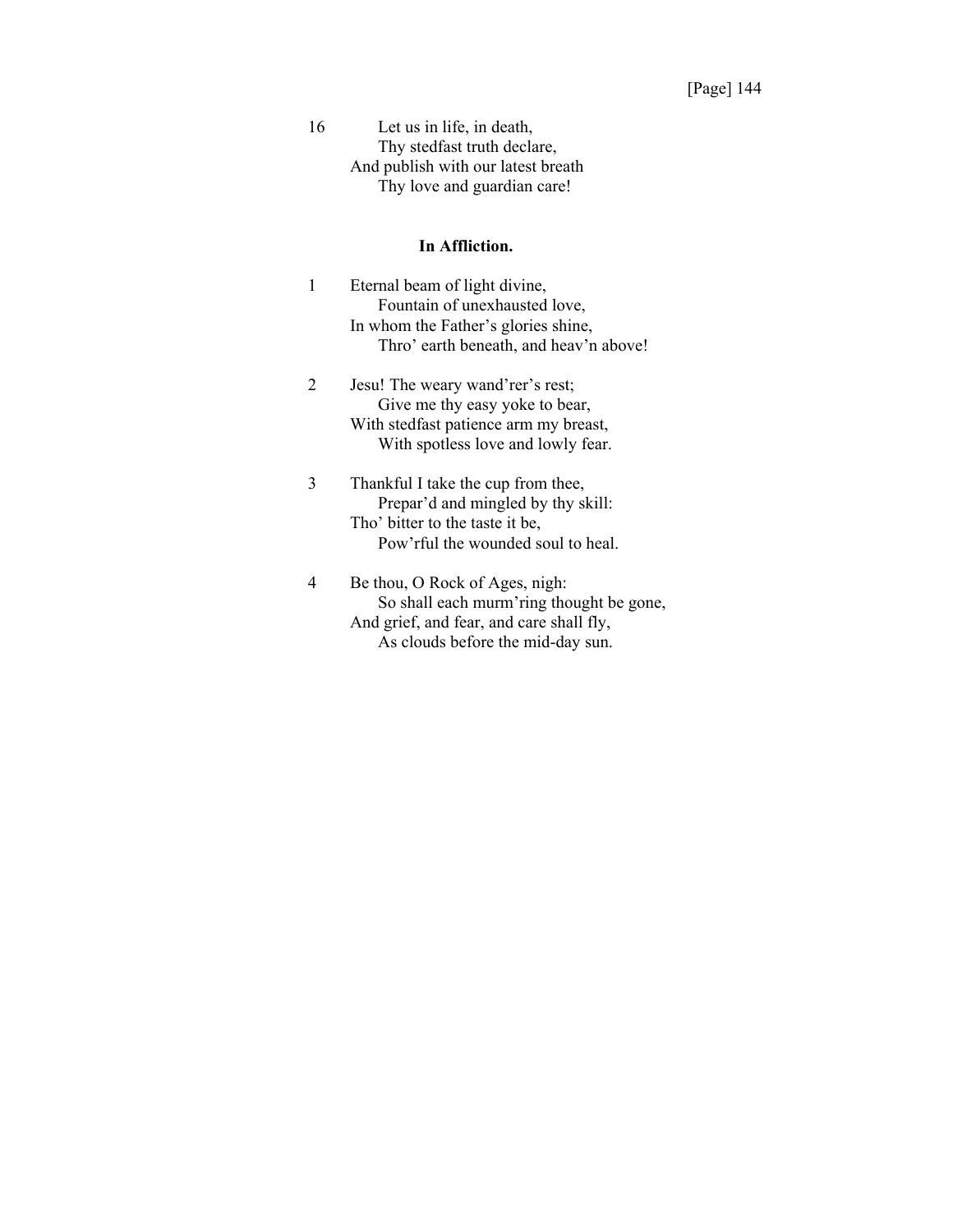- 5 Speak to my warring passions, "Peace;" Say to my trembling heart, "Be still:" Thy pow'r my strength and fortress is, For all things serve thy sov'reign will.
- 6 O death, where is thy sting? Where now Thy boasted victory, O grave? Who shall contend with God: or who Can hurt whom God delights to save?

#### **In Affliction, or Pain. From the German.**<sup>140</sup>

- 1 Thou Lamb of God, thou Prince of Peace, For thee my thirsty soul doth pine! My longing soul implores thy grace, O make in me thy likeness shine.
- 2 With fraudless, even, humble mind, Thy will in all things may I see: In love be ev'ry wish resign'd, And hallow'd my whole heart to thee.
- 3 When pain o'er my weak flesh prevails, With lamb-like patience arm my breast; When grief my wounded soul assails, In lowly meekness may I rest.

<sup>140</sup>Source: Nikolaus Ludwig von Zinzendorf, ed. *Das Gesang-Buch der Gemeine in Herrn-Huth* (Halle: Wäysenhaus, 1737), 707–8 (#781, omitting stanza 3; by Christian Friedrich Richter). First appeared in *CPH* (1737), 51.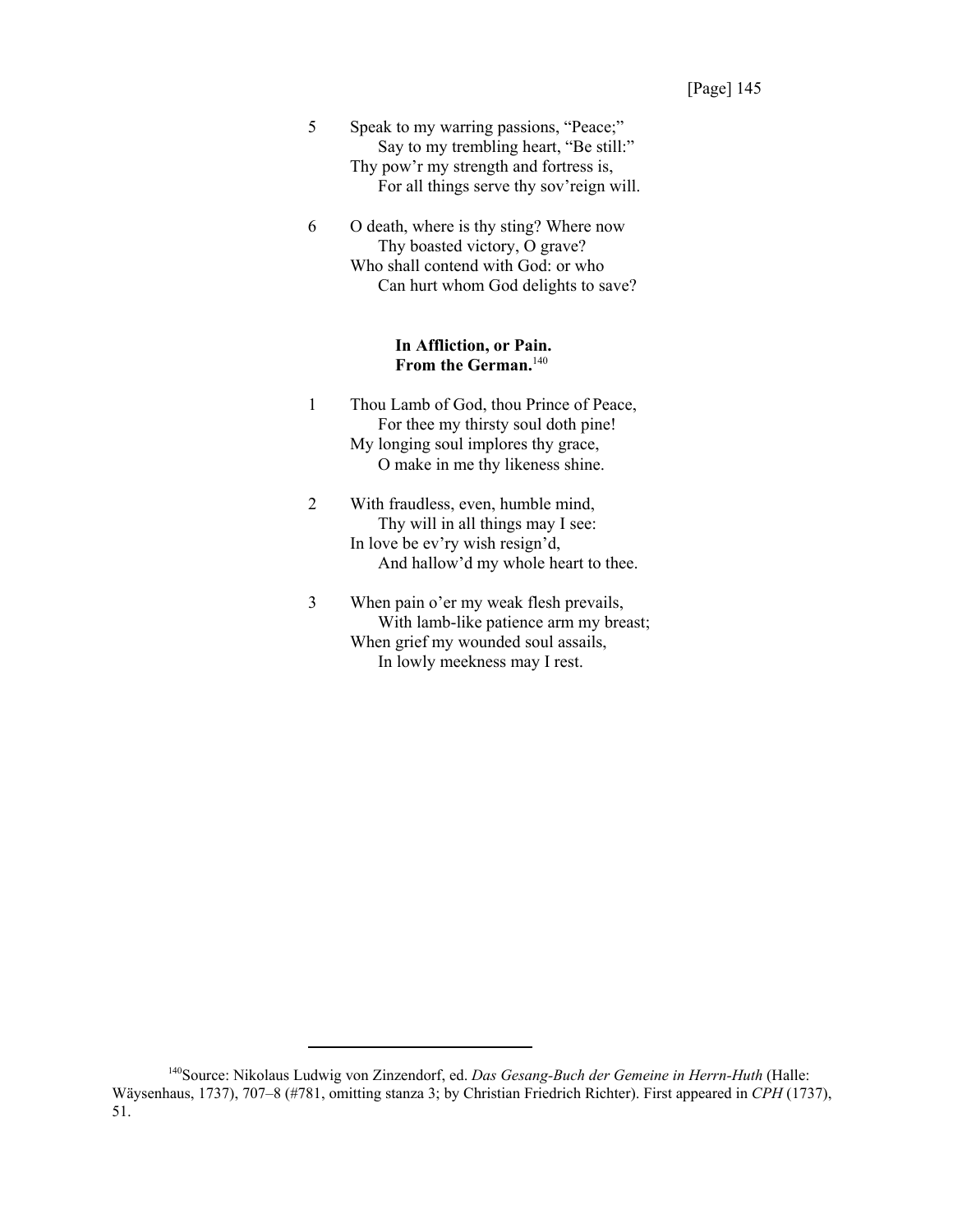- 4 Close by thy side still may I keep, Howe'er life's various current flow; With stedfast eye mark ev'ry step, And follow thee where'er thou go.
- 5 Thou, Lord, the dreadful fight hast won; Alone thou hast the wine-press trod: In me thy strength'ning grace be shown, O may I conquer through thy blood!
- 6 So when on Sion thou shalt stand, And all heav'n's host adore their King, Shall I be found at thy right hand, And free from pain thy glories sing.

#### **Another [In Affliction, or Pain].** From the Same [German].<sup>141</sup>

- 1 All glory to th' Eternal Three, Of light and love th' unfathom'd sea! Whose boundless pow'r, whose saving grace, Reliev'd me in my deep distress.
- 2 Still, Lord, from thy exhaustless store Pure blessing and salvation show'r; Till earth I leave, and soar away To regions of unclouded day.

<sup>141</sup>Source: Nikolaus Ludwig von Zinzendorf, ed. *Das Gesang-Buch der Gemeine in Herrn-Huth* (Halle: Wäysenhaus, 1737), 267–69 (#275, by Zinzendorf). First appeared in *CPH* (1738), 62.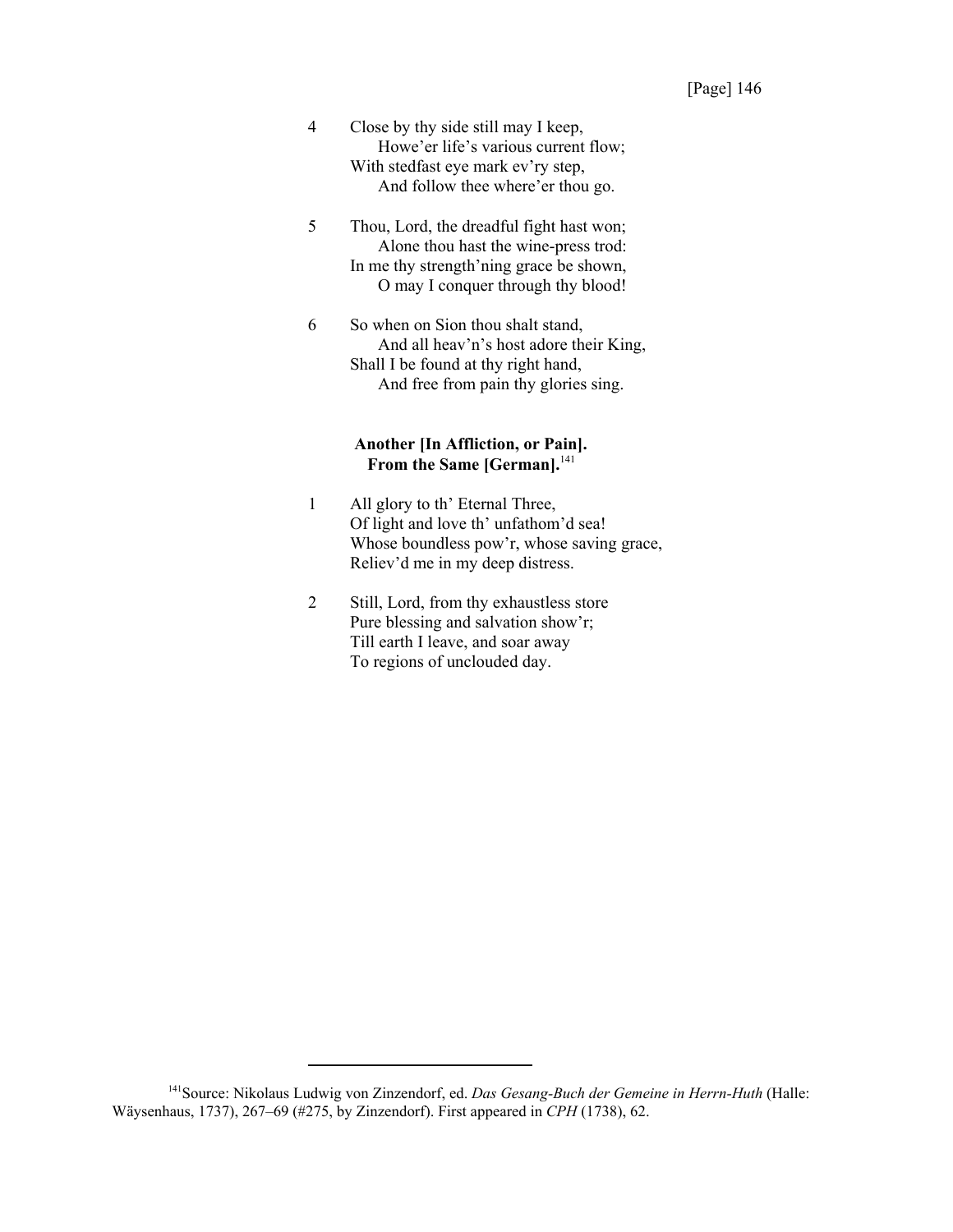- 3 My heart from all pollution clean, O purge it, tho' with grief and pain: To thee lo! I my all resign, Thine be my will, my soul be thine.
- 4 O guide me, lead me in thy ways: 'Tis thine the sinking hand to raise. Oh may I ever lean on thee: 'Tis thine to prop the feeble knee.
- 5 O Father, sanctify this pain, Nor let one tear be shed in vain! Soften, yet arm my breast: no fear, No wrath, but love alone be there.
- 6 O leave not, cast me not away In fierce temptation's dreadful day: Speak but the word; instant shall cease The storm, and all my soul be peace!

#### **In Desertion or Temptation.**

1 Ah! My dear Lord, whose changeless love To me, nor earth nor hell can part; When shall my feet forget to rove? Ah, what shall fix this faithless heart?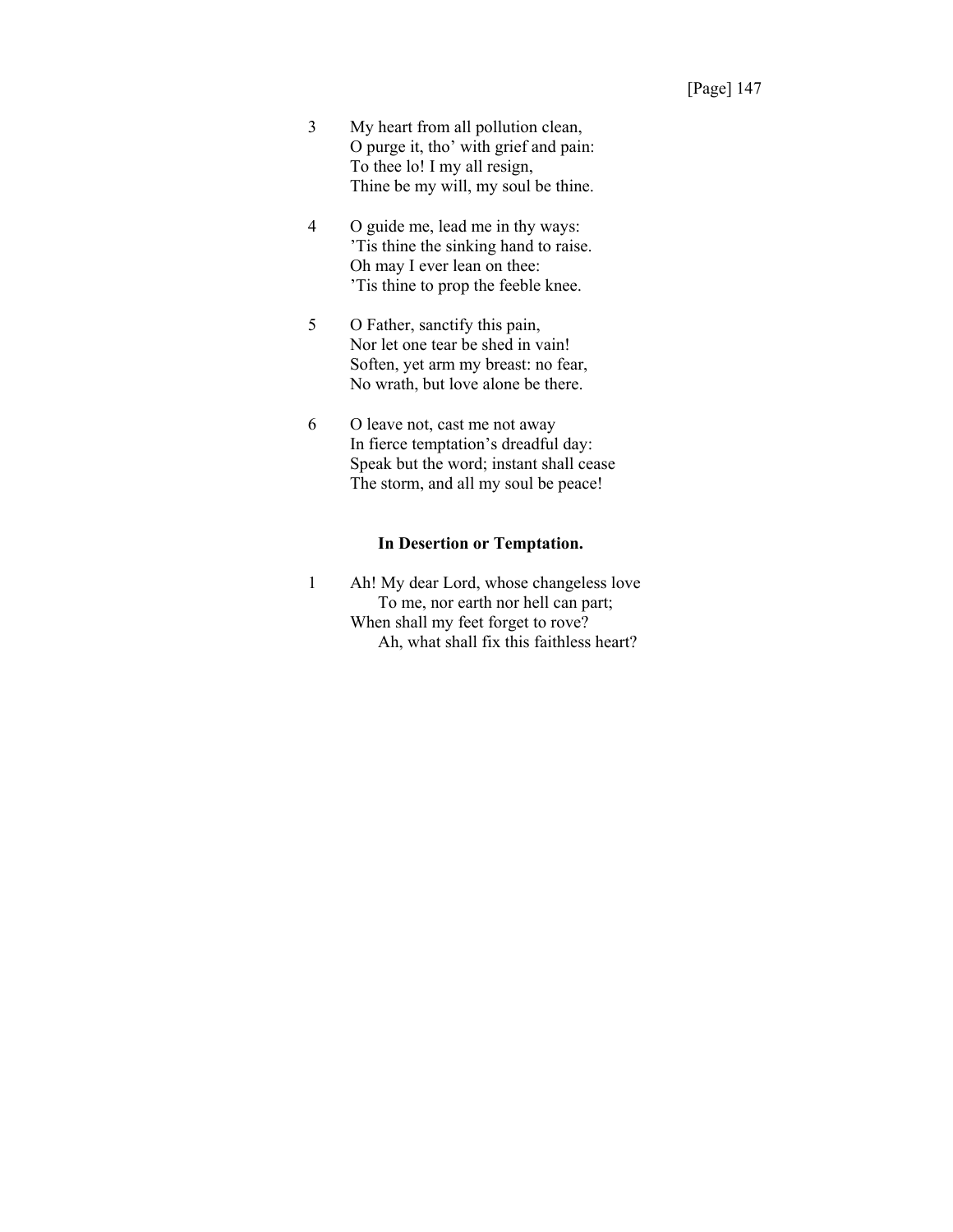| 2 | Why do these cares my soul divide               |
|---|-------------------------------------------------|
|   | If thou indeed hast set me free?                |
|   | Why am I thus, if God hath dy'd;                |
|   | If God hath dy'd to purchase <sup>142</sup> me? |

- 3 Around me clouds of darkness roll, In deepest night I still walk on; Heavily moves my fainting soul, My comfort and my God are gone.
- 4 Chearless and all forlorn I droop; In vain I lift my weary eye; No gleam of light, no ray of hope Appears throughout the darken'd sky.
- 5 My feeble knees I bend again, My drooping hands again I rear: Vain is the task, the effort vain, My heart abhors the irksome pray'r.
- 6 Oft with thy saints my voice I raise, And seem to join the tastless song: Faintly ascends th' imperfect praise, Or dies upon my thoughtless tongue.
- 7 Cold, weary, languid, heartless, dead To thy dread courts I oft repair; By conscience drag'd, or custom led I come; nor know that God is there!

<sup>&</sup>lt;sup>142</sup>"Purchase" changed to "ransom" in  $4<sup>th</sup>$  edn. (1743) and  $5<sup>th</sup>$  edn. (1756).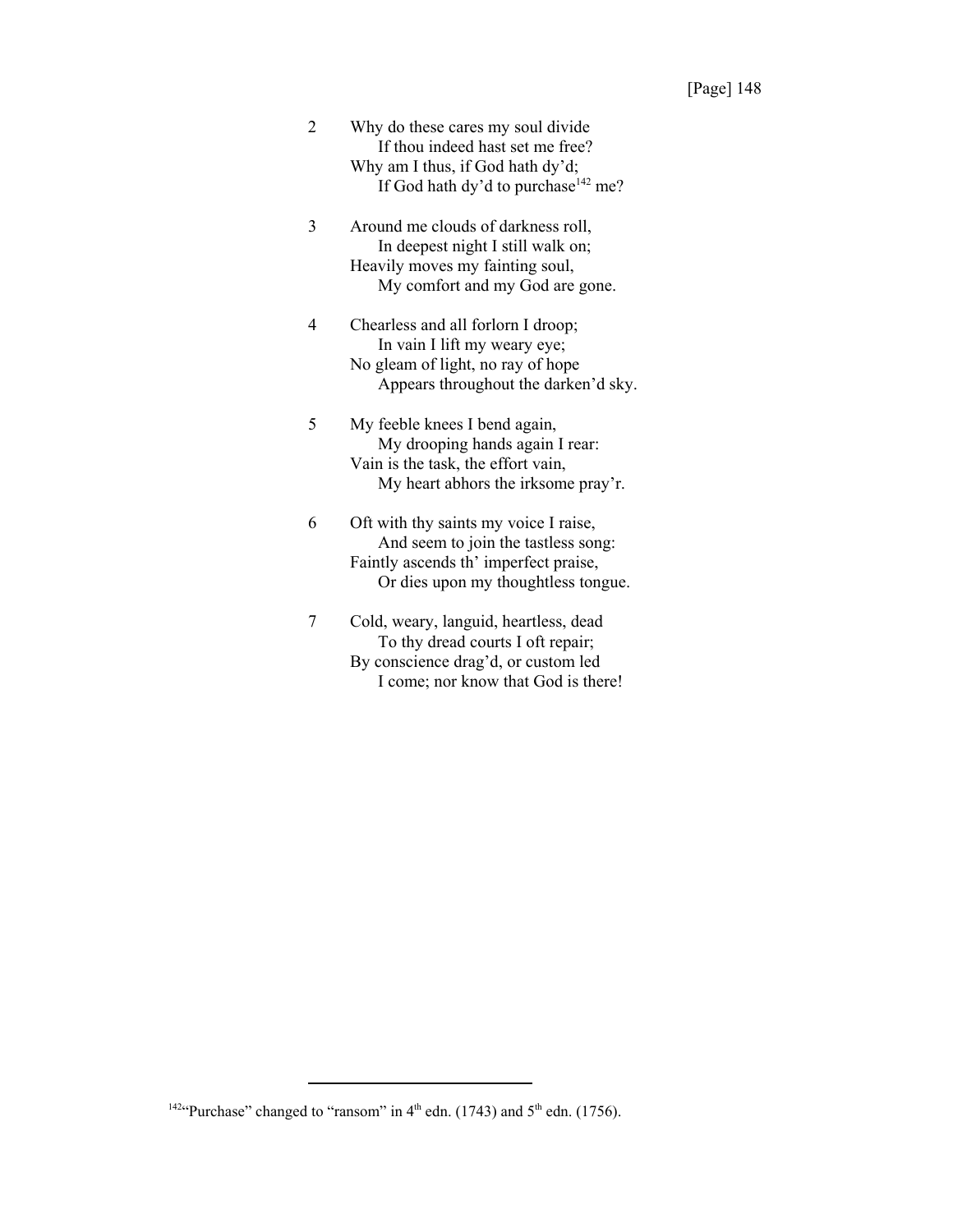| 8 | Nigh with my lips to thee I draw,       |
|---|-----------------------------------------|
|   | Unconscious at thy altar found;         |
|   | Far off my heart: nor touch'd with awe, |
|   | Nor mov'd—tho' angels tremble round.    |

9 In all I do, myself I feel, And groan beneath the wonted load, Still unrenew'd and carnal still, Naked of Christ, and void of God.

10 Nor yet the earthly Adam dies, But lives, and moves, and fights again, Still the fierce gusts of passion rise, And rebel nature strives to reign.

11 Fondly my foolish heart essays T' augment the source of perfect bliss, Love's all-sufficient sea to raise With drops of creature-happiness.

12 O love! Thy sov'reign aid impart, And guard the gifts thyself hast giv'n: My portion thou, my treasure art, And life, and happiness, and heav'n.

13 Would ought with thee my wishes share, Tho' dear as life the idol be, The idol from my breast I'll tear, Resolv'd to seek my all from thee.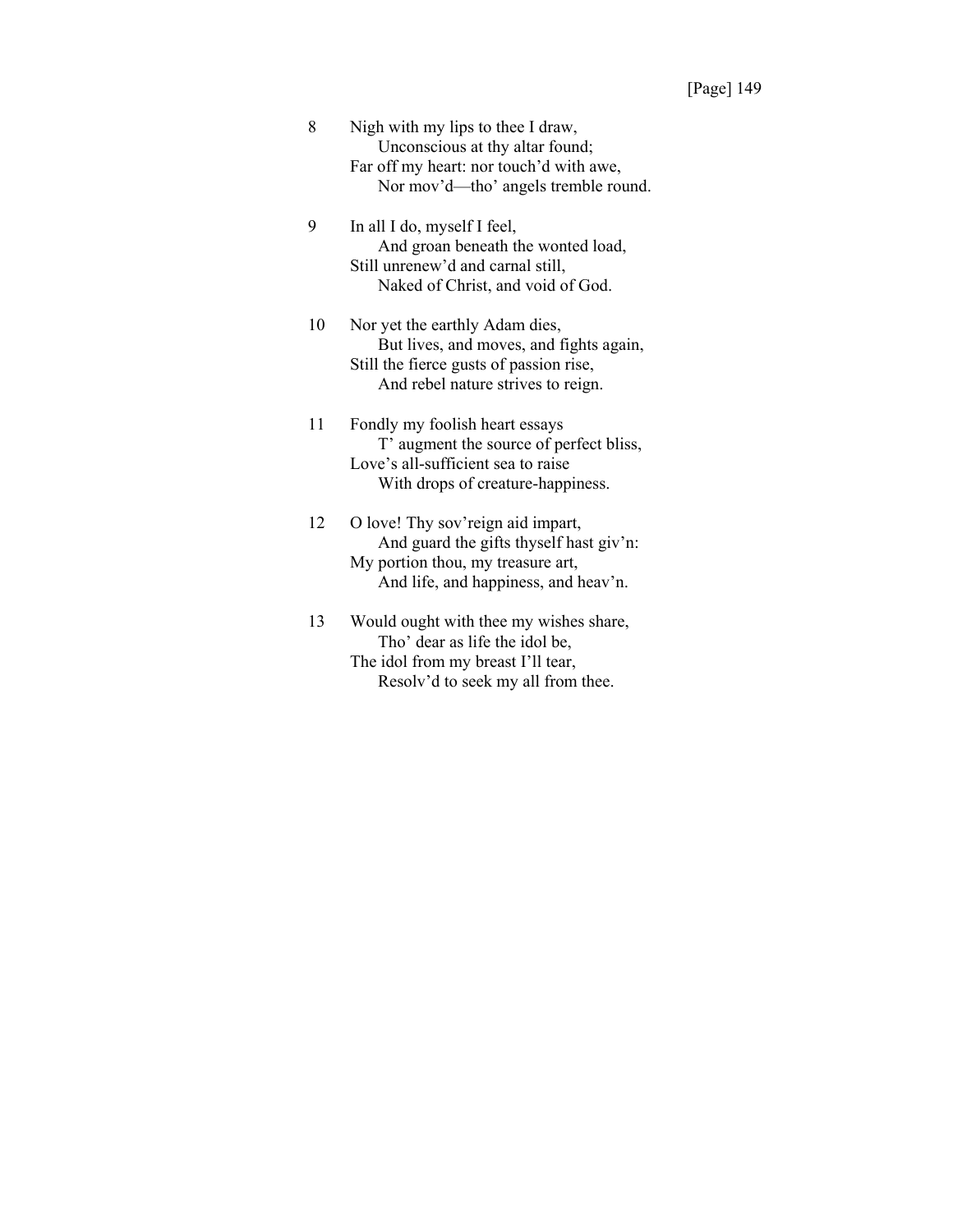14 Whate'er I fondly counted mine, To thee, my Lord, I here restore: Gladly I all for thee resign: Give me thyself, I ask no more!

## **Justified, But Not Sanctified.**<sup>143</sup>

1 My God (if I may call thee mine From heav'n and thee remov'd so far) Draw nigh; thy pitying ear incline, And cast not out my languid pray'r. Gently the weak thou lov'st to lead, Thou lov'st to prop the feeble knee, O break not then a bruised reed, Nor quench the smoaking flax in me.

2 Buried in sin, thy voice I hear, And burst the barriers of my tomb, In all the marks of death appear, Forth at thy call, tho' bound, I come. Give me, O give me fully, Lord, Thy resurrection's pow'r to know; Free me indeed; repeat $144$  the word, And loose my bands, and let me go.

3 Fain would I go to thee my God, Thy mercies and my wants to tell: I feel my pardon seal'd in blood; Saviour, thy love I wait to feel.

<sup>&</sup>lt;sup>143</sup>This hymn is retitled "Another" in the  $4<sup>th</sup>$  edn. (1743) and  $5<sup>th</sup>$  edn. (1756); perhaps reflecting Wesley's distinction between "initial sanctification," which accompanies justification, and "entire sanctification."

<sup>&</sup>lt;sup>144</sup>"Repeat" changed to "pronounce" in  $2<sup>nd</sup>$  edn. (1739) only.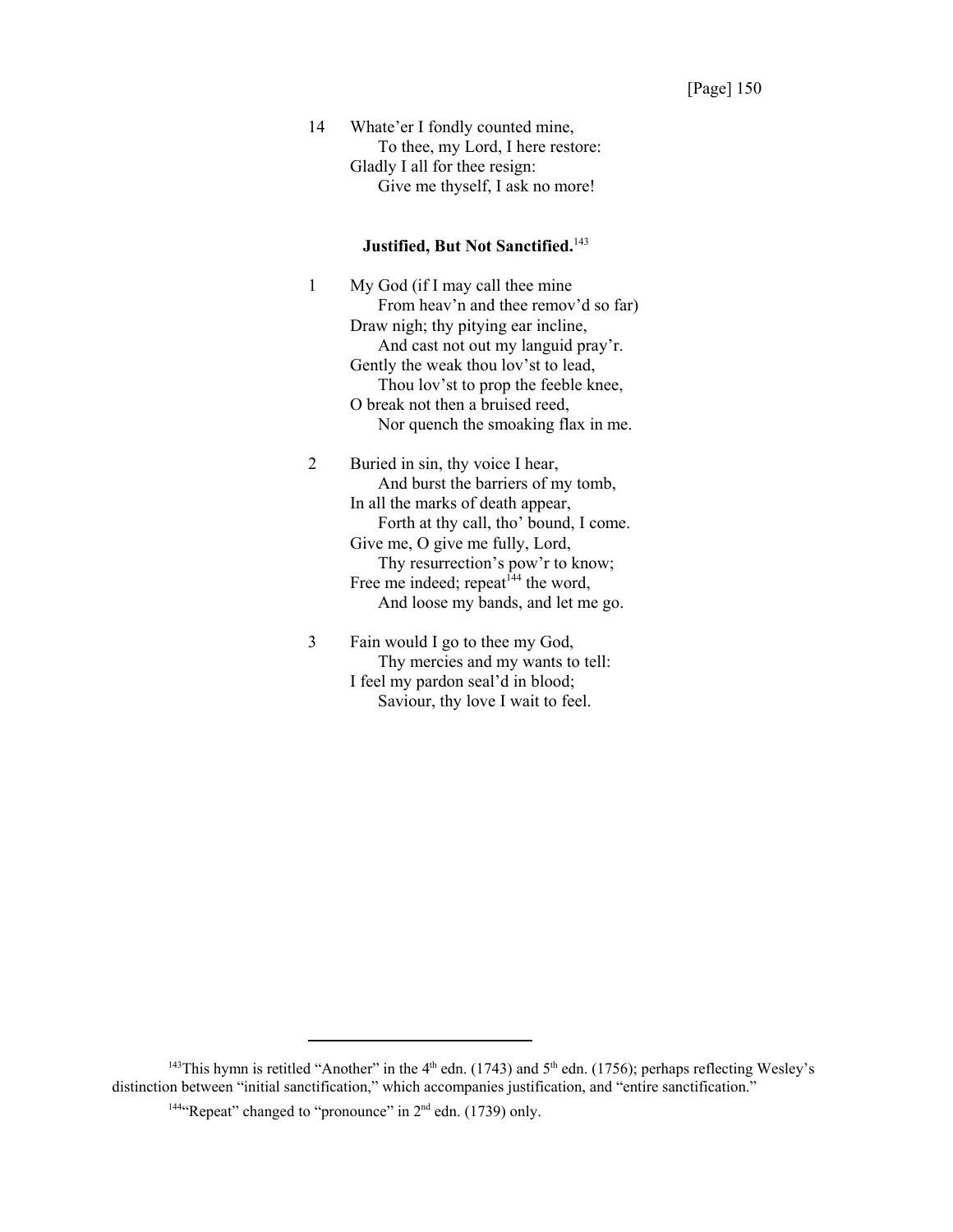Freed from the pow'r of cancel'd sin; When shall my soul triumphant prove? Why breaks not out the fire within In flames of joy and praise and love?

4 When shall my eye affect my heart, Sweetly dissolv'd in gracious tears? Ah, Lord, the stone to flesh convert! And till thy lovely face appears, Still may I at thy footstool keep, And watch the smile of op'ning heav'n: Much would I pray, and love, and weep; I would; for I have much forgiv'n.

5 Yet O! Ten thousand lusts remain, And vex my soul absolv'd from sin, Still rebel nature strives to reign, Still am I all unclean, unclean! Assail'd by pride, allur'd by sense, On earth the creatures court my stay; False flatt'ring idols get ye hence, Created good be far away!

6 Jesu, to thee my soul aspires, Jesu, to thee I plight my vows, Keep me from earthly base desires, My God, my Saviour, and my spouse. Fountain of all-sufficient bliss, Thou art the good I seek below; Fulness of joys in thee there is, Without 'tis mis'ry all and woe.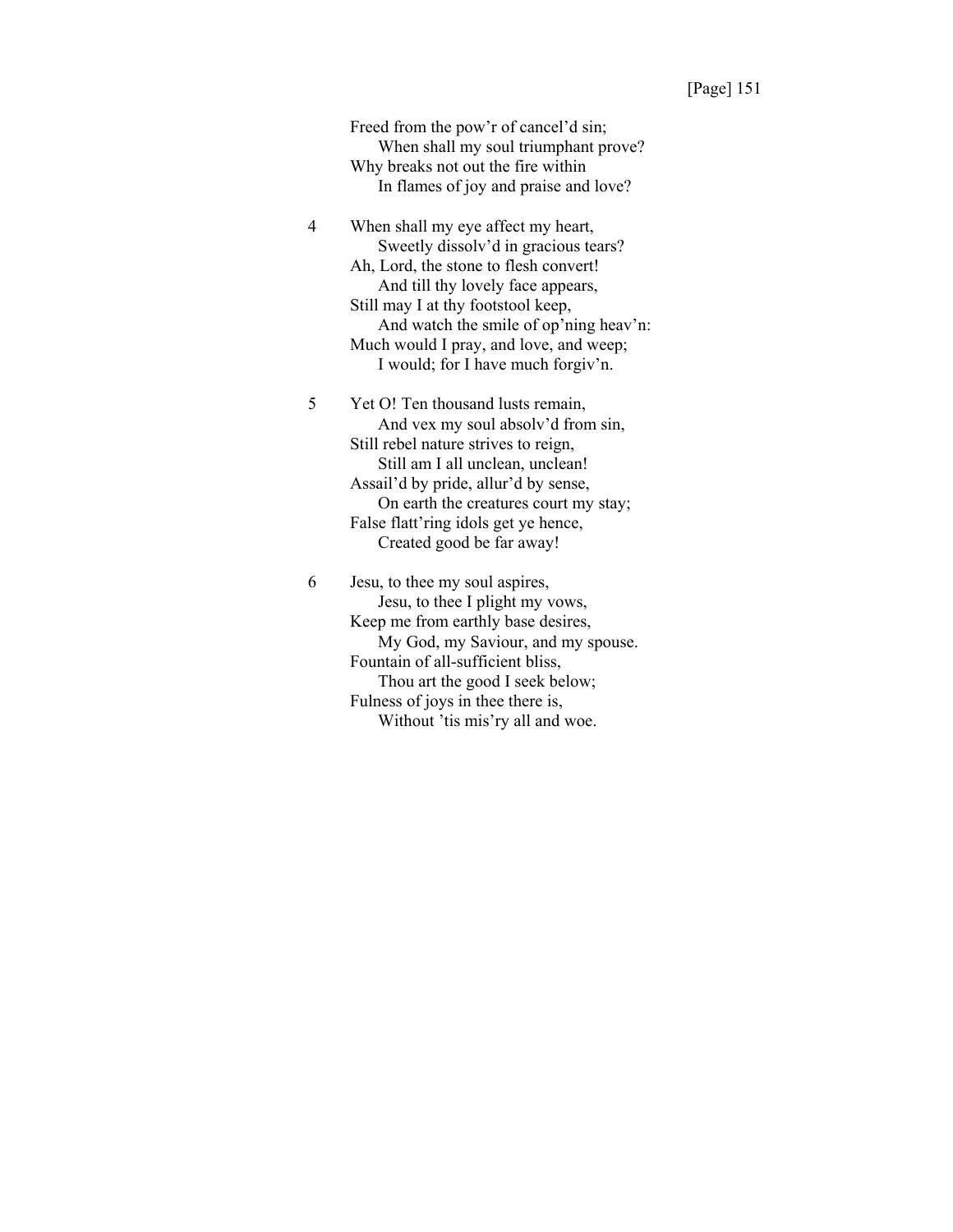|  | Take this poor wandring, worthless heart,<br>Its wandrings all to thee are known, |
|--|-----------------------------------------------------------------------------------|
|  | May no false rival claim a part,                                                  |
|  | Nor sin disseize thee of thine own.                                               |
|  | Stir up thy interposing pow'r,                                                    |
|  | Save me from sin, from idols save,                                                |
|  | Snatch me from fierce temptation's hour,                                          |
|  | And hide, O hide me in the grave!                                                 |
|  |                                                                                   |
|  | I know thou wilt accept me now,                                                   |

I *know* my sins are now forgiv'n! My head to death O let me bow, Nor keep my life, to lose my heav'n. Far from this snare my soul remove, This only cup I would decline, I deprecate a creature-love, O take me, to secure me thine.

9 Or if thy wiser will ordain The trial, I would die to shun, Welcome the strife, the grief, the pain, Thy name be prais'd, thy will be done! I from thy hand the cup receive, Meekly submit to thy decree, Gladly for thee consent to live! Thou, Lord, hast liv'd, hast died for me!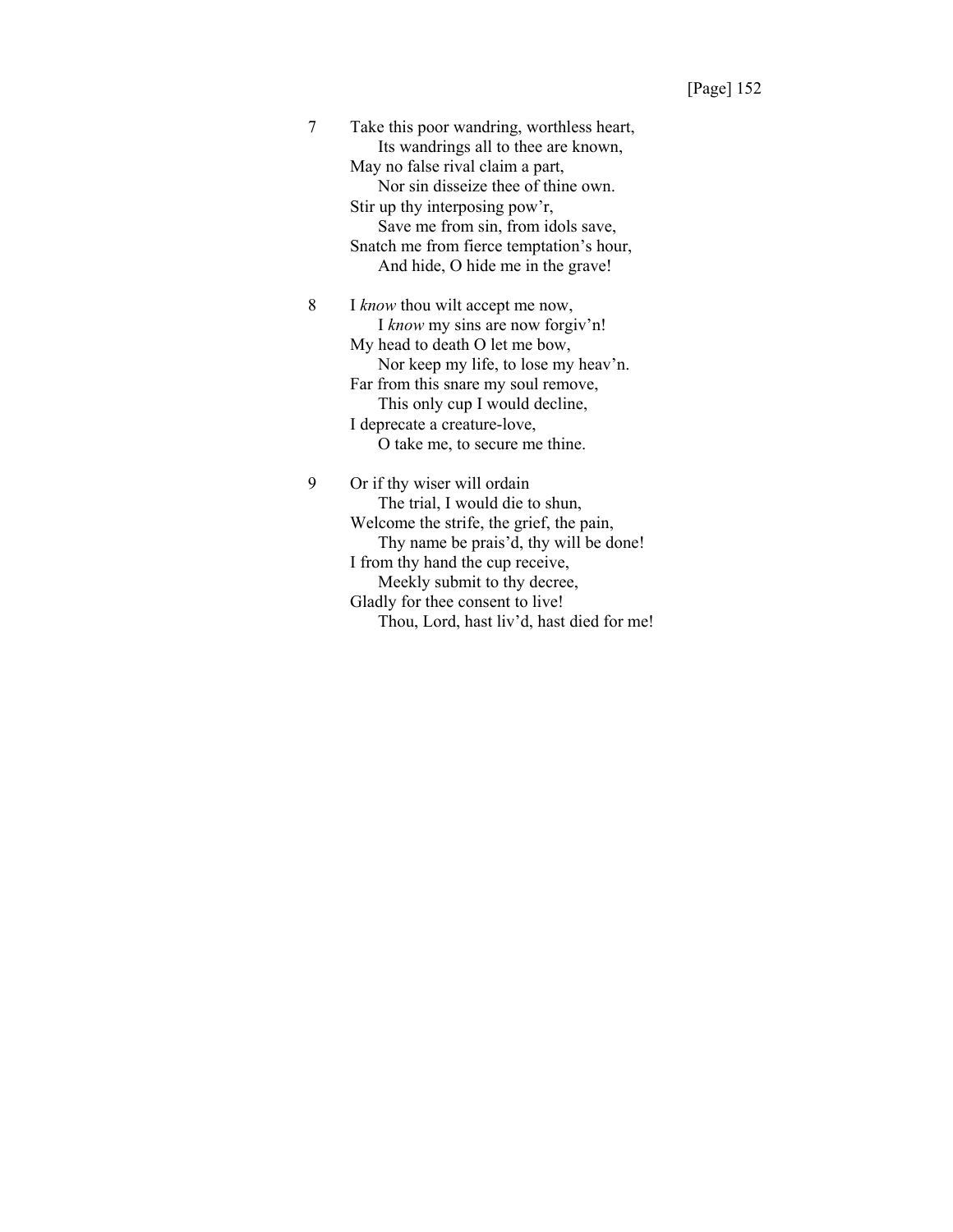## **Isaiah xliii. 1, 2, 3.**

| 1 | Peace, doubting heart—my God's I am!<br>Who form'd me man forbids my fear:<br>The Lord hath call'd me by my name,<br>The Lord protects for ever near:<br>His blood for me did once attone,<br>And still he loves, and guards his own.    |
|---|------------------------------------------------------------------------------------------------------------------------------------------------------------------------------------------------------------------------------------------|
| 2 | When passing thro' the watry deep<br>I ask in faith his promis'd aid,<br>The waves an awful distance keep,<br>And shrink from my devoted head:<br>Fearless their violence I dare:<br>They cannot harm, for God is there!                 |
| 3 | To him my eye of faith I turn,<br>And thro' the fire pursue my way;<br>The fire forgets its pow'r to burn,<br>The lambent flames around me play:<br>I own his pow'r, accept the sign,<br>And shout to prove the Saviour mine.            |
| 4 | Still nigh me, O my Saviour, stand,<br>And guard in fierce temptation's hour;<br>Hide in the hollow of thy hand,<br>Shew forth in me thy saving pow'r.<br>Still be thy arm my sure defence,<br>Nor earth nor hell shall pluck me thence. |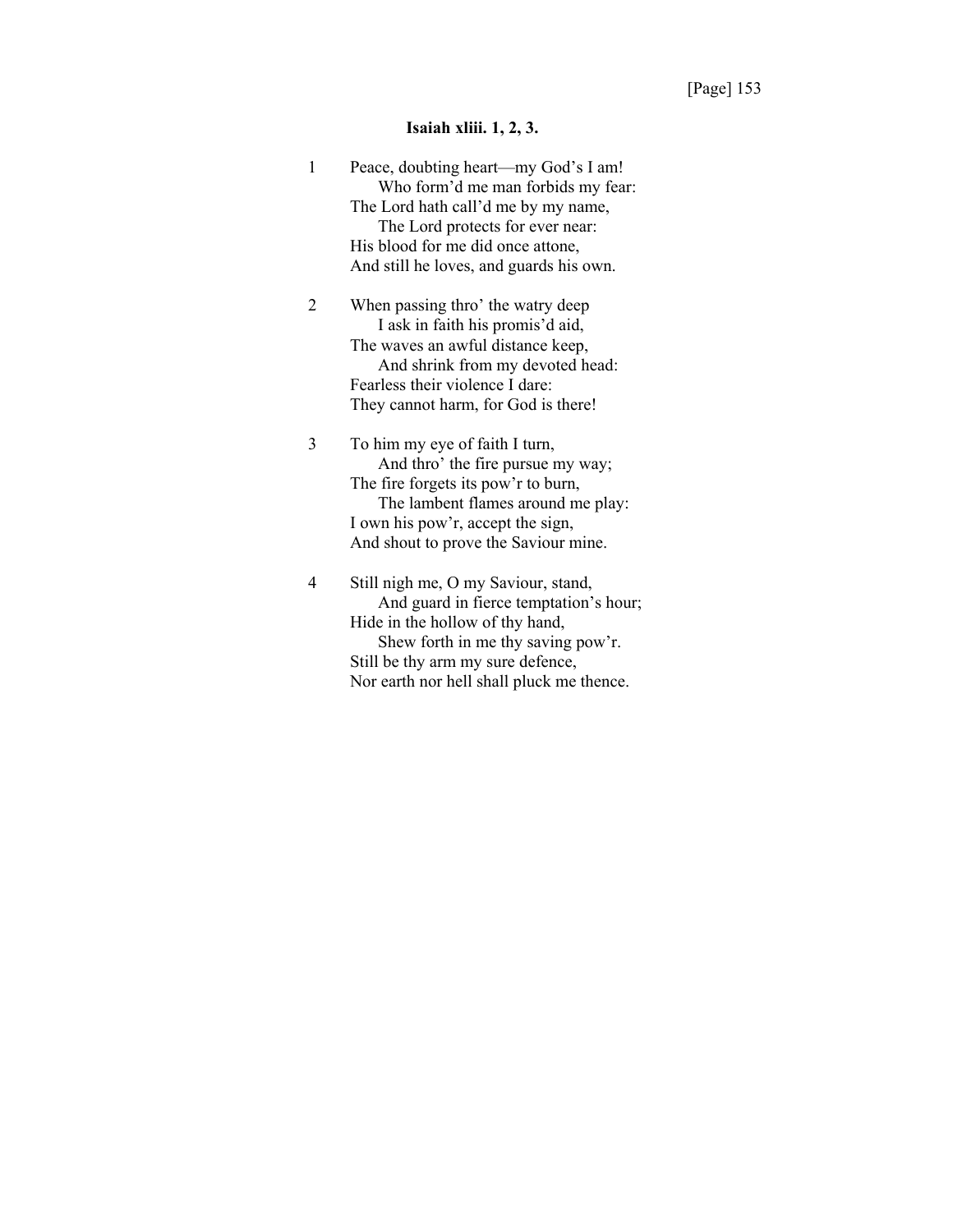| 5 | Since thou hast bid me come to thee,                                                                                                                                                                                                                  |
|---|-------------------------------------------------------------------------------------------------------------------------------------------------------------------------------------------------------------------------------------------------------|
|   | (Good as thou art and strong to save)<br>I'll walk o'er life's tempestuous sea,<br>Upborn by the unyielding wave;                                                                                                                                     |
|   | Dauntless, tho' rocks of pride be near,                                                                                                                                                                                                               |
|   | And yawning whirlpools of despair.                                                                                                                                                                                                                    |
| 6 | When darkness intercepts the skies,<br>And sorrow's waves around me roll,<br>When high the storms of passion rise,<br>And half o'erwhelm my sinking soul;<br>My soul a sudden calm <sup>145</sup> shall feel<br>And hear a whisper "Peace, be still." |
|   | Tho' in affliction's furnace tried,<br>Unhurt on snares and deaths I'll tread;<br>Tho' sin assail, and hell thrown wide<br>Pour all its flames upon my head,<br>Like Moses' bush, I'll mount the higher,<br>And flourish unconsum'd in fire.          |

## **The Believer's Support. From the German.**<sup>146</sup>

1 O thou, to whose all-searching sight The darkness shineth as the light, Search, prove my heart; it pants for thee: O burst these bands, and set it free.

<sup>&</sup>lt;sup>145"</sup>Calm" changed to "voice" in the 4<sup>th</sup> edn. (1743) and 5<sup>th</sup> edn. (1756).

<sup>146</sup>Source: Nikolaus Ludwig von Zinzendorf, ed. *Das Gesang-Buch der Gemeine in Herrn-Huth* (Halle: Wäysenhaus, 1737), 375 (#415, by Zinzendorf). First appeared in *CPH* (1738), 55–56.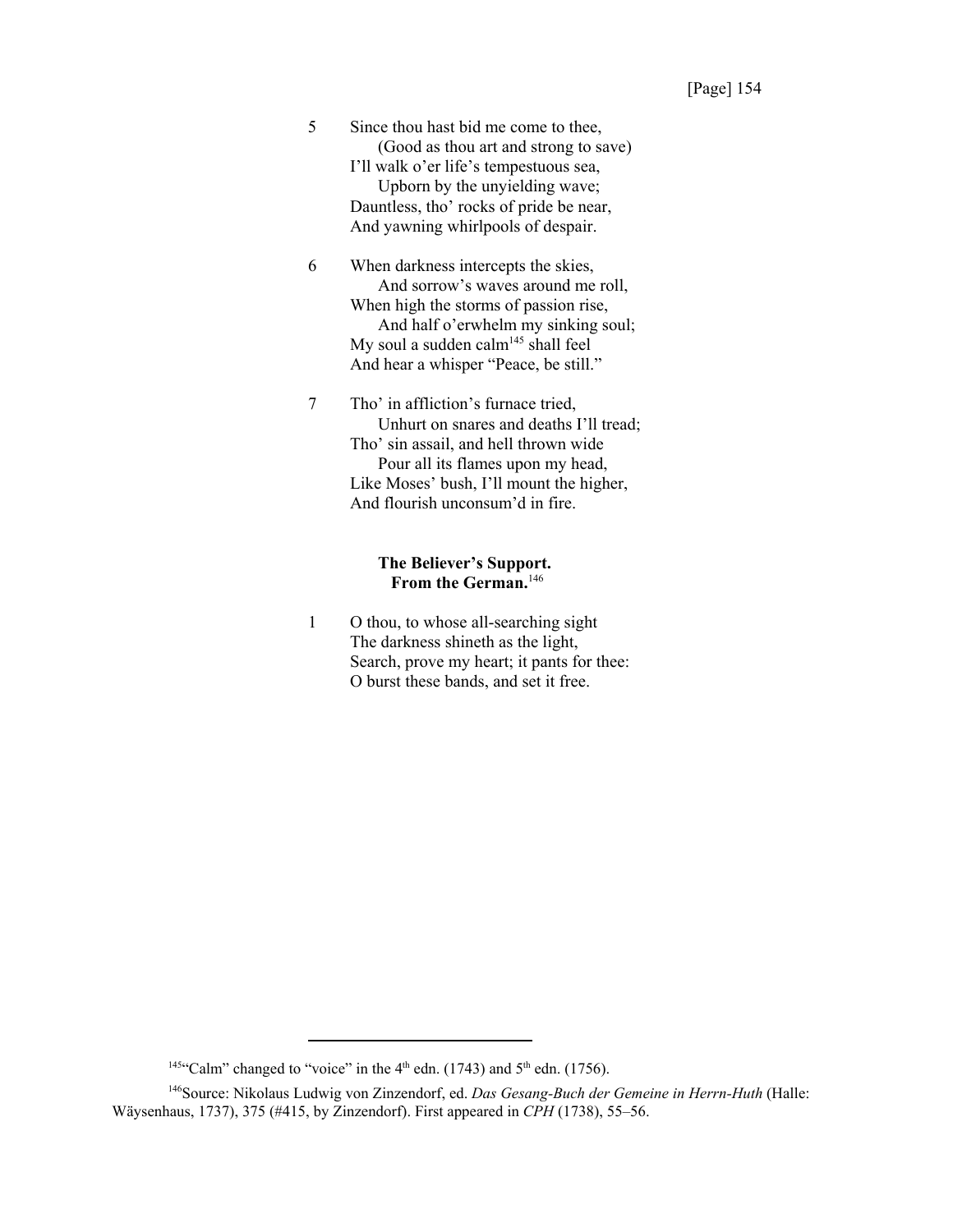- 2 Wash out its stains, refine its dross, Nail my affections to the cross! Hallow each thought: let all within Be clean, as thou, my Lord, art clean.
- 3 If in this darksom wild I stray, Be thou my light, be thou my way: No foes, no violence I fear, No fraud, while thou, my God, art near.
- 4 When rising floods my head<sup>147</sup> o'erflow, When sinks my heart in waves of woe, Jesu, thy timely aid impart, And raise my head, and chear my heart.
- 5 Saviour, where'er thy steps I see, Dauntless, untir'd I follow thee: O let thy hand support me still, And lead me to thy holy hill.
- 6 If rough and thorny be my<sup>148</sup> way, My strength proportion to my day: Till toil and grief, and pain shall cease, Where all is calm, and joy, and peace.

<sup>&</sup>lt;sup>147</sup>"Head" changed to "soul" in  $4<sup>th</sup>$  edn. (1743) and  $5<sup>th</sup>$  edn. (1756).

<sup>&</sup>lt;sup>148"</sup>My" changed to "the" in 4<sup>th</sup> edn. (1743) and 5<sup>th</sup> edn. (1756).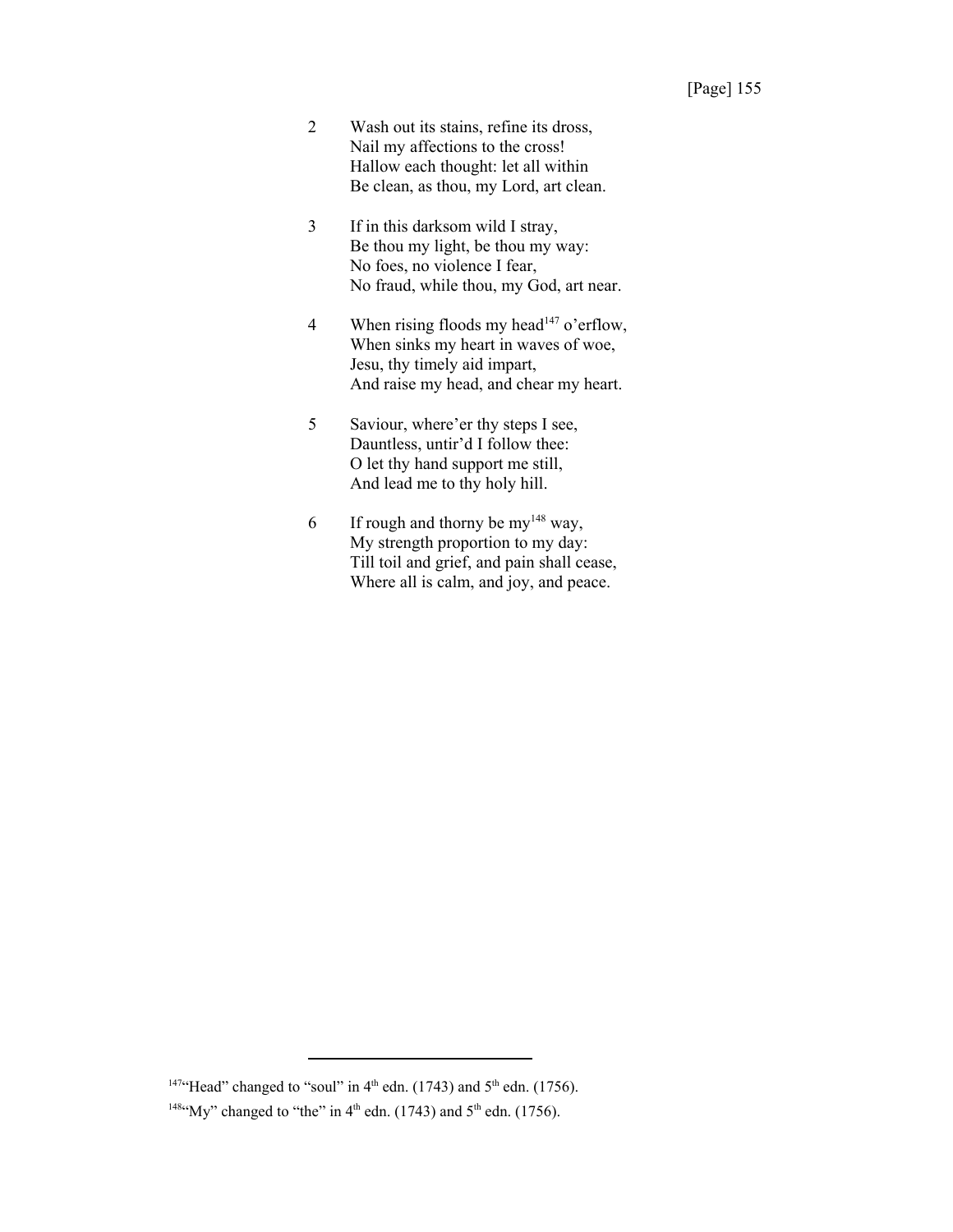#### **Living by Christ. From the German.**<sup>149</sup>

| $\mathbf{1}$ | Jesu, thy boundless love to me                   |
|--------------|--------------------------------------------------|
|              | No thought can reach, no tongue declare:         |
|              | O knit my thankful heart to thee,                |
|              | And reign without a rival there.                 |
|              | Thine wholly, thine alone I am:                  |
|              | Be thou alone my constant flame.                 |
| 2            | O grant that nothing in my soul                  |
|              | May dwell, but thy pure love alone:              |
|              | O may thy love possess me whole,                 |
|              | My joy, my treasure, and my crown.               |
|              | Strange fires far from my soul remove,           |
|              | My ev'ry act, word, thought, be love.            |
| 3            | O love, how chearing is thy ray?                 |
|              | All pain before thy presence flies!              |
|              | Care, anguish, sorrow melt away                  |
|              | Where'er thy healing beams <sup>150</sup> arise: |
|              | O Jesu, nothing may I see,                       |
|              | Nothing hear, feel or think but thee!            |
| 4            | Unwearied may I this pursue,                     |
|              | Dauntless to the high prize aspire;              |
|              | Hourly within my breast renew                    |
|              | This holy flame, this heav'nly fire;             |
|              | And day and night be all my care                 |
|              | To guard this sacred treasure there.             |

<sup>149</sup>Source: Nikolaus Ludwig von Zinzendorf, ed. *Das Gesang-Buch der Gemeine in Herrn-Huth* (Halle: Wäysenhaus, 1737), 24–26 (#23, by Paul Gerhardt).

<sup>&</sup>lt;sup>150</sup>"Beams" changed to "streams" in 4<sup>th</sup> edn. (1743) and 5<sup>th</sup> edn. (1756).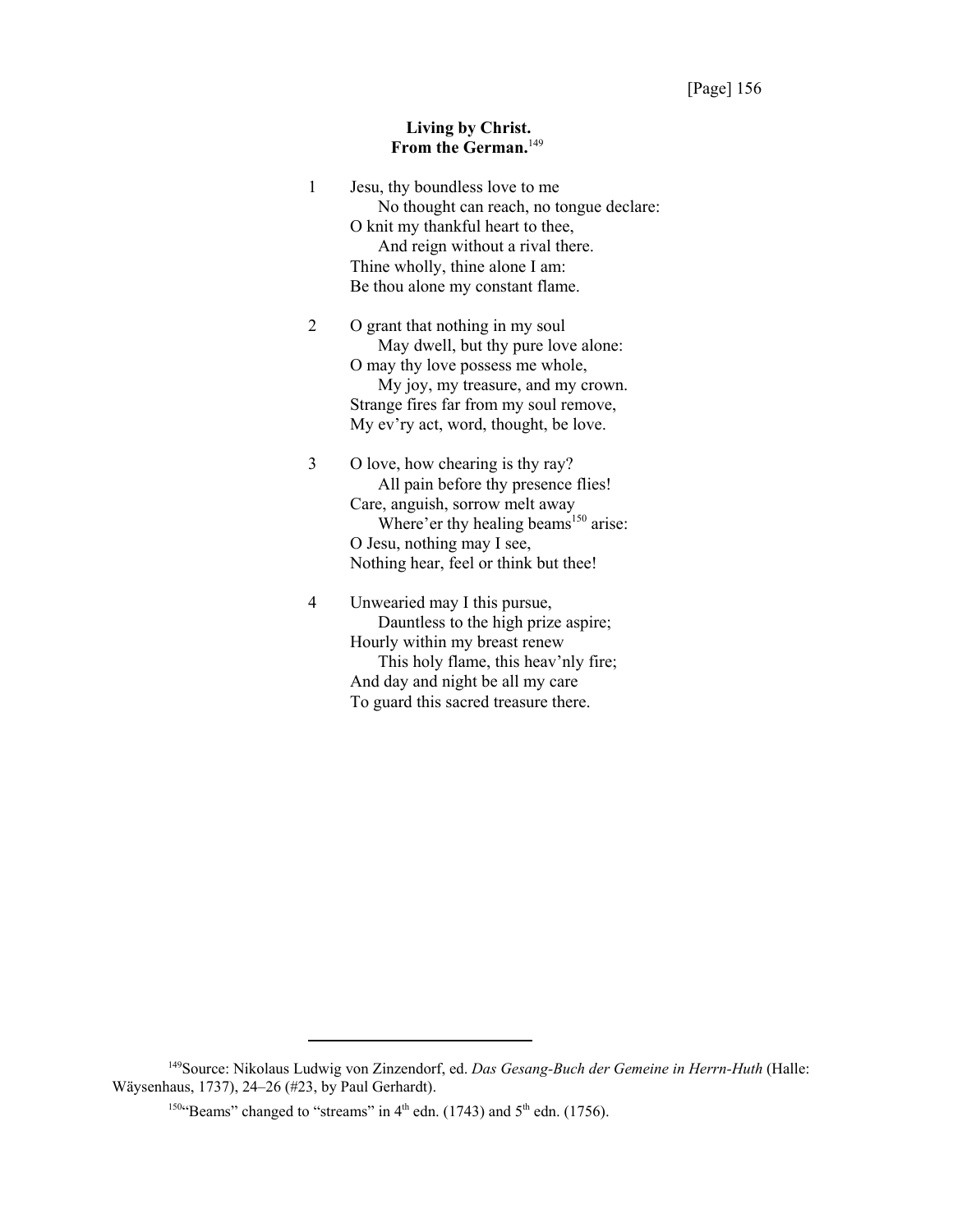| 5 | My Saviour, thou thy love to me                   |
|---|---------------------------------------------------|
|   | In want, in pain, in shame, $^{151}$ hast show'd; |
|   | For me on the accursed tree                       |
|   | Thou pouredst forth thy guiltless blood:          |
|   | Thy wounds upon my heart impress,                 |
|   | Nor ought shall the lov'd stamp efface.           |

6 More hard than marble is my heart, And foul with sins of deepest stain: But thou the mighty Saviour art, Nor flow'd thy cleansing blood in vain. Ah! Soften, melt this rock, and may Thy blood wash all these stains away.

7 O that my heart, which open stands, May catch each drop, that torturing pain Arm'd by my sins, wrung from thy hands, Thy feet, thy head, thy ev'ry vein: That still my breast may heave with sighs, Still tears of love o'erflow my eyes.

8 O that I as a little child May follow thee, nor ever rest Till sweetly thou hast pour'd thy mild And lowly mind into my breast. Nor may we ever<sup>152</sup> parted be Till I become one spirit with thee.

9 O draw me, Saviour, after thee, So shall I run and never tire:

 $151$ Reads "In want, in shame, in pain" in  $3<sup>rd</sup>$  edn (1739) only.

<sup>&</sup>lt;sup>152</sup>"May we ever" changed to "ever may we" in  $4<sup>th</sup>$  edn. (1743) and  $5<sup>th</sup>$  edn. (1756).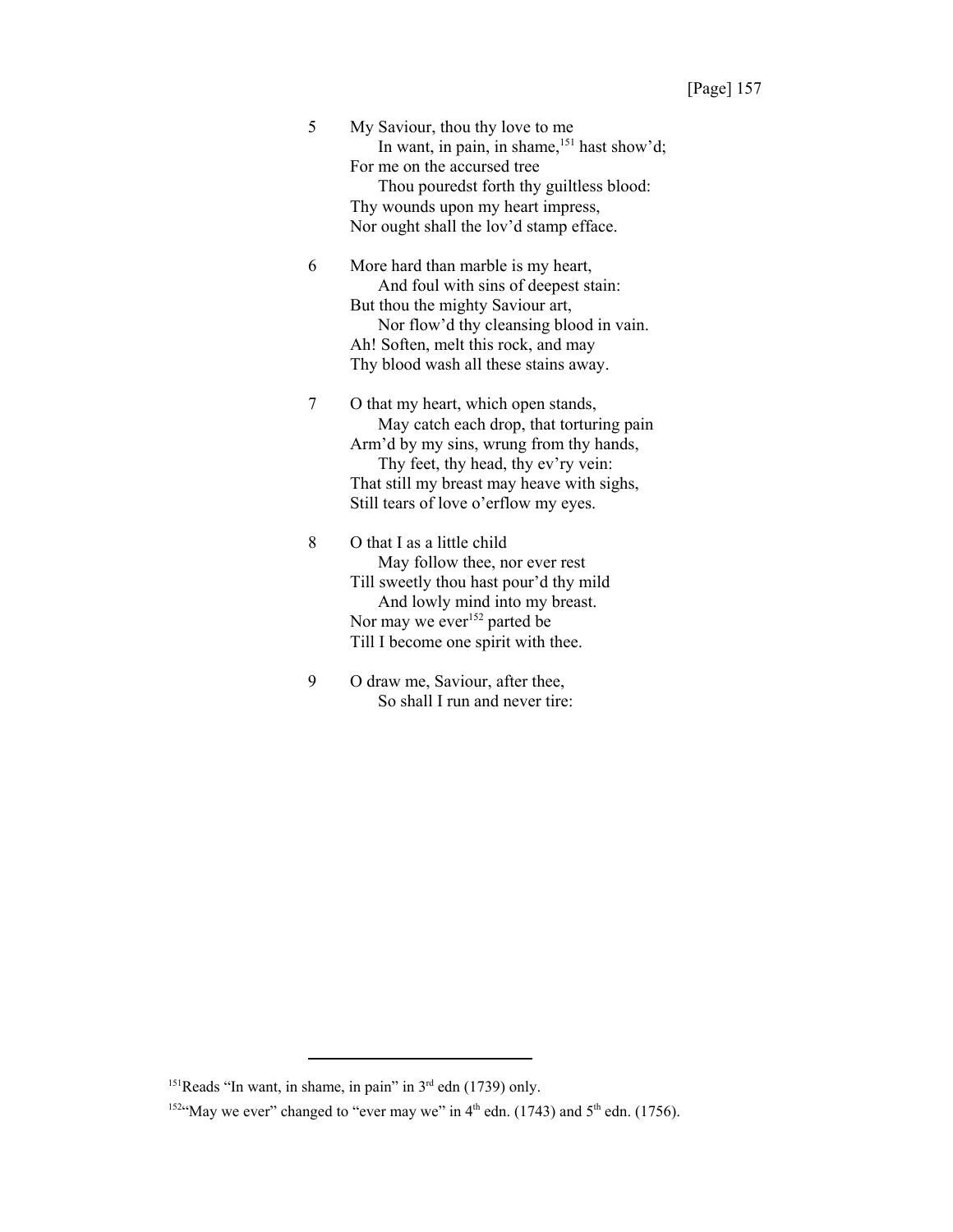With gracious words still comfort me; Be thou my hope, my sole desire. Free me from ev'ry weight: nor fear Nor sin can come, if thou art here.

10 My health, my light, my life, my crown, My portion and my treasure thou! O take me, seal me for thine own; To thee alone my soul I bow. Without thee all is pain; my mind Repose in nought but thee can find.

11 Howe'er I rove, where'er I turn, In thee alone is all my rest. Be thou my flame; within me burn, Jesu, and I in thee am blest. Thou art the balm of life: my soul Is faint; O save, O make it whole!

12 What in thy love possess I not? My star by night, my sun by day; My spring of life when parch'd with drought, My wine to chear, my bread to stay, My strength, my shield, my safe abode, My robe before the throne of God!

13 Ah love! Thy influence withdrawn What profits me that I am born? All my delight, my joy is gone, Nor know I peace, till thou return. Thee may I seek till I attain; And never may we part again.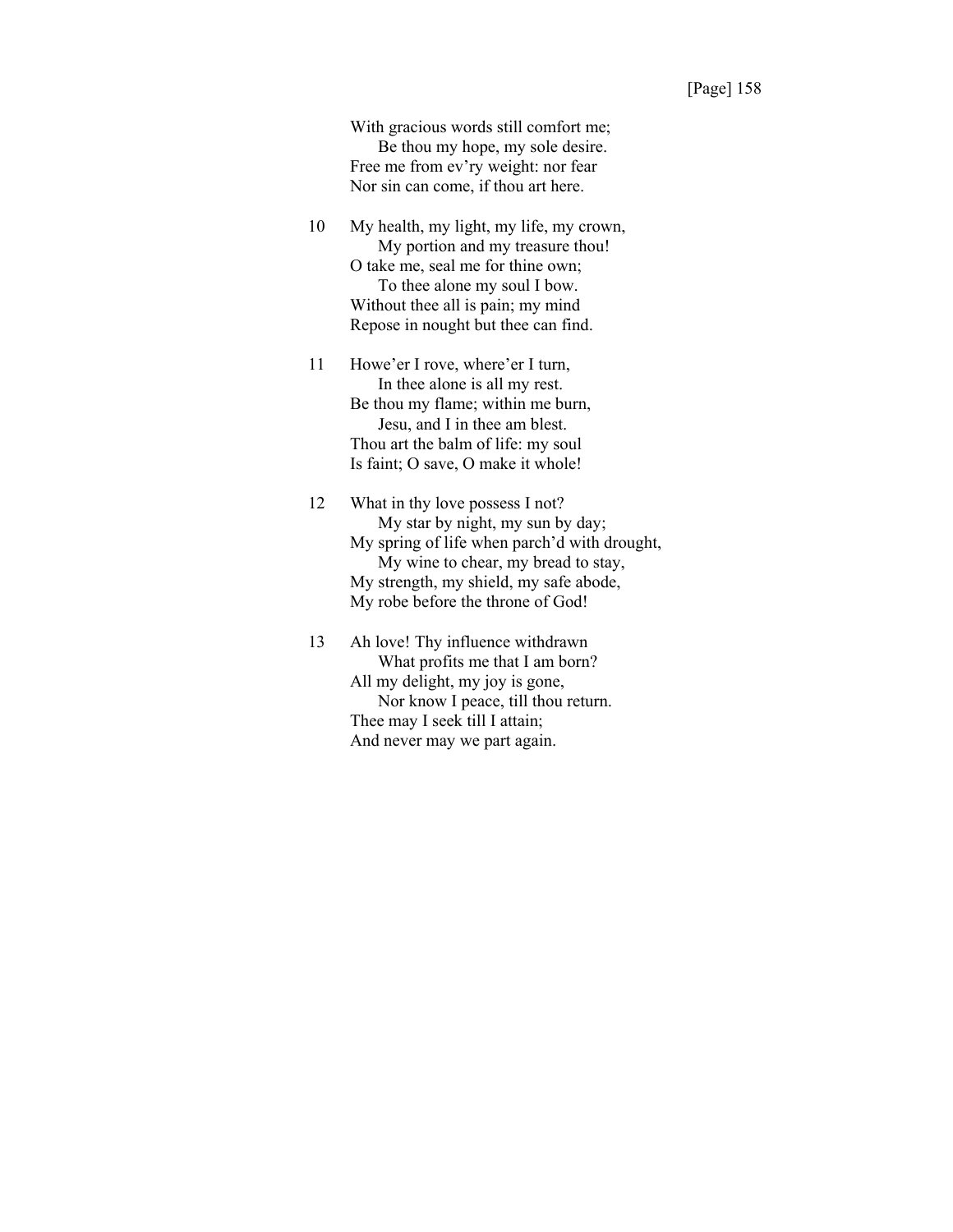14 From all eternity with love Unchangeable thou hast me view'd; Ere knew this beating heart to move, Thy tender mercies me pursu'd. Ever with me may they abide, And close me in on ev'ry side.

15 Still let thy love point out my way, (How wondrous things thy love hath wrought!) Still lead me lest I go astray, Direct my work, inspire my thought: And when I fall, soon may I hear Thy voice, and know that love is near.

16 In suff'ring be thy love my peace, In weakness be thy love my pow'r; And when the storms of life shall cease, Jesu, in that important hour, In death as life be thou my guide, And save me, who for me hast died!

#### **God's Love to Mankind.** From the Same [German].<sup>153</sup>

1 O God, of good th' unfathom'd sea, Who would not give his heart to thee? Who would not love thee with his might? O Jesu, lover of mankind, Who would not his whole soul and mind With all his strength to thee unite?

<sup>153</sup>Source: Nikolaus Ludwig von Zinzendorf, ed. *Das Gesang-Buch der Gemeine in Herrn-Huth* (Halle: Wäysenhaus, 1737), 537–38 (#605, by Johann Scheffler).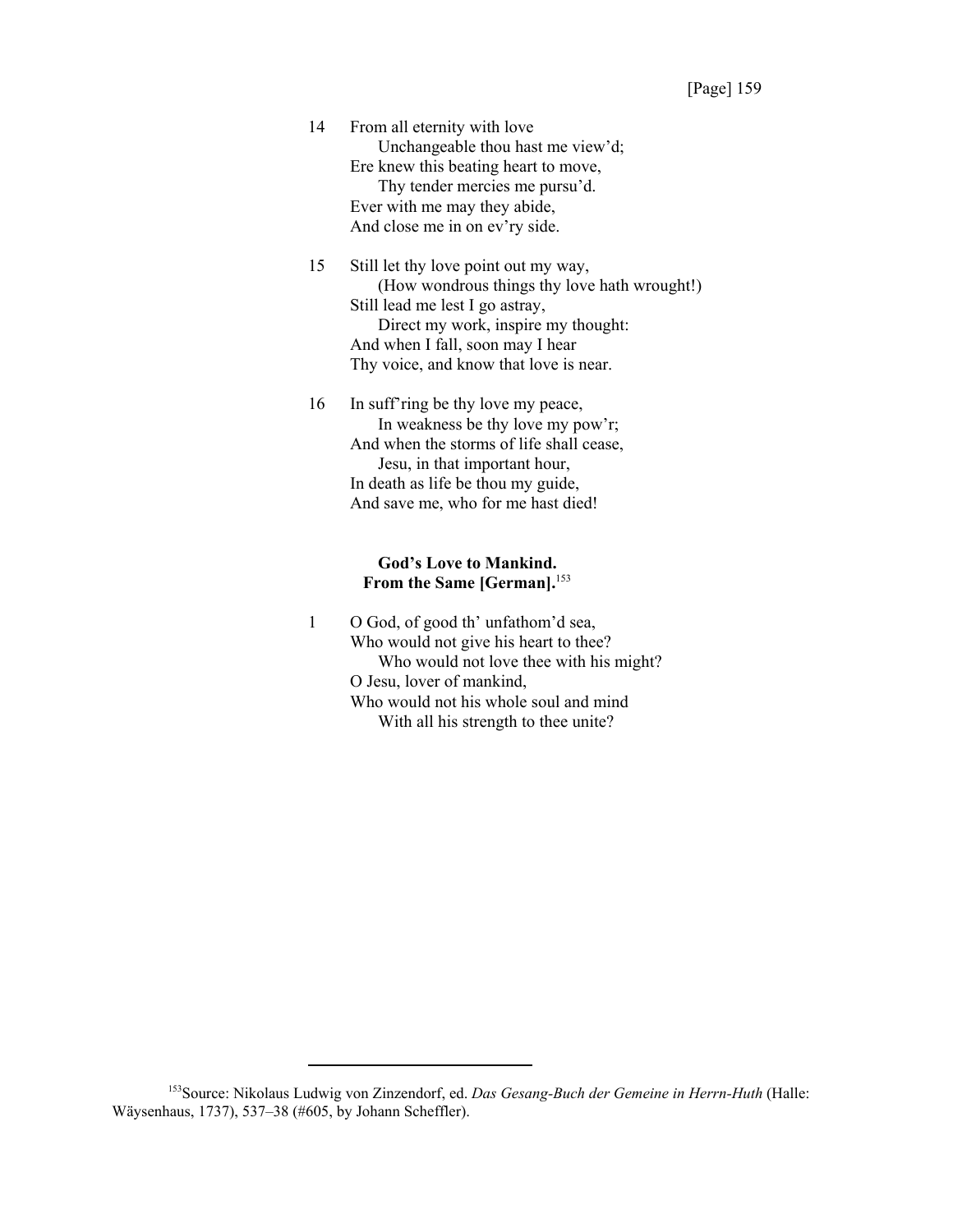- 2 Thou shin'st with everlasting rays; Before the unsufferable blaze Angels with both wings veil their eyes: Yet free as air thy bounty streams On all thy works; thy mercy's beams Diffusive as thy sun's, arise.
- 3 Astonish'd at thy frowning brow, Earth, hell, and heav'n's strong pillars bow, Terrible majesty is thine! Who then can that vast love express Which bows thee down to me, who less Than nothing am, till thou art mine?
- 4 High-thron'd on heav'n's eternal hill, In number, weight and measure still Thou sweetly ord'rest all that is: And yet thou deign'st to come to me, And guide my steps that I with thee Enthron'd may reign in endless bliss.
- 5 Fountain of good, all blessing flows From thee; no want thy fulness knows: What but thyself canst thou desire? Yes: self-sufficient as thou art, Thou dost desire my worthless heart, This, only this thou dost require.
- 6 Primeval beauty! In thy sight The first-born, fairest sons of light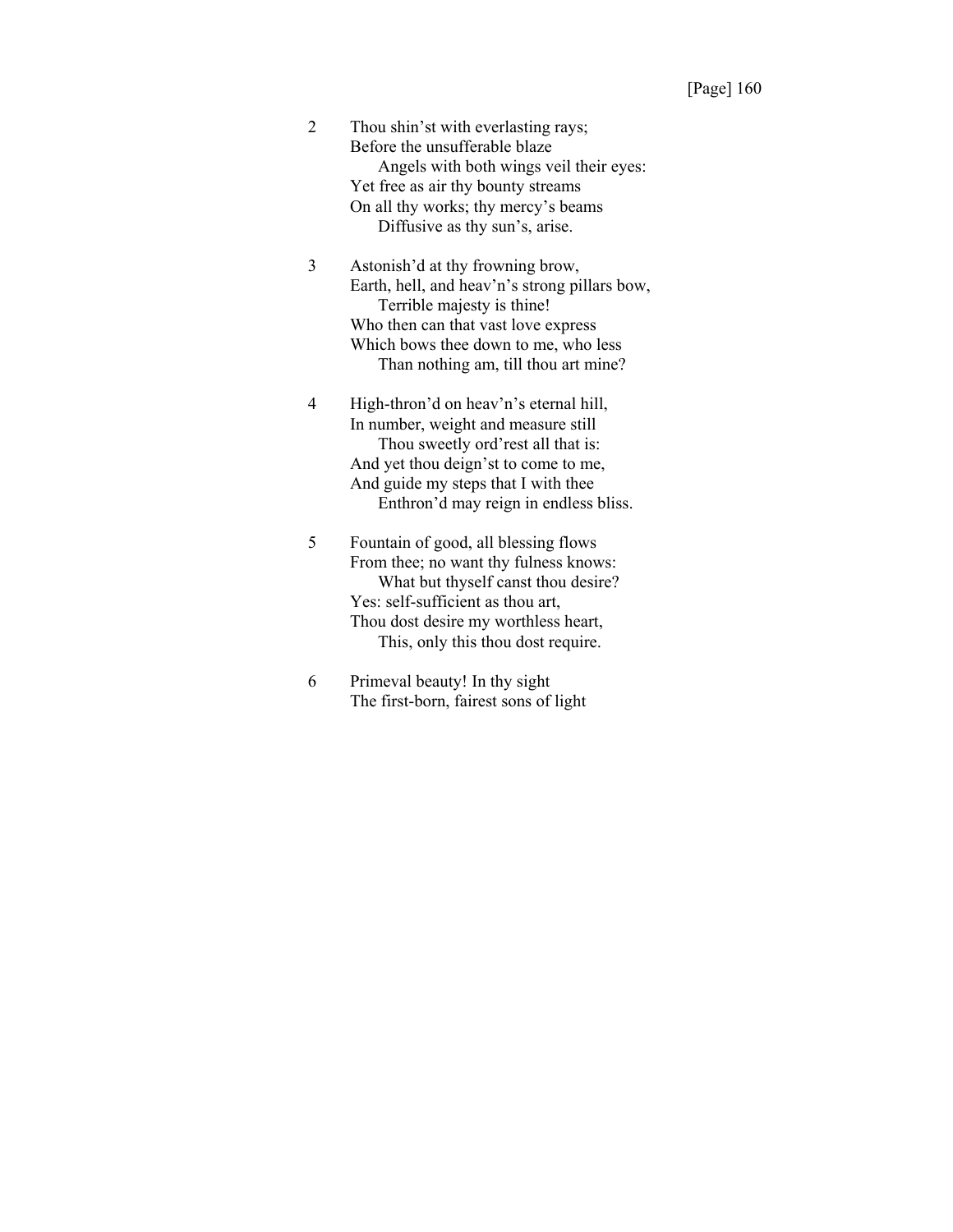See all their brightest glories fade: What then to me thy eyes could turn In sin conceiv'd, of woman born, A worm, a leaf, a blast, a shade?

7 Hell's armies tremble at thy nod, And trembling own th' Almighty God Sov'reign of earth, air, hell and sky. But who is this that comes from far, Whose garments roll'd in blood appear? 'Tis God made man for man to die!

8 O God, of good th' unfathom'd sea, Who would not give his heart to thee? Who would not love thee with his might? O Jesu, lover of mankind, Who would not his whole soul and mind With all his strength to thee unite?

## **God's Greatness. From the Same [German].**<sup>154</sup>

1 O God, thou bottomless abyss, Thee to perfection who can know? O height immense! What words suffice Thy countless attributes to show: Unfathomable depths thou art! O plunge me in thy mercy's sea; Void of true wisdom is my heart, With love embrace and cover me.

<sup>154</sup>Source: Nikolaus Ludwig von Zinzendorf, ed. *Das Gesang-Buch der Gemeine in Herrn-Huth* (Halle: Wäysenhaus, 1737), 8–10 (#9, by Ernst Lange). First appeared in *CPH* (1737), 15–18; lines 10 & 12 of each stanza lengthened in this setting, and several other small changes.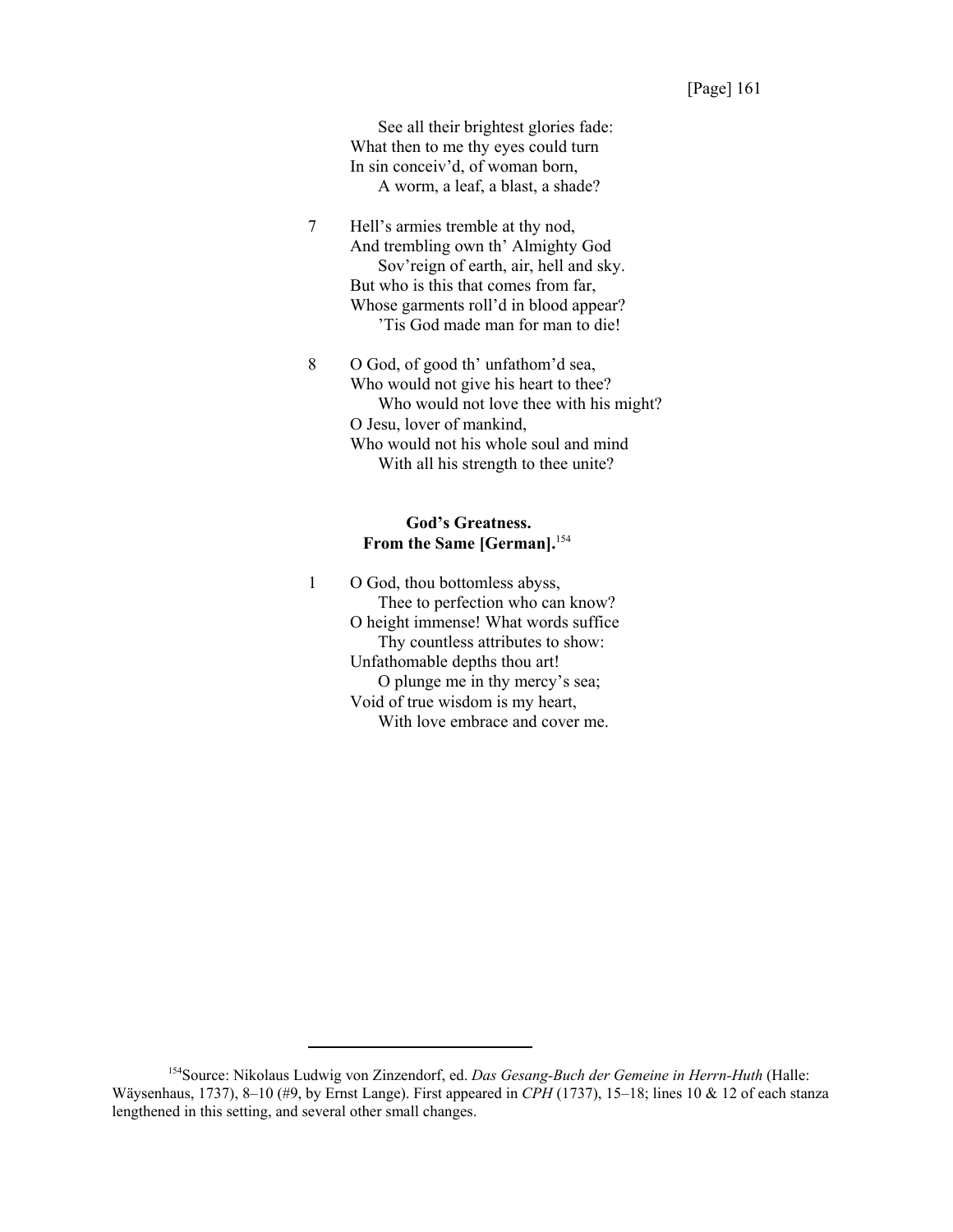While thee all-infinite I set By faith before my ravish'd eye, My weakness bends beneath the weight O'erpowr'd I sink, I faint, I die.

2 Eternity thy fountain was, Which, like thee, no beginning knew; Thou wast, ere time began his race, Ere glow'd with stars th' etherial blue: Greatness unspeakable is thine, Greatness, whose undiminish'd ray When short-liv'd worlds are lost, shall shine, When earth and heav'n are fled away. Unchangeable, all-perfect Lord, Essential life's unbounded sea, What lives and moves, lives by thy word, It lives and moves and is from thee.

3 Thy parent hand, thy forming skill Firm fix'd this universal chain; Else empty, barren darkness still Had held his unmolested reign: Whate'er in earth, or sea, or sky Or shuns or meets the wandring thought, Escapes or strikes the searching eye, By thee was to perfection brought. High is thy pow'r above all height: Whate'er thy will decrees is done: Thy wisdom equal to thy might Only to thee, O God, is known.

4 Heaven's glory is thy awful throne, Yet earth partakes thy gracious sway;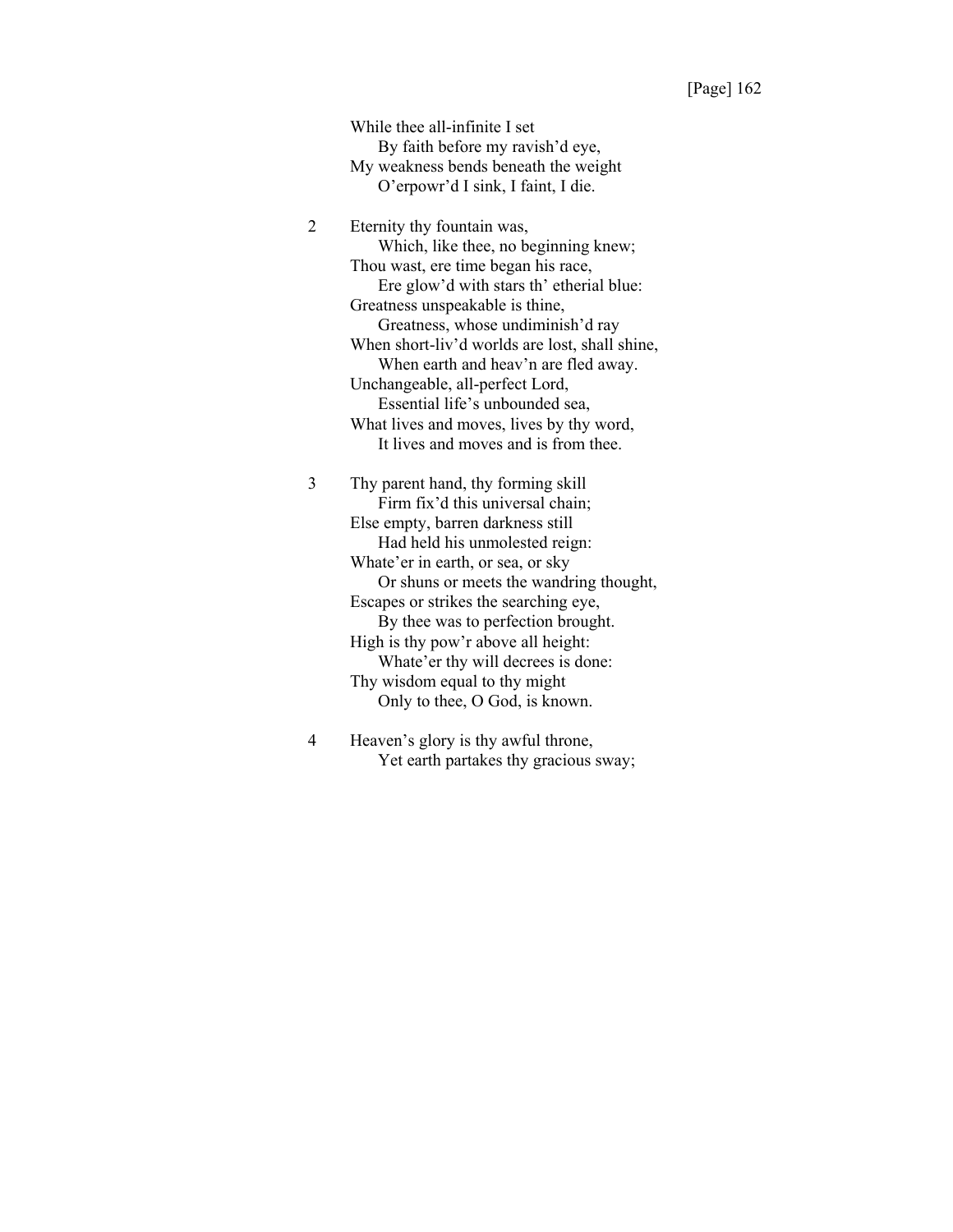Vain man! Thy wisdom folly own, Lost is thy reason's feeble ray. What his dim eye could never see Is plain and naked to thy sight; What thickest darkness veils, to thee Shines clearly as the morning light. In light thou dwell'st: light that no shade No variation ever knew: And heav'n and hell stand all display'd And open to thy piercing view.

5 Thou, true and only God, lead'st forth Th' immortal armies of the sky: Thou laugh'st to scorn the gods of earth; Thou thunder'st, and amaz'd they fly. With down-cast eye th' angelick choir Appear before thy awful face, Trembling they strike the golden lyre And thro' heaven's vault resound thy praise. In earth, in heav'n, in all thou art: The conscious creature feels thy nod, Whose forming hand on ev'ry part Imprest the image of its God.

6 Thine, Lord, is wisdom, thine alone; Justice and truth before thee stand; Yet nearer to thy sacred throne Mercy with-holds thy lifted hand. Each ev'ning shews thy tender love, Each rising morn thy plenteous grace; "Thy waken'd wrath doth slowly move, Thy willing mercy flies apace."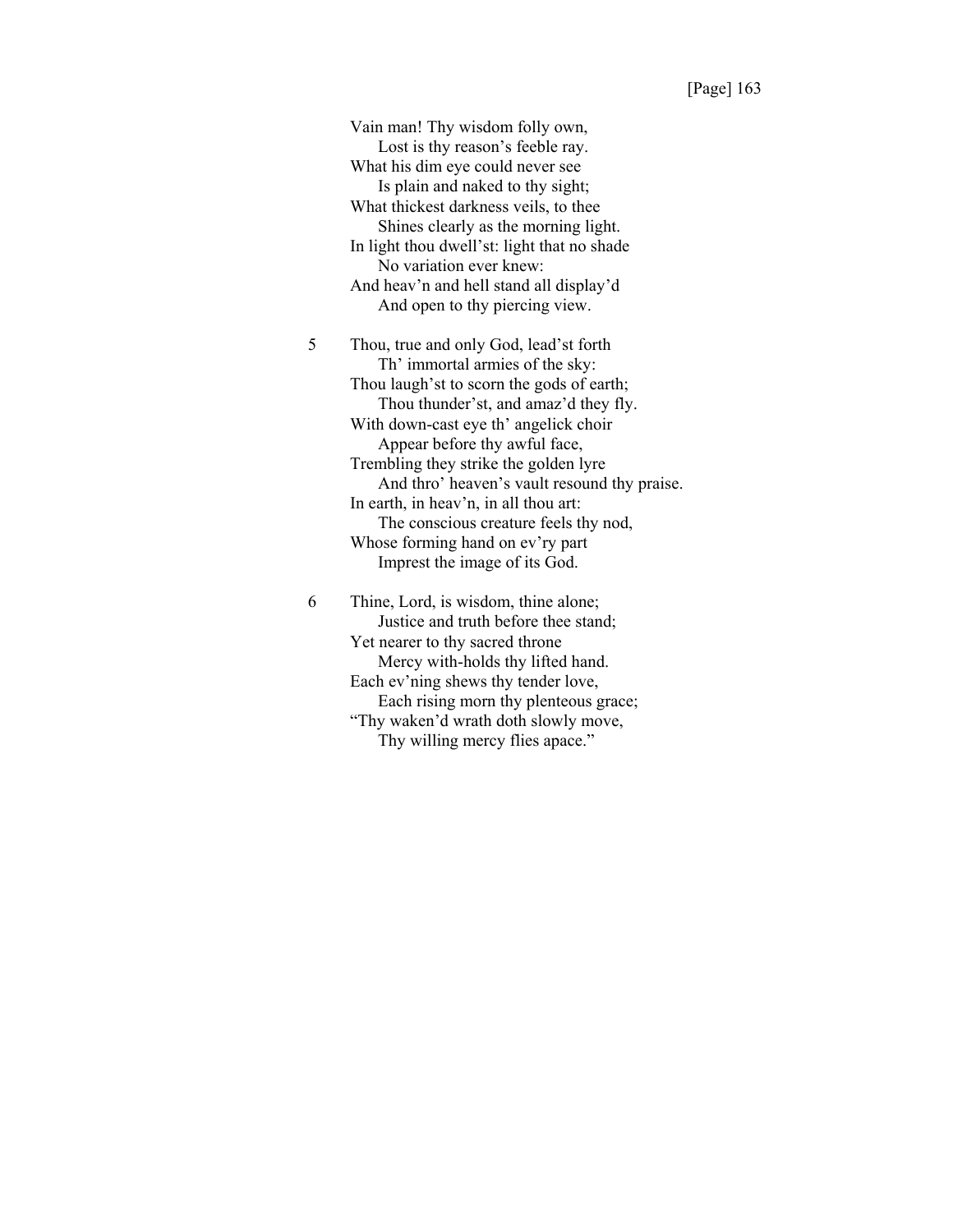To thy benign, indulgent care, Father, this light, this breath we owe, And all we have, and all we are From thee, great source of being, flow.

7 Parent of good, thy bounteous hand Incessant blessings down distills, And all in air, or sea, or land With plenteous food and gladness fills. All things in thee live, move, and are, Thy pow'r infus'd doth all sustain; Ev'n those thy daily favours share Who thankless spurn thy easy reign. Thy sun thou bid'st his genial ray Alike on all impartial pour; To all who hate or bless thy sway Thou bid'st descend the fruitful show'r. 8 Yet while at length, who scorn'd thy might Shall feel thee a consuming fire,

How sweet the joys, the crown how bright Of those who to thy love aspire! All creatures praise th' eternal name! Ye hosts that to his courts belong, Cherubic quires, seraphic flames, Awake the everlasting song. Thrice holy, thine the kingdom is, The pow'r omnipotent is thine, And when created nature dies Thy never-ceasing glories shine.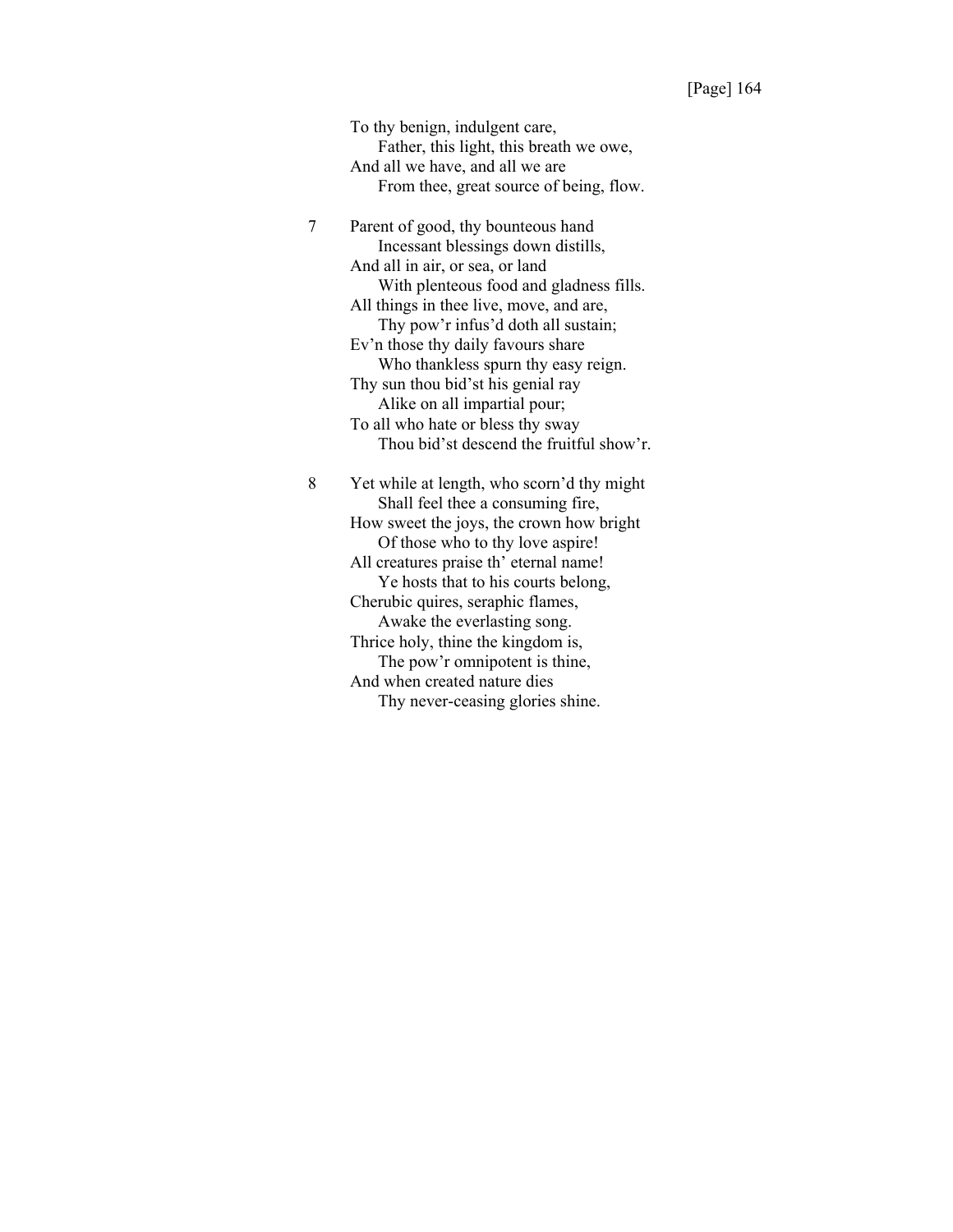## **Hymn on the Titles of Christ.**

| 1 | Arise, my soul, arise<br>Thy Saviour's sacrifice!<br>All the names that love could find,<br>All the forms that love could take<br>Jesus in himself has join'd,<br>Thee, my soul, his own to make.                      |
|---|------------------------------------------------------------------------------------------------------------------------------------------------------------------------------------------------------------------------|
| 2 | Equal with God, most high,<br>He laid his glory by:<br>He, th' eternal God was born,<br>Man with men he deign'd t' appear,<br>Object of his creature's scorn,<br>Pleas'd a servant's form to wear.                     |
| 3 | Hail everlasting Lord,<br>Divine, incarnate Word!<br>Thee let all my pow'rs confess,<br>Thee my latest breath proclaim;<br>Help, ye angel choirs, to bless,<br>Shout the lov'd <i>Immanuel</i> 's name.                |
| 4 | Fruit of a virgin's womb<br>The promis'd blessing's come:<br>Christ the fathers' hope of old,<br>Christ the <i>Woman's</i> conq'ring Seed,<br>Christ the Saviour! Long foretold,<br>Born to bruise the serpent's head. |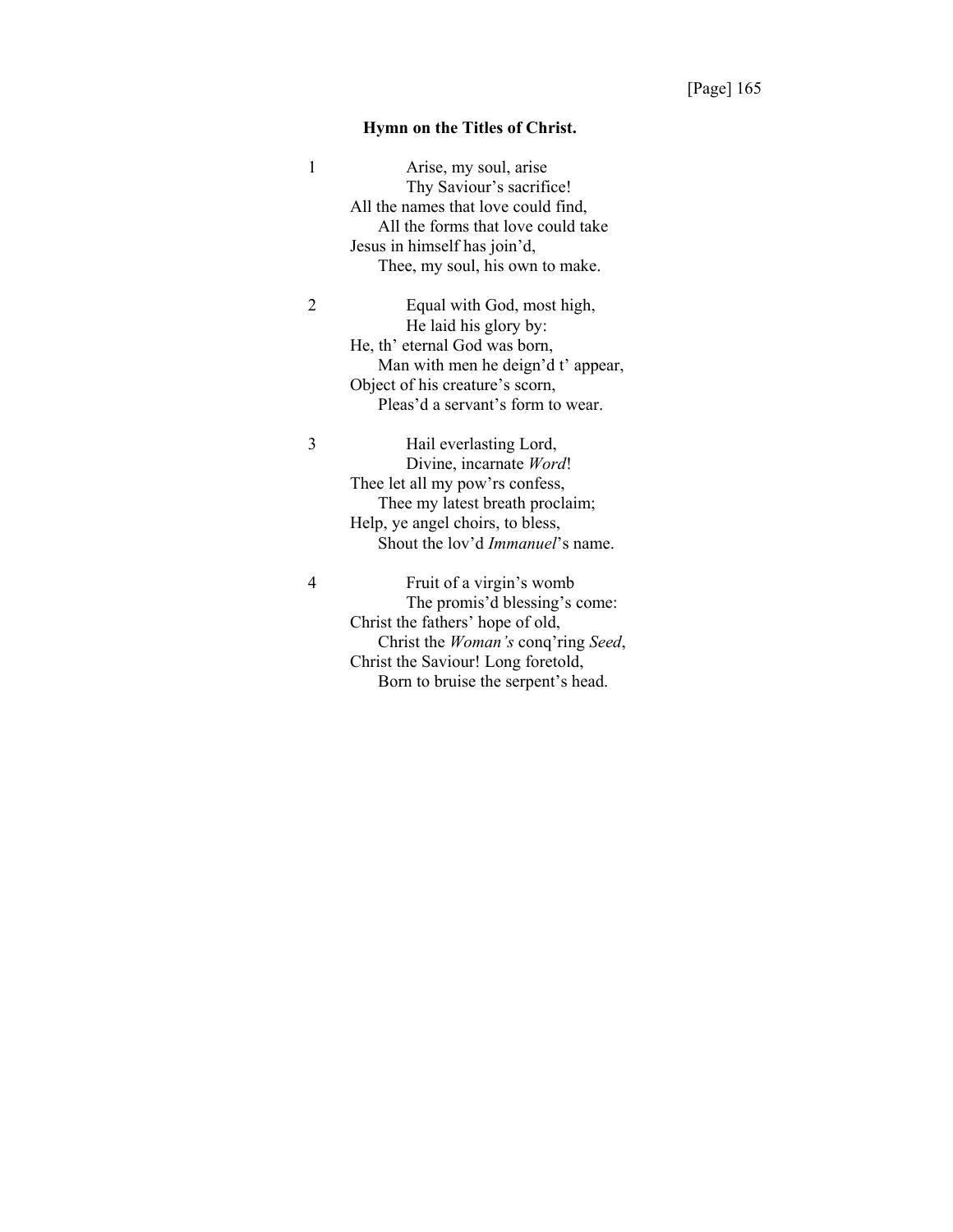| 5 | Refulgent from afar                    |
|---|----------------------------------------|
|   | See the bright <i>Morning-Star!</i>    |
|   | See the <i>Day-Spring</i> from on high |
|   | Late in deepest darkness rise,         |
|   | Night recedes, the shadows fly,        |
|   | Flame with day the op'ning skies!      |
|   |                                        |

6 Our eyes on earth survey The dazling *Shechinah*! Bright, in endless glory bright Now in flesh he stoops to dwell God of God, and light of light, Image of th' invisible.

7 He shines on earth ador'd The *Presence of the LORD*: God, the mighty God and true, God by highest heav'n confest, Stands display'd to mortal view, God supreme, for ever blest.

8 Jesu! To thee I bow Th' Almighty's *Fellow* thou! Thou, the Father's only Son; Pleas'd he ever is in thee, Just and holy thou alone Full of grace and truth for me.

9 High above ev'ry name Jesus, the great *I AM*!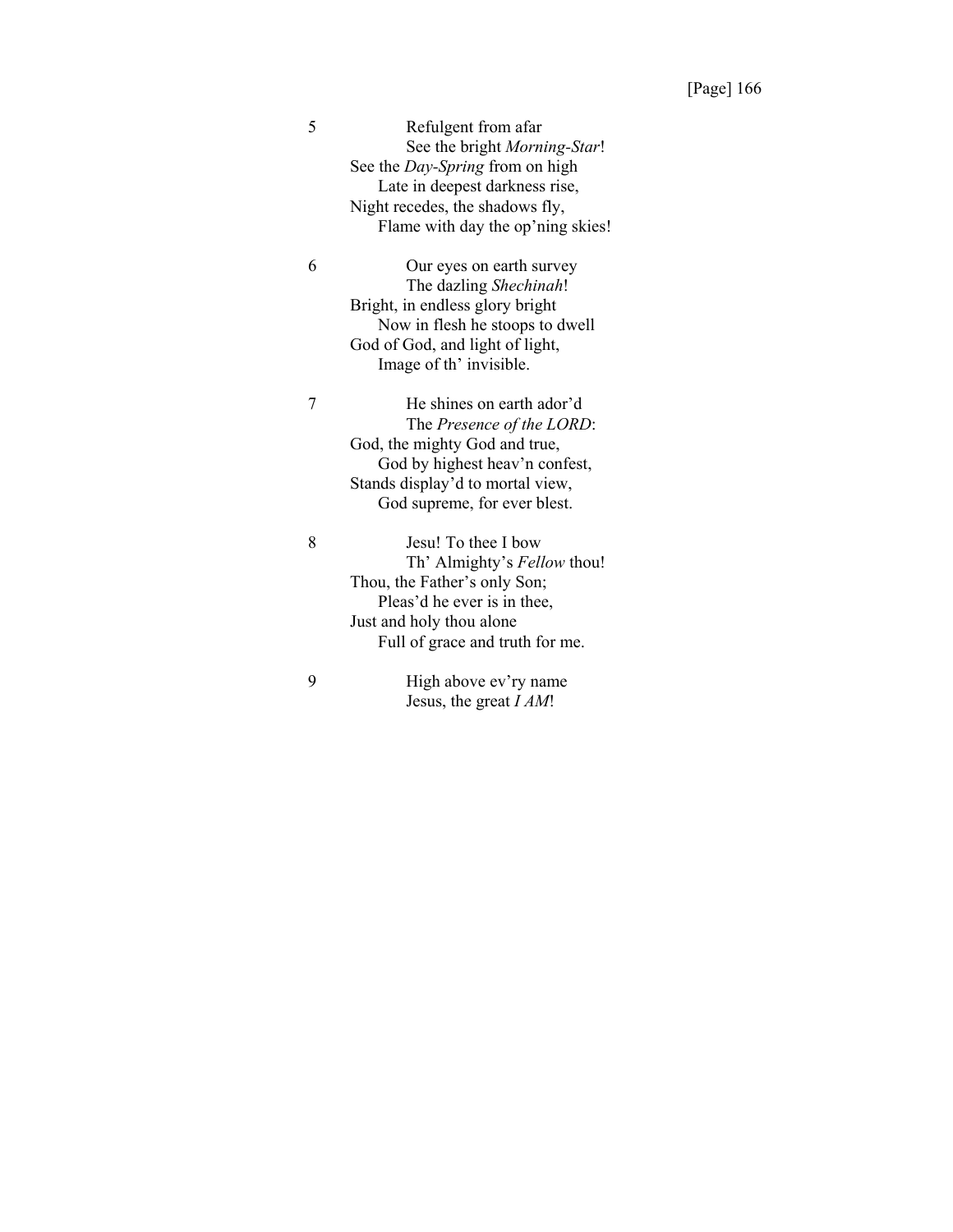Bows to *JESUS* ev'ry knee Things in heav'n, and earth and hell, Saints adore him, demons flee, Fiends and men and angels feel.

10 He left his throne above Emptied of all, but love: Whom the heav'ns cannot contain God vouchsaf'd a worm t' appear, Lord of glory, *Son of man*, Poor, and vile, and abject here.

11 His own on earth he sought, His own receiv'd him not: Him, a sign by all blasphem'd, Outcast and despis'd of men, Him they all a madman deem'd, Bold to scoff the *Nazarene*.

12 Hail *Galilean* King! Thy humble state I sing; Never shall my triumphs end, Hail derided majesty, Jesus, hail! The sinner's friend, *Friend of Publicans*—and me!

13 Thine eye observ'd my pain Thou good *Samaritan*! Spoil'd I lay and bruis'd by sin, Gasp'd my faint, expiring soul, Wine and oil thy love pour'd in, Clos'd my wounds, and made me whole.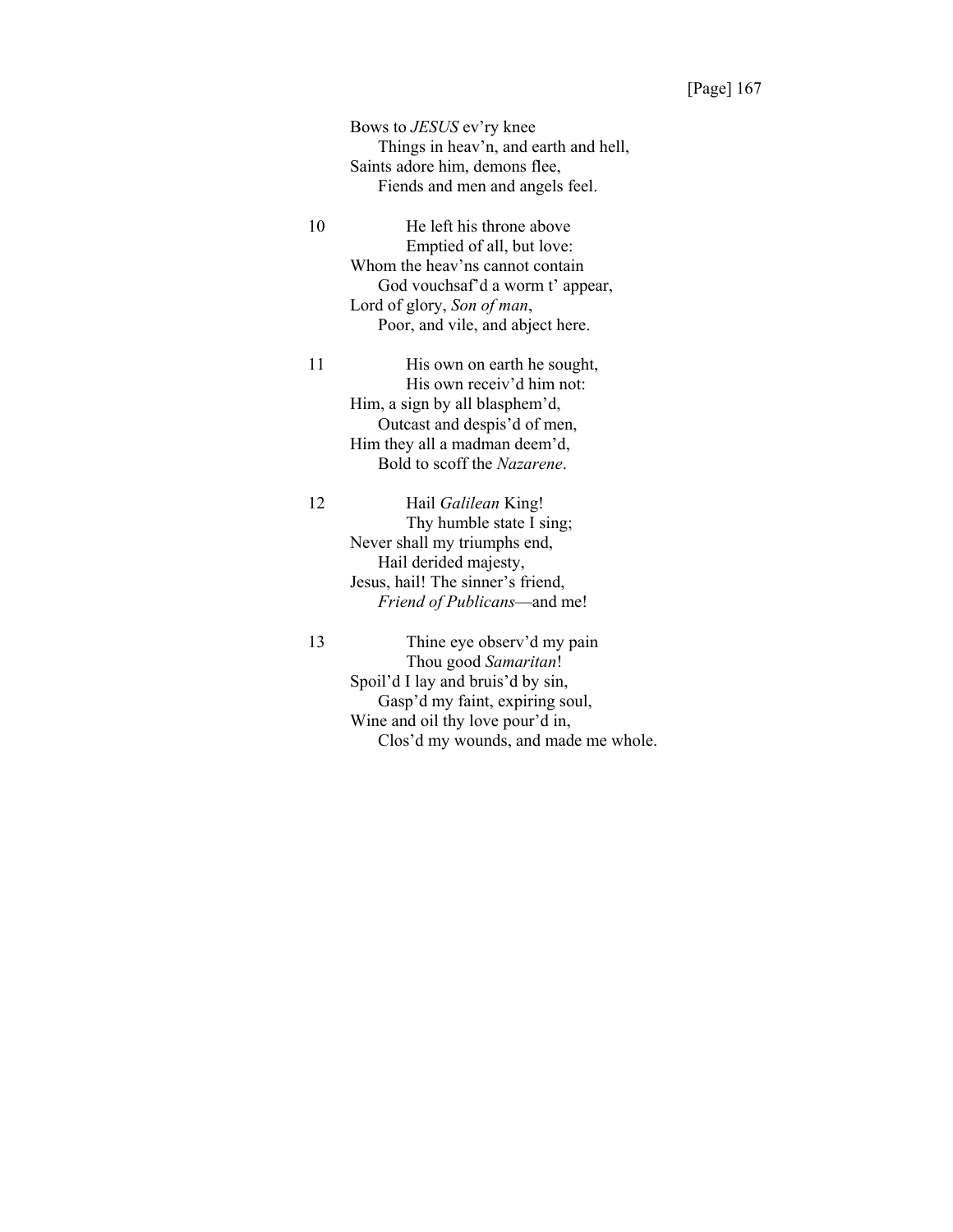14 Hail the life-giving Lord, Divine, engrafted word! Thee the *Life* my soul has found, Thee the *Resurrection* prov'd: Dead I heard the quick'ning sound, Own'd thy voice; believ'd, and lov'd!

15 With thee gone up on high I live, no more to die: *First* and *Last*, I feel thee now, Witness of thy empty tomb, *Alpha* and *Omega* thou Wast, and art, and art to come!

# **IId Hymn to Christ.**

1 Saviour, the world's and mine, Was ever grief like thine! Thou my pain, my curse hast took, All my sins were laid on thee; Help me, Lord; to thee I look, Draw me, Saviour, after thee.

2 'Tis done! My God hath died, My love is crucify'd! Break this stony heart of mine, Pour my eyes a ceaseless flood, Feel, my soul, the pangs divine, Catch, my heart, the issuing blood!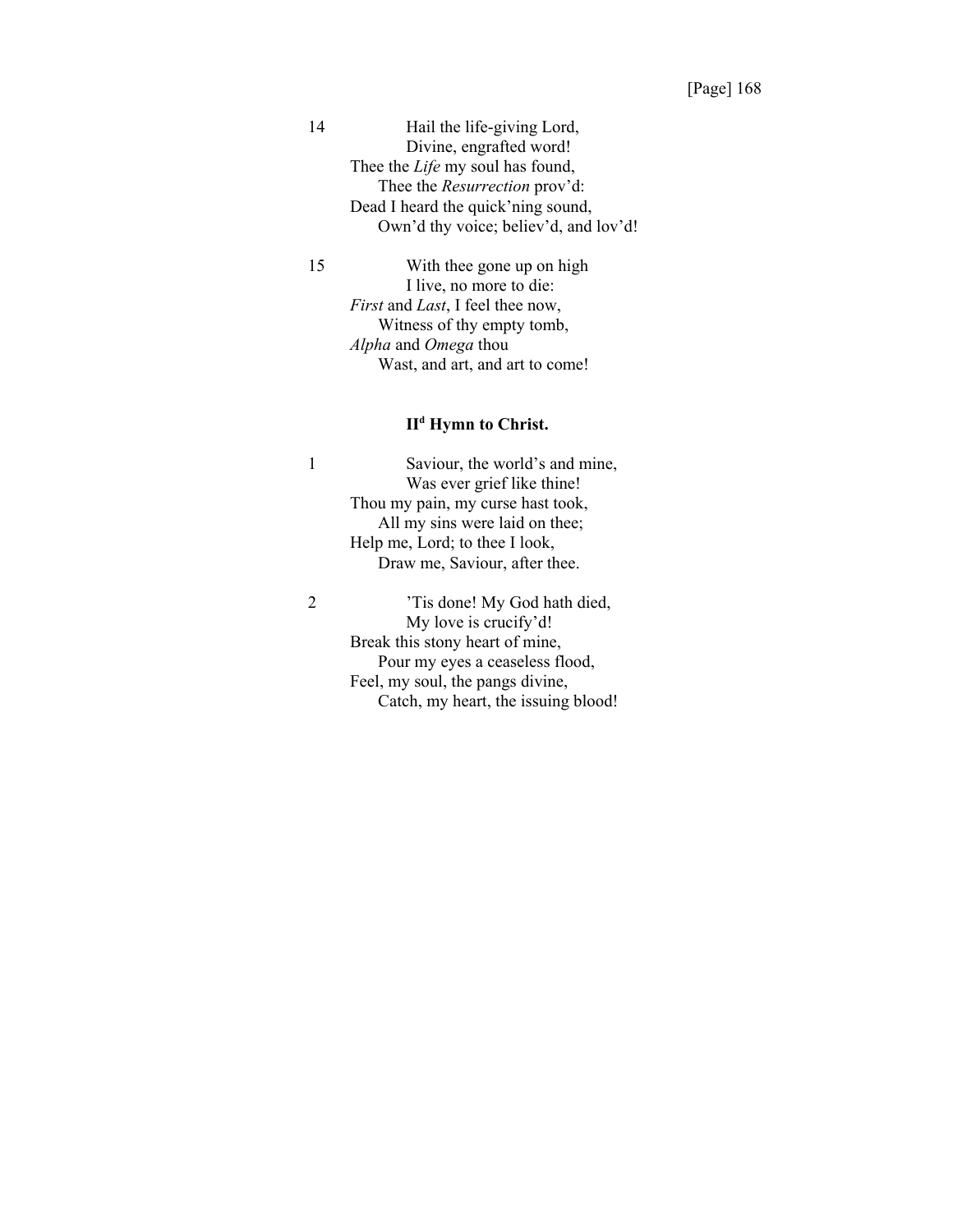3 When, O my God, shall I For thee submit to die? How the mighty debt repay, Rival of thy passion prove? Lead me in thyself the way, Melt my hardness into love.

4 To love is all my wish, I only live for this: Grant me, Lord, my heart's desire, There by faith for ever dwell: This I always will require Thee and only thee to feel.

5 Thy pow'r I pant to prove Rooted and fixt in love, Strengthen'd by thy Spirit's might, Wise to fathom things divine, What the length and breadth and height, What the depth of love like thine.

6 Ah! Give me this to know With all thy saints below. Swells my soul to compass thee, Gasps in thee to live and move, Fill'd with all the deity, All immerst and lost in love!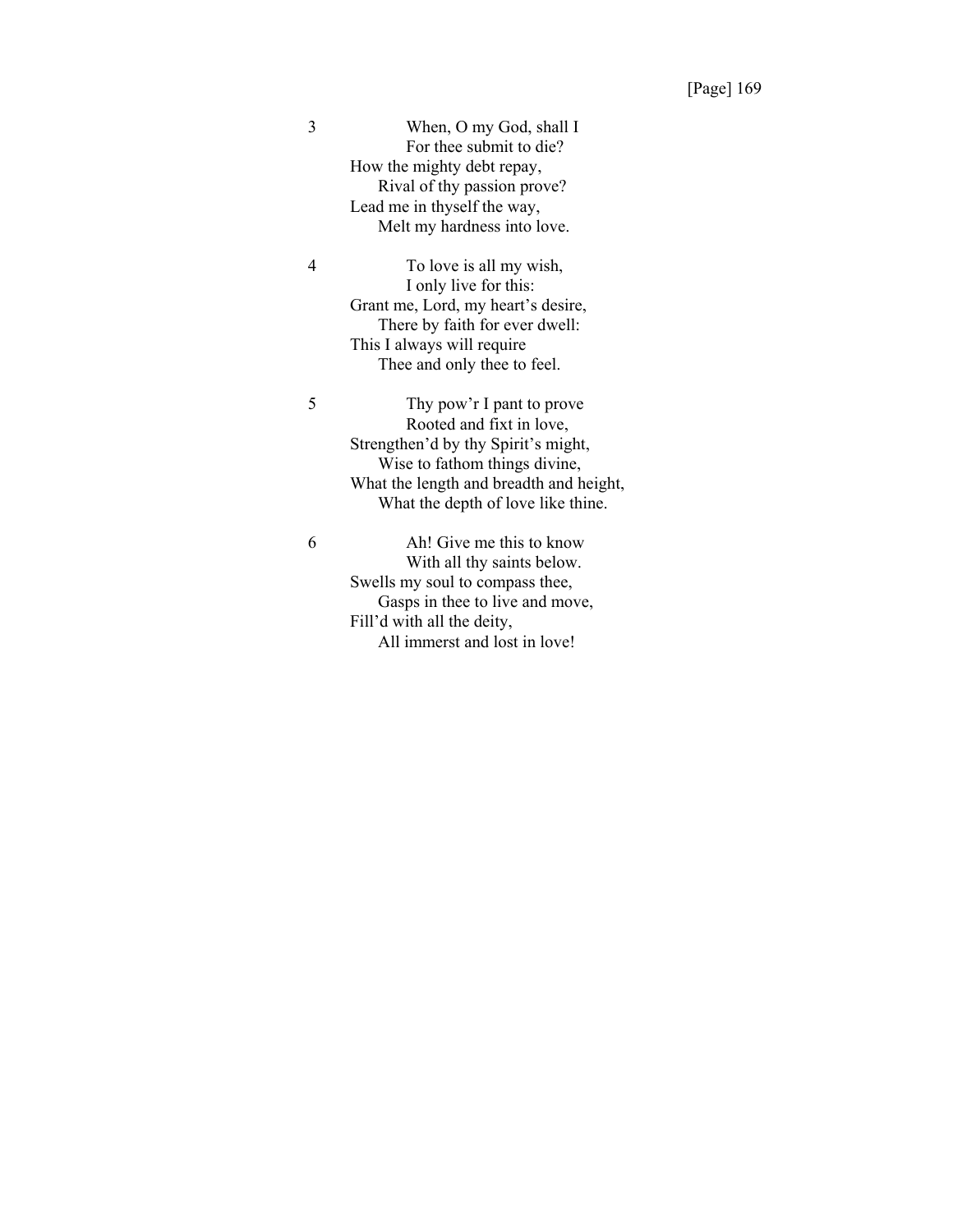#### III<sup>d</sup> Hymn to Christ.

| 1 | Still, O my soul, prolong             |
|---|---------------------------------------|
|   | The never-ceasing song!               |
|   | Christ my theme, my hope, my joy;     |
|   | His be all my happy days,             |
|   | Praise my ev'ry hour employ,          |
|   | Ev'ry breath be spent in praise.      |
| 2 | His would I wholly be                 |
|   | Who liv'd and died for me:            |
|   | Grief was all his life below,         |
|   | Pain and poverty and loss:            |
|   | Mine the sins that bruis'd him so,    |
|   | Scourg'd and nail'd him to the cross. |
| 3 | He bore the curse of all,             |
|   | A spotless criminal:                  |
|   | Burden'd with a world of guilt,       |
|   | Blacken'd with imputed sin,           |
|   | Man to save his blood he spilt,       |
|   | Died, to make the sinner clean.       |
| 4 | Join earth and heav'n to bless        |
|   | The LORD our righteousness!           |
|   | Myst'ry of redemption this,           |
|   | This the Saviour's strange design,    |
|   | Man's offence was counted his,        |
|   | Ours is righteousness divine.         |
|   |                                       |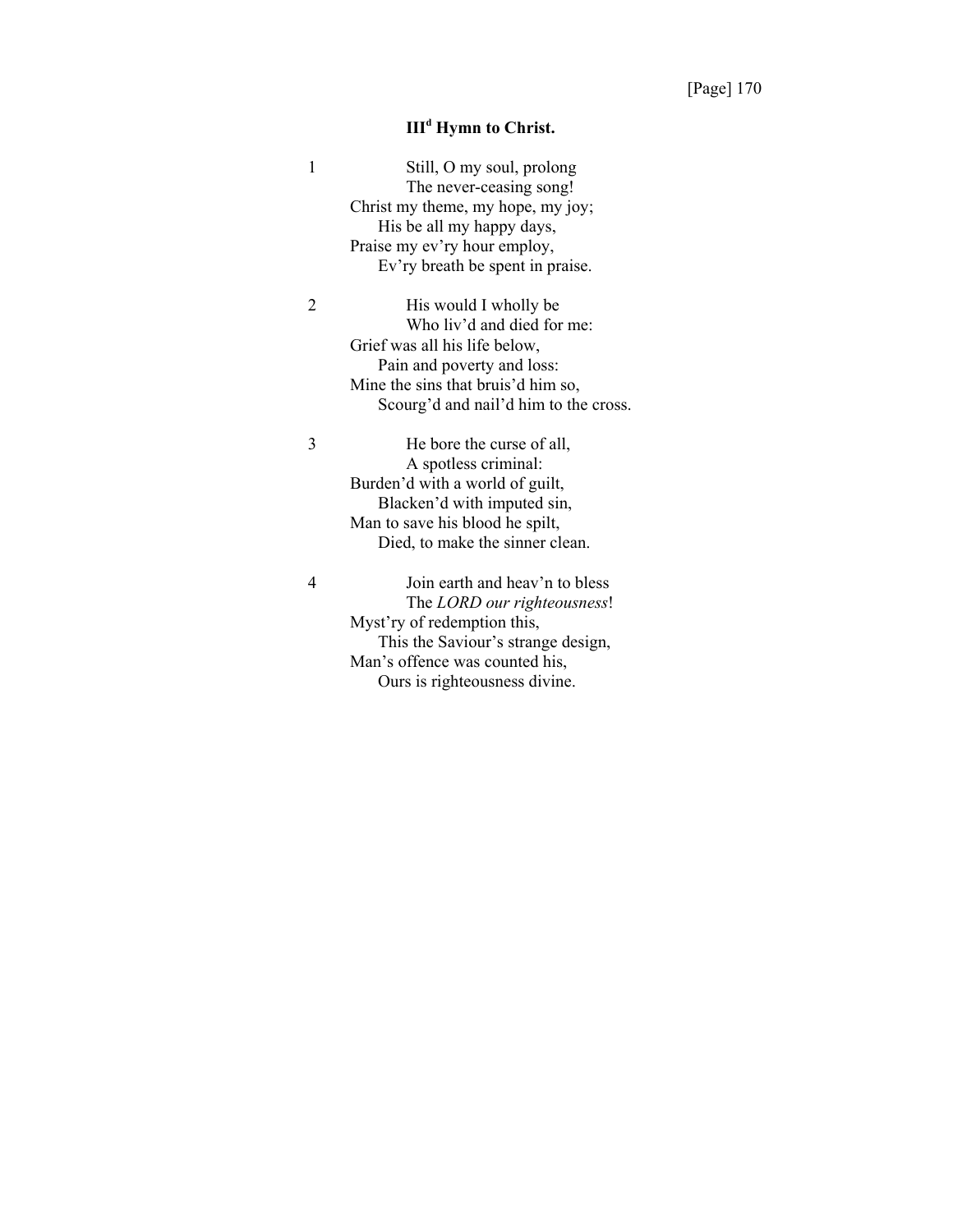5 Far as our parent's fall The gift is come to all: Sinn'd we all, and died in one? Just in one we all are made, Christ the law fulfill'd alone, Dy'd for all, for all obey'd.

6 In him compleat we shine, His death, his life is mine. Fully am I justify'd, Free from sin, and more than free; Guiltless, since for me he dy'd, Righteous, since he liv'd for me!

7 Jesu! To thee I bow, Sav'd to the utmost now. O the depth of love divine! Who thy wisdom's stores can tell? Knowledge infinite is thine, All thy ways unsearchable!

#### **Hymn to Christ the King.**

1 Jesu, my God and King, Thy regal state I sing. Thou, and only thou art great, High thine everlasting throne; Thou the sov'reign potentate, Blest, immortal thou alone.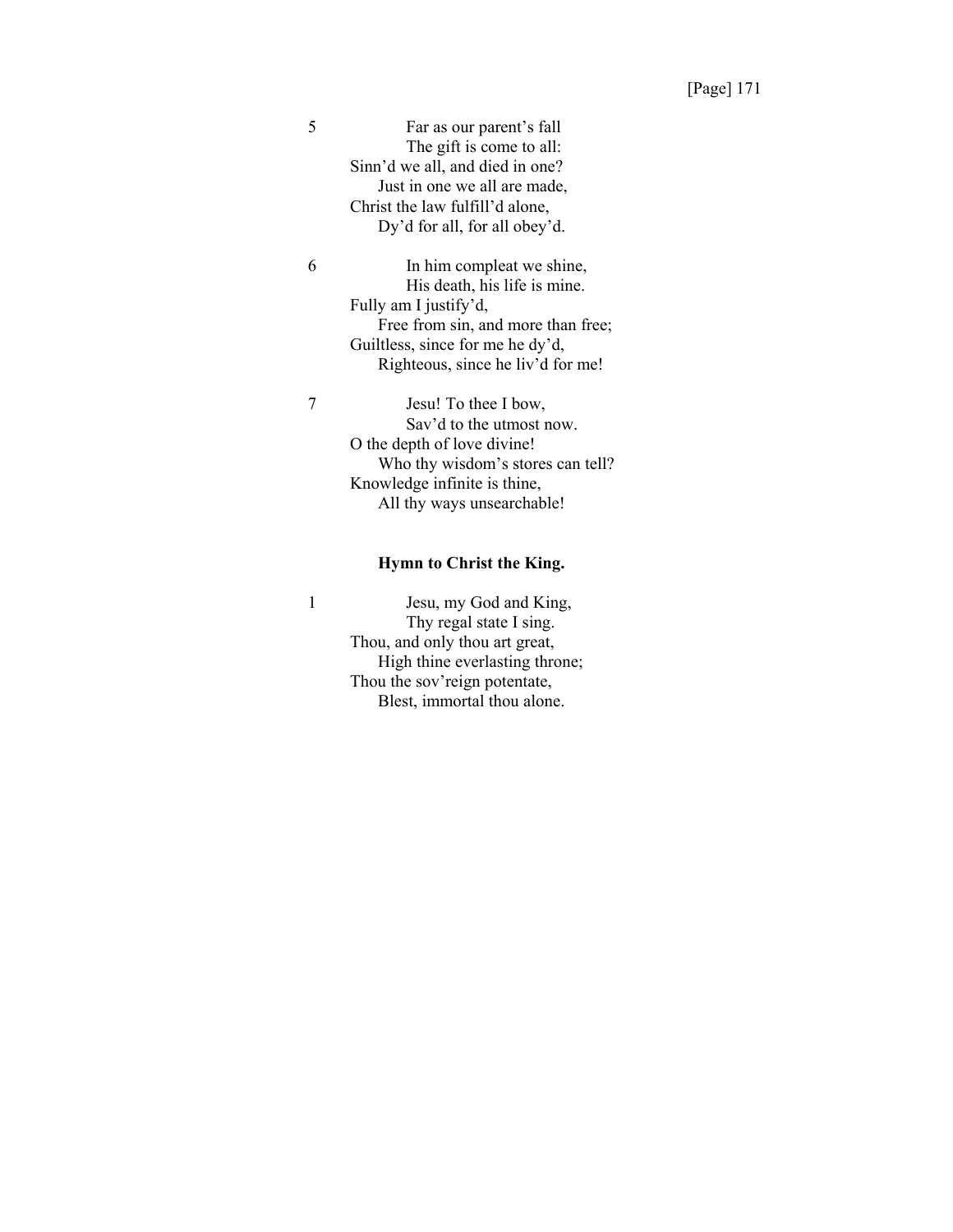| 2 | Essay your choicest strains,<br>The King <i>Messiah</i> reigns!<br>Tune your harps, celestial quire,<br>Joyful all, your voices raise,<br>Christ than earth-born monarchs higher,<br>Sons of men and angels praise.    |
|---|------------------------------------------------------------------------------------------------------------------------------------------------------------------------------------------------------------------------|
| 3 | Hail your dread Lord and ours,<br>Dominions, thrones, and pow'rs!<br>Source of pow'r he rules alone:<br>Veil your eyes, and prostrate fall,<br>Cast your crowns before his throne,<br>Hail the cause, the Lord of all! |
| 4 | Let earth's remotest bound<br>With echoing joys resound;<br>Christ to praise let all conspire:<br>Praise doth all to Christ belong;<br>Shout ye first-born sons of fire,<br>Earth repeat the glorious song.            |
| 5 | Worthy, O Lord, art thou<br>That ev'ry knee should bow,<br>Every tongue to thee confess,<br>Universal nature join<br>Strong and mighty thee to bless,<br>Gracious, merciful, benign!                                   |
| 6 | Wisdom is due to thee,<br>And might and majesty:                                                                                                                                                                       |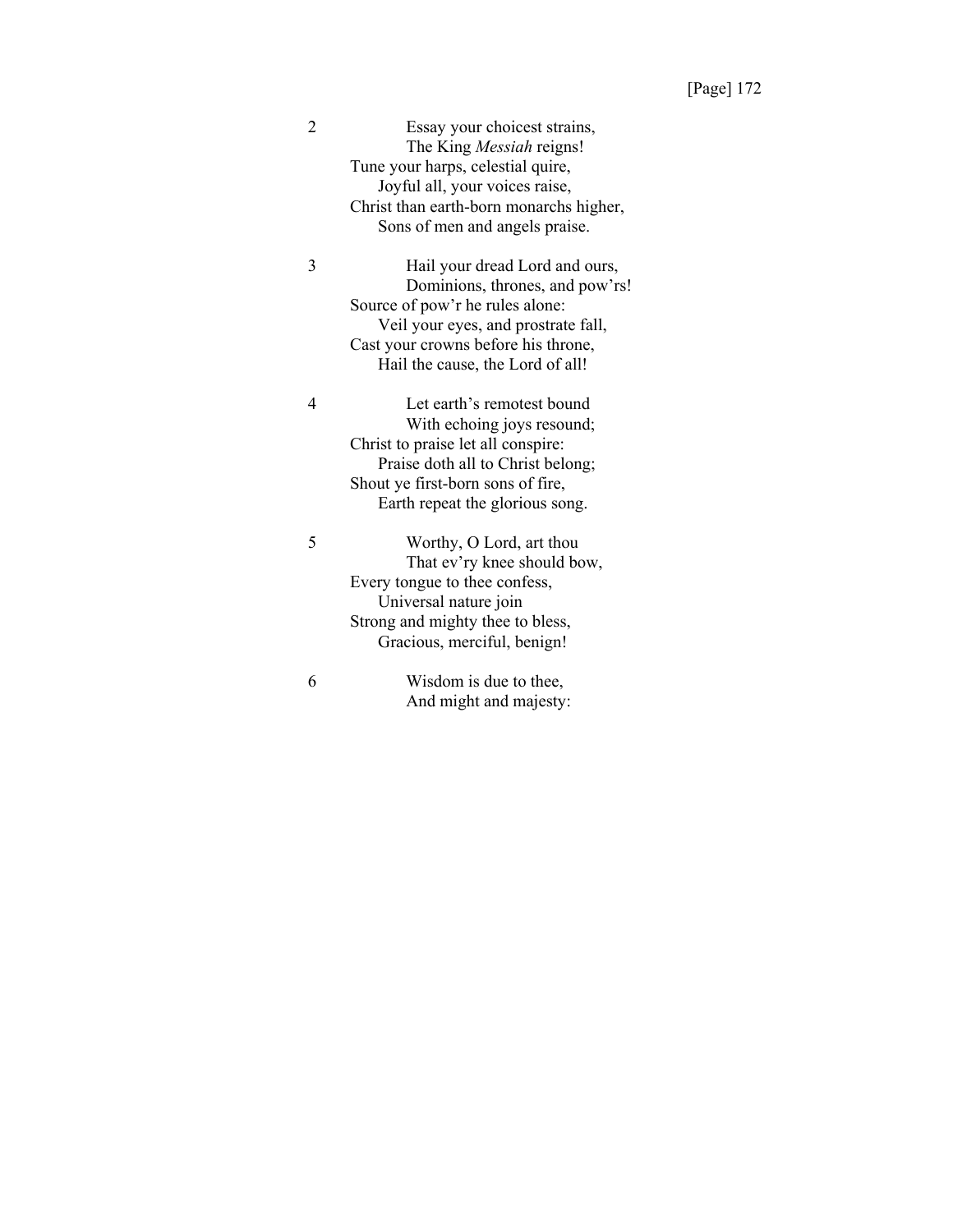Thee in mercy rich we prove; Glory, honour, praise receive, Worthy thou of all our love, More than all we pant to give.

7 Justice and truth maintain Thy everlasting reign. One with thine almighty Sire, Partner of an equal throne, King of hearts, let all conspire, Gratefully thy sway to own.

8 Prince of the hosts of God Display thy pow'r abroad: Strong and high is thy right-hand, Terrible in majesty! Who can in thine anger stand? Who the vengeful bolt can flee?

9 Thee when the dragon's pride To battle vain defy'd, Brighter than the morning-star Lucifer, as lightning fell, Far from heav'n, from glory far Headlong hurl'd to deepest hell.

10 Sin felt of old thy pow'r, Thou patient Conqueror! Long he vex'd the world below, Long they groan'd beneath his reign; Thou destroy'dst the tyrant foe, Thou redeem'dst the captive, man.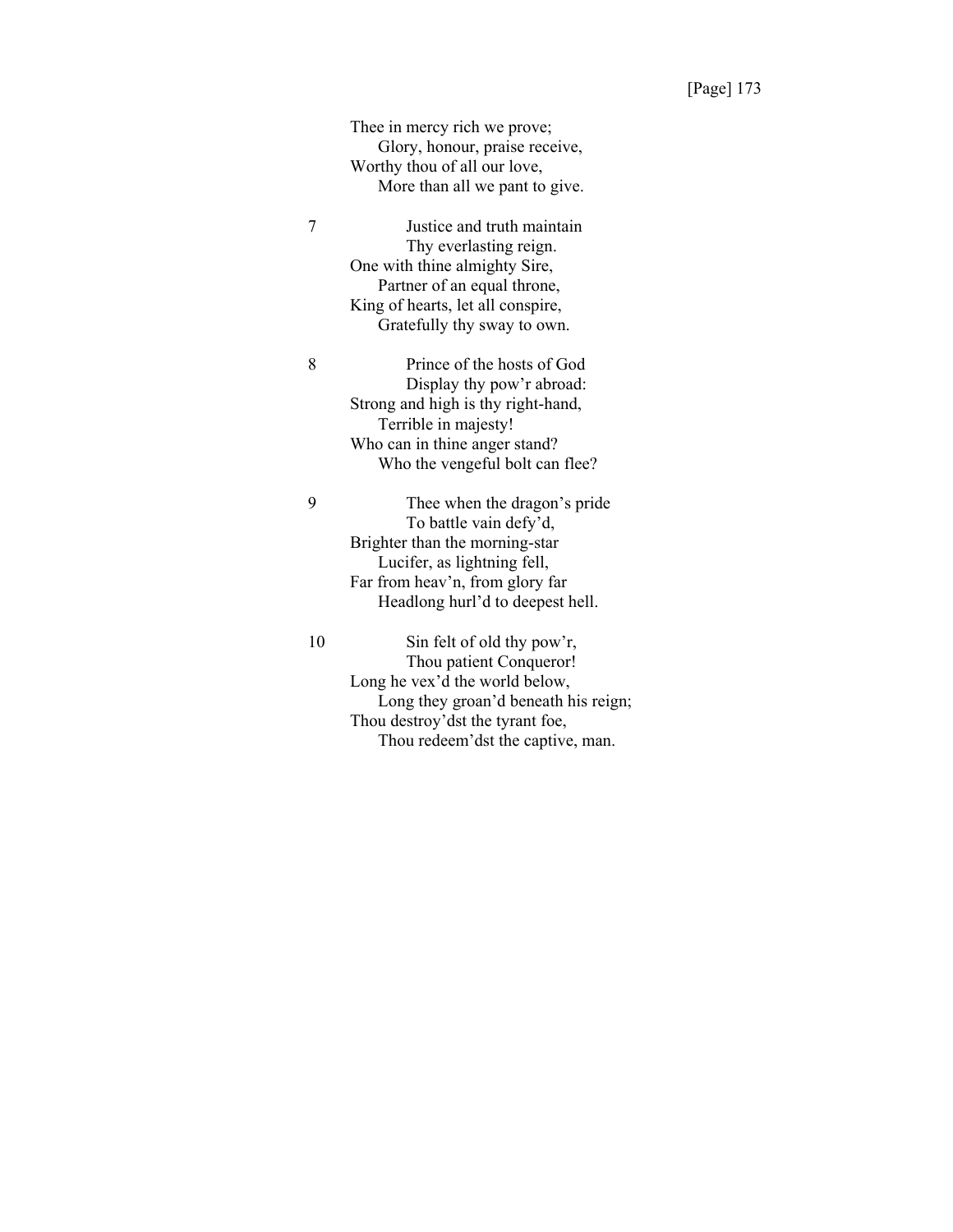| 11 | Trembles the king of fears        |
|----|-----------------------------------|
|    | Whene'er thy cross appears.       |
|    | Once its dreadful force he found: |
|    | Saviour, cleave again the sky;    |
|    | Slain by an eternal wound         |
|    | Death shall then for ever die!    |

# **IId Hymn to Christ the King.**

1 Jesu, thou art our King, To me thy succour bring. Christ the mighty one art thou, Help for all on thee is laid: This the word; I claim it now, Send me now the promis'd aid.

2 High on thy Father's throne, O look with pity down! Help, O help! Attend my call, Captive lead captivity, King of glory, Lord of all, Christ, be Lord, be King to me!

3 I pant to feel thy sway And only thee t' obey. Thee my spirit gasps to meet, This my one, my ceaseless pray'r, Make, O make my heart thy seat, O set up thy kingdom there!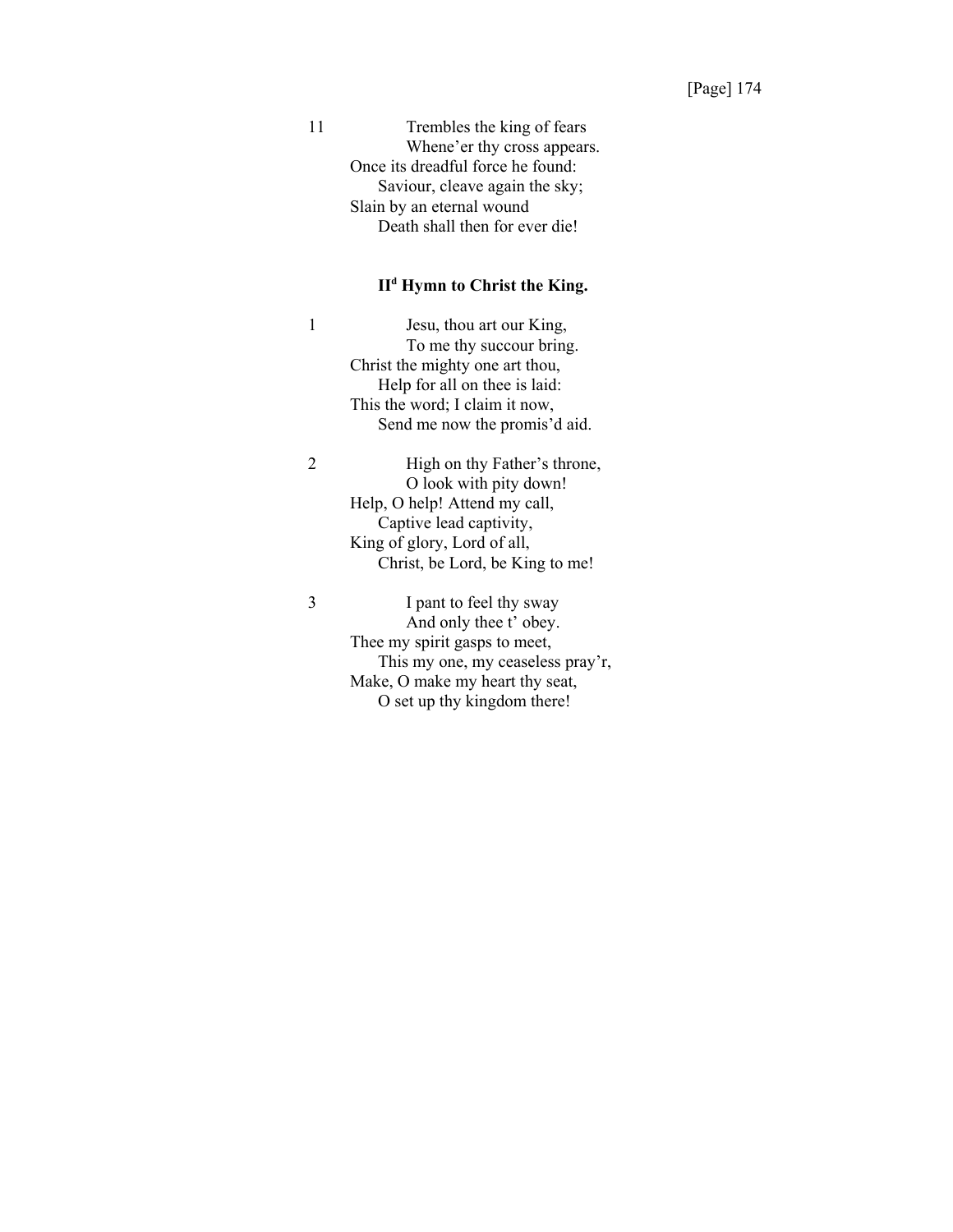4 Triumph and reign in me, And spread thy victory: Hell and death, and sin controul, Pride, and self,<sup>155</sup> and ev'ry foe, All subdue; thro' all my soul Conqu'ring and to conquer go.

## **The Saviour Glorified by All. From the German.**<sup>156</sup>

1 Thou, Jesu, art our King, Thy ceaseless praise we sing: Praise shall our glad tongue employ, Praise o'erflow our grateful soul, While we vital breath enjoy, While eternal ages roll.

2 Thou art th' eternal light, That shin'st in deepest night. Wondring gaz'd th' angelic train While thou bow'dst the heav'ns beneath, God with God wert man with man, Man to save from endless death.

3 Thou for our pain didst mourn, Thou hast our sickness borne: All our sins on thee were laid; Thou with unexampled grace All the mighty debt hast paid Due from Adam's helpless race.

<sup>&</sup>lt;sup>155</sup>John Wesley corrected by hand in his copy of  $5<sup>th</sup>$  edn. (1756) to "Pride, self-will"; in *Hymns and Spiritual Songs* (1753) to "pride, self-love"; and in *Hymns* (1780) changed it to "Pride and wrath."

<sup>156</sup>Source: Nikolaus Ludwig von Zinzendorf, ed. *Das Gesang-Buch der Gemeine in Herrn-Huth* (Halle: Wäysenhaus, 1737), 68–69 (#68, by Johann Scheffler). First appeared in *CPH* (1738), 36–38.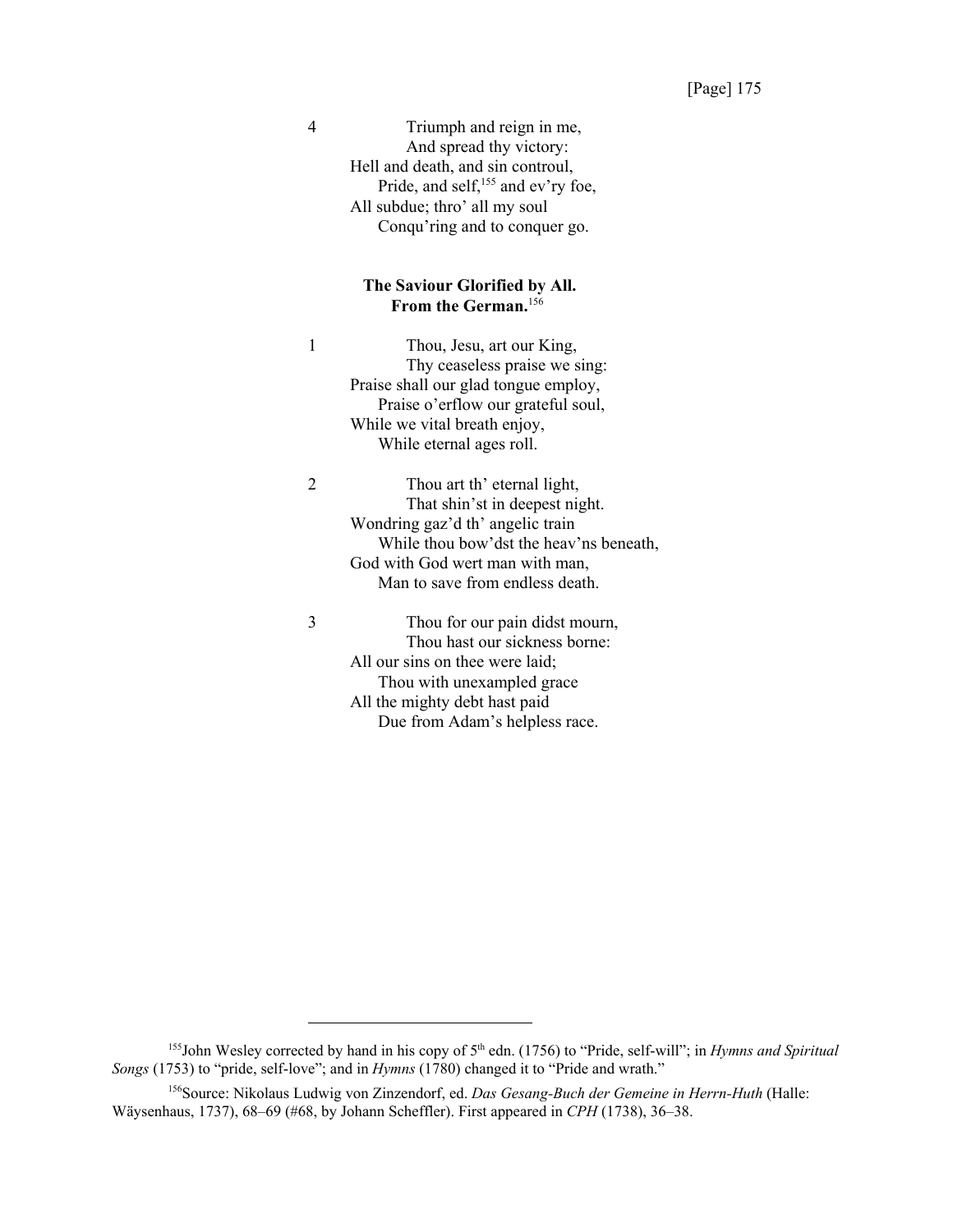| 4 | Thou hast o'erthrown the foe,<br>God's kingdom fix'd below.<br>Conqu'ror of all adverse pow'r,<br>Thou heav'n's gates hast open'd wide:<br>Thou thine own dost lead secure<br>In thy cross, and by thy side. |
|---|--------------------------------------------------------------------------------------------------------------------------------------------------------------------------------------------------------------|
| 5 | Enthron'd above yon sky<br>Thou reign'st with God most high.                                                                                                                                                 |
|   | Prostrate at thy feet we fall:                                                                                                                                                                               |
|   | Pow'r supreme to thee is giv'n;                                                                                                                                                                              |
|   | Thee, the righteous judge of all,                                                                                                                                                                            |
|   | Sons of earth and hosts of heav'n.                                                                                                                                                                           |
| 6 | Cherubs with seraphs join                                                                                                                                                                                    |
|   | And in thy praise combine:                                                                                                                                                                                   |
|   | All their quires thy glories sing:                                                                                                                                                                           |
|   | Who shall dare with thee to vie?                                                                                                                                                                             |
|   | Mighty Lord, eternal King,                                                                                                                                                                                   |
|   | Sov'reign both of earth and sky!                                                                                                                                                                             |
| 7 | Hail venerable train,                                                                                                                                                                                        |
|   | Patriarchs, first-born of men!                                                                                                                                                                               |
|   | Hail apostles of the Lamb,                                                                                                                                                                                   |
|   | By whose strength ye faithful prov'd:                                                                                                                                                                        |
|   | Join t' extol his sacred name                                                                                                                                                                                |
|   | Whom in life and death ye lov'd.                                                                                                                                                                             |
| 8 | The church thro' all her bounds                                                                                                                                                                              |
|   | With thy high praise resounds.                                                                                                                                                                               |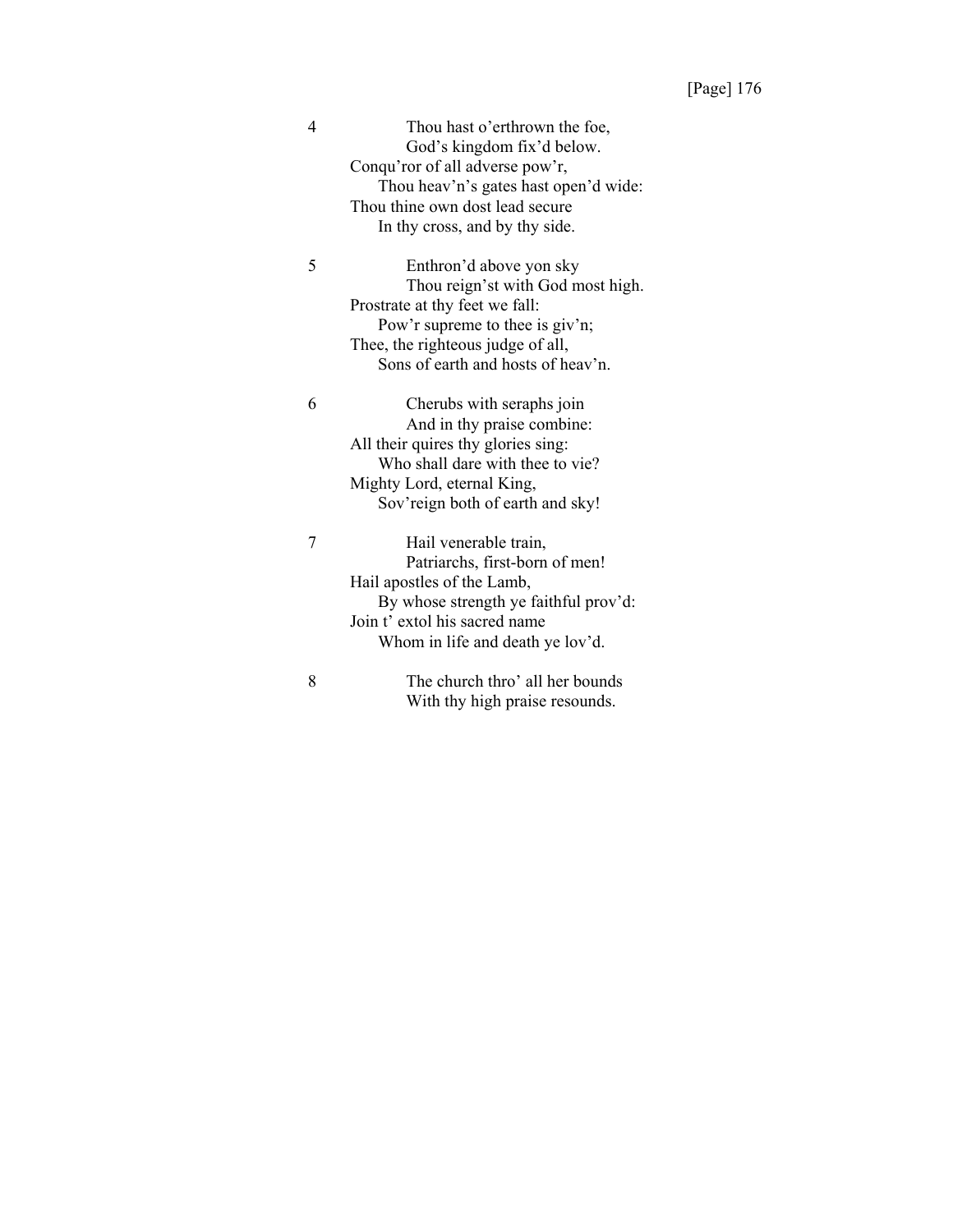Confessors undaunted here Unasham'd proclaim their King; Children's feebler voices there To thy name hosannas sing.

9 'Midst danger's blackest frown Thee hosts of martyrs own. Pain and shame alike they dare, Firmly, singularly good; Glorying thy cross to bear, Till they seal their faith with blood.

10 Ev'n heathens feel thy pow'r, Thou suff'ring Conqueror! Thousand virgins, chaste and clean, From love's pleasing witchcraft free, Fairer than the sons of men, Consecrate their hearts to thee.

11 Wide earth's remotest bound Full of thy praise is found: And all heav'n's eternal day With thy streaming glory flames: All thy foes shall melt away From th' insufferable beams.

12 O Lord, O God of love, Let us thy mercy prove! King of all, with pitying eye Mark the toil, the pains we feel: 'Midst the snares of death we lie, 'Midst the banded pow'rs of hell.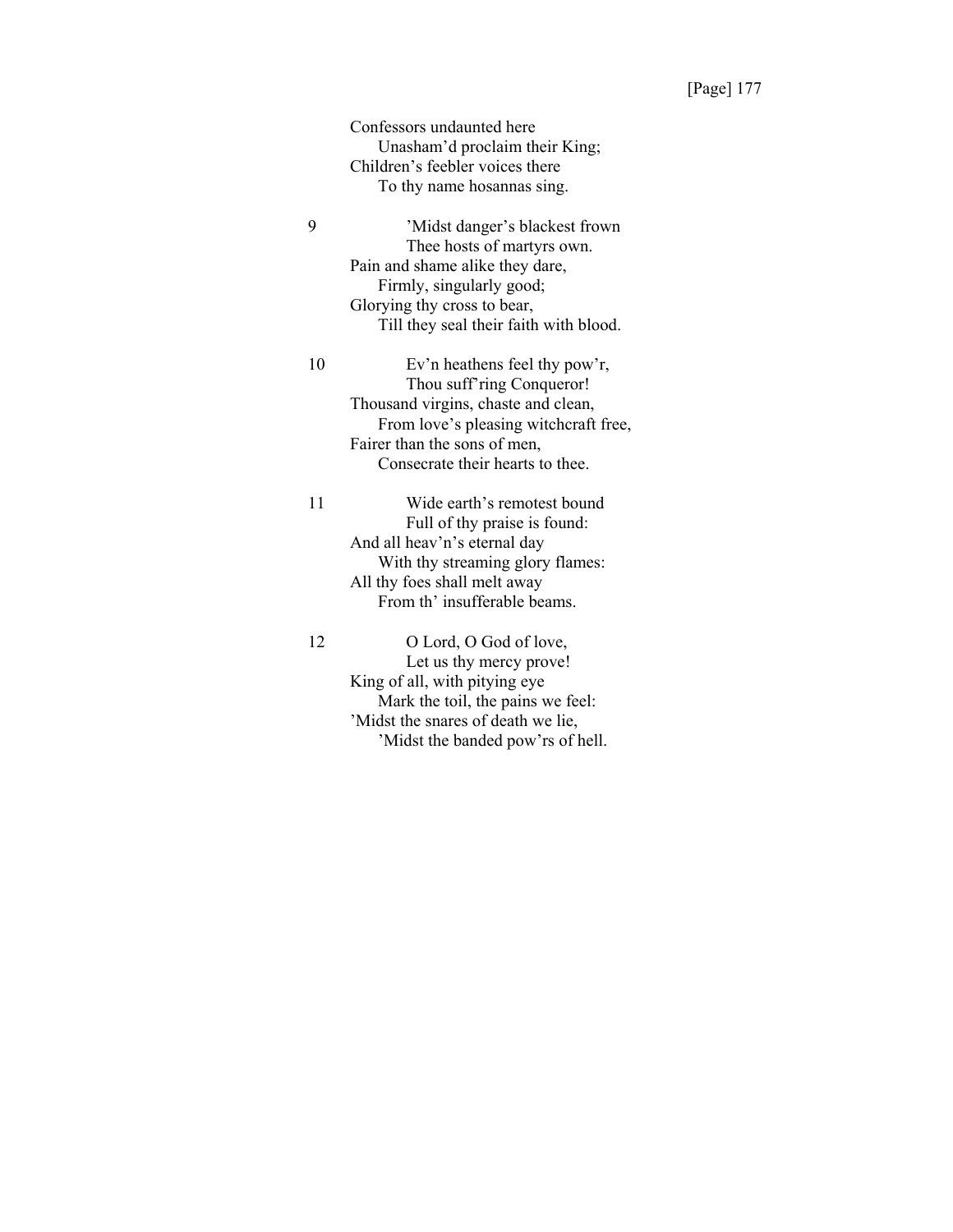13 Arise, stir up thy pow'r Thou deathless Conqueror! Help us to obtain the prize, Help us well to close our race; That with thee above the skies Endless joys we may possess.

#### **A Morning Hymn.**

- 1 "See the day-spring from afar Usher'd by the morning-star!" Haste; to him who sends the light, Hallow the remains of night. Souls, put on your glorious dress, Waking into righteousness: Cloath'd with Christ aspire to shine, Radiance he of light divine; Beam of the eternal beam, He in God, and God in him! Strive we him in us to see, Transcript of the deity.
- 2 Burst we then the bands of death, Rais'd by his all-quickning breath; Long we to be loos'd from earth, Struggling<sup>157</sup> into second birth. Spent at length is nature's night; Christ attends to give us light, Christ attends himself to give; God we now may see, and live.

<sup>&</sup>lt;sup>157</sup>"Struggling" changed to "Struggle" in  $4<sup>th</sup>$  end. (1743) and  $5<sup>th</sup>$  edn. (1756).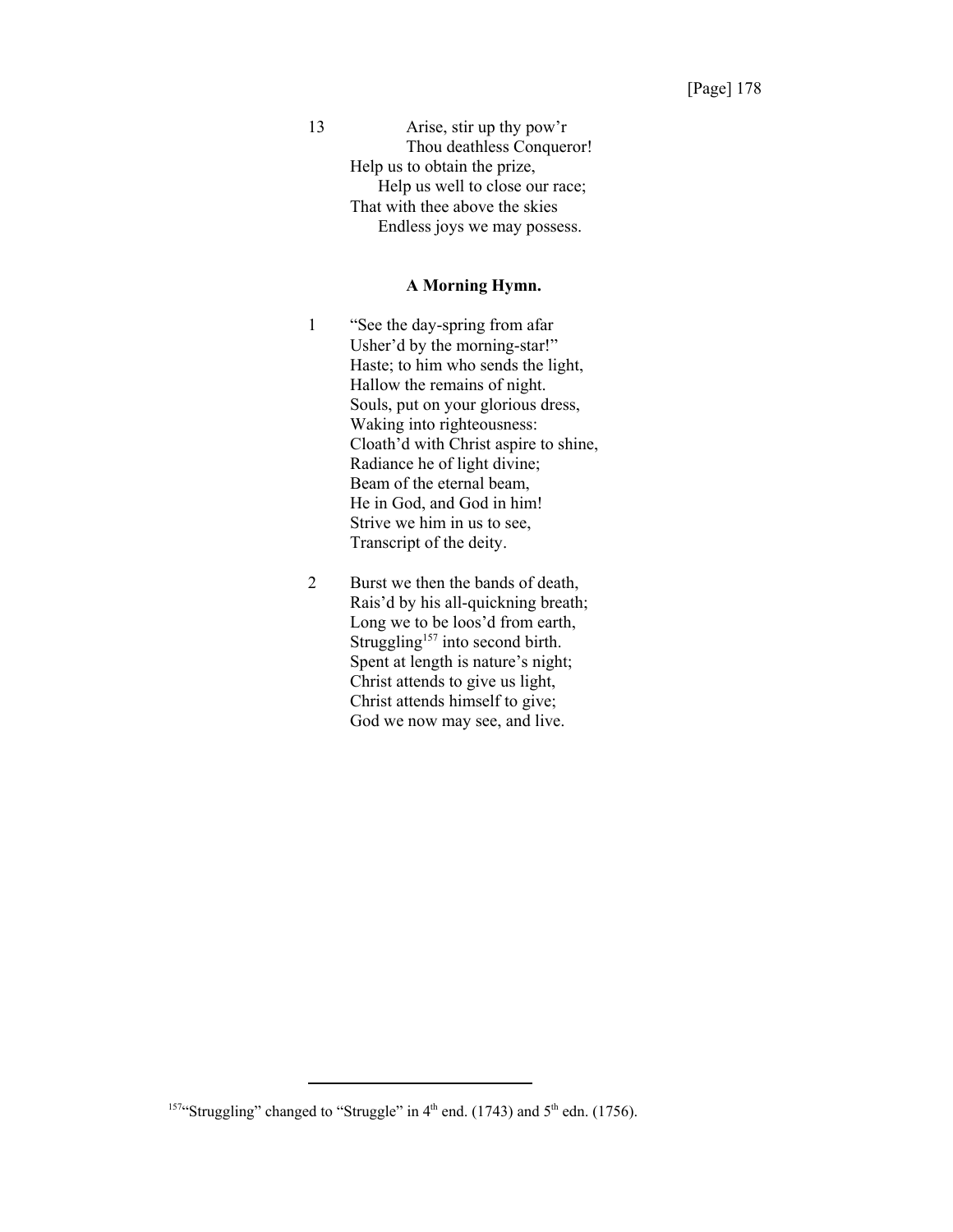Tho' the outward man decay; Form'd within us day by day Still the inner man we view, Christ creating all things new.

3 Turn, O turn us, Lord, again, Raiser thou of fallen man! Sin destroy and nature's boast, Saviour thou of spirits lost! Thy great will in us be done: Crucified and dead our own, Ours no longer let us be; Hide us from ourselves in thee! Thou the life, the truth, the way, Suffer us no more to stray; Give us, Lord, and ever give Thee to know, in thee to live!

# **A Morning Dedication of Ourselves to Christ. From the German.**<sup>158</sup>

- 1 Jesu, thy light again I view, Again thy mercy's beams I see, And all within me wakes, anew To pant for thy immensity: Again my thoughts to thee aspire In fervent flames of strong desire.
- 2 But O! What offering shall I give To thee, the Lord of earth and skies?

<sup>158</sup>Source: Nikolaus Ludwig von Zinzendorf, ed. *Das Gesang-Buch der Gemeine in Herrn-Huth* (Halle: Wäysenhaus, 1737), 291–92 (#308, by Joachim Lange).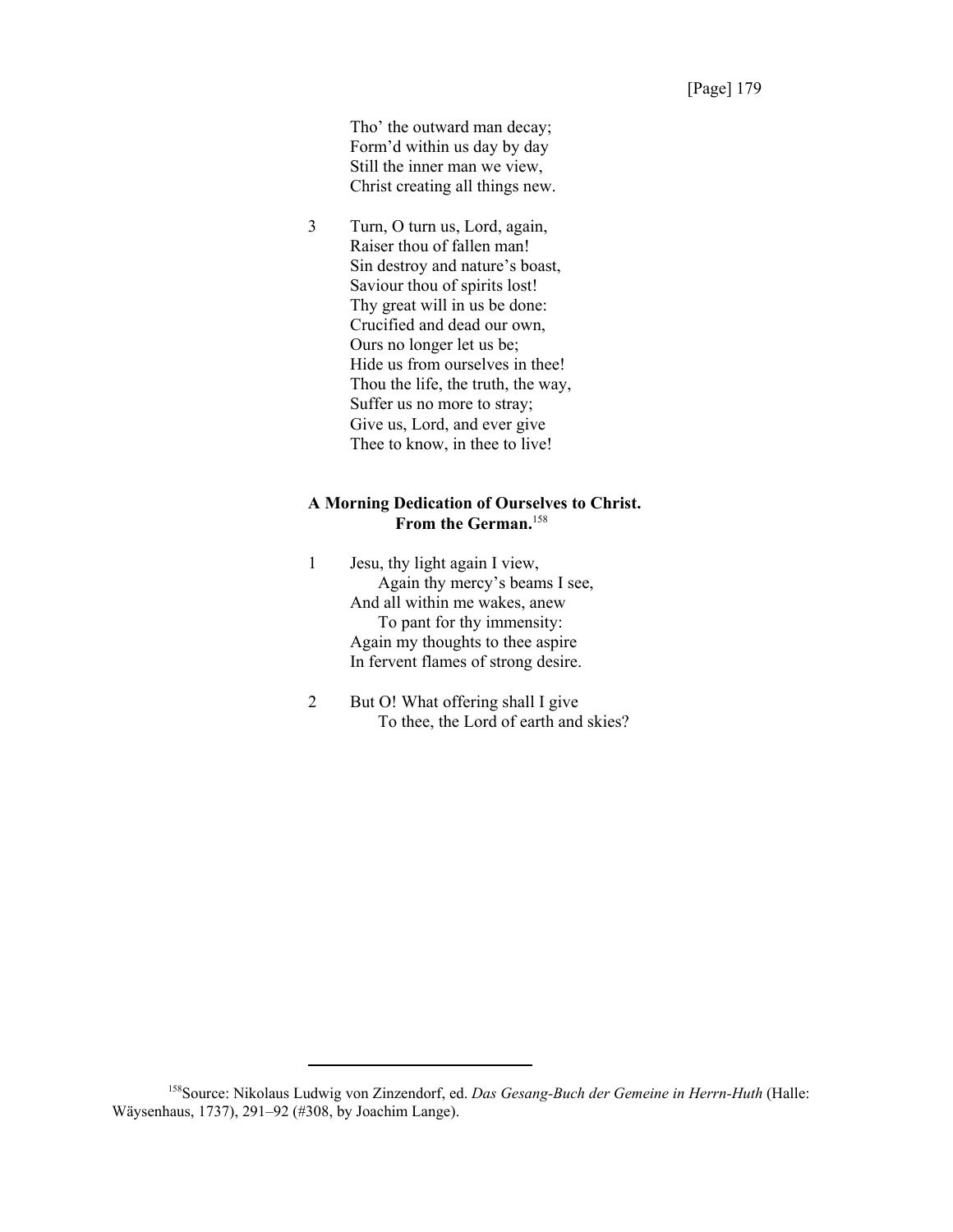My spirit, soul, and flesh receive A holy, living sacrifice. Small as it is, 'tis all my store: More shouldst thou have, if I had more.

3 Now then, my God, thou hast my soul; No longer mine, but thine I am: Guard thou thy own; possess it whole, Chear it by hope, with love inflame. Thou hast my spirit; there display Thy glory, to the perfect day.

4 Thou hast my flesh; thy hallow'd shrine, Devoted solely to thy will: Here let thy light for ever shine, This house still let thy presence fill: O source of life, live, dwell, and move In me, till all my life be love.

5 O never in these veils of shame, Sad fruits of sin, my glorying be! Cloath with salvation thro' thy name My soul, and may I put on thee! Be living faith my costly dress, And my best robe, thy righteousness!

6 Send down thy likeness from above, And let this my adorning be: Cloath me with wisdom, patience, love, With lowliness and purity, Than gold and pearls more precious far, And brighter than the morning-star.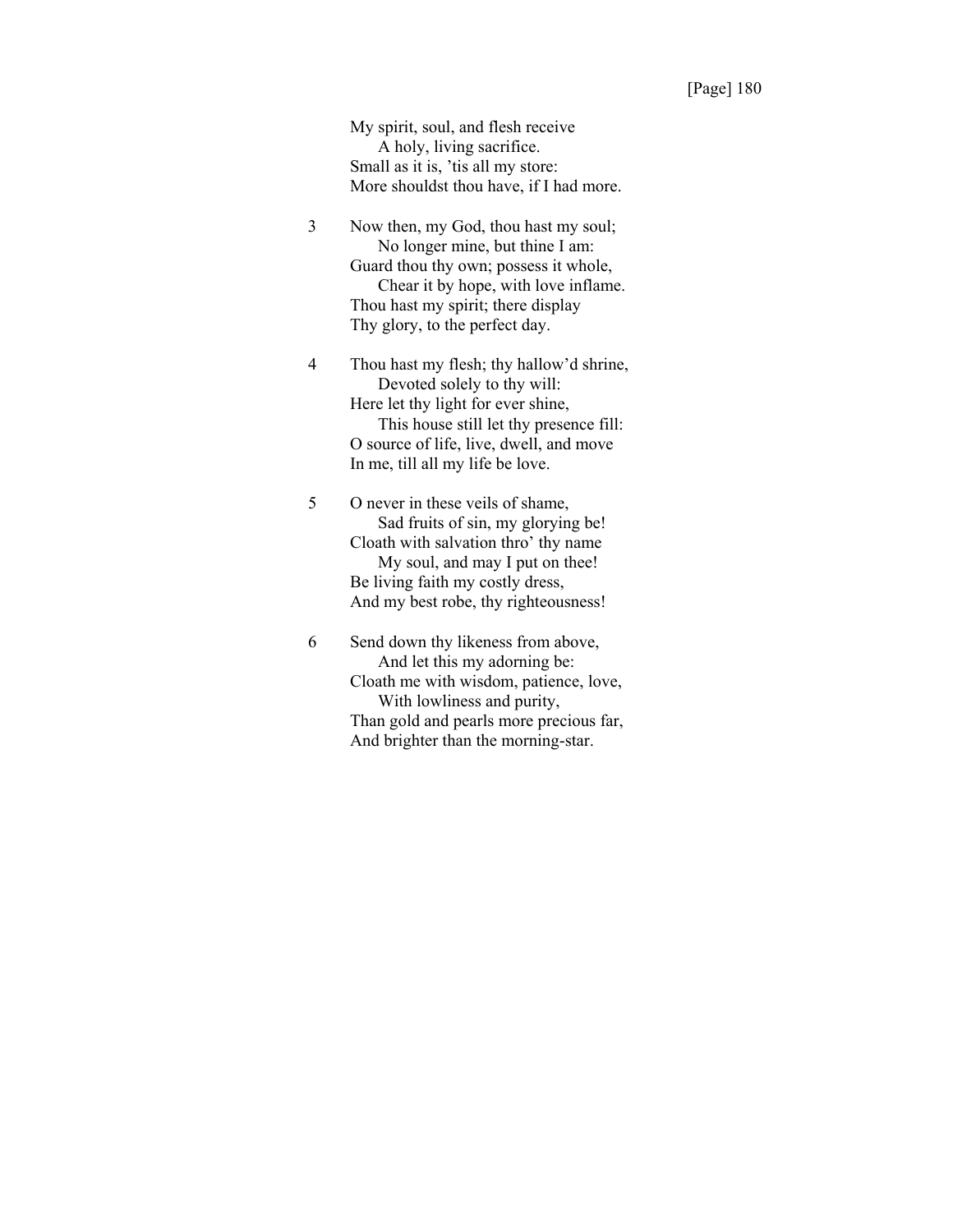7 Lord, arm me with thy Spirit's might, Since I am call'd by thy great name: In thee my wandring thoughts unite, Of all my works be thou the aim. Thy love attend me all my days, And my sole business be thy praise!

# **Christ Protecting and Sanctifying.** From the Same [German].<sup>159</sup>

- 1 O Jesu, source of calm repose, Thy like nor man, nor angel knows, Fairest among ten thousand fair! Even those whom death's sad fetters bound, Whom thickest darkness compast round, Find light and life, if thou appear.
- 2 Effulgence of the light divine, Ere rolling planets knew to shine, Ere time its ceaseless course began; Thou, when th' appointed hour was come, Didst not abhor the virgin's womb, But God with God wert man with man.
- 3 The world, sin, death oppose in vain, Thou by thy dying death hast slain, My great Deliverer and my God! In vain does the old dragon rage, In vain all hell its pow'rs engage; None can withstand thy conqu'ring blood.

<sup>159</sup>Source: Nikolaus Ludwig von Zinzendorf, ed. *Das Gesang-Buch der Gemeine in Herrn-Huth* (Halle: Wäysenhaus, 1737), 32–33 (#30, stanzas 1, 3–5, 8, 13; by Johann Freylinghausen). First appeared in *CPH* (1737), 38–39.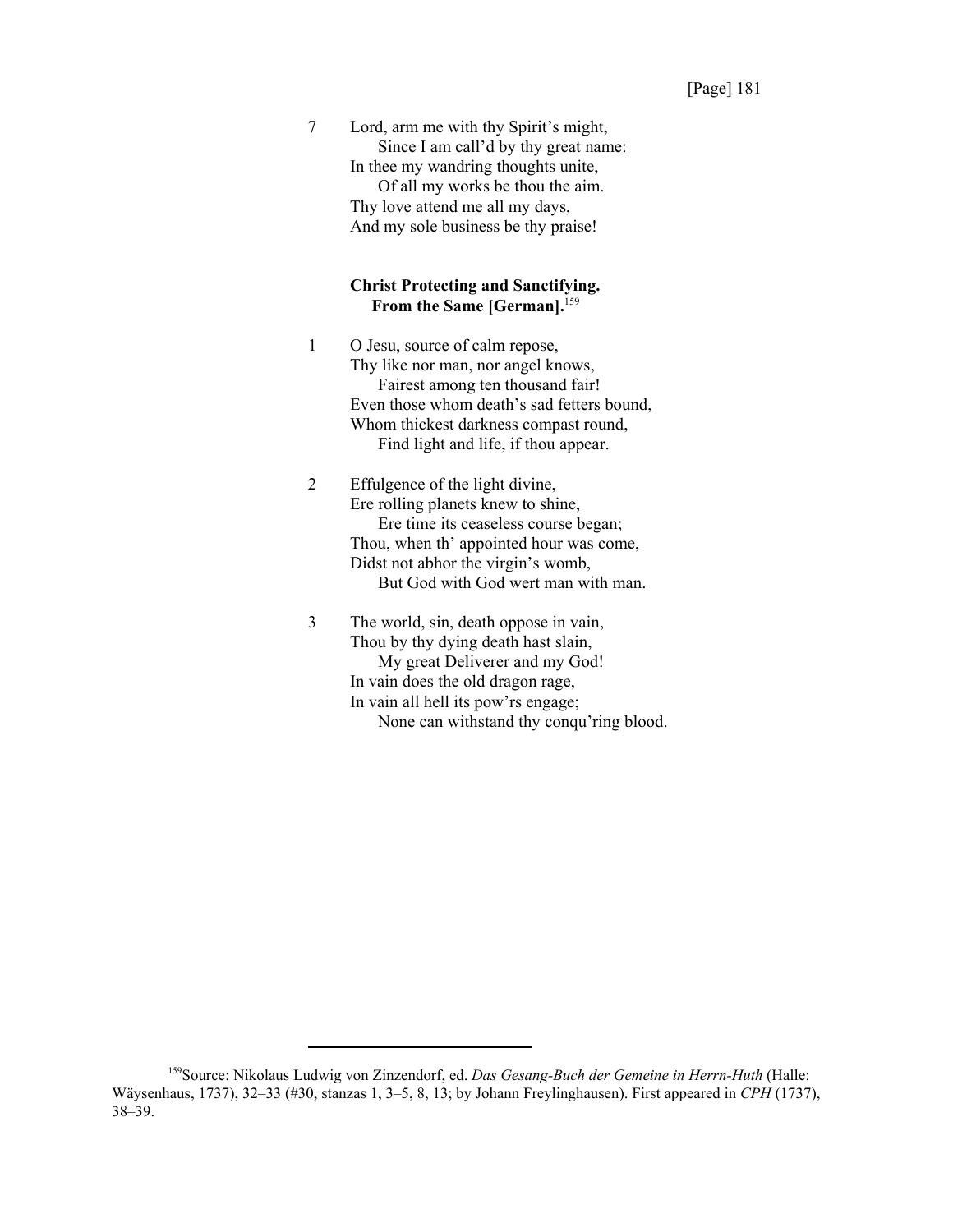4 Lord over all, sent to fulfill Thy gracious Father's sov'reign will, To thy dread scepter will I bow: With duteous rev'rence at thy feet, Like humble Mary, lo, I sit: Speak, Lord, thy servant heareth now.

5 Renew thy image, Lord, in me, Lowly and gentle may I be; No charms but these to thee are dear: No anger may'st thou ever find, No pride in my unruffled mind, But faith and heav'n-born peace be there.

6 A patient, a victorious mind That, life and all things cast behind, Springs forth obedient to thy call, A heart, that no desire can move, But still t' adore, believe and love, Give me, my Lord, my life, my all.

# **Supplication for Grace. From the Same [German].**<sup>160</sup>

1 O God of God, in whom combine The heights and depths of love divine, With thankful hearts to thee we sing! To thee our longing souls aspire In fervent flames of strong desire: Come, and thy sacred unction bring.

<sup>160</sup>Source: Nikolaus Ludwig von Zinzendorf, ed. *Das Gesang-Buch der Gemeine in Herrn-Huth* (Halle: Wäysenhaus, 1737), 519–20 (#586, by Zinzendorf).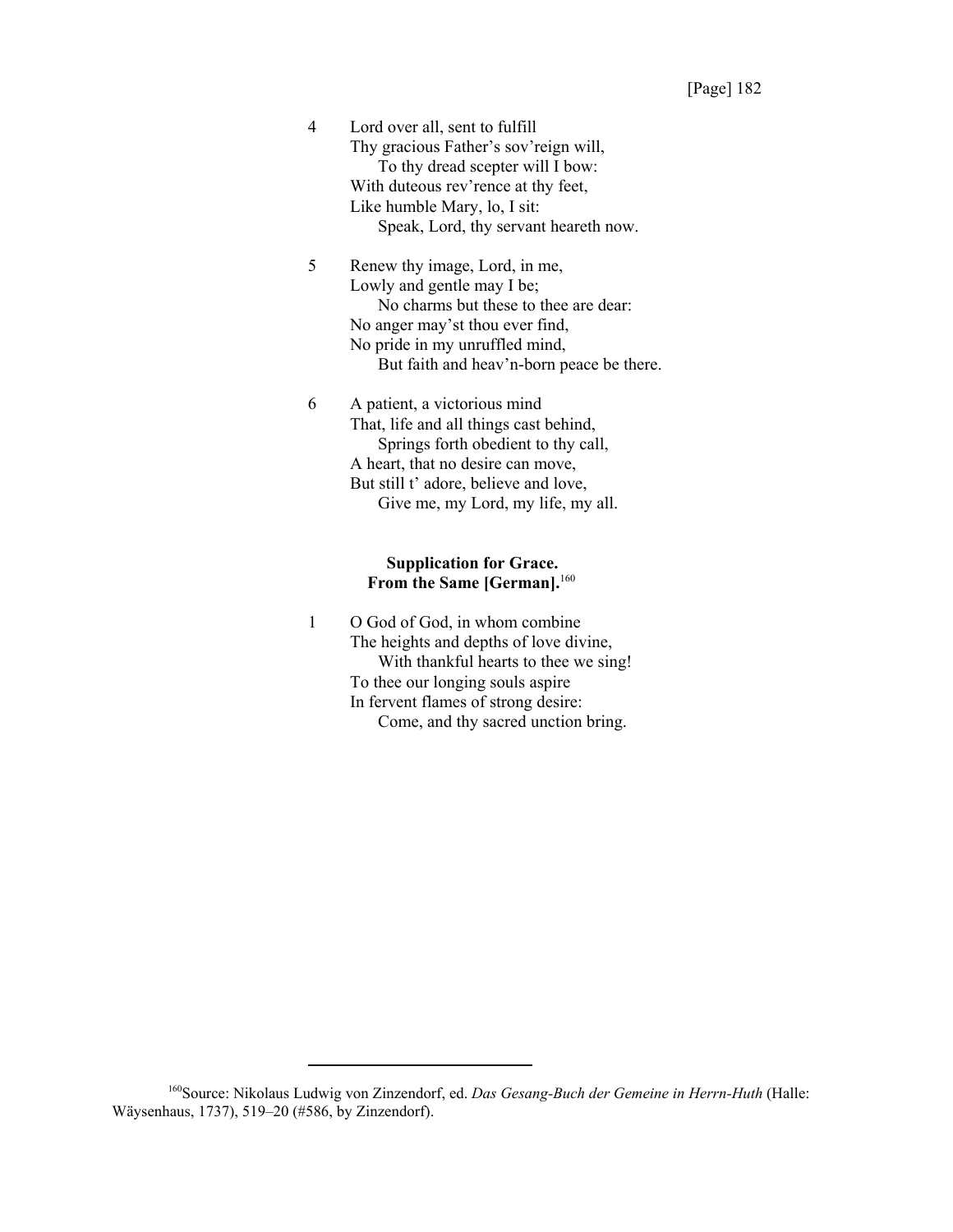2 All things in earth and air and sea Exist and live and move in thee; All nature trembles at thy voice: With awe ev'n we thy children prove Thy pow'r. O let us taste thy love; So evermore shall we rejoice.

- 3 O pow'rful love, to thee we bow, Object of all our wishes thou, (Our hearts are naked to thine eye) To thee, who from th' eternal throne Cam'st, empty'd of thy Godhead down For us to groan, to bleed, to die.
- 4 Grace we implore; when billows roll Grace is the anchor of the soul; Grace ev'ry sickness knows to heal: Grace can subdue each fond desire, And patience in all pain inspire, Howe'er rebellious nature swell.
- 5 O love, our stubborn wills subdue, Create our ruin'd frame anew; Dispel our darkness by thy light: Into all truth our spirit guide, But from our eyes for ever hide All things displeasing in thy sight.
- 6 Be heav'n ev'n now our soul's abode, Hid be our life with Christ in God,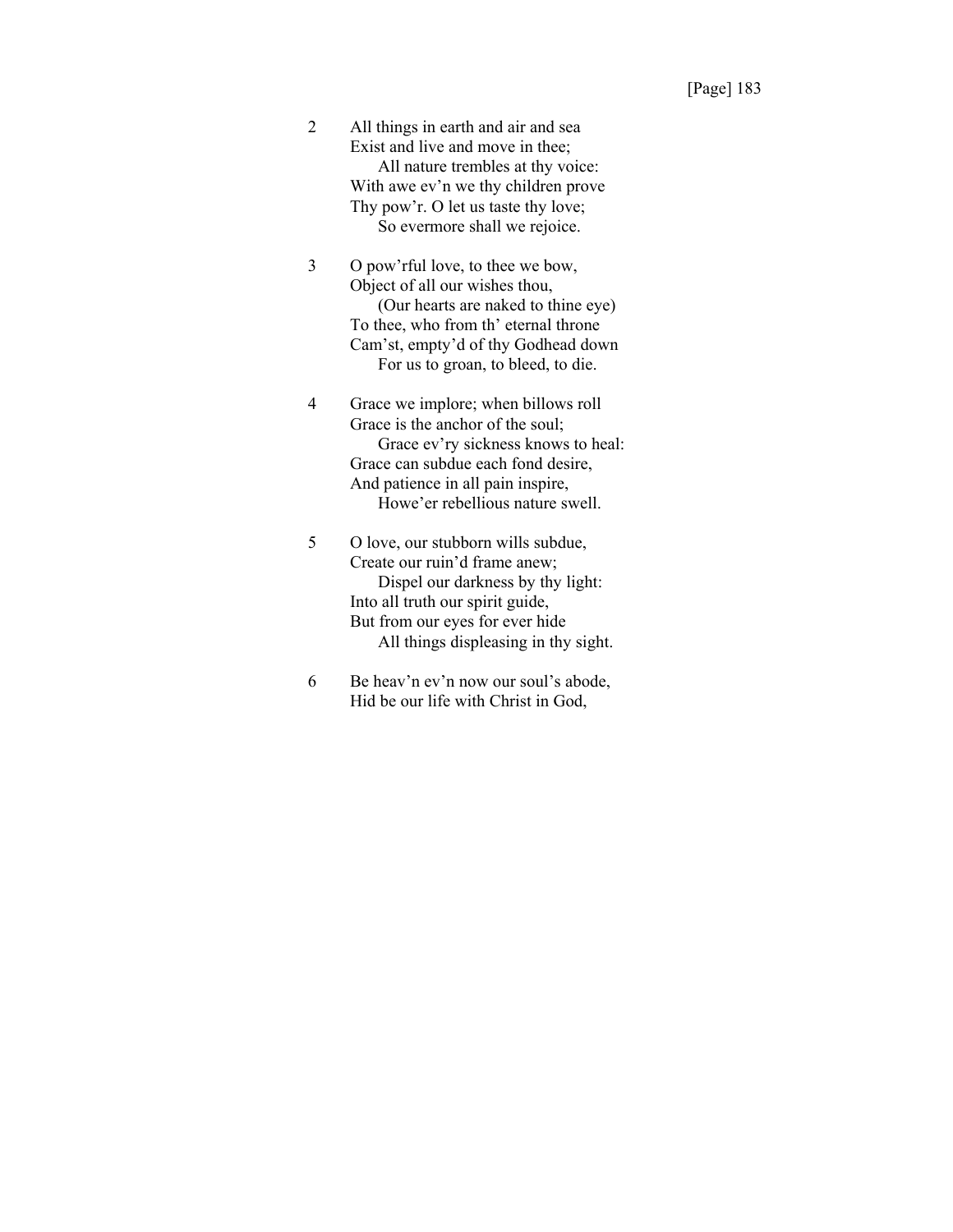Our spirit, Lord, be one with thine: Let all our works in thee be wrought, And fill'd with thee be all our thought, Till in us thy full likeness shine.

#### **Hymn to the Holy Ghost.**

- 1 Come, Holy Ghost, all-quick'ning fire, Come, and in me delight to rest! Drawn by the lure of strong desire, O come, and consecrate my breast: The temple of my soul prepare, And fix thy sacred presence there!
- 2 If now thy influence I feel, If now in thee begin to live; Still to my heart thyself reveal, Give me thyself, for ever give. A point my good, a drop my store: Eager I ask, and pant for more.
- 3 Eager for thee I ask and pant, So strong the principle divine Carries me out with sweet constraint, Till all my hallow'd soul be thine: Plung'd in the Godhead's deepest sea, And lost in thy immensity.
- 4 My peace, my life, my comfort now, My treasure, and my all thou art!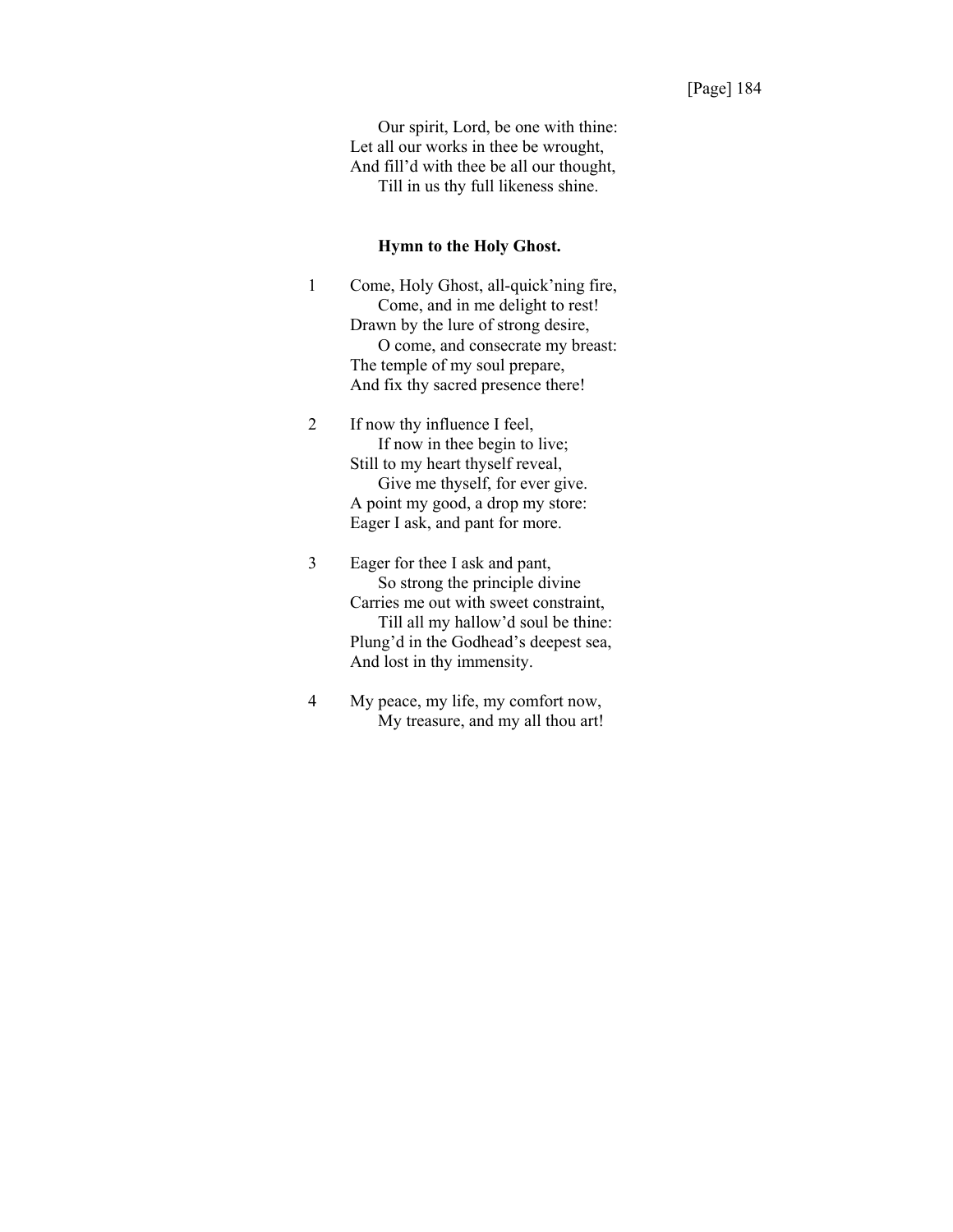True witness of my sonship thou, Engraving pardon on my heart: Seal of my sins in Christ forgiv'n, Earnest of love, and pledge of heav'n.

- 5 Come then, my God, mark out thy heir, Of heav'n a larger earnest give, With clearer light thy witness bear; More sensibly within me live: Let all my pow'rs thy entrance feel, And deeper stamp thyself the seal.
- 6 Come, Holy Ghost, all-quick'ning fire, Come, and in me delight to rest! Drawn by the lure of strong desire, O come, and consecrate my breast: The temple of my soul prepare, And fix thy sacred presence there!

# **On the Descent of the Holy Ghost at Pentecost. Altered from Dr. H. More.**<sup>161</sup>

- 1 When Christ had left his flock below, The loss his faithful flock deplor'd: Him in the flesh no more they know, And languish for their absent Lord.
- 2 Not long—for he gone up on high Gifts to receive, and claim his crown, Beheld them sorrowing from his sky, And pour'd the mighty blessing down.

<sup>161</sup>Source: Henry More, *Divine Dialogues ... with Divine Hymns*, 2 vols. (London: James Flesher, 1668), 2:504–6. Cf. George Osborn's analysis of Wesley's adaptation of this hymn in *Wesleyan Methodist Magazine* 90 (1867): 23–30. Wesley's adaptation was republished in George Whitefield's *Continuation of the Reverend Mr. Whitefield's Journal, from his Embarking after the Embargo to his Arrival at Savannah in Georgia* (London: William Strahan,1740) 87–88.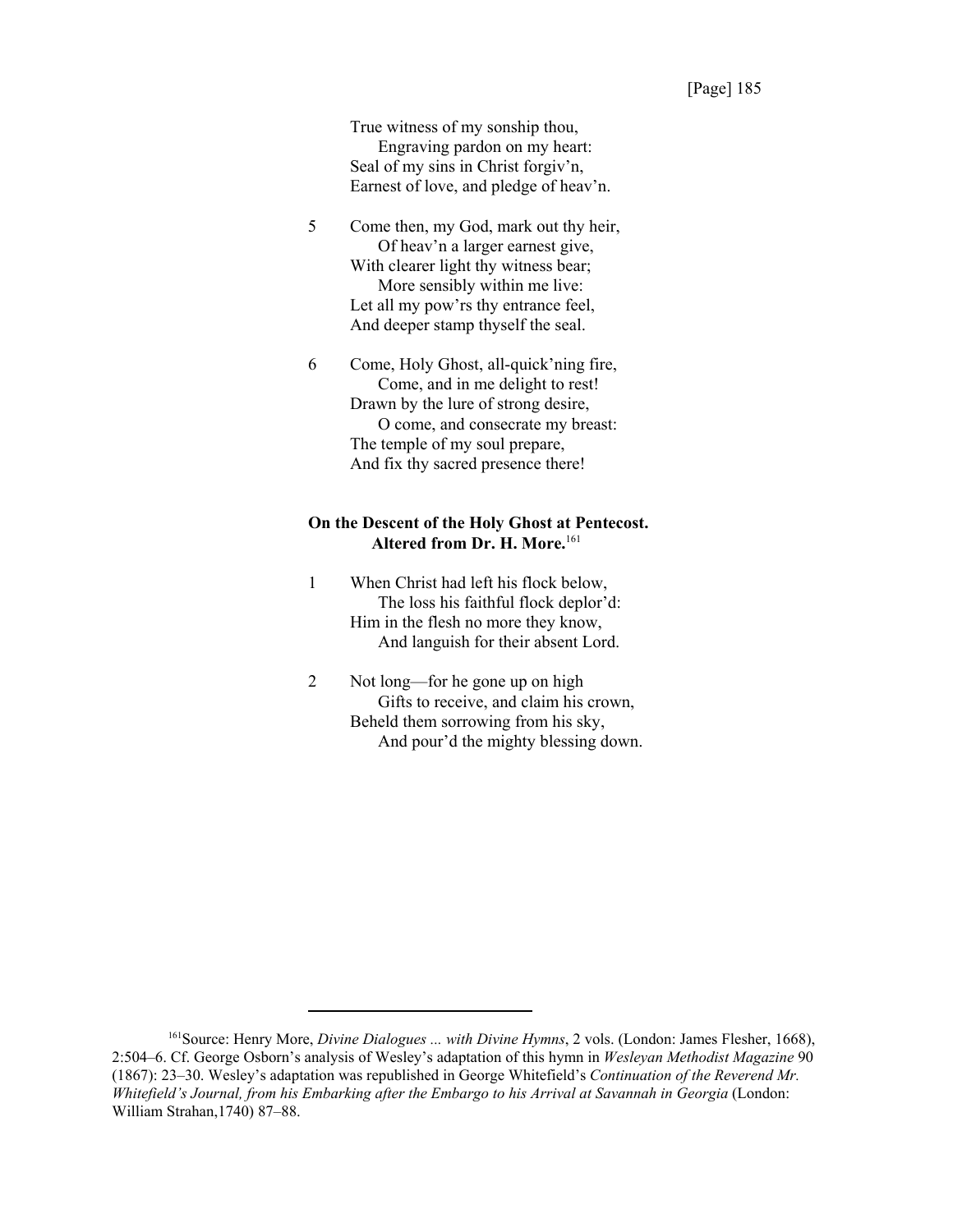| 3 | He, for the presence of his flesh,      |
|---|-----------------------------------------|
|   | The Spirit's sev'n-fold gifts imparts,  |
|   | And living streams their souls refresh, |
|   | And joy divine o'erflows their hearts.  |

4 While all in sweet devotion join'd Humbly to wait for God retire, The promis'd grace in rushing wind Descends, and cloven tongues of fire.

5 God's mighty Spirit fills the dome, The feeble dome beneath him shook, Trembled the crowd to feel him come, Soon as the sons of thunder spoke.

6 Father! If justly still we claim To us and ours the promise made, To us be graciously the same, And crown with living fire our head.

7 Our claim admit, and from above Of holiness the Spirit show'r, Of wise discernment, humble love, And zeal and unity and pow'r.

8 The Spirit of convincing speech Of pow'r demonstrative impart, Such as may ev'ry conscience reach And sound the unbelieving heart.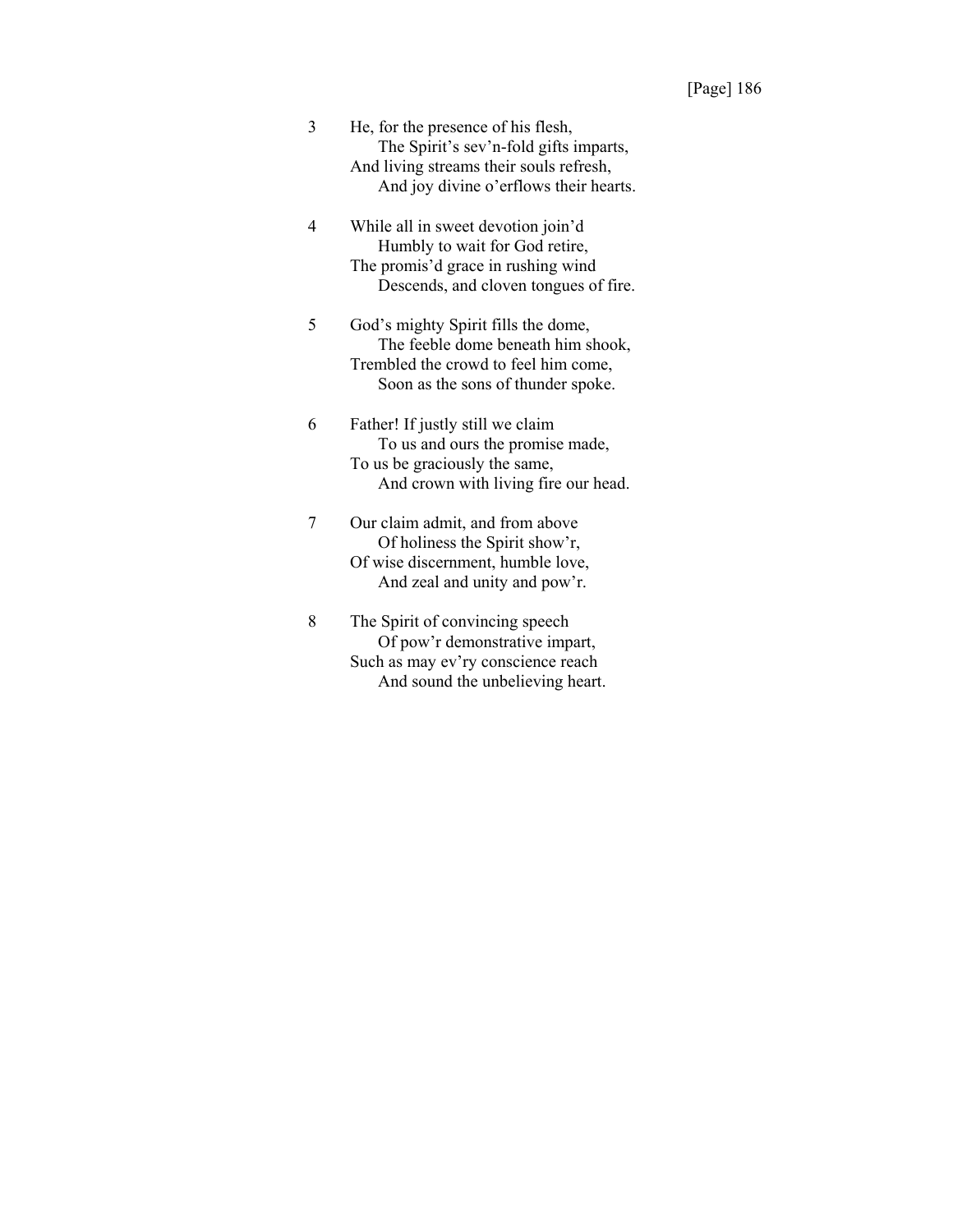| 9 | The Spirit of refining fire:         |
|---|--------------------------------------|
|   | Searching the inmost of the mind,    |
|   | To purge all fierce and foul desire, |
|   | And kindle life more pure and kind.  |
|   |                                      |

10 The Spirit of faith in this thy day To break the pow'r of cancel'd sin, Tread down its strength, o'erturn its sway, And still the conquest more than win.

11 The Spirit breath<sup>162</sup> of inward life Which in our hearts thy laws may write; Then grief expires, and pain and strife, 'Tis nature all, and all delight.

12 On all the earth thy Spirit show'r, The earth in righteousness renew; Thy kingdom come, and hells o'erpow'r, And to thy sceptre all subdue.

13 Like mighty wind, or torrent fierce Let  $\tilde{t}^{163}$  opposers all o'er-run, And ev'ry law of sin reverse, That faith and love may make all one.

14 Yea, let thy Spirit in ev'ry place Its richer energy declare, While lovely tempers, fruits of grace The kingdom of thy Christ prepare.

<sup>&</sup>lt;sup>162</sup>Charles Wesley changes "breath" to "breathe" in *All in All* (1761). John Wesley makes the same change in *Hymns* (1780).

<sup>&</sup>lt;sup>163 $\cdot$ </sup>It" misprinted as "in" in 2<sup>nd</sup> edn. (1739) only.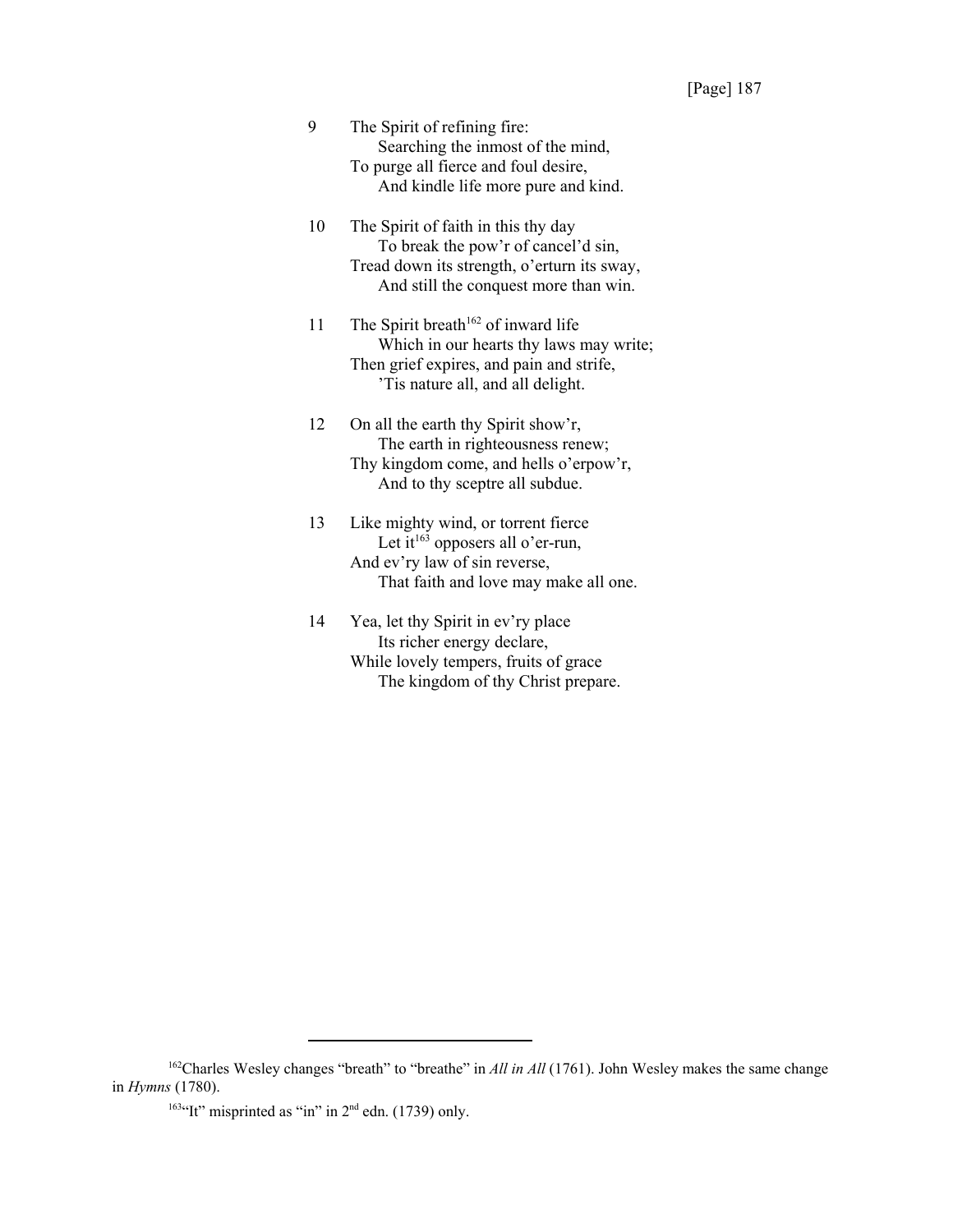15 Grant this, O holy God, and true! The ancient seers thou didst inspire: To us perform the promise due, Descend, and crown us now with fire.

# **Publick Worship. From the German.**<sup>164</sup>

1 Lo God is here! Let us adore And own, how dreadful is this place! Let all within us feel his pow'r, And silent bow before his face. Who know his pow'r, his grace who prove Serve him with awe, with rev'rence love.

2 Lo, God is here! Him day and night Th' united quires of angels sing: To him enthron'd above all height Heav'n's hosts their noblest praises bring: Disdain not, Lord, our meaner song, Who praise thee with a stamm'ring tongue.

3 Gladly the toys of earth we leave, Wealth, pleasure, fame, for thee alone: To thee our will, soul, flesh we give; O take, O seal them for thy own. Thou art the God; thou art the Lord: Be thou by all thy works ador'd!

<sup>164</sup>Source: Nikolaus Ludwig von Zinzendorf, ed. *Das Gesang-Buch der Gemeine in Herrn-Huth* (Halle: Wäysenhaus, 1737), 515–16 (#581, by Gerhard Tersteegen).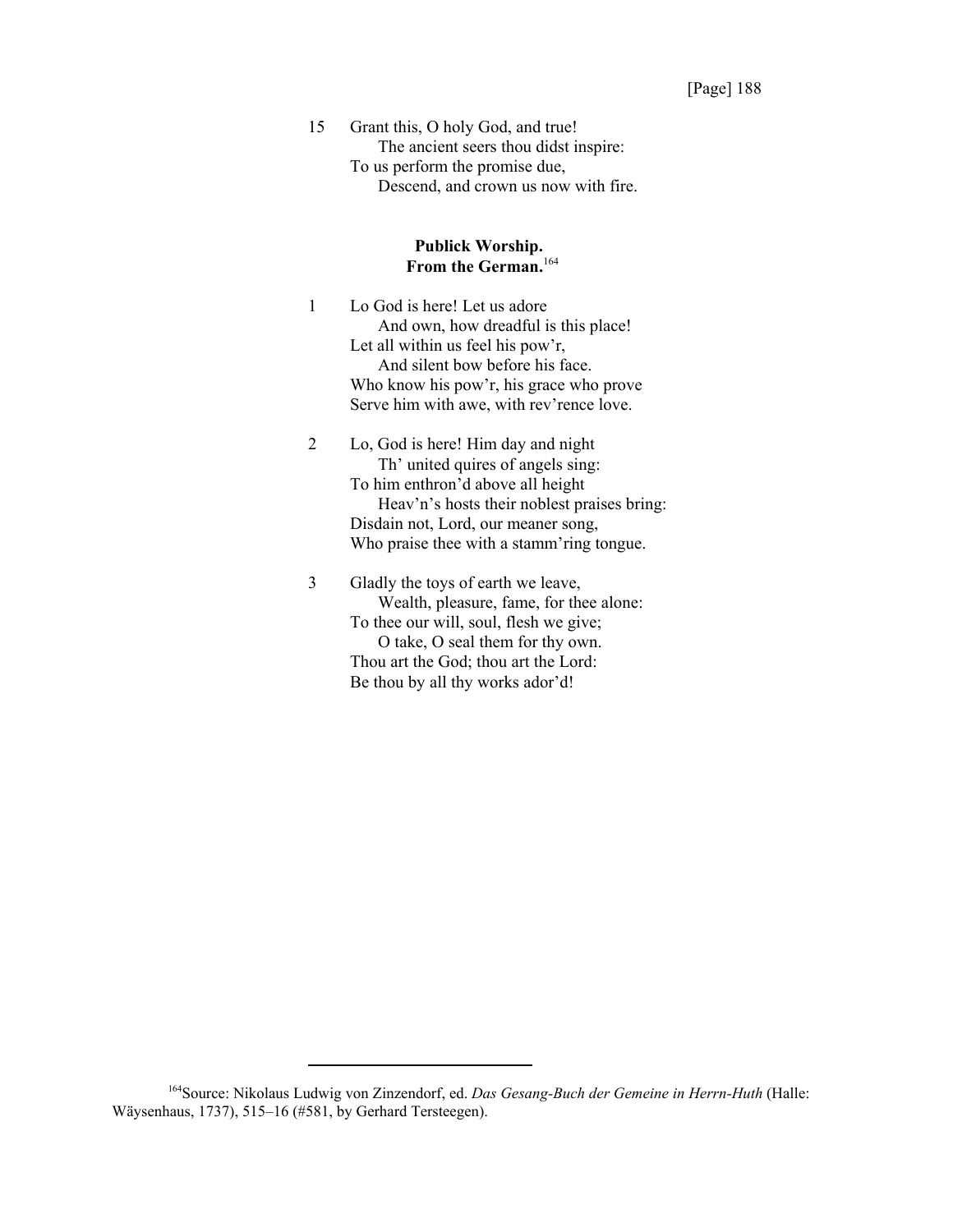4 Being of beings, may our praise Thy courts with grateful fragrance fill, Still may we stand before thy face, Still hear and do thy sov'reign will. To thee may all our thoughts arise, Ceaseless, accepted sacrifice!

5 In thee we move. All things of thee Are full, thou source and life of all! Thou vast, unfathomable sea! Fall prostrate, lost in wonder, fall, Ye sons of men; for God is man! All may we lose, so thee we gain!

6 As flow'rs their op'ning leaves display And glad drink in the solar fire, So may we catch thy ev'ry ray, So may thy influence us inspire: Thou beam of the eternal beam, Thou purging fire, thou quickning flame!

# **Prayer to Christ Before the Sacrament. From the Same [German].**<sup>165</sup>

1 O thou, whom sinners love, whose care Does<sup>166</sup> all our sickness heal, Thee we approach with heart sincere, Thy pow'r we joy to feel.

<sup>165</sup>Source: Nikolaus Ludwig von Zinzendorf, ed. *Das Gesang-Buch der Gemeine in Herrn-Huth* (Halle: Wäysenhaus, 1737), 969 (#1072, by Zinzendorf). This hymn appears later as *HLS* (1745), Hymn LXXXV.

<sup>&</sup>lt;sup>166</sup>"Does" changed to "Doth" in *HLS* (1745).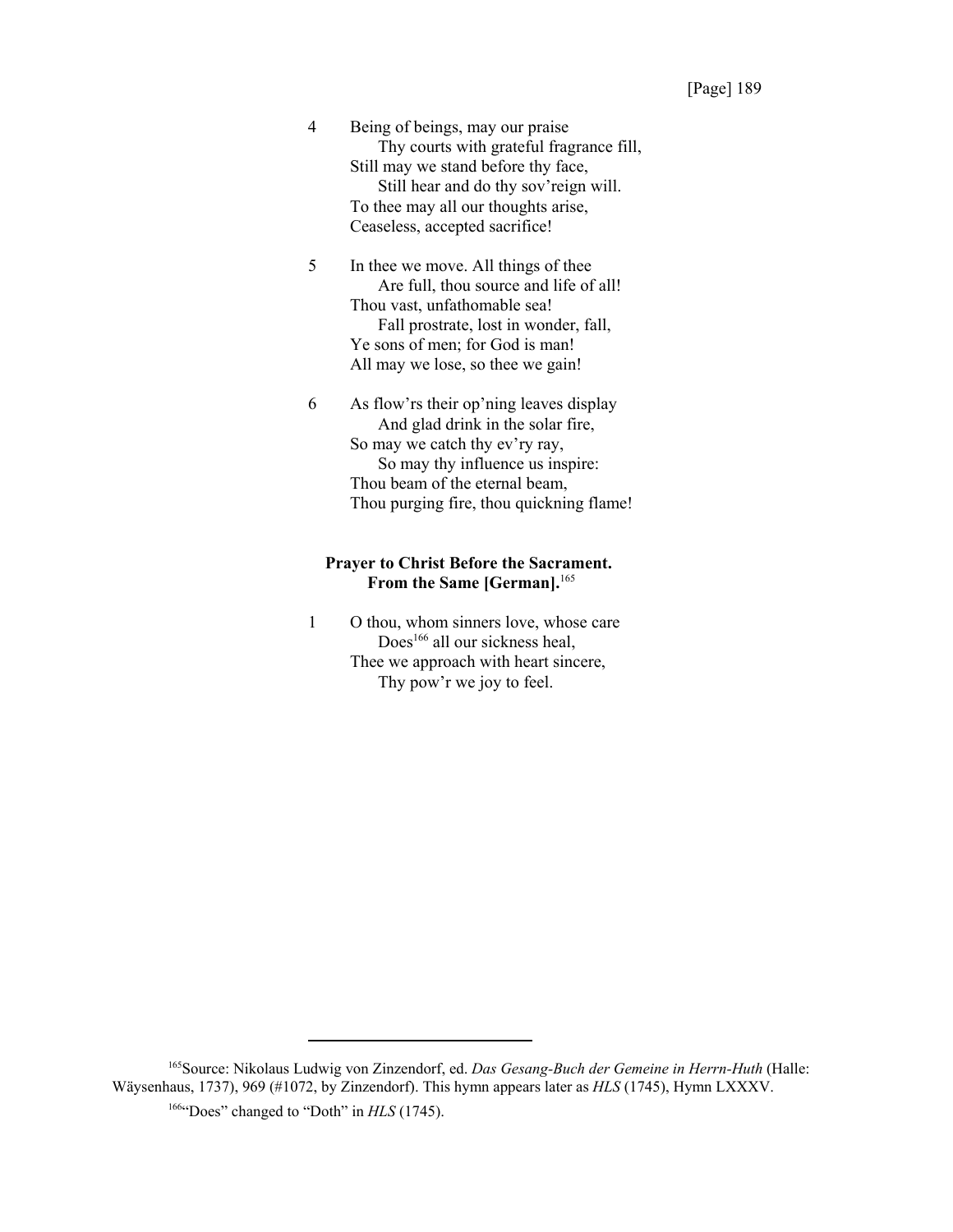To thee our humblest thanks we pay To thee our souls we bow; Of hell erewhile the helpless prey, Heirs of thy glory now.

2 As incense to thy throne above O let our pray'rs arise! O wing with $167$  flames of holy love Our living sacrifice. Stir up thy strength, O Lord of might, Our willing breasts inspire: Fill our whole souls with heav'nly light, Melt with seraphick fire.

 $3$  From thy blest wounds our life we draw;<sup>168</sup> Thy<sup>169</sup> all-atoning blood Daily we<sup>170</sup> drink with trembling awe; Thy flesh our daily<sup>171</sup> food. Come, Lord, thy sov'reign aid impart, Here make thy likeness shine! Stamp thy whole image on our heart, And all our souls  $be^{172}$  thine!

# **Hymn After the Sacrament.**<sup>173</sup>

1 Sons of God, triumphant rise, Shout th' accomplish'd sacrifice! Shout your sins in Christ forgiv'n, Sons of God, and heirs of heav'n!

<sup>&</sup>lt;sup>167</sup>"O wing with" changed to "Wing with the" in *HLS* (1745).

<sup>168&</sup>quot;Our life we draw" changed to "life let us draw" in *HLS* (1745).

<sup>&</sup>lt;sup>169</sup>"Thy" changed to "Thine" in *HLS* (1745).

<sup>&</sup>lt;sup>170</sup>"Daily we" changed to "Now let us" in *HLS* (1745).

<sup>&</sup>lt;sup>171</sup>"Our daily" changed to "be now our" in *HLS* (1745).

<sup>&</sup>lt;sup>172</sup>"Souls be" changed to "heart is" in *HLS* (1745).

<sup>&</sup>lt;sup>173</sup>This hymn included later in *HLS* (1745), as Hymn CLXIV.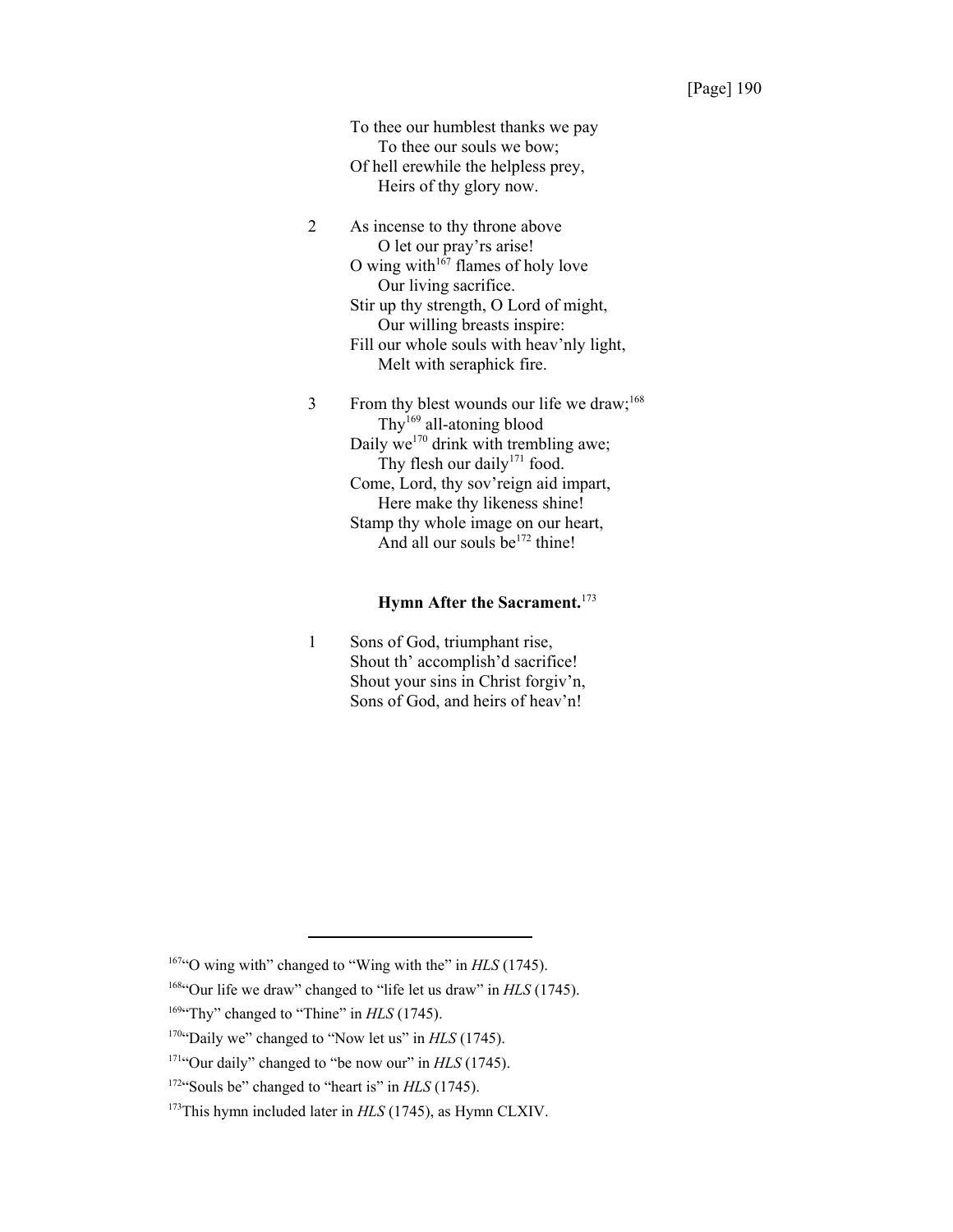- 2 Ye that round our altars throng, List'ning angels join the song: Sing with us, ye heav'nly pow'rs, Pardon, grace, and glory ours!
- 3 Love's mysterious work is done! Greet we now th' accepted<sup>174</sup> Son, Heal'd and quicken'd by his blood, Join'd to Christ, and one with God.
- 4 Christ, of all our hopes the seal; Peace divine in Christ we feel, Pardon to our souls applied: Dead for all, for me he died!
- 5 Sin shall tyrannize no more, Purg'd its guilt, dissolv'd its pow'r; Jesus makes our hearts his throne, There he lives, and reigns alone.
- 6 Grace our ev'ry thought controuls, Heav'n is open'd in our souls, Everlasting life is won, Glory is on earth begun.
- 7 Christ in us; in him we see Fulness of the deity. Beam of the eternal beam; Life divine we taste in him!

<sup>&</sup>lt;sup>174</sup>"Th' accepted" changed to "th' atoning" in 4<sup>th</sup> edn. (1743), 5<sup>th</sup> edn. (1756), and *HLS* (1745).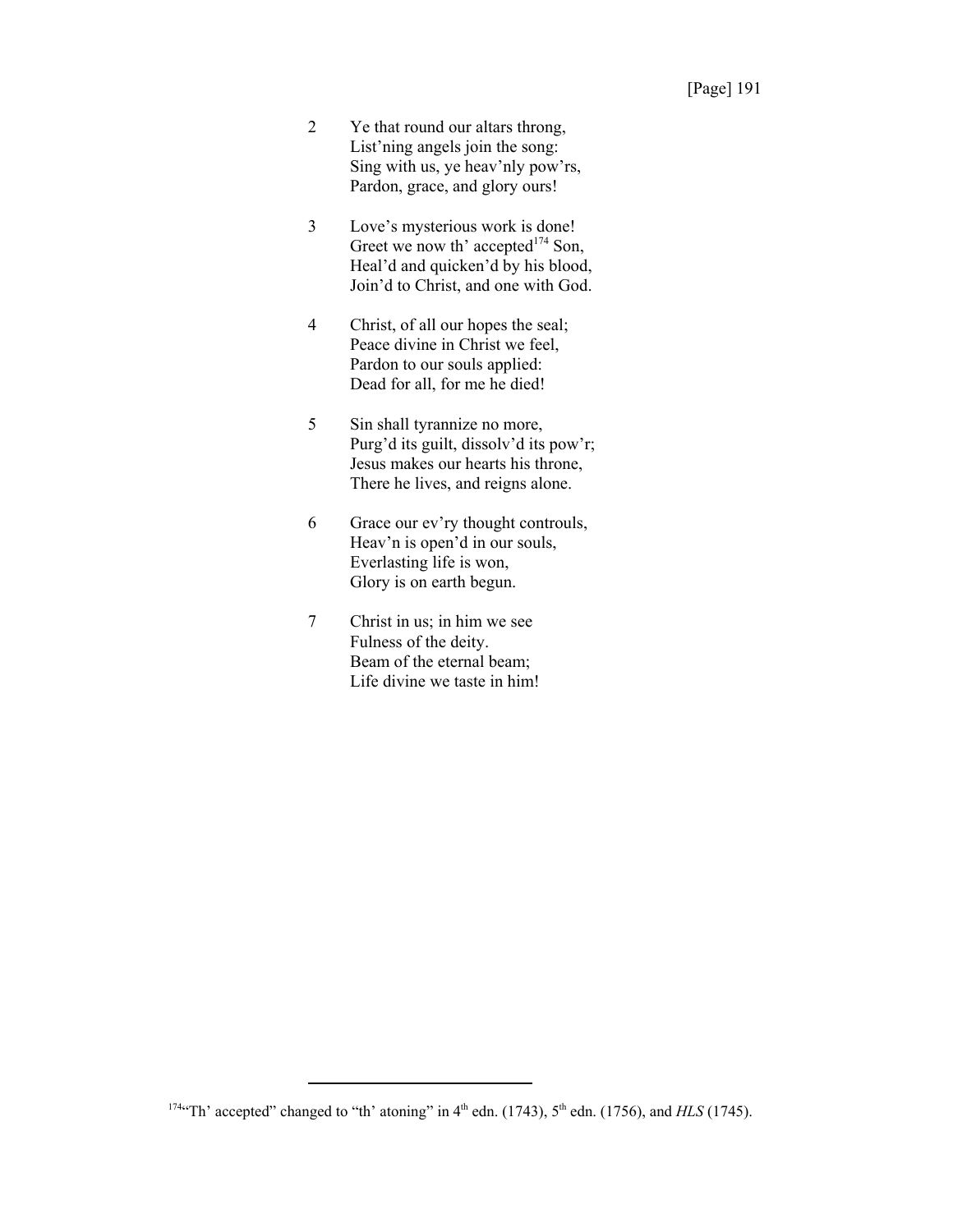8 Him we only taste below;<sup>175</sup> Mightier joys ordain'd to know<sup>176</sup> Him when fully ours we prove, $177$ Ours the heav'n of perfect love!<sup>178</sup>

#### **Acts ii. 41, &c.**

- 1 The word pronounc'd, the gospel-word, The crowd with various hearts receiv'd: In many a soul the Saviour stir'd, Three thousand yielded, and believ'd.
- 2 These by th' apostles' counsels led, With them in mighty pray'rs combin'd, Broke the commemorative bread, Nor from the fellowship declin'd.
- 3 God from above, with ready grace And deeds of wonder, guards his flock, Trembles the world before their face, By Jesus crush'd, their Conqu'ring Rock.
- 4 The happy band whom Christ redeems, One only will, one judgment know: None this contentious earth esteems, Distinctions, or delights below.

<sup>&</sup>lt;sup>175</sup>Changed to "Him we taste; but wait to know" in  $4<sup>th</sup>$  edn. (1743) and  $5<sup>th</sup>$  edn. (1756); read "Him by faith we taste below" in *HLS* (1745).

<sup>&</sup>lt;sup>176</sup>Changed to "Mightier happiness below" in  $4<sup>th</sup>$  edn. (1743) and  $5<sup>th</sup>$  edn. (1756).

<sup>&</sup>lt;sup>177</sup>Line changed to "When his utmost grace we prove" in *HLS* (1745).

<sup>&</sup>lt;sup>178</sup>Line changed to "Rise to heaven by perfect love" in *HLS* (1745).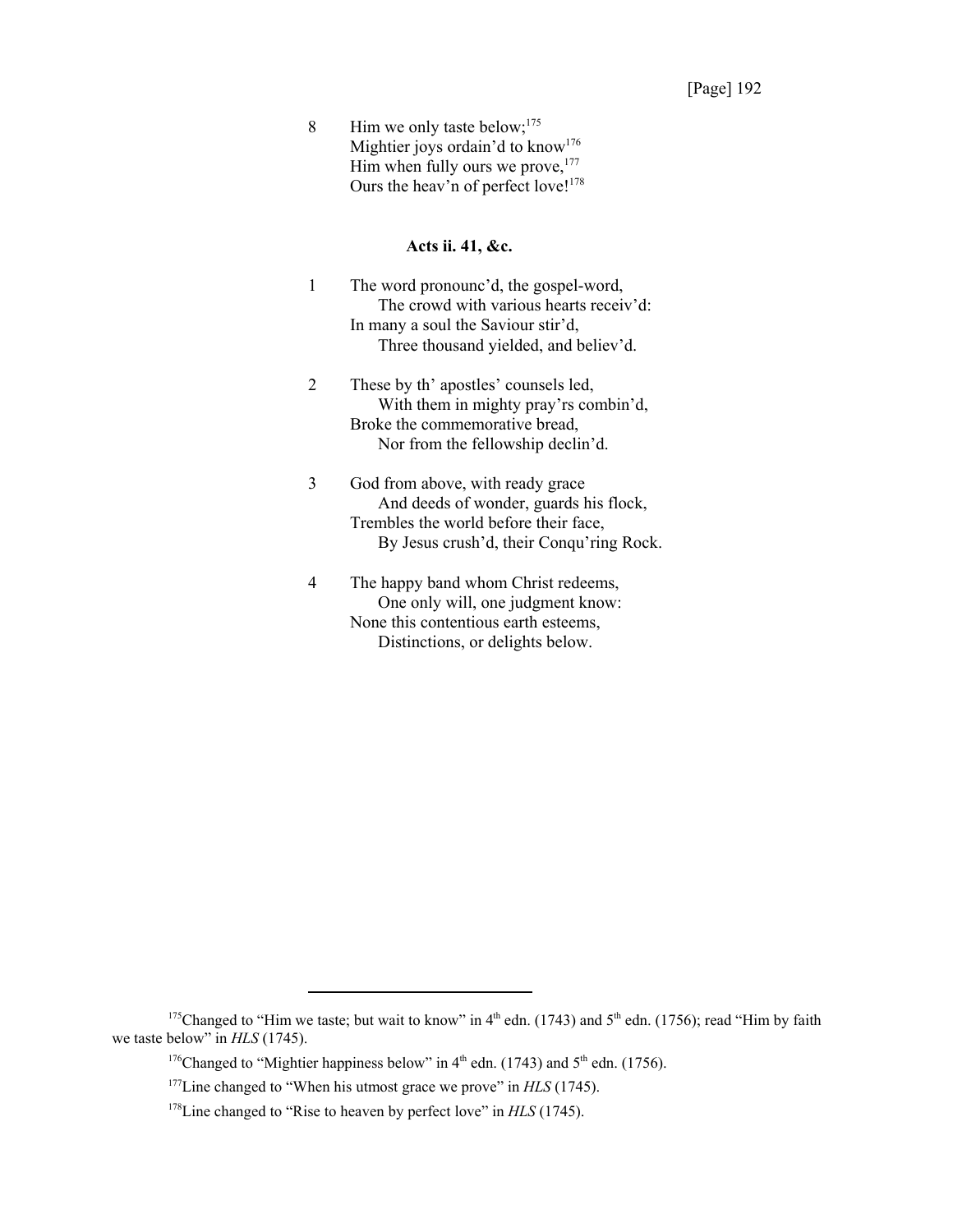- 5 The men of worldly wealth possest Their selfish happiness remove, Sell, and divide it to the rest, And buy the blessedness of love.
- 6 Thus in the presence of their God, Jesus their life, and heav'n their care, With single heart they took their food Heighten'd by Eucharist and pray'r.
- 7 God in their ev'ry work was prais'd: The people bless'd the law benign: Daily the church, his arm had rais'd, Receiv'd the sons of mercy in.

# **To Be Sung at Work.**

- 1 Son of the carpenter, receive This humble work of mine; Worth to my meanest labour give, By joining it to thine.
- 2 Servant of all, to toil for man Thou wouldst not, Lord, refuse: Thy majesty did not disdain To be employ'd for us.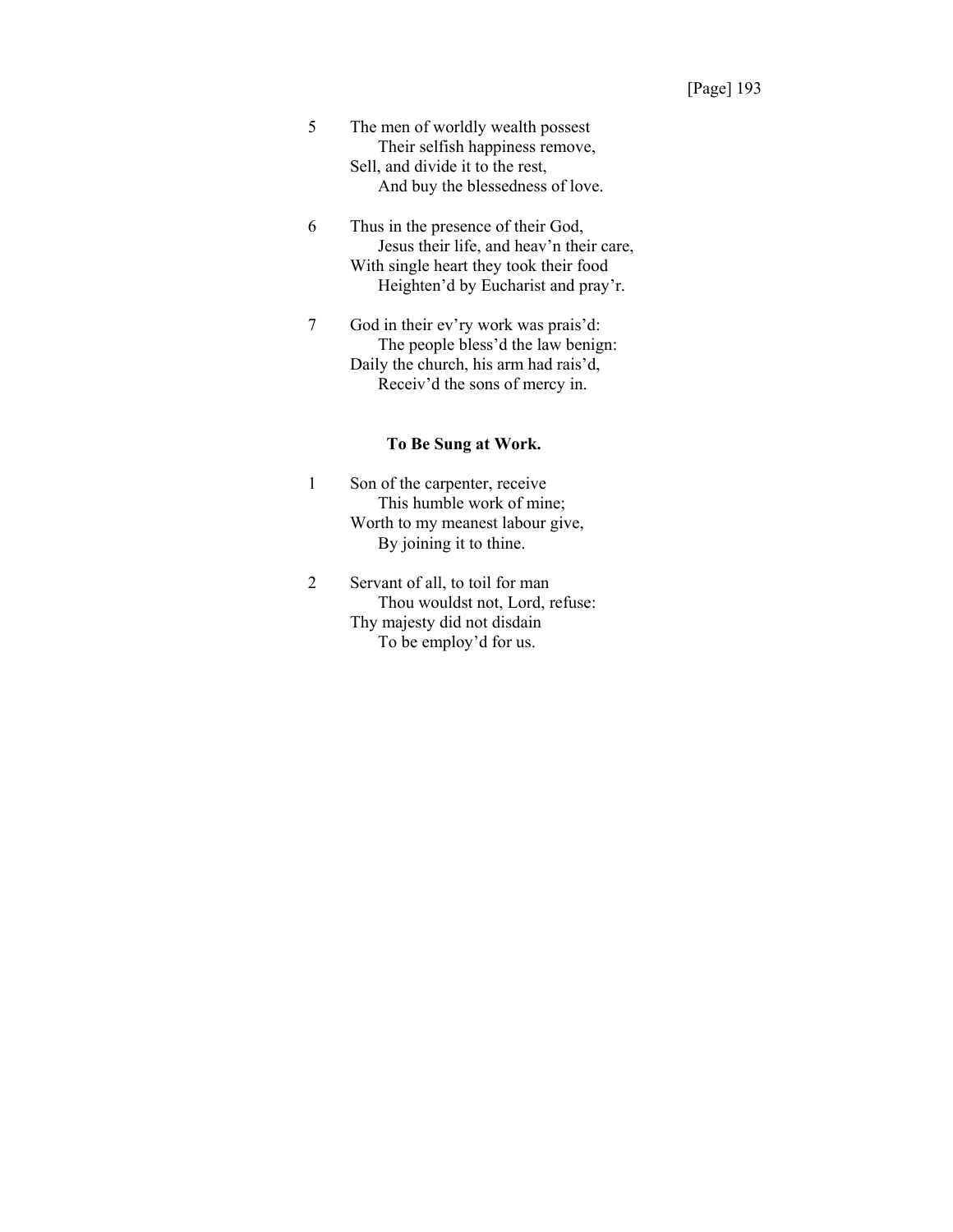- 3 Thy bright example I pursue To thee in all things rise, And all I think, or speak, or do, Is one great sacrifice.
- 4 Careless thro' outward<sup>179</sup> cares I go, From all distraction free: My hands are but engag'd below, My heart is still with thee.
- 5 O when wilt thou my life appear! How gladly would I cry: "Tis done, the work thou gav'st one<sup>180</sup> here, 'Tis finish'd Lord"—and die.

# **Another [To Be Sung at Work].**

- 1 Summon'd my labour to renew, And glad to act my part, Lord, in thy name, my task I do, And with a single heart.
- 2 End of my every action thou! Thyself in all I see: Accept my hallow'd labour now; I do it unto thee.

<sup>179</sup>Ori., "outwards"; corrected in  $3<sup>rd</sup>$  edn. (1739) and following.

<sup>&</sup>lt;sup>180"</sup>One" changed to "me" in  $4<sup>th</sup>$  edn. (1743) and  $5<sup>th</sup>$  edn. (1756).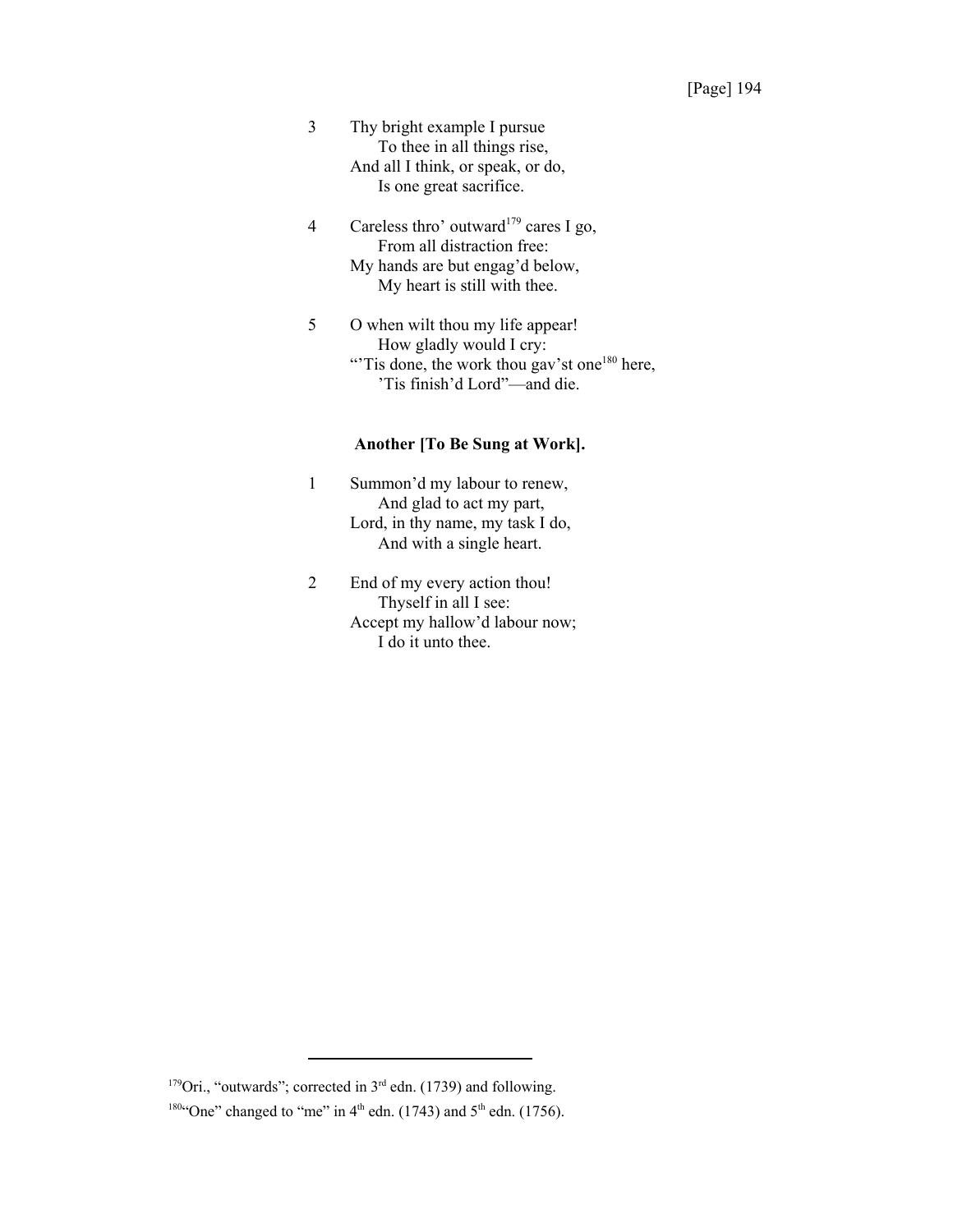- 3 Whate'er the Father views as thine, He views with gracious eyes. Jesus! This mean oblation join To thy great sacrifice.
- 4 Stampt with an infinite desert My work he then shall own; Well-pleas'd in me, when mine thou art, And I his favourite son!

### **God with Us. From the German.**<sup>181</sup>

- 1 Eternal depth of love divine In Jesus, God-with-us, display'd, How bright thy beaming glories shine! How wide thy healing streams are spread! With whom dost thou delight to dwell? Sinners, a vile, a thankless race. O God! What tongue aright can tell How vast thy love, how great thy grace! 2 The dictates of thy sov'reign will
	- With joy our grateful hearts receive: All thy delight in us fulfill, Lo! All we are to thee we give. To thy sure love, thy tender care, Our flesh, soul, spirit we resign; O! Fix thy sacred presence there, And seal th' abode for ever thine.

<sup>181</sup>Source: Nikolaus Ludwig von Zinzendorf, ed. *Das Gesang-Buch der Gemeine in Herrn-Huth* (Halle: Wäysenhaus, 1737), 11–12 (#11, by Zinzendorf).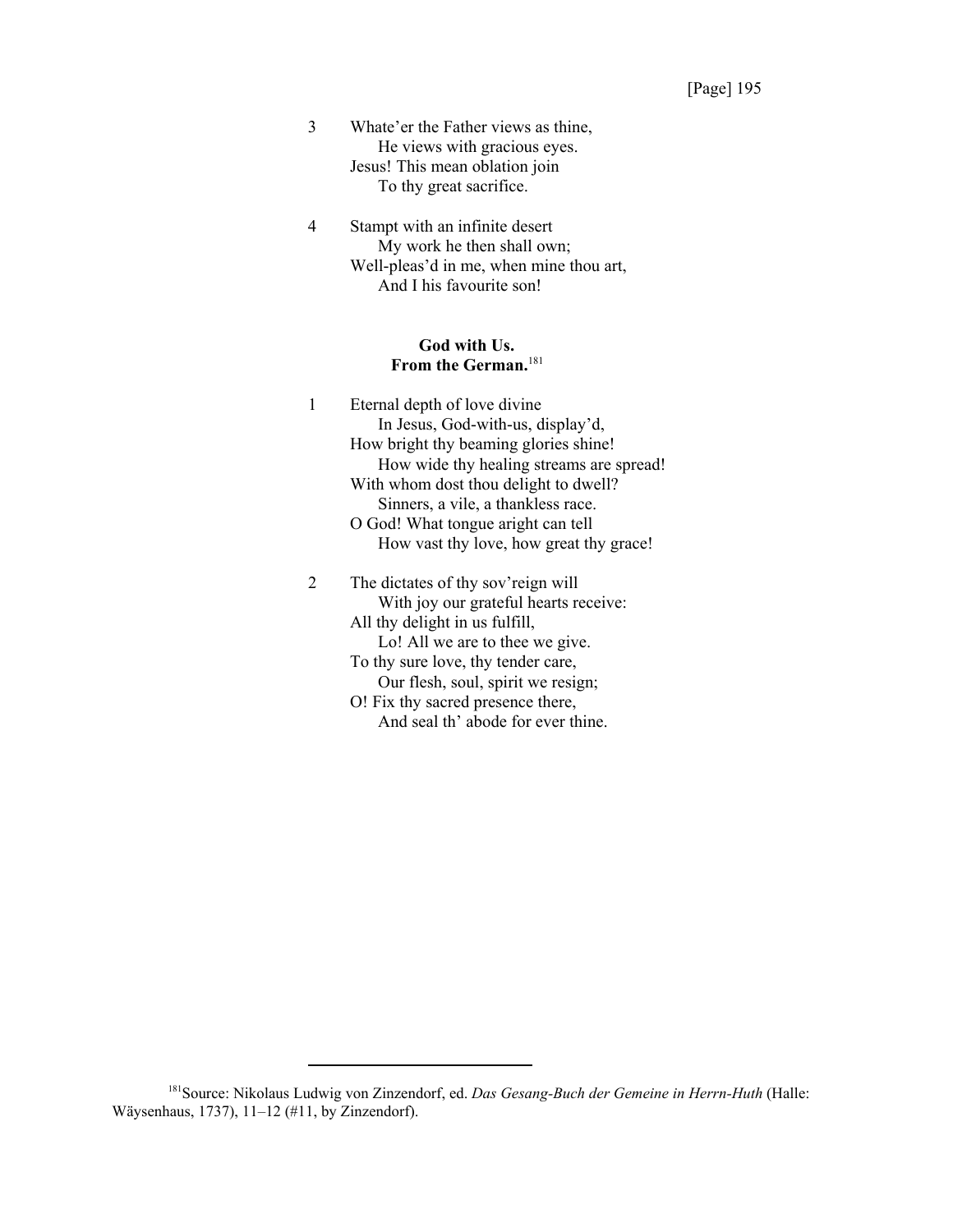3 O King of Glory, thy rich grace Our short desires surpasses far! Yea, ev'n our crimes, tho' numberless, Less num'rous than thy mercies are. Still on thee, Father, may we rest! Still may we pant thy Son to know! Thy Spirit still breathe into our breast, Fountain of peace and joy below!

4 Oft have we seen thy mighty pow'r Since from the world thou mad'st us free: Still may we praise thee more and more, Our hearts more firmly knit to thee! Still, Lord, thy saving health display, And arm our souls with heav'nly zeal: So, fearless shall we urge our way Thro' all the pow'rs of earth and hell!

# **God Our Portion. From the Spanish.**<sup>182</sup>

- 1 O God, my God, my all thou art; Ere shines the dawn of rising day Thy sov'reign light within my heart, Thy all-enliv'ning pow'r display.
- 2 For thee my thirsty soul does pant, While in this desert land I live: And hungry as I am and faint Thy love alone can comfort give.

<sup>182</sup>Source: Daniel Israel Lopez Laguna, ed., *Espejo fiel de vidas que contiene los Psalmos de David en verso obra devota* (London: Con licencia de los Señores del Mahamad, y aprovacion del Señor Haham, 1720), 116. Translation by John Wesley. First appeared in *CPH* (1738), 6–7.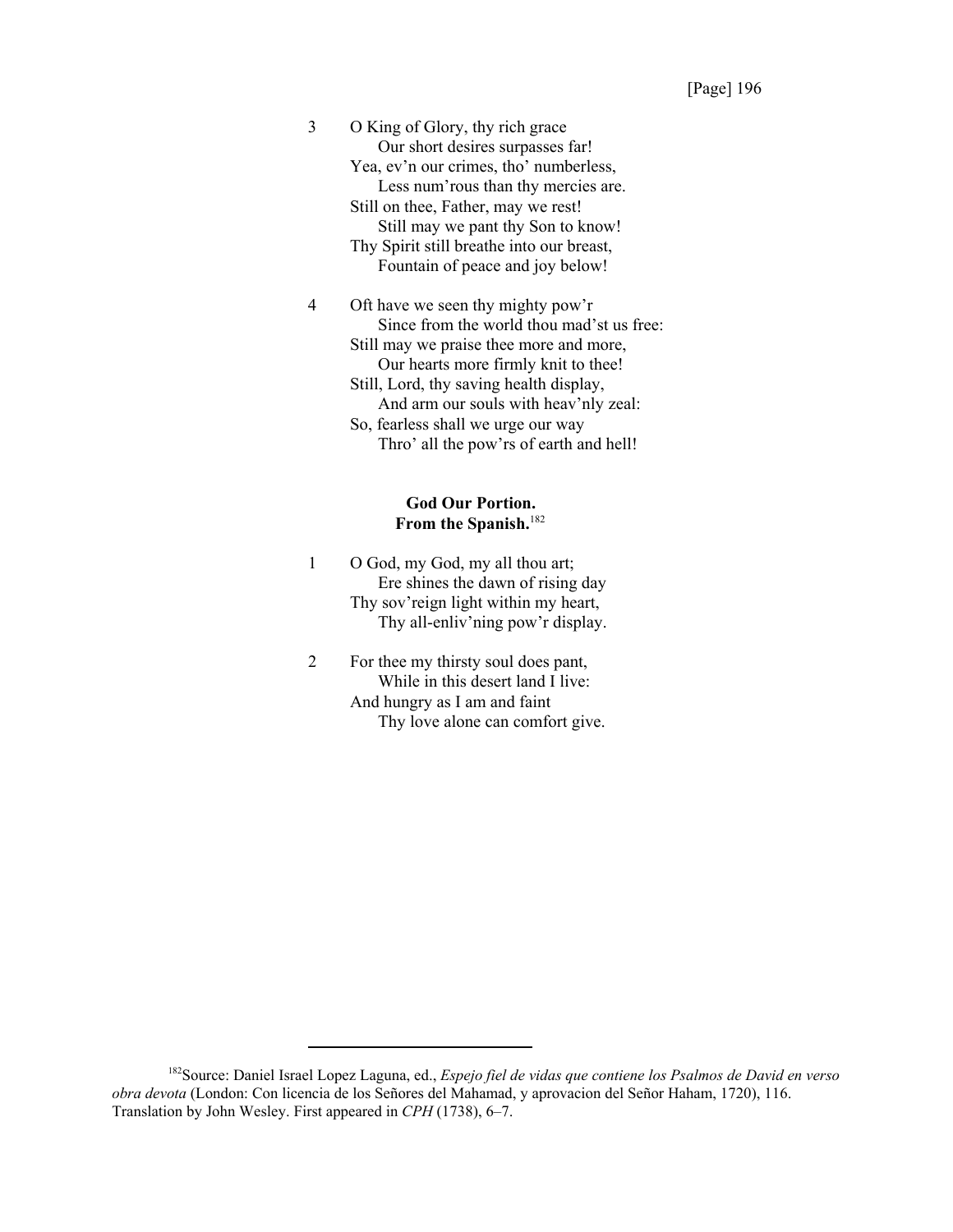- 3 In a dry land behold I place My whole desire on thee, O Lord: And more I joy to gain thy grace Than all earth's treasures can afford.
- 4 In holiness within thy gates Of old oft have I sought for thee! Again my longing spirit waits That fulness of delight to see.
- 5 More dear than life itself thy love My heart and tongue shall still employ, And to declare thy praise will prove My peace, my glory, and my joy.
- 6 In blessing thee with grateful songs My happy life shall glide away; The praise that to thy name belongs Hourly with lifted hands I'll pay.
- 7 Abundant sweetness, while I sing Thy love, my ravish'd soul o'erflows, Secure in thee, my God and King, Of glory that no period knows.
- 8 Thy name, O Lord, upon my bed Dwells on my lips, and fires my thought, With trembling awe in midnight shade, I muse on all thy hands have wrought.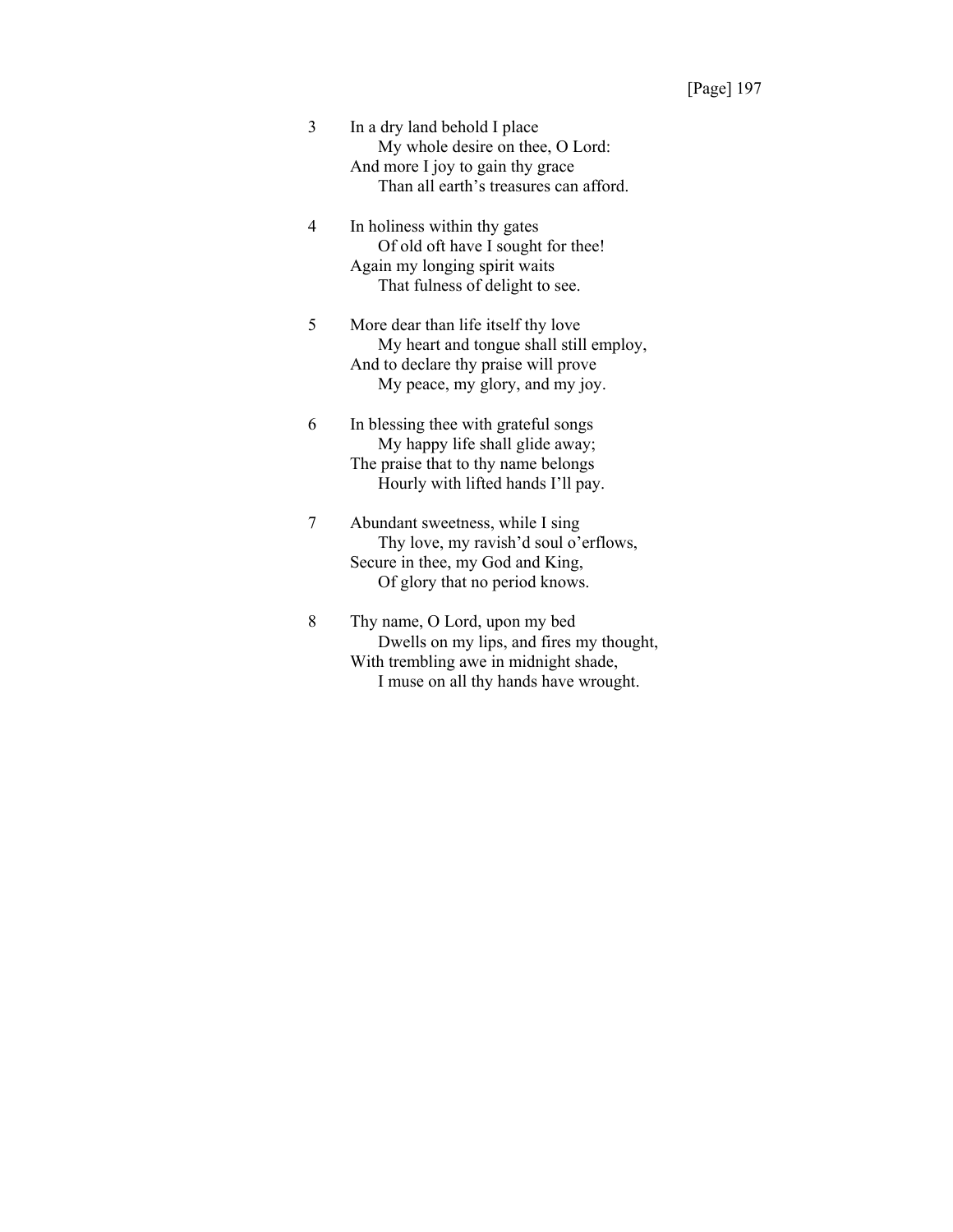- 9 In all I do I feel thy aid; Therefore thy greatness will I sing, O God, who bid'st my heart be glad Beneath the shadow of thy wing.
- 10 My soul draws nigh, and cleaves to thee; Then let or earth or hell assail, Thy mighty hand shall set me free, For whom thou sav'st, he ne'er shall fail.

# **Gratitude for Our Conversion. From the German.**<sup>183</sup>

- 1 Thee will I love, my strength, my tower, Thee will I love, my joy, my crown, Thee will I love with all my power, In all my works and thee alone! Thee will I love till the pure fire Fill my whole soul with chaste desire.
- 2 Ah! Why did I so late thee know, Thee, lovelier than the sons of men! Ah! Why did I no sooner go To thee, the only ease in pain! Asham'd I sigh, and inly mourn That I so late to thee did turn.

<sup>183</sup>Source: Nikolaus Ludwig von Zinzendorf, ed. *Das Gesang-Buch der Gemeine in Herrn-Huth* (Halle: Wäysenhaus, 1737), 540–41 (#610, by Johann Scheffler).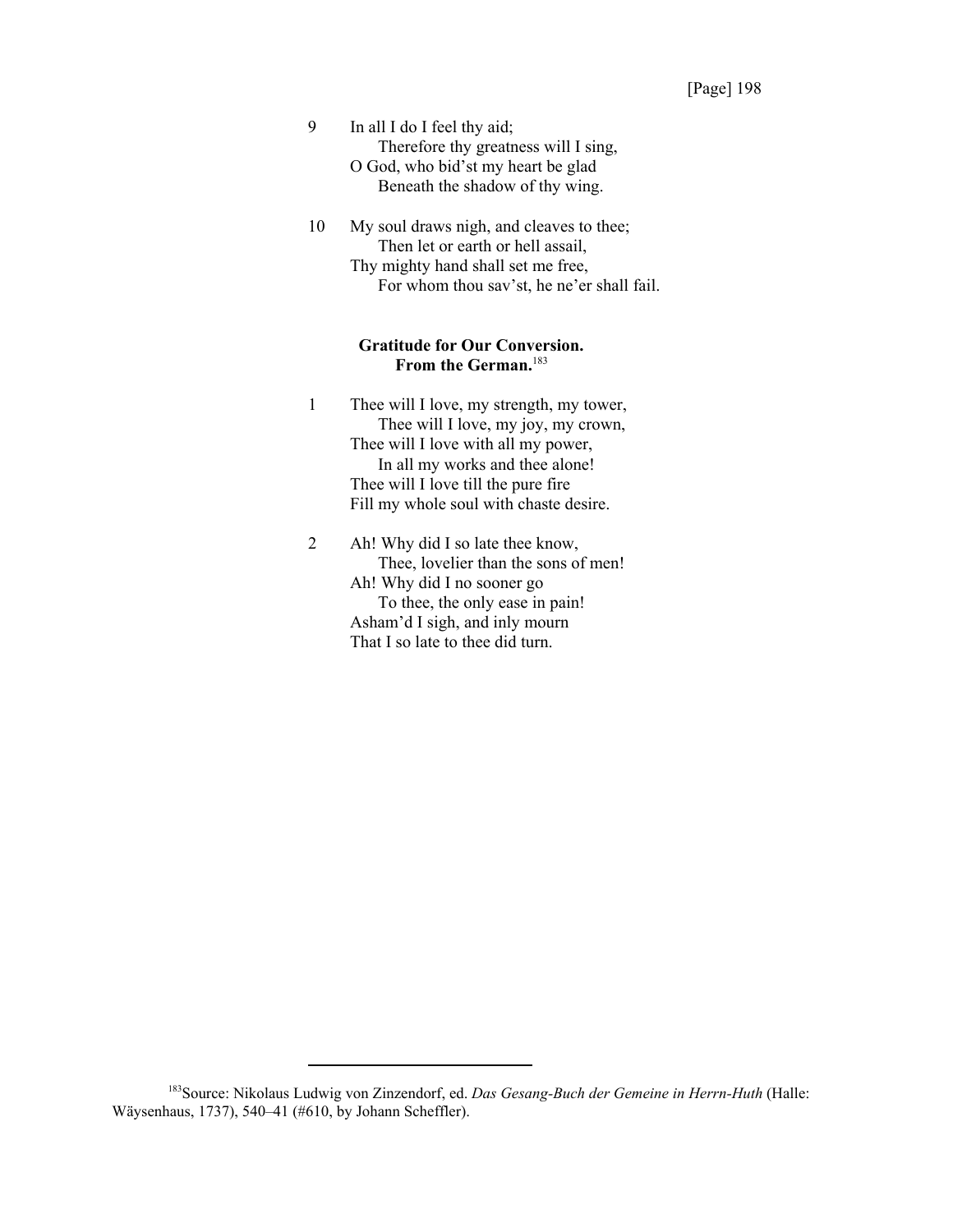3 In darkness willingly I stray'd; I sought thee, yet from thee I rov'd: For wide my wandring thoughts were spread, Thy creatures more than thee I lov'd. And now, if more at length I see, 'Tis thro' thy light, and comes from thee.

4 I thank thee, uncreated Sun, That thy bright beams on me have shin'd: I thank thee, who hast overthrown My foes, and heal'd my wounded mind. I thank thee, whose enliv'ning voice Bids my freed<sup>184</sup> heart in thee rejoice.

5 Uphold me in the doubtful race, Nor suffer me again to stray: Strengthen my feet, with steady pace Still to press forward in thy way. My soul and flesh, O Lord, of might, Fill, satiate with thy heav'nly light.

6 Give to my eyes refreshing tears, Give to my heart chaste, hallow'd fires, Give to my soul with filial fears The love that all heav'n's host inspires: "That all my pow'rs with all their might In thy sole glory may unite."

7 Thee will I love, my joy, my crown! Thee will I love, my Lord, my God!

 $184$ "Freed" changed to "free" in  $3<sup>rd</sup>$  edn. (1739) only.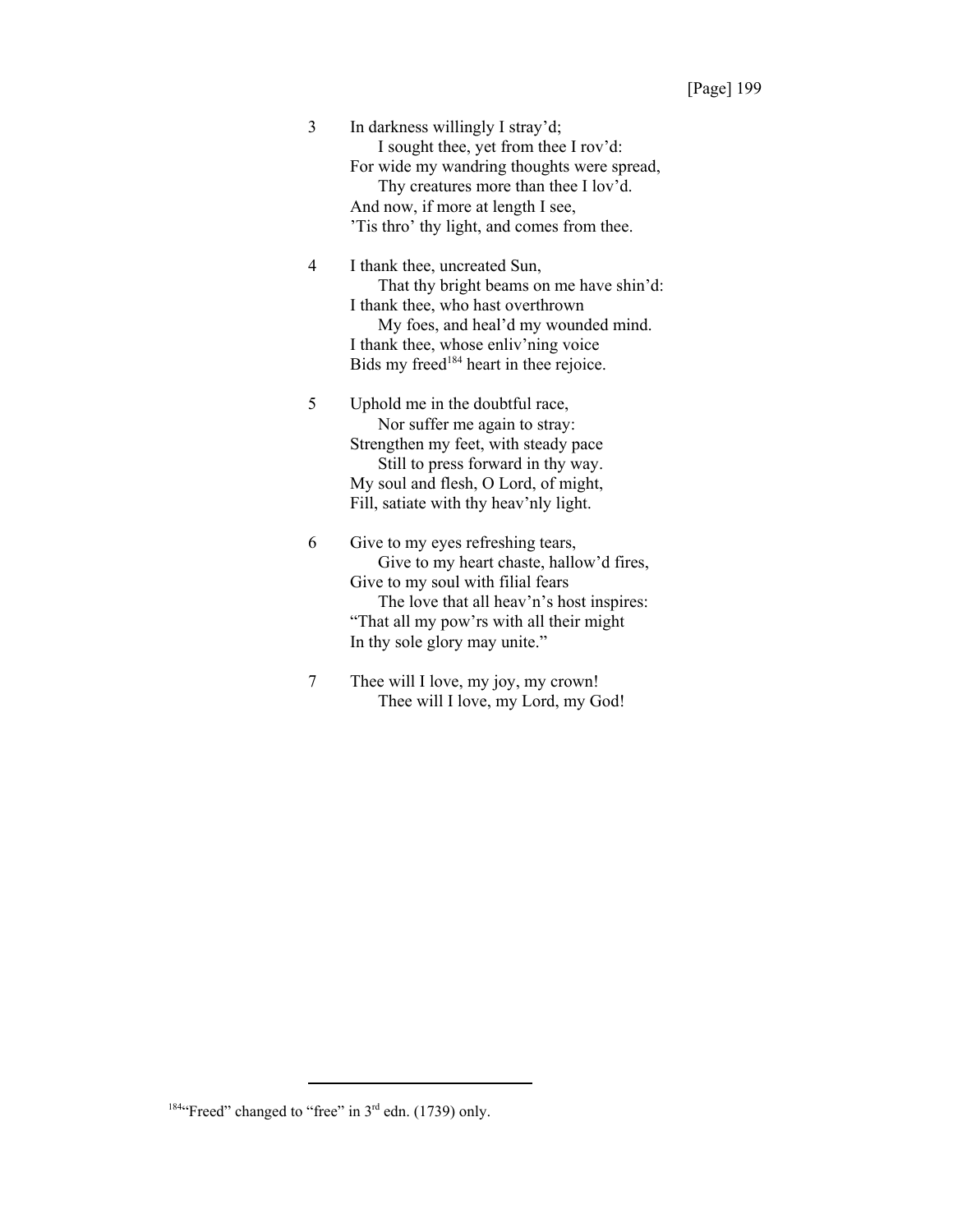Thee will I love, beneath thy frown Or smile, thy scepter or thy rod. What tho' my flesh and heart decay? Thee shall I love in endless day!

# **Boldness in the Gospel. From the Same [German].**<sup>185</sup>

- 1 Shall I, for fear of feeble man, Thy Spirit's course in me restrain? Or undismay'd, in deed and word Be a true witness to my Lord?
- 2 Aw'd by a mortal's frown, shall I Conceal the word of God most high? How then before thee shall I dare To stand, or how thy anger bear?
- 3 Shall I, to sooth th' unholy throng Soften thy truths, and smooth my tongue? To gain earth's gilded toys, or flee The cross, endur'd, my God, by thee?
- 4 What then is he, whose scorn I dread? Whose wrath or hate makes me afraid? A man! An heir of death, a slave To sin! A bubble on the wave!

<sup>185</sup>Source: Nikolaus Ludwig von Zinzendorf, ed. *Das Gesang-Buch der Gemeine in Herrn-Huth* (Halle: Wäysenhaus, 1737), 152–53 (#162, by Johann Joseph Winckler). First appeared in *CPH* (1738), 65–66.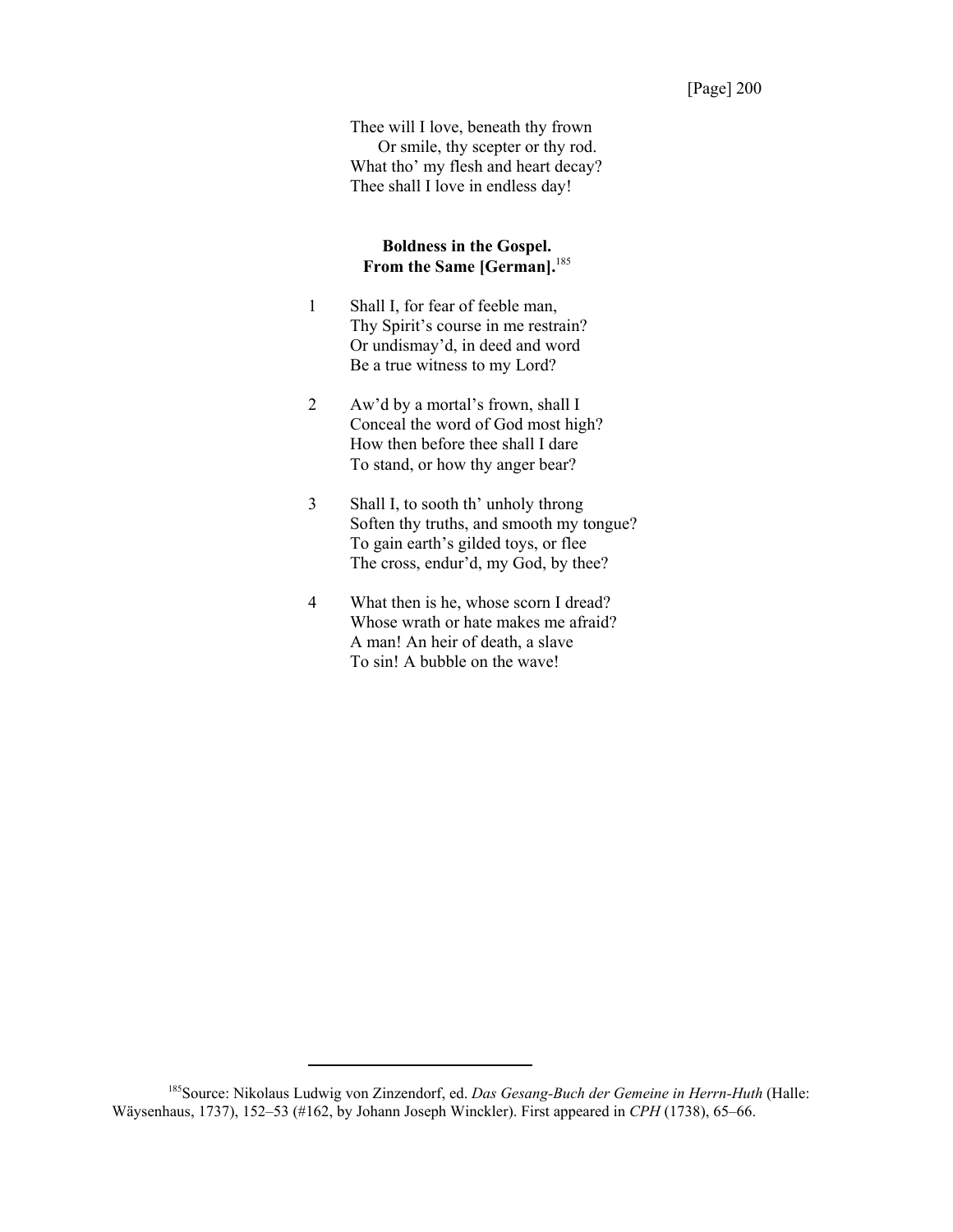- 5 Yea let man rage! Since thou wilt spread Thy shadowing wings around my head: Since in all pain thy tender love Will still my sweet refreshment prove.
- 6 Saviour of men! Thy searching eye Does all my inmost thoughts<sup>186</sup> descry: Doth ought on earth my wishes raise; Or the world's favour,  $187$  or its praise?
- 7 The love of Christ does me constrain To seek the wandring souls of men: With cries, intreaties, tears, to save, To snatch them from the gaping grave.
- 8 For this let men revile my name, No cross I shun, I fear no shame: All hail, reproach, and welcome pain! Only thy terrors, Lord, restrain.
- 9 My life, my blood I here present; If for thy truth they may be spent, Fulfil thy sov'reign counsel, Lord! Thy will be done! Thy name ador'd!
- 10 Give me thy strength, O God of pow'r! Then let winds blow, or thunders roar, Thy faithful witness will I be— 'Tis fix'd! I can do all thro' thee!

<sup>&</sup>lt;sup>186"</sup>Thoughts" changed to "soul" in the  $5<sup>th</sup>$  edn. (1756).

<sup>&</sup>lt;sup>187</sup>"Favour" changed to "pleasures" in  $4<sup>th</sup>$  edn. (1743) and  $5<sup>th</sup>$  edn. (1756).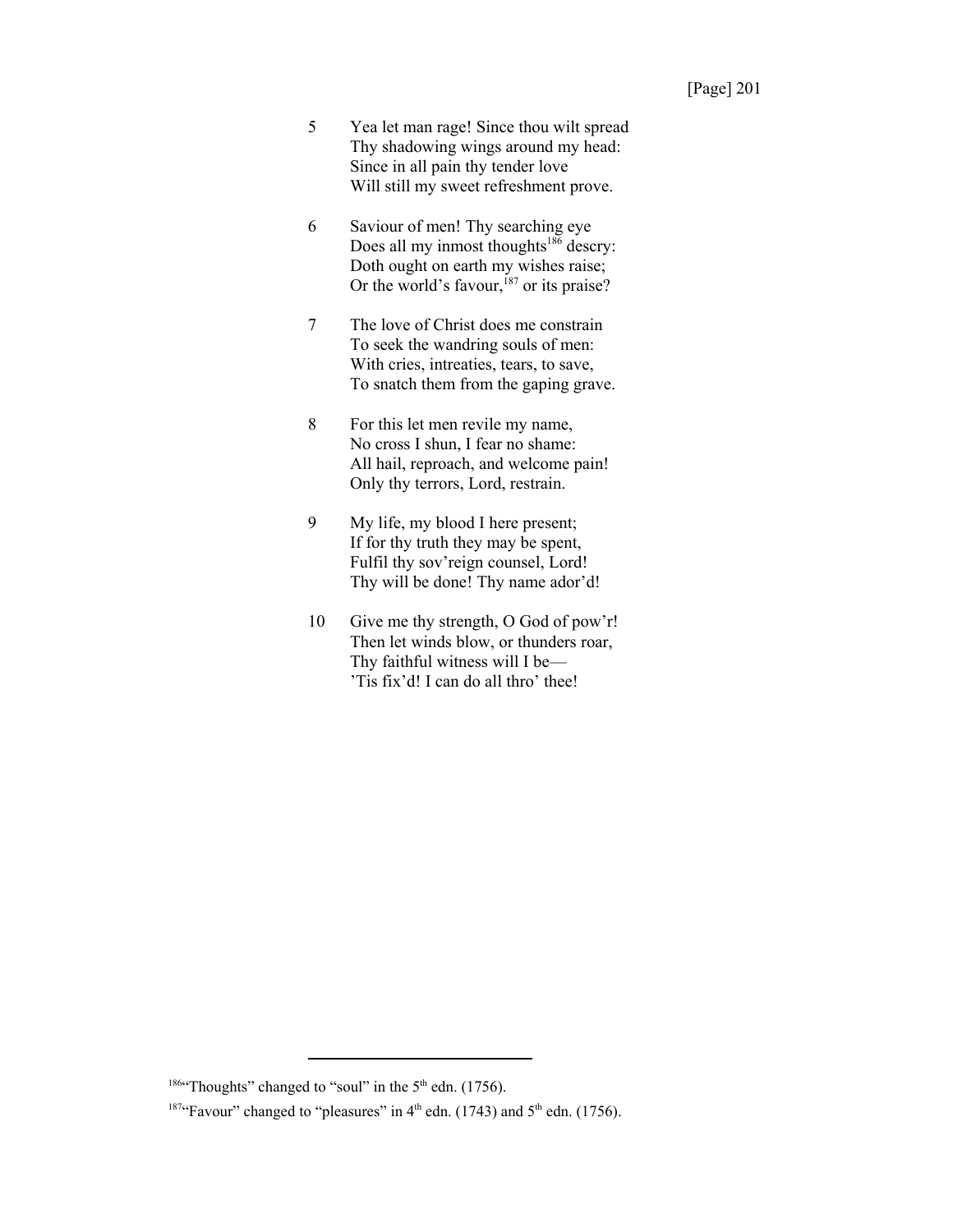# **Acts iv. 29.**<sup>188</sup>

| 1 | Captain of my salvation, hear!<br>Stir up thy strength and bow the skies<br>Be thou the God of battles near;<br>In all thy majesty arise!                    |
|---|--------------------------------------------------------------------------------------------------------------------------------------------------------------|
| 2 | The day, the dreadful day's at hand!<br>In battle cover thou my head:<br>Past is thy word: I here demand,<br>And confident expect thine aid.                 |
| 3 | Now arm me for the threatning fight<br>Now let thy power descend from high,<br>Triumphant in thy Spirit's might<br>So shall I every foe defy. <sup>189</sup> |
| 4 | I ask thy help; by thee sent forth<br>Thy glorious gospel to proclaim,<br>Be thou my mouth, and shake the earth,<br>And spread by me thy awful name.         |
| 5 | Steel me to shame, reproach, disgrace,<br>Arm me with all thy armour now,<br>Set like a flint my steady face,                                                |

Harden to adamant my brow.

188Also published in George Whitefield's *Continuation of the Reverend Mr. Whitefield's Journal, from His Arrival at London to His Departure from thence on his Way to Georgia* (London: James Hutton, 1739), 114–15.

<sup>189</sup>"Defy" changed to "despise" in  $3<sup>rd</sup>$  edn. (1739) only.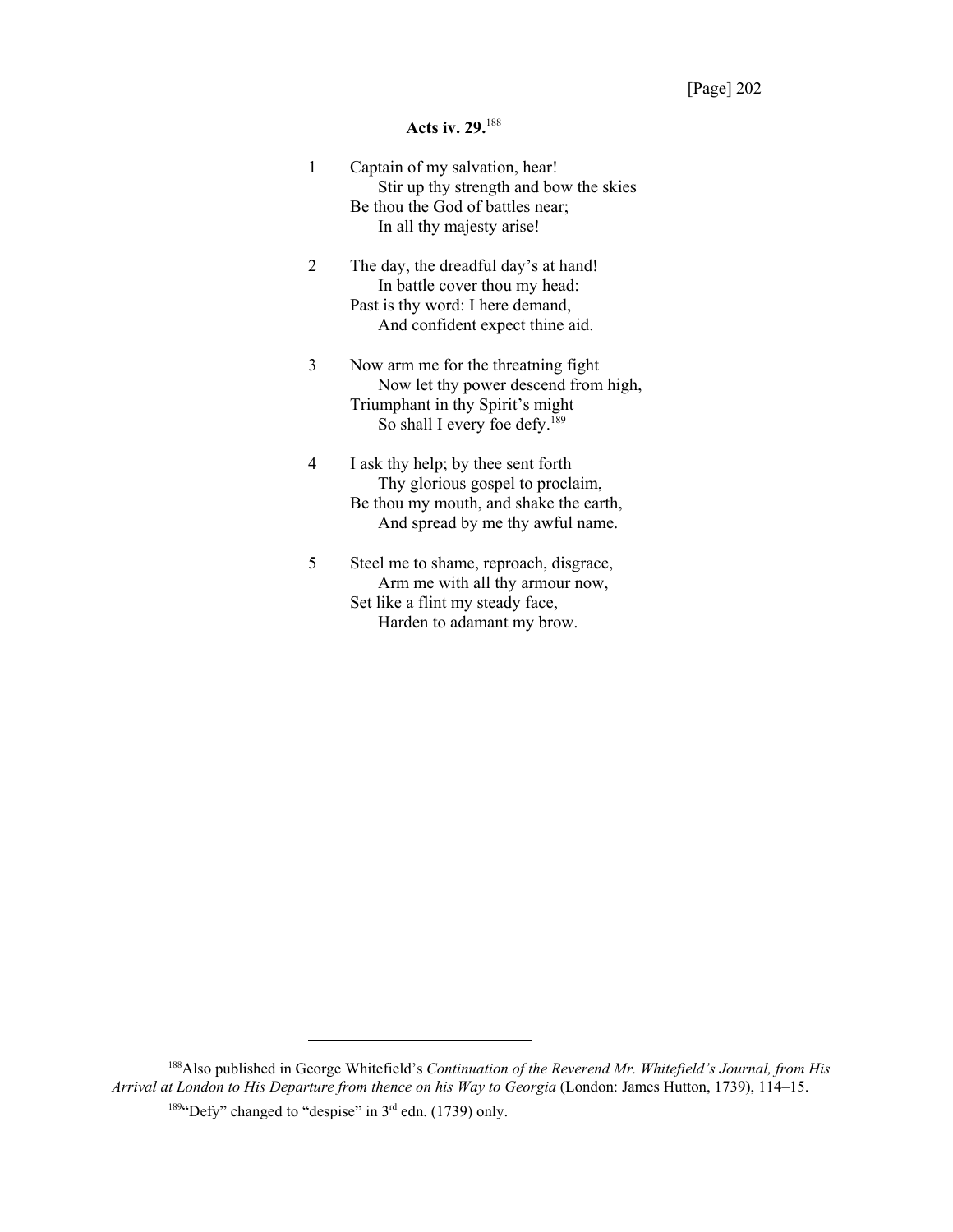- 6 Bold may I wax, exceeding bold My high commission to perform, Nor shrink thy harshest truths t' unfold, But more than meet the gathering storm.
- 7 Adverse to earth's rebellious throng, Still may I turn my fearless face, Stand as an iron pillar strong, And stedfast as a wall of brass.
- 8 Give me thy might, thou God of power; Then let or men or fiends assail! Strong in thy strength, I'll stand a tower Impregnable to earth or hell.

# **Congratulation to a Friend, Upon Believing in Christ.**

- 1 What morn on thee with sweeter ray, Or brighter lustre e'er hath shin'd? Be blest the memorable day That gave thee Jesus Christ to find! Gave thee to taste his perfect<sup>190</sup> grace, From death to life in him to pass!
- 2 O how diversify'd the scene, Since first that heart began to beat!

<sup>&</sup>lt;sup>190</sup>"Perfect" changed to "pard'ning" in  $4<sup>th</sup>$  edn. (1743) and  $5<sup>th</sup>$  edn. (1756).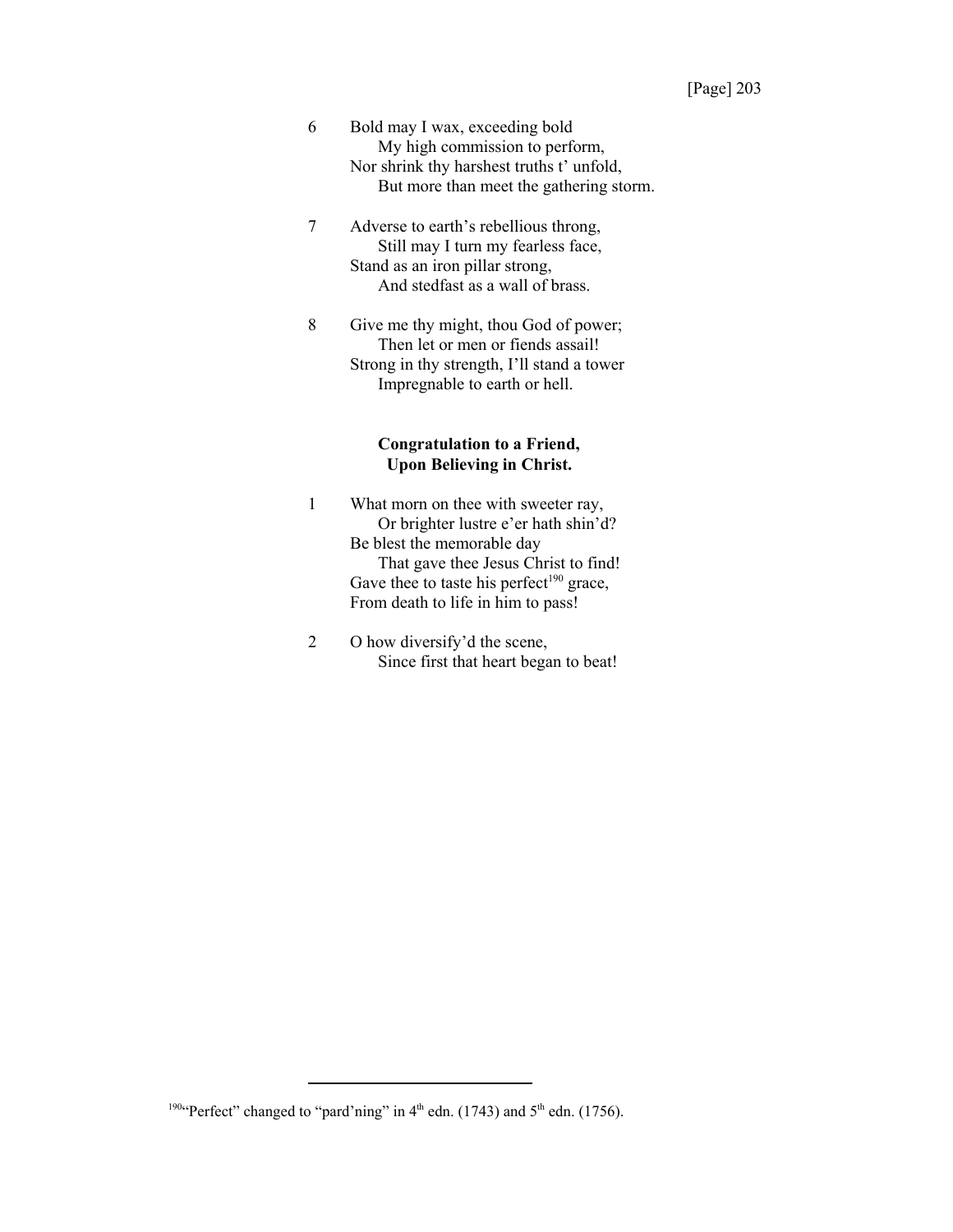Evil and few thy days have been: In suff'ring, and in comfort, great, Oft hast thou groan'd beneath thy load, And sunk—into the arms of God!

3 Long did all hell its pow'rs engage, And fill'd thy darken'd soul with fears: Baffled at length the dragon's rage, At length th' attoning blood appears: Thy light is come, thy mourning's o'er, Look up; for thou shalt weep no more!

4 Blest be the name that sets thee free, The name that sure salvation brings! The Sun of righteousness on thee Has rose with healing in his wings. Away let grief and sighing flee; Jesus has died for thee—for thee!

5 And will he now forsake his own, Or lose the purchase of his blood? No! For he looks with pity down, He watches over thee for good; Gracious he eyes thee from above, And guards and feeds thee with his love.

6 Since thou wast precious in his sight, How highly favour'd hast thou been! Upborn by faith to glory's height, The Saviour-God thine eyes have seen, Thy heart has felt its sins forgiv'n, And tastes anticipated heav'n.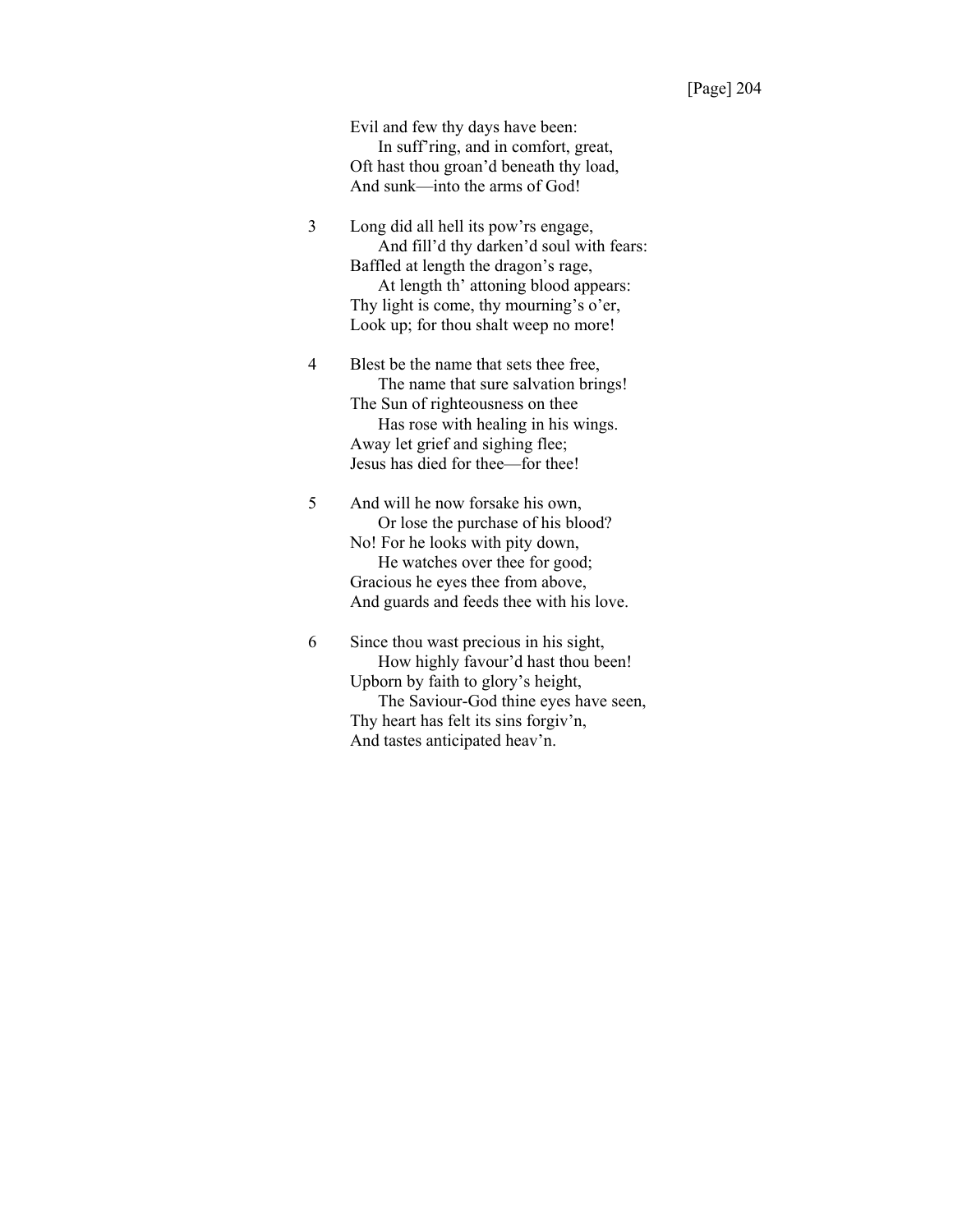7 Still may his love thy fortress be And make thee still his darling care, Settle, confirm, and stablish thee, On eagle's wings thy spirit bear: Fill thee with heav'n, and ever shed<sup>191</sup> His choicest blessings on thy head.

8 Thus may he comfort thee below, Thus may he all his graces give: Him but in part thou here canst know: Yet here by faith submit to live; Help me to fight my passage thro', Nor seize thy heav'n, till I may too.

9 Or if the sov'reign wise decree First number thee among the blest, (The only good I'd envy thee) Translating to an earlier rest; Near in thy latest hour may I Instruct, and learn of thee, to die.

10 Mixt with the quires that hover round And all th' adverse pow'rs controul, Angel of peace may I be found To animate thy parting soul, Point out the crown, and smooth thy way To regions of eternal day.

11 Fir'd with the thought, I see thee now Triumphant meet the king of fears!

<sup>&</sup>lt;sup>191</sup>Changed to "Fill thee with heavenly joy, and shed" in  $4<sup>th</sup>$  edn. (1743) and  $5<sup>th</sup>$  edn. (1756).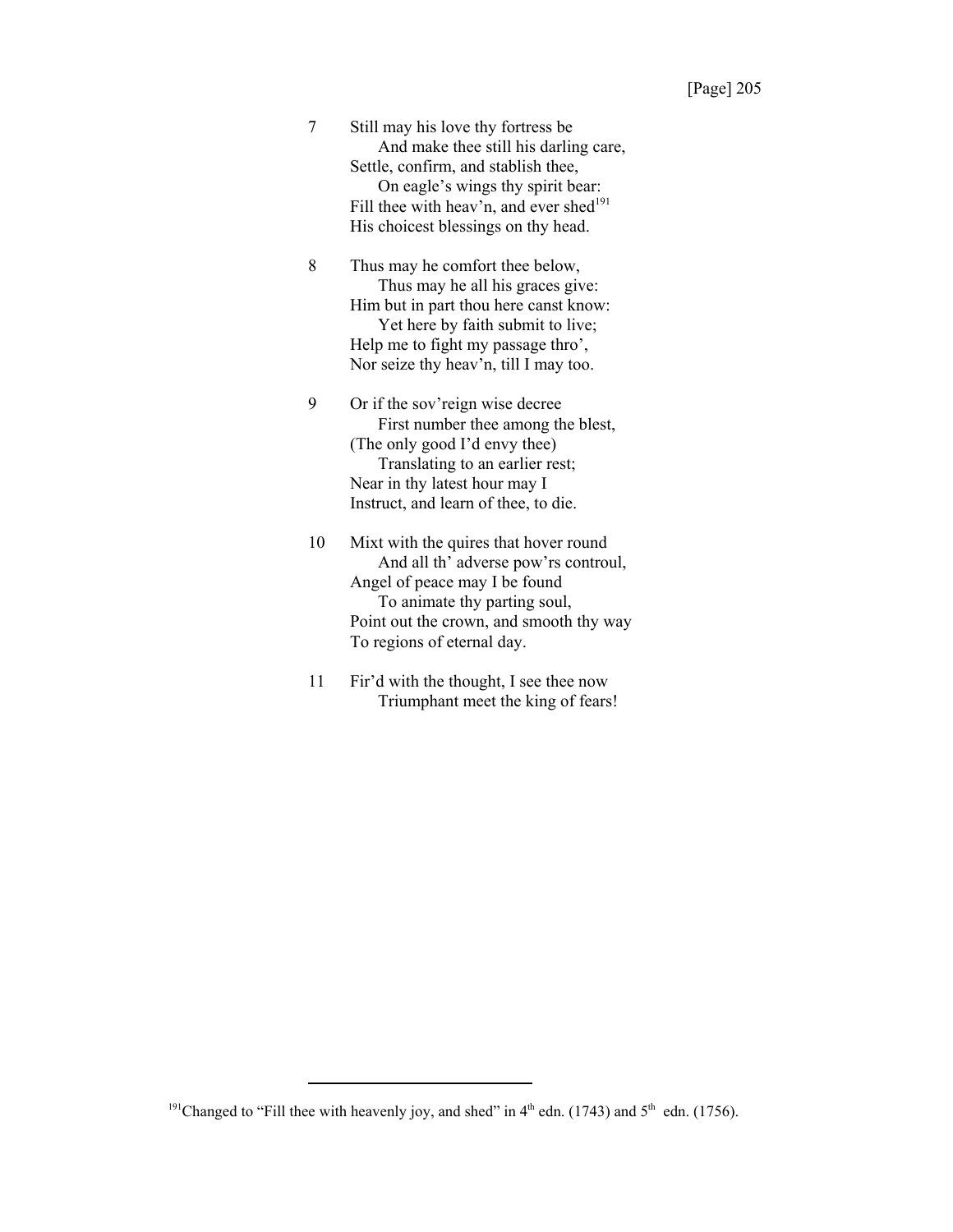Stedfast thy heart, serene thy brow; Divinely confident appears Thy mounting soul, and spreads abroad, And swells to be dissolv'd in God.

- 12 Is this the soul so late weigh'd down By cares and sins, by griefs and pains! Whither are all thy terrors gone? Jesus for thee the vict'ry gains; And death, and sin and Satan yield To faith's unconquerable shield.
- 13 Blest be the God, that calls thee home; Faithful to thee his mercies prove: Thro' death's dark vale he bids thee come, And more than conquer in $192$  his love; Robes thee in righteousness divine, And makes the crown of glory thine!

## **Hymn for Christmas-Day.**

- 1 Hark how all the welkin rings "Glory to the King of kings, $193$ Peace on earth, and mercy mild, God and sinners reconcil'd!"
- 2 Joyful all ye nations rise, Join the triumph of the skies, Universal nature say "Christ the Lord is born to day!"

<sup>&</sup>lt;sup>1924</sup>In" changed to "thro"" in  $5<sup>th</sup>$  edn. (1756).

<sup>193</sup>Opening lines changed by George Whitefield in *Hymns for Social Worship* (1753), p. 24, to: Hark! The herald angels sing

<sup>&</sup>quot;Glory to the new-born King!"

Whitefield introduced several other small changes throughout the hymn.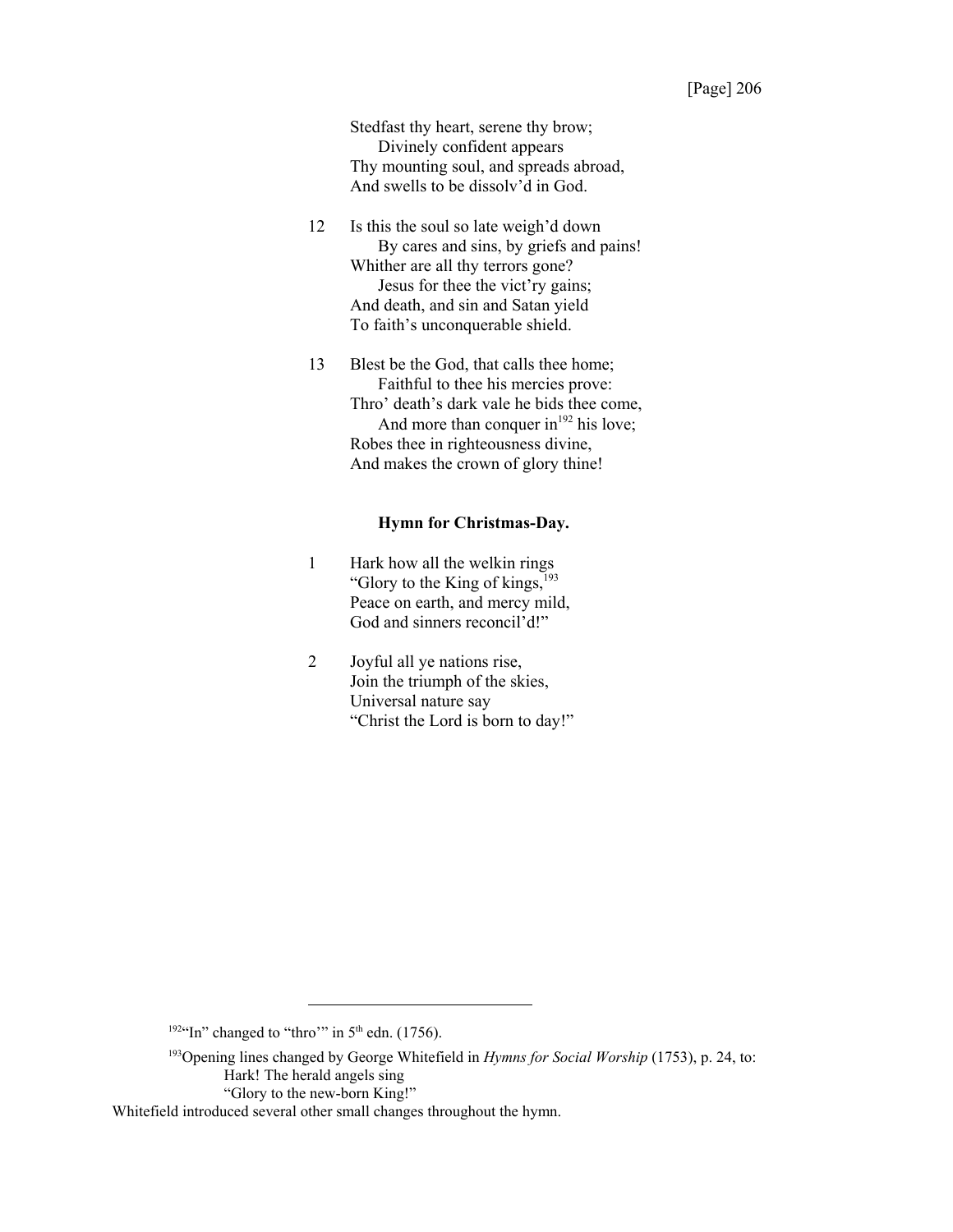- 3 Christ, by highest heav'n ador'd, Christ, the everlasting Lord, Late in time behold him come, Offspring of a virgin's womb.
- 4 Veil'd in flesh, the Godhead see, Hail th' incarnate deity! Pleas'd as man with men t' appear Jesus, our Immanuel here!
- 5 Hail the heav'nly<sup>194</sup> Prince of Peace! Hail the Sun of righteousness! Light and life to all he brings, Ris'n with healing in his wings.
- 6 Mild he lays his glory by, Born—that man no more may die, Born—to raise the sons of earth, Born—to give them second birth.
- 7 Come, desire of nations, come, Fix in us thy humble home, Rise, the woman's conqu'ring seed, Bruise in us the serpent's head.
- 8 Now display thy saving pow'r, Ruin'd nature now restore, Now in mystic union join Thine to ours, and ours to thine.

<sup>&</sup>lt;sup>194</sup>"Heav'nly" changed to "heaven-born" in  $2<sup>nd</sup>$  edn. (1739) and following.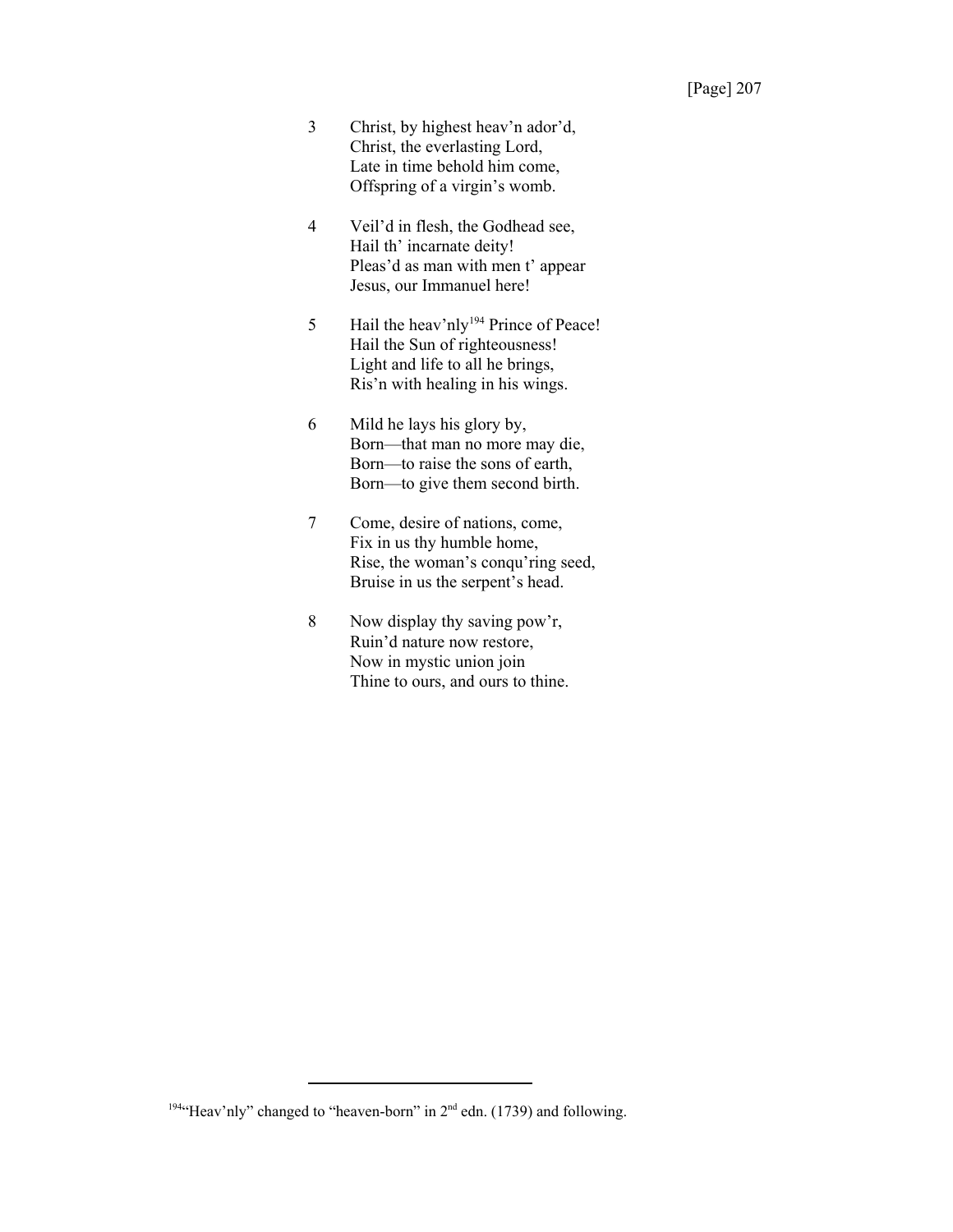- 9 Adam's likeness, Lord, efface, Stamp thy image in its place, Second Adam from above, Reinstate us in thy love.
- 10 Let us thee, tho' lost, regain, Thee, the life, the inner<sup>195</sup> man: O! To all thyself impart, Form'd in each believing heart.

# **Hymn for the Epiphany.**

- 1 Sons of men, behold from far, <sup>196</sup> Hail the long-expected star! Jacob's star that gilds the night, Guides bewilder'd nature right.
- 2 Fear not hence that ill should flow, Wars or pestilence below, Wars it bids and tumults cease, Ushering in the Prince of Peace.
- 3 Mild he shines on all beneath, Piercing thro' the shade of death, Scatt'ring error's wide-spread night, Kindling darkness into light.

<sup>&</sup>lt;sup>195</sup>"Inner" changed to "heav'nly" in  $4<sup>th</sup>$  edn. (1743) and  $5<sup>th</sup>$  edn. (1756).

<sup>&</sup>lt;sup>196</sup>Reads "behold him far" in *HSP* (1747).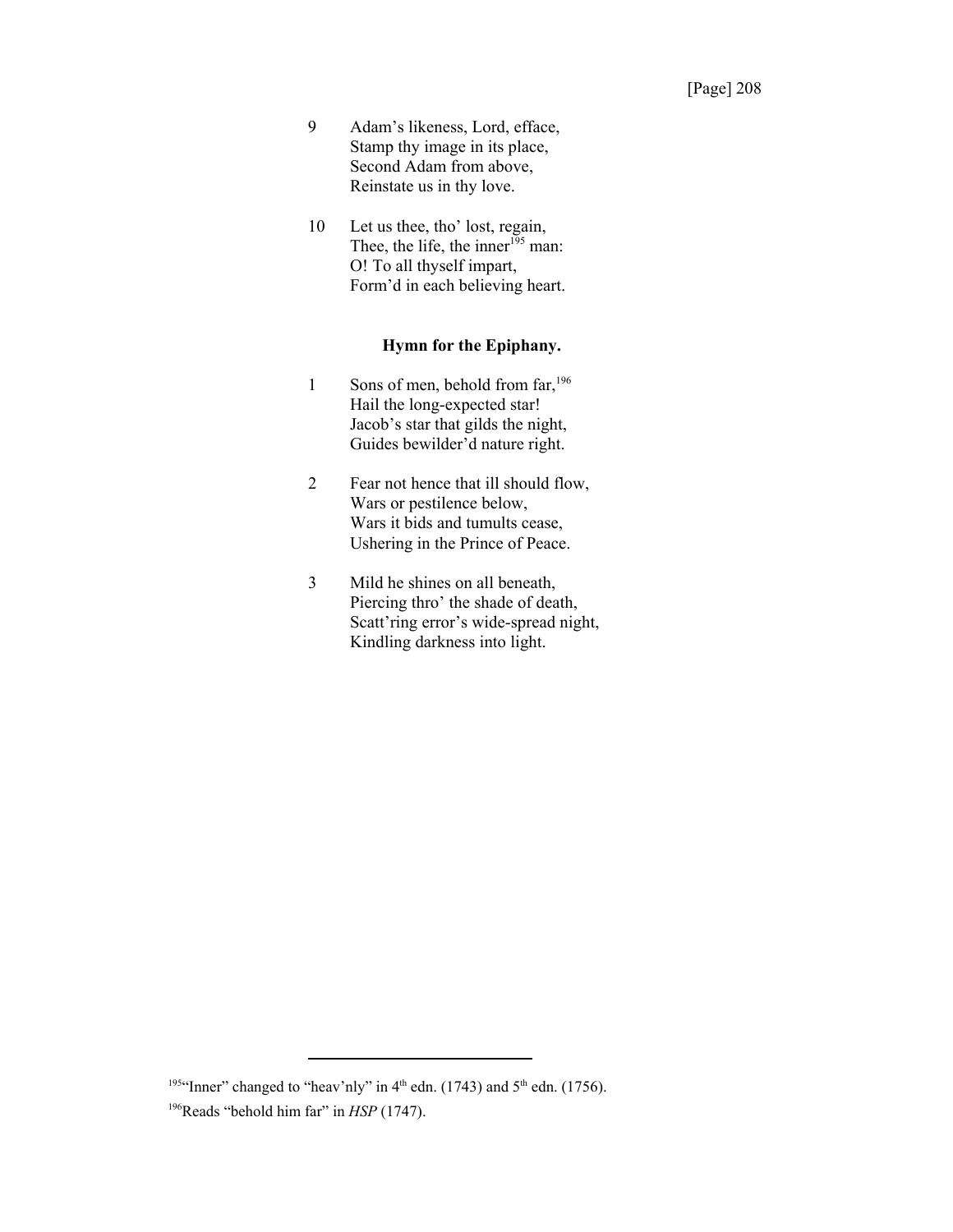- 4 Nations all, far off and near, Haste to see your God appear! Haste, for him your hearts prepare, Meet him manifested there!
- 5 There behold the Day-Spring rise, Pouring eye-sight on your eyes, God in his own light survey, Shining to the perfect day.
- 6 Sing, ye morning stars again, God descends on earth to reign, Deigns for man his life t' employ; Shout, ye sons of God, for joy!

# **Hymn for Easter-Day.**

- 1 "Christ the Lord is ris'n to day," Sons of men and angels say, Raise your joys and triumphs high, Sing ye heav'ns, and earth reply.
- 2 Love's redeeming work is done, Fought the fight, the battle won, Lo! Our sun's eclipse is o'er, Lo! He sets in blood no more.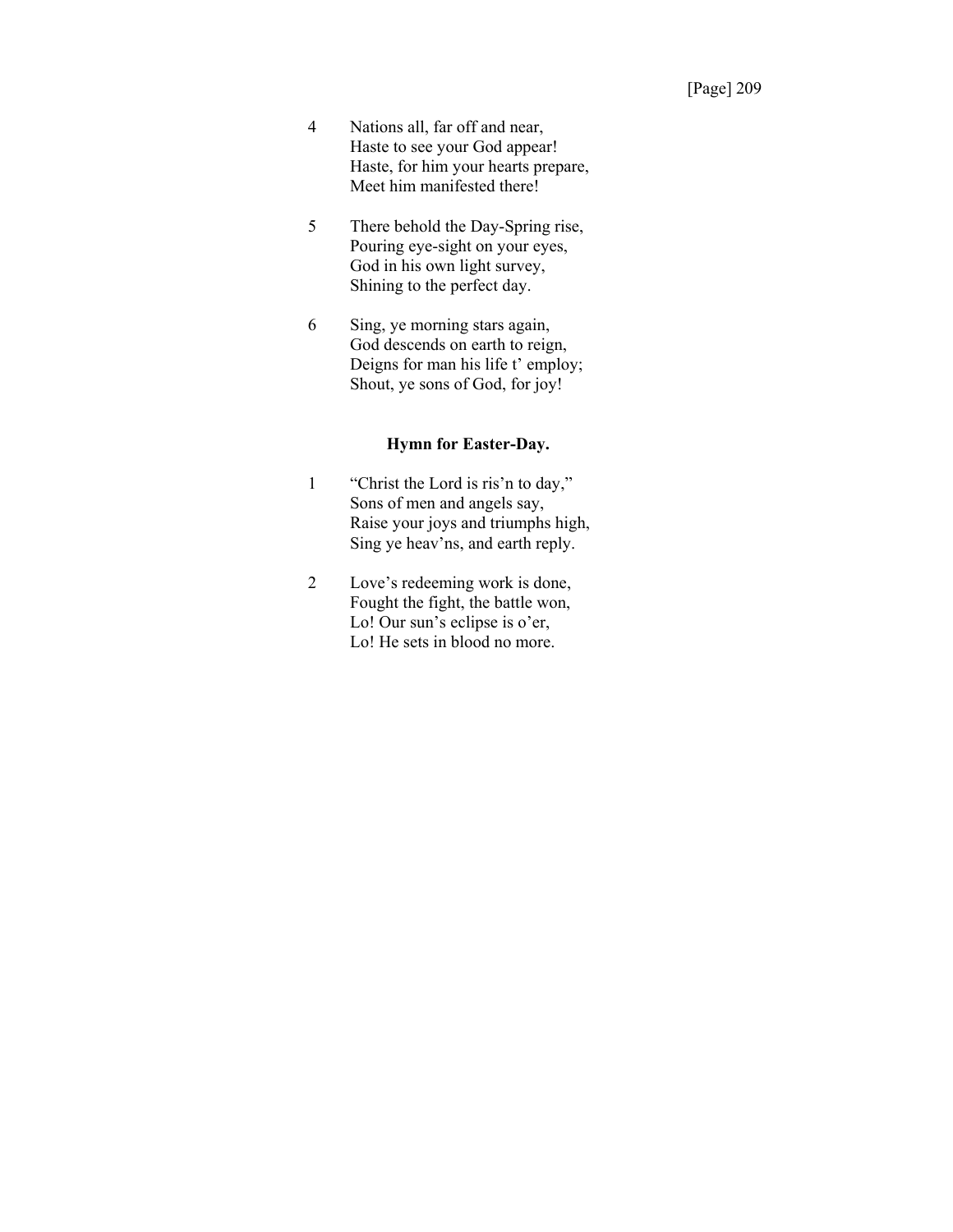- 3 Vain the stone, the watch, the seal; Christ has burst the gates of hell! Death in vain forbids his rise: Christ has open'd paradise!
- 4 Lives again our glorious King, Where, O death, is now thy sting? Dying once he all doth save,<sup>197</sup> Where thy victory, O grave?
- 5 Soar we now, where Christ has led? Following our exalted head, Made like him, like him we rise, Ours the cross—the grave—the skies!
- 6 What tho' once we perish'd all, Partners in our parent's fall? Second life we all receive, In our heav'nly Adam live.
- 7 Ris'n with him, we upward move, Still we seek the things above, Still pursue, and kiss the Son Seated on his Father's throne;
- 8 Scarce on earth a thought bestow, Dead to all we leave below, Heav'n our aim, and lov'd abode, Hid our life with Christ in God!

<sup>&</sup>lt;sup>197</sup>Changed to "Once he died our souls to save" in 4<sup>th</sup> edn. (1743) and 5<sup>th</sup> edn. (1756).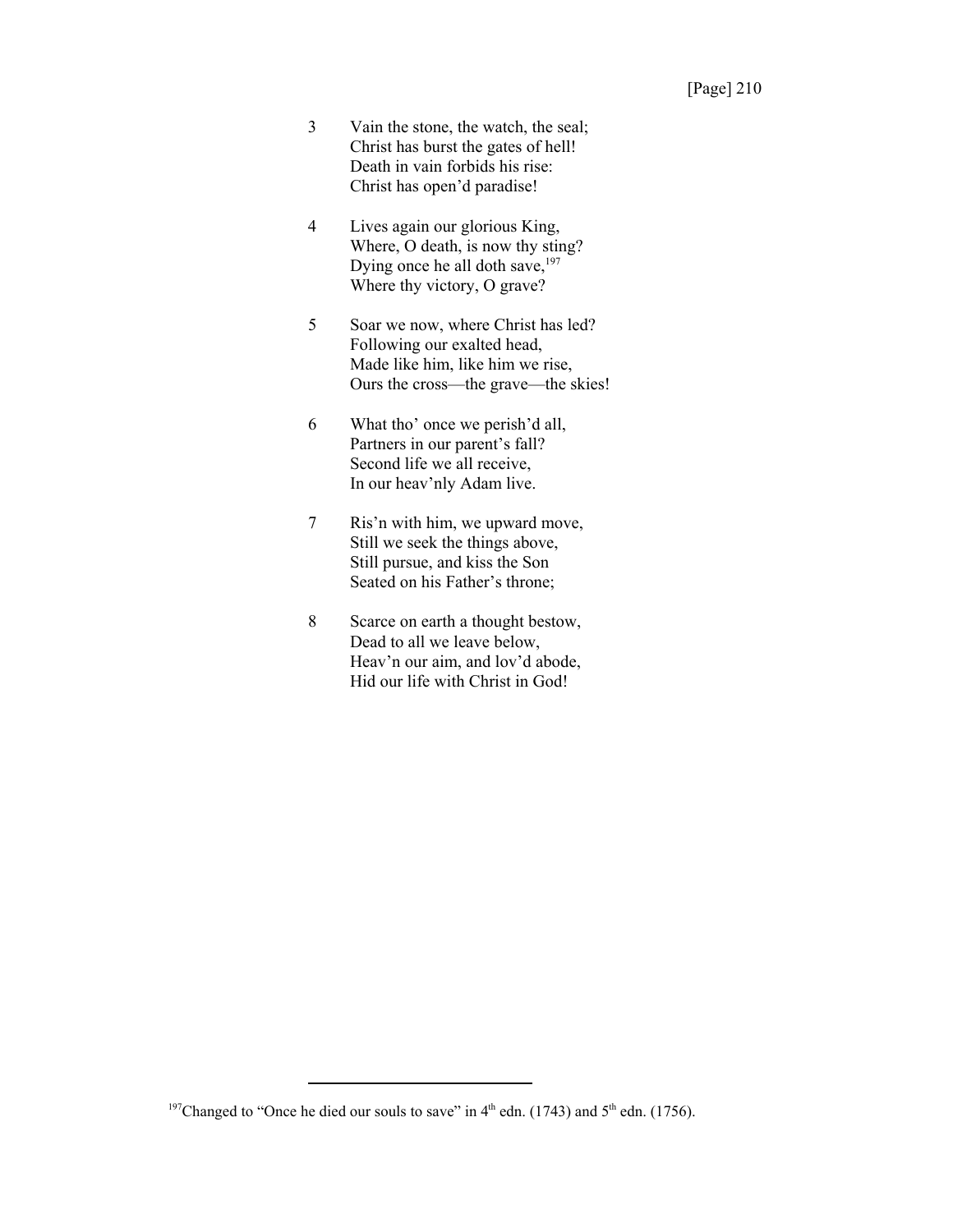- 9 Hid; till Christ our life appear, Glorious in his members here: Join'd to him, we then shall shine All immortal, all divine!
- 10 Hail the Lord of earth and heav'n! Praise to thee by both be giv'n: Thee we greet triumphant now; Hail the resurrection thou!
- 11 King of Glory, soul of bliss, Everlasting life is this, Thee to know, thy pow'r to prove, Thus to sing, and thus to love!

# **Hymn for Ascension-Day.**

- 1 Hail the day that sees him rise, Ravish'd from our wishful eyes; Christ awhile to mortals giv'n, Re-ascends his native heav'n!
- 2 There the pompous triumph waits, "Lift your heads, eternal gates, Wide unfold the radiant scene, Take the King of Glory in!"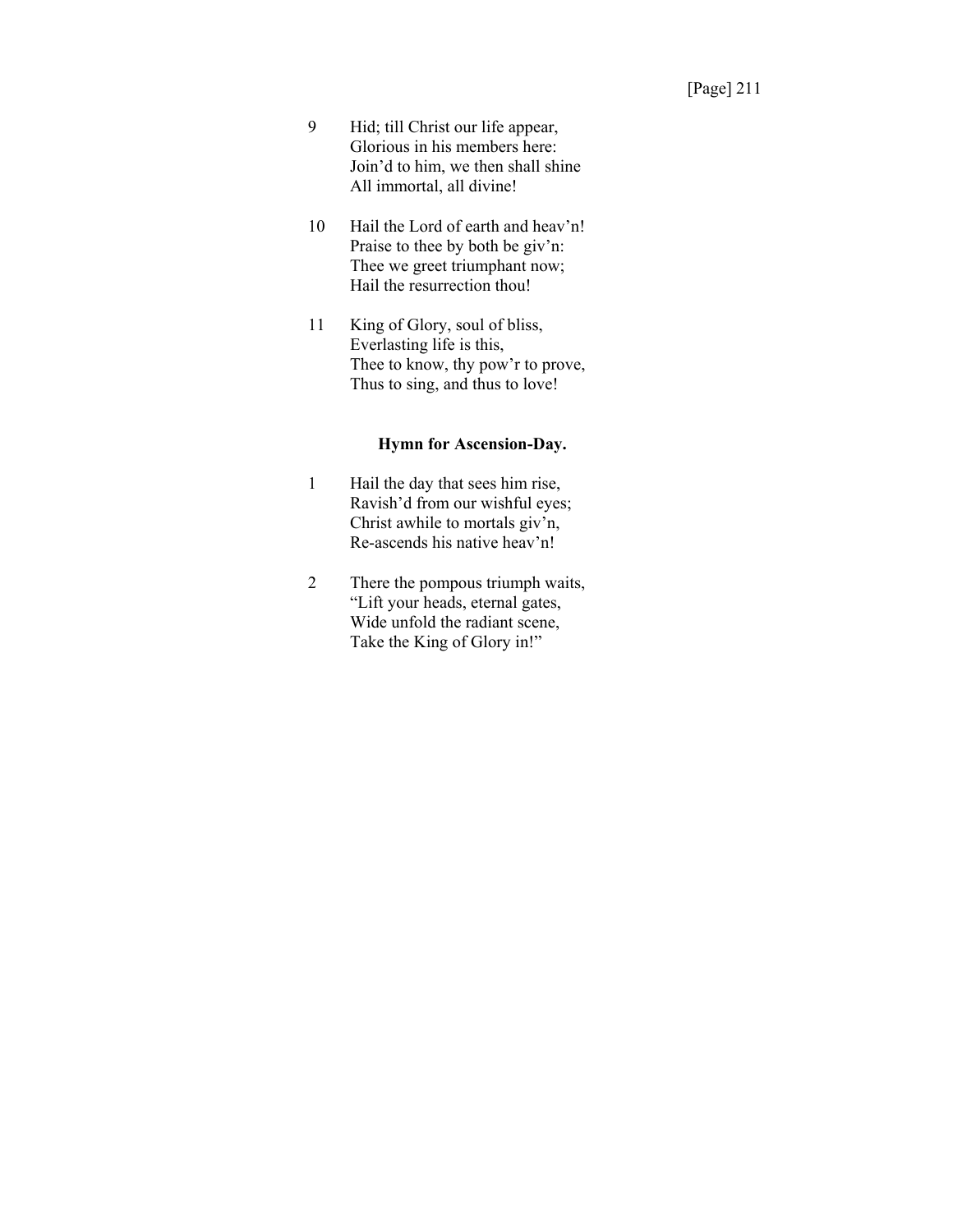- 3 Circled round with angel powers, Their triumphant Lord, and ours, Conqueror over death and sin, Take the King of Glory in!
- 4 Him tho' highest heaven receives, Still he loves the earth he leaves; Tho' returning to his throne, Still he calls mankind his own.
- 5 See! He lifts his hands above! See! He shews the prints of love! Hark! His gracious lips bestow Blessings on his church below!
- 6 Still for us his death he pleads; Prevalent, he intercedes; Near himself prepares our place, Harbinger of human race.
- 7 Master, (will we ever say) Taken from our head to-day; See thy faithful servants, see! Ever gazing up to thee.
- 8 Grant, tho' parted from our sight, High above yon azure height, Grant our hearts may thither rise, Following thee beyond the skies.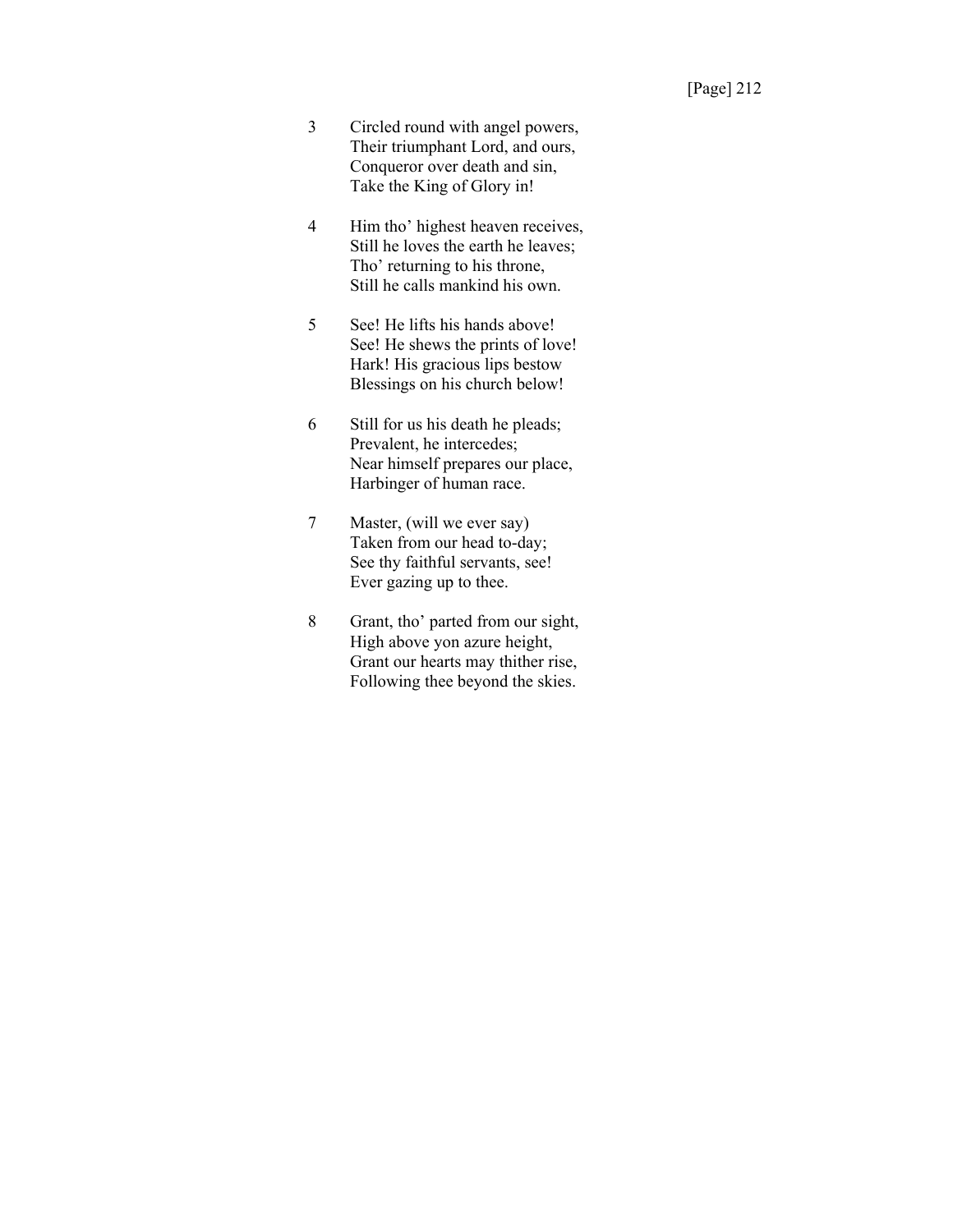- 9 Ever upward let us move, Wafted on the wings of love, Looking when our Lord shall come, Longing, gasping after home.
- 10 There we shall with thee remain, Partners of thy endless reign, There thy face unclouded see, Find our heav'n of heav'ns in thee!

# **Hymn for Whitsunday.**<sup>198</sup>

- 1 Granted is the Saviour's prayer, Sent the gracious Comforter; Promise of our parting Lord, Jesus to his heav'n restor'd:
- 2 Christ; who now gone up on high, Captive leads captivity, While his foes from him receive Grace, that God with man may live.
- 3 God, the everlasting God, Makes with mortals his abode, Whom the heavens cannot contain, He vouchsafes to dwell in $199}$  man.

<sup>198</sup>Charles records singing this hymn in his *MS Journal* as early as May 24, 1738. <sup>199</sup>"In" changed to "with" in  $4<sup>th</sup>$  edn. (1743) and  $5<sup>th</sup>$  edn. (1756).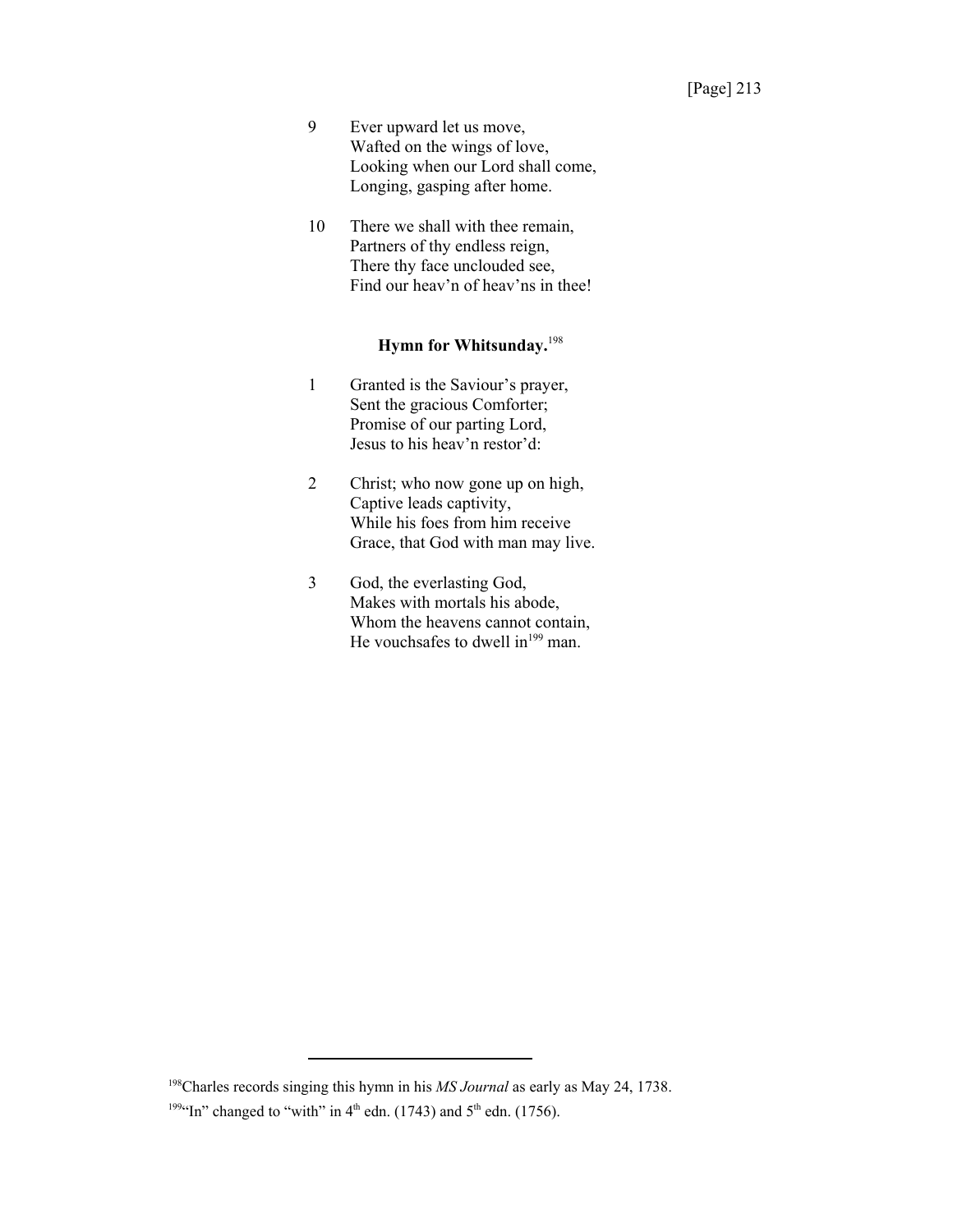- 4 Never will he thence depart, Inmate of an humble heart; Carrying on his work within, Striving till he cast out sin.
- 5 There he helps our feeble moans, Deepens our imperfect groans; Intercedes in silence there, Sighs th' unutterable prayer.
- 6 Come, divine and peaceful guest, Enter our devoted breast; Holy Ghost, our hearts inspire, Kindle there the gospel-fire.
- 7 Crown the agonizing strife, Principle, and Lord of life; Life divine in us renew, Thou the gift and giver too!
- 8 Now descend and shake the earth, Wake us into second birth; Now thy quick'ning influence give, Blow—and these dry bones shall live!
- [9]<sup>200</sup> Brood thou o'er our nature's night, Darkness kindles into light; Spread thy over-shadowing wings, Order from confusion springs.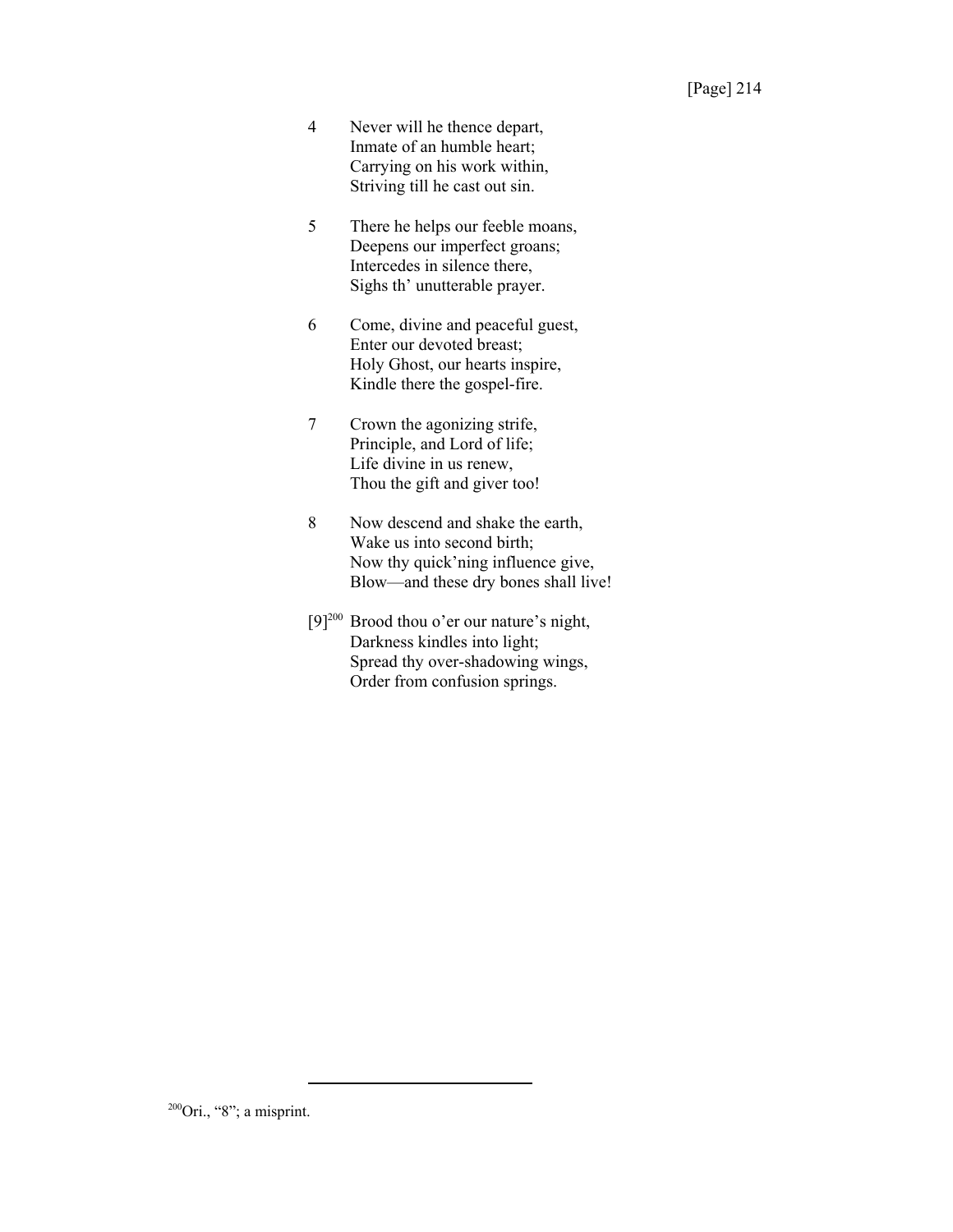10 Pain and sin, and sorrow cease, Thee we taste, and all is peace; Joy divine in thee we prove, Light of truth, and fire of love.

#### **Grace Before Meat.**

- 1 Parent of good, whose plenteous grace O'er all thy creatures flows, Humbly we ask thy pow'r to bless The food thy love bestows.
- 2 Thy love provides the sober feast: A second gift impart, Give us with joy our food to taste And with a single heart.
- 3 Let it for thee new life afford, For thee our strength repair, Blest by thine all-sustaining word, And sanctify'd by prayer.
- 4 Thee let us taste; nor toil below For perishable meat: The manna of thy love bestow, Give us thy flesh to eat.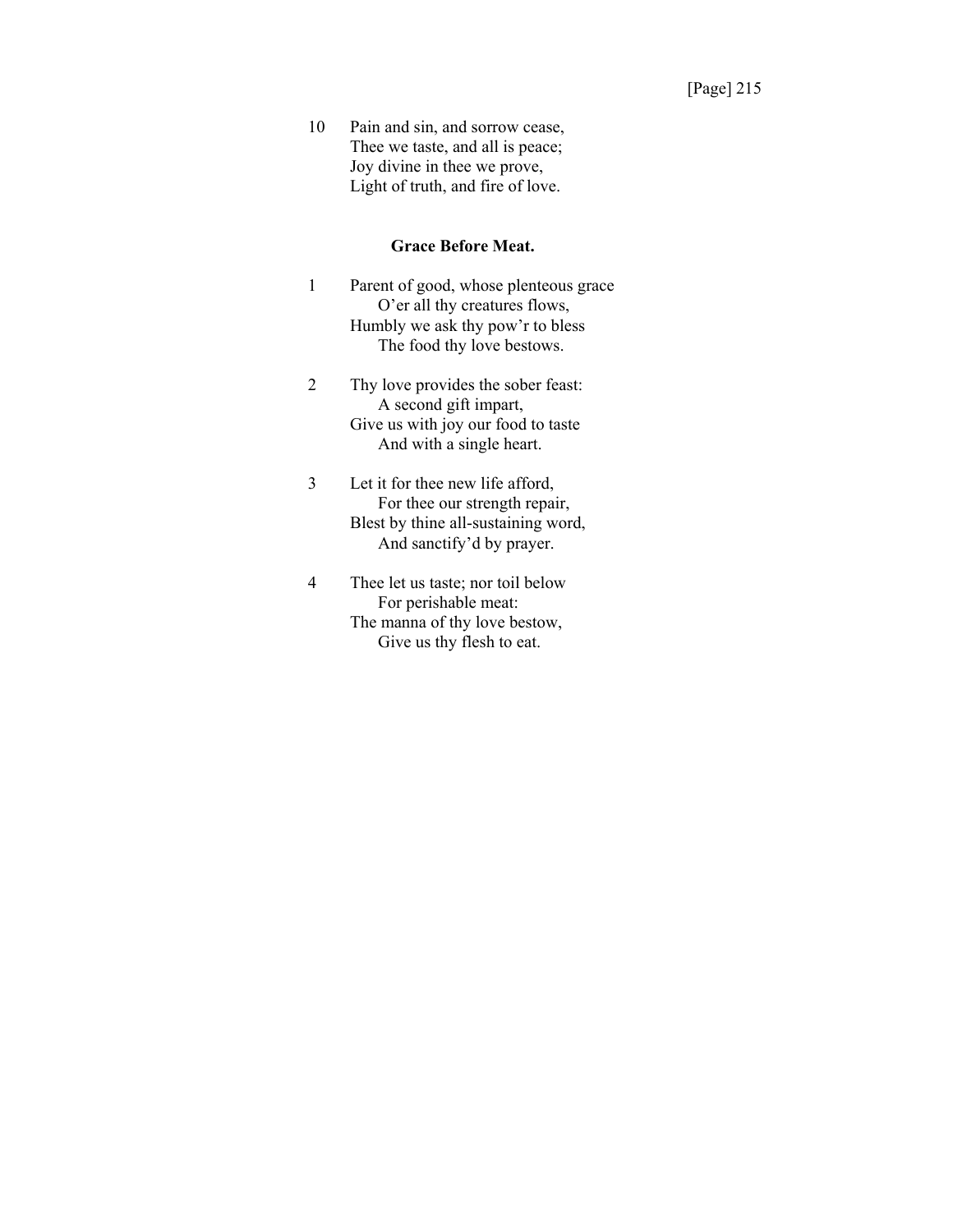5 Life of the world, our souls to feed Thyself descend from high! Grant us of thee the living bread To eat, and never die!

#### **At Meals.**

- 1 Father, our eyes we lift to thee, And taste our daily bread: 'Tis now thy open hand we see, And on thy bounty feed.
- 2 'Tis now the meaner creatures join Richly thy grace to prove; Fulfil thy primitive design, Enjoy'd by thankful love.
- 3 Still, while our mouths are fill'd with good, Our souls to thee we raise; Our souls partake of nobler food, And banquet on thy praise.
- 4 Yet higher still our farthest aim; To mingle with the blest, T' attend the marriage of the Lamb, And heaven's eternal feast.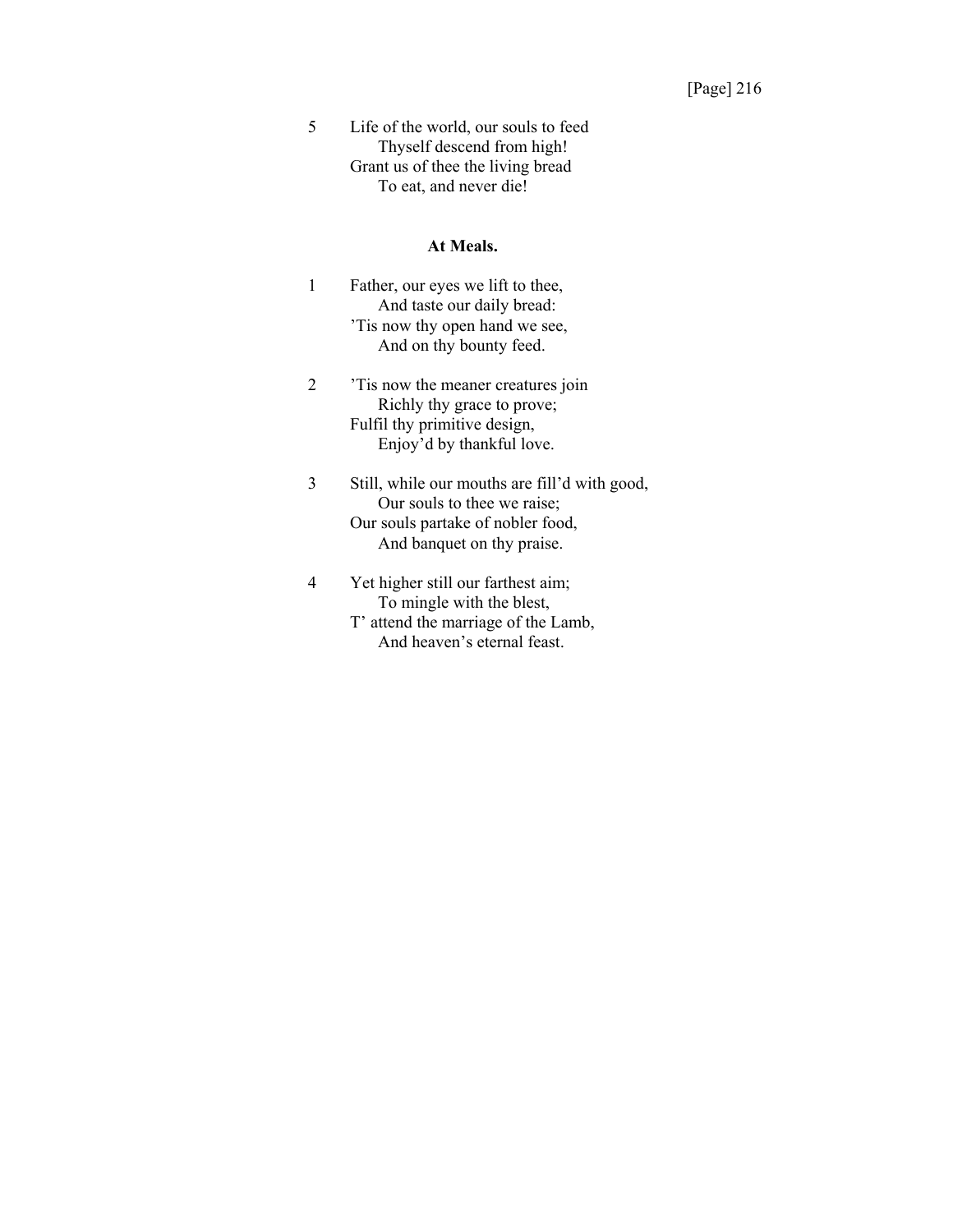## **Grace After Meat.**

| 1 | Blest be the God, whose tender care<br>Prevents his children's cry,<br>Whose pity providently near<br>Doth all our wants supply.                                         |
|---|--------------------------------------------------------------------------------------------------------------------------------------------------------------------------|
| 2 | Blest be the God, whose bounty's <sup>201</sup> store<br>These chearing gifts imparts;<br>Who veils in bread, the secret power<br>That feeds and glads our hearts.       |
| 3 | Fountain of blessings, source of good,<br>To thee this strength we owe,<br>Thou art the virtue of our food,<br>Life of our life below.                                   |
| 4 | When shall our souls regain the skies?<br>Thy heav'nly sweetness prove?<br>Fulness of joys shall there arise, <sup>202</sup><br>And all our food be <sup>203</sup> love. |

<sup>&</sup>lt;sup>201</sup>"Bounty's" changed to "bounteous" in 4<sup>th</sup> edn. (1743) and 5<sup>th</sup> edn. (1756).

<sup>&</sup>lt;sup>202</sup>Changed to "Where joys in all their fullness rise" in  $3<sup>rd</sup>$  edn. (1739) and following. <sup>2034</sup>Be" changed to "is" in  $3<sup>rd</sup>$  edn. (1739) and following.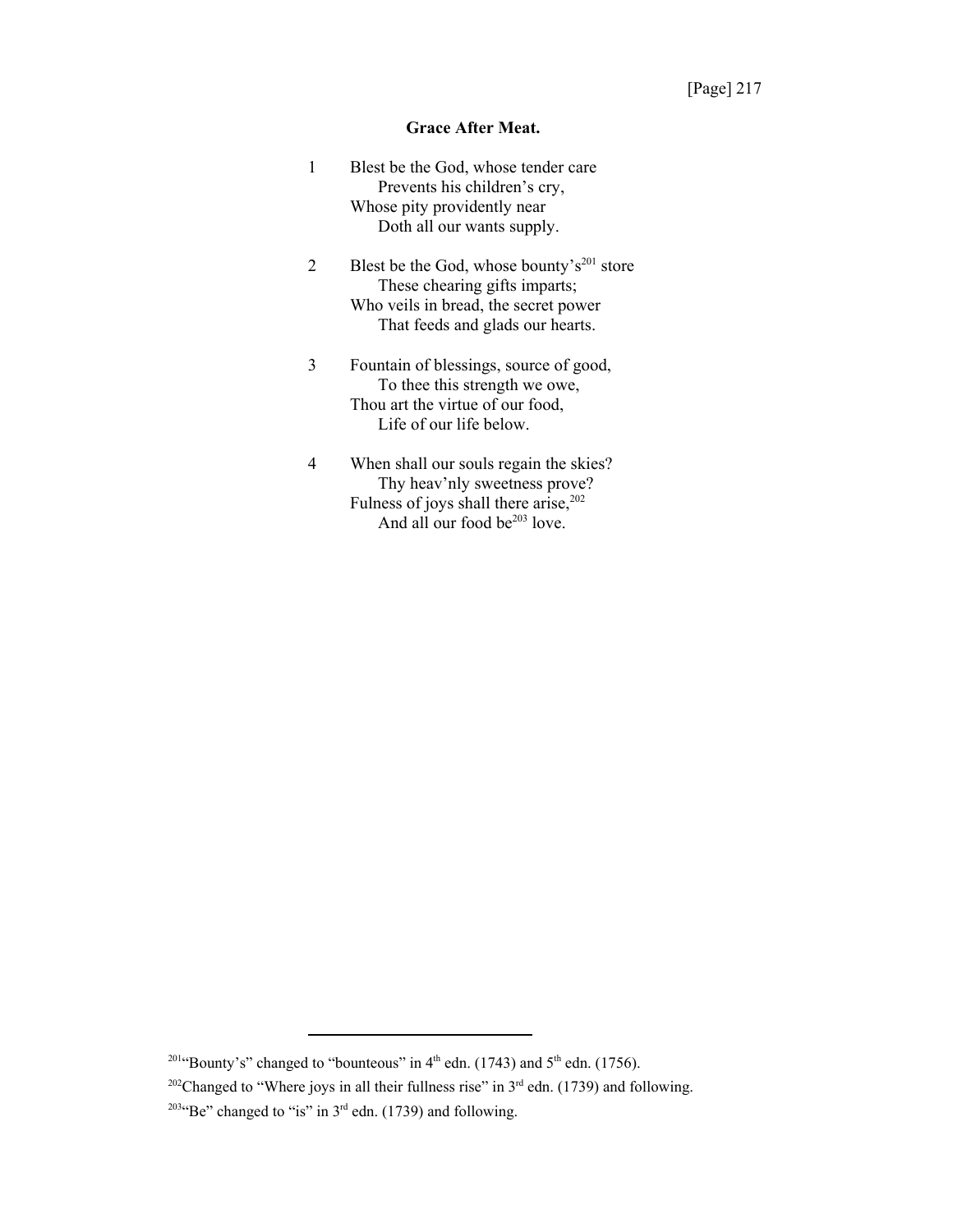# **Another [Grace After Meat].**

| 1              | Fountain of all the good we see<br>Streaming from heav'n above,                                                                              |
|----------------|----------------------------------------------------------------------------------------------------------------------------------------------|
|                | Saviour! Our faith we act on thee,<br>And exercise our love.                                                                                 |
| $\mathfrak{D}$ | Tis not the outward food we eat<br>Doth this new strength afford,<br>Tis thou, whose presence makes it meat,<br>Thou the life-giving word.   |
| 3              | Man doth not live by bread alone,<br>Whate'er thou wilt can feed;<br>Thy power converts the bread to stone,<br>And turns the stone to bread. |
|                | Thou art our food: we taste thee now,<br>In thee we move and breathe,                                                                        |

Our bodies' only life art thou, And all besides is death!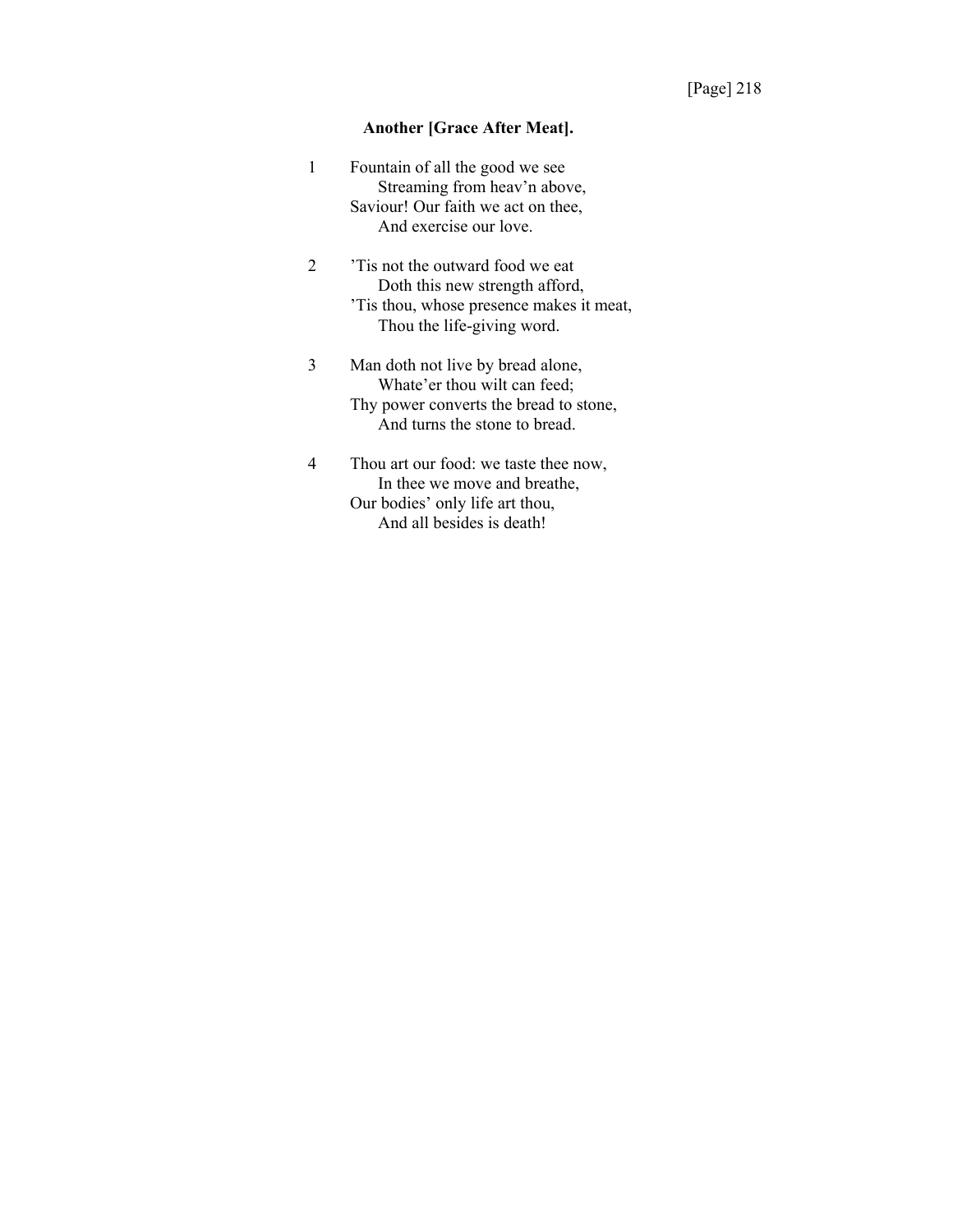# **John xvi. 24. "Ask, and ye shall receive, that your joy may be full."**

- 1 Rise my soul with ardor rise, Breathe thy wishes to the skies; Freely pour out all thy mind, Seek, and thou art sure to find; Ready art thou to receive? Readier is thy God to give.
- 2 Heavenly Father, Lord<sup>204</sup> of all, Hear, and shew thou hear'st my call; Let my cries thy throne assail Entering now within the veil: Give the benefits I claim— Lord, I ask in Jesu's name!
- 3 Friend of sinners, King of saints, Answer my minutest wants, All my largest thoughts require, Grant me all my heart's desire, Give me, till my cup run o'er, All, and infinitely more.
- 4 Meek and lowly be my mind, Pure my heart, my will resign'd!

<sup>&</sup>lt;sup>2044</sup>God" substituted for "Lord" in  $3<sup>rd</sup>$  edn. (1739) only.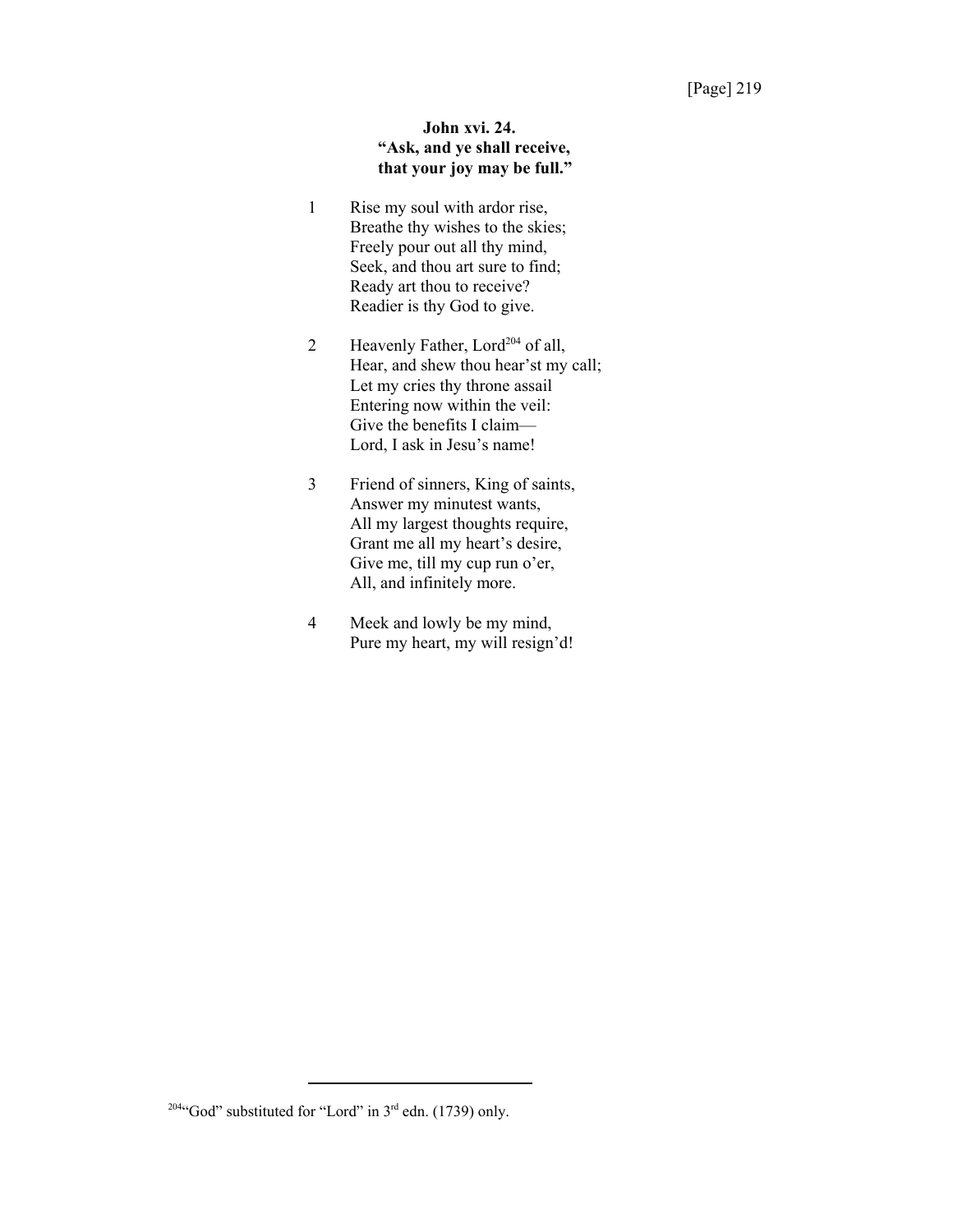Keep me dead to all below, Only Christ resolv'd to know, Firm and disengag'd and free, Seeking all my bliss in thee.

- 5 Suffer me no more to grieve Wanting what thou long'st to give, Shew me all thy goodness, Lord, Beaming from th' incarnate Word, Christ, in whom thy glories shine, Efflux of the light divine.
- 6 Since the Son hath made me free, Let me taste my liberty, Thee behold with open face, Triumph in thy saving grace, Thy great will delight to prove, Glory in thy perfect love.
- 7 Since the Son hath bought my peace, Mine thou art, as I am his: $^{205}$ Mine the Comforter I see, Christ is full of grace for me: Mine (the purchase of his blood) All the plenitude of God.
- 8 Abba, Father! Hear thy child Late in Jesus reconcil'd! Hear, and all the graces shower, All the joy, and peace, and pow'r, All my Saviour asks above, All the life and heaven of love.<sup>206</sup>

<sup>&</sup>lt;sup>205</sup>Changed to "Mine I see, whate'er is his" in  $4<sup>th</sup>$  edn. (1743) and  $5<sup>th</sup>$  edn. (1756).

<sup>&</sup>lt;sup>206</sup>Changed to "All the life of heaven, of love" in  $4<sup>th</sup>$  edn. (1743) and  $5<sup>th</sup>$  edn. (1756).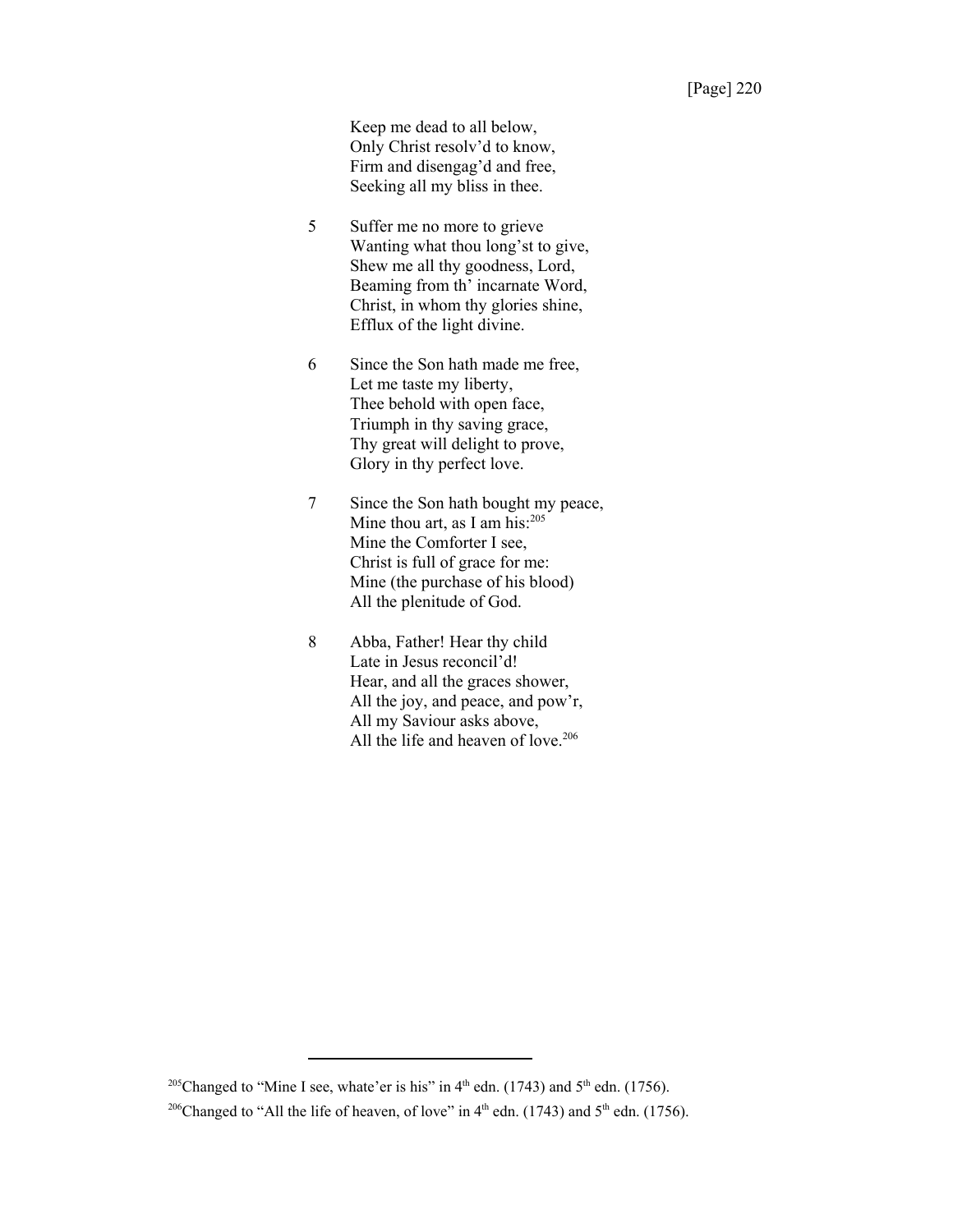- 9 Lord, I will not let thee go, Till THE BLESSING thou bestow: Hear my advocate divine; Lo! To his my suit I join: Join'd to his it cannot fail— Bless me, for I *will* prevail!
- 10 Stoop from thy eternal throne, See, thy promise calls thee down! High and lofty as thou art, Dwell within my worthless heart! Here $^{207}$  a fainting soul revive; Here for ever walk and live.
- 11 Heavenly Adam, life divine, Change my nature into thine: Move and spread throughout my soul, Actuate and fill the whole: Be it I no longer now, Living in the flesh, but thou.
- 12 Holy Ghost, no more delay, Come, and in thy temple stay; Now thy inward witness bear Strong and permanent, and clear; Spring of life, thyself impart, Rise eternal in my heart!

<sup>&</sup>lt;sup>207</sup>Ori., "Hear"; a misprint, corrected in the  $2^{nd}$  edn. (1739), but reappears in the  $3^{rd}$  edn. (1739). Change line to "My poor fainting soul revive" in  $4<sup>th</sup>$  edn. (1743) and  $5<sup>th</sup>$  edn. (1756).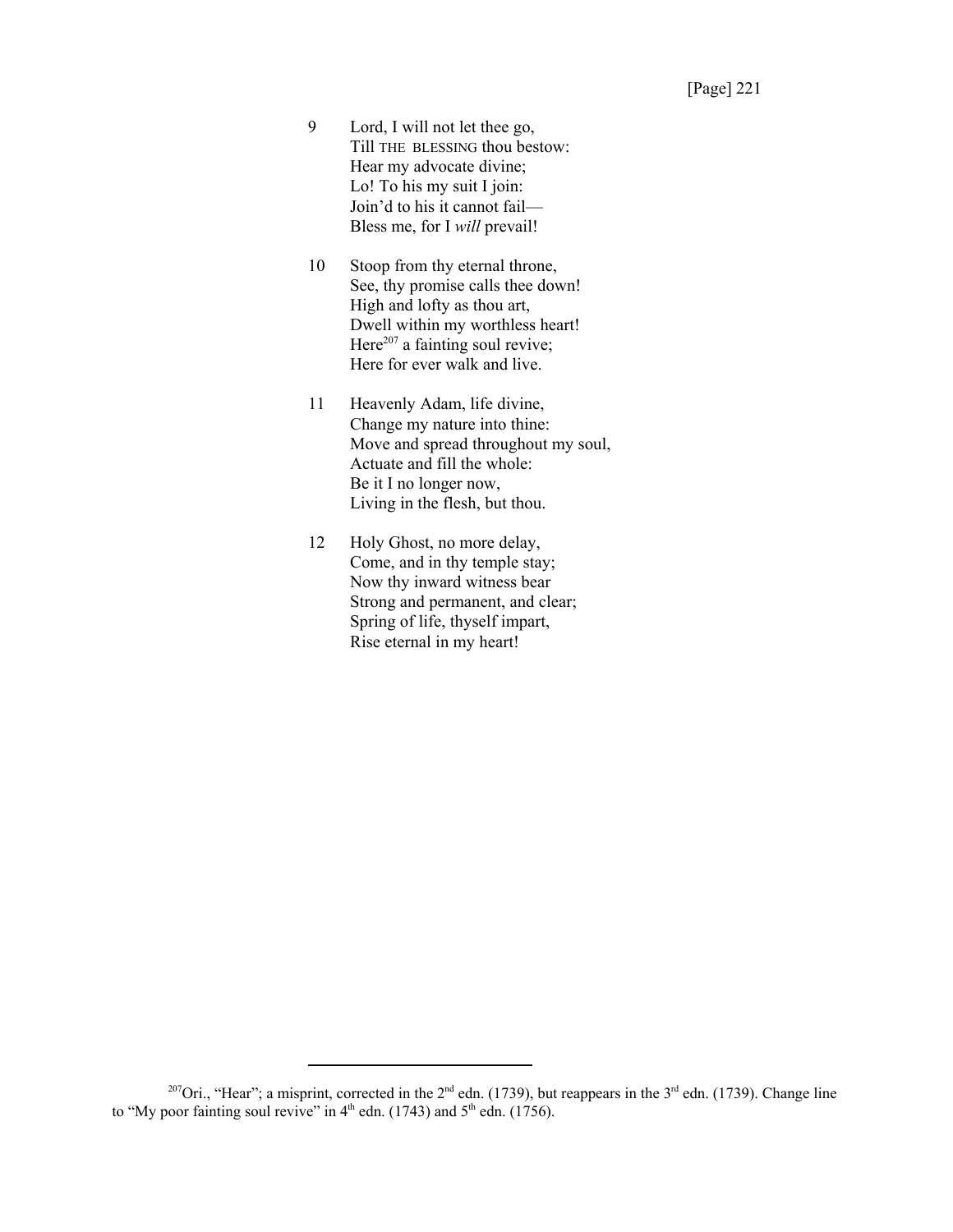# **Isa. li. 9, &c.**<sup>208</sup>

| 1 | Arm of the Lord awake, awake!<br>Thy <sup>209</sup> own immortal strength put on. |
|---|-----------------------------------------------------------------------------------|
|   | With terror cloath'd the nations shake,                                           |
|   | And cast thy foes, in fury, down.                                                 |
|   | As in the antient days appear!                                                    |
|   | The sacred annals speak thy fame:                                                 |
|   | Be now omnipotently near,                                                         |
|   | Thro' endless ages still the same.                                                |
| 2 | Thy tenfold vengeance knew to quell,                                              |
|   | And humble haughty Rahab's pride.                                                 |
|   | Groan'd her pale sons thy stroke to feel,                                         |
|   | The first-born victims groan'd and died!                                          |
|   | The wounded dragon rag'd in vain;                                                 |
|   | While bold thine utmost plague to brave,                                          |
|   | Madly he dar'd the parted main                                                    |
|   | And sunk beneath th' o'erwhelming wave.                                           |
| 3 | He sunk; while Israel's chosen race                                               |
|   | Triumphant urge their wondrous way.                                               |
|   | Divinely led the favourites pass,                                                 |
|   | Th' unwatry deep, and emptied sea.                                                |
|   | At distance heap'd on either hand,                                                |
|   | Yielding a strange unbeaten road,                                                 |
|   | In chrystal walls the waters stand,                                               |
|   | And own the arm of Israel's God!                                                  |

<sup>&</sup>lt;sup>208</sup>This hymn omitted from 4<sup>th</sup> and 5<sup>th</sup> edns., but published in *HSP* (1749), 1:20–21, as Part II of paraphrase of the complete chapter.

<sup>&</sup>lt;sup>209</sup> Thy" changed to "Thine" in *HSP* (1749).